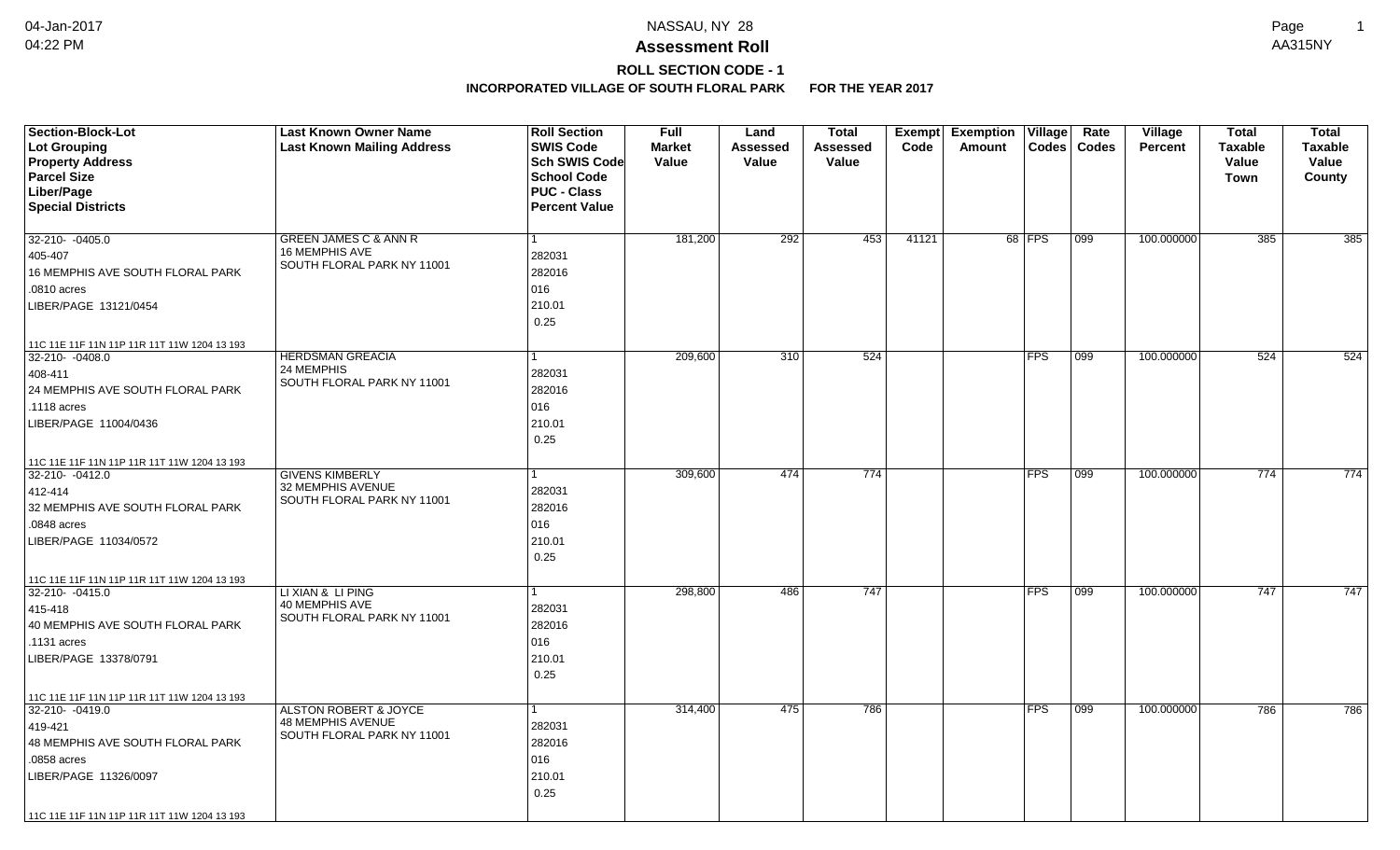**ROLL SECTION CODE - 1**

| <b>Section-Block-Lot</b>                                       | <b>Last Known Owner Name</b>                 | <b>Roll Section</b>  | Full          | Land            | <b>Total</b>    | Exempt | <b>Exemption Village</b> |            | Rate             | Village        | <b>Total</b>   | <b>Total</b>   |
|----------------------------------------------------------------|----------------------------------------------|----------------------|---------------|-----------------|-----------------|--------|--------------------------|------------|------------------|----------------|----------------|----------------|
| Lot Grouping                                                   | <b>Last Known Mailing Address</b>            | <b>SWIS Code</b>     | <b>Market</b> | <b>Assessed</b> | <b>Assessed</b> | Code   | Amount                   |            | Codes   Codes    | <b>Percent</b> | <b>Taxable</b> | <b>Taxable</b> |
| <b>Property Address</b>                                        |                                              | <b>Sch SWIS Code</b> | Value         | Value           | Value           |        |                          |            |                  |                | Value          | Value          |
| <b>Parcel Size</b>                                             |                                              | <b>School Code</b>   |               |                 |                 |        |                          |            |                  |                | <b>Town</b>    | County         |
| Liber/Page                                                     |                                              | <b>PUC - Class</b>   |               |                 |                 |        |                          |            |                  |                |                |                |
| <b>Special Districts</b>                                       |                                              | <b>Percent Value</b> |               |                 |                 |        |                          |            |                  |                |                |                |
| 32-210-0422.0                                                  | AKHTAR TANVEER & TANVEER RAZIA               |                      | 270,800       | 357             | 677             |        |                          | <b>FPS</b> | $ 099\rangle$    | 100.000000     | 677            | 677            |
| $ 422 - 424 $                                                  | <b>SULTANA</b>                               | 282031               |               |                 |                 |        |                          |            |                  |                |                |                |
| 56 MEMPHIS AVE SOUTH FLORAL PARK                               | 56 MEMPHIS AVE<br>SOUTH FLORAL PARK NY 11001 | 282016               |               |                 |                 |        |                          |            |                  |                |                |                |
| .0858 acres                                                    |                                              | 016                  |               |                 |                 |        |                          |            |                  |                |                |                |
| LIBER/PAGE 12971/0710                                          |                                              | 210.01               |               |                 |                 |        |                          |            |                  |                |                |                |
|                                                                |                                              | 0.25                 |               |                 |                 |        |                          |            |                  |                |                |                |
|                                                                |                                              |                      |               |                 |                 |        |                          |            |                  |                |                |                |
| 11C 11E 11F 11N 11P 11R 11T 11W 1204 13 193<br>32-210- -0441.0 | <b>CHANG GUIFANG</b>                         |                      | 306,400       | 546             | 766             |        |                          | <b>FPS</b> | $\overline{099}$ | 100.000000     | 766            | 766            |
|                                                                | 100 MEMPHIS AVE                              | 282031               |               |                 |                 |        |                          |            |                  |                |                |                |
| 441-446                                                        | SOUTH FLORAL PARK NY 11001                   |                      |               |                 |                 |        |                          |            |                  |                |                |                |
| 100 MEMPHIS AVE SOUTH FLORAL PARK                              |                                              | 282016               |               |                 |                 |        |                          |            |                  |                |                |                |
| .1678 acres                                                    |                                              | 016                  |               |                 |                 |        |                          |            |                  |                |                |                |
| LIBER/PAGE 13322/0370                                          |                                              | 210.01               |               |                 |                 |        |                          |            |                  |                |                |                |
|                                                                |                                              | 0.25                 |               |                 |                 |        |                          |            |                  |                |                |                |
| 11C 11E 11F 11N 11P 11R 11T 11W 1204 13 193                    |                                              |                      |               |                 |                 |        |                          |            |                  |                |                |                |
| 32-210- -0447.0                                                | <b>HALL IVOR</b>                             |                      | 236,800       | 448             | 592             |        |                          | <b>FPS</b> | $ 099\rangle$    | 100.000000     | 592            | 592            |
| 447-449                                                        | <b>104 MEMPHIS AVENUE</b>                    | 282031               |               |                 |                 |        |                          |            |                  |                |                |                |
| 104 MEMPHIS AVE SOUTH FLORAL PARK                              | SOUTH FLORAL PARK NY 11001                   | 282016               |               |                 |                 |        |                          |            |                  |                |                |                |
| .0858 acres                                                    |                                              | 016                  |               |                 |                 |        |                          |            |                  |                |                |                |
| LIBER/PAGE 10936/0672                                          |                                              | 210.01               |               |                 |                 |        |                          |            |                  |                |                |                |
|                                                                |                                              | 0.25                 |               |                 |                 |        |                          |            |                  |                |                |                |
| 11C 11E 11F 11N 11P 11R 11T 11W 1204 13 193                    |                                              |                      |               |                 |                 |        |                          |            |                  |                |                |                |
| 32-210- -0450.0                                                | <b>BACON CHRISTOPHER</b>                     |                      | 18,000        | 45              | 45              |        |                          | <b>FPS</b> | $ 099\rangle$    | 100.000000     | 45             | 45             |
| 450-452                                                        | 108 MEMPHIS AVE                              | 282031               |               |                 |                 |        |                          |            |                  |                |                |                |
| 108 MEMPHIS AVE SOUTH FLORAL PARK                              | SOUTH FLORAL PARK NY 11001                   | 282016               |               |                 |                 |        |                          |            |                  |                |                |                |
| .0868 acres                                                    |                                              | 016                  |               |                 |                 |        |                          |            |                  |                |                |                |
| LIBER/PAGE 11087/0132                                          |                                              | 311.11               |               |                 |                 |        |                          |            |                  |                |                |                |
|                                                                |                                              | 0.25                 |               |                 |                 |        |                          |            |                  |                |                |                |
| 11C 11E 11F 11N 11P 11R 11T 11W 1204 13 193                    |                                              |                      |               |                 |                 |        |                          |            |                  |                |                |                |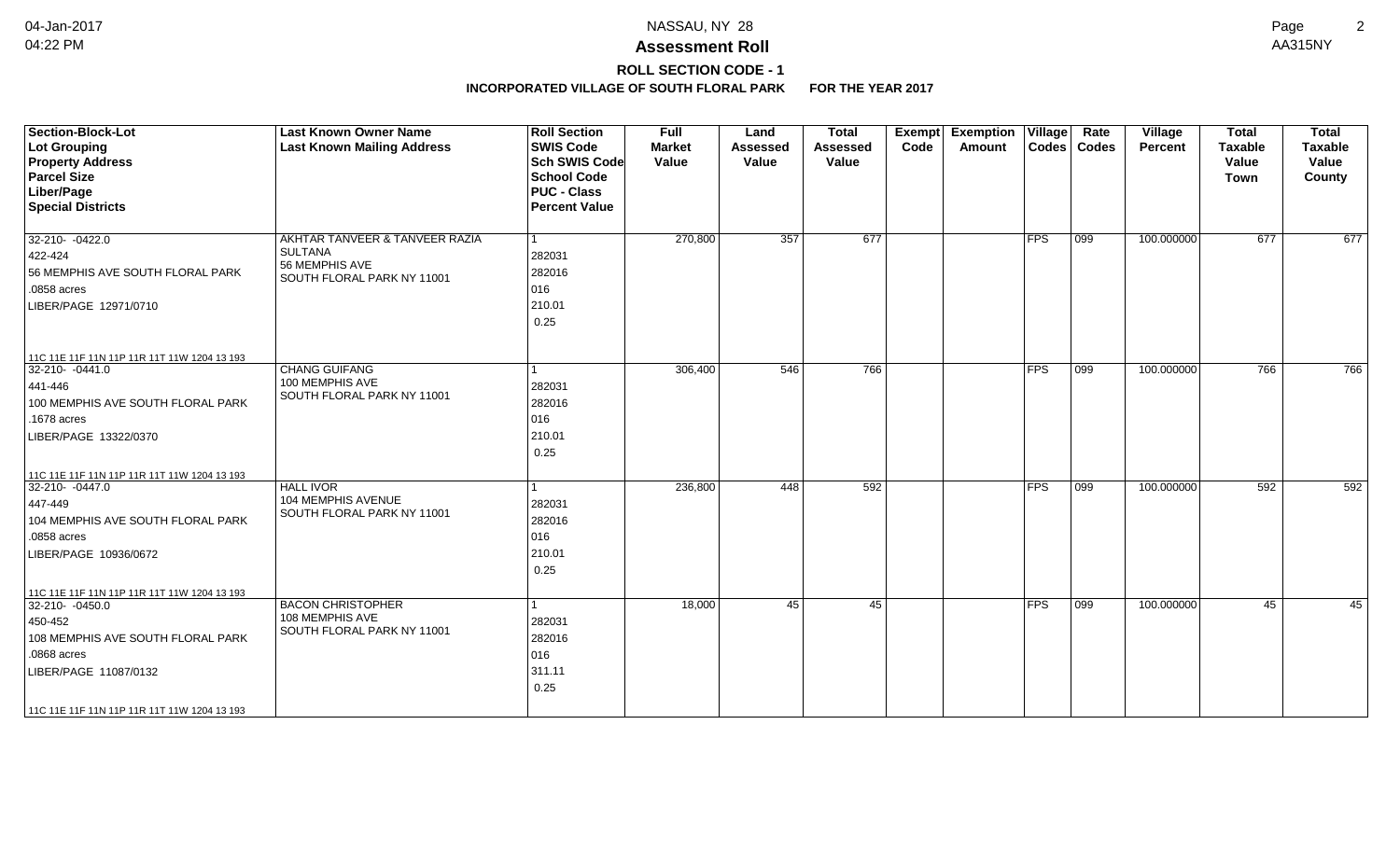# **ROLL SECTION CODE - 1**

| <b>Section-Block-Lot</b>                    | <b>Last Known Owner Name</b>                            | <b>Roll Section</b>  | <b>Full</b>   | Land            | <b>Total</b> |       | Exempt Exemption | $\overline{\mathsf{V}}$ illage | Rate          | Village        | <b>Total</b>   | <b>Total</b>     |
|---------------------------------------------|---------------------------------------------------------|----------------------|---------------|-----------------|--------------|-------|------------------|--------------------------------|---------------|----------------|----------------|------------------|
| Lot Grouping                                | <b>Last Known Mailing Address</b>                       | <b>SWIS Code</b>     | <b>Market</b> | <b>Assessed</b> | Assessed     | Code  | Amount           | <b>Codes</b>                   | <b>Codes</b>  | <b>Percent</b> | <b>Taxable</b> | Taxable          |
| <b>Property Address</b>                     |                                                         | Sch SWIS Code        | Value         | Value           | Value        |       |                  |                                |               |                | Value          | Value            |
| <b>Parcel Size</b>                          |                                                         | <b>School Code</b>   |               |                 |              |       |                  |                                |               |                | <b>Town</b>    | County           |
| Liber/Page                                  |                                                         | <b>PUC - Class</b>   |               |                 |              |       |                  |                                |               |                |                |                  |
| <b>Special Districts</b>                    |                                                         | <b>Percent Value</b> |               |                 |              |       |                  |                                |               |                |                |                  |
|                                             |                                                         | 1                    |               |                 |              |       |                  | <b>FPS</b>                     |               | 100.000000     |                |                  |
| 32-210- -0453.0                             | <b>BACON CHRISTOPHER</b><br>108 MEMPHIS AVE             |                      | 214,000       | 354             | 535          |       |                  |                                | 099           |                | 535            | 535              |
| 453-455                                     | SOUTH FLORAL PARK NY 11001                              | 282031               |               |                 |              |       |                  |                                |               |                |                |                  |
| 108 MEMPHIS AVE SOUTH FLORAL PARK           |                                                         | 282016               |               |                 |              |       |                  |                                |               |                |                |                  |
| .0877 acres                                 |                                                         | 016                  |               |                 |              |       |                  |                                |               |                |                |                  |
| LIBER/PAGE 11087/0132                       |                                                         | 210.01               |               |                 |              |       |                  |                                |               |                |                |                  |
|                                             |                                                         | 0.25                 |               |                 |              |       |                  |                                |               |                |                |                  |
| 11C 11E 11F 11N 11P 11R 11T 11W 1204 13 193 |                                                         |                      |               |                 |              |       |                  |                                |               |                |                |                  |
| 32-210- -0456.0                             | <b>HUSEIN D KALLADEEN &amp; A</b>                       | 1                    | 26,400        | 48              | 66           |       |                  | <b>FPS</b>                     | $ 099\rangle$ | 100.000000     | 66             | 66               |
| 456-458                                     | 120 MEMPHIS AVENUE<br>SOUTH FLORAL PARK NY 11001        | 282031               |               |                 |              |       |                  |                                |               |                |                |                  |
| 120 MEMPHIS AVE SOUTH FLORAL PARK           |                                                         | 282016               |               |                 |              |       |                  |                                |               |                |                |                  |
| .0897 acres                                 |                                                         | 016                  |               |                 |              |       |                  |                                |               |                |                |                  |
| LIBER/PAGE 10781/0500                       |                                                         | 312.11               |               |                 |              |       |                  |                                |               |                |                |                  |
|                                             |                                                         | 0.25                 |               |                 |              |       |                  |                                |               |                |                |                  |
| 11C 11E 11F 11N 11P 11R 11T 11W 1204 13 193 |                                                         |                      |               |                 |              |       |                  |                                |               |                |                |                  |
| 32-210- -0459.0                             | <b>HUSEIN D KALLADEEN &amp; A</b>                       |                      | 310,400       | 476             | 776          |       |                  | <b>FPS</b>                     | 099           | 100.000000     | 776            | 776              |
| 459-461                                     | 120 MEMPHIS AVENUE<br>SOUTH FLORAL PARK NY 11001        | 282031               |               |                 |              |       |                  |                                |               |                |                |                  |
| 120 MEMPHIS AVE SOUTH FLORAL PARK           |                                                         | 282016               |               |                 |              |       |                  |                                |               |                |                |                  |
| .0877 acres                                 |                                                         | 016                  |               |                 |              |       |                  |                                |               |                |                |                  |
| LIBER/PAGE 10781/0500                       |                                                         | 210.01               |               |                 |              |       |                  |                                |               |                |                |                  |
|                                             |                                                         | 0.25                 |               |                 |              |       |                  |                                |               |                |                |                  |
| 11C 11E 11F 11N 11P 11R 11T 11W 1204 13 193 |                                                         |                      |               |                 |              |       |                  |                                |               |                |                |                  |
| 32-210- - 0462.0                            | <b>INSARDI ANGELO D &amp; MATILDA</b>                   |                      | 201,600       | 376             | 504          | 41101 |                  | 369 FPS                        | 099           | 100.000000     | 135            | $\overline{135}$ |
| 462-465                                     | <b>128 MEMPHIS AVENUE</b><br>SOUTH FLORAL PARK NY 11001 | 282031               |               |                 |              |       |                  |                                |               |                |                |                  |
| 128 MEMPHIS AVE SOUTH FLORAL PARK           |                                                         | 282016               |               |                 |              |       |                  |                                |               |                |                |                  |
| .1157 acres                                 |                                                         | 016                  |               |                 |              |       |                  |                                |               |                |                |                  |
| LIBER/PAGE 06164/0392                       |                                                         | 210.01               |               |                 |              |       |                  |                                |               |                |                |                  |
|                                             |                                                         | 0.25                 |               |                 |              |       |                  |                                |               |                |                |                  |
| 11C 11E 11F 11N 11P 11R 11T 11W 1204 13 193 |                                                         |                      |               |                 |              |       |                  |                                |               |                |                |                  |
| 32-210- - 0466.0                            | FFRENCH COURTNEY D & KARA C                             | 1                    | 359,200       | 499             | 898          |       |                  | <b>FPS</b>                     | 099           | 100.000000     | 898            | 898              |
| 466-469                                     | 132 MEMPHIS AVE<br>SOUTH FLORAL PARK NY 11001           | 282031               |               |                 |              |       |                  |                                |               |                |                |                  |
| 132 MEMPHIS AVE SOUTH FLORAL PARK           |                                                         | 282016               |               |                 |              |       |                  |                                |               |                |                |                  |
| .1131 acres                                 |                                                         | 016                  |               |                 |              |       |                  |                                |               |                |                |                  |
| LIBER/PAGE 11862/0005                       |                                                         | 220.01               |               |                 |              |       |                  |                                |               |                |                |                  |
|                                             |                                                         | 0.25                 |               |                 |              |       |                  |                                |               |                |                |                  |
| 11C 11E 11F 11N 11P 11R 11T 11W 1204 13 193 |                                                         |                      |               |                 |              |       |                  |                                |               |                |                |                  |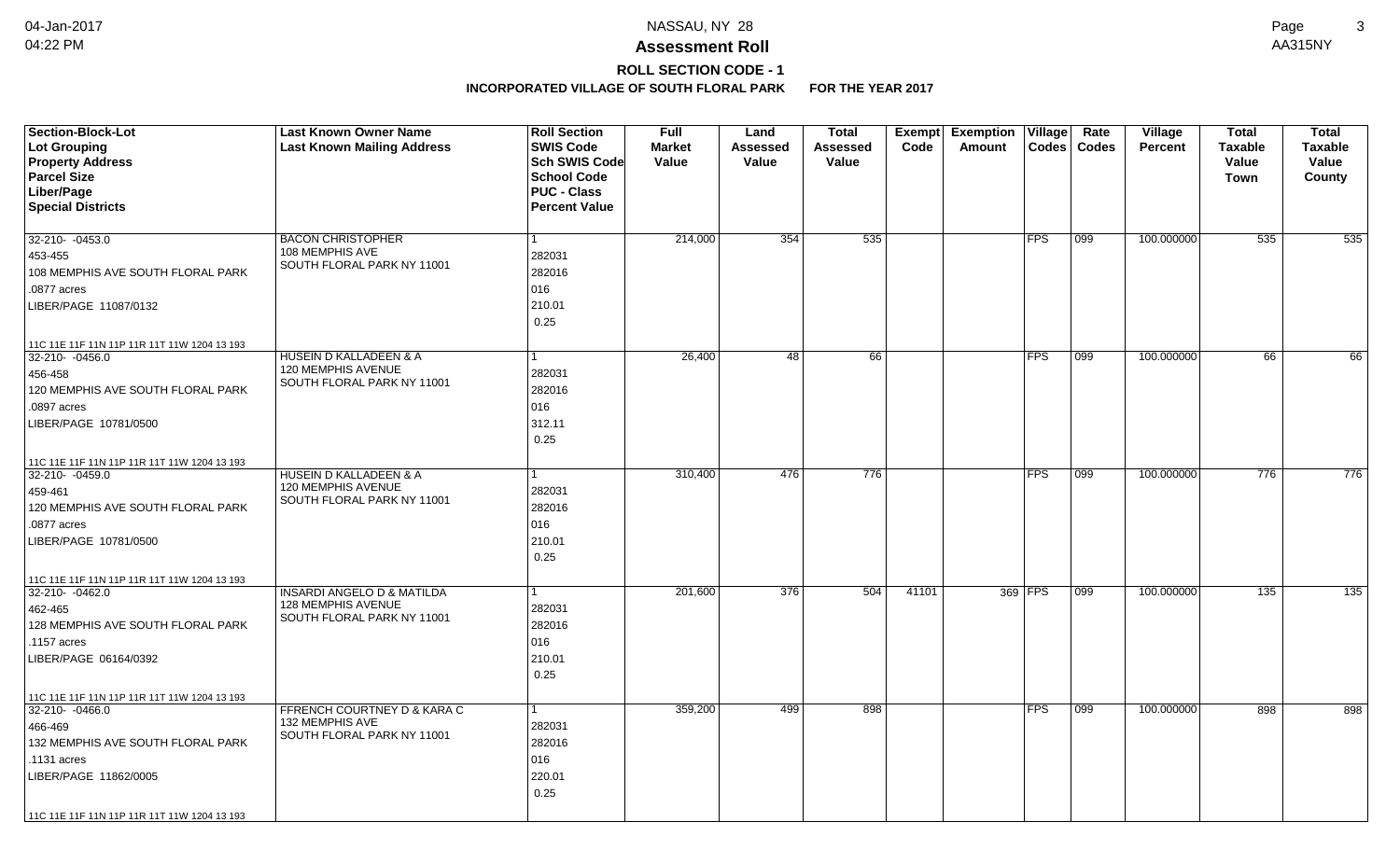# **ROLL SECTION CODE - 1**

| <b>Section-Block-Lot</b><br><b>Lot Grouping</b><br><b>Property Address</b><br><b>Parcel Size</b> | <b>Last Known Owner Name</b><br><b>Last Known Mailing Address</b> | <b>Roll Section</b><br><b>SWIS Code</b><br><b>Sch SWIS Code</b><br><b>School Code</b> | <b>Full</b><br><b>Market</b><br>Value | Land<br><b>Assessed</b><br>Value | Total<br><b>Assessed</b><br>Value | Exempt<br>Code | <b>Exemption Village</b><br>Amount | $\text{Codes}$ | Rate<br><b>Codes</b> | Village<br><b>Percent</b> | <b>Total</b><br><b>Taxable</b><br>Value<br>Town | <b>Total</b><br><b>Taxable</b><br>Value<br>County |
|--------------------------------------------------------------------------------------------------|-------------------------------------------------------------------|---------------------------------------------------------------------------------------|---------------------------------------|----------------------------------|-----------------------------------|----------------|------------------------------------|----------------|----------------------|---------------------------|-------------------------------------------------|---------------------------------------------------|
| Liber/Page                                                                                       |                                                                   | <b>PUC - Class</b>                                                                    |                                       |                                  |                                   |                |                                    |                |                      |                           |                                                 |                                                   |
| <b>Special Districts</b>                                                                         |                                                                   | <b>Percent Value</b>                                                                  |                                       |                                  |                                   |                |                                    |                |                      |                           |                                                 |                                                   |
| 32-210- -0470.0                                                                                  | <b>BOUROS LOUIS &amp; ANGELICA</b>                                |                                                                                       | 267,600                               | 352                              | 669                               |                |                                    | <b>FPS</b>     | 099                  | 100.000000                | 669                                             | 669                                               |
| 470-474                                                                                          | 146 MEMPHIS AVE                                                   | 282031                                                                                |                                       |                                  |                                   |                |                                    |                |                      |                           |                                                 |                                                   |
| 146 MEMPHIS AVE SOUTH FLORAL PARK                                                                | SOUTH FLORAL PARK NY 11001                                        | 282016                                                                                |                                       |                                  |                                   |                |                                    |                |                      |                           |                                                 |                                                   |
| .1414 acres                                                                                      |                                                                   | 016                                                                                   |                                       |                                  |                                   |                |                                    |                |                      |                           |                                                 |                                                   |
| LIBER/PAGE 12471/0415                                                                            |                                                                   | 210.01                                                                                |                                       |                                  |                                   |                |                                    |                |                      |                           |                                                 |                                                   |
|                                                                                                  |                                                                   | 0.25                                                                                  |                                       |                                  |                                   |                |                                    |                |                      |                           |                                                 |                                                   |
| 11C 11E 11F 11N 11P 11R 11T 11W 1204 13 193                                                      |                                                                   |                                                                                       |                                       |                                  |                                   |                |                                    |                |                      |                           |                                                 |                                                   |
| 32-210- -0475.0                                                                                  | BRUNSON TAMARA & GINYARD NERVONIA                                 |                                                                                       | 288,400                               | 476                              | 721                               |                |                                    | <b>FPS</b>     | 099                  | 100.000000                | $\overline{721}$                                | 721                                               |
| 475-477                                                                                          | 154 MEMPHIS AVE<br>SOUTH FLORAL PARK NY 11001                     | 282031                                                                                |                                       |                                  |                                   |                |                                    |                |                      |                           |                                                 |                                                   |
| 154 MEMPHIS AVE SOUTH FLORAL PARK                                                                |                                                                   | 282016                                                                                |                                       |                                  |                                   |                |                                    |                |                      |                           |                                                 |                                                   |
| .0877 acres                                                                                      |                                                                   | 016                                                                                   |                                       |                                  |                                   |                |                                    |                |                      |                           |                                                 |                                                   |
| LIBER/PAGE 12100/0929                                                                            |                                                                   | 210.01                                                                                |                                       |                                  |                                   |                |                                    |                |                      |                           |                                                 |                                                   |
|                                                                                                  |                                                                   | 0.25                                                                                  |                                       |                                  |                                   |                |                                    |                |                      |                           |                                                 |                                                   |
| 11C 11E 11F 11N 11P 11R 11T 11W 1204 13 193                                                      |                                                                   |                                                                                       |                                       |                                  |                                   |                |                                    |                |                      |                           |                                                 |                                                   |
| 32-210-0482.0                                                                                    | <b>ALBERT TABIGUE TRU</b><br>162 MEMPHIS AVE                      |                                                                                       | 273,600                               | 509                              | 684                               |                |                                    | <b>FPS</b>     | 099                  | 100.000000                | 684                                             | 684                                               |
| 482-485<br>162 MEMPHIS AVE SOUTH FLORAL PARK                                                     | SOUTH FLORAL PARK NY 11001                                        | 282031<br>282016                                                                      |                                       |                                  |                                   |                |                                    |                |                      |                           |                                                 |                                                   |
| 1247 acres                                                                                       |                                                                   | 016                                                                                   |                                       |                                  |                                   |                |                                    |                |                      |                           |                                                 |                                                   |
| LIBER/PAGE 13272/0621                                                                            |                                                                   | 210.01                                                                                |                                       |                                  |                                   |                |                                    |                |                      |                           |                                                 |                                                   |
|                                                                                                  |                                                                   | 0.25                                                                                  |                                       |                                  |                                   |                |                                    |                |                      |                           |                                                 |                                                   |
| 11C 11E 11F 11N 11P 11R 11T 11W 1204 13 193                                                      |                                                                   |                                                                                       |                                       |                                  |                                   |                |                                    |                |                      |                           |                                                 |                                                   |
| 32-210-0486.0                                                                                    | <b>VARGAS LORENZO &amp; EMILIA</b>                                | 1                                                                                     | 365,600                               | 576                              | 914                               |                |                                    | <b>FPS</b>     | 099                  | 100.000000                | 914                                             | 914                                               |
| 486-491                                                                                          | 170 MEMPHIS AVENUE                                                | 282031                                                                                |                                       |                                  |                                   |                |                                    |                |                      |                           |                                                 |                                                   |
| 170 MEMPHIS AVE SOUTH FLORAL PARK                                                                | SOUTH FLORAL PARK NY 11001                                        | 282016                                                                                |                                       |                                  |                                   |                |                                    |                |                      |                           |                                                 |                                                   |
| .2017 acres                                                                                      |                                                                   | 016                                                                                   |                                       |                                  |                                   |                |                                    |                |                      |                           |                                                 |                                                   |
| LIBER/PAGE 11310/0747                                                                            |                                                                   | 220.01                                                                                |                                       |                                  |                                   |                |                                    |                |                      |                           |                                                 |                                                   |
|                                                                                                  |                                                                   | 0.25                                                                                  |                                       |                                  |                                   |                |                                    |                |                      |                           |                                                 |                                                   |
| 11C 11E 11F 11N 11P 11R 11T 11W 1204 13 193                                                      |                                                                   |                                                                                       |                                       |                                  |                                   |                |                                    |                |                      |                           |                                                 |                                                   |
| 32-210-0523.0                                                                                    | EVANS H SOOKLALL & LILWATIE<br><b>158 MEMPHIS AVENUE</b>          | 1                                                                                     | 257,600                               | 431                              | 644                               |                |                                    | <b>FPS</b>     | 099                  | 100.000000                | 644                                             | 644                                               |
|                                                                                                  | SOUTH FLORAL PARK NY 11001                                        | 282031                                                                                |                                       |                                  |                                   |                |                                    |                |                      |                           |                                                 |                                                   |
| 158 MEMPHIS AVE SOUTH FLORAL PARK                                                                |                                                                   | 282016                                                                                |                                       |                                  |                                   |                |                                    |                |                      |                           |                                                 |                                                   |
| .1069 acres                                                                                      |                                                                   | 016                                                                                   |                                       |                                  |                                   |                |                                    |                |                      |                           |                                                 |                                                   |
| LIBER/PAGE 09959/0162                                                                            |                                                                   | 210.01                                                                                |                                       |                                  |                                   |                |                                    |                |                      |                           |                                                 |                                                   |
|                                                                                                  |                                                                   | 0.25                                                                                  |                                       |                                  |                                   |                |                                    |                |                      |                           |                                                 |                                                   |
| 11C 11E 11F 11N 11P 11R 11T 11W 1204 13 193                                                      |                                                                   |                                                                                       |                                       |                                  |                                   |                |                                    |                |                      |                           |                                                 |                                                   |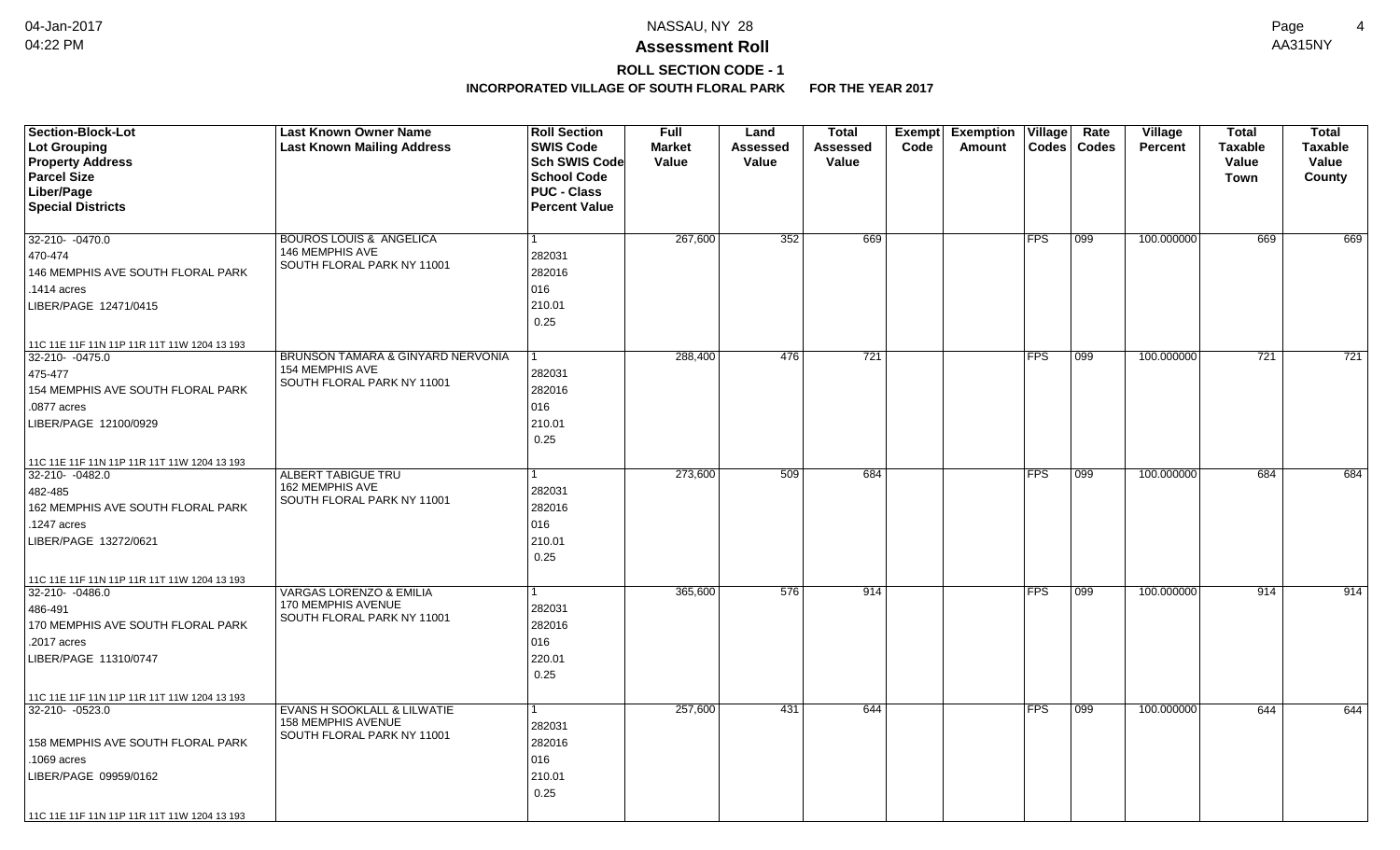# **ROLL SECTION CODE - 1**

| <b>Section-Block-Lot</b><br>Lot Grouping<br><b>Property Address</b><br><b>Parcel Size</b><br>Liber/Page<br><b>Special Districts</b> | <b>Last Known Owner Name</b><br><b>Last Known Mailing Address</b> | <b>Roll Section</b><br><b>SWIS Code</b><br>Sch SWIS Code<br><b>School Code</b><br><b>PUC - Class</b><br><b>Percent Value</b> | <b>Full</b><br><b>Market</b><br>Value | Land<br>Assessed<br>Value | <b>Total</b><br>Assessed<br>Value | Code | Exempt Exemption Village<br>Amount |            | Rate<br>Codes   Codes | <b>Village</b><br>Percent | Total<br><b>Taxable</b><br>Value<br>Town | <b>Total</b><br><b>Taxable</b><br>Value<br>County |
|-------------------------------------------------------------------------------------------------------------------------------------|-------------------------------------------------------------------|------------------------------------------------------------------------------------------------------------------------------|---------------------------------------|---------------------------|-----------------------------------|------|------------------------------------|------------|-----------------------|---------------------------|------------------------------------------|---------------------------------------------------|
| 32-210- - 0524.0                                                                                                                    | BRUNSON TAMARA & GINYARD NERVONIA                                 | $\mathbf{1}$                                                                                                                 | 3,600                                 | 9 <sup>1</sup>            | -9 I                              |      |                                    | <b>FPS</b> | 099                   | 100.000000                | 9                                        | 9                                                 |
|                                                                                                                                     | <b>154 MEMPHIS AVE</b><br>SOUTH FLORAL PARK NY 11001              | 282031                                                                                                                       |                                       |                           |                                   |      |                                    |            |                       |                           |                                          |                                                   |
| MEMPHIS AVE SOUTH FLORAL PARK                                                                                                       |                                                                   | 282016                                                                                                                       |                                       |                           |                                   |      |                                    |            |                       |                           |                                          |                                                   |
| .0149 acres                                                                                                                         |                                                                   | 016                                                                                                                          |                                       |                           |                                   |      |                                    |            |                       |                           |                                          |                                                   |
| LIBER/PAGE 12100/0929                                                                                                               |                                                                   | 311.11                                                                                                                       |                                       |                           |                                   |      |                                    |            |                       |                           |                                          |                                                   |
|                                                                                                                                     |                                                                   | 0.25                                                                                                                         |                                       |                           |                                   |      |                                    |            |                       |                           |                                          |                                                   |
| 11C 11E 11F 11N 11P 11R 11T 11W 1204 13 193                                                                                         |                                                                   |                                                                                                                              |                                       |                           |                                   |      |                                    |            |                       |                           |                                          |                                                   |
| 32-210- -0525.0                                                                                                                     | <b>CALDWELL ERIC &amp; LINDA</b>                                  | $\mathbf{1}$                                                                                                                 | 315,200                               | 482                       | 788                               |      |                                    | <b>FPS</b> | $ 099\rangle$         | 100.000000                | 788                                      | 788                                               |
|                                                                                                                                     | 8 MEMPHIS AVENUE<br>SOUTH FLORAL PARK NY 11001                    | 282031                                                                                                                       |                                       |                           |                                   |      |                                    |            |                       |                           |                                          |                                                   |
| 8 MEMPHIS AVE SOUTH FLORAL PARK                                                                                                     |                                                                   | 282016                                                                                                                       |                                       |                           |                                   |      |                                    |            |                       |                           |                                          |                                                   |
| .1768 acres                                                                                                                         |                                                                   | 016                                                                                                                          |                                       |                           |                                   |      |                                    |            |                       |                           |                                          |                                                   |
| LIBER/PAGE 11263/0588                                                                                                               |                                                                   | 210.01                                                                                                                       |                                       |                           |                                   |      |                                    |            |                       |                           |                                          |                                                   |
|                                                                                                                                     |                                                                   | 0.25                                                                                                                         |                                       |                           |                                   |      |                                    |            |                       |                           |                                          |                                                   |
| 11C 11E 11F 11N 11P 11R 11T 11W 1204 13 193                                                                                         |                                                                   |                                                                                                                              |                                       |                           |                                   |      |                                    |            |                       |                           |                                          |                                                   |
| 32-210-0526.0                                                                                                                       | PIERRE JEAN D                                                     | 1                                                                                                                            | 389,600                               | 494                       | 974                               |      |                                    | <b>FPS</b> | $ 099\rangle$         | 100.000000                | 974                                      | 974                                               |
|                                                                                                                                     | 96 MEMPHIS AVE<br>SOUTH FLORAL PARK NY 11001                      | 282031                                                                                                                       |                                       |                           |                                   |      |                                    |            |                       |                           |                                          |                                                   |
| 96 MEMPHIS AVE SOUTH FLORAL PARK                                                                                                    |                                                                   | 282016                                                                                                                       |                                       |                           |                                   |      |                                    |            |                       |                           |                                          |                                                   |
| .1079 acres                                                                                                                         |                                                                   | 016                                                                                                                          |                                       |                           |                                   |      |                                    |            |                       |                           |                                          |                                                   |
| LIBER/PAGE 12726/0209                                                                                                               |                                                                   | 210.01                                                                                                                       |                                       |                           |                                   |      |                                    |            |                       |                           |                                          |                                                   |
|                                                                                                                                     |                                                                   | 0.25                                                                                                                         |                                       |                           |                                   |      |                                    |            |                       |                           |                                          |                                                   |
| 11C 11E 11F 11N 11P 11R 11T 11W 1204 13 193                                                                                         |                                                                   |                                                                                                                              |                                       |                           |                                   |      |                                    |            |                       |                           |                                          |                                                   |
| 32-210- -0527.0                                                                                                                     | <b>FOREMAN CAROL &amp; KEVIN</b>                                  | 1                                                                                                                            | 331,600                               | 495                       | 829                               |      |                                    | <b>FPS</b> | $\overline{099}$      | 100.000000                | 829                                      | 829                                               |
|                                                                                                                                     | 92 MEMPHIS AVENUE<br>SOUTH FLORAL PARK NY 11001                   | 282031                                                                                                                       |                                       |                           |                                   |      |                                    |            |                       |                           |                                          |                                                   |
| 92 MEMPHIS AVE SOUTH FLORAL PARK                                                                                                    |                                                                   | 282016                                                                                                                       |                                       |                           |                                   |      |                                    |            |                       |                           |                                          |                                                   |
| .1091 acres                                                                                                                         |                                                                   | 016                                                                                                                          |                                       |                           |                                   |      |                                    |            |                       |                           |                                          |                                                   |
| LIBER/PAGE 11740/0144                                                                                                               |                                                                   | 210.01                                                                                                                       |                                       |                           |                                   |      |                                    |            |                       |                           |                                          |                                                   |
|                                                                                                                                     |                                                                   | 0.25                                                                                                                         |                                       |                           |                                   |      |                                    |            |                       |                           |                                          |                                                   |
| 11C 11E 11F 11N 11P 11R 11T 11W 1204 13 193                                                                                         |                                                                   |                                                                                                                              |                                       |                           |                                   |      |                                    |            |                       |                           |                                          |                                                   |
| 32-210-0528.0                                                                                                                       | <b>LOWERY BRET</b><br>88 MEMPHIS AVENUE                           | $\mathbf{1}$                                                                                                                 | 455,600                               | 495                       | 1,139                             |      |                                    | <b>FPS</b> | $ 099\rangle$         | 100.000000                | 1,139                                    | 1,139                                             |
|                                                                                                                                     | SOUTH FLORAL PARK NY 11001                                        | 282031                                                                                                                       |                                       |                           |                                   |      |                                    |            |                       |                           |                                          |                                                   |
| 88 MEMPHIS AVE SOUTH FLORAL PARK                                                                                                    |                                                                   | 282016                                                                                                                       |                                       |                           |                                   |      |                                    |            |                       |                           |                                          |                                                   |
| .1091 acres                                                                                                                         |                                                                   | 016                                                                                                                          |                                       |                           |                                   |      |                                    |            |                       |                           |                                          |                                                   |
| LIBER/PAGE 11188/0504                                                                                                               |                                                                   | 210.01                                                                                                                       |                                       |                           |                                   |      |                                    |            |                       |                           |                                          |                                                   |
|                                                                                                                                     |                                                                   | 0.25                                                                                                                         |                                       |                           |                                   |      |                                    |            |                       |                           |                                          |                                                   |
| 11C 11E 11F 11N 11P 11R 11T 11W 1204 13 193                                                                                         |                                                                   |                                                                                                                              |                                       |                           |                                   |      |                                    |            |                       |                           |                                          |                                                   |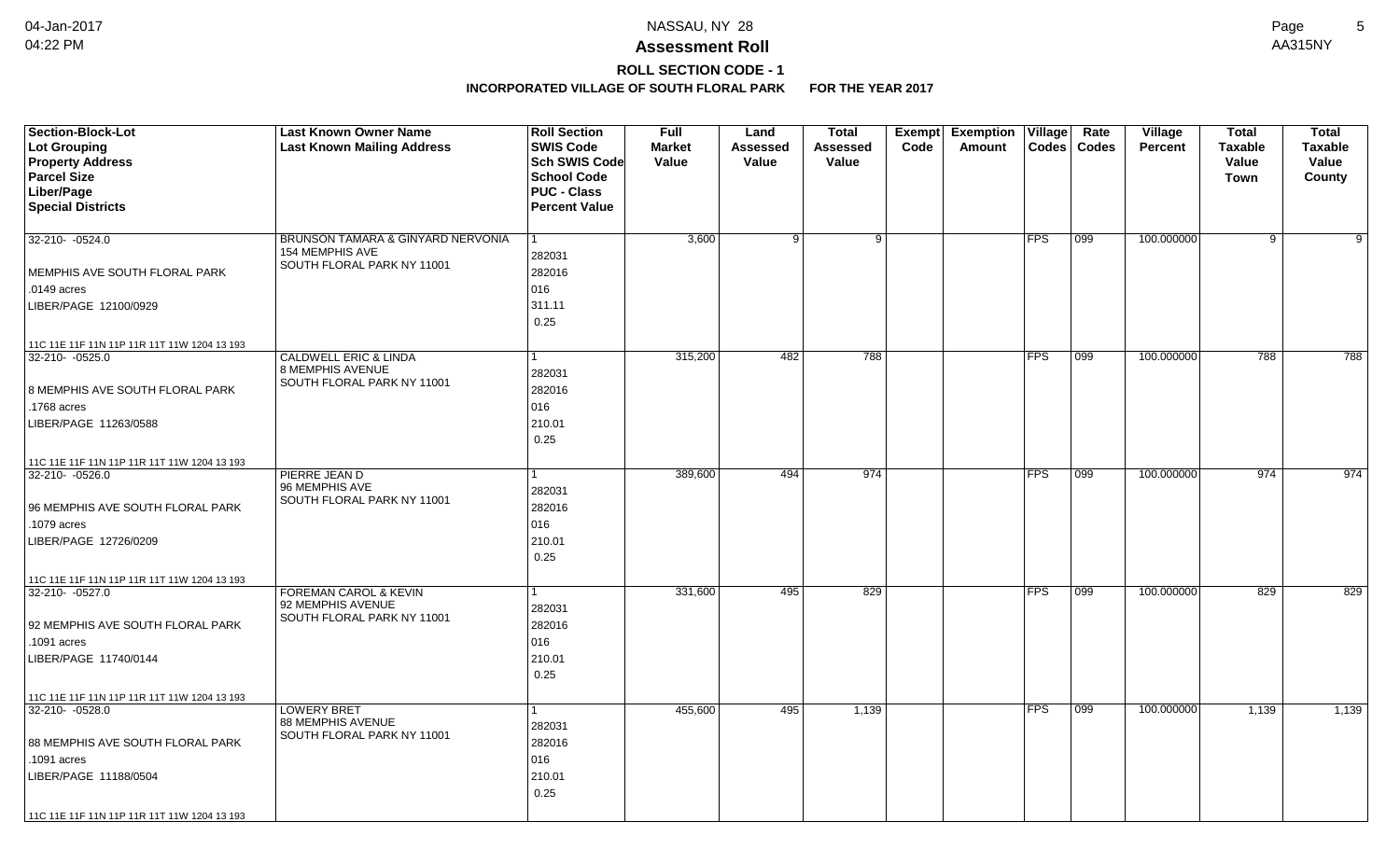## **ROLL SECTION CODE - 1**

| <b>Section-Block-Lot</b><br>Lot Grouping<br><b>Property Address</b><br><b>Parcel Size</b><br>Liber/Page<br><b>Special Districts</b>                     | <b>Last Known Owner Name</b><br><b>Last Known Mailing Address</b>                                | <b>Roll Section</b><br><b>SWIS Code</b><br><b>Sch SWIS Code</b><br><b>School Code</b><br><b>PUC - Class</b><br><b>Percent Value</b> | <b>Full</b><br><b>Market</b><br>Value | Land<br><b>Assessed</b><br>Value | <b>Total</b><br>Assessed<br>Value | <b>Exempt</b><br>Code | <b>Exemption Village</b><br>Amount |               | Rate<br>Codes   Codes | Village<br>Percent | <b>Total</b><br><b>Taxable</b><br>Value<br>Town | <b>Total</b><br><b>Taxable</b><br>Value<br>County |
|---------------------------------------------------------------------------------------------------------------------------------------------------------|--------------------------------------------------------------------------------------------------|-------------------------------------------------------------------------------------------------------------------------------------|---------------------------------------|----------------------------------|-----------------------------------|-----------------------|------------------------------------|---------------|-----------------------|--------------------|-------------------------------------------------|---------------------------------------------------|
| $32 - 210 - 0531.0$<br>MEMPHIS AVE SOUTH FLORAL PARK<br>.0162 acres<br>LIBER/PAGE 12971/0710<br>11C 11E 11F 11N 11P 11R 11T 11W 1204 13 193             | AKHTAR TANVEER & TANVEER RAZIA<br><b>SULTANA</b><br>56 MEMPHIS AVE<br>SOUTH FLORAL PARK NY 11001 | 282031<br>282016<br>016<br>311.11<br>0.25                                                                                           | 3,600                                 | 9                                | 9                                 |                       |                                    | FPS           | 099                   | 100.000000         | 9                                               | 9                                                 |
| $ 32-210-0532.0$<br>84 MEMPHIS AVE SOUTH FLORAL PARK<br>.1103 acres<br>LIBER/PAGE 11520/0066<br>11C 11E 11F 11N 11P 11R 11T 11W 1204 13 193             | <b>ALSTON ROBERT</b><br>84 MEMPHIS AVENUE<br>SOUTH FLORAL PARK NY 11001                          | 282031<br>282016<br>016<br>210.01<br>0.25                                                                                           | 294,800                               | 496                              | 737                               |                       |                                    | <b>FPS</b>    | $ 099\rangle$         | 100.000000         | 737                                             | 737                                               |
| 32-332-0001.0<br>$1-5$<br>2 PRESS ST SOUTH FLORAL PARK<br>.1258 acres<br>LIBER/PAGE 12480/0386<br>11C 11E 11F 11N 11P 11R 11T 11W 1204 13 193           | RAMCHANI RAMAWTIE<br>2 PRESS ST<br>SOUTH FLORAL PARK NY 11001                                    | 282031<br>282016<br>016<br>210.01<br>0.25                                                                                           | 231,600                               | 450                              | 579                               |                       |                                    | $ {\sf FPS} $ | 099                   | 100.000000         | 579                                             | 579                                               |
| 32-332- -0006.0<br>$ 6-8 $<br><b>PRESS ST SOUTH FLORAL PARK</b><br>.0839 acres<br>LIBER/PAGE 12817/718<br>  11C 11E 11F 11N 11P 11R 11T 11W 1204 13 193 | <b>TALLINI FILOMENA</b><br>793 PHOEBUS CT<br>FRANKLIN SQUARE NY 11010                            | 282031<br>282016<br>016<br>312.11<br>0.25                                                                                           | 119,600                               | 284                              | 299                               |                       |                                    | $ {\sf FPS} $ | 099                   | 100.000000         | 299                                             | 299                                               |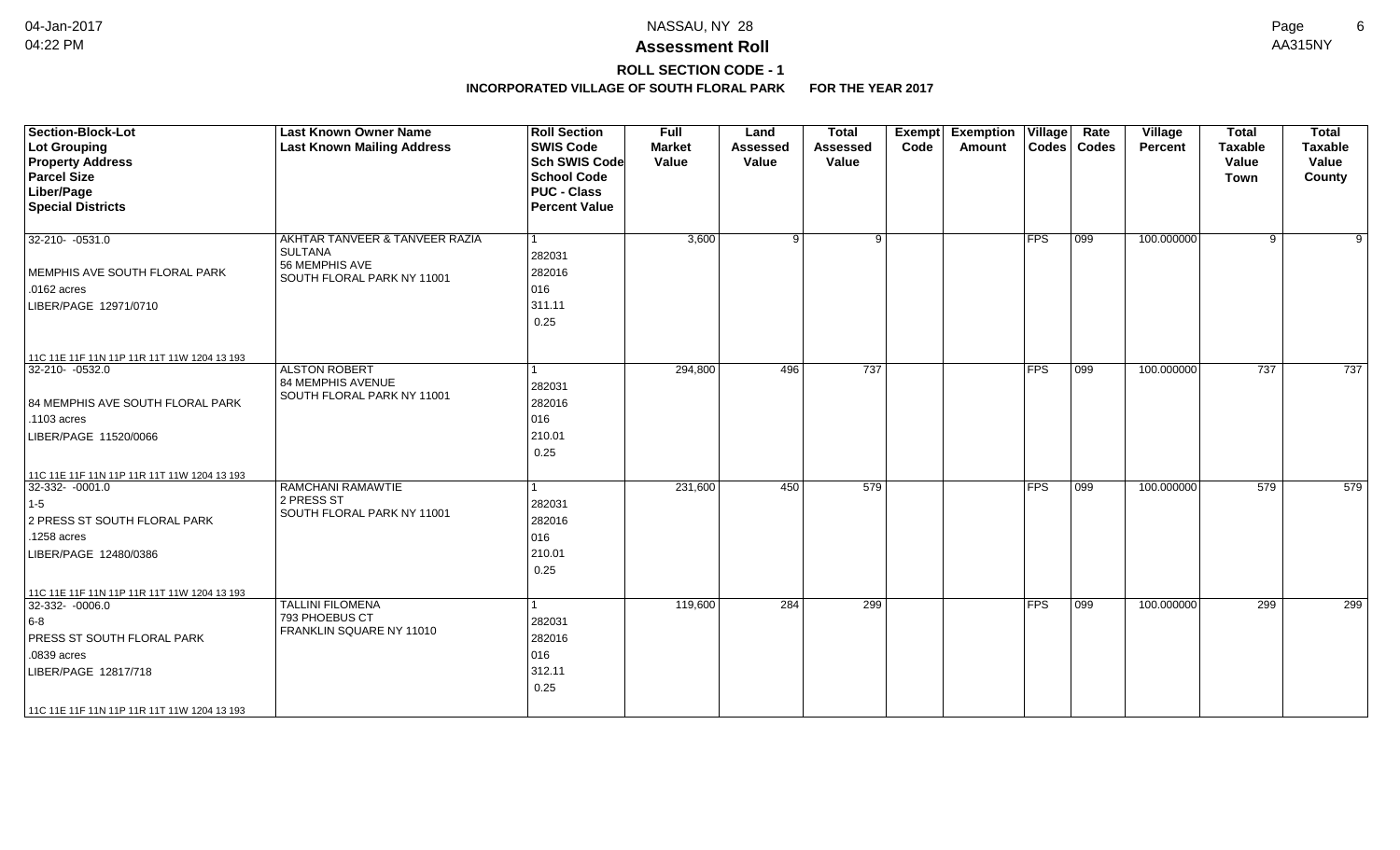## **ROLL SECTION CODE - 1**

| Lot Grouping<br><b>Last Known Mailing Address</b><br><b>SWIS Code</b><br><b>Market</b><br>Assessed<br><b>Assessed</b><br>Code<br>Amount<br><b>Codes</b><br><b>Codes</b><br><b>Percent</b> |                                  |
|-------------------------------------------------------------------------------------------------------------------------------------------------------------------------------------------|----------------------------------|
|                                                                                                                                                                                           | <b>Taxable</b><br><b>Taxable</b> |
| <b>Property Address</b><br><b>Sch SWIS Code</b><br>Value<br>Value<br>Value                                                                                                                | Value<br>Value                   |
| <b>Parcel Size</b><br><b>School Code</b>                                                                                                                                                  | County<br><b>Town</b>            |
| Liber/Page<br><b>PUC - Class</b>                                                                                                                                                          |                                  |
| <b>Special Districts</b><br><b>Percent Value</b>                                                                                                                                          |                                  |
| 233,200<br>364<br>583<br>100.000000                                                                                                                                                       | 583                              |
| 32-332- -0009.0<br><b>FPS</b><br>099<br><b>TALLINI FILOMENA</b><br>793 PHOEBUS CT                                                                                                         | 583                              |
| 282031<br>$9 - 11$<br>FRANKLIN SQUARE NY 11010                                                                                                                                            |                                  |
| 6 PRESS ST SOUTH FLORAL PARK<br>282016                                                                                                                                                    |                                  |
| 016<br>.0839 acres                                                                                                                                                                        |                                  |
| 220.01<br>LIBER/PAGE 12817/726                                                                                                                                                            |                                  |
| 0.25                                                                                                                                                                                      |                                  |
| 11C 11E 11F 11N 11P 11R 11T 11W 1204 13 193                                                                                                                                               |                                  |
| <b>TOKHIE AZIZULLAH</b><br>330,800<br>564<br>827<br>FPS<br>099<br>100.000000<br>32-332- -0012.0                                                                                           | 827<br>827                       |
| 125 ARTHUR AVE<br>282031<br>$12 - 15$<br>SOUTH FLORAL PARK NY 11001                                                                                                                       |                                  |
| 125 ARTHUR AVE SOUTH FLORAL PARK<br>282016                                                                                                                                                |                                  |
| 016<br>.1877 acres                                                                                                                                                                        |                                  |
| 210.01<br>LIBER/PAGE 13117/0265                                                                                                                                                           |                                  |
| 0.25                                                                                                                                                                                      |                                  |
| 11C 11E 11F 11N 11P 11R 11T 11W 1204 13 193                                                                                                                                               |                                  |
| <b>AUGUSTE YVES &amp; GERARDINE</b><br>332,000<br>590<br>830<br><b>FPS</b><br>100.000000<br>32-332-0016.0<br>099                                                                          | 830<br>830                       |
| 135 ARTHUR AVENUE<br>282031<br>16-17,73-75                                                                                                                                                |                                  |
| SOUTH FLORAL PARK NY 11001<br>282016<br>135 ARTHUR AVE SOUTH FLORAL PARK                                                                                                                  |                                  |
| 016<br>.2176 acres                                                                                                                                                                        |                                  |
| 210.01<br>LIBER/PAGE 11236/0143                                                                                                                                                           |                                  |
| 0.25                                                                                                                                                                                      |                                  |
| 11C 11E 11F 11N 11P 11R 11T 11W 1204 13 193                                                                                                                                               |                                  |
| <b>GUEVARA KARINA</b><br>270,000<br>490<br>675<br><b>FPS</b><br>099<br>100.000000<br>32-332- -0026.0<br>1                                                                                 | 675<br>675                       |
| <b>155 ARTHUR AVENUE</b><br>282031<br>26-31                                                                                                                                               |                                  |
| SOUTH FLORAL PARK NY 11001<br>155 ARTHUR AVE SOUTH FLORAL PARK<br>282016                                                                                                                  |                                  |
| 016<br>.2468 acres                                                                                                                                                                        |                                  |
| 210.01<br>LIBER/PAGE 11573/0562                                                                                                                                                           |                                  |
| 0.25                                                                                                                                                                                      |                                  |
| 11C 11E 11F 11N 11P 11R 11T 11W 1204 13 193                                                                                                                                               |                                  |
| <b>TERRERO FRANCISCO &amp; B</b><br>227,200<br>568<br><b>FPS</b><br>$32-332 - 0042.0$<br>488<br>099<br>100.000000<br>1                                                                    | 568<br>568                       |
| <b>189 ARTHUR AVENUE</b><br>282031<br>42-44                                                                                                                                               |                                  |
| SOUTH FLORAL PARK NY 11001<br>189 ARTHUR AVE SOUTH FLORAL PARK<br>282016                                                                                                                  |                                  |
| 016<br>.1012 acres                                                                                                                                                                        |                                  |
| 210.01<br>LIBER/PAGE 11026/0466                                                                                                                                                           |                                  |
| 0.25                                                                                                                                                                                      |                                  |
| 11C 11E 11F 11N 11P 11R 11T 11W 1204 13 193                                                                                                                                               |                                  |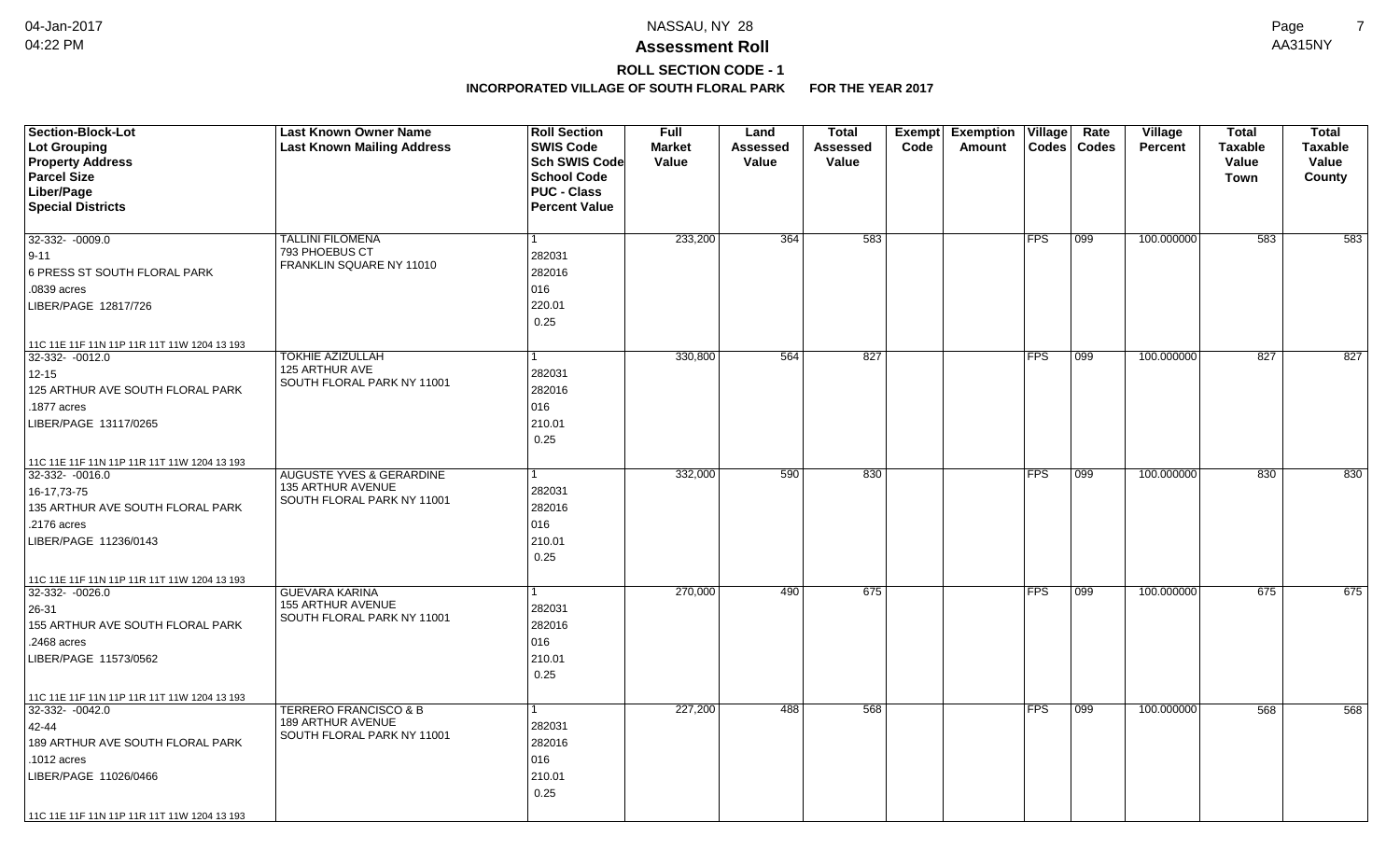## **ROLL SECTION CODE - 1**

| <b>Section-Block-Lot</b><br><b>Lot Grouping</b><br><b>Property Address</b><br><b>Parcel Size</b><br>Liber/Page<br><b>Special Districts</b>                                                     | <b>Last Known Owner Name</b><br><b>Last Known Mailing Address</b>                  | <b>Roll Section</b><br><b>SWIS Code</b><br><b>Sch SWIS Code</b><br><b>School Code</b><br><b>PUC - Class</b><br><b>Percent Value</b> | <b>Full</b><br><b>Market</b><br>Value | Land<br><b>Assessed</b><br>Value | <b>Total</b><br><b>Assessed</b><br>Value | <b>Exempt</b><br>Code | <b>Exemption Village</b><br>Amount |            | Rate<br>Codes   Codes | Village<br>Percent | <b>Total</b><br><b>Taxable</b><br>Value<br><b>Town</b> | <b>Total</b><br><b>Taxable</b><br>Value<br>County |
|------------------------------------------------------------------------------------------------------------------------------------------------------------------------------------------------|------------------------------------------------------------------------------------|-------------------------------------------------------------------------------------------------------------------------------------|---------------------------------------|----------------------------------|------------------------------------------|-----------------------|------------------------------------|------------|-----------------------|--------------------|--------------------------------------------------------|---------------------------------------------------|
| 32-332- -0045.0<br>45-48<br>195 ARTHUR AVE SOUTH FLORAL PARK<br>.1286 acres<br>LIBER/PAGE 09080/0926                                                                                           | <b>BROOKS JR CONWAY &amp; MARY</b><br>195 ARTHUR AVE<br>SOUTH FLORAL PARK NY 11001 | 1<br>282031<br>282016<br>016<br>210.01<br>0.25                                                                                      | 356,000                               | 483                              | 890                                      | 41121                 |                                    | $134$ FPS  | $ 099\rangle$         | 100.000000         | 756                                                    | 756                                               |
| 11C 11E 11E 11N 11P 11R 11T 11W 1204 13 193<br>32-332-0049.0<br>49-52<br>201 ARTHUR AVE SOUTH FLORAL PARK<br>.1208 acres<br>LIBER/PAGE 13044/0162                                              | Eapen Kurian K<br>Kurian Annamma K<br>201 ARTHUR AVE<br>SOUTH FLORAL PARK NY 11001 | 1<br>282031<br>282016<br>016<br>210.01<br>0.25                                                                                      | 308,400                               | 505                              | $\overline{771}$                         |                       |                                    | <b>FPS</b> | 099                   | 100.000000         | 771                                                    | 771                                               |
| 11C 11E 11F 11N 11P 11R 11T 11W 1204 13 193<br>32-332- -0053.0<br>53-54<br>ARTHUR AVE SOUTH FLORAL PARK<br>.0559 acres<br>LIBER/PAGE 12277/0691<br>11C 11E 11F 11N 11P 11R 11T 11W 1204 13 193 | VILLAGE OF SOUTH FLORAL PARK<br>380 ROQUETTE AVE<br>SOUTH FLORAL PARK NY 11001     | 8<br>282031<br>282016<br>016<br>311.11<br>0.25                                                                                      | 18,000                                | $45 \mid X$                      | 45                                       | 13650                 |                                    | $45$ FPS   | $\overline{099}$      | 100.000000 EXEMPT  |                                                        | <b>EXEMPT</b>                                     |
| 32-332- -0055.0<br>55-58<br>223 ARTHUR AVE SOUTH FLORAL PARK<br>.1139 acres<br>LIBER/PAGE 09343/0606<br>11C 11E 11F 11N 11P 11R 11T 11W 1204 13 193                                            | PEREZ BENIGNA & LUIS R<br>223 ARTHUR AVENUE<br>SOUTH FLORAL PARK NY 11001          | 282031<br>282016<br>016<br>210.01<br>0.25                                                                                           | 287,600                               | 499                              | 719                                      |                       |                                    | $ $ FPS    | $ 099\rangle$         | 100.000000         | 719                                                    | 719                                               |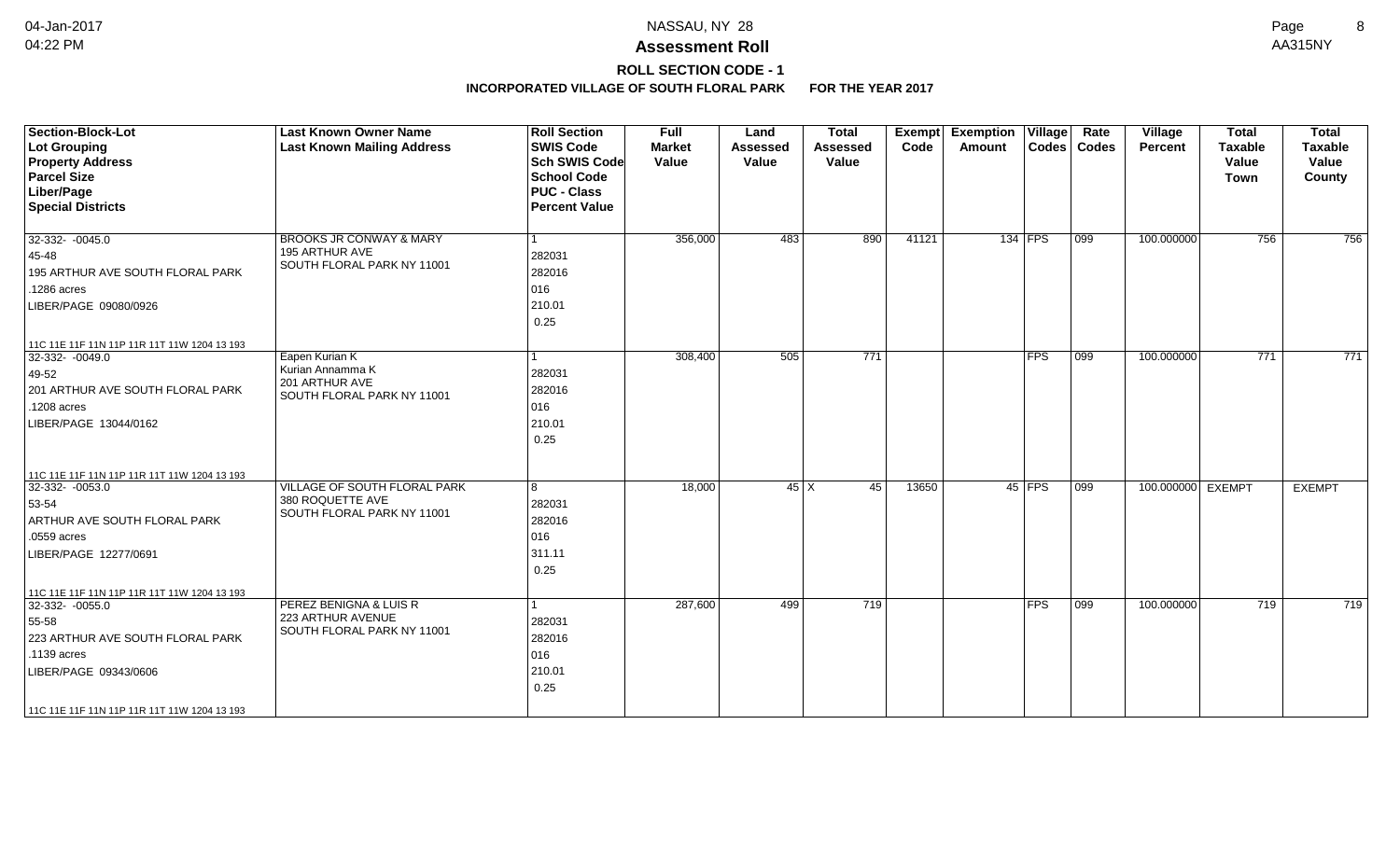# **ROLL SECTION CODE - 1**

| <b>Section-Block-Lot</b>                                       | <b>Last Known Owner Name</b>      | <b>Roll Section</b>  | <b>Full</b>   | Land            | <b>Total</b> |       | Exempt Exemption Village |            | Rate          | Village           | <b>Total</b>   | <b>Total</b>   |
|----------------------------------------------------------------|-----------------------------------|----------------------|---------------|-----------------|--------------|-------|--------------------------|------------|---------------|-------------------|----------------|----------------|
| Lot Grouping                                                   | <b>Last Known Mailing Address</b> | <b>SWIS Code</b>     | <b>Market</b> | <b>Assessed</b> | Assessed     | Code  | Amount                   |            | Codes   Codes | <b>Percent</b>    | <b>Taxable</b> | <b>Taxable</b> |
| <b>Property Address</b>                                        |                                   | Sch SWIS Code        | Value         | Value           | Value        |       |                          |            |               |                   | Value          | Value          |
| <b>Parcel Size</b>                                             |                                   | <b>School Code</b>   |               |                 |              |       |                          |            |               |                   | <b>Town</b>    | County         |
| Liber/Page                                                     |                                   | <b>PUC - Class</b>   |               |                 |              |       |                          |            |               |                   |                |                |
| <b>Special Districts</b>                                       |                                   | <b>Percent Value</b> |               |                 |              |       |                          |            |               |                   |                |                |
|                                                                |                                   |                      |               |                 |              |       |                          |            |               |                   |                |                |
| 32-332- -0066.0                                                | INC VILLAGE OF SOUTH FLORAL PARK  | 8                    | 12,000        | $120$ X         | 120          | 13650 |                          | 120 FPS    | $ 099\rangle$ | 100.000000 EXEMPT |                | <b>EXEMPT</b>  |
| 66,83                                                          | 383 ROQUETTE AVENUE               | 282031               |               |                 |              |       |                          |            |               |                   |                |                |
| 383 ROQUETTE AVE SOUTH FLORAL PARK                             | SOUTH FLORAL PARK NY 11001        | 282016               |               |                 |              |       |                          |            |               |                   |                |                |
| .1023 acres                                                    |                                   | 016                  |               |                 |              |       |                          |            |               |                   |                |                |
| LIBER/PAGE 00000/0000                                          |                                   | 963.34               |               |                 |              |       |                          |            |               |                   |                |                |
|                                                                |                                   | 1.00                 |               |                 |              |       |                          |            |               |                   |                |                |
|                                                                |                                   |                      |               |                 |              |       |                          |            |               |                   |                |                |
| 11C 11E 11F 11N 11P 11R 11T 11W 1204 13 193<br>32-332- -0067.0 | <b>PARIS SAMUEL</b>               |                      | 289,200       | 504             | 723          |       |                          | <b>FPS</b> | 099           | 100.000000        | 723            | 723            |
|                                                                | 183 ARTHUR AVENUE                 |                      |               |                 |              |       |                          |            |               |                   |                |                |
|                                                                | SOUTH FLORAL PARK NY 11001        | 282031               |               |                 |              |       |                          |            |               |                   |                |                |
| 183 ARTHUR AVE SOUTH FLORAL PARK                               |                                   | 282016               |               |                 |              |       |                          |            |               |                   |                |                |
| .1190 acres                                                    |                                   | 016                  |               |                 |              |       |                          |            |               |                   |                |                |
| LIBER/PAGE 11702/0390                                          |                                   | 210.01               |               |                 |              |       |                          |            |               |                   |                |                |
|                                                                |                                   | 0.25                 |               |                 |              |       |                          |            |               |                   |                |                |
| 11C 11E 11F 11N 11P 11R 11T 11W 1204 13 193                    |                                   |                      |               |                 |              |       |                          |            |               |                   |                |                |
| 32-332-0068.0                                                  | <b>SERNA ESTELLE</b>              |                      | 266,000       | 509             | 665          |       |                          | <b>FPS</b> | $ 099\rangle$ | 100.000000        | 665            | 665            |
|                                                                | 167 ARTHUR AVE                    | 282031               |               |                 |              |       |                          |            |               |                   |                |                |
| 167 ARTHUR AVE SOUTH FLORAL PARK                               | SOUTH FLORAL PARK NY 11001        | 282016               |               |                 |              |       |                          |            |               |                   |                |                |
| .1246 acres                                                    |                                   | 016                  |               |                 |              |       |                          |            |               |                   |                |                |
| LIBER/PAGE 12609/0799                                          |                                   | 210.01               |               |                 |              |       |                          |            |               |                   |                |                |
|                                                                |                                   | 0.25                 |               |                 |              |       |                          |            |               |                   |                |                |
| 11C 11E 11F 11N 11P 11R 11T 11W 1204 13 193                    |                                   |                      |               |                 |              |       |                          |            |               |                   |                |                |
| 32-332- -0069.0                                                | <b>DANIELS SANDRA</b>             |                      | 268,800       | 504             | 672          |       |                          | <b>FPS</b> | 099           | 100.000000        | 672            | 672            |
|                                                                | 175 ARTHUR AVE                    | 282031               |               |                 |              |       |                          |            |               |                   |                |                |
| 3 ARTHUR AVE SOUTH FLORAL PARK                                 | SOUTH FLORAL PARK NY 11001        | 282016               |               |                 |              |       |                          |            |               |                   |                |                |
| .1193 acres                                                    |                                   | 016                  |               |                 |              |       |                          |            |               |                   |                |                |
| LIBER/PAGE 10579/0870                                          |                                   | 220.01               |               |                 |              |       |                          |            |               |                   |                |                |
|                                                                |                                   | 0.25                 |               |                 |              |       |                          |            |               |                   |                |                |
|                                                                |                                   |                      |               |                 |              |       |                          |            |               |                   |                |                |
| 11C 11E 11F 11N 11P 11R 11T 11W 1204 13 193<br>32-332- -0070.0 | <b>FRANCOIS EMERY</b>             |                      | 292,400       | 530             | 731          |       |                          | <b>FPS</b> | 099           | 100.000000        | 731            | 731            |
|                                                                | 229 ARTHUR AVE                    |                      |               |                 |              |       |                          |            |               |                   |                |                |
|                                                                | SOUTH FLORAL PARK NY 11001        | 282031               |               |                 |              |       |                          |            |               |                   |                |                |
| 229 ARTHUR AVE SOUTH FLORAL PARK                               |                                   | 282016               |               |                 |              |       |                          |            |               |                   |                |                |
| .1490 acres                                                    |                                   | 016                  |               |                 |              |       |                          |            |               |                   |                |                |
| LIBER/PAGE 13161/0189                                          |                                   | 210.01               |               |                 |              |       |                          |            |               |                   |                |                |
|                                                                |                                   | 0.25                 |               |                 |              |       |                          |            |               |                   |                |                |
| 11C 11E 11F 11N 11P 11R 11T 11W 1204 13 193                    |                                   |                      |               |                 |              |       |                          |            |               |                   |                |                |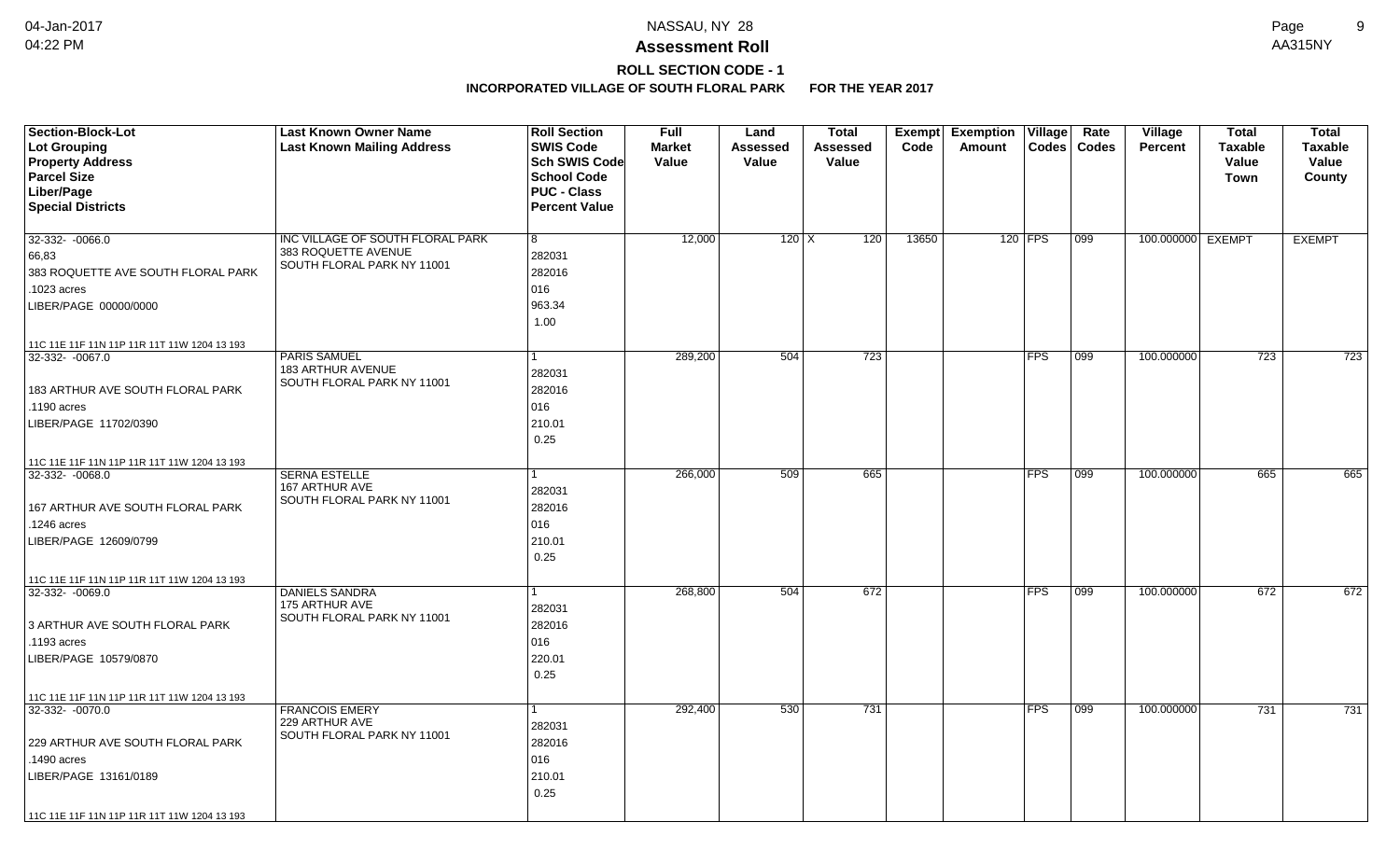## **ROLL SECTION CODE - 1**

| <b>Section-Block-Lot</b><br><b>Lot Grouping</b><br><b>Property Address</b><br><b>Parcel Size</b><br>Liber/Page<br><b>Special Districts</b>          | <b>Last Known Owner Name</b><br><b>Last Known Mailing Address</b>                                   | <b>Roll Section</b><br><b>SWIS Code</b><br><b>Sch SWIS Code</b><br><b>School Code</b><br><b>PUC - Class</b><br><b>Percent Value</b> | <b>Full</b><br><b>Market</b><br>Value | Land<br><b>Assessed</b><br>Value | <b>Total</b><br>Assessed<br>Value | Exempt<br>Code | <b>Exemption Village</b><br>Amount |               | Rate<br>Codes   Codes | <b>Village</b><br>Percent | <b>Total</b><br><b>Taxable</b><br>Value<br><b>Town</b> | <b>Total</b><br><b>Taxable</b><br>Value<br>County |
|-----------------------------------------------------------------------------------------------------------------------------------------------------|-----------------------------------------------------------------------------------------------------|-------------------------------------------------------------------------------------------------------------------------------------|---------------------------------------|----------------------------------|-----------------------------------|----------------|------------------------------------|---------------|-----------------------|---------------------------|--------------------------------------------------------|---------------------------------------------------|
| 32-332- -0076.0<br>76-80<br>145 ARTHUR AVE SOUTH FLORAL PARK<br>.1800 acres<br>LIBER/PAGE 12787/0878<br>11C 11E 11F 11N 11P 11R 11T 11W 1204 13 193 | SUSKO ELIZABETH TRUST U/A<br>SUSKO PATRICIA & CORNERO KATHLEEN<br>145 ARTHUR AVE<br>ELMONT NY 11003 | 282031<br>282016<br>016<br>210.01<br>0.25                                                                                           | 311,200                               | 557                              | 778                               |                |                                    | <b>FPS</b>    | $ 099\rangle$         | 100.000000                | 778                                                    | 778                                               |
| 32-332-0082.0<br>1569 ADAMS ST SOUTH FLORAL PARK<br>.0005 acres<br>LIBER/PAGE 10666/0846<br>11C 11E 11F 11N 11P 11R 11T 11W 1204 13 193             | <b>BASDEO REWATTI</b><br>1569 ADAMS STREET<br>ELMONT NY 11003                                       | 282031<br>282016<br>016<br>311.11<br>0.25                                                                                           | 400                                   |                                  | $\overline{1}$                    |                |                                    | <b>FPS</b>    | 099                   | 100.000000                | $\overline{1}$                                         |                                                   |
| 32-333- -0001.0<br>$1-3$<br>3 STAR ST SOUTH FLORAL PARK<br>.0941 acres<br>LIBER/PAGE 09217/0883<br>11C 11E 11F 11N 11P 11R 11T 11W 1204 13 193      | <b>LIGA KENNETH &amp; CHIAKI</b><br>3 STAR STREET<br>SOUTH FLORAL PARK NY 11001                     | 282031<br>282016<br>016<br>210.01<br>0.25                                                                                           | 306,800                               | 482                              | 767                               |                |                                    | $ {\sf FPS} $ | 099                   | 100.000000                | 767                                                    | 767                                               |
| 32-333- -0004.0<br>$4-6$<br><b>STAR ST SOUTH FLORAL PARK</b><br>.0839 acres<br>LIBER/PAGE 09371/0071<br>11C 11E 11F 11N 11P 11R 11T 11W 1204 13 193 | MCMULLAN KEVIN & ARLENE<br>279 FREDERICK AVENUE<br>ELMONT NY 11003                                  | 282031<br>282016<br>016<br>311.11<br>0.25                                                                                           | 17,600                                | 44                               | 44                                |                |                                    | $ {\sf FPS} $ | 099                   | 100.000000                | 44                                                     | 44                                                |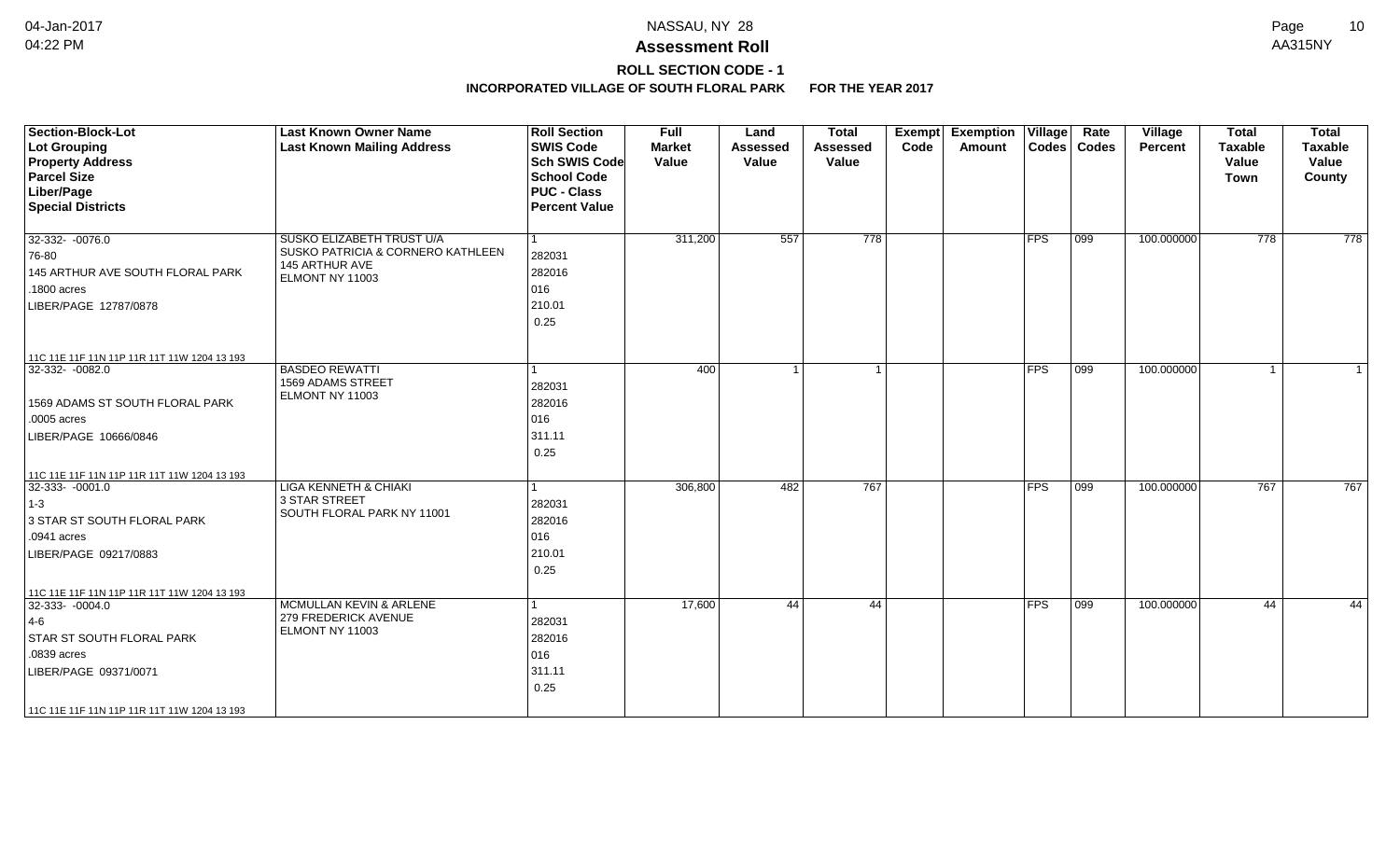# **ROLL SECTION CODE - 1**

| <b>Section-Block-Lot</b><br><b>Lot Grouping</b><br><b>Property Address</b><br><b>Parcel Size</b><br>Liber/Page<br><b>Special Districts</b>                                                               | <b>Last Known Owner Name</b><br><b>Last Known Mailing Address</b>                          | <b>Roll Section</b><br><b>SWIS Code</b><br><b>Sch SWIS Code</b><br><b>School Code</b><br><b>PUC - Class</b><br><b>Percent Value</b> | <b>Full</b><br><b>Market</b><br>Value | Land<br><b>Assessed</b><br>Value | <b>Total</b><br><b>Assessed</b><br>Value | Code  | <b>Exempt Exemption Village</b><br>Amount |               | Rate<br>Codes   Codes | Village<br>Percent | <b>Total</b><br><b>Taxable</b><br>Value<br><b>Town</b> | <b>Total</b><br><b>Taxable</b><br>Value<br>County |
|----------------------------------------------------------------------------------------------------------------------------------------------------------------------------------------------------------|--------------------------------------------------------------------------------------------|-------------------------------------------------------------------------------------------------------------------------------------|---------------------------------------|----------------------------------|------------------------------------------|-------|-------------------------------------------|---------------|-----------------------|--------------------|--------------------------------------------------------|---------------------------------------------------|
| 32-333- -0007.0<br>$ 7-8$<br><b>STAR ST SOUTH FLORAL PARK</b><br>.0559 acres<br>LIBER/PAGE 09371/0071                                                                                                    | MCMULLAN KEVIN & ARLENE<br>279 FREDERICK AVENUE<br>ELMONT NY 11003                         | 282031<br>282016<br>016<br>311.11<br>0.25                                                                                           | 16,800                                | 42                               | 42                                       |       |                                           | $ {\sf FPS} $ | $ 099\rangle$         | 100.000000         | 42                                                     | 42                                                |
| 11C 11E 11F 11N 11P 11R 11T 11W 1204 13 193<br>32-333- -0009.0<br>$ 9-13 $<br>279 FREDERICK AVE SOUTH FLORAL PARK<br>.1398 acres<br>LIBER/PAGE 09371/0071<br>11C 11E 11F 11N 11P 11R 11T 11W 1204 13 193 | <b>MCMULLAN KEVIN &amp; ARLENE</b><br>279 FREDERICK AVENUE<br>ELMONT NY 11003              | 1<br>282031<br>282016<br>016<br>210.01<br>0.25                                                                                      | 266,800                               | 418                              | 667                                      | 41680 |                                           | $67$ FPS      | $\overline{099}$      | 100.000000         | 600                                                    | 600                                               |
| 32-333- -0014.0<br>$14 - 17$<br>283 FREDERICK AVE SOUTH FLORAL PARK<br>.1903 acres<br>LIBER/PAGE 12467/0967                                                                                              | DEMATAS CLAUDE F & JOANNE A<br>LAWRENCE<br>283 FREDERICK AVE<br>SOUTH FLORAL PARK NY 11001 | 1<br>282031<br>282016<br>016<br>210.01<br>0.25                                                                                      | 343,600                               | 566                              | 859                                      | 41680 |                                           | 86 FPS        | $\overline{099}$      | 100.000000         | 773                                                    | 773                                               |
| 11C 11E 11F 11N 11P 11R 11T 11W 1204 13 193<br>32-333- -0018.0<br>18-19<br>297 FREDERICK AVE SOUTH FLORAL PARK<br>.0803 acres<br>LIBER/PAGE 11972/0779<br>11C 11E 11F 11N 11P 11R 11T 11W 1204 13 193    | JOHNSON KEISHA M<br>297 FREDERICK AVE<br>SOUTH FLORAL PARK NY 11001                        | 282031<br>282016<br>016<br>210.01<br>0.25                                                                                           | 217,200                               | 470                              | 543                                      |       |                                           | <b>FPS</b>    | 099                   | 100.000000         | 543                                                    | 543                                               |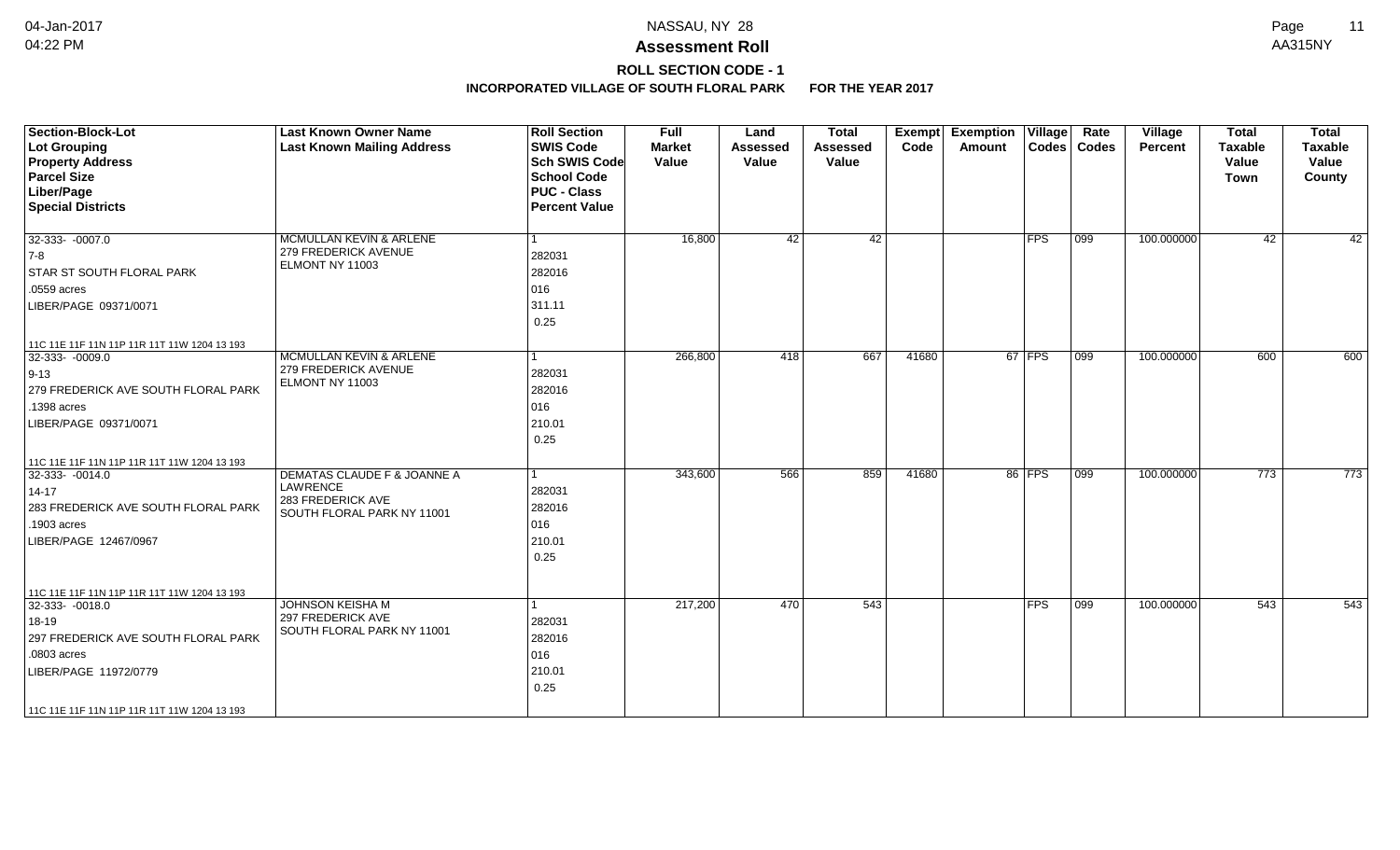## **ROLL SECTION CODE - 1**

| <b>Section-Block-Lot</b><br>Lot Grouping<br><b>Property Address</b><br><b>Parcel Size</b><br>Liber/Page<br><b>Special Districts</b>                                                                   | <b>Last Known Owner Name</b><br><b>Last Known Mailing Address</b>                              | <b>Roll Section</b><br><b>SWIS Code</b><br>Sch SWIS Code<br><b>School Code</b><br><b>PUC - Class</b><br><b>Percent Value</b> | Full<br><b>Market</b><br>Value | Land<br>Assessed<br>Value | <b>Total</b><br><b>Assessed</b><br>Value | Exempt<br>Code | <b>Exemption Village</b><br>Amount | $\text{Codes}$ | Rate<br><b>Codes</b> | <b>Village</b><br>Percent | <b>Total</b><br><b>Taxable</b><br>Value<br>Town | <b>Total</b><br><b>Taxable</b><br>Value<br>County |
|-------------------------------------------------------------------------------------------------------------------------------------------------------------------------------------------------------|------------------------------------------------------------------------------------------------|------------------------------------------------------------------------------------------------------------------------------|--------------------------------|---------------------------|------------------------------------------|----------------|------------------------------------|----------------|----------------------|---------------------------|-------------------------------------------------|---------------------------------------------------|
| $32-333 - 0020.0$<br>$20-23$<br>301 FREDERICK AVE SOUTH FLORAL PARK<br>1395 acres<br>LIBER/PAGE 09929/0143                                                                                            | ANDERSON EVLYN LONGMORE & K<br>301 FREDERICK AVENUE<br>SOUTH FLORAL PARK NY 11001              | 282031<br>282016<br>016<br>210.01<br>0.25                                                                                    | 348,800                        | 522                       | 872                                      |                |                                    | <b>FPS</b>     | 099                  | 100.000000                | 872                                             | 872                                               |
| 11C 11E 11F 11N 11P 11R 11T 11W 1204 13 193<br>32-333- -0024.0<br>24-29<br>303 FREDERICK AVE SOUTH FLORAL PARK<br>.1891 acres<br>LIBER/PAGE 12827/0139<br>11C 11E 11F 11N 11P 11R 11T 11W 1204 13 193 | <b>DEL ANTHONY</b><br>303 FREDERICK AVE<br>FLORAL PARK NY 11001                                | 282031<br>282016<br>016<br>210.01<br>0.25                                                                                    | 254,000                        | 565                       | 635                                      |                |                                    | <b>FPS</b>     | 099                  | 100.000000                | 635                                             | 635                                               |
| 32-334- -0001.0<br>$ 1-6 $<br>187 FREDERICK AVE SOUTH FLORAL PARK<br>.1678 acres<br>LIBER/PAGE 11155/0218<br>11C 11E 11F 11N 11P 11R 11T 11W 1204 13 193                                              | <b>SANTOS JOSE &amp; KATHLEEN</b><br><b>187 FREDERICK AVENUE</b><br>SOUTH FLORAL PARK NY 11001 | 282031<br>282016<br>016<br>210.01<br>0.25                                                                                    | 341,200                        | 450                       | 853                                      |                |                                    | FPS            | 099                  | 100.000000                | 853                                             | 853                                               |
| 32-334- -0007.0<br>$7-12$<br>193 FREDERICK AVE SOUTH FLORAL PARK<br>1678 acres<br>LIBER/PAGE 10433/0633<br>11C 11E 11F 11N 11P 11R 11T 11W 1204 13 193                                                | <b>HARRIS JR DAVID</b><br><b>193 FREDERICK AVENUE</b><br>SOUTH FLORAL PARK NY 11001            | 282031<br>282016<br>016<br>220.01<br>0.25                                                                                    | 405,200                        | 479                       | 1,013                                    |                |                                    | <b>FPS</b>     | 099                  | 100.000000                | 1,013                                           | 1,013                                             |
| 32-334-0013.0<br>13-16<br>219 FREDERICK AVE SOUTH FLORAL PARK<br>.1118 acres<br>LIBER/PAGE 11012/0863<br>11C 11E 11F 11N 11P 11R 11T 11W 1204 13 193                                                  | <b>SAMUELS SYBIL</b><br><b>219 FREDERICK AVENUE</b><br>SOUTH FLORAL PARK NY 11001              | 282031<br>282016<br>016<br>210.01<br>0.25                                                                                    | 232,800                        | 430                       | 582                                      |                |                                    | <b>FPS</b>     | 099                  | 100.000000                | 582                                             | 582                                               |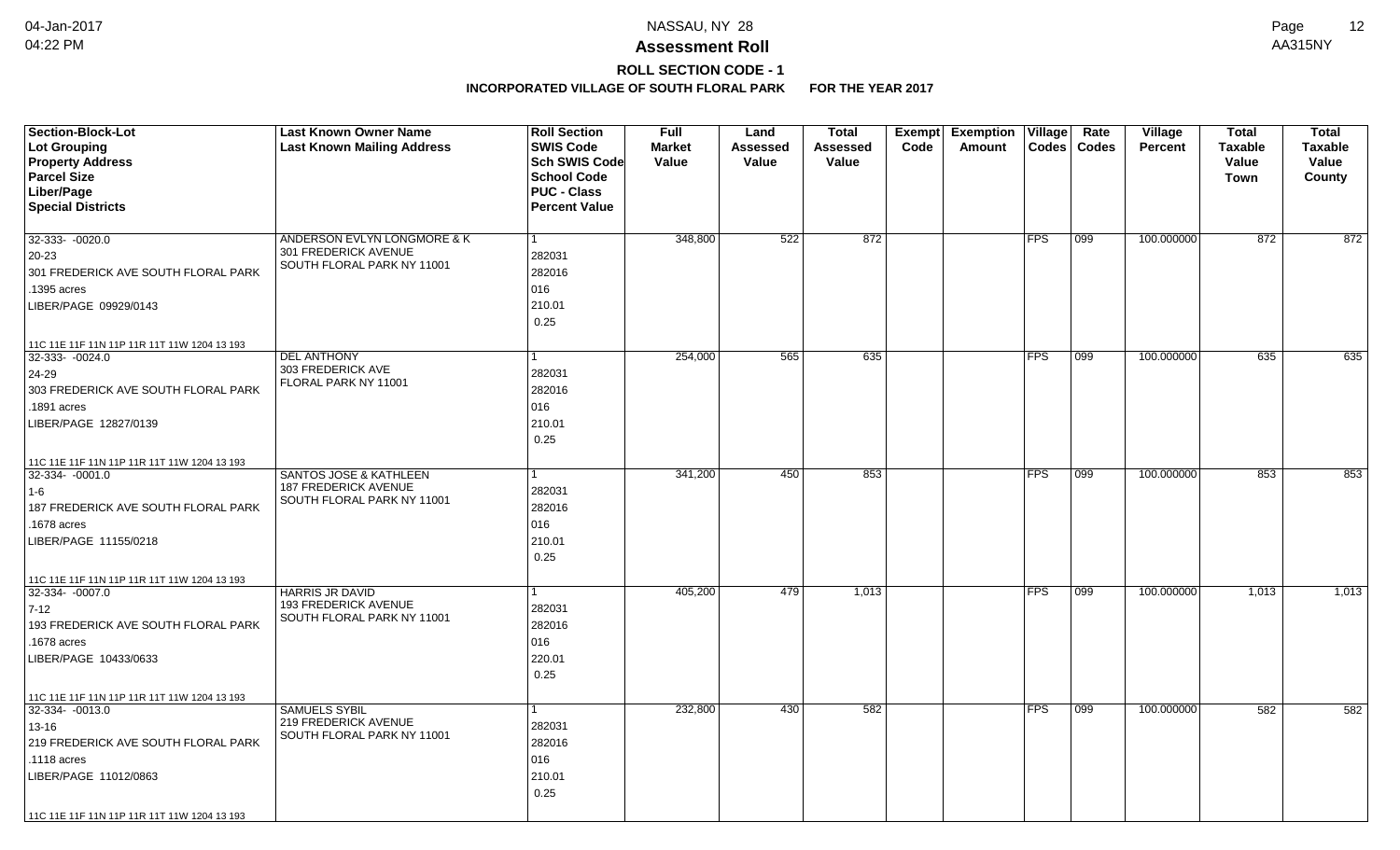# **ROLL SECTION CODE - 1**

| <b>Section-Block-Lot</b><br>Lot Grouping<br><b>Property Address</b><br><b>Parcel Size</b><br>Liber/Page<br><b>Special Districts</b>                          | <b>Last Known Owner Name</b><br><b>Last Known Mailing Address</b>                                        | <b>Roll Section</b><br><b>SWIS Code</b><br><b>Sch SWIS Code</b><br><b>School Code</b><br><b>PUC - Class</b><br><b>Percent Value</b> | <b>Full</b><br><b>Market</b><br>Value | Land<br><b>Assessed</b><br>Value | <b>Total</b><br><b>Assessed</b><br>Value | Exempt<br>Code | <b>Exemption Village</b><br>Amount |               | Rate<br>Codes   Codes | Village<br>Percent | <b>Total</b><br><b>Taxable</b><br>Value<br><b>Town</b> | <b>Total</b><br><b>Taxable</b><br>Value<br>County |
|--------------------------------------------------------------------------------------------------------------------------------------------------------------|----------------------------------------------------------------------------------------------------------|-------------------------------------------------------------------------------------------------------------------------------------|---------------------------------------|----------------------------------|------------------------------------------|----------------|------------------------------------|---------------|-----------------------|--------------------|--------------------------------------------------------|---------------------------------------------------|
| $32-334 - 0017.0$<br>$17 - 20$<br>229 FREDERICK AVE SOUTH FLORAL PARK<br>.1118 acres<br>LIBER/PAGE 12975/0388<br>11C 11E 11F 11N 11P 11R 11T 11W 1204 13 193 | <b>NOEL MARIE V &amp; NOEL MINDY S</b><br>229 FREDERICK AVE<br>SOUTH FLORAL PARK NY 11001                | 282031<br>282016<br>016<br>210.01<br>0.25                                                                                           | 340,800                               | 424                              | 852                                      |                |                                    | $ {\sf FPS} $ | $ 099\rangle$         | 100.000000         | 852                                                    | 852                                               |
| $ 32-334-0021.0$<br>$ 21-24$<br>239 FREDERICK AVE SOUTH FLORAL PARK<br>.1118 acres<br>LIBER/PAGE 12349/0179<br>11C 11E 11F 11N 11P 11R 11T 11W 1204 13 193   | <b>LONG PETER &amp; RIZZI LISA</b><br>239 FREDERICK AVE<br>SOUTH FLORAL PARK NY 11001                    | 282031<br>282016<br>016<br>210.01<br>0.25                                                                                           | 276,800                               | 497                              | 692                                      |                |                                    | <b>IFPS</b>   | $\overline{099}$      | 100.000000         | 692                                                    | 692                                               |
| $ 32-334-0025.0$<br>$ 25-29 $<br>253 FREDERICK AVE SOUTH FLORAL PARK<br>.1398 acres<br>LIBER/PAGE 13195/0322<br>11C 11E 11F 11N 11P 11R 11T 11W 1204 13 193  | <b>CHARLES YOLAINE M &amp;</b><br>ROMULUS CHRISTOPHER<br>253 FREDERICK AVE<br>SOUTH FLORAL PARK NY 11001 | 282031<br>282016<br>016<br>210.01<br>0.25                                                                                           | 440,800                               | 455                              | 1,102                                    |                |                                    | <b>FPS</b>    | $\overline{099}$      | 100.000000         | 1,102                                                  | 1,102                                             |
| 32-334-0030.0<br>$30-33$<br>271 FREDRICK AVE SOUTH FLORAL PARK<br>.1118 acres<br>LIBER/PAGE 11977/0815<br>  11C 11E 11F 11N 11P 11R 11T 11W 1204 13 193      | <b>FRANCIS TRANELL A</b><br>271 FREDRICK AVE<br>SOUTH FLORAL PARK NY 11001                               | 282031<br>282016<br>016<br>210.01<br>0.25                                                                                           | 272,400                               | 497                              | 681                                      |                |                                    | <b>FPS</b>    | 099                   | 100.000000         | 681                                                    | 681                                               |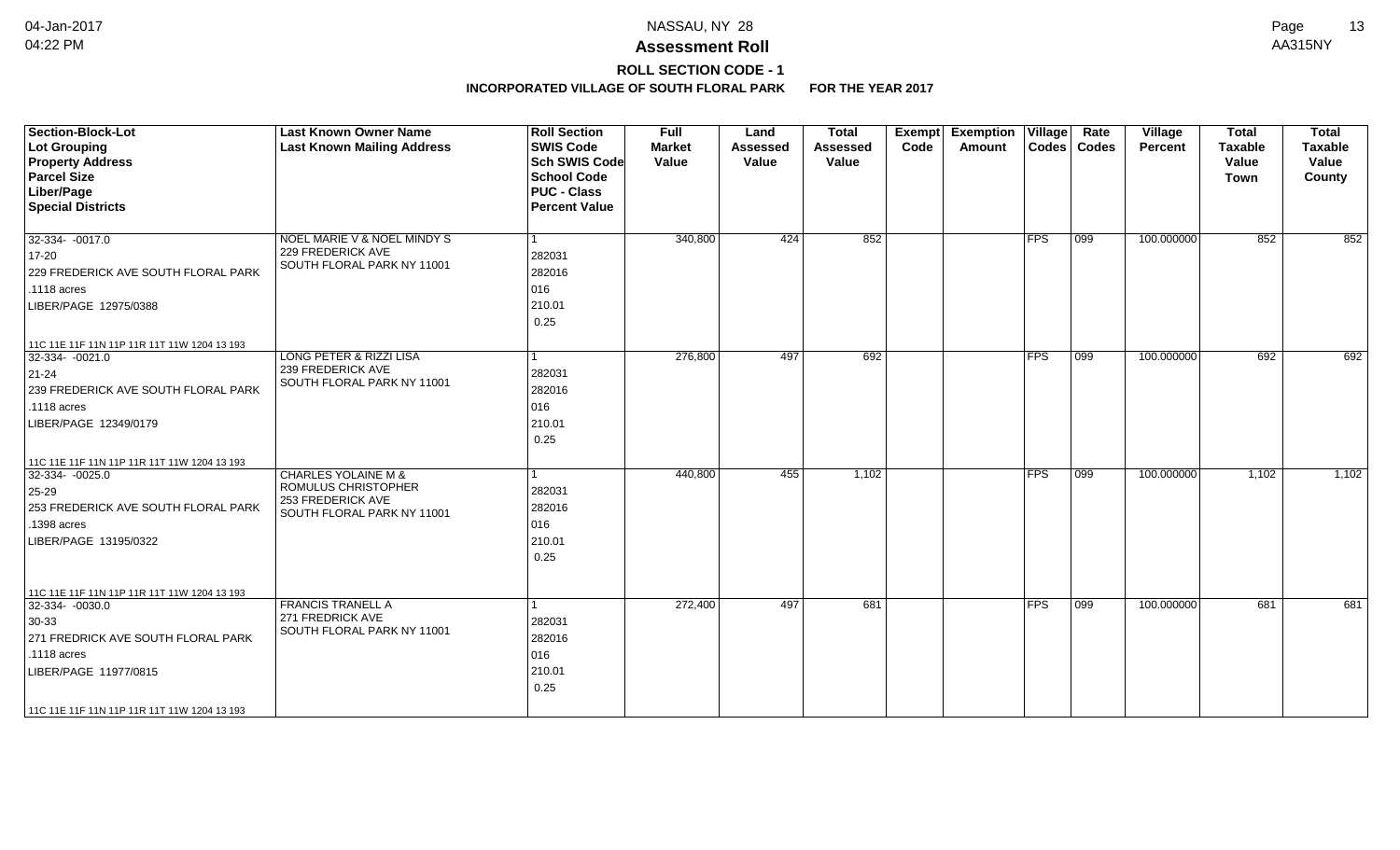# **ROLL SECTION CODE - 1**

| <b>Section-Block-Lot</b><br>Lot Grouping<br><b>Property Address</b><br><b>Parcel Size</b><br>Liber/Page<br><b>Special Districts</b>                                                                | <b>Last Known Owner Name</b><br><b>Last Known Mailing Address</b>                           | <b>Roll Section</b><br><b>SWIS Code</b><br><b>Sch SWIS Code</b><br><b>School Code</b><br><b>PUC - Class</b><br><b>Percent Value</b> | <b>Full</b><br><b>Market</b><br>Value | Land<br>Assessed<br>Value | <b>Total</b><br>Assessed<br>Value | Exempt<br>Code | Exemption   Village  <br>Amount | Codes      | Rate<br><b>Codes</b> | <b>Village</b><br><b>Percent</b> | <b>Total</b><br><b>Taxable</b><br>Value<br><b>Town</b> | <b>Total</b><br><b>Taxable</b><br>Value<br>County |
|----------------------------------------------------------------------------------------------------------------------------------------------------------------------------------------------------|---------------------------------------------------------------------------------------------|-------------------------------------------------------------------------------------------------------------------------------------|---------------------------------------|---------------------------|-----------------------------------|----------------|---------------------------------|------------|----------------------|----------------------------------|--------------------------------------------------------|---------------------------------------------------|
| 32-334- -0034.0<br>34-35<br>STAR AVE SOUTH FLORAL PARK<br>.0559 acres<br>LIBER/PAGE 11819/0956                                                                                                     | <b>FRANCIS TRANELL A</b><br>271 FREDERICK AVE<br>SOUTH FLORAL PARK NY 11001                 | 282031<br>282016<br>016<br>311.11<br>0.25                                                                                           | 16,800                                | 42                        | $\overline{42}$                   |                |                                 | <b>FPS</b> | 099                  | 100.000000                       | 42                                                     | $\overline{42}$                                   |
| 11C 11E 11F 11N 11P 11R 11T 11W 1204 13 193<br>32-334- -0036.0<br>36-39<br>138 ARTHUR AVE SOUTH FLORAL PARK<br>.1118 acres<br>LIBER/PAGE 10731/0361<br>11C 11E 11F 11N 11P 11R 11T 11W 1204 13 193 | <b>WARREN TONI &amp; SHARKEY KATHLEEN A</b><br>138 ARTHUR AVE<br>SOUTH FLORAL PARK NY 11001 | 1<br>282031<br>282016<br>016<br>210.01<br>0.25                                                                                      | 295,200                               | 497                       | 738                               |                |                                 | FPS        | 099                  | 100.000000                       | 738                                                    | 738                                               |
| 32-334- -0040.0<br>40-43<br>144 ARTHUR AVE SOUTH FLORAL PARK<br>.1118 acres<br>LIBER/PAGE 10304/0295                                                                                               | LEWIS KIM WHITE, MICHAEL<br>144 ARTHUR AVENUE<br>SOUTH FLORAL PARK NY 11001                 | 1<br>282031<br>282016<br>016<br>210.01<br>0.25                                                                                      | 265,600                               | 497                       | 664                               |                |                                 | FPS        | 099                  | 100.000000                       | 664                                                    | 664                                               |
| 11C 11E 11F 11N 11P 11R 11T 11W 1204 13 193<br>32-334-0044.0<br>44-47<br>152 ARTHUR AVE SOUTH FLORAL PARK<br>.1118 acres<br>LIBER/PAGE 11618/0586<br>11C 11E 11F 11N 11P 11R 11T 11W 1204 13 193   | <b>BIRMINGHAM SATEE</b><br>152 ARTHUR AVENUE<br>SOUTH FLORAL PARK NY 11001                  | 282031<br>282016<br>016<br>210.01<br>0.25                                                                                           | 218,400                               | 497                       | 546                               |                |                                 | <b>FPS</b> | 099                  | 100.000000                       | 546                                                    | 546                                               |
| 32-334-0048.0<br>48-51<br>160 ARTHUR AVE SOUTH FLORAL PARK<br>.1118 acres<br>LIBER/PAGE 12044/0764<br>11C 11E 11F 11N 11P 11R 11T 11W 1204 13 193                                                  | <b>LENAHAN RONALD &amp; DULCE</b><br>160 ARTHUR AVE<br>SOUTH FLORAL PARK NY 11001           | 282031<br>282016<br>016<br>210.01<br>0.25                                                                                           | 265,200                               | 497                       | 663                               |                |                                 | <b>FPS</b> | 099                  | 100.000000                       | 663                                                    | 663                                               |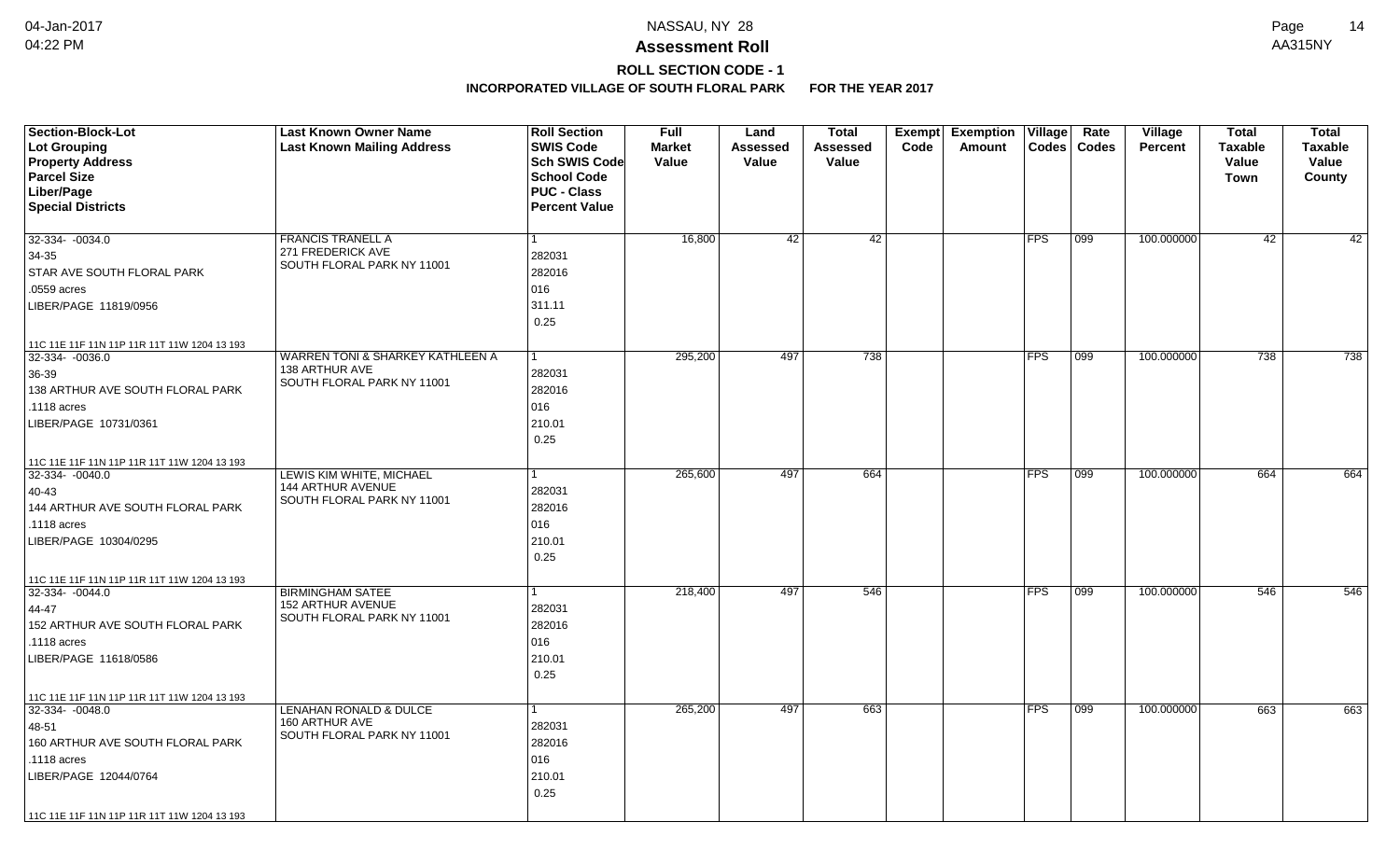# **ROLL SECTION CODE - 1**

| <b>Section-Block-Lot</b><br>Lot Grouping<br><b>Property Address</b> | <b>Last Known Owner Name</b><br><b>Last Known Mailing Address</b> | <b>Roll Section</b><br><b>SWIS Code</b><br><b>Sch SWIS Code</b> | <b>Full</b><br><b>Market</b><br>Value | Land<br>Assessed<br>Value | <b>Total</b><br><b>Assessed</b><br>Value | <b>Exempt</b><br>Code | <b>Exemption Village</b><br>Amount | <b>Codes</b> | Rate<br><b>Codes</b> | Village<br><b>Percent</b> | <b>Total</b><br><b>Taxable</b><br>Value | <b>Total</b><br><b>Taxable</b><br>Value |
|---------------------------------------------------------------------|-------------------------------------------------------------------|-----------------------------------------------------------------|---------------------------------------|---------------------------|------------------------------------------|-----------------------|------------------------------------|--------------|----------------------|---------------------------|-----------------------------------------|-----------------------------------------|
| <b>Parcel Size</b>                                                  |                                                                   | <b>School Code</b>                                              |                                       |                           |                                          |                       |                                    |              |                      |                           | <b>Town</b>                             | County                                  |
| Liber/Page                                                          |                                                                   | <b>PUC - Class</b>                                              |                                       |                           |                                          |                       |                                    |              |                      |                           |                                         |                                         |
| <b>Special Districts</b>                                            |                                                                   | <b>Percent Value</b>                                            |                                       |                           |                                          |                       |                                    |              |                      |                           |                                         |                                         |
| 32-334- -0052.0                                                     | <b>FORAN PINZON NANCY</b>                                         |                                                                 | 239,600                               | 387                       | 599                                      |                       |                                    | <b>FPS</b>   | 099                  | 100.000000                | 599                                     | 599                                     |
| 52-55                                                               | <b>168 ARTHUR AVENUE</b>                                          | 282031                                                          |                                       |                           |                                          |                       |                                    |              |                      |                           |                                         |                                         |
| 168 ARTHUR AVE SOUTH FLORAL PARK                                    | SOUTH FLORAL PARK NY 11001                                        | 282016                                                          |                                       |                           |                                          |                       |                                    |              |                      |                           |                                         |                                         |
| .1118 acres                                                         |                                                                   | 016                                                             |                                       |                           |                                          |                       |                                    |              |                      |                           |                                         |                                         |
| LIBER/PAGE 09757/0230                                               |                                                                   | 210.01                                                          |                                       |                           |                                          |                       |                                    |              |                      |                           |                                         |                                         |
|                                                                     |                                                                   | 0.25                                                            |                                       |                           |                                          |                       |                                    |              |                      |                           |                                         |                                         |
| 11C 11E 11F 11N 11P 11R 11T 11W 1204 13 193                         |                                                                   |                                                                 |                                       |                           |                                          |                       |                                    |              |                      |                           |                                         |                                         |
| $32-334 - 0056.0$                                                   | KELLY JOHN E & NANCY H                                            | 1                                                               | 302,400                               | 473                       | 756                                      |                       |                                    | <b>FPS</b>   | 099                  | 100.000000                | 756                                     | 756                                     |
| 56-58                                                               | 176 ARTHUR AVENUE<br>SOUTH FLORAL PARK NY 11001                   | 282031                                                          |                                       |                           |                                          |                       |                                    |              |                      |                           |                                         |                                         |
| 176 ARTHUR AVE SOUTH FLORAL PARK                                    |                                                                   | 282016                                                          |                                       |                           |                                          |                       |                                    |              |                      |                           |                                         |                                         |
| .0839 acres                                                         |                                                                   | 016                                                             |                                       |                           |                                          |                       |                                    |              |                      |                           |                                         |                                         |
| LIBER/PAGE 09507/0585                                               |                                                                   | 210.01                                                          |                                       |                           |                                          |                       |                                    |              |                      |                           |                                         |                                         |
|                                                                     |                                                                   | 0.25                                                            |                                       |                           |                                          |                       |                                    |              |                      |                           |                                         |                                         |
| 11C 11E 11F 11N 11P 11R 11T 11W 1204 13 193                         |                                                                   |                                                                 |                                       |                           |                                          |                       |                                    |              |                      |                           |                                         |                                         |
| 32-334-0059.0                                                       | <b>GARCON WILSON &amp; MARIE</b><br>166 ARTHUR AVENUE             |                                                                 | 245,200                               | 527                       | 613                                      |                       |                                    | <b>FPS</b>   | $ 099\rangle$        | 100.000000                | 613                                     | 613                                     |
| 59-62                                                               | SOUTH FLORAL PARK NY 11001                                        | 282031                                                          |                                       |                           |                                          |                       |                                    |              |                      |                           |                                         |                                         |
| 166 ARTHUR AVE SOUTH FLORAL PARK                                    |                                                                   | 282016                                                          |                                       |                           |                                          |                       |                                    |              |                      |                           |                                         |                                         |
| .2237 acres                                                         |                                                                   | 016                                                             |                                       |                           |                                          |                       |                                    |              |                      |                           |                                         |                                         |
| LIBER/PAGE 11029/0436                                               |                                                                   | 220.01                                                          |                                       |                           |                                          |                       |                                    |              |                      |                           |                                         |                                         |
|                                                                     |                                                                   | 0.25                                                            |                                       |                           |                                          |                       |                                    |              |                      |                           |                                         |                                         |
| 11C 11E 11F 11N 11P 11R 11T 11W 1204 13 193<br>$32 - 334 - 0063.0$  | <b>MATHIOUDIS GEORGE</b>                                          |                                                                 | 248,400                               | 349                       | 621                                      |                       |                                    | <b>FPS</b>   | 099                  | 100.000000                | 621                                     | 621                                     |
| 63-66                                                               | <b>156 ARTHUR AVENUE</b>                                          | 282031                                                          |                                       |                           |                                          |                       |                                    |              |                      |                           |                                         |                                         |
| 156 ARTHUR AVE SOUTH FLORAL PARK                                    | SOUTH FLORAL PARK NY 11001                                        | 282016                                                          |                                       |                           |                                          |                       |                                    |              |                      |                           |                                         |                                         |
| .1118 acres                                                         |                                                                   | 016                                                             |                                       |                           |                                          |                       |                                    |              |                      |                           |                                         |                                         |
| LIBER/PAGE 11703/0574                                               |                                                                   | 220.01                                                          |                                       |                           |                                          |                       |                                    |              |                      |                           |                                         |                                         |
|                                                                     |                                                                   | 0.25                                                            |                                       |                           |                                          |                       |                                    |              |                      |                           |                                         |                                         |
| 11C 11E 11F 11N 11P 11R 11T 11W 1204 13 193                         |                                                                   |                                                                 |                                       |                           |                                          |                       |                                    |              |                      |                           |                                         |                                         |
| $32-335 - 0001.0$                                                   | PERVAIZ NADIA                                                     |                                                                 | 268,800                               | 522                       | 672                                      |                       |                                    | <b>FPS</b>   | 099                  | 100.000000                | 672                                     | 672                                     |
| $1-5$                                                               | 361 MARGUERITE AVE                                                | 282031                                                          |                                       |                           |                                          |                       |                                    |              |                      |                           |                                         |                                         |
| 361 MARGUERITE AVE SOUTH FLORAL PARK                                | SOUTH FLORAL PARK NY 11001                                        | 282016                                                          |                                       |                           |                                          |                       |                                    |              |                      |                           |                                         |                                         |
| .1398 acres                                                         |                                                                   | 016                                                             |                                       |                           |                                          |                       |                                    |              |                      |                           |                                         |                                         |
| LIBER/PAGE 13275/0332                                               |                                                                   | 210.01                                                          |                                       |                           |                                          |                       |                                    |              |                      |                           |                                         |                                         |
|                                                                     |                                                                   | 0.25                                                            |                                       |                           |                                          |                       |                                    |              |                      |                           |                                         |                                         |
| 11C 11E 11F 11N 11P 11R 11T 11W 1204 13 193                         |                                                                   |                                                                 |                                       |                           |                                          |                       |                                    |              |                      |                           |                                         |                                         |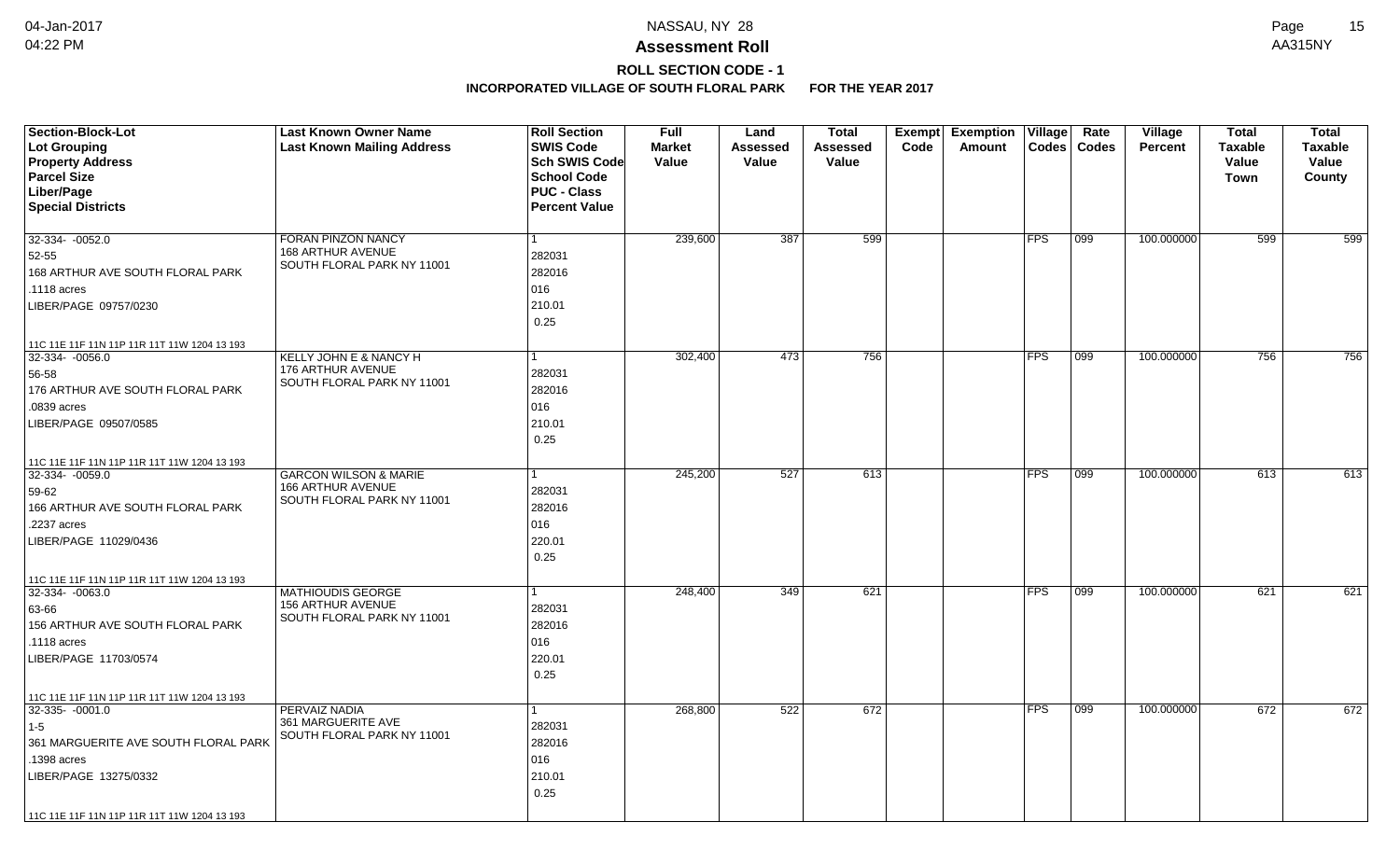## **ROLL SECTION CODE - 1**

| Section-Block-Lot<br>Lot Grouping                                | <b>Last Known Owner Name</b><br><b>Last Known Mailing Address</b> | <b>Roll Section</b><br><b>SWIS Code</b> | <b>Full</b><br><b>Market</b> | Land<br><b>Assessed</b> | <b>Total</b><br><b>Assessed</b> | Exempt<br>Code | <b>Exemption Village</b><br>Amount |            | Rate<br>Codes   Codes | Village<br>Percent | <b>Total</b><br><b>Taxable</b> | <b>Total</b><br><b>Taxable</b> |
|------------------------------------------------------------------|-------------------------------------------------------------------|-----------------------------------------|------------------------------|-------------------------|---------------------------------|----------------|------------------------------------|------------|-----------------------|--------------------|--------------------------------|--------------------------------|
| <b>Property Address</b>                                          |                                                                   | <b>Sch SWIS Code</b>                    | Value                        | Value                   | Value                           |                |                                    |            |                       |                    | Value                          | Value                          |
| <b>Parcel Size</b>                                               |                                                                   | <b>School Code</b>                      |                              |                         |                                 |                |                                    |            |                       |                    | <b>Town</b>                    | County                         |
| Liber/Page                                                       |                                                                   | <b>PUC - Class</b>                      |                              |                         |                                 |                |                                    |            |                       |                    |                                |                                |
| <b>Special Districts</b>                                         |                                                                   | <b>Percent Value</b>                    |                              |                         |                                 |                |                                    |            |                       |                    |                                |                                |
|                                                                  |                                                                   |                                         |                              |                         |                                 |                |                                    |            |                       |                    |                                |                                |
| $ 32-335-0006.0$                                                 | BOYD JR JOHN & RUBY                                               |                                         | 232,000                      | 416                     | 580                             | 41101          |                                    | 580 FPS    | $ 099\rangle$         | 100.000000         | $\overline{0}$                 | $\Omega$                       |
| $ 6 - 10 $                                                       | 365 MARGUERITE DRIVE                                              | 282031                                  |                              |                         |                                 |                |                                    |            |                       |                    |                                |                                |
| 365 MARGUERITE DR SOUTH FLORAL PARK                              | SOUTH FLORAL PARK NY 11001                                        | 282016                                  |                              |                         |                                 |                |                                    |            |                       |                    |                                |                                |
| 1398 acres                                                       |                                                                   | 016                                     |                              |                         |                                 |                |                                    |            |                       |                    |                                |                                |
| LIBER/PAGE 08744/0434                                            |                                                                   | 210.01                                  |                              |                         |                                 |                |                                    |            |                       |                    |                                |                                |
|                                                                  |                                                                   | 0.25                                    |                              |                         |                                 |                |                                    |            |                       |                    |                                |                                |
|                                                                  |                                                                   |                                         |                              |                         |                                 |                |                                    |            |                       |                    |                                |                                |
| 11C 11E 11F 11N 11P 11R 11T 11W 1204 13 193<br>$32-335 - 0011.0$ | LI ZHE & CHUNG SHING WAI                                          |                                         | 330,800                      | 546                     | 827                             |                |                                    | <b>FPS</b> | $\overline{)099}$     | 100.000000         | 827                            | 827                            |
| $11 - 16$                                                        | 377 MARGUERITE AVE                                                | 282031                                  |                              |                         |                                 |                |                                    |            |                       |                    |                                |                                |
| 377 MARGUERITE AVE SOUTH FLORAL PARK                             | FLORAL PARK NY 11001                                              | 282016                                  |                              |                         |                                 |                |                                    |            |                       |                    |                                |                                |
| .1678 acres                                                      |                                                                   | 016                                     |                              |                         |                                 |                |                                    |            |                       |                    |                                |                                |
|                                                                  |                                                                   | 210.01                                  |                              |                         |                                 |                |                                    |            |                       |                    |                                |                                |
| LIBER/PAGE 13123/0999                                            |                                                                   | 0.25                                    |                              |                         |                                 |                |                                    |            |                       |                    |                                |                                |
|                                                                  |                                                                   |                                         |                              |                         |                                 |                |                                    |            |                       |                    |                                |                                |
| 11C 11E 11F 11N 11P 11R 11T 11W 1204 13 193                      |                                                                   |                                         |                              |                         |                                 |                |                                    |            |                       |                    |                                |                                |
| $32-335 - 0017.0$                                                | <b>HARRY BALRAN</b><br>381 MARGUERITE AVENUE                      |                                         | 15,600                       | $\overline{39}$         | $\overline{39}$                 |                |                                    | <b>FPS</b> | $\overline{099}$      | 100.000000         | 39                             | $\overline{39}$                |
|                                                                  | SOUTH FLORAL PARK NY 11001                                        | 282031                                  |                              |                         |                                 |                |                                    |            |                       |                    |                                |                                |
| MARGUERITE AVE SOUTH FLORAL PARK                                 |                                                                   | 282016                                  |                              |                         |                                 |                |                                    |            |                       |                    |                                |                                |
| .0280 acres                                                      |                                                                   | 016                                     |                              |                         |                                 |                |                                    |            |                       |                    |                                |                                |
| LIBER/PAGE 11573/009                                             |                                                                   | 311.11                                  |                              |                         |                                 |                |                                    |            |                       |                    |                                |                                |
|                                                                  |                                                                   | 0.25                                    |                              |                         |                                 |                |                                    |            |                       |                    |                                |                                |
| 11C 11E 11F 11N 11P 11R 11T 11W 1204 13 193                      |                                                                   |                                         |                              |                         |                                 |                |                                    |            |                       |                    |                                |                                |
| 32-335-0018.0                                                    | <b>HARRY BALRAN</b>                                               |                                         | 593,200                      | 522                     | 1,483                           |                |                                    | <b>FPS</b> | $\overline{099}$      | 100.000000         | 1,483                          | 1,483                          |
| 18-22                                                            | 381 MARGUERITE AVENUE                                             | 282031                                  |                              |                         |                                 |                |                                    |            |                       |                    |                                |                                |
| 381 MARGUERITE AVE SOUTH FLORAL PARK                             | SOUTH FLORAL PARK NY 11001                                        | 282016                                  |                              |                         |                                 |                |                                    |            |                       |                    |                                |                                |
| 1398 acres                                                       |                                                                   | 016                                     |                              |                         |                                 |                |                                    |            |                       |                    |                                |                                |
| LIBER/PAGE 11573/0009                                            |                                                                   | 210.01                                  |                              |                         |                                 |                |                                    |            |                       |                    |                                |                                |
|                                                                  |                                                                   | 0.25                                    |                              |                         |                                 |                |                                    |            |                       |                    |                                |                                |
| 11C 11E 11F 11N 11P 11R 11T 11W 1204 13 193                      |                                                                   |                                         |                              |                         |                                 |                |                                    |            |                       |                    |                                |                                |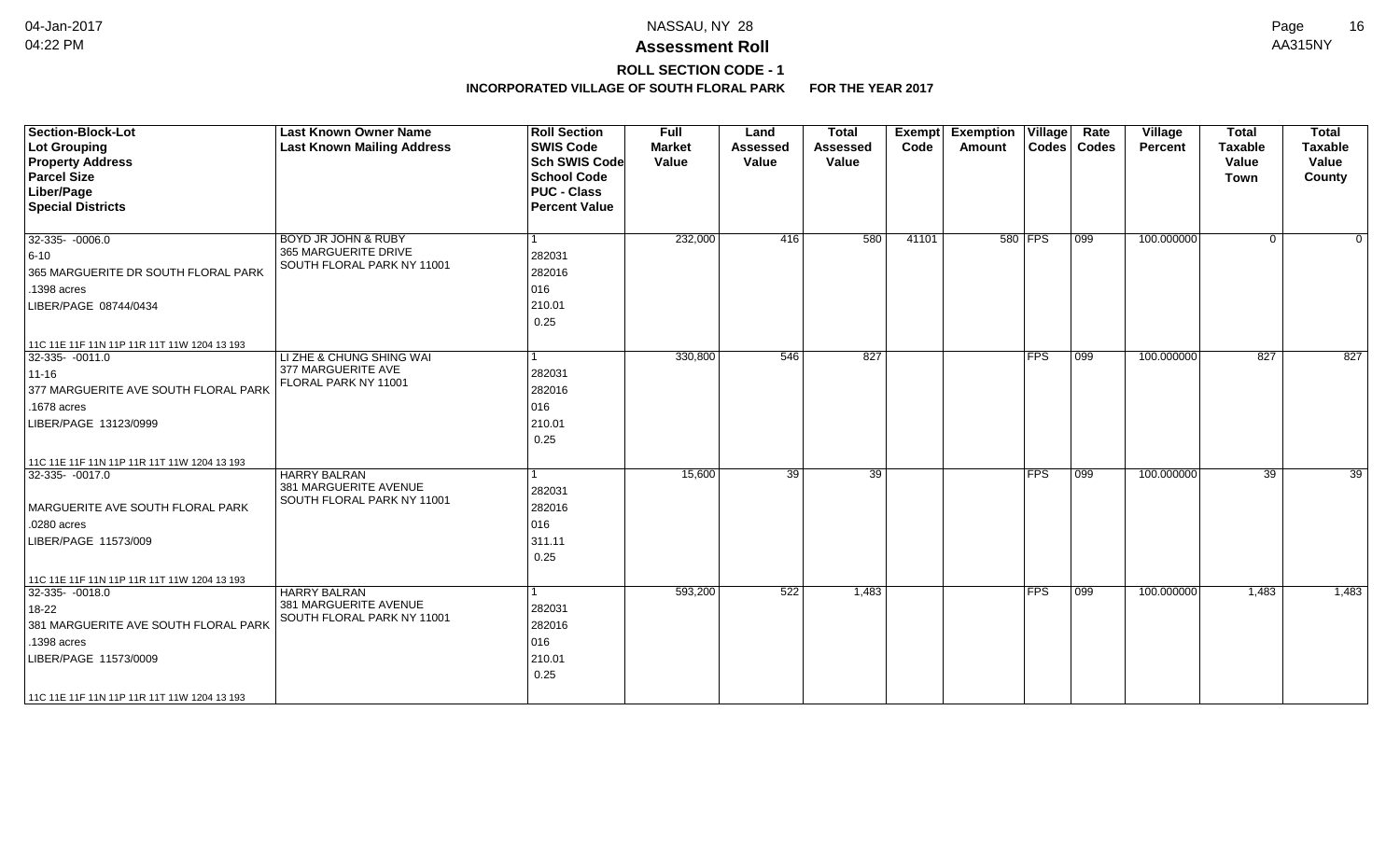# **ROLL SECTION CODE - 1**

| <b>Section-Block-Lot</b><br>Lot Grouping<br><b>Property Address</b><br><b>Parcel Size</b><br>Liber/Page<br><b>Special Districts</b>                                                                          | <b>Last Known Owner Name</b><br><b>Last Known Mailing Address</b>                                               | <b>Roll Section</b><br><b>SWIS Code</b><br><b>Sch SWIS Code</b><br><b>School Code</b><br><b>PUC - Class</b><br><b>Percent Value</b> | <b>Full</b><br><b>Market</b><br>Value | Land<br><b>Assessed</b><br>Value | <b>Total</b><br><b>Assessed</b><br>Value | Exempt<br>Code | Exemption   Village  <br>Amount | $\text{Codes}$          | Rate<br><b>Codes</b> | <b>Village</b><br><b>Percent</b> | <b>Total</b><br><b>Taxable</b><br>Value<br><b>Town</b> | <b>Total</b><br><b>Taxable</b><br>Value<br>County |
|--------------------------------------------------------------------------------------------------------------------------------------------------------------------------------------------------------------|-----------------------------------------------------------------------------------------------------------------|-------------------------------------------------------------------------------------------------------------------------------------|---------------------------------------|----------------------------------|------------------------------------------|----------------|---------------------------------|-------------------------|----------------------|----------------------------------|--------------------------------------------------------|---------------------------------------------------|
| $32-335 - 0023.0$<br>23-28<br>387 MARGUERITE AVE SOUTH FLORAL PARK<br>.1678 acres<br>LIBER/PAGE 12797/0723                                                                                                   | ENGRASSIA KIMBERLY & WADE CAROLINE<br><b>BENJAMIN LISA</b><br>387 MARGUERITE BLVD<br>SOUTH FLORAL PARK NY 11001 | 282031<br>282016<br>016<br>210.01<br>0.25                                                                                           | 299,200                               | 546                              | $\overline{748}$                         |                |                                 | <b>FPS</b>              | $ 099\rangle$        | 100.000000                       | $\overline{748}$                                       | $\overline{748}$                                  |
| 11C 11E 11F 11N 11P 11R 11T 11W 1204 13 193<br>$32-335 - 0029.0$<br>$ 29-32 $<br>393 MARGUERITE AVE SOUTH FLORAL PARK<br>.1118 acres<br>LIBER/PAGE 11431/0218<br>11C 11E 11F 11N 11P 11R 11T 11W 1204 13 193 | <b>REID S CAMPBELL &amp; L</b><br>393 MARQUERITE AVENUE<br>SOUTH FLORAL PARK NY 11001                           | 282031<br>282016<br>016<br>210.01<br>0.25                                                                                           | 386,800                               | 497                              | $\overline{967}$                         |                |                                 | $\overline{\text{FFS}}$ | 099                  | 100.000000                       | 967                                                    | 967                                               |
| $32-335 - 0043.0$<br>43-45<br>402 MARGUERITE AVE SOUTH FLORAL PARK<br>.0839 acres<br>LIBER/PAGE 13396/0894<br>11C 11E 11F 11N 11P 11R 11T 11W 1204 13 193                                                    | YOUNG ROSE ELLEN TRUST<br>YOUNG JR CURTIS R TR<br>402 MARGUERITE AVE<br>SOUTH FLORAL PARK NY 11001              | 282031<br>282016<br>016<br>311.11<br>0.25                                                                                           | 17,600                                | 44                               | 44                                       |                |                                 | <b>FPS</b>              | 099                  | 100.000000                       | 44                                                     | 44                                                |
| 32-335- -0046.0<br>46-49<br>407 MARGUERITE AVE SOUTH FLORAL PARK<br>.1118 acres<br>LIBER/PAGE 13396/0898<br>11C 11E 11F 11N 11P 11R 11T 11W 1204 13 193                                                      | YOUNG CURTIS R TRUST<br>YOUNG JR CURTIS R TRUSTEE<br>407 MARGUERITE AVENUE<br>SOUTH FLORAL PARK NY 11001        | 1<br>282031<br>282016<br>016<br>210.01<br>0.25                                                                                      | 252,000                               | 406                              | 630                                      |                |                                 | <b>FPS</b>              | 099                  | 100.000000                       | 630                                                    | 630                                               |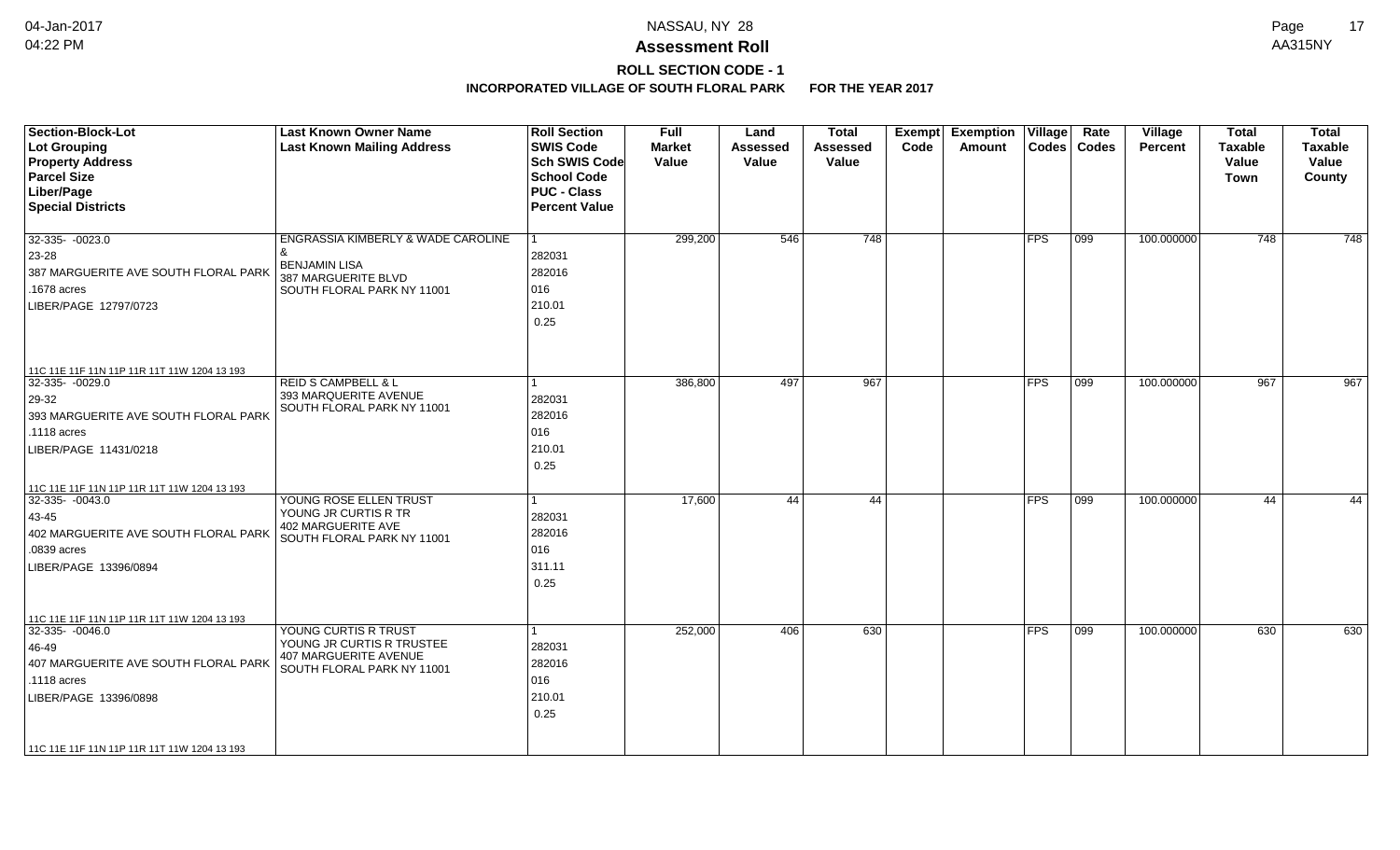## **ROLL SECTION CODE - 1**

| <b>Section-Block-Lot</b><br>Lot Grouping<br><b>Property Address</b><br><b>Parcel Size</b><br>Liber/Page<br><b>Special Districts</b>                                                                  | <b>Last Known Owner Name</b><br><b>Last Known Mailing Address</b>                                | <b>Roll Section</b><br><b>SWIS Code</b><br><b>Sch SWIS Code</b><br><b>School Code</b><br><b>PUC - Class</b><br><b>Percent Value</b> | <b>Full</b><br><b>Market</b><br>Value | Land<br><b>Assessed</b><br>Value | <b>Total</b><br><b>Assessed</b><br>Value | <b>Exempt</b><br>Code | <b>Exemption Village</b><br>Amount |               | Rate<br>Codes   Codes | Village<br>Percent | <b>Total</b><br><b>Taxable</b><br>Value<br><b>Town</b> | <b>Total</b><br><b>Taxable</b><br>Value<br>County |
|------------------------------------------------------------------------------------------------------------------------------------------------------------------------------------------------------|--------------------------------------------------------------------------------------------------|-------------------------------------------------------------------------------------------------------------------------------------|---------------------------------------|----------------------------------|------------------------------------------|-----------------------|------------------------------------|---------------|-----------------------|--------------------|--------------------------------------------------------|---------------------------------------------------|
| $32-335 - 0050.0$<br>50-54<br>417 MARGUERITE AVE SOUTH FLORAL PARK<br>.1398 acres<br>LIBER/PAGE 08835/0395                                                                                           | SMITH EDWIN H<br><b>417 MARGUERITE AVE</b><br>SOUTH FLORAL PARK NY 11001                         | l 1<br>282031<br>282016<br>016<br>210.01<br>0.25                                                                                    | 261,200                               | 522                              | 653                                      |                       |                                    | FPS           | $ 099\rangle$         | 100.000000         | 653                                                    | 653                                               |
| 11C 11E 11F 11N 11P 11R 11T 11W 1204 13 193<br>$32-335 - 0055.0$<br>55-59<br>425 MARGUERITE AVE SOUTH FLORAL PARK<br>.1458 acres<br>LIBER/PAGE 12207/0683                                            | SMITH EDWIN L LIFE ESTATE<br>SMITH MICHAEL G<br>425 MARGUERITE AVE<br>SOUTH FLORAL PARK NY 11001 | l 1<br>282031<br>282016<br>016<br>220.01<br>0.25                                                                                    | 224,000                               | 498                              | 560                                      |                       |                                    | FPS           | $\overline{099}$      | 100.000000         | 560                                                    | 560                                               |
| 11C 11E 11F 11N 11P 11R 11T 11W 1204 13 193<br>32-335- -0060.0<br>$ 60-61$<br>1 TENNESSE ST SOUTH FLORAL PARK<br>.0839 acres<br>LIBER/PAGE 12483/0747                                                | FRESNEL ALUXON & DIMITRA B<br>1 TENNESSE ST<br>SOUTH FLORAL PARK NY 11001                        | 1<br>282031<br>282016<br>016<br>210.01<br>0.25                                                                                      | 234,000                               | 399                              | 585                                      |                       |                                    | $ $ FPS       | 099                   | 100.000000         | 585                                                    | 585                                               |
| 11C 11E 11F 11N 11P 11R 11T 11W 1204 13 193<br>32-335- -0062.0<br>62<br>324 FREDERICK AVE SOUTH FLORAL PARK<br>.0280 acres<br>LIBER/PAGE 12483/0747<br>  11C 11E 11F 11N 11P 11R 11T 11W 1204 13 193 | FRESNEL ALUXON & DIMITRA B<br>1 TENNESSEE ST<br>SOUTH FLORAL PARK NY 11001                       | -1<br>282031<br>282016<br>016<br>311.11<br>0.25                                                                                     | 15,600                                | $\overline{39}$                  | 39                                       |                       |                                    | $ {\sf FPS} $ | $ 099\rangle$         | 100.000000         | 39                                                     | 39                                                |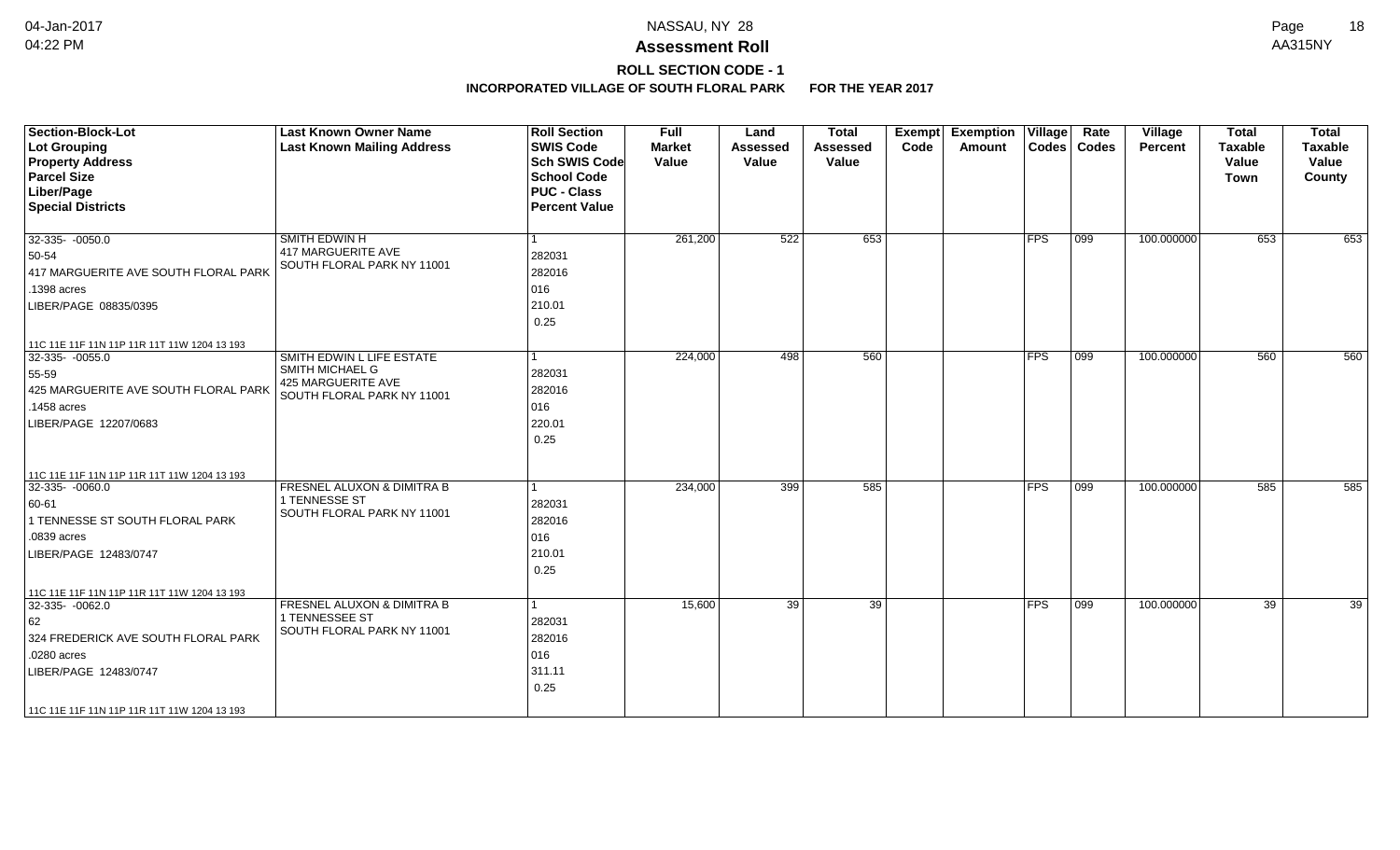# **ROLL SECTION CODE - 1**

| <b>Section-Block-Lot</b><br><b>Lot Grouping</b><br><b>Property Address</b> | <b>Last Known Owner Name</b><br><b>Last Known Mailing Address</b> | <b>Roll Section</b><br><b>SWIS Code</b><br>Sch SWIS Code | <b>Full</b><br><b>Market</b><br>Value | Land<br>Assessed<br>Value | Total<br>Assessed<br>Value | Exempt<br>Code | <b>Exemption</b><br>Amount | $\overline{\overline{\mathsf{V}}\mathsf{illage}}$<br><b>Codes</b> | Rate<br><b>Codes</b> | Village<br><b>Percent</b> | <b>Total</b><br><b>Taxable</b><br>Value | <b>Total</b><br>Taxable<br>Value |
|----------------------------------------------------------------------------|-------------------------------------------------------------------|----------------------------------------------------------|---------------------------------------|---------------------------|----------------------------|----------------|----------------------------|-------------------------------------------------------------------|----------------------|---------------------------|-----------------------------------------|----------------------------------|
| <b>Parcel Size</b>                                                         |                                                                   | <b>School Code</b>                                       |                                       |                           |                            |                |                            |                                                                   |                      |                           | <b>Town</b>                             | County                           |
| Liber/Page                                                                 |                                                                   | <b>PUC - Class</b>                                       |                                       |                           |                            |                |                            |                                                                   |                      |                           |                                         |                                  |
| <b>Special Districts</b>                                                   |                                                                   | <b>Percent Value</b>                                     |                                       |                           |                            |                |                            |                                                                   |                      |                           |                                         |                                  |
|                                                                            |                                                                   |                                                          |                                       |                           |                            |                |                            |                                                                   |                      |                           |                                         |                                  |
| 32-335- -0063.0                                                            | <b>MARTINEZ PEDRO &amp; SYBIL</b>                                 | $\mathbf{1}$                                             | 16,800                                | 42                        | 42                         |                |                            | FPS                                                               | 099                  | 100.000000                | 42                                      | 42                               |
| 63-64                                                                      | 324 FREDERICK AVE                                                 | 282031                                                   |                                       |                           |                            |                |                            |                                                                   |                      |                           |                                         |                                  |
| 324 FREDERICK AVE SOUTH FLORAL PARK                                        | SOUTH FLORAL PARK NY 11001                                        | 282016                                                   |                                       |                           |                            |                |                            |                                                                   |                      |                           |                                         |                                  |
| .0559 acres                                                                |                                                                   | 016                                                      |                                       |                           |                            |                |                            |                                                                   |                      |                           |                                         |                                  |
| LIBER/PAGE 10865/0435                                                      |                                                                   | 311.11                                                   |                                       |                           |                            |                |                            |                                                                   |                      |                           |                                         |                                  |
|                                                                            |                                                                   | 0.25                                                     |                                       |                           |                            |                |                            |                                                                   |                      |                           |                                         |                                  |
| 11C 11E 11F 11N 11P 11R 11T 11W 1204 13 193                                |                                                                   |                                                          |                                       |                           |                            |                |                            |                                                                   |                      |                           |                                         |                                  |
| $32-335 - 0065.0$                                                          | <b>MARTINEZ PEDRO &amp; SYBIL</b>                                 | $\mathbf{1}$                                             | 295,600                               | 497                       | 739                        |                |                            | FPS                                                               | 099                  | 100.000000                | 739                                     | 739                              |
| 65-67,122                                                                  | 324 FREDERICK AVENUE<br>SOUTH FLORAL PARK NY 11001                | 282031                                                   |                                       |                           |                            |                |                            |                                                                   |                      |                           |                                         |                                  |
| 324 FREDERICK AVE SOUTH FLORAL PARK                                        |                                                                   | 282016                                                   |                                       |                           |                            |                |                            |                                                                   |                      |                           |                                         |                                  |
| .1118 acres                                                                |                                                                   | 016                                                      |                                       |                           |                            |                |                            |                                                                   |                      |                           |                                         |                                  |
| LIBER/PAGE 10865/0435                                                      |                                                                   | 210.01                                                   |                                       |                           |                            |                |                            |                                                                   |                      |                           |                                         |                                  |
|                                                                            |                                                                   | 0.25                                                     |                                       |                           |                            |                |                            |                                                                   |                      |                           |                                         |                                  |
| 11C 11E 11F 11N 11P 11R 11T 11W 1204 13 193                                |                                                                   |                                                          |                                       |                           |                            |                |                            |                                                                   |                      |                           |                                         |                                  |
| 32-335- -0071.0                                                            | <b>LOUIS ROODY JEAN</b><br>308 FREDERICK AVE                      |                                                          | 231,200                               | 404                       | 578                        |                |                            | <b>FPS</b>                                                        | 099                  | 100.000000                | 578                                     | 578                              |
| 71-76                                                                      | SOUTH FLORAL PARK NY 11001                                        | 282031                                                   |                                       |                           |                            |                |                            |                                                                   |                      |                           |                                         |                                  |
| 308 FREDERICK AVE SOUTH FLORAL PARK                                        |                                                                   | 282016                                                   |                                       |                           |                            |                |                            |                                                                   |                      |                           |                                         |                                  |
| .1678 acres                                                                |                                                                   | 016                                                      |                                       |                           |                            |                |                            |                                                                   |                      |                           |                                         |                                  |
| LIBER/PAGE 13070/0837                                                      |                                                                   | 210.01                                                   |                                       |                           |                            |                |                            |                                                                   |                      |                           |                                         |                                  |
|                                                                            |                                                                   | 0.25                                                     |                                       |                           |                            |                |                            |                                                                   |                      |                           |                                         |                                  |
| 11C 11E 11F 11N 11P 11R 11T 11W 1204 13 193                                |                                                                   |                                                          |                                       |                           |                            |                |                            |                                                                   |                      |                           |                                         |                                  |
| 32-335- -0077.0                                                            | <b>RIVERA RENE P</b><br>300 FREDERICK                             | $\mathbf{1}$                                             | 296,800                               | 416                       | 742                        |                |                            | <b>FPS</b>                                                        | 099                  | 100.000000                | 742                                     | 742                              |
| 77-81                                                                      | SOUTH FLORAL PARK NY 11001                                        | 282031                                                   |                                       |                           |                            |                |                            |                                                                   |                      |                           |                                         |                                  |
| 300 FREDERICK AVE SOUTH FLORAL PARK                                        |                                                                   | 282016                                                   |                                       |                           |                            |                |                            |                                                                   |                      |                           |                                         |                                  |
| .1398 acres                                                                |                                                                   | 016                                                      |                                       |                           |                            |                |                            |                                                                   |                      |                           |                                         |                                  |
| LIBER/PAGE 09914/0333                                                      |                                                                   | 220.01                                                   |                                       |                           |                            |                |                            |                                                                   |                      |                           |                                         |                                  |
|                                                                            |                                                                   | 0.25                                                     |                                       |                           |                            |                |                            |                                                                   |                      |                           |                                         |                                  |
| 11C 11E 11F 11N 11P 11R 11T 11W 1204 13 193                                |                                                                   | $\mathbf{1}$                                             |                                       |                           | 618                        |                |                            |                                                                   |                      |                           |                                         |                                  |
| 32-335- -0082.0                                                            | <b>TALERO EDUARDO &amp; ROCIO</b><br>296 FREDERICK AVENUE         |                                                          | 247,200                               | 401                       |                            |                |                            | <b>FPS</b>                                                        | 099                  | 100.000000                | 618                                     | 618                              |
| 82-85<br>296 FREDERICK AVE SOUTH FLORAL PARK                               | SOUTH FLORAL PARK NY 11001                                        | 282031<br>282016                                         |                                       |                           |                            |                |                            |                                                                   |                      |                           |                                         |                                  |
|                                                                            |                                                                   | 016                                                      |                                       |                           |                            |                |                            |                                                                   |                      |                           |                                         |                                  |
| .1118 acres                                                                |                                                                   | 220.01                                                   |                                       |                           |                            |                |                            |                                                                   |                      |                           |                                         |                                  |
| LIBER/PAGE 11161/0729                                                      |                                                                   | 0.25                                                     |                                       |                           |                            |                |                            |                                                                   |                      |                           |                                         |                                  |
|                                                                            |                                                                   |                                                          |                                       |                           |                            |                |                            |                                                                   |                      |                           |                                         |                                  |
| 11C 11E 11F 11N 11P 11R 11T 11W 1204 13 193                                |                                                                   |                                                          |                                       |                           |                            |                |                            |                                                                   |                      |                           |                                         |                                  |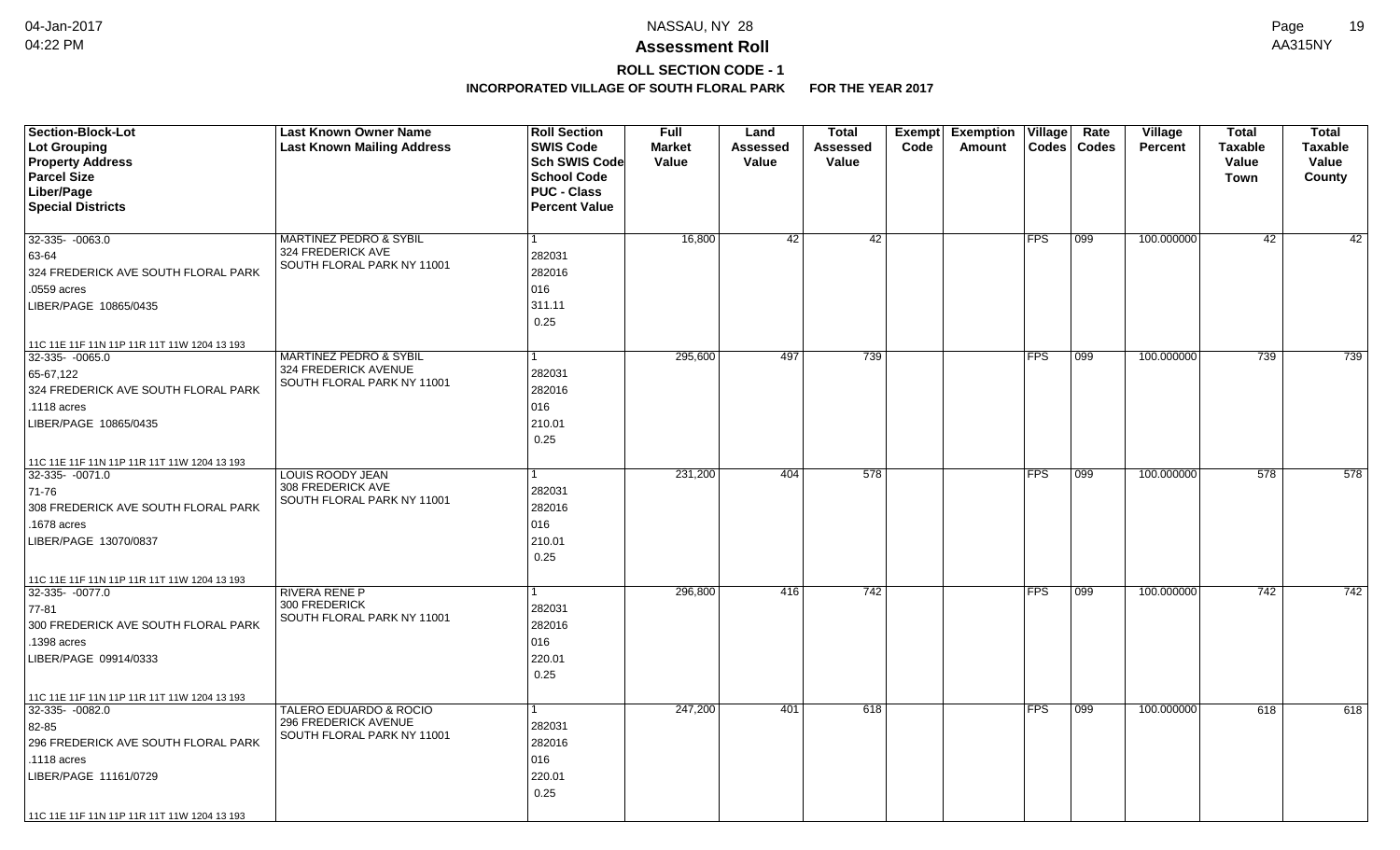# **ROLL SECTION CODE - 1**

| <b>Section-Block-Lot</b>                    | <b>Last Known Owner Name</b>                       | <b>Roll Section</b>  | <b>Full</b>   | Land     | <b>Total</b> |      | Exempt Exemption | $\overline{\mathsf{V}}$ illage | Rate  | Village        | <b>Total</b>   | <b>Total</b> |
|---------------------------------------------|----------------------------------------------------|----------------------|---------------|----------|--------------|------|------------------|--------------------------------|-------|----------------|----------------|--------------|
| Lot Grouping                                | <b>Last Known Mailing Address</b>                  | <b>SWIS Code</b>     | <b>Market</b> | Assessed | Assessed     | Code | Amount           | <b>Codes</b>                   | Codes | <b>Percent</b> | <b>Taxable</b> | Taxable      |
| <b>Property Address</b>                     |                                                    | Sch SWIS Code        | Value         | Value    | Value        |      |                  |                                |       |                | Value          | Value        |
| <b>Parcel Size</b>                          |                                                    | <b>School Code</b>   |               |          |              |      |                  |                                |       |                | <b>Town</b>    | County       |
| Liber/Page                                  |                                                    | <b>PUC - Class</b>   |               |          |              |      |                  |                                |       |                |                |              |
| <b>Special Districts</b>                    |                                                    | <b>Percent Value</b> |               |          |              |      |                  |                                |       |                |                |              |
| 32-335- -0086.0                             | MAYNARD KENNETH & GLORIA                           |                      | 372,000       | 497      | 930          |      |                  | <b>FPS</b>                     | 099   | 100.000000     | 930            | 930          |
| 86-89                                       | 290 FREDERICK AVENUE                               | 282031               |               |          |              |      |                  |                                |       |                |                |              |
|                                             | SOUTH FLORAL PARK NY 11001                         | 282016               |               |          |              |      |                  |                                |       |                |                |              |
| 290 FREDERICK AVE SOUTH FLORAL PARK         |                                                    |                      |               |          |              |      |                  |                                |       |                |                |              |
| .1118 acres                                 |                                                    | 016                  |               |          |              |      |                  |                                |       |                |                |              |
| LIBER/PAGE 11493/0780                       |                                                    | 210.01               |               |          |              |      |                  |                                |       |                |                |              |
|                                             |                                                    | 0.25                 |               |          |              |      |                  |                                |       |                |                |              |
| 11C 11E 11F 11N 11P 11R 11T 11W 1204 13 193 |                                                    |                      |               |          |              |      |                  |                                |       |                |                |              |
| $32-335 - 0090.0$                           | <b>CINEUS PIERRE A &amp; ELSIE</b>                 | 1                    | 286,000       | 449      | 715          |      |                  | <b>FPS</b>                     | 099   | 100.000000     | 715            | 715          |
| 90-91                                       | 288 FREDERICK AVENUE<br>SOUTH FLORAL PARK NY 11001 | 282031               |               |          |              |      |                  |                                |       |                |                |              |
| 288 FREDERICK AVE SOUTH FLORAL PARK         |                                                    | 282016               |               |          |              |      |                  |                                |       |                |                |              |
| .0559 acres                                 |                                                    | 016                  |               |          |              |      |                  |                                |       |                |                |              |
| LIBER/PAGE 11020/0904                       |                                                    | 210.01               |               |          |              |      |                  |                                |       |                |                |              |
|                                             |                                                    | 0.25                 |               |          |              |      |                  |                                |       |                |                |              |
| 11C 11E 11F 11N 11P 11R 11T 11W 1204 13 193 |                                                    |                      |               |          |              |      |                  |                                |       |                |                |              |
| 32-335- -0092.0                             | PATEL HITESH RAMANBHAI                             |                      | 217,200       | 473      | 543          |      |                  | <b>FPS</b>                     | 099   | 100.000000     | 543            | 543          |
| 92-94                                       | 286 FREDERICK AVE                                  | 282031               |               |          |              |      |                  |                                |       |                |                |              |
| 286 FREDERICK AVE SOUTH FLORAL PARK         | FLORAL PARK NY 11001                               | 282016               |               |          |              |      |                  |                                |       |                |                |              |
| .0839 acres                                 |                                                    | 016                  |               |          |              |      |                  |                                |       |                |                |              |
| LIBER/PAGE 13392/0629                       |                                                    | 210.01               |               |          |              |      |                  |                                |       |                |                |              |
|                                             |                                                    | 0.25                 |               |          |              |      |                  |                                |       |                |                |              |
| 11C 11E 11F 11N 11P 11R 11T 11W 1204 13 193 |                                                    |                      |               |          |              |      |                  |                                |       |                |                |              |
| 32-335- -0095.0                             | <b>MACENA LUCKNER &amp; RHODE</b>                  |                      | 296,800       | 473      | 742          |      |                  | <b>FPS</b>                     | 099   | 100.000000     | 742            | 742          |
| $95 - 97$                                   | 274 FREDERICK AVENUE                               | 282031               |               |          |              |      |                  |                                |       |                |                |              |
| 274 FREDERICK AVE SOUTH FLORAL PARK         | SOUTH FLORAL PARK NY 11001                         | 282016               |               |          |              |      |                  |                                |       |                |                |              |
| .0839 acres                                 |                                                    | 016                  |               |          |              |      |                  |                                |       |                |                |              |
| LIBER/PAGE 09157/0904                       |                                                    | 210.01               |               |          |              |      |                  |                                |       |                |                |              |
|                                             |                                                    | 0.25                 |               |          |              |      |                  |                                |       |                |                |              |
| 11C 11E 11F 11N 11P 11R 11T 11W 1204 13 193 |                                                    |                      |               |          |              |      |                  |                                |       |                |                |              |
| $32-335 - 0098.0$                           | <b>LYONS MONICA</b>                                |                      | 358,800       | 497      | 897          |      |                  | <b>FPS</b>                     | 099   | 100.000000     | 897            | 897          |
| 98-101                                      | 264 FREDERICK AVENUE                               | 282031               |               |          |              |      |                  |                                |       |                |                |              |
| 264 FREDERICK AVE SOUTH FLORAL PARK         | SOUTH FLORAL PARK NY 11001                         | 282016               |               |          |              |      |                  |                                |       |                |                |              |
| .1118 acres                                 |                                                    | 016                  |               |          |              |      |                  |                                |       |                |                |              |
| LIBER/PAGE 10239/0525                       |                                                    | 210.01               |               |          |              |      |                  |                                |       |                |                |              |
|                                             |                                                    | 0.25                 |               |          |              |      |                  |                                |       |                |                |              |
| 11C 11E 11F 11N 11P 11R 11T 11W 1204 13 193 |                                                    |                      |               |          |              |      |                  |                                |       |                |                |              |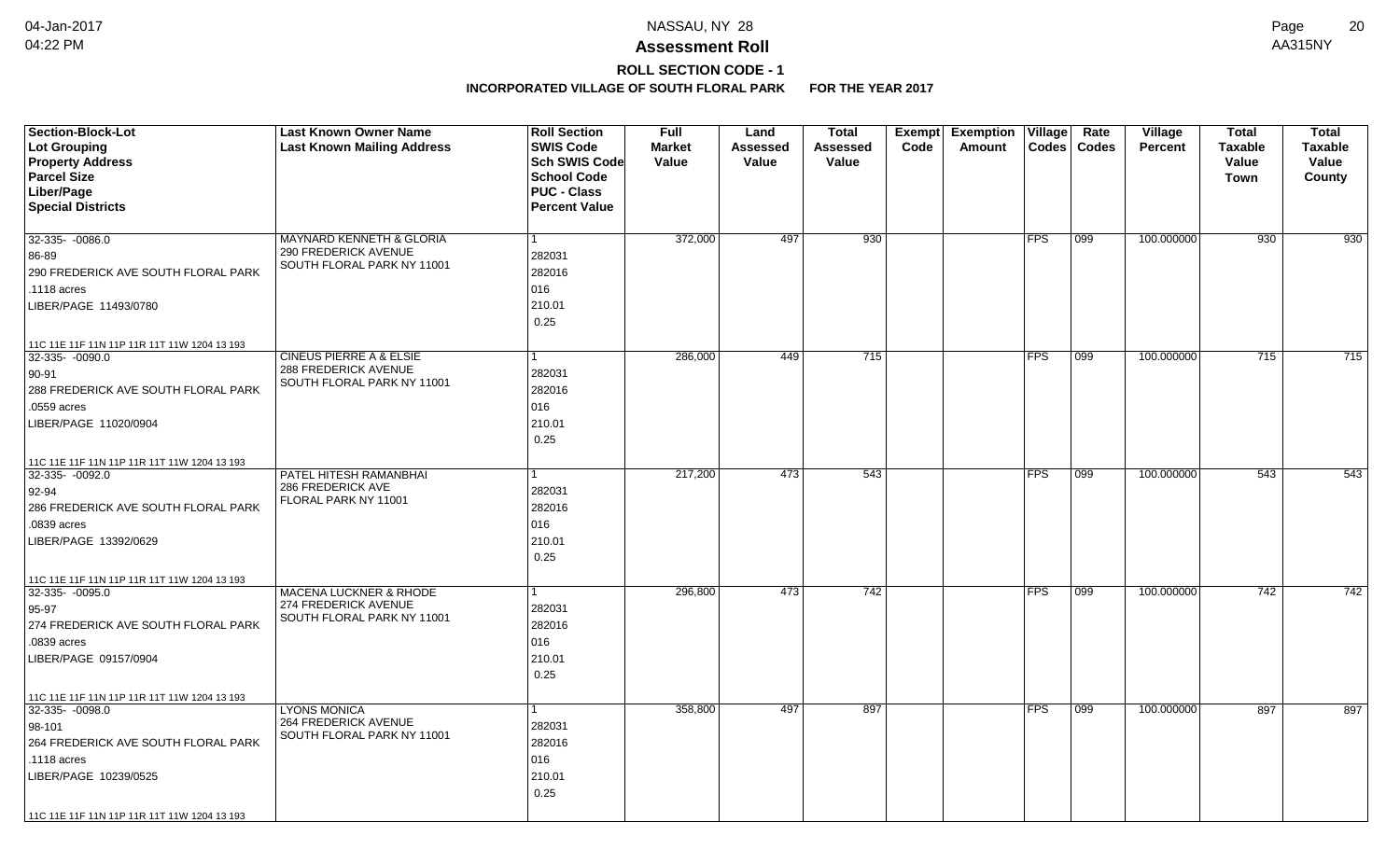# **ROLL SECTION CODE - 1**

| Lot Grouping<br><b>Last Known Mailing Address</b><br><b>SWIS Code</b><br><b>Market</b><br>Assessed<br>Code<br>Amount<br>Codes   Codes<br><b>Percent</b><br><b>Taxable</b><br><b>Taxable</b><br>Assessed<br><b>Property Address</b><br>Sch SWIS Code<br>Value<br>Value<br>Value<br>Value<br>Value<br><b>Parcel Size</b><br><b>School Code</b><br>County<br><b>Town</b><br>Liber/Page<br><b>PUC - Class</b><br><b>Special Districts</b><br><b>Percent Value</b><br>800<br>100.000000<br>32-335- -0102.0<br><b>CUESTA MODESTO J &amp; REGIA</b><br>320,000<br>546<br><b>FPS</b><br>099<br>800<br>800<br><b>250 FREDERICK AVENUE</b><br>282031<br>102-107<br>SOUTH FLORAL PARK NY 11001<br>282016<br>250 FREDRICK AVE SOUTH FLORAL PARK<br>016<br>.1678 acres<br>210.01<br>LIBER/PAGE 09309/0453<br>0.25<br>11C 11E 11F 11N 11P 11R 11T 11W 1204 13 193<br>MATTHEWS ADRIAN S & MAUL SHEVON N<br>522<br><b>FPS</b><br>$32-335 - 0108.0$<br>406,000<br>1,015<br>099<br>100.000000<br>1,015<br>1,015<br>232 FREDERICK AVE<br>282031<br>108-112<br>SOUTH FLORAL PARK NY 11001<br>232 FREDERICK AVE SOUTH FLORAL PARK<br>282016<br>016<br>.1398 acres<br>220.01<br>LIBER/PAGE 12358/0093<br>0.25<br>11C 11E 11F 11N 11P 11R 11T 11W 1204 13 193<br><b>SURENA ETAL MARC</b><br><b>FPS</b><br>100.000000<br>32-335-0113.0<br>16,800<br>42<br>42<br>$ 099\rangle$<br>42<br>42<br>222 FREDERICK AVENUE<br>282031<br>113-114<br>ELMONT NY 11003<br>FREDERICK AVE SOUTH FLORAL PARK<br>282016<br>.0559 acres<br>016<br>311.11<br>LIBER/PAGE 10126/0240<br>0.25 |
|-------------------------------------------------------------------------------------------------------------------------------------------------------------------------------------------------------------------------------------------------------------------------------------------------------------------------------------------------------------------------------------------------------------------------------------------------------------------------------------------------------------------------------------------------------------------------------------------------------------------------------------------------------------------------------------------------------------------------------------------------------------------------------------------------------------------------------------------------------------------------------------------------------------------------------------------------------------------------------------------------------------------------------------------------------------------------------------------------------------------------------------------------------------------------------------------------------------------------------------------------------------------------------------------------------------------------------------------------------------------------------------------------------------------------------------------------------------------------------------------------------------------------------------------------|
|                                                                                                                                                                                                                                                                                                                                                                                                                                                                                                                                                                                                                                                                                                                                                                                                                                                                                                                                                                                                                                                                                                                                                                                                                                                                                                                                                                                                                                                                                                                                                 |
|                                                                                                                                                                                                                                                                                                                                                                                                                                                                                                                                                                                                                                                                                                                                                                                                                                                                                                                                                                                                                                                                                                                                                                                                                                                                                                                                                                                                                                                                                                                                                 |
|                                                                                                                                                                                                                                                                                                                                                                                                                                                                                                                                                                                                                                                                                                                                                                                                                                                                                                                                                                                                                                                                                                                                                                                                                                                                                                                                                                                                                                                                                                                                                 |
|                                                                                                                                                                                                                                                                                                                                                                                                                                                                                                                                                                                                                                                                                                                                                                                                                                                                                                                                                                                                                                                                                                                                                                                                                                                                                                                                                                                                                                                                                                                                                 |
|                                                                                                                                                                                                                                                                                                                                                                                                                                                                                                                                                                                                                                                                                                                                                                                                                                                                                                                                                                                                                                                                                                                                                                                                                                                                                                                                                                                                                                                                                                                                                 |
|                                                                                                                                                                                                                                                                                                                                                                                                                                                                                                                                                                                                                                                                                                                                                                                                                                                                                                                                                                                                                                                                                                                                                                                                                                                                                                                                                                                                                                                                                                                                                 |
|                                                                                                                                                                                                                                                                                                                                                                                                                                                                                                                                                                                                                                                                                                                                                                                                                                                                                                                                                                                                                                                                                                                                                                                                                                                                                                                                                                                                                                                                                                                                                 |
|                                                                                                                                                                                                                                                                                                                                                                                                                                                                                                                                                                                                                                                                                                                                                                                                                                                                                                                                                                                                                                                                                                                                                                                                                                                                                                                                                                                                                                                                                                                                                 |
|                                                                                                                                                                                                                                                                                                                                                                                                                                                                                                                                                                                                                                                                                                                                                                                                                                                                                                                                                                                                                                                                                                                                                                                                                                                                                                                                                                                                                                                                                                                                                 |
|                                                                                                                                                                                                                                                                                                                                                                                                                                                                                                                                                                                                                                                                                                                                                                                                                                                                                                                                                                                                                                                                                                                                                                                                                                                                                                                                                                                                                                                                                                                                                 |
|                                                                                                                                                                                                                                                                                                                                                                                                                                                                                                                                                                                                                                                                                                                                                                                                                                                                                                                                                                                                                                                                                                                                                                                                                                                                                                                                                                                                                                                                                                                                                 |
|                                                                                                                                                                                                                                                                                                                                                                                                                                                                                                                                                                                                                                                                                                                                                                                                                                                                                                                                                                                                                                                                                                                                                                                                                                                                                                                                                                                                                                                                                                                                                 |
|                                                                                                                                                                                                                                                                                                                                                                                                                                                                                                                                                                                                                                                                                                                                                                                                                                                                                                                                                                                                                                                                                                                                                                                                                                                                                                                                                                                                                                                                                                                                                 |
|                                                                                                                                                                                                                                                                                                                                                                                                                                                                                                                                                                                                                                                                                                                                                                                                                                                                                                                                                                                                                                                                                                                                                                                                                                                                                                                                                                                                                                                                                                                                                 |
|                                                                                                                                                                                                                                                                                                                                                                                                                                                                                                                                                                                                                                                                                                                                                                                                                                                                                                                                                                                                                                                                                                                                                                                                                                                                                                                                                                                                                                                                                                                                                 |
|                                                                                                                                                                                                                                                                                                                                                                                                                                                                                                                                                                                                                                                                                                                                                                                                                                                                                                                                                                                                                                                                                                                                                                                                                                                                                                                                                                                                                                                                                                                                                 |
|                                                                                                                                                                                                                                                                                                                                                                                                                                                                                                                                                                                                                                                                                                                                                                                                                                                                                                                                                                                                                                                                                                                                                                                                                                                                                                                                                                                                                                                                                                                                                 |
|                                                                                                                                                                                                                                                                                                                                                                                                                                                                                                                                                                                                                                                                                                                                                                                                                                                                                                                                                                                                                                                                                                                                                                                                                                                                                                                                                                                                                                                                                                                                                 |
|                                                                                                                                                                                                                                                                                                                                                                                                                                                                                                                                                                                                                                                                                                                                                                                                                                                                                                                                                                                                                                                                                                                                                                                                                                                                                                                                                                                                                                                                                                                                                 |
|                                                                                                                                                                                                                                                                                                                                                                                                                                                                                                                                                                                                                                                                                                                                                                                                                                                                                                                                                                                                                                                                                                                                                                                                                                                                                                                                                                                                                                                                                                                                                 |
|                                                                                                                                                                                                                                                                                                                                                                                                                                                                                                                                                                                                                                                                                                                                                                                                                                                                                                                                                                                                                                                                                                                                                                                                                                                                                                                                                                                                                                                                                                                                                 |
|                                                                                                                                                                                                                                                                                                                                                                                                                                                                                                                                                                                                                                                                                                                                                                                                                                                                                                                                                                                                                                                                                                                                                                                                                                                                                                                                                                                                                                                                                                                                                 |
|                                                                                                                                                                                                                                                                                                                                                                                                                                                                                                                                                                                                                                                                                                                                                                                                                                                                                                                                                                                                                                                                                                                                                                                                                                                                                                                                                                                                                                                                                                                                                 |
|                                                                                                                                                                                                                                                                                                                                                                                                                                                                                                                                                                                                                                                                                                                                                                                                                                                                                                                                                                                                                                                                                                                                                                                                                                                                                                                                                                                                                                                                                                                                                 |
|                                                                                                                                                                                                                                                                                                                                                                                                                                                                                                                                                                                                                                                                                                                                                                                                                                                                                                                                                                                                                                                                                                                                                                                                                                                                                                                                                                                                                                                                                                                                                 |
|                                                                                                                                                                                                                                                                                                                                                                                                                                                                                                                                                                                                                                                                                                                                                                                                                                                                                                                                                                                                                                                                                                                                                                                                                                                                                                                                                                                                                                                                                                                                                 |
| 11C 11E 11F 11N 11P 11R 11T 11W 1204 13 193                                                                                                                                                                                                                                                                                                                                                                                                                                                                                                                                                                                                                                                                                                                                                                                                                                                                                                                                                                                                                                                                                                                                                                                                                                                                                                                                                                                                                                                                                                     |
| <b>SURENA ETAL MARC</b><br>629<br>100.000000<br>629<br>629<br>$32-335 - 0115.0$<br>251,600<br>497<br><b>FPS</b><br>099                                                                                                                                                                                                                                                                                                                                                                                                                                                                                                                                                                                                                                                                                                                                                                                                                                                                                                                                                                                                                                                                                                                                                                                                                                                                                                                                                                                                                          |
| <b>222 FREDERICK AVENUE</b><br>282031<br>115-118                                                                                                                                                                                                                                                                                                                                                                                                                                                                                                                                                                                                                                                                                                                                                                                                                                                                                                                                                                                                                                                                                                                                                                                                                                                                                                                                                                                                                                                                                                |
| ELMONT NY 11003<br>222 FREDERICK AVE SOUTH FLORAL PARK<br>282016                                                                                                                                                                                                                                                                                                                                                                                                                                                                                                                                                                                                                                                                                                                                                                                                                                                                                                                                                                                                                                                                                                                                                                                                                                                                                                                                                                                                                                                                                |
| 016<br>.1118 acres                                                                                                                                                                                                                                                                                                                                                                                                                                                                                                                                                                                                                                                                                                                                                                                                                                                                                                                                                                                                                                                                                                                                                                                                                                                                                                                                                                                                                                                                                                                              |
| 210.01<br>LIBER/PAGE 10126/0240                                                                                                                                                                                                                                                                                                                                                                                                                                                                                                                                                                                                                                                                                                                                                                                                                                                                                                                                                                                                                                                                                                                                                                                                                                                                                                                                                                                                                                                                                                                 |
| 0.25                                                                                                                                                                                                                                                                                                                                                                                                                                                                                                                                                                                                                                                                                                                                                                                                                                                                                                                                                                                                                                                                                                                                                                                                                                                                                                                                                                                                                                                                                                                                            |
| 11C 11E 11F 11N 11P 11R 11T 11W 1204 13 193                                                                                                                                                                                                                                                                                                                                                                                                                                                                                                                                                                                                                                                                                                                                                                                                                                                                                                                                                                                                                                                                                                                                                                                                                                                                                                                                                                                                                                                                                                     |
| SURENA ETAL MARC<br>16,800<br>42<br>42<br><b>FPS</b><br>099<br>100.000000<br>42<br>42<br>$32-335 - 0119.0$                                                                                                                                                                                                                                                                                                                                                                                                                                                                                                                                                                                                                                                                                                                                                                                                                                                                                                                                                                                                                                                                                                                                                                                                                                                                                                                                                                                                                                      |
| 222 FREDERICK AVENUE<br>282031<br>119-120                                                                                                                                                                                                                                                                                                                                                                                                                                                                                                                                                                                                                                                                                                                                                                                                                                                                                                                                                                                                                                                                                                                                                                                                                                                                                                                                                                                                                                                                                                       |
| ELMONT NY 11003<br>282016<br>FREDERICK AVE SOUTH FLORAL PARK                                                                                                                                                                                                                                                                                                                                                                                                                                                                                                                                                                                                                                                                                                                                                                                                                                                                                                                                                                                                                                                                                                                                                                                                                                                                                                                                                                                                                                                                                    |
| .0559 acres<br>016                                                                                                                                                                                                                                                                                                                                                                                                                                                                                                                                                                                                                                                                                                                                                                                                                                                                                                                                                                                                                                                                                                                                                                                                                                                                                                                                                                                                                                                                                                                              |
| 311.11<br>LIBER/PAGE 10126/0240                                                                                                                                                                                                                                                                                                                                                                                                                                                                                                                                                                                                                                                                                                                                                                                                                                                                                                                                                                                                                                                                                                                                                                                                                                                                                                                                                                                                                                                                                                                 |
| 0.25                                                                                                                                                                                                                                                                                                                                                                                                                                                                                                                                                                                                                                                                                                                                                                                                                                                                                                                                                                                                                                                                                                                                                                                                                                                                                                                                                                                                                                                                                                                                            |
| 11C 11E 11F 11N 11P 11R 11T 11W 1204 13 193                                                                                                                                                                                                                                                                                                                                                                                                                                                                                                                                                                                                                                                                                                                                                                                                                                                                                                                                                                                                                                                                                                                                                                                                                                                                                                                                                                                                                                                                                                     |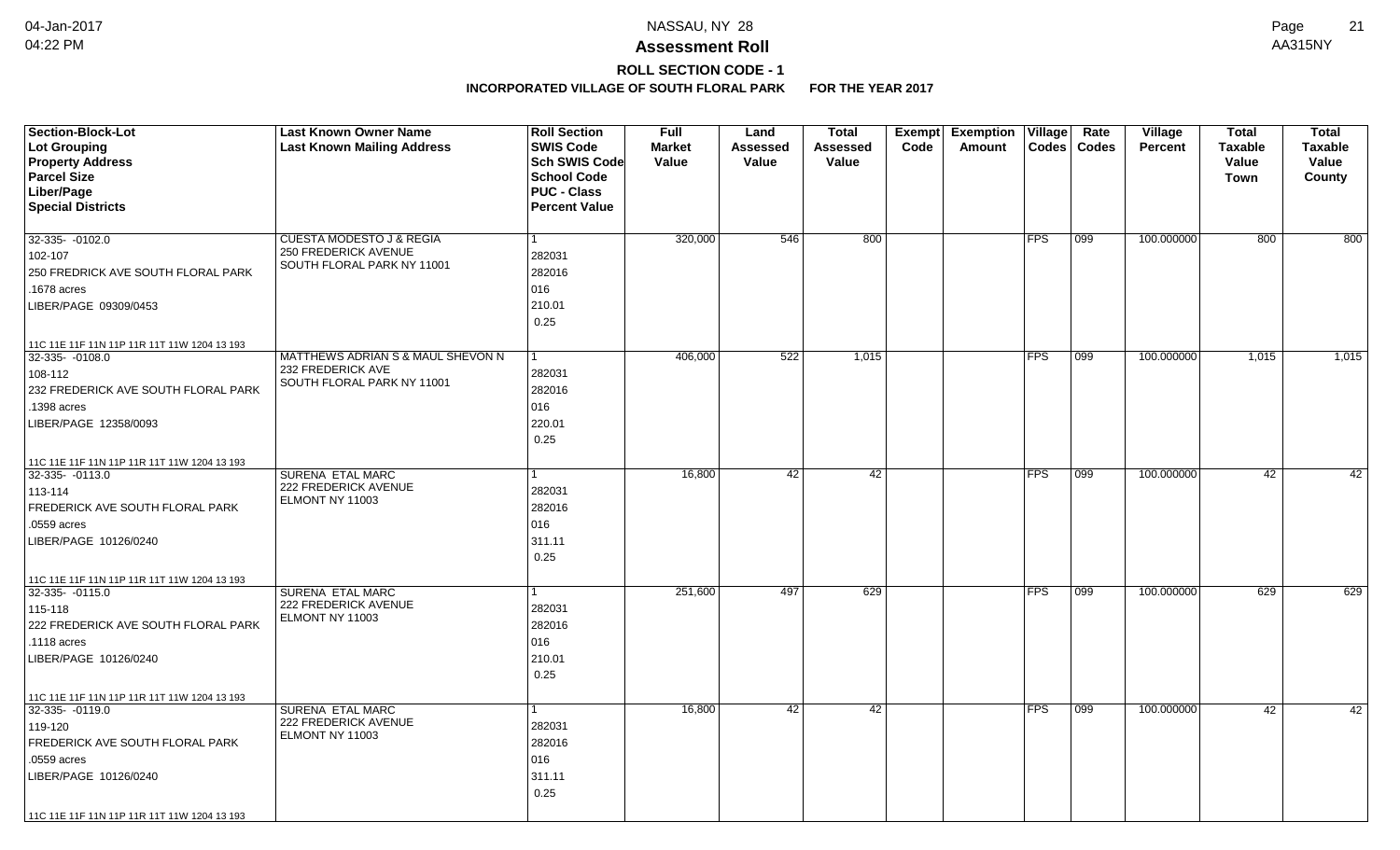## **ROLL SECTION CODE - 1**

| 575<br><b>ROBBINS EDITH</b><br>230,000<br>449<br>32-335- -0121.0<br>312 FREDRICK AVENUE<br>282031<br>SOUTH FLORAL PARK NY 11001                                                                                                                                                                      | $ {\sf FPS} $    | $ 099\rangle$    | 100.000000 | 575 | 575 |
|------------------------------------------------------------------------------------------------------------------------------------------------------------------------------------------------------------------------------------------------------------------------------------------------------|------------------|------------------|------------|-----|-----|
|                                                                                                                                                                                                                                                                                                      |                  |                  |            |     |     |
| 282016<br>312 FREDRICK AVE SOUTH FLORAL PARK                                                                                                                                                                                                                                                         |                  |                  |            |     |     |
| 016<br>.0559 acres<br>210.01<br>LIBER/PAGE 07805/0392<br>0.25                                                                                                                                                                                                                                        |                  |                  |            |     |     |
| 11C 11E 11F 11N 11P 11R 11T 11W 1204 13 193                                                                                                                                                                                                                                                          |                  |                  |            |     |     |
| 287,600<br>381<br>719<br>$32-335 - 0123.0$<br><b>ROBERTSON DANIELLE &amp; ROBERTSON</b><br>$\mathbf 1$<br>VALERIE E<br>282031<br>399 MARGUERITE AVE<br>282016<br>399 MARGUERITE AVE SOUTH FLORAL PARK<br>SOUTH FLORAL PARK NY 11001<br>016<br>.0939 acres<br>220.01<br>LIBER/PAGE 12372/0044<br>0.25 | <b>IFPS</b>      | $\overline{099}$ | 100.000000 | 719 | 719 |
| 11C 11E 11F 11N 11P 11R 11T 11W 1204 13 193                                                                                                                                                                                                                                                          |                  |                  |            |     |     |
| 32-335- -0125.0<br>CORBETT ERNEST R & JOSIE MAE<br>314,000<br>482<br>785<br>41131<br>1<br>397 MARGUERITE AVENUE<br>41141<br>282031<br>SOUTH FLORAL PARK NY 11001<br>282016<br>397 MARGUERITE AVE SOUTH FLORAL PARK<br>016<br>.0939 acres<br>210.01<br>LIBER/PAGE 09012/0392<br>0.25                  | $196$ FPS<br>236 | $ 099\rangle$    | 100.000000 | 353 | 353 |
| 11C 11E 11F 11N 11P 11R 11T 11W 1204 13 193                                                                                                                                                                                                                                                          |                  |                  |            |     |     |
| $32-335 - 0126.0$<br>KOHLI RAVINDER<br>482<br>842<br>336,800<br>395 MARGUERITE AVE<br>282031<br>FLORAL PARK NY 11001<br>282016<br>395 MARGUERITE AVE SOUTH FLORAL PARK<br>016<br>.0939 acres<br>210.01<br>LIBER/PAGE 12602/0788<br>0.25<br>11C 11E 11F 11N 11P 11R 11T 11W 1204 13 193               | <b>FPS</b>       | 099              | 100.000000 | 842 | 842 |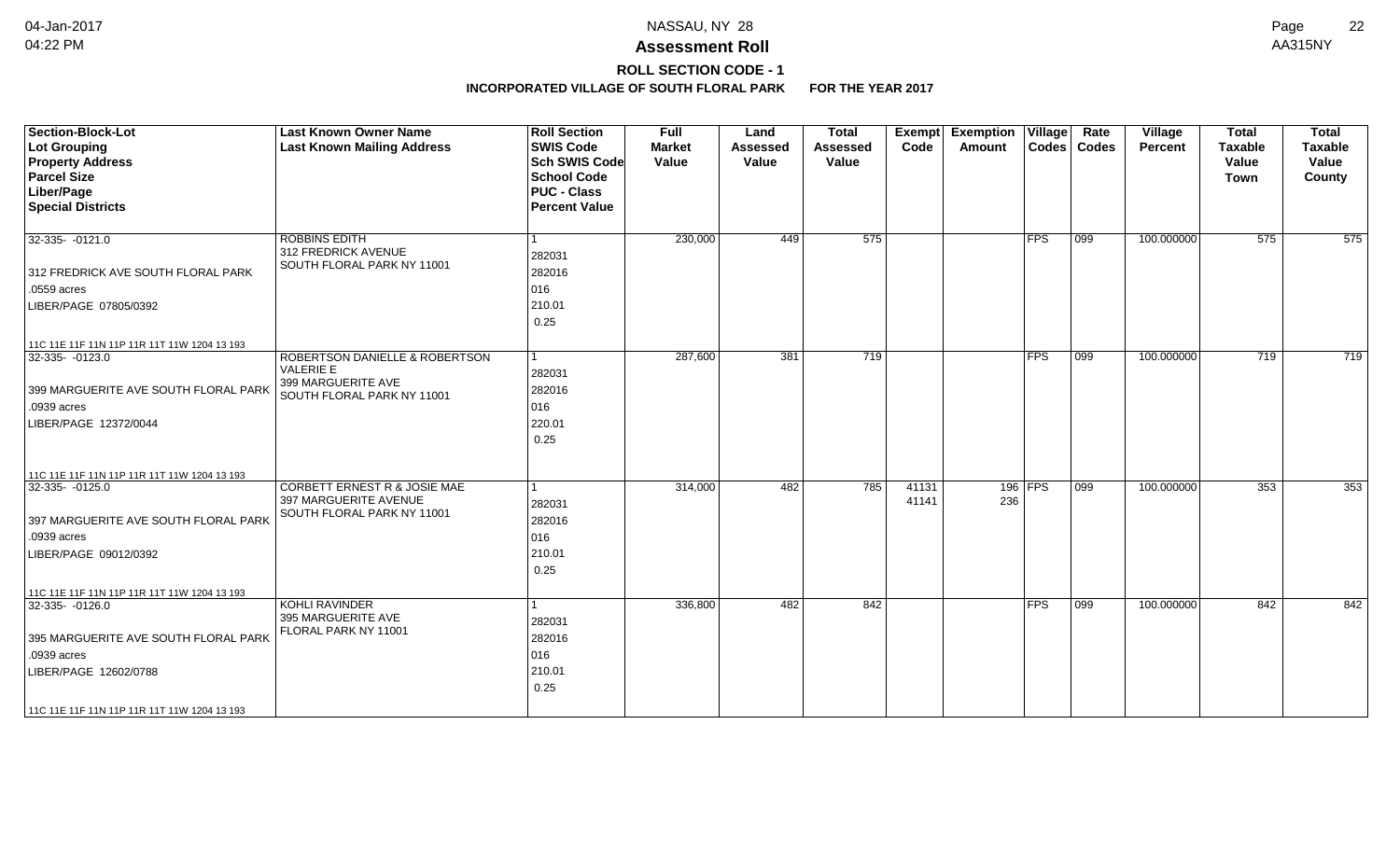# **ROLL SECTION CODE - 1**

| <b>Section-Block-Lot</b><br><b>Lot Grouping</b><br><b>Property Address</b><br><b>Parcel Size</b><br>Liber/Page<br><b>Special Districts</b>                                                         | <b>Last Known Owner Name</b><br><b>Last Known Mailing Address</b>                         | <b>Roll Section</b><br><b>SWIS Code</b><br><b>Sch SWIS Code</b><br><b>School Code</b><br><b>PUC - Class</b><br><b>Percent Value</b> | <b>Full</b><br><b>Market</b><br>Value | Land<br><b>Assessed</b><br>Value | <b>Total</b><br><b>Assessed</b><br>Value | <b>Exemption Village</b><br>Exempt<br>Code<br>Amount |               | Rate<br>Codes   Codes | Village<br><b>Percent</b> | <b>Total</b><br><b>Taxable</b><br>Value<br>Town | <b>Total</b><br><b>Taxable</b><br>Value<br>County |
|----------------------------------------------------------------------------------------------------------------------------------------------------------------------------------------------------|-------------------------------------------------------------------------------------------|-------------------------------------------------------------------------------------------------------------------------------------|---------------------------------------|----------------------------------|------------------------------------------|------------------------------------------------------|---------------|-----------------------|---------------------------|-------------------------------------------------|---------------------------------------------------|
| $32-336 - 0001.0$<br>$ 1-3 $<br>387 LOUIS AVE SOUTH FLORAL PARK<br>.0839 acres<br>LIBER/PAGE 10647/0152<br>11C 11E 11F 11N 11P 11R 11T 11W 1204 13 193                                             | <b>MARTIN MARIE &amp; AUDLEY</b><br>387 LOUIS AVENUE<br>SOUTH FLORAL PARK NY 11001        | 1<br>282031<br>282016<br>016<br>210.01<br>0.25                                                                                      | 196,800                               | 397                              | 492                                      |                                                      | <b>FPS</b>    | $ 099\rangle$         | 100.000000                | 492                                             | 492                                               |
| 32-336-0004.0<br>$ 4-7 $<br>395 LOUIS AVE SOUTH FLORAL PARK<br>$.1118$ acres<br>LIBER/PAGE 13312/0183                                                                                              | THEVENOT PRISCILLA (TRUST)<br>THEVENOT RAYMOND D<br>395 LOUIS AVE<br>FLORAL PARK NY 11001 | l 1<br>282031<br>282016<br>016<br>210.01<br>0.25                                                                                    | 250,800                               | 423                              | 627                                      |                                                      | <b>FPS</b>    | 099                   | 100.000000                | 627                                             | 627                                               |
| 11C 11E 11F 11N 11P 11R 11T 11W 1204 13 193<br>32-336- -0008.0<br>$8-10$<br>401 LOUIS AVE SOUTH FLORAL PARK<br>.0839 acres<br>LIBER/PAGE 12554/0196<br>11C 11E 11F 11N 11P 11R 11T 11W 1204 13 193 | <b>CARDONA MICHAEL</b><br>401 LOUIS AVE<br>SOUTH FLORAL PARK NY 11001                     | 1<br>282031<br>282016<br>016<br>210.01<br>0.25                                                                                      | 283,600                               | 473                              | 709                                      |                                                      | $ {\sf FPS} $ | 099                   | 100.000000                | 709                                             | 709                                               |
| 32-336- -0011.0<br>$11 - 14$<br>407 LOUIS AVE SOUTH FLORAL PARK<br>.1118 acres<br>LIBER/PAGE 12986/0502<br>11C 11E 11F 11N 11P 11R 11T 11W 1204 13 193                                             | PENA RYAN DE LA & YUSON MELANIE<br>407 LOUIS AVE<br>SOUTH FLORAL PARK NY 11001            | $\vert$ 1<br>282031<br>282016<br>016<br>210.01<br>0.25                                                                              | 302,800                               | 497                              | 757                                      |                                                      | $ {\sf FPS} $ | 099                   | 100.000000                | 757                                             | 757                                               |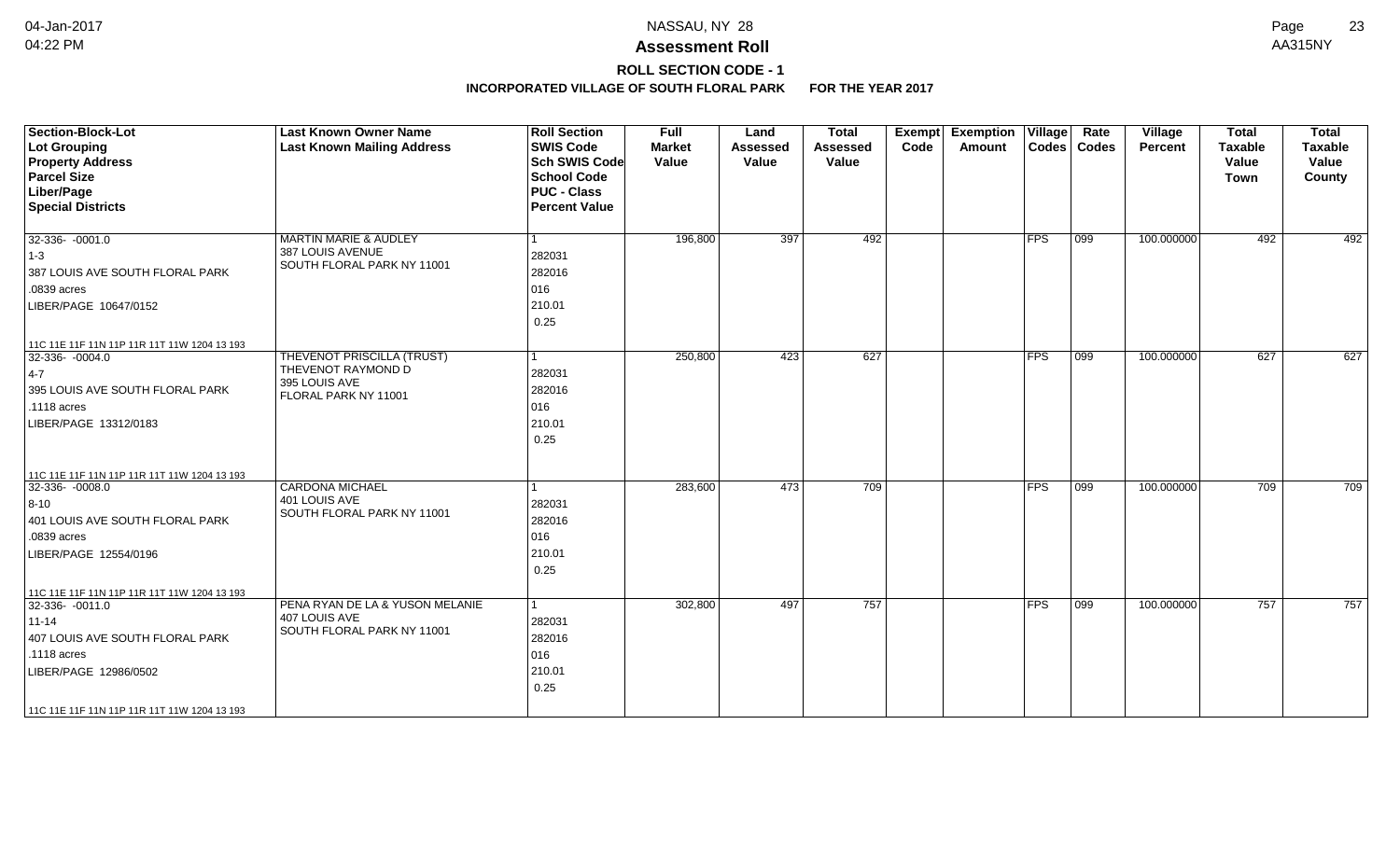# **ROLL SECTION CODE - 1**

| <b>Section-Block-Lot</b>                    | <b>Last Known Owner Name</b>                   | <b>Roll Section</b>  | <b>Full</b>   | Land     | <b>Total</b> |      | Exempt Exemption | $\overline{\mathsf{V}}$ illage | Rate         | Village        | <b>Total</b>   | <b>Total</b> |
|---------------------------------------------|------------------------------------------------|----------------------|---------------|----------|--------------|------|------------------|--------------------------------|--------------|----------------|----------------|--------------|
| Lot Grouping                                | <b>Last Known Mailing Address</b>              | <b>SWIS Code</b>     | <b>Market</b> | Assessed | Assessed     | Code | Amount           | Codes                          | <b>Codes</b> | <b>Percent</b> | <b>Taxable</b> | Taxable      |
| <b>Property Address</b>                     |                                                | Sch SWIS Code        | Value         | Value    | Value        |      |                  |                                |              |                | Value          | Value        |
| <b>Parcel Size</b>                          |                                                | <b>School Code</b>   |               |          |              |      |                  |                                |              |                | <b>Town</b>    | County       |
| Liber/Page                                  |                                                | <b>PUC - Class</b>   |               |          |              |      |                  |                                |              |                |                |              |
| <b>Special Districts</b>                    |                                                | <b>Percent Value</b> |               |          |              |      |                  |                                |              |                |                |              |
| 32-336- -0015.0                             | HAMIL PREETAM & NALINI                         | 1                    | 306,800       | 465      | 767          |      |                  | <b>FPS</b>                     | 099          | 100.000000     | 767            | 767          |
|                                             | 415 LOUIS AVENUE                               | 282031               |               |          |              |      |                  |                                |              |                |                |              |
| $15 - 18$                                   | SOUTH FLORAL PARK NY 11001                     | 282016               |               |          |              |      |                  |                                |              |                |                |              |
| 415 LOUIS AVE SOUTH FLORAL PARK             |                                                |                      |               |          |              |      |                  |                                |              |                |                |              |
| .1118 acres                                 |                                                | 016                  |               |          |              |      |                  |                                |              |                |                |              |
| LIBER/PAGE 11164/0206                       |                                                | 210.01               |               |          |              |      |                  |                                |              |                |                |              |
|                                             |                                                | 0.25                 |               |          |              |      |                  |                                |              |                |                |              |
| 11C 11E 11F 11N 11P 11R 11T 11W 1204 13 193 |                                                |                      |               |          |              |      |                  |                                |              |                |                |              |
| $32-336 - 0019.0$                           | <b>BROWN CHRISTINE</b>                         | 1                    | 235,200       | 348      | 588          |      |                  | <b>FPS</b>                     | 099          | 100.000000     | 588            | 588          |
| 19-22                                       | 423 LOUIS AVE<br>SOUTH FLORAL PARK NY 11003    | 282031               |               |          |              |      |                  |                                |              |                |                |              |
| 423 LOUIS AVE SOUTH FLORAL PARK             |                                                | 282016               |               |          |              |      |                  |                                |              |                |                |              |
| .1118 acres                                 |                                                | 016                  |               |          |              |      |                  |                                |              |                |                |              |
| LIBER/PAGE 11036/0400                       |                                                | 210.01               |               |          |              |      |                  |                                |              |                |                |              |
|                                             |                                                | 0.25                 |               |          |              |      |                  |                                |              |                |                |              |
| 11C 11E 11F 11N 11P 11R 11T 11W 1204 13 193 |                                                |                      |               |          |              |      |                  |                                |              |                |                |              |
| 32-336-0023.0                               | <b>KING EVANGELINE</b>                         |                      | 347,600       | 497      | 869          |      |                  | <b>FPS</b>                     | 099          | 100.000000     | 869            | 869          |
| 23-26                                       | 433 LOUIS AVENUE<br>SOUTH FLORAL PARK NY 11001 | 282031               |               |          |              |      |                  |                                |              |                |                |              |
| 433 LOUIS AVE SOUTH FLORAL PARK             |                                                | 282016               |               |          |              |      |                  |                                |              |                |                |              |
| .1118 acres                                 |                                                | 016                  |               |          |              |      |                  |                                |              |                |                |              |
| LIBER/PAGE 08506/0070                       |                                                | 210.01               |               |          |              |      |                  |                                |              |                |                |              |
|                                             |                                                | 0.25                 |               |          |              |      |                  |                                |              |                |                |              |
| 11C 11E 11F 11N 11P 11R 11T 11W 1204 13 193 |                                                |                      |               |          |              |      |                  |                                |              |                |                |              |
| 32-336-0027.0                               | <b>FORBS LORRAINE E</b>                        |                      | 208,000       | 497      | 520          |      |                  | <b>FPS</b>                     | 099          | 100.000000     | 520            | 520          |
| 27-30                                       | 443 LOUIS AVENUE<br>SOUTH FLORAL PARK NY 11001 | 282031               |               |          |              |      |                  |                                |              |                |                |              |
| 443 LOUIS AVE SOUTH FLORAL PARK             |                                                | 282016               |               |          |              |      |                  |                                |              |                |                |              |
| .1118 acres                                 |                                                | 016                  |               |          |              |      |                  |                                |              |                |                |              |
| LIBER/PAGE 11933/0095                       |                                                | 210.01               |               |          |              |      |                  |                                |              |                |                |              |
|                                             |                                                | 0.25                 |               |          |              |      |                  |                                |              |                |                |              |
| 11C 11E 11F 11N 11P 11R 11T 11W 1204 13 193 |                                                |                      |               |          |              |      |                  |                                |              |                |                |              |
| $32-336 - 0031.0$                           | PERSAUD VINNY & CASSANDRA                      |                      | 299,600       | 454      | 749          |      |                  | <b>FPS</b>                     | 099          | 100.000000     | 749            | 749          |
| 31-34                                       | 453 LOUIS AVENUE<br>SOUTH FLORAL PARK NY 11001 | 282031               |               |          |              |      |                  |                                |              |                |                |              |
| 453 LOUIS AVE SOUTH FLORAL PARK             |                                                | 282016               |               |          |              |      |                  |                                |              |                |                |              |
| .1118 acres                                 |                                                | 016                  |               |          |              |      |                  |                                |              |                |                |              |
| LIBER/PAGE 11510/0129                       |                                                | 210.01               |               |          |              |      |                  |                                |              |                |                |              |
|                                             |                                                | 0.25                 |               |          |              |      |                  |                                |              |                |                |              |
| 11C 11E 11F 11N 11P 11R 11T 11W 1204 13 193 |                                                |                      |               |          |              |      |                  |                                |              |                |                |              |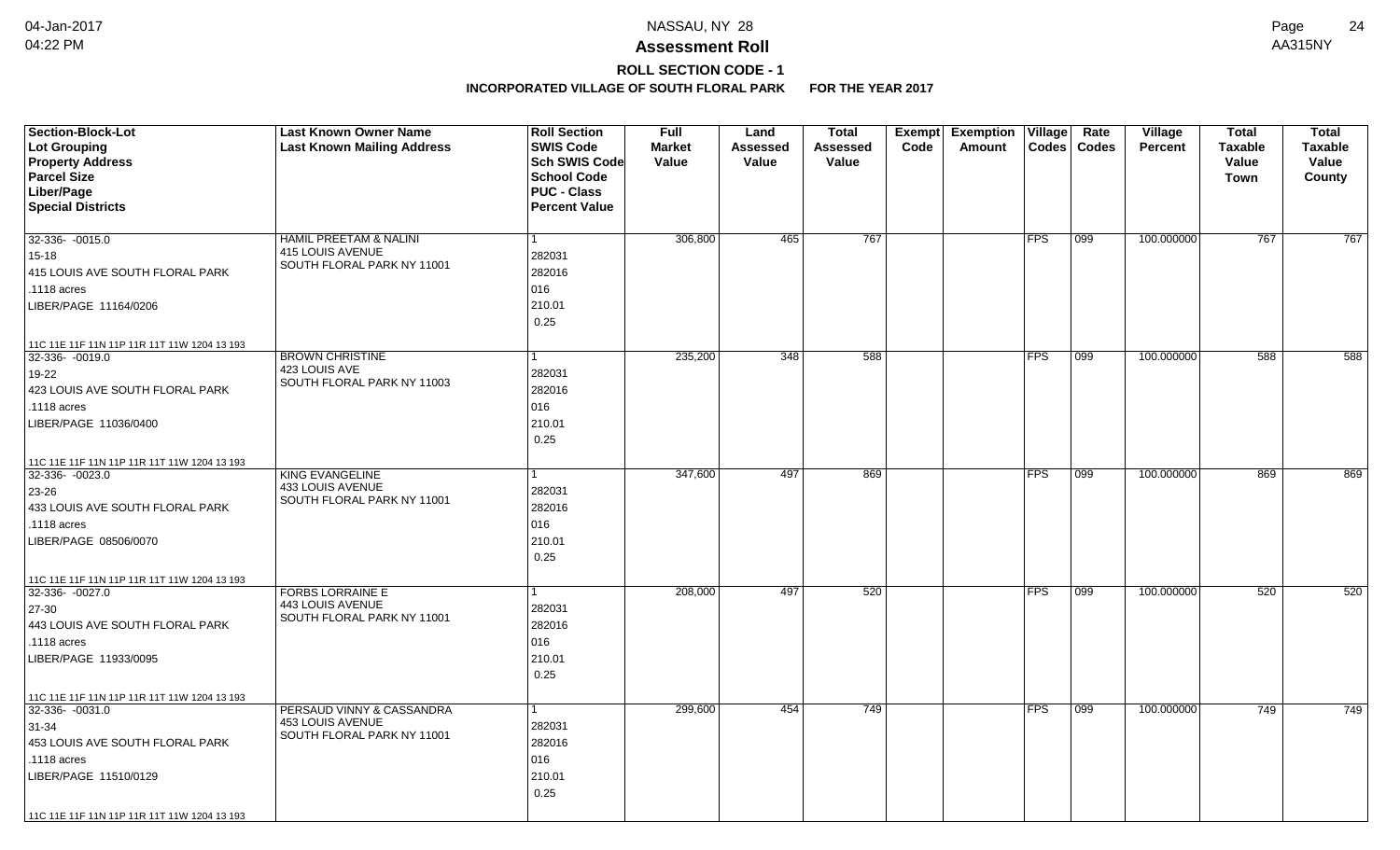# **ROLL SECTION CODE - 1**

| <b>Section-Block-Lot</b>                    | <b>Last Known Owner Name</b>                | <b>Roll Section</b>  | <b>Full</b>   | Land     | <b>Total</b>    | Exempt | <b>Exemption</b> | Village    | Rate          | Village        | <b>Total</b>    | <b>Total</b>    |
|---------------------------------------------|---------------------------------------------|----------------------|---------------|----------|-----------------|--------|------------------|------------|---------------|----------------|-----------------|-----------------|
| Lot Grouping                                | <b>Last Known Mailing Address</b>           | <b>SWIS Code</b>     | <b>Market</b> | Assessed | Assessed        | Code   | Amount           |            | Codes   Codes | <b>Percent</b> | <b>Taxable</b>  | <b>Taxable</b>  |
| <b>Property Address</b>                     |                                             | Sch SWIS Code        | Value         | Value    | Value           |        |                  |            |               |                | Value           | Value           |
| <b>Parcel Size</b>                          |                                             | <b>School Code</b>   |               |          |                 |        |                  |            |               |                | <b>Town</b>     | County          |
| Liber/Page                                  |                                             | <b>PUC - Class</b>   |               |          |                 |        |                  |            |               |                |                 |                 |
| <b>Special Districts</b>                    |                                             | <b>Percent Value</b> |               |          |                 |        |                  |            |               |                |                 |                 |
| 32-336- -0035.0                             | PERSAUD VINNY & CASSANDRA                   |                      | 15,600        | 39       | $\overline{39}$ |        |                  | <b>FPS</b> | 099           | 100.000000     | $\overline{39}$ | $\overline{39}$ |
|                                             | 453 LOUIS AVENUE                            | 282031               |               |          |                 |        |                  |            |               |                |                 |                 |
| LOUIS AVE SOUTH FLORAL PARK                 | SOUTH FLORAL PARK NY 11001                  | 282016               |               |          |                 |        |                  |            |               |                |                 |                 |
| .0280 acres                                 |                                             | 016                  |               |          |                 |        |                  |            |               |                |                 |                 |
| LIBER/PAGE 11510/0129                       |                                             | 311.11               |               |          |                 |        |                  |            |               |                |                 |                 |
|                                             |                                             | 0.25                 |               |          |                 |        |                  |            |               |                |                 |                 |
| 11C 11E 11F 11N 11P 11R 11T 11W 1204 13 193 |                                             |                      |               |          |                 |        |                  |            |               |                |                 |                 |
| 32-336- -0036.0                             | <b>MATOS SHUNDELL</b><br>459 LOUIS AVE      |                      | 230,400       | 473      | 576             |        |                  | <b>FPS</b> | 099           | 100.000000     | 576             | 576             |
| 36-38                                       | SOUTH FLORAL PARK NY 11001                  | 282031               |               |          |                 |        |                  |            |               |                |                 |                 |
| 459 LOUIS AVE SOUTH FLORAL PARK             |                                             | 282016               |               |          |                 |        |                  |            |               |                |                 |                 |
| .0839 acres                                 |                                             | 016                  |               |          |                 |        |                  |            |               |                |                 |                 |
| LIBER/PAGE 12196/0037                       |                                             | 210.01               |               |          |                 |        |                  |            |               |                |                 |                 |
|                                             |                                             | 0.25                 |               |          |                 |        |                  |            |               |                |                 |                 |
| 11C 11E 11F 11N 11P 11R 11T 11W 1204 13 193 |                                             |                      |               |          |                 |        |                  |            |               |                |                 |                 |
| 32-336-0039.0                               | <b>FARRIER SELENA M</b>                     |                      | 332,800       | 497      | 832             |        |                  | <b>FPS</b> | $ 099\rangle$ | 100.000000     | 832             | 832             |
| 39-42                                       | 463 LOUIS AVE<br>SOUTH FLORAL PARK NY 11001 | 282031               |               |          |                 |        |                  |            |               |                |                 |                 |
| 463 LOUIS AVE SOUTH FLORAL PARK             |                                             | 282016               |               |          |                 |        |                  |            |               |                |                 |                 |
| .1118 acres                                 |                                             | 016                  |               |          |                 |        |                  |            |               |                |                 |                 |
| LIBER/PAGE 13325/0878                       |                                             | 220.01               |               |          |                 |        |                  |            |               |                |                 |                 |
|                                             |                                             | 0.25                 |               |          |                 |        |                  |            |               |                |                 |                 |
| 11C 11E 11F 11N 11P 11R 11T 11W 1204 13 193 |                                             |                      |               |          |                 |        |                  |            |               |                |                 |                 |
| $32 - 336 - 0043.0$                         | <b>BARNES HEATHER &amp; TASHA</b>           |                      | 289,200       | 497      | 723             |        |                  | <b>FPS</b> | 099           | 100.000000     | 723             | 723             |
| 43-46                                       | 461 LOUIS AVE<br>SOUTH FLORAL PARK NY 11001 | 282031               |               |          |                 |        |                  |            |               |                |                 |                 |
| 461 LOUIS AVE SOUTH FLORAL PARK             |                                             | 282016               |               |          |                 |        |                  |            |               |                |                 |                 |
| .1118 acres                                 |                                             | 016                  |               |          |                 |        |                  |            |               |                |                 |                 |
| LIBER/PAGE 12216/0978                       |                                             | 210.01               |               |          |                 |        |                  |            |               |                |                 |                 |
|                                             |                                             | 0.25                 |               |          |                 |        |                  |            |               |                |                 |                 |
| 11C 11E 11F 11N 11P 11R 11T 11W 1204 13 193 |                                             |                      |               |          |                 |        |                  |            |               |                |                 |                 |
| $32-336 - 0047.0$                           | <b>REMEKIE FENTON &amp; CERENA</b>          |                      | 312,800       | 497      | 782             |        |                  | <b>FPS</b> | 099           | 100.000000     | 782             | 782             |
| 47-50                                       | 471 LOUIS AVE<br>SOUTH FLORAL PARK NY 11001 | 282031               |               |          |                 |        |                  |            |               |                |                 |                 |
| 471 LOUIS AVE SOUTH FLORAL PARK             |                                             | 282016               |               |          |                 |        |                  |            |               |                |                 |                 |
| .1118 acres                                 |                                             | 016                  |               |          |                 |        |                  |            |               |                |                 |                 |
| LIBER/PAGE 09384/0842                       |                                             | 220.01               |               |          |                 |        |                  |            |               |                |                 |                 |
|                                             |                                             | 0.25                 |               |          |                 |        |                  |            |               |                |                 |                 |
| 11C 11E 11F 11N 11P 11R 11T 11W 1204 13 193 |                                             |                      |               |          |                 |        |                  |            |               |                |                 |                 |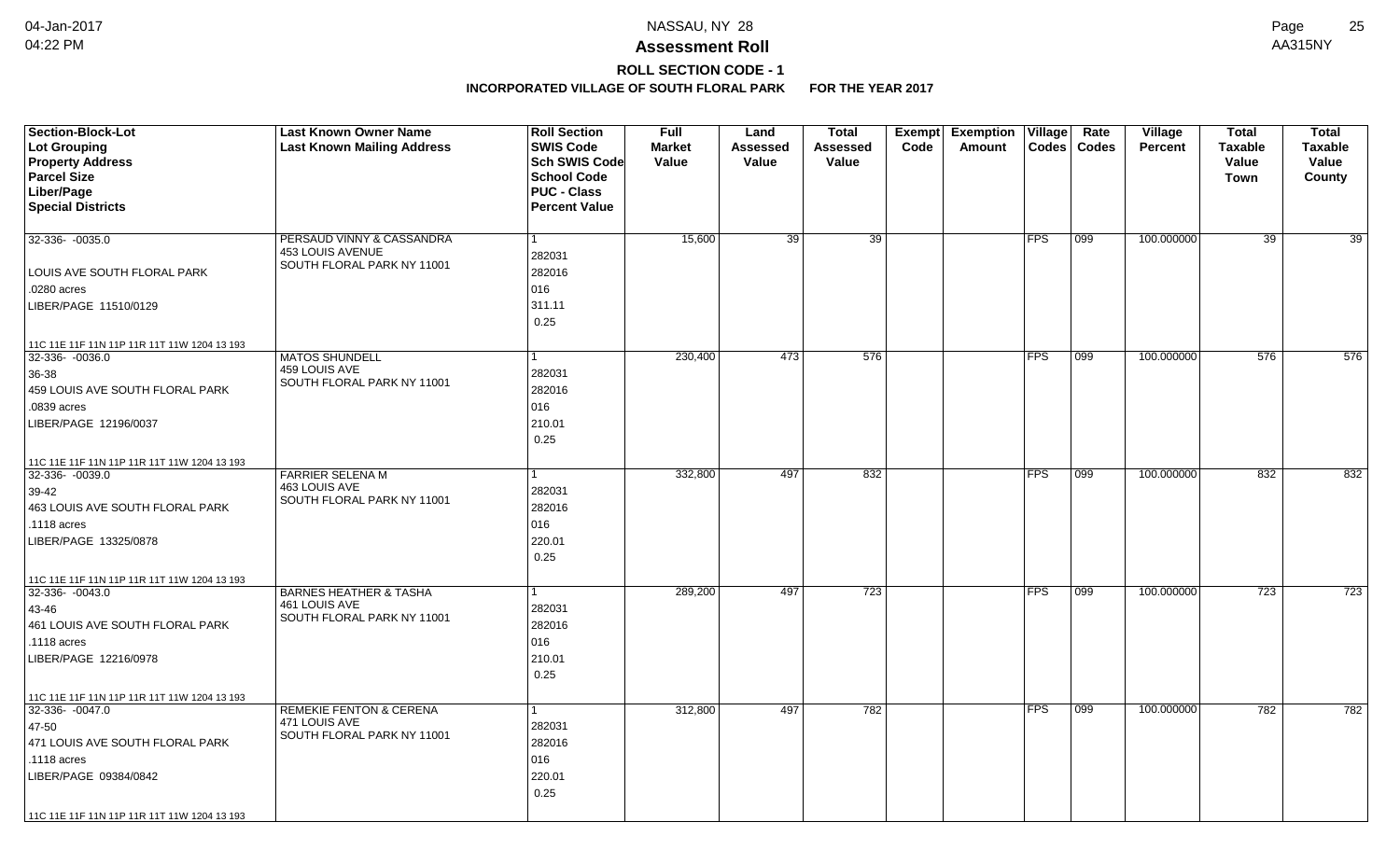# **ROLL SECTION CODE - 1**

| <b>Section-Block-Lot</b><br>Lot Grouping<br><b>Property Address</b><br><b>Parcel Size</b><br>Liber/Page<br><b>Special Districts</b>                                                                        | <b>Last Known Owner Name</b><br><b>Last Known Mailing Address</b>                                               | <b>Roll Section</b><br><b>SWIS Code</b><br><b>Sch SWIS Code</b><br><b>School Code</b><br><b>PUC - Class</b><br><b>Percent Value</b> | <b>Full</b><br><b>Market</b><br>Value | Land<br><b>Assessed</b><br>Value | <b>Total</b><br>Assessed<br>Value | Exempt<br>Code | <b>Exemption Village</b><br>Amount |               | Rate<br>Codes   Codes | Village<br><b>Percent</b> | <b>Total</b><br><b>Taxable</b><br>Value<br>Town | <b>Total</b><br><b>Taxable</b><br>Value<br>County |
|------------------------------------------------------------------------------------------------------------------------------------------------------------------------------------------------------------|-----------------------------------------------------------------------------------------------------------------|-------------------------------------------------------------------------------------------------------------------------------------|---------------------------------------|----------------------------------|-----------------------------------|----------------|------------------------------------|---------------|-----------------------|---------------------------|-------------------------------------------------|---------------------------------------------------|
| 32-336-0051.0<br>51-54<br>485 LOUIS AVE SOUTH FLORAL PARK<br>.1158 acres<br>LIBER/PAGE 11890/0091                                                                                                          | PARRIS NAPHA J<br>485 LOUIS AVENUE<br>SOUTH FLORAL PARK NY 11001                                                | 282031<br>282016<br>016<br>210.01<br>0.25                                                                                           | 269,600                               | 501                              | 674                               |                |                                    | <b>FPS</b>    | 099                   | 100.000000                | 674                                             | 674                                               |
| 11C 11E 11F 11N 11P 11R 11T 11W 1204 13 193<br>$32-336 - 0055.0$<br>55-58,301<br>444 MARGUERITE AVE SOUTH FLORAL PARK<br>.1079 acres<br>LIBER/PAGE 13407/0072                                              | HENAO WALTER & MELISSA & FREDDY &<br>CARDONA BEATRIZ ELIANA<br>444 MARGUERITE AVE<br>SOUTH FLORAL PARK NY 11001 | 282031<br>282016<br>016<br>220.01<br>0.25                                                                                           | 373,600                               | 494                              | 934                               |                |                                    | <b>FPS</b>    | 099                   | 100.000000                | 934                                             | 934                                               |
| 11C 11E 11F 11N 11P 11R 11T 11W 1204 13 193<br>32-336- -0060.0<br>60-63,300<br>440 MARGUERITE AVE SOUTH FLORAL PARK<br>.1158 acres<br>LIBER/PAGE 10189/0315<br>11C 11E 11F 11N 11P 11R 11T 11W 1204 13 193 | <b>HARRISON LLOYD &amp; FLORETTE</b><br>440 MARGUERITE AVENUE<br>SOUTH FLORAL PARK NY 11001                     | 282031<br>282016<br>016<br>210.01<br>0.25                                                                                           | 300,800                               | 501                              | 752                               |                |                                    | $ {\sf FPS} $ | 099                   | 100.000000                | 752                                             | 752                                               |
| $32-336 - 0064.0$<br>64-67<br>434 MARGUERITE AVE SOUTH FLORAL PARK<br>.1118 acres<br>LIBER/PAGE 11491/0198<br>  11C 11E 11F 11N 11P 11R 11T 11W 1204 13 193                                                | <b>STOWE JOYCE</b><br>434 MARGUERITE AVENUE<br>SOUTH FLORAL PARK NY 11001                                       | 282031<br>282016<br>016<br>210.01<br>0.25                                                                                           | 374,400                               | 497                              | 936                               |                |                                    | <b>FPS</b>    | 099                   | 100.000000                | 936                                             | 936                                               |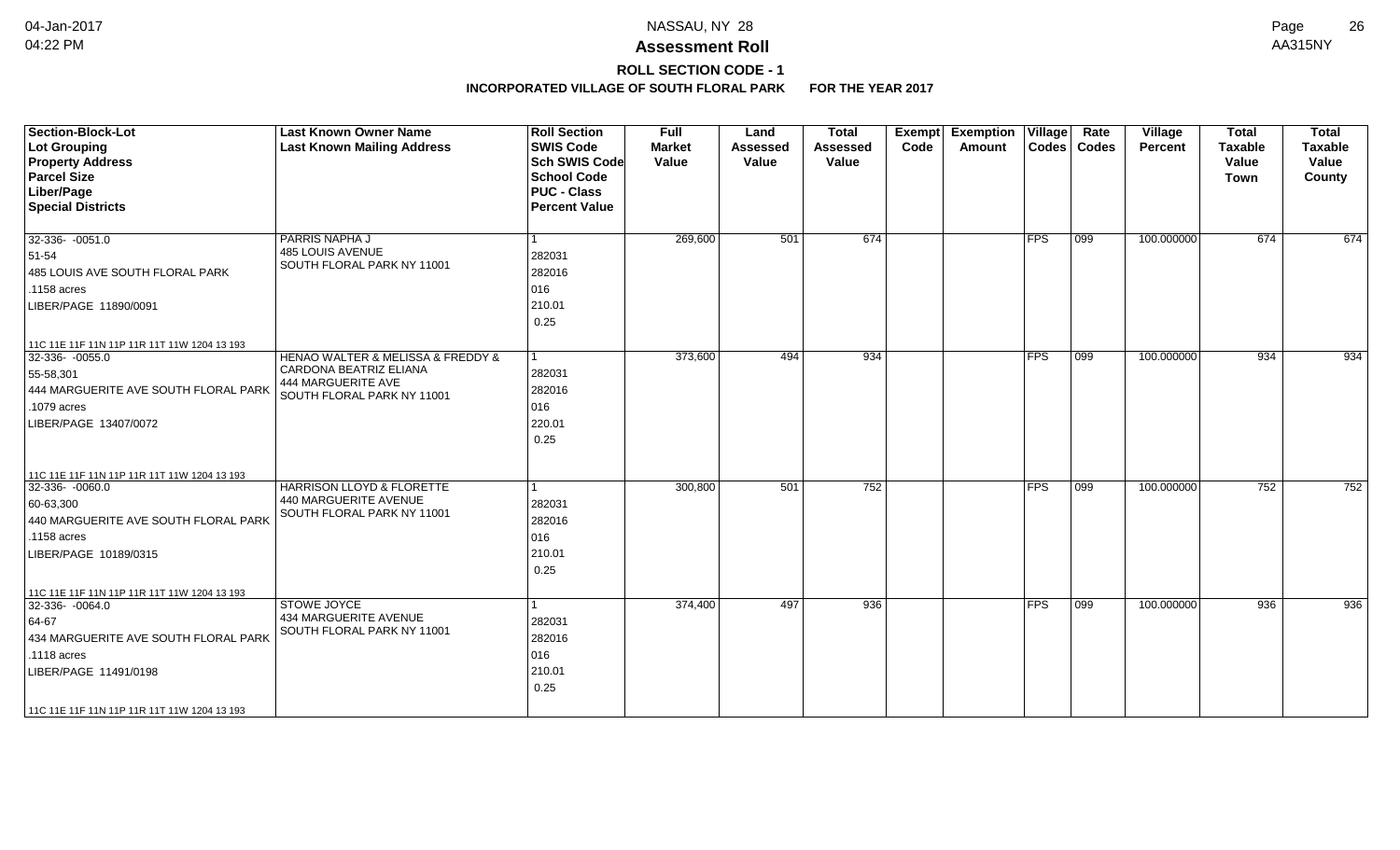# **ROLL SECTION CODE - 1**

| <b>Section-Block-Lot</b>                                         | <b>Last Known Owner Name</b>      | <b>Roll Section</b>  | <b>Full</b>   | Land            | <b>Total</b>    | Exempt | <b>Exemption</b> | Village        | Rate         | Village    | <b>Total</b>   | <b>Total</b>   |
|------------------------------------------------------------------|-----------------------------------|----------------------|---------------|-----------------|-----------------|--------|------------------|----------------|--------------|------------|----------------|----------------|
| Lot Grouping                                                     | <b>Last Known Mailing Address</b> | <b>SWIS Code</b>     | <b>Market</b> | <b>Assessed</b> | <b>Assessed</b> | Code   | Amount           | $\text{Codes}$ | <b>Codes</b> | Percent    | <b>Taxable</b> | <b>Taxable</b> |
| <b>Property Address</b>                                          |                                   | <b>Sch SWIS Code</b> | Value         | Value           | Value           |        |                  |                |              |            | Value          | Value          |
| <b>Parcel Size</b>                                               |                                   | <b>School Code</b>   |               |                 |                 |        |                  |                |              |            | Town           | County         |
| Liber/Page                                                       |                                   | <b>PUC - Class</b>   |               |                 |                 |        |                  |                |              |            |                |                |
| <b>Special Districts</b>                                         |                                   | <b>Percent Value</b> |               |                 |                 |        |                  |                |              |            |                |                |
|                                                                  |                                   |                      |               |                 |                 |        |                  |                |              |            |                |                |
| 32-336- - 0068.0                                                 | JOHNSON C L & D J                 | 1                    | 275,200       | 392             | 688             |        |                  | <b>FPS</b>     | 099          | 100.000000 | 688            | 688            |
| 68-71                                                            | 426 MARGUERITE AVENUE             | 282031               |               |                 |                 |        |                  |                |              |            |                |                |
| 426 MARGUERITE AVE SOUTH FLORAL PARK                             | ELMONT NY 11003                   | 282016               |               |                 |                 |        |                  |                |              |            |                |                |
| .1118 acres                                                      |                                   | 016                  |               |                 |                 |        |                  |                |              |            |                |                |
| LIBER/PAGE 10097/0543                                            |                                   | 210.01               |               |                 |                 |        |                  |                |              |            |                |                |
|                                                                  |                                   | 0.25                 |               |                 |                 |        |                  |                |              |            |                |                |
| 11C 11E 11F 11N 11P 11R 11T 11W 1204 13 193                      |                                   |                      |               |                 |                 |        |                  |                |              |            |                |                |
| 32-336- - 0072.0                                                 | PITTER CHARMAINE L                | 1                    | 261,200       | 473             | 653             |        |                  | <b>FPS</b>     | 099          | 100.000000 | 653            | 653            |
| 72-74                                                            | 420 MARGUERITE AVE                | 282031               |               |                 |                 |        |                  |                |              |            |                |                |
| 420 MARGUERITE AVE SOUTH FLORAL PARK                             | SOUTH FLORAL PARK NY 11001        | 282016               |               |                 |                 |        |                  |                |              |            |                |                |
| .0839 acres                                                      |                                   | 016                  |               |                 |                 |        |                  |                |              |            |                |                |
| LIBER/PAGE 13338/0430                                            |                                   | 210.01               |               |                 |                 |        |                  |                |              |            |                |                |
|                                                                  |                                   | 0.25                 |               |                 |                 |        |                  |                |              |            |                |                |
| 11C 11E 11F 11N 11P 11R 11T 11W 1204 13 193                      |                                   |                      |               |                 |                 |        |                  |                |              |            |                |                |
| 32-336- -0075.0                                                  | <b>VASERS JANIS</b>               |                      | 224,000       | 443             | 560             |        |                  | <b>FPS</b>     | 099          | 100.000000 | 560            | 560            |
| 75-78                                                            | 416 MARGUERITE AVENUE             | 282031               |               |                 |                 |        |                  |                |              |            |                |                |
| 416 MARGUERITE AVE SOUTH FLORAL PARK                             | SOUTH FLORAL PARK NY 11001        | 282016               |               |                 |                 |        |                  |                |              |            |                |                |
| .1118 acres                                                      |                                   | 016                  |               |                 |                 |        |                  |                |              |            |                |                |
| LIBER/PAGE 04785/0423                                            |                                   | 210.01               |               |                 |                 |        |                  |                |              |            |                |                |
|                                                                  |                                   | 0.25                 |               |                 |                 |        |                  |                |              |            |                |                |
|                                                                  |                                   |                      |               |                 |                 |        |                  |                |              |            |                |                |
| 11C 11E 11F 11N 11P 11R 11T 11W 1204 13 193<br>$32-336 - 0079.0$ | <b>INSARDI PHILIP JOHN</b>        | 1                    | 181,600       | 380             | 454             |        |                  | <b>FPS</b>     | 099          | 100.000000 | 454            | 454            |
| 79-80                                                            | 149 MARGUERITE AVE                | 282031               |               |                 |                 |        |                  |                |              |            |                |                |
| 408 MARGUERITE AVE SOUTH FLORAL PARK                             | ELMONT NY 11003                   | 282016               |               |                 |                 |        |                  |                |              |            |                |                |
| .0559 acres                                                      |                                   | 016                  |               |                 |                 |        |                  |                |              |            |                |                |
| LIBER/PAGE 09270/0033                                            |                                   | 210.01               |               |                 |                 |        |                  |                |              |            |                |                |
|                                                                  |                                   | 0.25                 |               |                 |                 |        |                  |                |              |            |                |                |
|                                                                  |                                   |                      |               |                 |                 |        |                  |                |              |            |                |                |
| 11C 11E 11F 11N 11P 11R 11T 11W 1204 13 193<br>32-336- -0081.0   | <b>FRANCE JEAN ROBERT</b>         | 1                    | 284,800       | 497             | 712             |        |                  | <b>FPS</b>     | 099          | 100.000000 | 712            | 712            |
|                                                                  | 400 MARGUERITE AVENUE             |                      |               |                 |                 |        |                  |                |              |            |                |                |
| 81-84                                                            | SOUTH FLORAL PARK NY 11001        | 282031               |               |                 |                 |        |                  |                |              |            |                |                |
| 400 MARGUERITE AVE SOUTH FLORAL PARK                             |                                   | 282016               |               |                 |                 |        |                  |                |              |            |                |                |
| .1118 acres                                                      |                                   | 016                  |               |                 |                 |        |                  |                |              |            |                |                |
| LIBER/PAGE 09890/0679                                            |                                   | 210.01               |               |                 |                 |        |                  |                |              |            |                |                |
|                                                                  |                                   | 0.25                 |               |                 |                 |        |                  |                |              |            |                |                |
| 11C 11E 11F 11N 11P 11R 11T 11W 1204 13 193                      |                                   |                      |               |                 |                 |        |                  |                |              |            |                |                |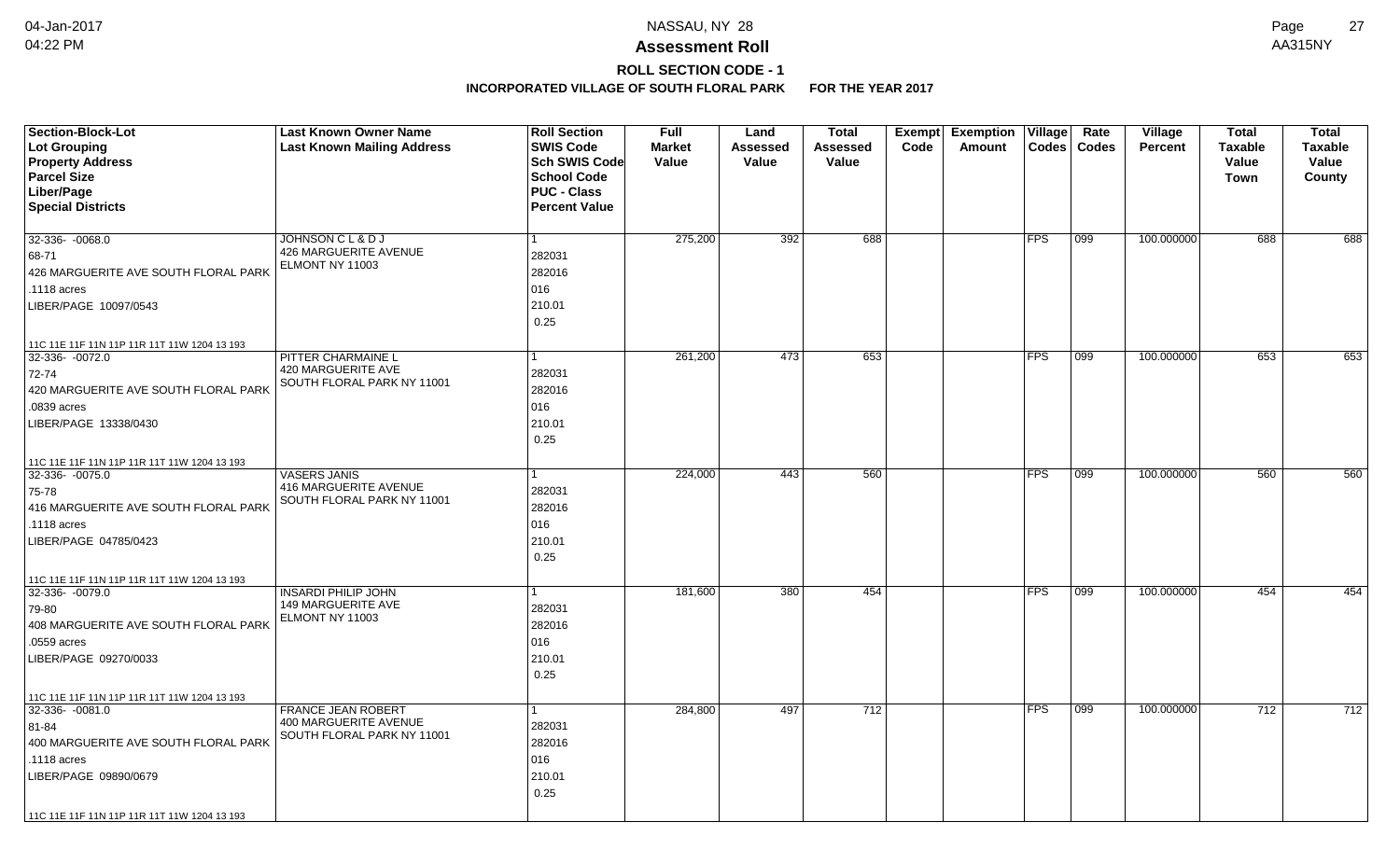# **ROLL SECTION CODE - 1**

| <b>Section-Block-Lot</b><br>Lot Grouping<br><b>Property Address</b><br><b>Parcel Size</b><br>Liber/Page<br><b>Special Districts</b>                                                                         | <b>Last Known Owner Name</b><br><b>Last Known Mailing Address</b>                       | <b>Roll Section</b><br><b>SWIS Code</b><br><b>Sch SWIS Code</b><br><b>School Code</b><br><b>PUC - Class</b><br><b>Percent Value</b> | <b>Full</b><br><b>Market</b><br>Value | Land<br>Assessed<br>Value | <b>Total</b><br>Assessed<br>Value | <b>Exempt</b><br>Code | <b>Exemption</b><br>Amount | $ $ Village<br>Codes | Rate<br>Codes | <b>Village</b><br><b>Percent</b> | <b>Total</b><br><b>Taxable</b><br>Value<br><b>Town</b> | <b>Total</b><br><b>Taxable</b><br>Value<br>County |
|-------------------------------------------------------------------------------------------------------------------------------------------------------------------------------------------------------------|-----------------------------------------------------------------------------------------|-------------------------------------------------------------------------------------------------------------------------------------|---------------------------------------|---------------------------|-----------------------------------|-----------------------|----------------------------|----------------------|---------------|----------------------------------|--------------------------------------------------------|---------------------------------------------------|
| 32-336- -0085.0<br>85-88<br>390 MARGUERITE AVE SOUTH FLORAL PARK<br>.1118 acres<br>LIBER/PAGE 12137/0020                                                                                                    | <b>GREY LEANDRA</b><br>390 MARGUERITE AVE<br>SOUTH FLORAL PARK NY 11001                 | 1<br>282031<br>282016<br>016<br>210.01<br>0.25                                                                                      | 204,800                               | 497                       | 512                               |                       |                            | <b>FPS</b>           | 099           | 100.000000                       | 512                                                    | 512                                               |
| 11C 11E 11F 11N 11P 11R 11T 11W 1204 13 193<br>32-336- -0089.0<br>89-94<br>380 MARGUERITE AVE SOUTH FLORAL PARK<br>.1678 acres<br>LIBER/PAGE 09846/0131                                                     | PONCE C SPERO & SALLY<br>380 MARGUERITE AVENUE<br>SOUTH FLORAL PARK NY 11001            | 1<br>282031<br>282016<br>016<br>210.01<br>0.25                                                                                      | 271,200                               | 546                       | 678                               |                       |                            | FPS                  | 099           | 100.000000                       | 678                                                    | 678                                               |
| 11C 11E 11F 11N 11P 11R 11T 11W 1204 13 193<br>32-336- -0095.0<br>$ 95 - 96$<br>376 MARGUERITE AVE SOUTH FLORAL PARK<br>.0559 acres<br>LIBER/PAGE 12275/0571<br>11C 11E 11F 11N 11P 11R 11T 11W 1204 13 193 | <b>LALICON CARLITO &amp; H ELEN</b><br>376 MARGUERITE AVE<br>SOUTH FLORAL PARK NY 11001 | 1<br>282031<br>282016<br>016<br>210.01<br>0.25                                                                                      | 224,000                               | 384                       | 560                               |                       |                            | FPS                  | 099           | 100.000000                       | 560                                                    | 560                                               |
| 32-336-0097.0<br>97-98<br>372 MARGUERITE AVE SOUTH FLORAL PARK<br>.0559 acres<br>LIBER/PAGE 07421/0350<br>11C 11E 11F 11N 11P 11R 11T 11W 1204 13 193                                                       | <b>DI VITA T S</b><br>372 MARGUERITE AVENUE<br>SOUTH FLORAL PARK NY 11001               | 282031<br>282016<br>016<br>210.01<br>0.25                                                                                           | 257,600                               | 449                       | 644                               | 41801<br>41121        | 97                         | 137 FPS              | 099           | 100.000000                       | 410                                                    | 410                                               |
| 32-336- -0100.0<br>100-104,199<br>366 MARGUERITE AVE SOUTH FLORAL PARK<br>.1538 acres<br>LIBER/PAGE 08997/0244<br>11C 11E 11F 11N 11P 11R 11T 11W 1204 13 193                                               | HUNT PAUL L & CARMEN P<br>366 MARGUERITE AVE<br>SOUTH FLORAL PARK NY 11001              | 1<br>282031<br>282016<br>016<br>210.01<br>0.25                                                                                      | 285,200                               | 478                       | 713                               | 41121                 |                            | 107 FPS              | 099           | 100.000000                       | 606                                                    | 606                                               |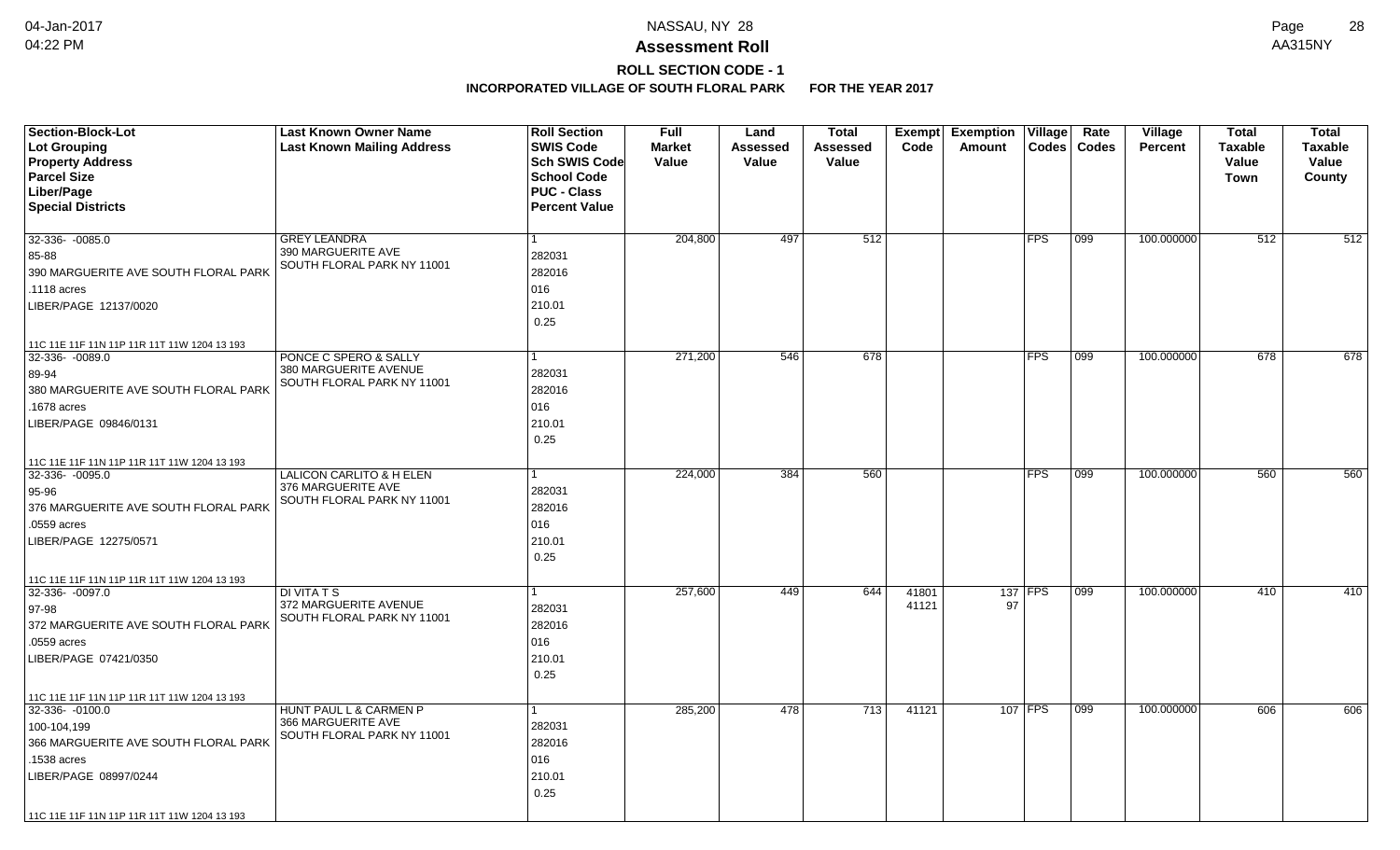# **ROLL SECTION CODE - 1**

| <b>Section-Block-Lot</b>                    | <b>Last Known Owner Name</b>                        | <b>Roll Section</b>  | <b>Full</b>   | Land            | <b>Total</b>    | Exempt | <b>Exemption</b> | $ $ Village    | Rate         | Village    | <b>Total</b>   | <b>Total</b>   |
|---------------------------------------------|-----------------------------------------------------|----------------------|---------------|-----------------|-----------------|--------|------------------|----------------|--------------|------------|----------------|----------------|
| Lot Grouping                                | <b>Last Known Mailing Address</b>                   | <b>SWIS Code</b>     | <b>Market</b> | <b>Assessed</b> | <b>Assessed</b> | Code   | Amount           | $\text{Codes}$ | <b>Codes</b> | Percent    | <b>Taxable</b> | <b>Taxable</b> |
| <b>Property Address</b>                     |                                                     | <b>Sch SWIS Code</b> | Value         | Value           | Value           |        |                  |                |              |            | Value          | Value          |
| <b>Parcel Size</b>                          |                                                     | <b>School Code</b>   |               |                 |                 |        |                  |                |              |            | <b>Town</b>    | County         |
| Liber/Page                                  |                                                     | <b>PUC - Class</b>   |               |                 |                 |        |                  |                |              |            |                |                |
| <b>Special Districts</b>                    |                                                     | <b>Percent Value</b> |               |                 |                 |        |                  |                |              |            |                |                |
|                                             |                                                     | 1                    |               |                 | 502             |        |                  | <b>FPS</b>     |              |            |                |                |
| 32-336- -0105.0                             | BAILEY FRANK & MARIE NOWLIN<br>360 MARGUERITE AVE   |                      | 200,800       | 468             |                 |        |                  |                | 099          | 100.000000 | 502            | 502            |
| 105-108                                     | SOUTH FLORAL PARK NY 11001                          | 282031               |               |                 |                 |        |                  |                |              |            |                |                |
| 360 MARGUERITE AVE SOUTH FLORAL PARK        |                                                     | 282016               |               |                 |                 |        |                  |                |              |            |                |                |
| .1118 acres                                 |                                                     | 016                  |               |                 |                 |        |                  |                |              |            |                |                |
| LIBER/PAGE 12722/0508                       |                                                     | 210.01               |               |                 |                 |        |                  |                |              |            |                |                |
|                                             |                                                     | 0.25                 |               |                 |                 |        |                  |                |              |            |                |                |
| 11C 11E 11F 11N 11P 11R 11T 11W 1204 13 193 |                                                     |                      |               |                 |                 |        |                  |                |              |            |                |                |
| 32-336- -0109.0                             | <b>RISMAN FLORENCE</b>                              | 1                    | 16,800        | 42              | 42              |        |                  | <b>FPS</b>     | 099          | 100.000000 | 42             | 42             |
| 109-110                                     | 15 CANTERBURY ROAD<br>GREAT NECK NY 11021           | 282031               |               |                 |                 |        |                  |                |              |            |                |                |
| NO # MARGUERITE AVE SOUTH FLORAL PAR        |                                                     | 282016               |               |                 |                 |        |                  |                |              |            |                |                |
| .0559 acres                                 |                                                     | 016                  |               |                 |                 |        |                  |                |              |            |                |                |
| LIBER/PAGE 09918/0280                       |                                                     | 311.11               |               |                 |                 |        |                  |                |              |            |                |                |
|                                             |                                                     | 0.25                 |               |                 |                 |        |                  |                |              |            |                |                |
| 11C 11E 11F 11N 11P 11R 11T 11W 1204 13 193 |                                                     |                      |               |                 |                 |        |                  |                |              |            |                |                |
| 32-336-0299.0                               | <b>DI VITA T S</b>                                  |                      | 3,600         | 9 <sup>1</sup>  | 9               |        |                  | <b>FPS</b>     | 099          | 100.000000 | 9              | 9              |
|                                             | 372 MARGUERITE AVENUE<br>SOUTH FLORAL PARK NY 11001 | 282031               |               |                 |                 |        |                  |                |              |            |                |                |
| 372 MARGUERITE AVE SOUTH FLORAL PARK        |                                                     | 282016               |               |                 |                 |        |                  |                |              |            |                |                |
| .0140 acres                                 |                                                     | 016                  |               |                 |                 |        |                  |                |              |            |                |                |
| LIBER/PAGE 07421/0350                       |                                                     | 311.11               |               |                 |                 |        |                  |                |              |            |                |                |
|                                             |                                                     | 0.25                 |               |                 |                 |        |                  |                |              |            |                |                |
| 11C 11E 11F 11N 11P 11R 11T 11W 1204 13 193 |                                                     |                      |               |                 |                 |        |                  |                |              |            |                |                |
| 32-337- -0001.0                             | <b>LAO DANNY &amp; PINERES OTTY</b>                 | 1                    | 309,200       | 522             | 773             |        |                  | <b>FPS</b>     | 099          | 100.000000 | 773            | 773            |
| 1-5                                         | 399 ROQUETTE AVE                                    | 282031               |               |                 |                 |        |                  |                |              |            |                |                |
| 399 ROQUETTE AVE SOUTH FLORAL PARK          | SOUTH FLORAL PARK NY 11001                          | 282016               |               |                 |                 |        |                  |                |              |            |                |                |
| .1398 acres                                 |                                                     | 016                  |               |                 |                 |        |                  |                |              |            |                |                |
| LIBER/PAGE 12920/0686                       |                                                     | 210.01               |               |                 |                 |        |                  |                |              |            |                |                |
|                                             |                                                     | 0.25                 |               |                 |                 |        |                  |                |              |            |                |                |
| 11C 11E 11F 11N 11P 11R 11T 11W 1204 13 193 |                                                     |                      |               |                 |                 |        |                  |                |              |            |                |                |
| 32-337-0006.0                               | <b>MURGAS LUIS &amp; CRUZ LYNN</b>                  | 1                    | 289,600       | 497             | 724             |        |                  | <b>FPS</b>     | 099          | 100.000000 | 724            | 724            |
| $6-9$                                       | 411 ROQUETTE AVENUE                                 | 282031               |               |                 |                 |        |                  |                |              |            |                |                |
| 411 ROQUETTE AVE SOUTH FLORAL PARK          | SOUTH FLORAL PARK NY 11001                          | 282016               |               |                 |                 |        |                  |                |              |            |                |                |
| .1118 acres                                 |                                                     | 016                  |               |                 |                 |        |                  |                |              |            |                |                |
| LIBER/PAGE 11934/0616                       |                                                     | 210.01               |               |                 |                 |        |                  |                |              |            |                |                |
|                                             |                                                     | 0.25                 |               |                 |                 |        |                  |                |              |            |                |                |
| 11C 11E 11F 11N 11P 11R 11T 11W 1204 13 193 |                                                     |                      |               |                 |                 |        |                  |                |              |            |                |                |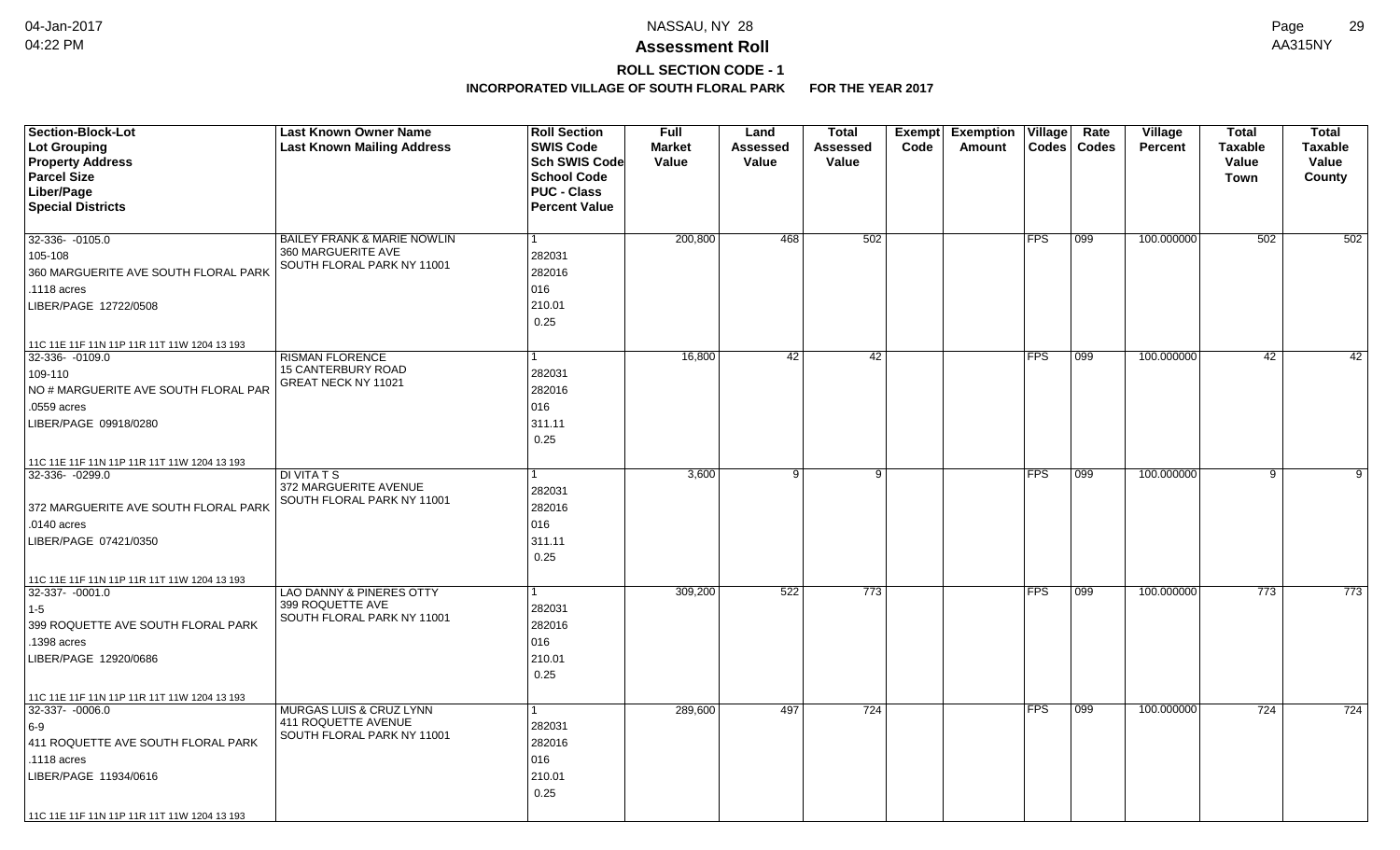## **ROLL SECTION CODE - 1**

| <b>Section-Block-Lot</b><br>Lot Grouping<br><b>Property Address</b><br><b>Parcel Size</b><br>Liber/Page<br><b>Special Districts</b>                         | <b>Last Known Owner Name</b><br><b>Last Known Mailing Address</b>                      | <b>Roll Section</b><br><b>SWIS Code</b><br><b>Sch SWIS Code</b><br><b>School Code</b><br><b>PUC - Class</b><br><b>Percent Value</b> | <b>Full</b><br><b>Market</b><br>Value | Land<br>Assessed<br>Value | <b>Total</b><br>Assessed<br>Value | Exempt<br>Code | <b>Exemption Village</b><br>Amount | Codes      | Rate<br>Codes | <b>Village</b><br><b>Percent</b> | <b>Total</b><br><b>Taxable</b><br>Value<br>Town | <b>Total</b><br><b>Taxable</b><br>Value<br>County |
|-------------------------------------------------------------------------------------------------------------------------------------------------------------|----------------------------------------------------------------------------------------|-------------------------------------------------------------------------------------------------------------------------------------|---------------------------------------|---------------------------|-----------------------------------|----------------|------------------------------------|------------|---------------|----------------------------------|-------------------------------------------------|---------------------------------------------------|
| 32-337- -0010.0<br>$10 - 12$<br>421 ROQUETTE AVE SOUTH FLORAL PARK<br>.0839 acres<br>LIBER/PAGE 07777/0233<br>11C 11E 11F 11N 11P 11R 11T 11W 1204 13 193   | <b>RUSSO LM</b><br>317 CEDAR ST<br>HEMPSTEAD NY 11550                                  | 1<br>282031<br>282016<br>016<br>220.01<br>0.25                                                                                      | 335,600                               | 473                       | 839                               |                |                                    | <b>FPS</b> | 099           | 100.000000                       | 839                                             | 839                                               |
| 32-337- -0013.0<br>421 ROQUETTE AVE SOUTH FLORAL PARK<br>.0280 acres<br>LIBER/PAGE 07777/0233<br>11C 11E 11F 11N 11P 11R 11T 11W 1204 13 193                | <b>RUSSO LOUISE</b><br>421 ROQUETTE AVENUE<br>SOUTH FLORAL PARK NY 11001               | 1<br>282031<br>282016<br>016<br>311.11<br>0.25                                                                                      | 15,600                                | 39                        | $\overline{39}$                   |                |                                    | FPS        | 099           | 100.000000                       | 39                                              | $\overline{39}$                                   |
| $32-337 - 0014.0$<br>$14 - 17$<br>433 ROQUETTE AVE SOUTH FLORAL PARK<br>.1118 acres<br>LIBER/PAGE 12291/0618<br>11C 11E 11F 11N 11P 11R 11T 11W 1204 13 193 | LYONS PORSCHA & WILSON GIAVANNI<br>433 ROQUETTE AVE<br>SOUTH FLORAL PARK NY 11001      | 1<br>282031<br>282016<br>016<br>210.01<br>0.25                                                                                      | 317,600                               | 497                       | 794                               |                |                                    | FPS        | 099           | 100.000000                       | 794                                             | 794                                               |
| $32 - 337 - 0018.0$<br>18-22<br>443 ROQUETTE AVE SOUTH FLORAL PARK<br>1398 acres<br>LIBER/PAGE 08636/0128<br>11C 11E 11F 11N 11P 11R 11T 11W 1204 13 193    | <b>REID LEVAN &amp; GWENDOLYN</b><br>443 ROQUETTE AVENUE<br>SOUTH FLORAL PARK NY 11001 | 282031<br>282016<br>016<br>220.01<br>0.25                                                                                           | 313,200                               | 522                       | 783                               |                |                                    | <b>FPS</b> | 099           | 100.000000                       | 783                                             | 783                                               |
| 32-337- -0023.0<br>23-24<br>445 ROQUETTE AVE SOUTH FLORAL PARK<br>.0559 acres<br>LIBER/PAGE 13044/0036<br>11C 11E 11F 11N 11P 11R 11T 11W 1204 13 193       | <b>SINGH VIDYA L</b><br>445 ROQUETTE AVE<br>SOUTH FLORAL PARK NY 11001                 | 282031<br>282016<br>016<br>210.01<br>0.25                                                                                           | 276,000                               | 449                       | 690                               |                |                                    | <b>FPS</b> | 099           | 100.000000                       | 690                                             | 690                                               |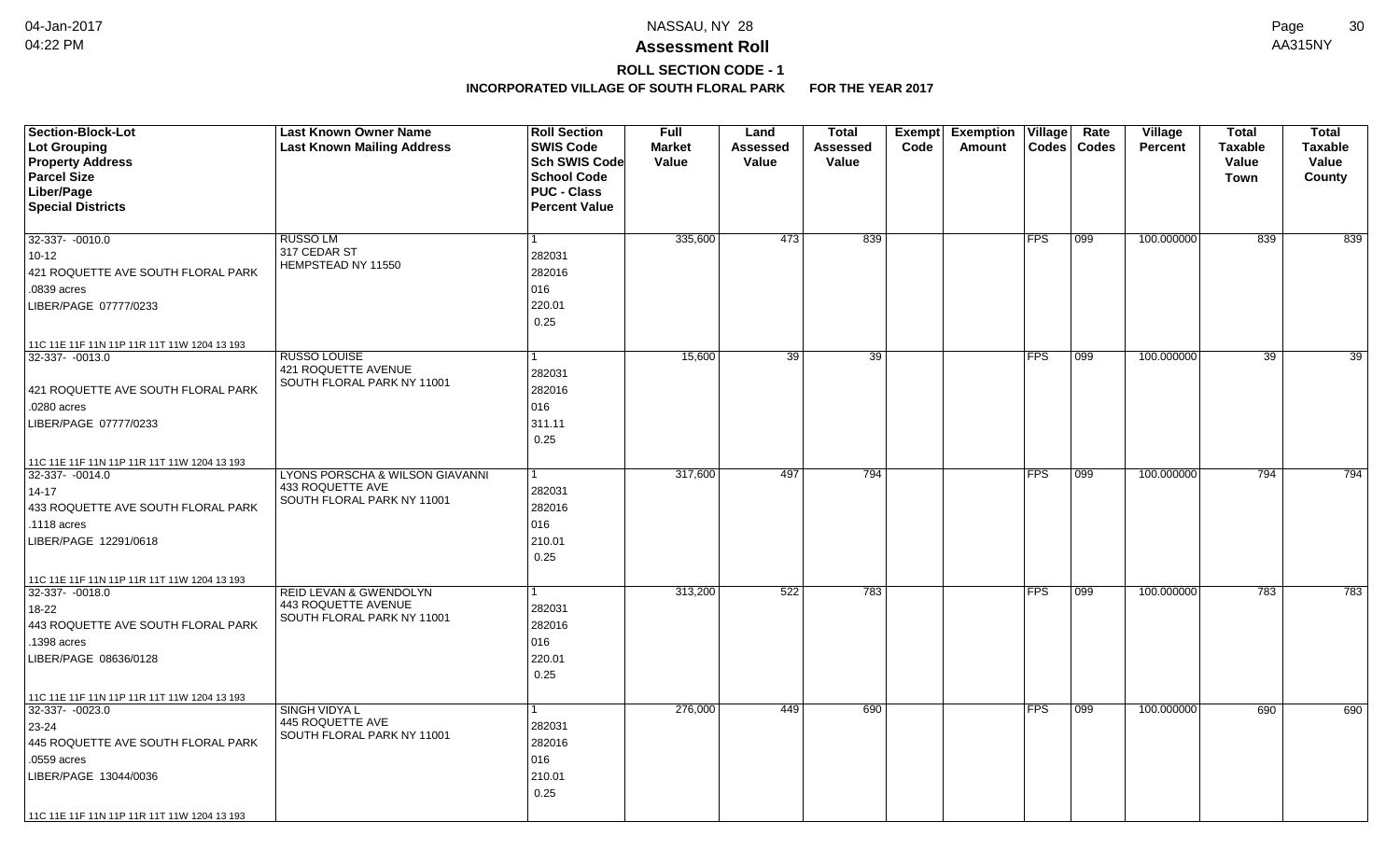## **ROLL SECTION CODE - 1**

| <b>Section-Block-Lot</b><br><b>Lot Grouping</b><br><b>Property Address</b><br><b>Parcel Size</b><br>Liber/Page<br><b>Special Districts</b>                                                           | <b>Last Known Owner Name</b><br><b>Last Known Mailing Address</b>                          | <b>Roll Section</b><br><b>SWIS Code</b><br><b>Sch SWIS Code</b><br><b>School Code</b><br><b>PUC - Class</b><br><b>Percent Value</b> | <b>Full</b><br><b>Market</b><br>Value | Land<br><b>Assessed</b><br>Value | <b>Total</b><br><b>Assessed</b><br>Value | <b>Exemption Village</b><br>Exempt<br>Code<br>Amount |               | Rate<br>Codes   Codes | Village<br><b>Percent</b> | <b>Total</b><br><b>Taxable</b><br>Value<br><b>Town</b> | <b>Total</b><br><b>Taxable</b><br>Value<br>County |
|------------------------------------------------------------------------------------------------------------------------------------------------------------------------------------------------------|--------------------------------------------------------------------------------------------|-------------------------------------------------------------------------------------------------------------------------------------|---------------------------------------|----------------------------------|------------------------------------------|------------------------------------------------------|---------------|-----------------------|---------------------------|--------------------------------------------------------|---------------------------------------------------|
| 32-337- - 0025.0<br>25-28<br>451 ROQUETTE AVE SOUTH FLORAL PARK<br>.1118 acres<br>LIBER/PAGE 12287/0110                                                                                              | SHAH SYED T & SHAH ZARIEN<br>451 ROQUETTE AVE<br>SOUTH FLORAL PARK NY 11001                | l 1<br>282031<br>282016<br>016<br>220.01<br>0.25                                                                                    | 387,600                               | 497                              | 969                                      |                                                      | <b>FPS</b>    | $ 099\rangle$         | 100.000000                | 969                                                    | 969                                               |
| 11C 11E 11F 11N 11P 11R 11T 11W 1204 13 193<br>32-337- -0029.0<br>29-31<br>459 ROQUETTE AVE SOUTH FLORAL PARK<br>.0839 acres<br>LIBER/PAGE 12137/0377<br>11C 11E 11F 11N 11P 11R 11T 11W 1204 13 193 | <b>RAZA SYED</b><br>459 ROQUETTE AVE<br>SOUTH FLORAL PARK NY 11001                         | $\vert$ 1<br>282031<br>282016<br>016<br>210.01<br>0.25                                                                              | 236,000                               | 418                              | 590                                      |                                                      | <b>FPS</b>    | 099                   | 100.000000                | 590                                                    | 590                                               |
| 32-337- -0032.0<br>32-34<br>465 ROQUETTE AVE SOUTH FLORAL PARK<br>.0839 acres<br>LIBER/PAGE 13146/0346<br>11C 11E 11F 11N 11P 11R 11T 11W 1204 13 193                                                | <b>DIA MAMADOU &amp;</b><br>YOUNG BRENDA LEE<br><b>465 ROQUETTE AVE</b><br>ELMONT NY 11003 | 1<br>282031<br>282016<br>016<br>210.01<br>0.25                                                                                      | 260,400                               | 473                              | 651                                      |                                                      | <b>FPS</b>    | 099                   | 100.000000                | 651                                                    | 651                                               |
| 32-337- -0035.0<br>35-38<br>471 ROQUETTE AVE SOUTH FLORAL PARK<br>.1118 acres<br>LIBER/PAGE 11368/0496<br>11C 11E 11F 11N 11P 11R 11T 11W 1204 13 193                                                | <b>DAVIS DWIGHT &amp; MARSHA</b><br>471 ROQUETTE AVENUE<br>SOUTH FLORAL PARK NY 11001      | 1<br>282031<br>282016<br>016<br>210.01<br>0.25                                                                                      | 324,400                               | 497                              | 811                                      |                                                      | $ {\sf FPS} $ | 099                   | 100.000000                | 811                                                    | 811                                               |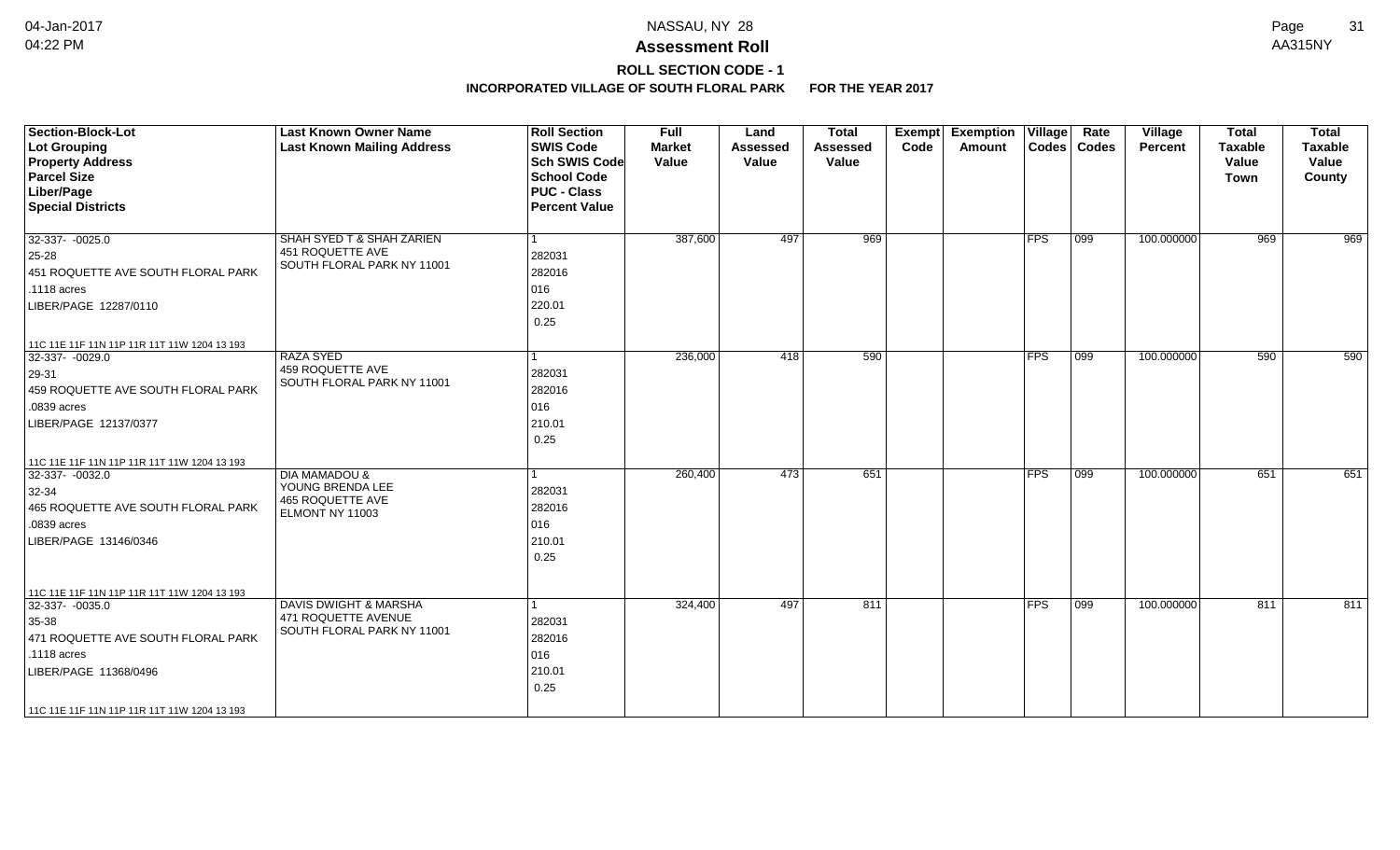# **ROLL SECTION CODE - 1**

| Section-Block-Lot<br>Lot Grouping<br><b>Property Address</b><br><b>Parcel Size</b><br>Liber/Page<br><b>Special Districts</b>                                  | <b>Last Known Owner Name</b><br><b>Last Known Mailing Address</b>                         | <b>Roll Section</b><br><b>SWIS Code</b><br><b>Sch SWIS Code</b><br><b>School Code</b><br><b>PUC - Class</b><br><b>Percent Value</b> | <b>Full</b><br><b>Market</b><br>Value | Land<br><b>Assessed</b><br>Value | <b>Total</b><br><b>Assessed</b><br>Value | <b>Exempt</b><br>Code | <b>Exemption Village</b><br>Amount |            | Rate<br>Codes   Codes | <b>Village</b><br>Percent | <b>Total</b><br><b>Taxable</b><br>Value<br><b>Town</b> | <b>Total</b><br>Taxable<br>Value<br>County |
|---------------------------------------------------------------------------------------------------------------------------------------------------------------|-------------------------------------------------------------------------------------------|-------------------------------------------------------------------------------------------------------------------------------------|---------------------------------------|----------------------------------|------------------------------------------|-----------------------|------------------------------------|------------|-----------------------|---------------------------|--------------------------------------------------------|--------------------------------------------|
| 32-337- -0039.0<br>$39-42$<br>477 ROQUETTE AVE SOUTH FLORAL PARK<br>.1118 acres<br>LIBER/PAGE 13048/0582<br>11C 11E 11F 11N 11P 11R 11T 11W 1204 13 193       | KHAN ZIYA & KAHKASHAN<br>477 ROQUETTE AVE<br>SOUTH FLORAL PARK NY 11001                   | l 1<br>282031<br>282016<br>016<br>210.01<br>0.25                                                                                    | 237,600                               | 497                              | 594                                      |                       |                                    | FPS        | $ 099\rangle$         | 100.000000                | 594                                                    | 594                                        |
| $32-337 - 0043.0$<br>$ 43 - 45 $<br>585 ROQUETTE AVE SOUTH FLORAL PARK<br>.0839 acres<br>LIBER/PAGE 13416/0013<br>11C 11E 11F 11N 11P 11R 11T 11W 1204 13 193 | <b>JAMES SOLAN</b><br>585 ROQUETTE AVE<br>SOUTH FLORAL PARK NY 11001                      | $\vert$ 1<br>282031<br>282016<br>016<br>210.01<br>0.25                                                                              | 263,600                               | 473                              | 659                                      |                       |                                    | <b>FPS</b> | $\overline{099}$      | 100.000000                | 659                                                    | 659                                        |
| 32-337- -0046.0<br>46-49<br>595 ROQUETTE AVE SOUTH FLORAL PARK<br>.1138 acres<br>LIBER/PAGE 12421/0091<br>11C 11E 11F 11N 11P 11R 11T 11W 1204 13 193         | ARROYO-PEREZ LISETTE & PEREZ<br>ORLANDO<br>595 ROQUETTE AVE<br>SOUTH FLORAL PARK NY 11001 | l 1<br>282031<br>282016<br>016<br>210.01<br>0.25                                                                                    | 280,000                               | 499                              | 700                                      |                       |                                    | <b>FPS</b> | 099                   | 100.000000                | 700                                                    | 700                                        |
| 32-337- -0050.0<br>50-55<br>490 LOUIS AVE SOUTH FLORAL PARK<br>.1897 acres<br>LIBER/PAGE 11897/0610<br>11C 11E 11F 11N 11P 11R 11T 11W 1204 13 193            | G & I REALTY ENTERPRISES LLC<br>490 LOUIS AVENUE<br>SOUTH FLORAL PARK NY 11001            | l 1<br>282031<br>282016<br>016<br>230.01<br>0.25                                                                                    | 382,800                               | 565                              | 957                                      |                       |                                    | $ $ FPS    | $ 099\rangle$         | 100.000000                | 957                                                    | 957                                        |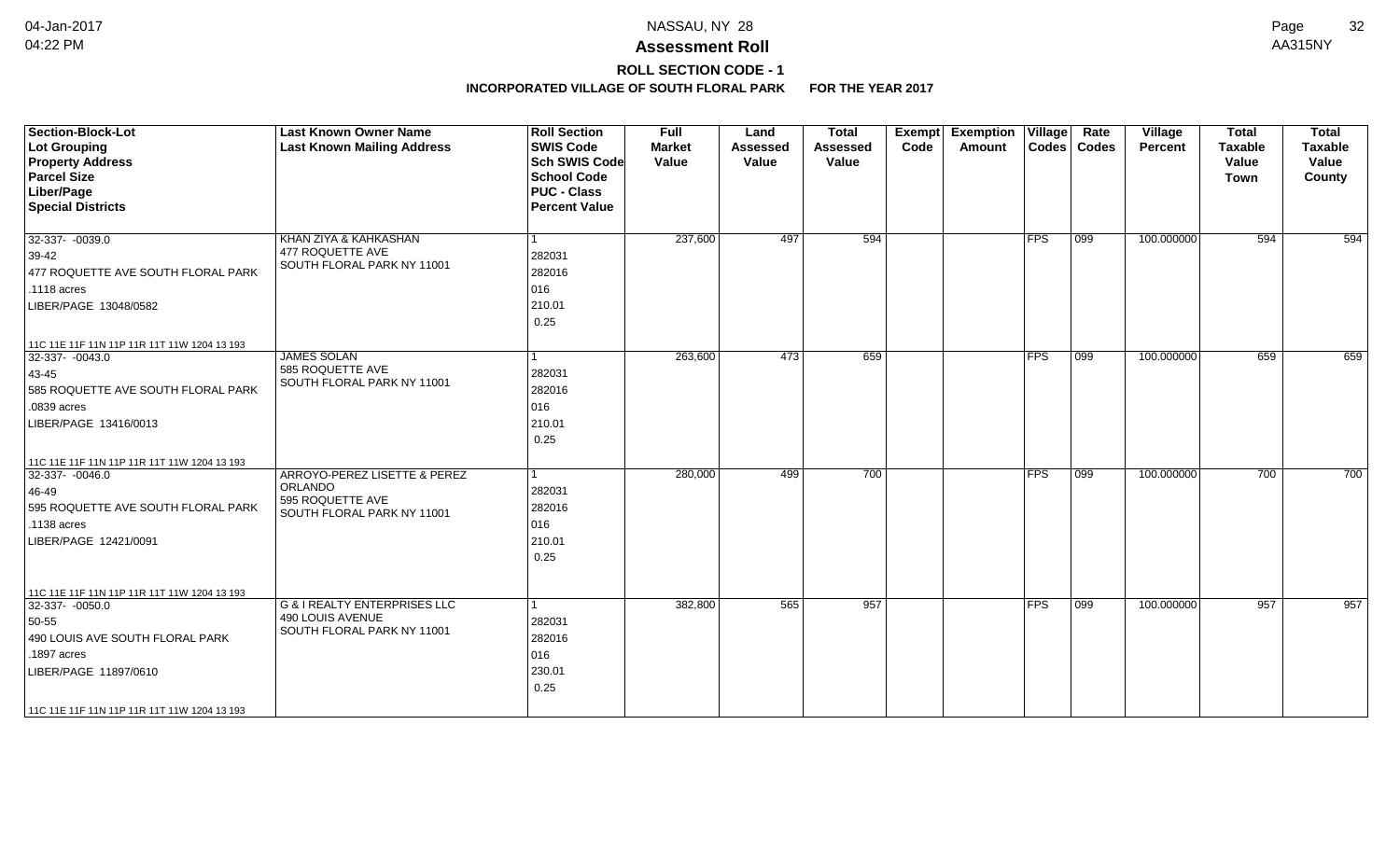# **ROLL SECTION CODE - 1**

| <b>Section-Block-Lot</b>                                       | <b>Last Known Owner Name</b>                   | <b>Roll Section</b>  | <b>Full</b>   | Land            | <b>Total</b> |      | Exempt Exemption | Village    | Rate          | Village        | <b>Total</b>   | <b>Total</b>   |
|----------------------------------------------------------------|------------------------------------------------|----------------------|---------------|-----------------|--------------|------|------------------|------------|---------------|----------------|----------------|----------------|
| Lot Grouping                                                   | <b>Last Known Mailing Address</b>              | <b>SWIS Code</b>     | <b>Market</b> | <b>Assessed</b> | Assessed     | Code | Amount           |            | Codes   Codes | <b>Percent</b> | <b>Taxable</b> | <b>Taxable</b> |
| <b>Property Address</b>                                        |                                                | Sch SWIS Code        | Value         | Value           | Value        |      |                  |            |               |                | Value          | Value          |
| <b>Parcel Size</b>                                             |                                                | <b>School Code</b>   |               |                 |              |      |                  |            |               |                | Town           | County         |
| Liber/Page                                                     |                                                | <b>PUC - Class</b>   |               |                 |              |      |                  |            |               |                |                |                |
| <b>Special Districts</b>                                       |                                                | <b>Percent Value</b> |               |                 |              |      |                  |            |               |                |                |                |
| 32-337- -0056.0                                                | <b>BRISSETT HORACE &amp; MAUDLIN</b>           |                      | 378,400       | 497             | 946          |      |                  | <b>FPS</b> | 099           | 100.000000     | 946            | 946            |
| 56-59                                                          | 478 LOUIS AVE                                  | 282031               |               |                 |              |      |                  |            |               |                |                |                |
| 478 LOUISE AVE SOUTH FLORAL PARK                               | SOUTH FLORAL PARK NY 11001                     | 282016               |               |                 |              |      |                  |            |               |                |                |                |
| .1118 acres                                                    |                                                | 016                  |               |                 |              |      |                  |            |               |                |                |                |
| LIBER/PAGE 12340/0154                                          |                                                | 220.01               |               |                 |              |      |                  |            |               |                |                |                |
|                                                                |                                                | 0.25                 |               |                 |              |      |                  |            |               |                |                |                |
| 11C 11E 11F 11N 11P 11R 11T 11W 1204 13 193                    |                                                |                      |               |                 |              |      |                  |            |               |                |                |                |
| 32-337- -0060.0                                                | <b>SMITH HAROLD &amp; YVONNE E</b>             |                      | 244,800       | 475             | 612          |      |                  | <b>FPS</b> | 099           | 100.000000     | 612            | 612            |
| 60-63                                                          | <b>468 LOUIS AVENUE</b>                        | 282031               |               |                 |              |      |                  |            |               |                |                |                |
| 468 LOUIS AVE SOUTH FLORAL PARK                                | SOUTH FLORAL PARK NY 11001                     | 282016               |               |                 |              |      |                  |            |               |                |                |                |
| .1118 acres                                                    |                                                | 016                  |               |                 |              |      |                  |            |               |                |                |                |
| LIBER/PAGE 09082/0525                                          |                                                | 210.01               |               |                 |              |      |                  |            |               |                |                |                |
|                                                                |                                                | 0.25                 |               |                 |              |      |                  |            |               |                |                |                |
|                                                                |                                                |                      |               |                 |              |      |                  |            |               |                |                |                |
| 11C 11E 11F 11N 11P 11R 11T 11W 1204 13 193<br>32-337- -0064.0 | <b>STEWART MARTHA</b>                          |                      | 247,600       | 427             | 619          |      |                  | <b>FPS</b> | $ 099\rangle$ | 100.000000     | 619            | 619            |
|                                                                | <b>458 LOUIS AVENUE</b>                        |                      |               |                 |              |      |                  |            |               |                |                |                |
| 64-67                                                          | SOUTH FLORAL PARK NY 11001                     | 282031               |               |                 |              |      |                  |            |               |                |                |                |
| 458 LOUIS AVE SOUTH FLORAL PARK                                |                                                | 282016               |               |                 |              |      |                  |            |               |                |                |                |
| .1144 acres                                                    |                                                | 016                  |               |                 |              |      |                  |            |               |                |                |                |
| LIBER/PAGE 10702/0592                                          |                                                | 210.01               |               |                 |              |      |                  |            |               |                |                |                |
|                                                                |                                                | 0.25                 |               |                 |              |      |                  |            |               |                |                |                |
| 11C 11E 11F 11N 11P 11R 11T 11W 1204 13 193                    |                                                |                      |               |                 |              |      |                  |            |               |                |                |                |
| 32-337-0068.0                                                  | <b>FORBES LINDA TAYLOR &amp; L</b>             |                      | 283,600       | 391             | 709          |      |                  | <b>FPS</b> | 099           | 100.000000     | 709            | 709            |
| 68-71                                                          | 450 LOUIS AVENUE<br>SOUTH FLORAL PARK NY 11001 | 282031               |               |                 |              |      |                  |            |               |                |                |                |
| 450 LOUIS AVE SOUTH FLORAL PARK                                |                                                | 282016               |               |                 |              |      |                  |            |               |                |                |                |
| .1118 acres                                                    |                                                | 016                  |               |                 |              |      |                  |            |               |                |                |                |
| LIBER/PAGE 09511/0935                                          |                                                | 210.01               |               |                 |              |      |                  |            |               |                |                |                |
|                                                                |                                                | 0.25                 |               |                 |              |      |                  |            |               |                |                |                |
| 11C 11E 11F 11N 11P 11R 11T 11W 1204 13 193                    |                                                |                      |               |                 |              |      |                  |            |               |                |                |                |
| 32-337- - 0072.0                                               | <b>ARGUELLES MAYER</b>                         |                      | 16,800        | 42              | 42           |      |                  | <b>FPS</b> | 099           | 100.000000     | 42             | 42             |
| 72-73                                                          | 440 LOUIS AVE<br>SOUTH FLORAL PARK NY 11001    | 282031               |               |                 |              |      |                  |            |               |                |                |                |
| LOUIS AVE SOUTH FLORAL PARK                                    |                                                | 282016               |               |                 |              |      |                  |            |               |                |                |                |
| .0559 acres                                                    |                                                | 016                  |               |                 |              |      |                  |            |               |                |                |                |
| LIBER/PAGE 12221/0577                                          |                                                | 311.11               |               |                 |              |      |                  |            |               |                |                |                |
|                                                                |                                                | 0.25                 |               |                 |              |      |                  |            |               |                |                |                |
| 11C 11E 11F 11N 11P 11R 11T 11W 1204 13 193                    |                                                |                      |               |                 |              |      |                  |            |               |                |                |                |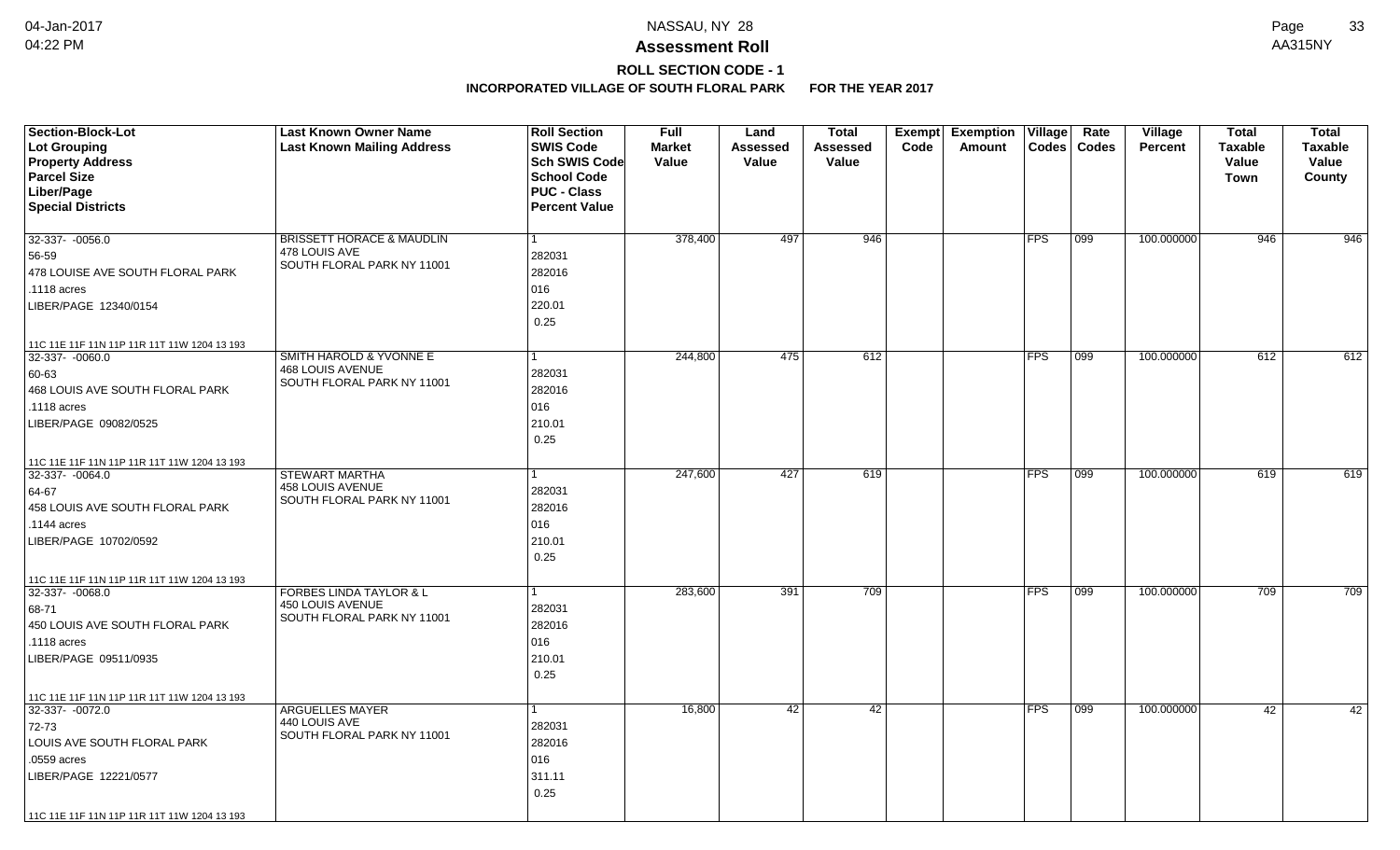## **ROLL SECTION CODE - 1**

| <b>Section-Block-Lot</b><br>Lot Grouping<br><b>Property Address</b><br><b>Parcel Size</b><br>Liber/Page<br><b>Special Districts</b>                                                             | <b>Last Known Owner Name</b><br><b>Last Known Mailing Address</b>                  | <b>Roll Section</b><br><b>SWIS Code</b><br><b>Sch SWIS Code</b><br><b>School Code</b><br><b>PUC - Class</b><br><b>Percent Value</b> | <b>Full</b><br><b>Market</b><br>Value | Land<br><b>Assessed</b><br>Value | <b>Total</b><br><b>Assessed</b><br>Value | <b>Exempt</b><br>Code | <b>Exemption Village</b><br>Amount |          | Rate<br>Codes   Codes | Village<br>Percent | <b>Total</b><br><b>Taxable</b><br>Value<br><b>Town</b> | <b>Total</b><br><b>Taxable</b><br>Value<br>County |
|-------------------------------------------------------------------------------------------------------------------------------------------------------------------------------------------------|------------------------------------------------------------------------------------|-------------------------------------------------------------------------------------------------------------------------------------|---------------------------------------|----------------------------------|------------------------------------------|-----------------------|------------------------------------|----------|-----------------------|--------------------|--------------------------------------------------------|---------------------------------------------------|
| $32-337 - 0074.0$<br>74-76<br>440 LOUIS AVE SOUTH FLORAL PARK<br>.0839 acres<br>LIBER/PAGE 12221/057                                                                                            | <b>ARGUELLES MAYRA</b><br>372 HIGHLAND AVE<br>PASSAIC NJ 07055                     | $\mathbf{1}$<br>282031<br>282016<br>016<br>230.01<br>0.25                                                                           | 369,200                               | 473                              | 923                                      |                       |                                    | FPS      | 099                   | 100.000000         | 923                                                    | 923                                               |
| 11C 11E 11F 11N 11P 11R 11T 11W 1204 13 193<br>32-337- -0077.0<br>$ 77-80$<br>438 LOUIS AVE SOUTH FLORAL PARK<br>.1118 acres<br>LIBER/PAGE 11300/0334                                           | <b>KENNEDY DEBORAH</b><br>438 LOUIS AVENUE<br>SOUTH FLORAL PARK NY 11001           | $\mathbf{1}$<br>282031<br>282016<br>016<br>220.01<br>0.25                                                                           | 300,400                               | 497                              | 751                                      |                       |                                    | FPS      | $\overline{099}$      | 100.000000         | 751                                                    | 751                                               |
| 11C 11E 11F 11N 11P 11R 11T 11W 1204 13 193<br>32-337-0081.0<br>81-85<br>424 LOUIS AVE SOUTH FLORAL PARK<br>.1398 acres<br>LIBER/PAGE 11763/0585<br>11C 11E 11F 11N 11P 11R 11T 11W 1204 13 193 | <b>SOLIS JACKIE</b><br><b>424 LOUIS AVENUE</b><br>SOUTH FLORAL PARK NY 11001       | $\mathbf{1}$<br>282031<br>282016<br>016<br>210.01<br>0.25                                                                           | 258,800                               | 522                              | 647                                      |                       |                                    | FPS      | 099                   | 100.000000         | 647                                                    | 647                                               |
| 32-337- -0086.0<br>86-90<br>410 LOUIS AVE SOUTH FLORAL PARK<br>.1398 acres<br>LIBER/PAGE 09016/0362<br>11C 11E 11F 11N 11P 11R 11T 11W 1204 13 193                                              | <b>CUNNINGHAM JOSEPH &amp; V</b><br>410 LOUIS AVENUE<br>SOUTH FLORAL PARK NY 11001 | 1<br>282031<br>282016<br>016<br>210.01<br>0.25                                                                                      | 290,400                               | 522                              | 726                                      | 41680                 |                                    | $73$ FPS | 099                   | 100.000000         | 653                                                    | 653                                               |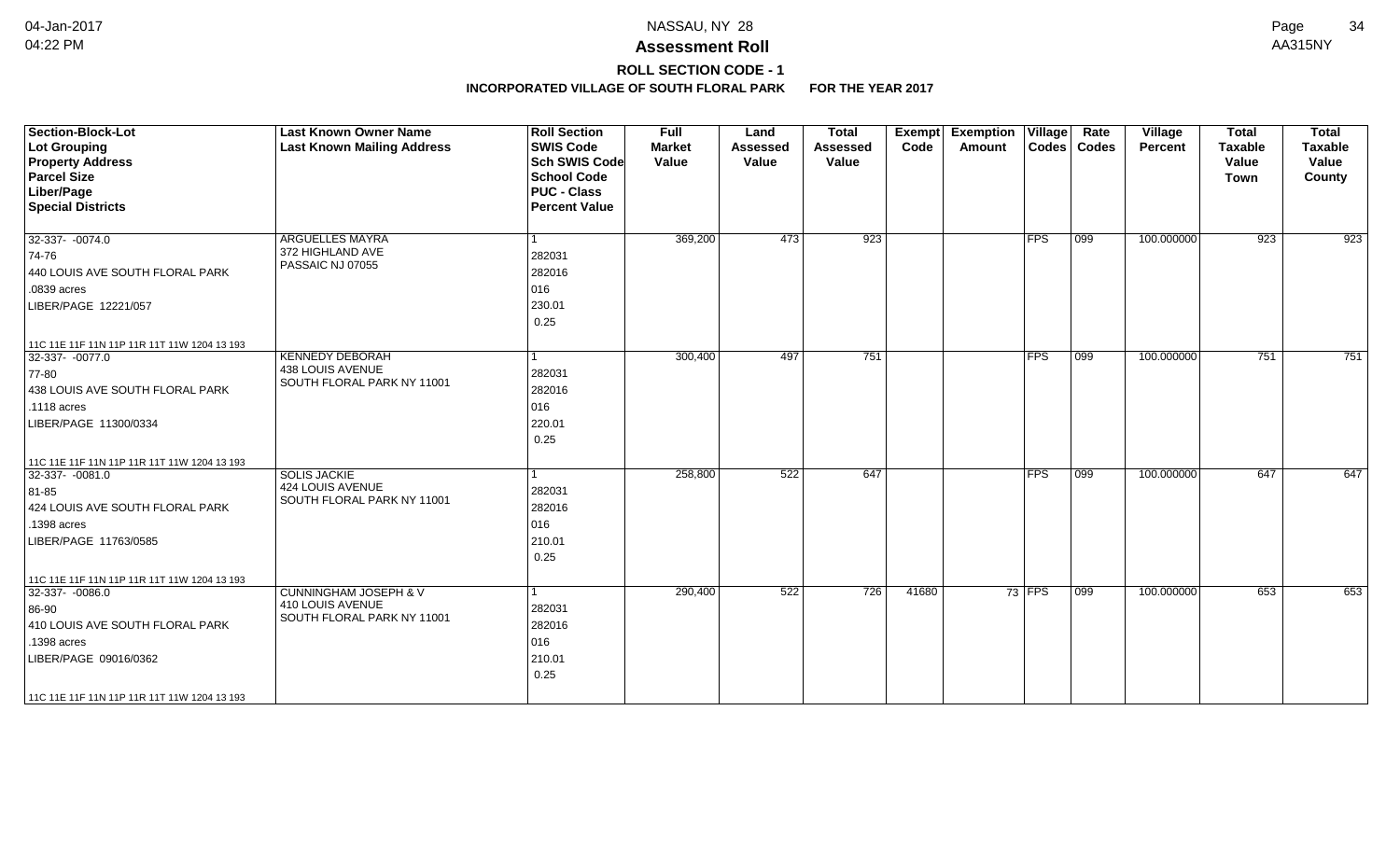## **ROLL SECTION CODE - 1**

| <b>Section-Block-Lot</b><br><b>Lot Grouping</b><br><b>Property Address</b><br><b>Parcel Size</b><br>Liber/Page<br><b>Special Districts</b>                                                        | <b>Last Known Owner Name</b><br><b>Last Known Mailing Address</b>                                  | <b>Roll Section</b><br><b>SWIS Code</b><br><b>Sch SWIS Code</b><br>School Code<br><b>PUC - Class</b><br><b>Percent Value</b> | <b>Full</b><br><b>Market</b><br>Value | Land<br><b>Assessed</b><br>Value | <b>Total</b><br><b>Assessed</b><br>Value | Exempt<br>Code          | <b>Exemption Village</b><br>Amount | Codes       | Rate<br><b>Codes</b> | Village<br>Percent | <b>Total</b><br><b>Taxable</b><br>Value<br><b>Town</b> | <b>Total</b><br><b>Taxable</b><br>Value<br>County |
|---------------------------------------------------------------------------------------------------------------------------------------------------------------------------------------------------|----------------------------------------------------------------------------------------------------|------------------------------------------------------------------------------------------------------------------------------|---------------------------------------|----------------------------------|------------------------------------------|-------------------------|------------------------------------|-------------|----------------------|--------------------|--------------------------------------------------------|---------------------------------------------------|
| $32-337 - 0091.0$<br>91-92<br>400 LOUIS AVE SOUTH FLORAL PARK<br>.0559 acres<br>LIBER/PAGE 12343/0164                                                                                             | FERNANDES SANJAY A E & SOUZA-<br><b>FERNANDES J</b><br>400 LOUIS AVE<br>SOUTH FLORAL PARK NY 11001 | 1<br>282031<br>282016<br>016<br>210.01<br>0.25                                                                               | 184,000                               | $\overline{377}$                 | 460                                      |                         |                                    | <b>FPS</b>  | 099                  | 100.000000         | 460                                                    | 460                                               |
| 11C 11E 11F 11N 11P 11R 11T 11W 1204 13 193<br>32-337- -0093.0<br>93-96<br>406 LOUIS AVE SOUTH FLORAL PARK<br>.1118 acres<br>LIBER/PAGE 09924/0750<br>11C 11E 11F 11N 11P 11R 11T 11W 1204 13 193 | <b>CERDA OSCAR &amp; BETSABETH</b><br><b>406 LOUIS AVENUE</b><br>SOUTH FLORAL PARK NY 11001        | 1<br>282031<br>282016<br>016<br>210.01<br>0.25                                                                               | 283,200                               | 497                              | 708                                      |                         |                                    | <b>FPS</b>  | $ 099\rangle$        | 100.000000         | 708                                                    | 708                                               |
| 32-337- -0097.0<br>$ 97-100 $<br>402 LOUIS AVE SOUTH FLORAL PARK<br>.1118 acres<br>LIBER/PAGE 07231/0075<br>11C 11E 11F 11N 11P 11R 11T 11W 1204 13 193                                           | SIMMONS AQUILLA & SARAH<br><b>402 LOUIS AVENUE</b><br>SOUTH FLORAL PARK NY 11001                   | 1<br>282031<br>282016<br>016<br>210.01<br>0.25                                                                               | 249,200                               | 393                              | 623                                      | 41801<br>41680<br>41161 | 62<br>93                           | $234$ FPS   | 099                  | 100.000000         | 234                                                    | 234                                               |
| 32-338-0001.0<br>$ 1-6 $<br>157 KINGSTON AVE SOUTH FLORAL PARK<br>.1678 acres<br>LIBER/PAGE 11876/0630<br>11C 11E 11F 11N 11P 11R 11T 11W 1204 13 193                                             | <b>HALDAR JULIOUS &amp; NILY</b><br>157 KINGSTON AVENUE<br>SOUTH FLORAL PARK NY 11001              | 1<br>282031<br>282016<br>016<br>210.01<br>0.25                                                                               | 301,600                               | 546                              | 754                                      |                         |                                    | <b>IFPS</b> | 099                  | 100.000000         | 754                                                    | 754                                               |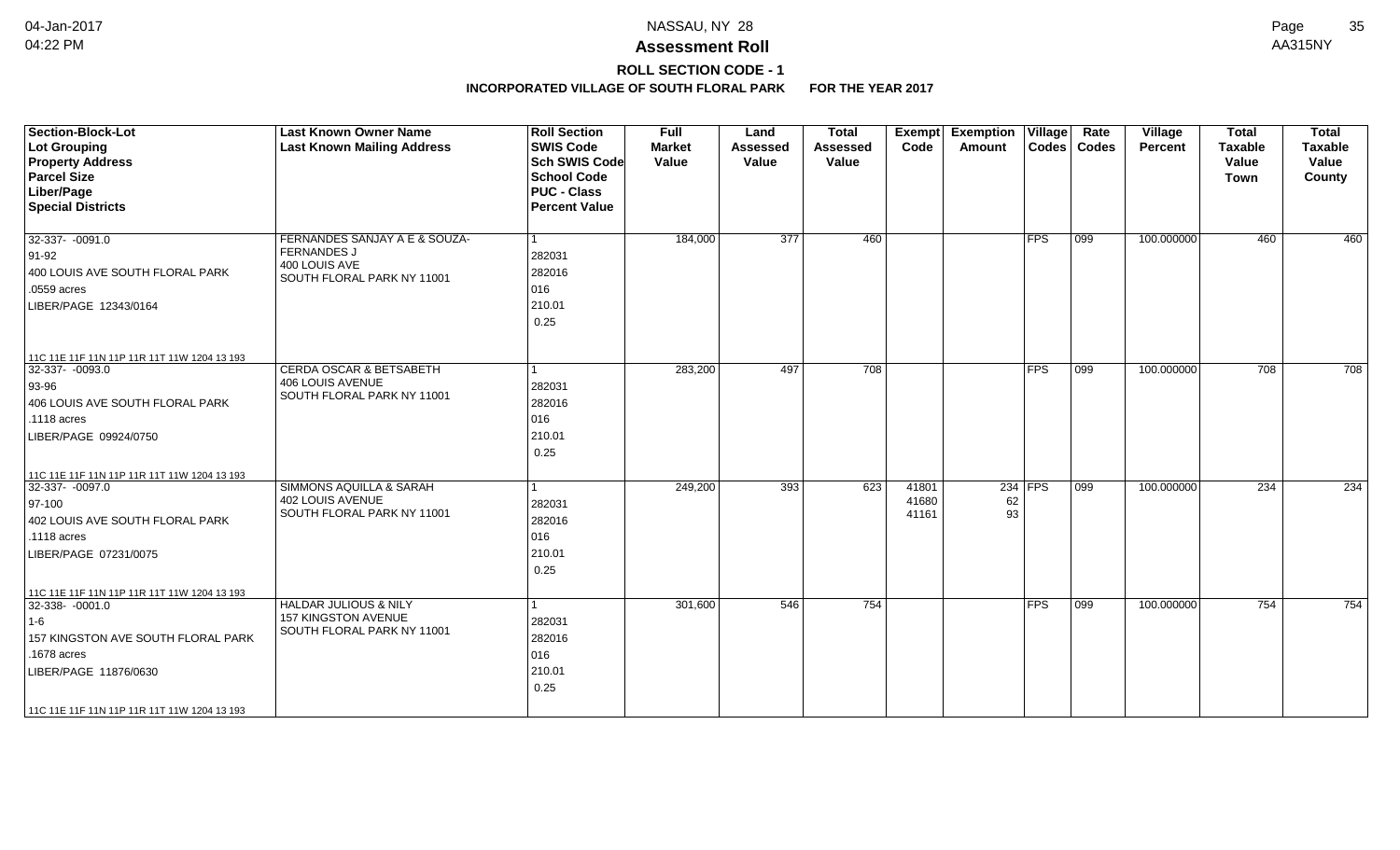# **ROLL SECTION CODE - 1**

| <b>Section-Block-Lot</b>                    | <b>Last Known Owner Name</b>                      | <b>Roll Section</b>  | <b>Full</b>   | Land     | <b>Total</b>    | Exempt | <b>Exemption Village</b> |              | Rate          | Village        | <b>Total</b>   | <b>Total</b>   |
|---------------------------------------------|---------------------------------------------------|----------------------|---------------|----------|-----------------|--------|--------------------------|--------------|---------------|----------------|----------------|----------------|
| Lot Grouping                                | <b>Last Known Mailing Address</b>                 | <b>SWIS Code</b>     | <b>Market</b> | Assessed | <b>Assessed</b> | Code   | Amount                   | <b>Codes</b> | <b>Codes</b>  | <b>Percent</b> | <b>Taxable</b> | <b>Taxable</b> |
| <b>Property Address</b>                     |                                                   | <b>Sch SWIS Code</b> | Value         | Value    | Value           |        |                          |              |               |                | Value          | Value          |
| <b>Parcel Size</b>                          |                                                   | <b>School Code</b>   |               |          |                 |        |                          |              |               |                | Town           | County         |
| Liber/Page                                  |                                                   | <b>PUC - Class</b>   |               |          |                 |        |                          |              |               |                |                |                |
| <b>Special Districts</b>                    |                                                   | <b>Percent Value</b> |               |          |                 |        |                          |              |               |                |                |                |
| 32-338- -0007.0                             | <b>QUIAMBAO FELIPE &amp; ELIZABETH</b>            |                      | 250,800       | 473      | 627             |        |                          | <b>FPS</b>   | 099           | 100.000000     | 627            | 627            |
| 7-9                                         | 167 KINGSTON AVENUE                               | 282031               |               |          |                 |        |                          |              |               |                |                |                |
| 0 KINGSTON AVE SOUTH FLORAL PARK            | SOUTH FLORAL PARK NY 11001                        | 282016               |               |          |                 |        |                          |              |               |                |                |                |
| .0839 acres                                 |                                                   | 016                  |               |          |                 |        |                          |              |               |                |                |                |
|                                             |                                                   | 210.01               |               |          |                 |        |                          |              |               |                |                |                |
| LIBER/PAGE 11806/0593                       |                                                   |                      |               |          |                 |        |                          |              |               |                |                |                |
|                                             |                                                   | 0.25                 |               |          |                 |        |                          |              |               |                |                |                |
| 11C 11E 11F 11N 11P 11R 11T 11W 1204 13 193 |                                                   |                      |               |          |                 |        |                          |              |               |                |                |                |
| $32-338 - 0012.0$                           | <b>AUGUSTE MICHELINE</b><br>181 KINGSTON AVENUE   | 1                    | 266,000       | 473      | 665             |        |                          | <b>FPS</b>   | 099           | 100.000000     | 665            | 665            |
| 12-16&91                                    | SOUTH FLORAL PARK NY 11001                        | 282031               |               |          |                 |        |                          |              |               |                |                |                |
| 181 KINGSTON AVE SOUTH FLORAL PARK          |                                                   | 282016               |               |          |                 |        |                          |              |               |                |                |                |
| .1817 acres                                 |                                                   | 016                  |               |          |                 |        |                          |              |               |                |                |                |
| LIBER/PAGE 10064/0812                       |                                                   | 210.01               |               |          |                 |        |                          |              |               |                |                |                |
|                                             |                                                   | 0.25                 |               |          |                 |        |                          |              |               |                |                |                |
| 11C 11E 11F 11N 11P 11R 11T 11W 1204 13 193 |                                                   |                      |               |          |                 |        |                          |              |               |                |                |                |
| 32-338-0017.0                               | <b>CAMPBELL MAURICE &amp; ENID</b>                |                      | 314,400       | 449      | 786             |        |                          | <b>FPS</b>   | $ 099\rangle$ | 100.000000     | 786            | 786            |
| $17 - 18$                                   | 185 KINGSTON AVENUE<br>SOUTH FLORAL PARK NY 11001 | 282031               |               |          |                 |        |                          |              |               |                |                |                |
| 185 KINGSTON AVE SOUTH FLORAL PARK          |                                                   | 282016               |               |          |                 |        |                          |              |               |                |                |                |
| .0559 acres                                 |                                                   | 016                  |               |          |                 |        |                          |              |               |                |                |                |
| LIBER/PAGE 11490/0551                       |                                                   | 210.01               |               |          |                 |        |                          |              |               |                |                |                |
|                                             |                                                   | 0.25                 |               |          |                 |        |                          |              |               |                |                |                |
| 11C 11E 11F 11N 11P 11R 11T 11W 1204 13 193 |                                                   |                      |               |          |                 |        |                          |              |               |                |                |                |
| $32 - 338 - 0019.0$                         | <b>SHELDON ROBERT</b>                             |                      | 294,400       | 497      | 736             |        |                          | <b>FPS</b>   | 099           | 100.000000     | 736            | 736            |
| 19-22                                       | <b>193 KINDSTON AVENUE</b>                        | 282031               |               |          |                 |        |                          |              |               |                |                |                |
| 193 KINDSTON AVE SOUTH FLORAL PARK          | SOUTH FLORAL PARK NY 11001                        | 282016               |               |          |                 |        |                          |              |               |                |                |                |
| .1118 acres                                 |                                                   | 016                  |               |          |                 |        |                          |              |               |                |                |                |
| LIBER/PAGE 11321/0489                       |                                                   | 210.01               |               |          |                 |        |                          |              |               |                |                |                |
|                                             |                                                   | 0.25                 |               |          |                 |        |                          |              |               |                |                |                |
| 11C 11E 11F 11N 11P 11R 11T 11W 1204 13 193 |                                                   |                      |               |          |                 |        |                          |              |               |                |                |                |
| $32-338 - 0023.0$                           | <b>DEVLIN KENNETH &amp; KATHLEEN</b>              | 1                    | 283,200       | 497      | 708             | 41121  |                          | 106 FPS      | 099           | 100.000000     | 602            | 602            |
| 23-26                                       | 203 KINGSTON AVENUE<br>SOUTH FLORAL PARK NY 11001 | 282031               |               |          |                 |        |                          |              |               |                |                |                |
| 203 KINGSTON AVE SOUTH FLORAL PARK          |                                                   | 282016               |               |          |                 |        |                          |              |               |                |                |                |
| .1118 acres                                 |                                                   | 016                  |               |          |                 |        |                          |              |               |                |                |                |
| LIBER/PAGE 10105/0137                       |                                                   | 210.01               |               |          |                 |        |                          |              |               |                |                |                |
|                                             |                                                   | 0.25                 |               |          |                 |        |                          |              |               |                |                |                |
| 11C 11E 11F 11N 11P 11R 11T 11W 1204 13 193 |                                                   |                      |               |          |                 |        |                          |              |               |                |                |                |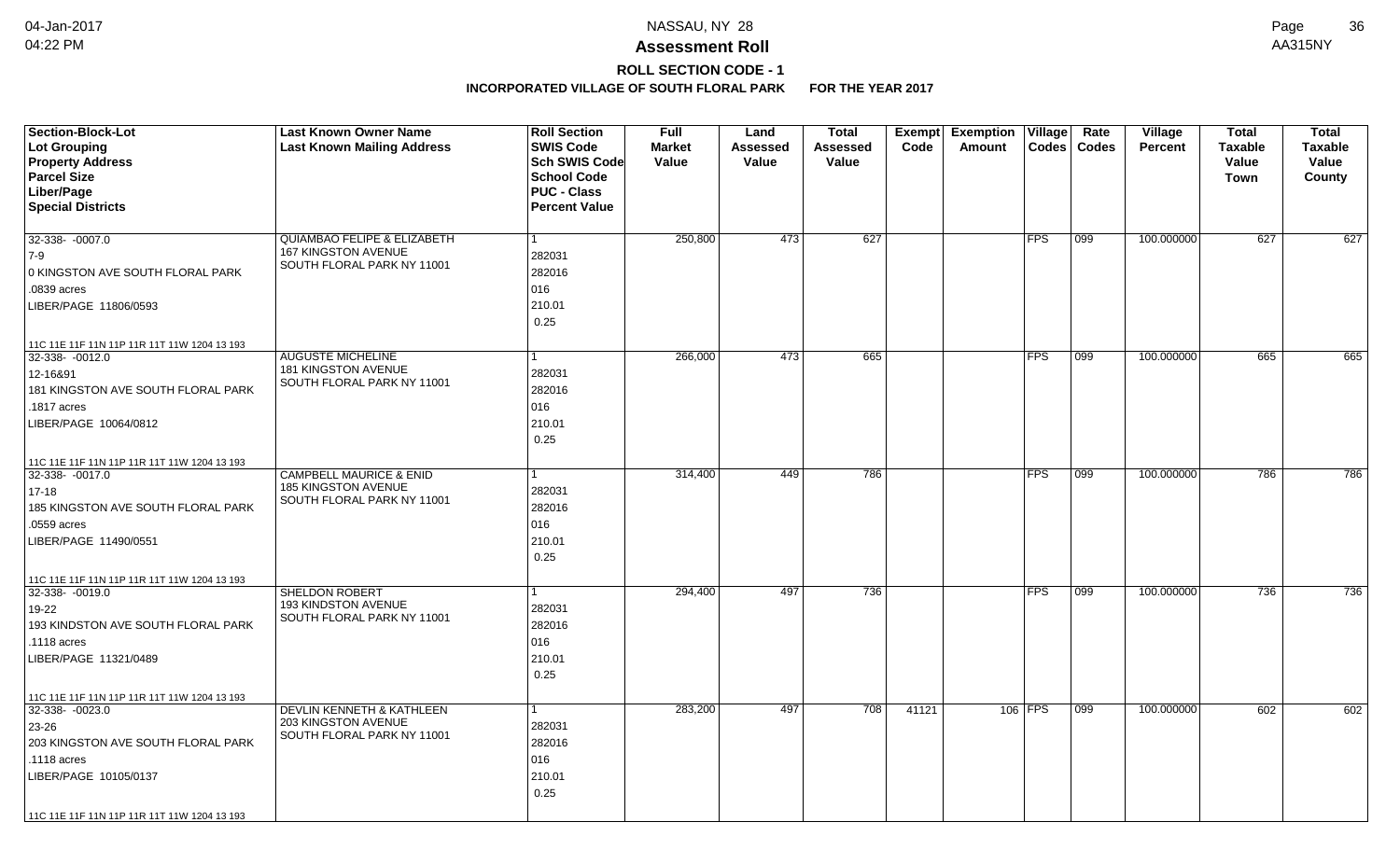# **ROLL SECTION CODE - 1**

| <b>Section-Block-Lot</b><br><b>Lot Grouping</b><br><b>Property Address</b><br><b>Parcel Size</b><br>Liber/Page<br><b>Special Districts</b>                                                            | <b>Last Known Owner Name</b><br><b>Last Known Mailing Address</b>                       | <b>Roll Section</b><br><b>SWIS Code</b><br><b>Sch SWIS Code</b><br><b>School Code</b><br><b>PUC - Class</b><br><b>Percent Value</b> | <b>Full</b><br><b>Market</b><br>Value | Land<br><b>Assessed</b><br>Value | <b>Total</b><br><b>Assessed</b><br>Value | <b>Exemption Village</b><br>Exempt<br>Code<br>Amount |            | Rate<br>Codes   Codes | Village<br>Percent | <b>Total</b><br><b>Taxable</b><br>Value<br>Town | <b>Total</b><br><b>Taxable</b><br>Value<br>County |
|-------------------------------------------------------------------------------------------------------------------------------------------------------------------------------------------------------|-----------------------------------------------------------------------------------------|-------------------------------------------------------------------------------------------------------------------------------------|---------------------------------------|----------------------------------|------------------------------------------|------------------------------------------------------|------------|-----------------------|--------------------|-------------------------------------------------|---------------------------------------------------|
| $32-338 - -0027.0$<br>27-29<br>209 KINGSTON AVE SOUTH FLORAL PARK<br>.0839 acres<br>LIBER/PAGE 12730/0901                                                                                             | HAMPTON JR FREDERICK E<br>209 KINGSTON AVE<br>SOUTH FLORAL PARK NY 11001                | 282031<br>282016<br>016<br>210.01<br>0.25                                                                                           | 277,200                               | 473                              | 693                                      |                                                      | FPS        | 099                   | 100.000000         | 693                                             | 693                                               |
| 11C 11E 11F 11N 11P 11R 11T 11W 1204 13 193<br>32-338- -0030.0<br>$30-34$<br>191 KINGSTON AVE SOUTH FLORAL PARK<br>.1398 acres<br>LIBER/PAGE 11973/0091                                               | <b>IMBRIANO ANGLEO &amp; GUISEPPE</b><br>191 KINGSTON AVE<br>SOUTH FLORAL PARK NY 11001 | 1<br>282031<br>282016<br>016<br>220.01<br>0.25                                                                                      | 260,400                               | 522                              | 651                                      |                                                      | <b>FPS</b> | $ 099\rangle$         | 100.000000         | 651                                             | 651                                               |
| 11C 11E 11F 11N 11P 11R 11T 11W 1204 13 193<br>32-338-0035.0<br>35-41<br>221 KINGSTON AVE SOUTH FLORAL PARK<br>.1957 acres<br>LIBER/PAGE 11657/0830                                                   | NDAMA A AKOYOKO & A<br>221 KINGSTON AVENUE<br>SOUTH FLORAL PARK NY 11001                | -1<br>282031<br>282016<br>016<br>210.01<br>0.25                                                                                     | 347,200                               | 571                              | 868                                      |                                                      | <b>FPS</b> | 099                   | 100.000000         | 868                                             | 868                                               |
| 11C 11E 11F 11N 11P 11R 11T 11W 1204 13 193<br>32-338-0042.0<br>42-44,93<br>235 KINGSTON AVE SOUTH FLORAL PARK<br>.0866 acres<br>LIBER/PAGE 11630/0640<br>11C 11E 11F 11N 11P 11R 11T 11W 1204 13 193 | <b>KOCH ERIC</b><br>821 GARDEN DR<br>FRANKLIN SQUARE NY 11010                           | 1<br>282031<br>282016<br>016<br>210.01<br>0.25                                                                                      | 207,600                               | 449                              | 519                                      |                                                      | <b>FPS</b> | 099                   | 100.000000         | 519                                             | 519                                               |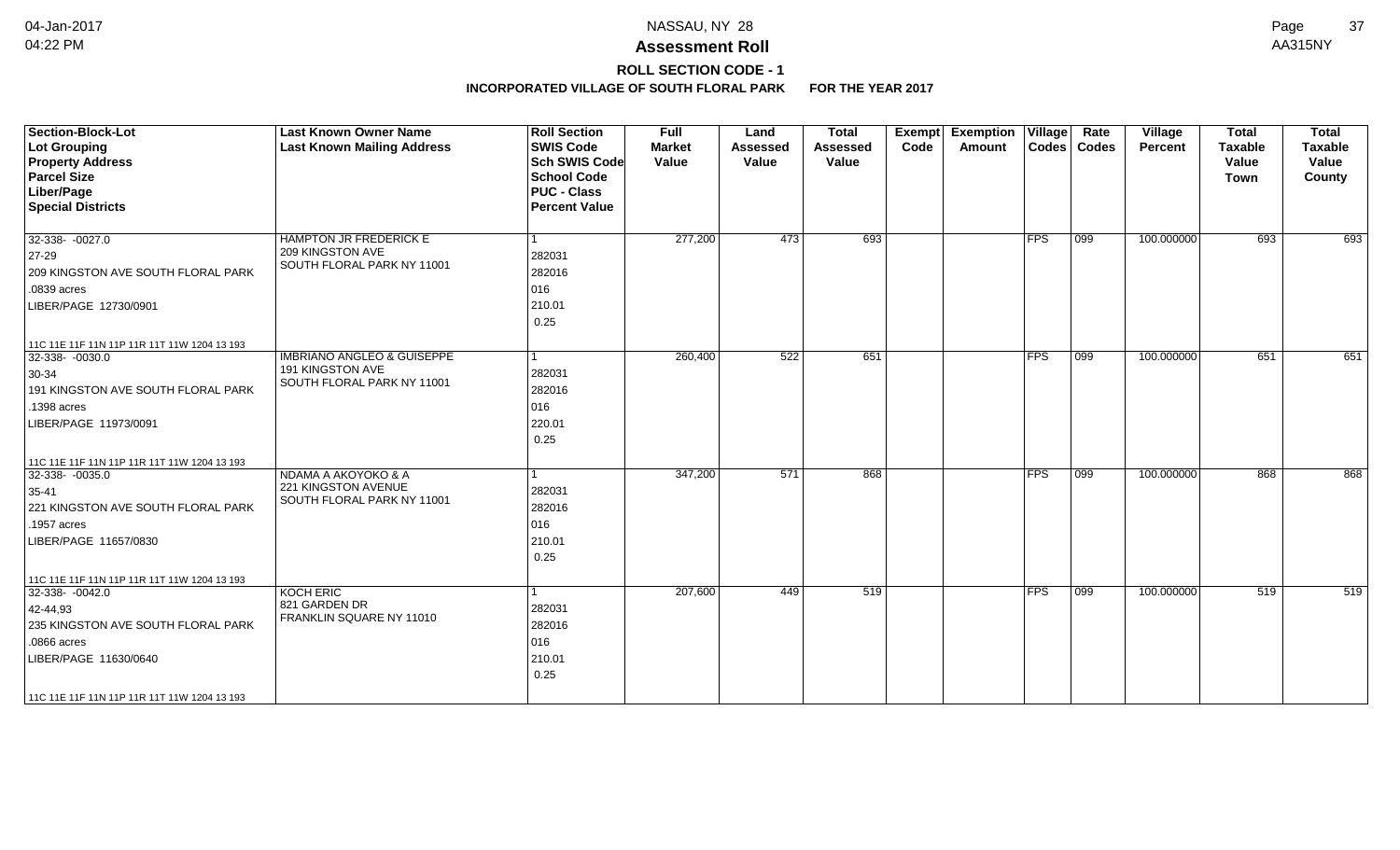## **ROLL SECTION CODE - 1**

| <b>Section-Block-Lot</b><br>Lot Grouping<br><b>Property Address</b><br><b>Parcel Size</b><br>Liber/Page<br><b>Special Districts</b>                                                                     | <b>Last Known Owner Name</b><br><b>Last Known Mailing Address</b>                                         | <b>Roll Section</b><br><b>SWIS Code</b><br>Sch SWIS Code<br><b>School Code</b><br><b>PUC - Class</b><br><b>Percent Value</b> | Full<br><b>Market</b><br>Value | Land<br><b>Assessed</b><br>Value | <b>Total</b><br><b>Assessed</b><br>Value | Exempt<br>Code | <b>Exemption Village</b><br>Amount | Codes       | Rate<br><b>Codes</b> | <b>Village</b><br><b>Percent</b> | <b>Total</b><br><b>Taxable</b><br>Value<br>Town | <b>Total</b><br><b>Taxable</b><br>Value<br>County |
|---------------------------------------------------------------------------------------------------------------------------------------------------------------------------------------------------------|-----------------------------------------------------------------------------------------------------------|------------------------------------------------------------------------------------------------------------------------------|--------------------------------|----------------------------------|------------------------------------------|----------------|------------------------------------|-------------|----------------------|----------------------------------|-------------------------------------------------|---------------------------------------------------|
| 32-338- -0053.0<br>53-54<br>ROQUETTE AVE SOUTH FLORAL PARK<br>.0559 acres<br>LIBER/PAGE 12336/0117                                                                                                      | <b>LENNON MINNIE V TRUST</b><br>LENNON MINNIE V TRUSTEE<br>470 ROQUETTE AVE<br>SOUTH FLORAL PARK NY 11001 | 282031<br>282016<br>016<br>311.11<br>0.25                                                                                    | 16.800                         | 42                               | 42                                       |                |                                    | <b>IFPS</b> | $ 099\rangle$        | 100.000000                       | 42                                              | 42                                                |
| 11C 11E 11F 11N 11P 11R 11T 11W 1204 13 193<br>32-338- -0055.0<br>55-58<br>470 ROQUETTE AVE SOUTH FLORAL PARK<br>.1118 acres<br>LIBER/PAGE 12336/0117                                                   | <b>LENNON MINNIE V TRUST</b><br>LENNON MINNIE V TRUSTEE<br>470 ROQUETTE AVE<br>SOUTH FLORAL PARK NY 11001 | 282031<br>282016<br>016<br>210.01<br>0.25                                                                                    | 312,400                        | 497                              | 781                                      |                |                                    | <b>FPS</b>  | $ 099\rangle$        | 100.000000                       | 781                                             | 781                                               |
| 11C 11E 11F 11N 11P 11R 11T 11W 1204 13 193<br>32-338- -0059.0<br>59-62<br>460 ROQUETTE AVE SOUTH FLORAL PARK<br>.1118 acres<br>LIBER/PAGE 07439/0566                                                   | <b>REISS ARTHUR &amp; JOAN</b><br>460 ROQUETTE AVENUE<br>SOUTH FLORAL PARK NY 11001                       | 282031<br>282016<br>016<br>210.01<br>0.25                                                                                    | 304,400                        | 497                              | 761                                      | 41680          |                                    | $76$ FPS    | $\overline{)099}$    | 100.000000                       | 685                                             | 685                                               |
| 11C 11E 11F 11N 11P 11R 11T 11W 1204 13 193<br>$32-338 - 0063.0$<br>63-66<br>450 ROUQUETTE AVE SOUTH FLORAL PARK<br>.1118 acres<br>LIBER/PAGE 13369/0331<br>11C 11E 11F 11N 11P 11R 11T 11W 1204 13 193 | ALEXANDER DELL LISA & ALFORD MICHAEL<br>450 ROUQUETTE AVE<br>SOUTH FLORAL PARK NY 11001                   | 282031<br>282016<br>016<br>210.01<br>0.25                                                                                    | 293,200                        | 497                              | $\overline{733}$                         |                |                                    | <b>FPS</b>  | $ 099\rangle$        | 100.000000                       | 733                                             | 733                                               |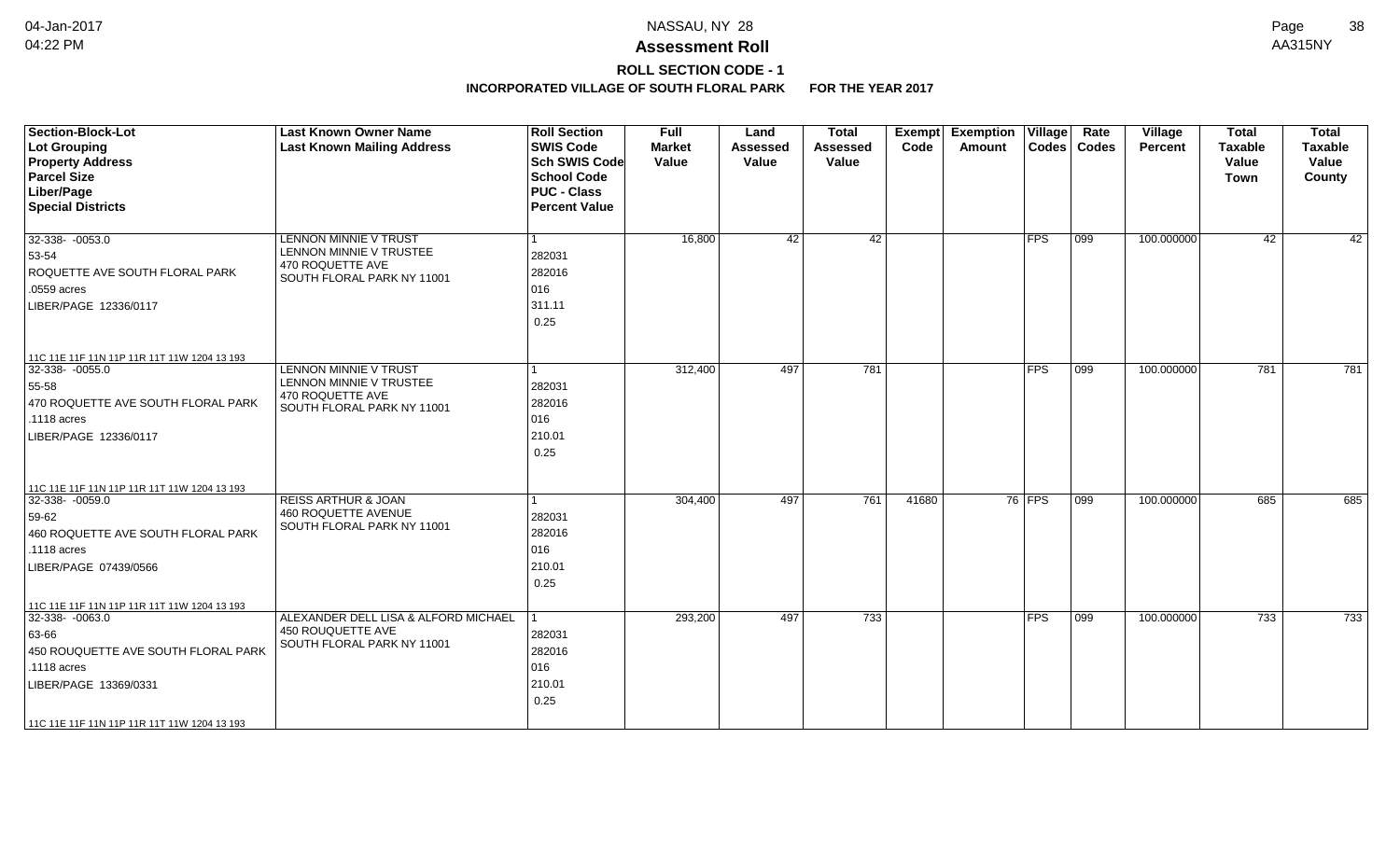# **ROLL SECTION CODE - 1**

| <b>Section-Block-Lot</b>                    | <b>Last Known Owner Name</b>                           | <b>Roll Section</b>  | <b>Full</b>   | Land     | <b>Total</b> | Exempt | <b>Exemption</b> | Village    | Rate          | Village        | <b>Total</b>   | <b>Total</b>   |
|---------------------------------------------|--------------------------------------------------------|----------------------|---------------|----------|--------------|--------|------------------|------------|---------------|----------------|----------------|----------------|
| Lot Grouping                                | <b>Last Known Mailing Address</b>                      | <b>SWIS Code</b>     | <b>Market</b> | Assessed | Assessed     | Code   | Amount           |            | Codes   Codes | <b>Percent</b> | <b>Taxable</b> | <b>Taxable</b> |
| <b>Property Address</b>                     |                                                        | <b>Sch SWIS Code</b> | Value         | Value    | Value        |        |                  |            |               |                | Value          | Value          |
| <b>Parcel Size</b>                          |                                                        | <b>School Code</b>   |               |          |              |        |                  |            |               |                | <b>Town</b>    | County         |
| Liber/Page                                  |                                                        | <b>PUC - Class</b>   |               |          |              |        |                  |            |               |                |                |                |
| <b>Special Districts</b>                    |                                                        | <b>Percent Value</b> |               |          |              |        |                  |            |               |                |                |                |
|                                             |                                                        |                      |               |          |              |        |                  |            |               |                |                |                |
| 32-338- -0067.0                             | <b>NEGRON ANGEL &amp; ELSIE</b><br>426 ROQUETTE AVENUE | $\mathbf{1}$         | 17,600        | 44       | 44           |        |                  | <b>FPS</b> | 099           | 100.000000     | 44             | 44             |
| 67-69                                       | SOUTH FLORAL PARK NY 11001                             | 282031               |               |          |              |        |                  |            |               |                |                |                |
| ROQUETTE AVE SOUTH FLORAL PARK              |                                                        | 282016               |               |          |              |        |                  |            |               |                |                |                |
| .0839 acres                                 |                                                        | 016                  |               |          |              |        |                  |            |               |                |                |                |
| LIBER/PAGE 09456/0074                       |                                                        | 311.11               |               |          |              |        |                  |            |               |                |                |                |
|                                             |                                                        | 0.25                 |               |          |              |        |                  |            |               |                |                |                |
| 11C 11E 11F 11N 11P 11R 11T 11W 1204 13 193 |                                                        |                      |               |          |              |        |                  |            |               |                |                |                |
| $32-338 - 0070.0$                           | <b>NEGRON ANGEL &amp; ELSIE</b>                        | $\mathbf{1}$         | 294,400       | 522      | 736          |        |                  | <b>FPS</b> | 099           | 100.000000     | 736            | 736            |
| 70-74                                       | 426 ROQUETTE AVENUE<br>SOUTH FLORAL PARK NY 11001      | 282031               |               |          |              |        |                  |            |               |                |                |                |
| 426 ROQUETTE AVE SOUTH FLORAL PARK          |                                                        | 282016               |               |          |              |        |                  |            |               |                |                |                |
| .1398 acres                                 |                                                        | 016                  |               |          |              |        |                  |            |               |                |                |                |
| LIBER/PAGE 09456/0074                       |                                                        | 220.01               |               |          |              |        |                  |            |               |                |                |                |
|                                             |                                                        | 0.25                 |               |          |              |        |                  |            |               |                |                |                |
| 11C 11E 11F 11N 11P 11R 11T 11W 1204 13 193 |                                                        |                      |               |          |              |        |                  |            |               |                |                |                |
| 32-338- -0075.0                             | <b>MANIER HERSCHEL &amp; JOYCE</b>                     | 1                    | 309,600       | 497      | 774          | 41800  |                  | 387 FPS    | 099           | 100.000000     | 387            | 387            |
| 75-78                                       | 418 ROQUETTE AVENUE                                    | 282031               |               |          |              |        |                  |            |               |                |                |                |
| 418 ROQUETTE AVE SOUTH FLORAL PARK          | SOUTH FLORAL PARK NY 11001                             | 282016               |               |          |              |        |                  |            |               |                |                |                |
| .1118 acres                                 |                                                        | 016                  |               |          |              |        |                  |            |               |                |                |                |
| LIBER/PAGE 07439/0033                       |                                                        | 210.01               |               |          |              |        |                  |            |               |                |                |                |
|                                             |                                                        | 0.25                 |               |          |              |        |                  |            |               |                |                |                |
| 11C 11E 11F 11N 11P 11R 11T 11W 1204 13 193 |                                                        |                      |               |          |              |        |                  |            |               |                |                |                |
| 32-338- -0079.0                             | STONEROCK PROPERTIES INC                               | 1                    | 17,600        | 44       | 44           |        |                  | <b>FPS</b> | 099           | 100.000000     | 44             | 44             |
| 79-81                                       | 92 NEVANDA AVE                                         | 282031               |               |          |              |        |                  |            |               |                |                |                |
| 406 ROQUETTE AVE SOUTH FLORAL PARK          | LONG BEACH NY 11561                                    | 282016               |               |          |              |        |                  |            |               |                |                |                |
| .0839 acres                                 |                                                        | 016                  |               |          |              |        |                  |            |               |                |                |                |
| LIBER/PAGE 13178/0395                       |                                                        | 311.11               |               |          |              |        |                  |            |               |                |                |                |
|                                             |                                                        | 0.25                 |               |          |              |        |                  |            |               |                |                |                |
| 11C 11E 11F 11N 11P 11R 11T 11W 1204 13 193 |                                                        |                      |               |          |              |        |                  |            |               |                |                |                |
| 32-338- - 0082.0                            | PERSAUD ARTI N & PERSAUD KRISHNA N                     | $\mathbf{1}$         | 263,200       | 497      | 658          |        |                  | <b>FPS</b> | 099           | 100.000000     | 658            | 658            |
| 82-85                                       | 406 ROQUETTE AVE                                       | 282031               |               |          |              |        |                  |            |               |                |                |                |
| 406 ROQUETTE AVE SOUTH FLORAL PARK          | SOUTH FLORAL PARK NY 11001                             | 282016               |               |          |              |        |                  |            |               |                |                |                |
| .1118 acres                                 |                                                        | 016                  |               |          |              |        |                  |            |               |                |                |                |
| LIBER/PAGE 13271/0516                       |                                                        | 210.01               |               |          |              |        |                  |            |               |                |                |                |
|                                             |                                                        | 0.25                 |               |          |              |        |                  |            |               |                |                |                |
| 11C 11E 11F 11N 11P 11R 11T 11W 1204 13 193 |                                                        |                      |               |          |              |        |                  |            |               |                |                |                |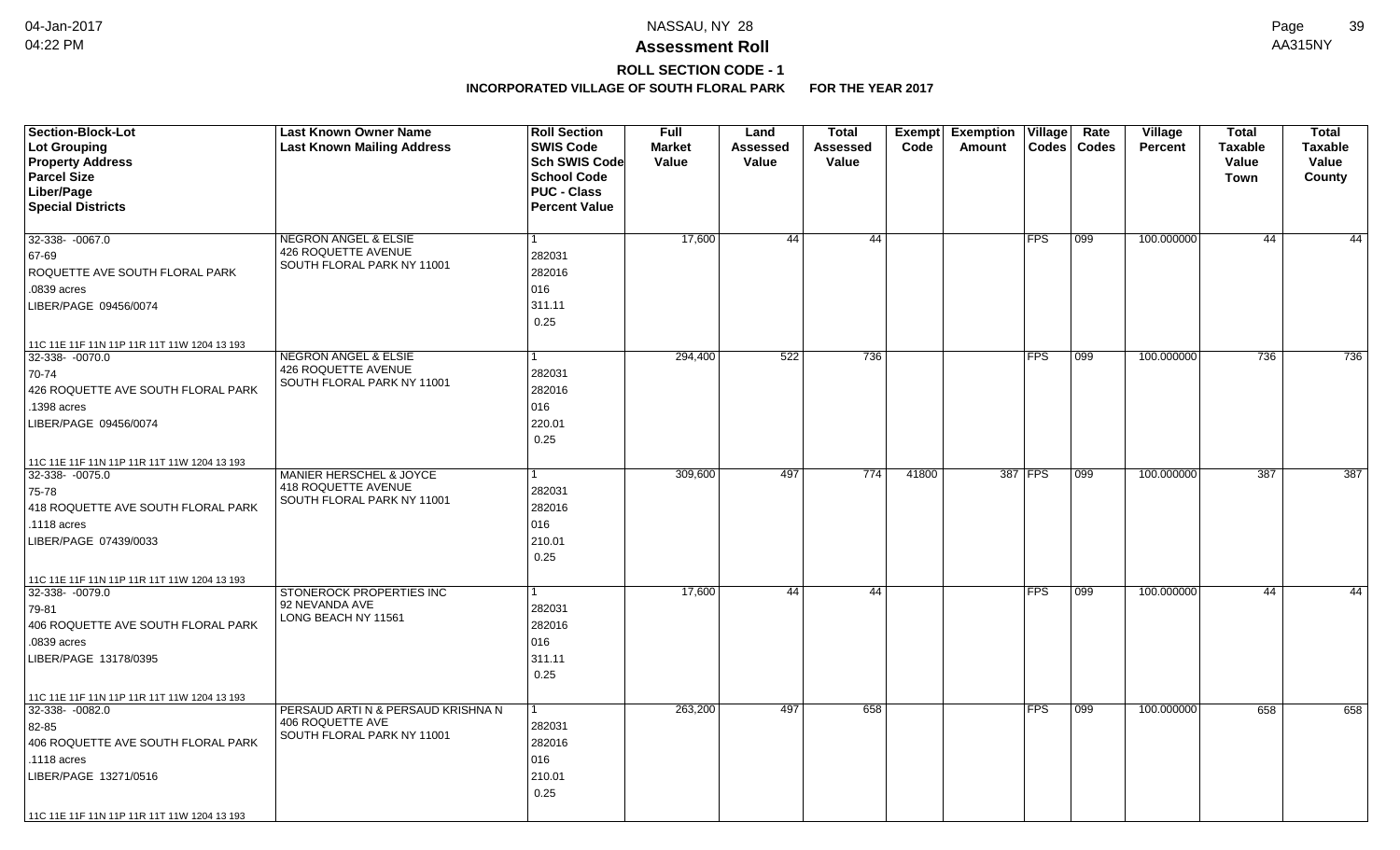## **ROLL SECTION CODE - 1**

| <b>Section-Block-Lot</b><br>Lot Grouping<br><b>Property Address</b><br><b>Parcel Size</b><br>Liber/Page<br><b>Special Districts</b>                                      | <b>Last Known Owner Name</b><br><b>Last Known Mailing Address</b>                               | <b>Roll Section</b><br><b>SWIS Code</b><br><b>Sch SWIS Code</b><br><b>School Code</b><br><b>PUC - Class</b><br><b>Percent Value</b> | <b>Full</b><br><b>Market</b><br>Value | Land<br>Assessed<br>Value | <b>Total</b><br>Assessed<br>Value | Exempt<br>Code | Exemption   Village  <br>Amount | Codes      | Rate<br><b>Codes</b> | <b>Village</b><br><b>Percent</b> | <b>Total</b><br><b>Taxable</b><br>Value<br><b>Town</b> | <b>Total</b><br><b>Taxable</b><br>Value<br>County |
|--------------------------------------------------------------------------------------------------------------------------------------------------------------------------|-------------------------------------------------------------------------------------------------|-------------------------------------------------------------------------------------------------------------------------------------|---------------------------------------|---------------------------|-----------------------------------|----------------|---------------------------------|------------|----------------------|----------------------------------|--------------------------------------------------------|---------------------------------------------------|
| 32-338- -0086.0<br>86-88<br>402 ROQUETTE AVE SOUTH FLORAL PARK<br>.0839 acres<br>LIBER/PAGE 09182/0263<br>11C 11E 11F 11N 11P 11R 11T 11W 1204 13 193                    | <b>JUAREZ FAUSTINO &amp; NAOMI</b><br>402 ROQUETTE AVENUE<br>SOUTH FLORAL PARK NY 11001         | 282031<br>282016<br>016<br>210.01<br>0.25                                                                                           | 234,800                               | 386                       | 587                               |                |                                 | <b>FPS</b> | 099                  | 100.000000                       | 587                                                    | 587                                               |
| 32-338- -0089.0<br>89-90<br>ROQUETTE AVE SOUTH FLORAL PARK<br>.0559 acres<br>LIBER/PAGE 09182/0263<br>11C 11E 11F 11N 11P 11R 11T 11W 1204 13 193                        | FAUSTINO & NAOMI PINEDO JUAREZ<br>402 ROQUETTE AVE<br>SOUTH FLORAL PARK NY 11001                | 1<br>282031<br>282016<br>016<br>311.11<br>0.25                                                                                      | 16,800                                | 42                        | 42                                |                |                                 | FPS        | 099                  | 100.000000                       | 42                                                     | 42                                                |
| 32-338-0092.0<br>KINGSTON AVE SOUTH FLORAL PARK<br>.0140 acres<br>LIBER/PAGE 11806/0593                                                                                  | <b>QUIAMBAO FELIPE &amp; ELIZABETH</b><br><b>167 KINGSTON AVE</b><br>SOUTH FLORAL PARK NY 11001 | 1<br>282031<br>282016<br>016<br>311.11<br>0.25                                                                                      | 3,600                                 | 9                         | ा                                 |                |                                 | FPS        | 099                  | 100.000000                       | $\overline{9}$                                         | 9                                                 |
| 11C 11E 11F 11N 11P 11R 11T 11W 1204 13 193<br>32-338- -0095.0<br>494 ROQUETTE AVE<br>.1177 acres<br>LIBER/PAGE 12457/781<br>11C 11E 11F 11N 11P 11R 11T 11W 1204 13 193 | <b>DOUGHERTY HAROLD</b><br>15 HORSE HILL RD<br>BROOKVILLE NY 11545                              | 282031<br>282016<br>016<br>220.01<br>0.25                                                                                           | 272,800                               | 391                       | 682                               |                |                                 | <b>FPS</b> | 099                  | 100.000000                       | 682                                                    | 682                                               |
| 32-338-0096.0<br>484 ROQUETTE AVE<br>.1103 acres<br>LIBER/PAGE 12457/776<br>11C 11E 11F 11N 11P 11R 11T 11W 1204 13 193                                                  | <b>DOUGHERTY HAROLD</b><br>15 HORSE HILL RD<br>BROOKVILLE NY 11545                              | 282031<br>282016<br>016<br>220.01<br>0.25                                                                                           | 272,400                               | 388                       | 681                               |                |                                 | <b>FPS</b> | 099                  | 100.000000                       | 681                                                    | 681                                               |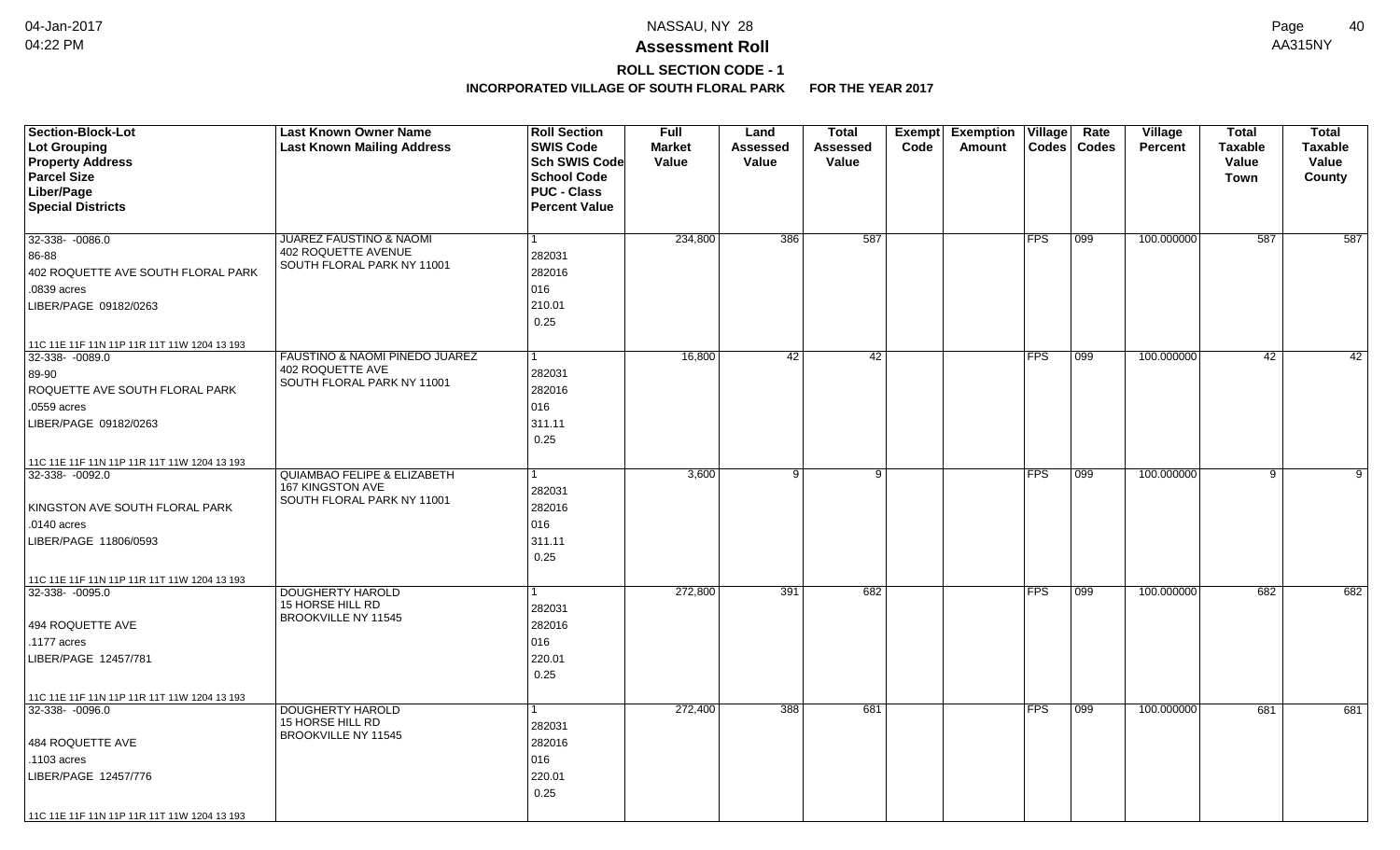# **ROLL SECTION CODE - 1**

| <b>Section-Block-Lot</b>                    | <b>Last Known Owner Name</b>                      | <b>Roll Section</b>  | <b>Full</b>   | Land            | <b>Total</b>    | Exempt | <b>Exemption Village</b> |              | Rate             | Village    | <b>Total</b>   | <b>Total</b>   |
|---------------------------------------------|---------------------------------------------------|----------------------|---------------|-----------------|-----------------|--------|--------------------------|--------------|------------------|------------|----------------|----------------|
| Lot Grouping                                | <b>Last Known Mailing Address</b>                 | <b>SWIS Code</b>     | <b>Market</b> | <b>Assessed</b> | <b>Assessed</b> | Code   | Amount                   | <b>Codes</b> | <b>Codes</b>     | Percent    | <b>Taxable</b> | <b>Taxable</b> |
| <b>Property Address</b>                     |                                                   | Sch SWIS Code        | Value         | Value           | Value           |        |                          |              |                  |            | Value          | Value          |
| <b>Parcel Size</b>                          |                                                   | <b>School Code</b>   |               |                 |                 |        |                          |              |                  |            | Town           | County         |
| Liber/Page                                  |                                                   | <b>PUC - Class</b>   |               |                 |                 |        |                          |              |                  |            |                |                |
| <b>Special Districts</b>                    |                                                   | <b>Percent Value</b> |               |                 |                 |        |                          |              |                  |            |                |                |
|                                             |                                                   |                      |               |                 |                 |        |                          |              |                  |            |                |                |
| $32-339 - 0001.0$                           | MEDCOR HOLDING & PEKICH PETER A                   | -1                   | 16,800        | 42              | 42              |        |                          | <b>FPS</b>   | 099              | 100.000000 | 42             | 42             |
| $1 - 2$                                     | 139 OAKLAND AVE<br>WEST HEMPSTEAD NY 11552        | 282031               |               |                 |                 |        |                          |              |                  |            |                |                |
| MEMPHIS AVE SOUTH FLORAL PARK               |                                                   | 282016               |               |                 |                 |        |                          |              |                  |            |                |                |
| .0559 acres                                 |                                                   | 016                  |               |                 |                 |        |                          |              |                  |            |                |                |
| LIBER/PAGE 12544/0272                       |                                                   | 311.11               |               |                 |                 |        |                          |              |                  |            |                |                |
|                                             |                                                   | 0.25                 |               |                 |                 |        |                          |              |                  |            |                |                |
| 11C 11E 11F 11N 11P 11R 11T 11W 1204 13 193 |                                                   |                      |               |                 |                 |        |                          |              |                  |            |                |                |
| $32-339 - 0003.0$                           | <b>OROPEZA EVELYN</b>                             |                      | 323,600       | 497             | 809             |        |                          | <b>FPS</b>   | 099              | 100.000000 | 809            | 809            |
| $3-6$                                       | 137 MEMPHIS AVE                                   | 282031               |               |                 |                 |        |                          |              |                  |            |                |                |
| 137 MEMPHIS AVE SOUTH FLORAL PARK           | SOUTH FLORAL PARK NY 11001                        | 282016               |               |                 |                 |        |                          |              |                  |            |                |                |
| .1118 acres                                 |                                                   | 016                  |               |                 |                 |        |                          |              |                  |            |                |                |
| LIBER/PAGE 12761/0183                       |                                                   | 220.01               |               |                 |                 |        |                          |              |                  |            |                |                |
|                                             |                                                   | 0.25                 |               |                 |                 |        |                          |              |                  |            |                |                |
|                                             |                                                   |                      |               |                 |                 |        |                          |              |                  |            |                |                |
| 11C 11E 11F 11N 11P 11R 11T 11W 1204 13 193 |                                                   |                      |               |                 |                 |        |                          |              |                  |            |                |                |
| 32-339-0007.0                               | ARMAS MIGUEL A & CUESTA GLADYS<br>145 MEMPHIS AVE |                      | 180,000       | 395             | 450             |        |                          | <b>FPS</b>   | $\overline{099}$ | 100.000000 | 450            | 450            |
| 7-8-9                                       | SOUTH FLORAL PARK NY 11001                        | 282031               |               |                 |                 |        |                          |              |                  |            |                |                |
| 145 MEMPHIS AVE SOUTH FLORAL PARK           |                                                   | 282016               |               |                 |                 |        |                          |              |                  |            |                |                |
| .0839 acres                                 |                                                   | 016                  |               |                 |                 |        |                          |              |                  |            |                |                |
| LIBER/PAGE 12075/0322                       |                                                   | 210.01               |               |                 |                 |        |                          |              |                  |            |                |                |
|                                             |                                                   | 0.25                 |               |                 |                 |        |                          |              |                  |            |                |                |
| 11C 11E 11F 11N 11P 11R 11T 11W 1204 13 193 |                                                   |                      |               |                 |                 |        |                          |              |                  |            |                |                |
| $32-339 - 0010.0$                           | <b>AGU DORETT &amp; ROWLAND</b>                   |                      | 302,800       | 473             | 757             |        |                          | <b>FPS</b>   | 099              | 100.000000 | 757            | 757            |
| $10 - 12$                                   | <b>151 MEMPHIS AVENUE</b>                         | 282031               |               |                 |                 |        |                          |              |                  |            |                |                |
| 151 MEMPHIS AVE SOUTH FLORAL PARK           | SOUTH FLORAL PARK NY 11001                        | 282016               |               |                 |                 |        |                          |              |                  |            |                |                |
| .0839 acres                                 |                                                   | 016                  |               |                 |                 |        |                          |              |                  |            |                |                |
| LIBER/PAGE 11762/0675                       |                                                   | 210.01               |               |                 |                 |        |                          |              |                  |            |                |                |
|                                             |                                                   | 0.25                 |               |                 |                 |        |                          |              |                  |            |                |                |
| 11C 11E 11F 11N 11P 11R 11T 11W 1204 13 193 |                                                   |                      |               |                 |                 |        |                          |              |                  |            |                |                |
| $32-339 - 0013.0$                           | <b>BUENAVENTURA DENISE</b>                        |                      | 434,800       | 346             | 1,087           |        |                          | <b>FPS</b>   | 099              | 100.000000 | 1,087          | 1,087          |
| $13 - 15$                                   | 155 MEMPHIS AVE                                   | 282031               |               |                 |                 |        |                          |              |                  |            |                |                |
| 155 MEMPHIS AVE SOUTH FLORAL PARK           | SOUTH FLORAL PARK NY 11001                        | 282016               |               |                 |                 |        |                          |              |                  |            |                |                |
| .0839 acres                                 |                                                   | 016                  |               |                 |                 |        |                          |              |                  |            |                |                |
| LIBER/PAGE 10913/0628                       |                                                   | 210.01               |               |                 |                 |        |                          |              |                  |            |                |                |
|                                             |                                                   | 0.25                 |               |                 |                 |        |                          |              |                  |            |                |                |
|                                             |                                                   |                      |               |                 |                 |        |                          |              |                  |            |                |                |
| 11C 11E 11F 11N 11P 11R 11T 11W 1204 13 193 |                                                   |                      |               |                 |                 |        |                          |              |                  |            |                |                |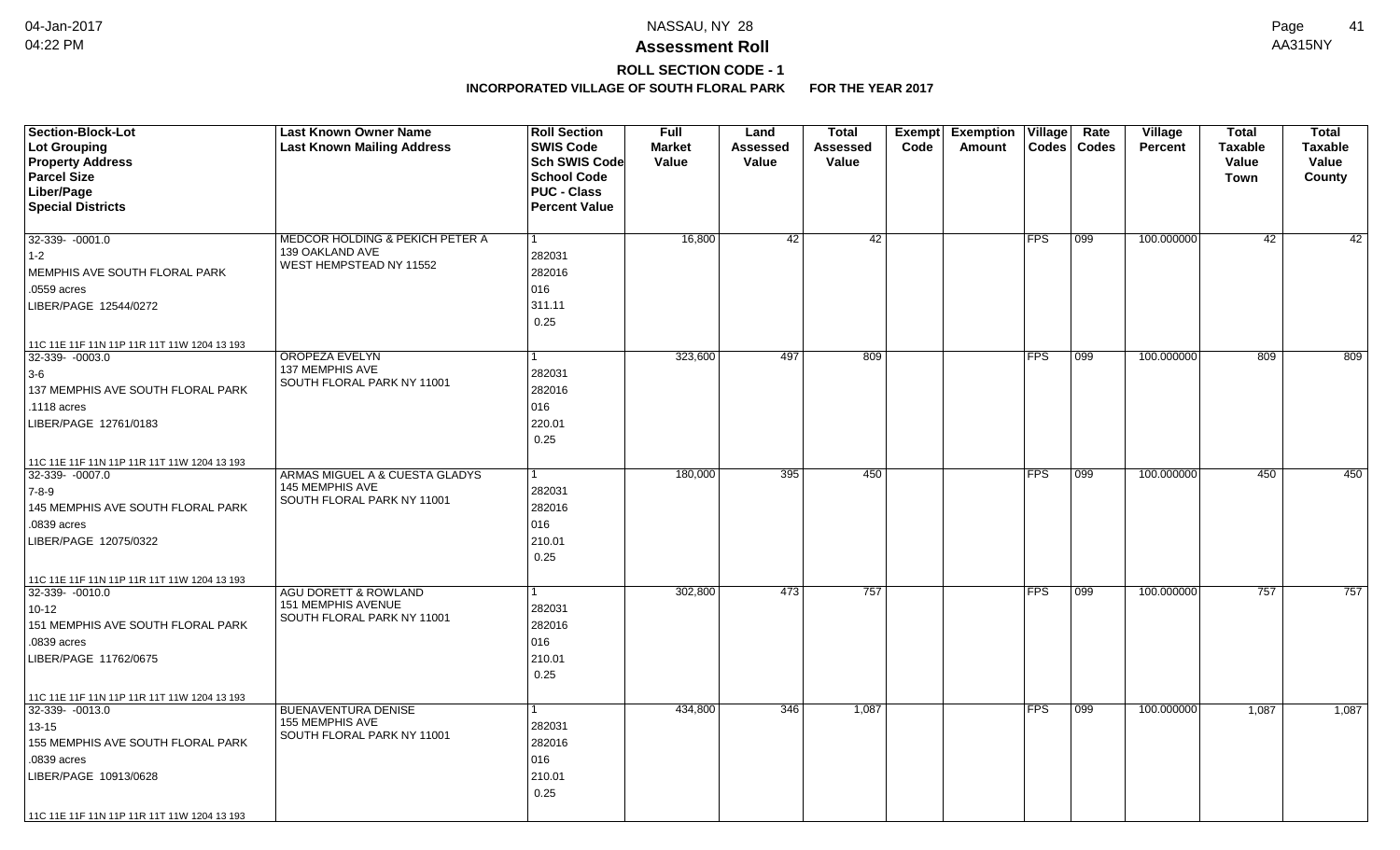## **ROLL SECTION CODE - 1**

| <b>Section-Block-Lot</b><br>Lot Grouping<br><b>Property Address</b><br><b>Parcel Size</b><br>Liber/Page<br><b>Special Districts</b> | <b>Last Known Owner Name</b><br><b>Last Known Mailing Address</b> | <b>Roll Section</b><br><b>SWIS Code</b><br><b>Sch SWIS Code</b><br><b>School Code</b><br><b>PUC - Class</b><br><b>Percent Value</b> | <b>Full</b><br><b>Market</b><br>Value | Land<br>Assessed<br>Value | <b>Total</b><br><b>Assessed</b><br>Value | Exempt<br>Code | <b>Exemption Village</b><br>Amount | <b>Codes</b> | Rate<br><b>Codes</b> | Village<br><b>Percent</b> | <b>Total</b><br><b>Taxable</b><br>Value<br>Town | <b>Total</b><br><b>Taxable</b><br>Value<br>County |
|-------------------------------------------------------------------------------------------------------------------------------------|-------------------------------------------------------------------|-------------------------------------------------------------------------------------------------------------------------------------|---------------------------------------|---------------------------|------------------------------------------|----------------|------------------------------------|--------------|----------------------|---------------------------|-------------------------------------------------|---------------------------------------------------|
| $32-339 - 0016.0$                                                                                                                   | PRIME MONICA N                                                    |                                                                                                                                     | 294,000                               | 497                       | 735                                      |                |                                    | <b>FPS</b>   | 099                  | 100.000000                | 735                                             | 735                                               |
| $16 - 19$                                                                                                                           | 159 MEMPHIS AVENUE                                                | 282031                                                                                                                              |                                       |                           |                                          |                |                                    |              |                      |                           |                                                 |                                                   |
| 159 MEMPHIS AVE SOUTH FLORAL PARK                                                                                                   | SOUTH FLORAL PARK NY 11001                                        | 282016                                                                                                                              |                                       |                           |                                          |                |                                    |              |                      |                           |                                                 |                                                   |
| .1118 acres                                                                                                                         |                                                                   | 016                                                                                                                                 |                                       |                           |                                          |                |                                    |              |                      |                           |                                                 |                                                   |
| LIBER/PAGE 08789/0164                                                                                                               |                                                                   | 210.01                                                                                                                              |                                       |                           |                                          |                |                                    |              |                      |                           |                                                 |                                                   |
|                                                                                                                                     |                                                                   | 0.25                                                                                                                                |                                       |                           |                                          |                |                                    |              |                      |                           |                                                 |                                                   |
| 11C 11E 11F 11N 11P 11R 11T 11W 1204 13 193                                                                                         |                                                                   |                                                                                                                                     |                                       |                           |                                          |                |                                    |              |                      |                           |                                                 |                                                   |
| 32-339- -0020.0                                                                                                                     | TAPPER BARBARA PURVIS & KHANI RICKIE                              |                                                                                                                                     | 387,200                               | 497                       | 968                                      |                |                                    | <b>FPS</b>   | 099                  | 100.000000                | 968                                             | 968                                               |
| 20-23                                                                                                                               | 167 MEMPHIS AVE<br>SOUTH FLORAL PARK NY 11001                     | 282031                                                                                                                              |                                       |                           |                                          |                |                                    |              |                      |                           |                                                 |                                                   |
| 167 MEMPHIS AVE SOUTH FLORAL PARK                                                                                                   |                                                                   | 282016                                                                                                                              |                                       |                           |                                          |                |                                    |              |                      |                           |                                                 |                                                   |
| .1118 acres                                                                                                                         |                                                                   | 016                                                                                                                                 |                                       |                           |                                          |                |                                    |              |                      |                           |                                                 |                                                   |
| LIBER/PAGE 11612/0293                                                                                                               |                                                                   | 210.01                                                                                                                              |                                       |                           |                                          |                |                                    |              |                      |                           |                                                 |                                                   |
|                                                                                                                                     |                                                                   | 0.25                                                                                                                                |                                       |                           |                                          |                |                                    |              |                      |                           |                                                 |                                                   |
| 11C 11E 11F 11N 11P 11R 11T 11W 1204 13 193                                                                                         |                                                                   |                                                                                                                                     |                                       |                           |                                          |                |                                    |              |                      |                           |                                                 |                                                   |
| 32-339-0024.0                                                                                                                       | <b>RAMIREZ CHARLES</b><br>177 MEMPHIS AVENUE                      |                                                                                                                                     | 266,400                               | 449                       | 666                                      |                |                                    | <b>FPS</b>   | $ 099\rangle$        | 100.000000                | 666                                             | 666                                               |
| 24-25                                                                                                                               | SOUTH FLORAL PARK NY 11001                                        | 282031                                                                                                                              |                                       |                           |                                          |                |                                    |              |                      |                           |                                                 |                                                   |
| 177 MEMPHIS AVE SOUTH FLORAL PARK<br>.0559 acres                                                                                    |                                                                   | 282016<br>016                                                                                                                       |                                       |                           |                                          |                |                                    |              |                      |                           |                                                 |                                                   |
|                                                                                                                                     |                                                                   | 210.01                                                                                                                              |                                       |                           |                                          |                |                                    |              |                      |                           |                                                 |                                                   |
| LIBER/PAGE 11609/0769                                                                                                               |                                                                   | 0.25                                                                                                                                |                                       |                           |                                          |                |                                    |              |                      |                           |                                                 |                                                   |
|                                                                                                                                     |                                                                   |                                                                                                                                     |                                       |                           |                                          |                |                                    |              |                      |                           |                                                 |                                                   |
| 11C 11E 11F 11N 11P 11R 11T 11W 1204 13 193<br>32-339-0026.0                                                                        | PETERSON JENNIS                                                   |                                                                                                                                     | 243,600                               | 461                       | 609                                      |                |                                    | <b>FPS</b>   | 099                  | 100.000000                | 609                                             | 609                                               |
| 26-27,81                                                                                                                            | <b>177 MEMPHIS AVENUE</b>                                         | 282031                                                                                                                              |                                       |                           |                                          |                |                                    |              |                      |                           |                                                 |                                                   |
| 183 MEMPHIS AVE SOUTH FLORAL PARK                                                                                                   | SOUTH FLORAL PARK NY 11001                                        | 282016                                                                                                                              |                                       |                           |                                          |                |                                    |              |                      |                           |                                                 |                                                   |
| .0699 acres                                                                                                                         |                                                                   | 016                                                                                                                                 |                                       |                           |                                          |                |                                    |              |                      |                           |                                                 |                                                   |
| LIBER/PAGE 10224/0351                                                                                                               |                                                                   | 210.01                                                                                                                              |                                       |                           |                                          |                |                                    |              |                      |                           |                                                 |                                                   |
|                                                                                                                                     |                                                                   | 0.25                                                                                                                                |                                       |                           |                                          |                |                                    |              |                      |                           |                                                 |                                                   |
| 11C 11E 11F 11N 11P 11R 11T 11W 1204 13 193                                                                                         |                                                                   |                                                                                                                                     |                                       |                           |                                          |                |                                    |              |                      |                           |                                                 |                                                   |
| $32-339 - 0029.0$                                                                                                                   | SIRAGUSA MARYANNE                                                 | 1                                                                                                                                   | 193,600                               | 362                       | 484                                      |                |                                    | <b>FPS</b>   | 099                  | 100.000000                | 484                                             | 484                                               |
| 29-30,82                                                                                                                            | 187 MEMPHIS AVE<br>SOUTH FLORAL PARK NY 11001                     | 282031                                                                                                                              |                                       |                           |                                          |                |                                    |              |                      |                           |                                                 |                                                   |
| 187 MEMPHIS AVE SOUTH FLORAL PARK                                                                                                   |                                                                   | 282016                                                                                                                              |                                       |                           |                                          |                |                                    |              |                      |                           |                                                 |                                                   |
| .0699 acres                                                                                                                         |                                                                   | 016                                                                                                                                 |                                       |                           |                                          |                |                                    |              |                      |                           |                                                 |                                                   |
| LIBER/PAGE 12521/0737                                                                                                               |                                                                   | 210.01                                                                                                                              |                                       |                           |                                          |                |                                    |              |                      |                           |                                                 |                                                   |
|                                                                                                                                     |                                                                   | 0.25                                                                                                                                |                                       |                           |                                          |                |                                    |              |                      |                           |                                                 |                                                   |
| 11C 11E 11F 11N 11P 11R 11T 11W 1204 13 193                                                                                         |                                                                   |                                                                                                                                     |                                       |                           |                                          |                |                                    |              |                      |                           |                                                 |                                                   |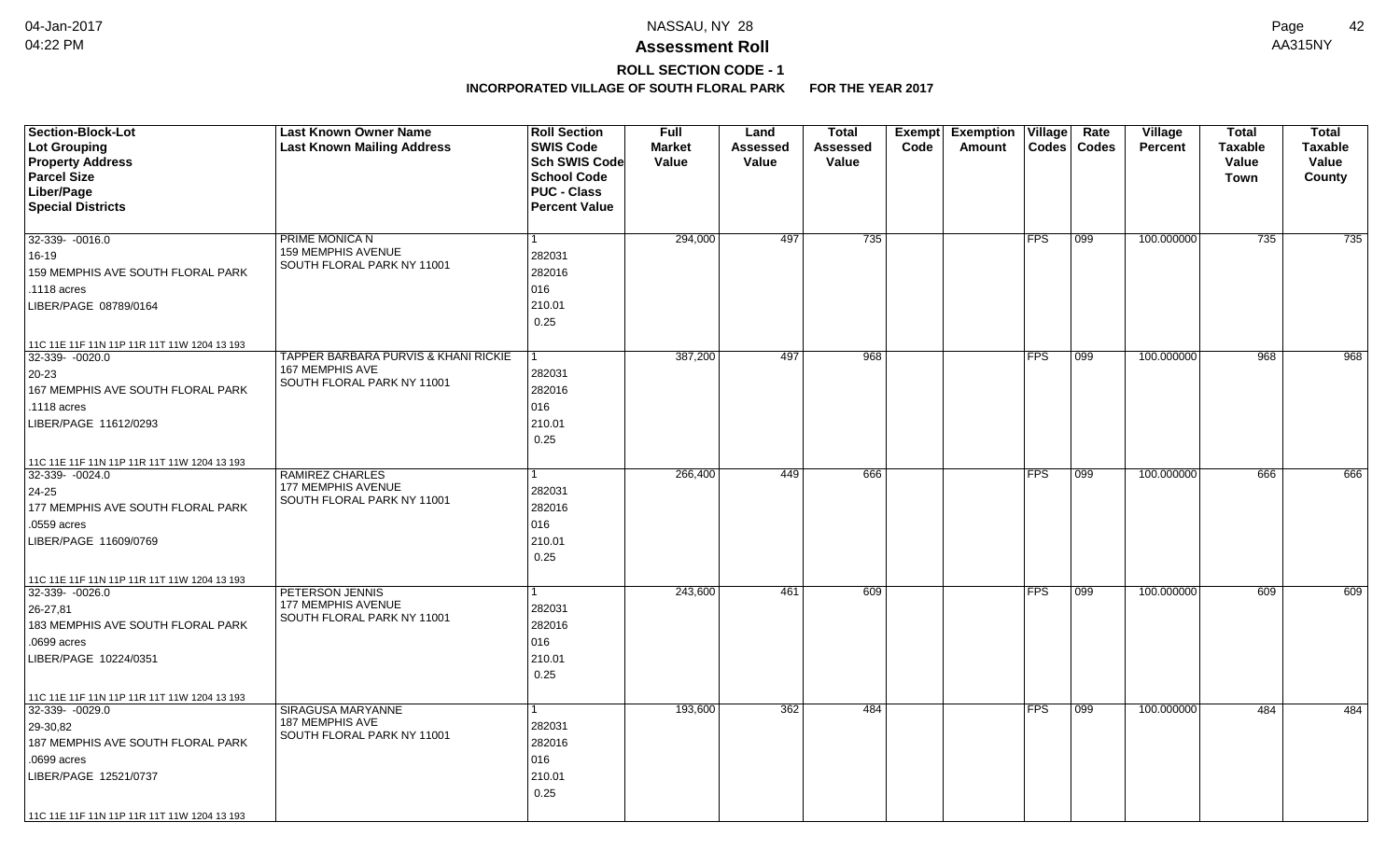# **ROLL SECTION CODE - 1**

| <b>Section-Block-Lot</b><br>Lot Grouping<br><b>Property Address</b><br><b>Parcel Size</b><br>Liber/Page<br><b>Special Districts</b>                                                                  | <b>Last Known Owner Name</b><br><b>Last Known Mailing Address</b>                                                     | <b>Roll Section</b><br><b>SWIS Code</b><br><b>Sch SWIS Code</b><br><b>School Code</b><br><b>PUC - Class</b><br><b>Percent Value</b> | <b>Full</b><br><b>Market</b><br>Value | Land<br><b>Assessed</b><br>Value | <b>Total</b><br><b>Assessed</b><br>Value | Exempt<br>Code | <b>Exemption Village</b><br>Amount |            | Rate<br>Codes   Codes | Village<br>Percent | <b>Total</b><br><b>Taxable</b><br>Value<br>Town | <b>Total</b><br><b>Taxable</b><br>Value<br>County |
|------------------------------------------------------------------------------------------------------------------------------------------------------------------------------------------------------|-----------------------------------------------------------------------------------------------------------------------|-------------------------------------------------------------------------------------------------------------------------------------|---------------------------------------|----------------------------------|------------------------------------------|----------------|------------------------------------|------------|-----------------------|--------------------|-------------------------------------------------|---------------------------------------------------|
| $32-339 - 0031.0$<br>$31-32$<br>MEMPHIS AVE SOUTH FLORAL PARK<br>.0559 acres<br>LIBER/PAGE 12549/0262                                                                                                | <b>AGUDELO PEDRO F</b><br>198 KINGSTON AVE<br>SOUTH FLORAL PARK NY 11001                                              | 282031<br>282016<br>016<br>311.11<br>0.25                                                                                           | 16,800                                | 42                               | 42                                       |                |                                    | <b>FPS</b> | 099                   | 100.000000         | 42                                              | 42                                                |
| 11C 11E 11F 11N 11P 11R 11T 11W 1204 13 193<br>$ 32-339-0041.0$<br>41-49 & 83<br>206 KINGSTON AVE SOUTH FLORAL PARK<br>.2800 acres<br>LIBER/PAGE 12919/0249                                          | <b>HOFFMAN MARY A LIFE ESTATE</b><br>HOFFMAN MARY A TRUST CORSARO V<br>206 KINGSTON AVE<br>SOUTH FLORAL PARK NY 11001 | 282031<br>282016<br>016<br>210.01<br>0.25                                                                                           | 270,400                               | 644                              | 676                                      | 41101          |                                    | 80 FPS     | 099                   | 100.000000         | 596                                             | 596                                               |
| 11C 11E 11F 11N 11P 11R 11T 11W 1204 13 193<br>32-339- -0050.0<br>50-52<br>198 KINGSTON AVE SOUTH FLORAL PARK<br>.0839 acres<br>LIBER/PAGE 12549/0262<br>11C 11E 11F 11N 11P 11R 11T 11W 1204 13 193 | <b>AGUDELO PEDRO F</b><br>198 KINGSTON AVE<br>SOUTH FLORAL PARK NY 11001                                              | 282031<br>282016<br>016<br>210.01<br>0.25                                                                                           | 218,000                               | 473                              | 545                                      |                |                                    | <b>FPS</b> | 099                   | 100.000000         | 545                                             | 545                                               |
| 32-339- -0053.0<br>53-55<br>NO# KINGSTON AVE SOUTH FLORAL PARK<br>.0839 acres<br>LIBER/PAGE 11218/0322<br>  11C 11E 11F 11N 11P 11R 11T 11W 1204 13 193                                              | <b>WILSON MAURICE</b><br>186 KINGSTON AVE<br>SOUTH FLORAL PARK NY 11001                                               | 282031<br>282016<br>016<br>312.11<br>0.25                                                                                           | 28,400                                | 47                               | 71                                       |                |                                    | <b>FPS</b> | 099                   | 100.000000         | 71                                              | $\overline{71}$                                   |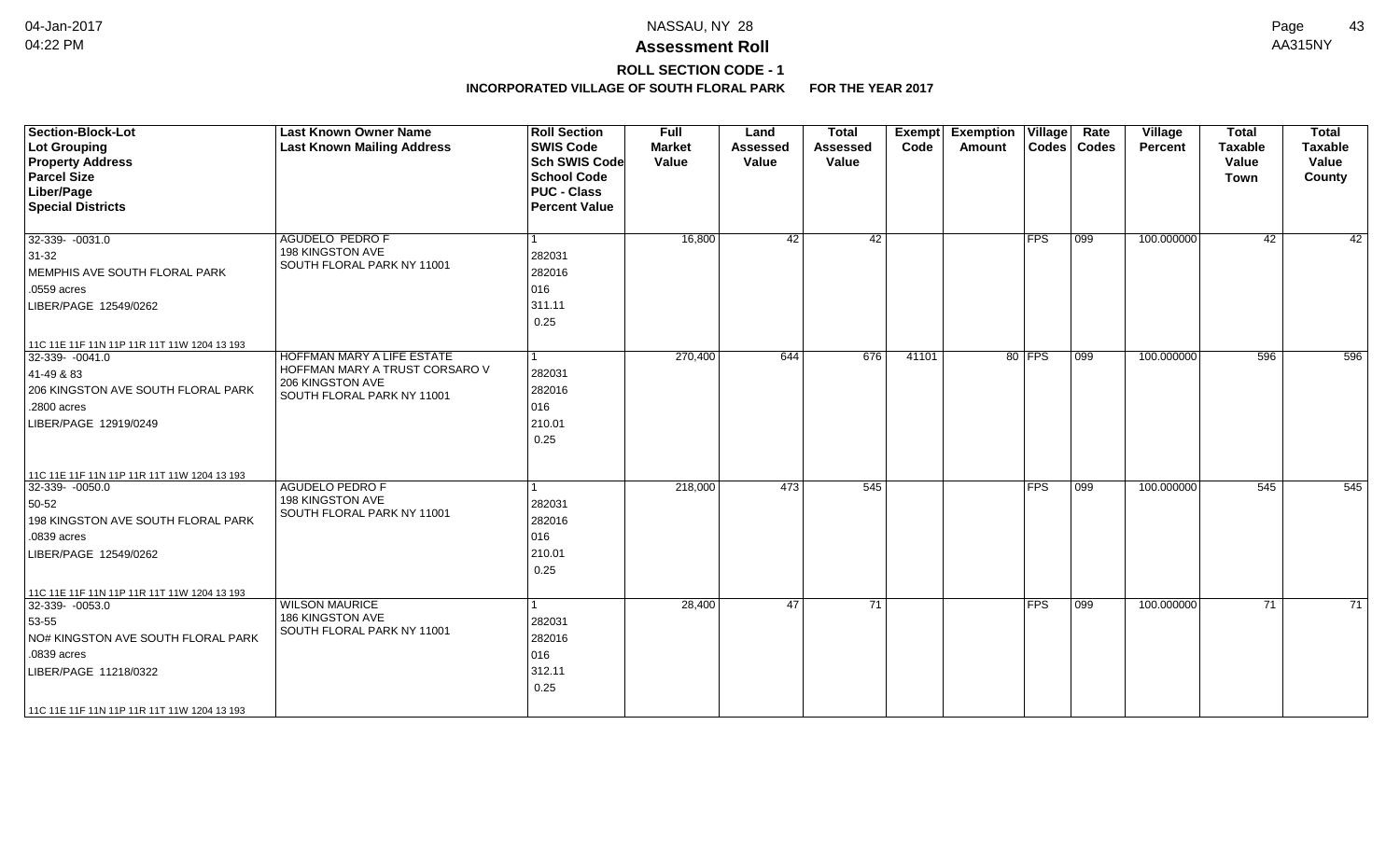# **ROLL SECTION CODE - 1**

| <b>Section-Block-Lot</b><br><b>Lot Grouping</b><br><b>Property Address</b> | <b>Last Known Owner Name</b><br><b>Last Known Mailing Address</b> | <b>Roll Section</b><br><b>SWIS Code</b><br>Sch SWIS Code<br><b>School Code</b> | <b>Full</b><br><b>Market</b><br>Value | Land<br>Assessed<br>Value | <b>Total</b><br>Assessed<br>Value | Exempt<br>Code | <b>Exemption</b><br>Amount | $\overline{\mathsf{V}}$ illage<br><b>Codes</b> | Rate<br><b>Codes</b> | Village<br><b>Percent</b> | <b>Total</b><br><b>Taxable</b><br>Value | <b>Total</b><br>Taxable<br>Value |
|----------------------------------------------------------------------------|-------------------------------------------------------------------|--------------------------------------------------------------------------------|---------------------------------------|---------------------------|-----------------------------------|----------------|----------------------------|------------------------------------------------|----------------------|---------------------------|-----------------------------------------|----------------------------------|
| <b>Parcel Size</b>                                                         |                                                                   | <b>PUC - Class</b>                                                             |                                       |                           |                                   |                |                            |                                                |                      |                           | <b>Town</b>                             | County                           |
| Liber/Page<br><b>Special Districts</b>                                     |                                                                   | <b>Percent Value</b>                                                           |                                       |                           |                                   |                |                            |                                                |                      |                           |                                         |                                  |
|                                                                            |                                                                   |                                                                                |                                       |                           |                                   |                |                            |                                                |                      |                           |                                         |                                  |
| 32-339- -0056.0                                                            | <b>WILSON MAURICE</b>                                             | $\mathbf{1}$                                                                   | 254,400                               | 449                       | 636                               |                |                            | FPS                                            | 099                  | 100.000000                | 636                                     | 636                              |
| 56-57                                                                      | 186 KINGSTON AVENUE                                               | 282031                                                                         |                                       |                           |                                   |                |                            |                                                |                      |                           |                                         |                                  |
| 186 KINGSTON AVE SOUTH FLORAL PARK                                         | SOUTH FLORAL PARK NY 11001                                        | 282016                                                                         |                                       |                           |                                   |                |                            |                                                |                      |                           |                                         |                                  |
| .0559 acres                                                                |                                                                   | 016                                                                            |                                       |                           |                                   |                |                            |                                                |                      |                           |                                         |                                  |
| LIBER/PAGE 11218/0322                                                      |                                                                   | 210.01                                                                         |                                       |                           |                                   |                |                            |                                                |                      |                           |                                         |                                  |
|                                                                            |                                                                   | 0.25                                                                           |                                       |                           |                                   |                |                            |                                                |                      |                           |                                         |                                  |
|                                                                            |                                                                   |                                                                                |                                       |                           |                                   |                |                            |                                                |                      |                           |                                         |                                  |
| 11C 11E 11F 11N 11P 11R 11T 11W 1204 13 193<br>$32-339 - 0058.0$           | SALVATORE B SCHEPER & V                                           | $\mathbf{1}$                                                                   | 293,600                               | 497                       | 734                               |                |                            | FPS                                            | 099                  | 100.000000                | 734                                     | 734                              |
| 58-61                                                                      | 180 KINSTON AVENUE                                                | 282031                                                                         |                                       |                           |                                   |                |                            |                                                |                      |                           |                                         |                                  |
| 180 KINGSTON AVE SOUTH FLORAL PARK                                         | SOUTH FLORAL PARK NY 11001                                        | 282016                                                                         |                                       |                           |                                   |                |                            |                                                |                      |                           |                                         |                                  |
| .1118 acres                                                                |                                                                   | 016                                                                            |                                       |                           |                                   |                |                            |                                                |                      |                           |                                         |                                  |
| LIBER/PAGE 11474/0809                                                      |                                                                   | 210.01                                                                         |                                       |                           |                                   |                |                            |                                                |                      |                           |                                         |                                  |
|                                                                            |                                                                   | 0.25                                                                           |                                       |                           |                                   |                |                            |                                                |                      |                           |                                         |                                  |
|                                                                            |                                                                   |                                                                                |                                       |                           |                                   |                |                            |                                                |                      |                           |                                         |                                  |
| 11C 11E 11F 11N 11P 11R 11T 11W 1204 13 193<br>32-339-0062.0               | <b>MUNOZ ANTONIO</b>                                              |                                                                                | 343,600                               | 497                       | 859                               |                |                            | <b>FPS</b>                                     | 099                  | 100.000000                | 859                                     | 859                              |
|                                                                            | 176 KINGSTON AVENUE                                               | 282031                                                                         |                                       |                           |                                   |                |                            |                                                |                      |                           |                                         |                                  |
| 62-65                                                                      | SOUTH FLORAL PARK NY 11001                                        |                                                                                |                                       |                           |                                   |                |                            |                                                |                      |                           |                                         |                                  |
| 176 KINGSTON AVE SOUTH FLORAL PARK                                         |                                                                   | 282016                                                                         |                                       |                           |                                   |                |                            |                                                |                      |                           |                                         |                                  |
| .1118 acres                                                                |                                                                   | 016                                                                            |                                       |                           |                                   |                |                            |                                                |                      |                           |                                         |                                  |
| LIBER/PAGE 11456/0829                                                      |                                                                   | 220.01                                                                         |                                       |                           |                                   |                |                            |                                                |                      |                           |                                         |                                  |
|                                                                            |                                                                   | 0.25                                                                           |                                       |                           |                                   |                |                            |                                                |                      |                           |                                         |                                  |
| 11C 11E 11F 11N 11P 11R 11T 11W 1204 13 193                                |                                                                   |                                                                                |                                       |                           |                                   |                |                            |                                                |                      |                           |                                         |                                  |
| 32-339- -0066.0                                                            | <b>REHMAN SHAMSUR &amp; M</b><br>166 KINGSTON AVENUE              | 1                                                                              | 279,600                               | 469                       | 699                               |                |                            | <b>FPS</b>                                     | 099                  | 100.000000                | 699                                     | 699                              |
| 66-69                                                                      | SOUTH FLORAL PARK NY 11001                                        | 282031                                                                         |                                       |                           |                                   |                |                            |                                                |                      |                           |                                         |                                  |
| 166 KINGSTON AVE SOUTH FLORAL PARK                                         |                                                                   | 282016                                                                         |                                       |                           |                                   |                |                            |                                                |                      |                           |                                         |                                  |
| .1118 acres                                                                |                                                                   | 016                                                                            |                                       |                           |                                   |                |                            |                                                |                      |                           |                                         |                                  |
| LIBER/PAGE 10431/0049                                                      |                                                                   | 210.01                                                                         |                                       |                           |                                   |                |                            |                                                |                      |                           |                                         |                                  |
|                                                                            |                                                                   | 0.25                                                                           |                                       |                           |                                   |                |                            |                                                |                      |                           |                                         |                                  |
| 11C 11E 11F 11N 11P 11R 11T 11W 1204 13 193                                |                                                                   |                                                                                |                                       |                           |                                   |                |                            |                                                |                      |                           |                                         |                                  |
| 32-339- - 0070.0                                                           | PERRY SYNDEY K                                                    | $\mathbf{1}$                                                                   | 366,000                               | 497                       | 915                               |                |                            | <b>FPS</b>                                     | 099                  | 100.000000                | 915                                     | 915                              |
| 70-73                                                                      | 156 KINGSTON AVE<br>SOUTH FLORAL PARK NY 11001                    | 282031                                                                         |                                       |                           |                                   |                |                            |                                                |                      |                           |                                         |                                  |
| 156 KINGSTON AVE SOUTH FLORAL PARK                                         |                                                                   | 282016                                                                         |                                       |                           |                                   |                |                            |                                                |                      |                           |                                         |                                  |
| .1118 acres                                                                |                                                                   | 016                                                                            |                                       |                           |                                   |                |                            |                                                |                      |                           |                                         |                                  |
| LIBER/PAGE 12941/0066                                                      |                                                                   | 220.01                                                                         |                                       |                           |                                   |                |                            |                                                |                      |                           |                                         |                                  |
|                                                                            |                                                                   | 0.25                                                                           |                                       |                           |                                   |                |                            |                                                |                      |                           |                                         |                                  |
| 11C 11E 11F 11N 11P 11R 11T 11W 1204 13 193                                |                                                                   |                                                                                |                                       |                           |                                   |                |                            |                                                |                      |                           |                                         |                                  |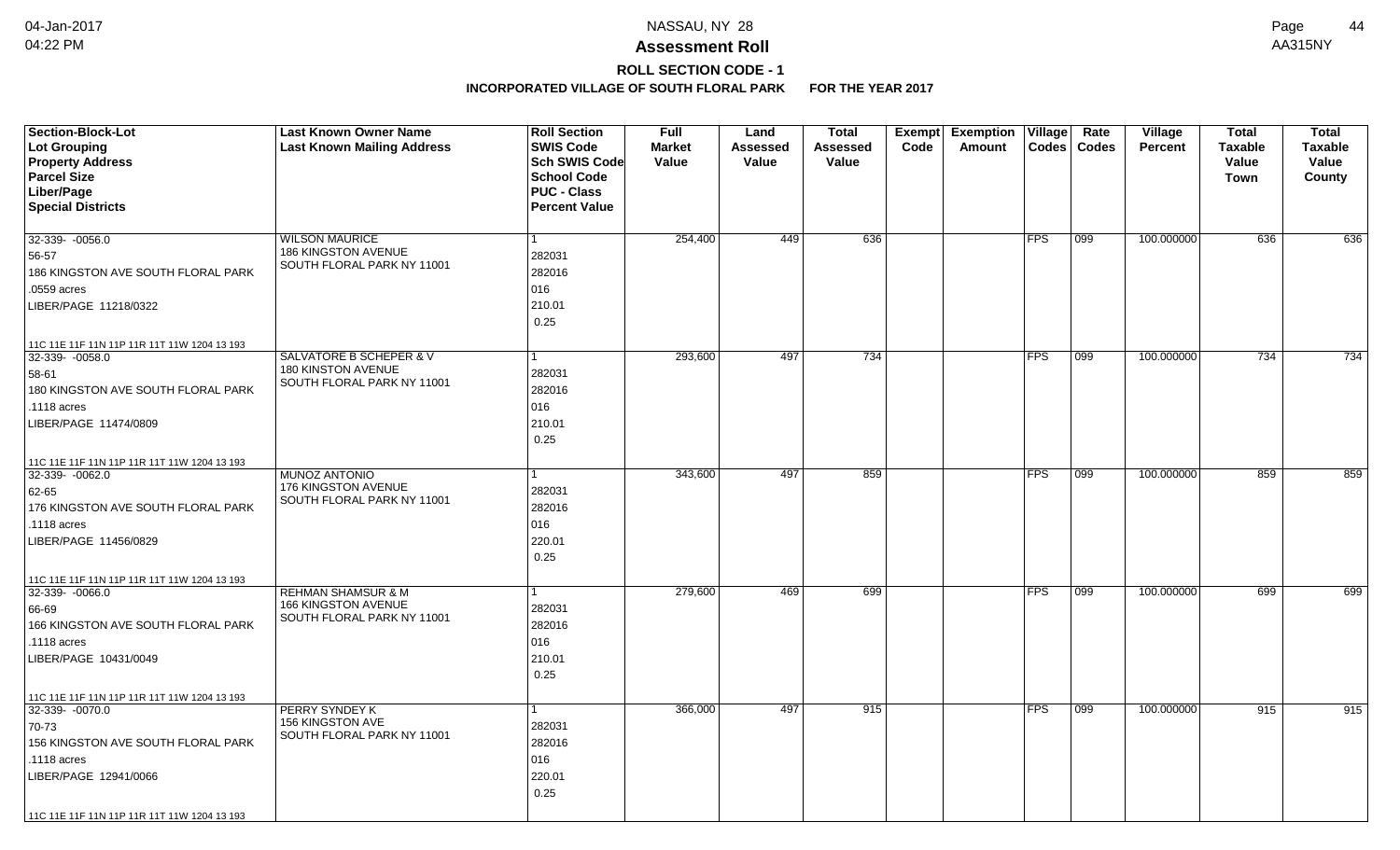# **ROLL SECTION CODE - 1**

| <b>Section-Block-Lot</b>                    | <b>Last Known Owner Name</b>                              | <b>Roll Section</b>  | <b>Full</b>   | Land            | <b>Total</b> | Exempt | <b>Exemption Village</b> |                       | Rate         | Village    | <b>Total</b>   | <b>Total</b>   |
|---------------------------------------------|-----------------------------------------------------------|----------------------|---------------|-----------------|--------------|--------|--------------------------|-----------------------|--------------|------------|----------------|----------------|
| Lot Grouping                                | <b>Last Known Mailing Address</b>                         | <b>SWIS Code</b>     | <b>Market</b> | <b>Assessed</b> | Assessed     | Code   | Amount                   | $\text{Codes}$        | <b>Codes</b> | Percent    | <b>Taxable</b> | <b>Taxable</b> |
| <b>Property Address</b>                     |                                                           | Sch SWIS Code        | Value         | Value           | Value        |        |                          |                       |              |            | Value          | Value          |
| <b>Parcel Size</b>                          |                                                           | <b>School Code</b>   |               |                 |              |        |                          |                       |              |            | <b>Town</b>    | County         |
| Liber/Page                                  |                                                           | <b>PUC - Class</b>   |               |                 |              |        |                          |                       |              |            |                |                |
| <b>Special Districts</b>                    |                                                           | <b>Percent Value</b> |               |                 |              |        |                          |                       |              |            |                |                |
| 32-339- -0085.0                             | JOHNSON E WELLS, GUILFORD                                 | -1                   | 310,000       | 504             | 775          |        |                          | $ {\sf FPS} $         | 099          | 100.000000 | 775            | 775            |
|                                             | <b>144 KINGSTON AVENUE</b>                                | 282031               |               |                 |              |        |                          |                       |              |            |                |                |
| 144 KINGSTON AVE SOUTH FLORAL PARK          | SOUTH FLORAL PARK NY 11001                                | 282016               |               |                 |              |        |                          |                       |              |            |                |                |
| .1198 acres                                 |                                                           | 016                  |               |                 |              |        |                          |                       |              |            |                |                |
| LIBER/PAGE 10346/0395                       |                                                           | 210.01               |               |                 |              |        |                          |                       |              |            |                |                |
|                                             |                                                           | 0.25                 |               |                 |              |        |                          |                       |              |            |                |                |
| 11C 11E 11F 11N 11P 11R 11T 11W 1204 13 193 |                                                           |                      |               |                 |              |        |                          |                       |              |            |                |                |
| $32-339 - 0086.0$                           | <b>CUMBERBATCH ANGELA</b>                                 | 1                    | 284,800       | 344             | 712          |        |                          | <b>FPS</b>            | 099          | 100.000000 | 712            | 712            |
|                                             | 150 KINGTON AVENUE<br>SOUTH FLORAL PARK NY 11001          | 282031               |               |                 |              |        |                          |                       |              |            |                |                |
| 150 KINGSTON AVE SOUTH FLORAL PARK          |                                                           | 282016               |               |                 |              |        |                          |                       |              |            |                |                |
| .0759 acres                                 |                                                           | 016                  |               |                 |              |        |                          |                       |              |            |                |                |
| LIBER/PAGE 88888/0888                       |                                                           | 210.01               |               |                 |              |        |                          |                       |              |            |                |                |
|                                             |                                                           | 0.25                 |               |                 |              |        |                          |                       |              |            |                |                |
| 11C 11E 11F 11N 11P 11R 11T 11W 1204 13 193 |                                                           |                      |               |                 |              |        |                          |                       |              |            |                |                |
| 32-339-0087.0                               | FREDERICKS GRAYSON & LUCILLE<br><b>189 MEMPHIS AVENUE</b> |                      | 214,000       | 343             | 535          |        |                          | <b>FPS</b>            | 099          | 100.000000 | 535            | 535            |
|                                             | SOUTH FLORAL PARK NY 11001                                | 282031               |               |                 |              |        |                          |                       |              |            |                |                |
| 189 MEMPHIS AVE SOUTH FLORAL PARK           |                                                           | 282016               |               |                 |              |        |                          |                       |              |            |                |                |
| .0959 acres                                 |                                                           | 016                  |               |                 |              |        |                          |                       |              |            |                |                |
| LIBER/PAGE 11608/0444                       |                                                           | 220.01               |               |                 |              |        |                          |                       |              |            |                |                |
|                                             |                                                           | 0.25                 |               |                 |              |        |                          |                       |              |            |                |                |
| 11C 11E 11F 11N 11P 11R 11T 11W 1204 13 193 |                                                           |                      |               |                 |              |        |                          |                       |              |            |                |                |
| 32-339-0088.0                               | <b>EDWARDS ENID &amp; JANIS</b><br>191 MEMPHIS AVENUE     |                      | 333,200       | 484             | 833          |        |                          | <b>FPS</b>            | 099          | 100.000000 | 833            | 833            |
|                                             | SOUTH FLORAL PARK NY 11001                                | 282031               |               |                 |              |        |                          |                       |              |            |                |                |
| 191 MEMPHIS AVE SOUTH FLORAL PARK           |                                                           | 282016               |               |                 |              |        |                          |                       |              |            |                |                |
| .0959 acres                                 |                                                           | 016                  |               |                 |              |        |                          |                       |              |            |                |                |
| LIBER/PAGE 10666/0282                       |                                                           | 220.01               |               |                 |              |        |                          |                       |              |            |                |                |
|                                             |                                                           | 0.25                 |               |                 |              |        |                          |                       |              |            |                |                |
| 11C 11E 11F 11N 11P 11R 11T 11W 1204 13 193 |                                                           |                      |               |                 |              |        |                          |                       |              |            |                |                |
| 32-341- -0006.0                             | <b>WARD JOHN C &amp; SONIA L</b>                          |                      | 253,600       | 405             | 634          | 41680  |                          | $63$ $\overline{FPS}$ | 099          | 100.000000 | 571            | 571            |
| $6-9$                                       | 7 MEMPHIS AVE<br>SOUTH FLORAL PARK NY 11001               | 282031               |               |                 |              |        |                          |                       |              |            |                |                |
| 7 MEMPHIS AVE SOUTH FLORAL PARK             |                                                           | 282016               |               |                 |              |        |                          |                       |              |            |                |                |
| .1118 acres                                 |                                                           | 016                  |               |                 |              |        |                          |                       |              |            |                |                |
| LIBER/PAGE 12295/0602                       |                                                           | 210.01               |               |                 |              |        |                          |                       |              |            |                |                |
|                                             |                                                           | 0.25                 |               |                 |              |        |                          |                       |              |            |                |                |
| 11C 11E 11F 11N 11P 11R 11T 11W 1204 13 193 |                                                           |                      |               |                 |              |        |                          |                       |              |            |                |                |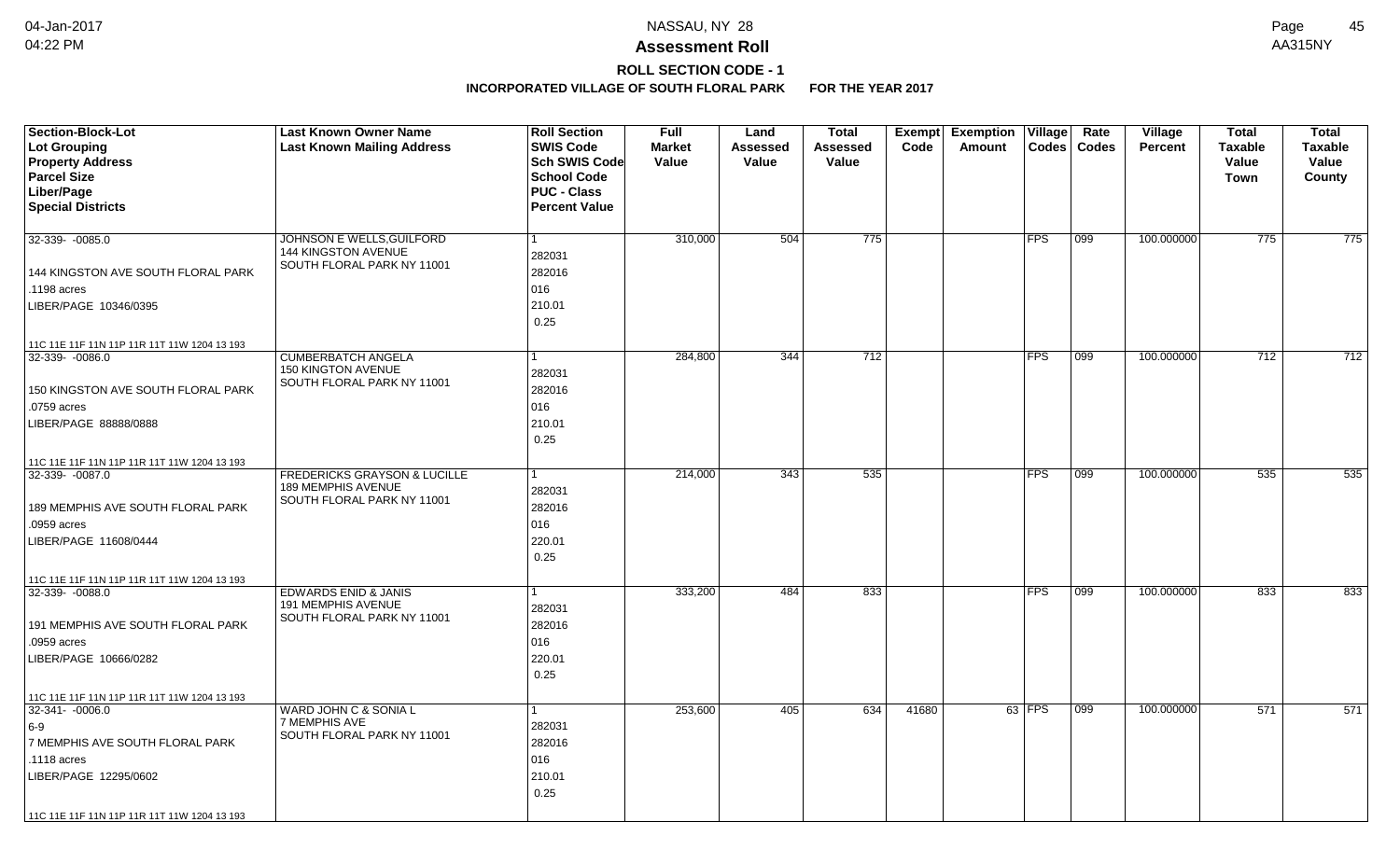# **ROLL SECTION CODE - 1**

| <b>Section-Block-Lot</b><br><b>Lot Grouping</b><br><b>Property Address</b><br><b>Parcel Size</b><br>Liber/Page<br><b>Special Districts</b>                                                       | <b>Last Known Owner Name</b><br><b>Last Known Mailing Address</b>                                         | <b>Roll Section</b><br><b>SWIS Code</b><br><b>Sch SWIS Code</b><br><b>School Code</b><br><b>PUC - Class</b><br><b>Percent Value</b> | <b>Full</b><br><b>Market</b><br>Value | Land<br><b>Assessed</b><br>Value | <b>Total</b><br><b>Assessed</b><br>Value | Exempt<br>Code | <b>Exemption Village</b><br>Amount |            | Rate<br>Codes   Codes | <b>Village</b><br>Percent | <b>Total</b><br><b>Taxable</b><br>Value<br><b>Town</b> | <b>Total</b><br><b>Taxable</b><br>Value<br>County |
|--------------------------------------------------------------------------------------------------------------------------------------------------------------------------------------------------|-----------------------------------------------------------------------------------------------------------|-------------------------------------------------------------------------------------------------------------------------------------|---------------------------------------|----------------------------------|------------------------------------------|----------------|------------------------------------|------------|-----------------------|---------------------------|--------------------------------------------------------|---------------------------------------------------|
| $32-341 - -0010.0$<br>$10 - 12$<br>15 MEMPHIS AVE SOUTH FLORAL PARK<br>.0839 acres<br>LIBER/PAGE 11308/0829<br>11C 11E 11F 11N 11P 11R 11T 11W 1204 13 193                                       | <b>WARD DOROTHY L</b><br><b>15 MEMPHIS AVENUE</b><br>SOUTH FLORAL PARK NY 11001                           | l 1<br>282031<br>282016<br>016<br>210.01<br>0.25                                                                                    | 271,600                               | 473                              | 679                                      |                |                                    | <b>FPS</b> | 099                   | 100.000000                | 679                                                    | 679                                               |
| $32-341 - 0013.0$<br>13-16<br>21 MEMPHIS AVE SOUTH FLORAL PARK<br>.1118 acres<br>LIBER/PAGE 11913/0037                                                                                           | <b>LEWIS MARCUS S &amp; LEWIS MARTHA</b><br><b>HARLEY</b><br>21 MEMPHIS AVE<br>SOUTH FLORAL PARK NY 11001 | $\vert$ 1<br>282031<br>282016<br>016<br>210.01<br>0.25                                                                              | 314,400                               | 497                              | 786                                      |                |                                    | <b>FPS</b> | $ 099\rangle$         | 100.000000                | 786                                                    | 786                                               |
| 11C 11E 11F 11N 11P 11R 11T 11W 1204 13 193<br>32-341- -0017.0<br>$17 - 19$<br>27 MEMPHIS AVE SOUTH FLORAL PARK<br>.0839 acres<br>LIBER/PAGE 10712/0758                                          | ROBERTSON TYHREAST<br>27 MEMPHIS AVENUE<br>SOUTH FLORAL PARK NY 11001                                     | 1<br>282031<br>282016<br>016<br>210.01<br>0.25                                                                                      | 310,800                               | 473                              | $\overline{777}$                         |                |                                    | <b>FPS</b> | $ 099\rangle$         | 100.000000                | 777                                                    | 777                                               |
| 11C 11E 11F 11N 11P 11R 11T 11W 1204 13 193<br>32-341-0020.0<br>20-23<br>33 MEMPHIS AVE SOUTH FLORAL PARK<br>.1118 acres<br>LIBER/PAGE 12511/0017<br>11C 11E 11F 11N 11P 11R 11T 11W 1204 13 193 | PITT ROSEBUD V & LEONARD<br>33 MEMPHIS AVE<br>SOUTH FLORAL PARK NY 11001                                  | $\mathbf{1}$<br>282031<br>282016<br>016<br>210.01<br>0.25                                                                           | 240,000                               | 396                              | 600                                      |                |                                    | <b>FPS</b> | 099                   | 100.000000                | 600                                                    | 600                                               |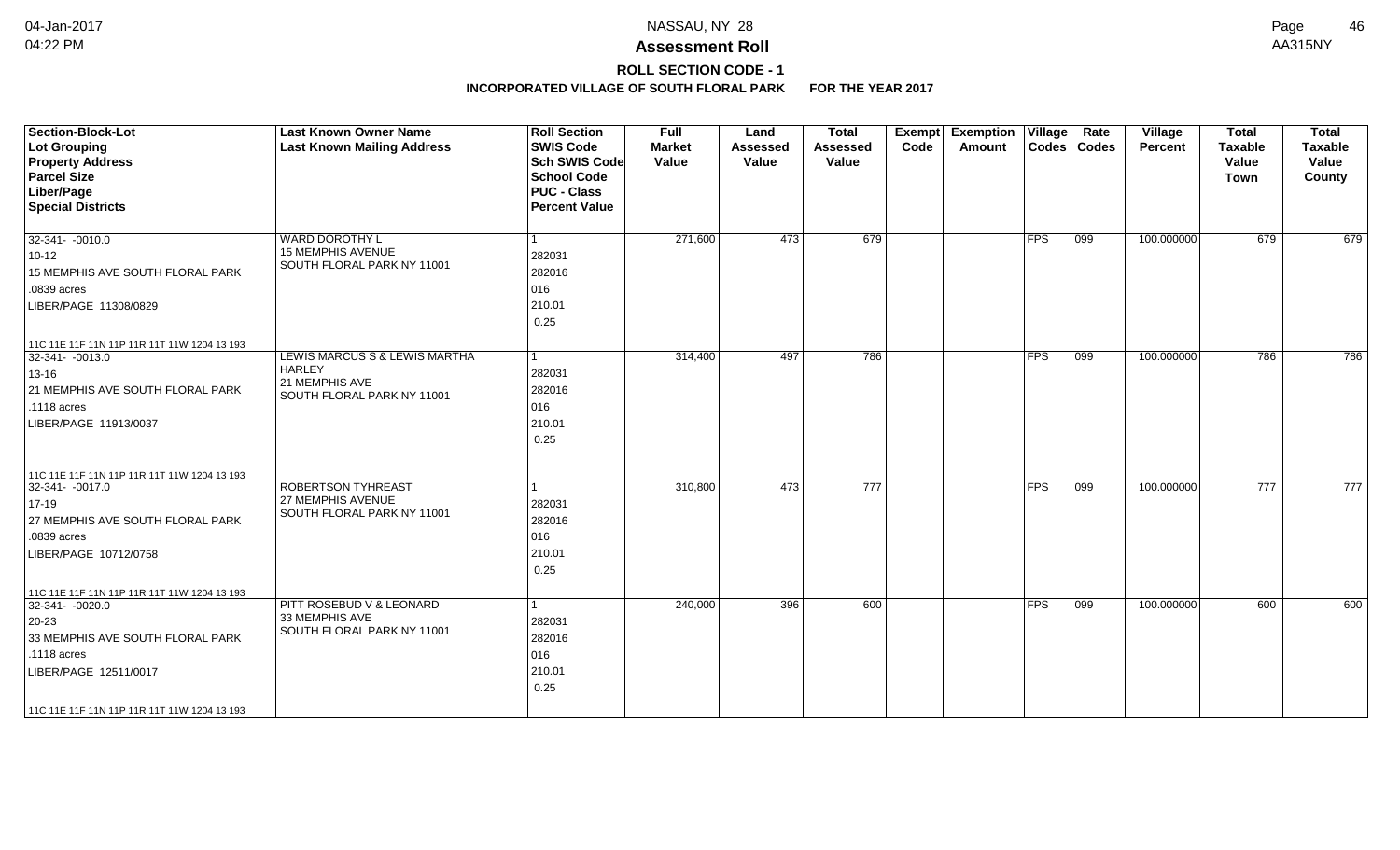# **ROLL SECTION CODE - 1**

| <b>Section-Block-Lot</b><br>Lot Grouping<br><b>Property Address</b><br><b>Parcel Size</b><br>Liber/Page<br><b>Special Districts</b>                                                                    | <b>Last Known Owner Name</b><br><b>Last Known Mailing Address</b>                            | <b>Roll Section</b><br><b>SWIS Code</b><br><b>Sch SWIS Code</b><br><b>School Code</b><br><b>PUC - Class</b><br><b>Percent Value</b> | <b>Full</b><br><b>Market</b><br>Value | Land<br>Assessed<br>Value | <b>Total</b><br>Assessed<br>Value | Exempt<br>Code | <b>Exemption Village</b><br>Amount | Codes      | Rate<br><b>Codes</b> | <b>Village</b><br><b>Percent</b> | <b>Total</b><br><b>Taxable</b><br>Value<br>Town | <b>Total</b><br><b>Taxable</b><br>Value<br>County |
|--------------------------------------------------------------------------------------------------------------------------------------------------------------------------------------------------------|----------------------------------------------------------------------------------------------|-------------------------------------------------------------------------------------------------------------------------------------|---------------------------------------|---------------------------|-----------------------------------|----------------|------------------------------------|------------|----------------------|----------------------------------|-------------------------------------------------|---------------------------------------------------|
| $32-341 - -0024.0$<br>24-26<br>39 MEMPHIS AVE SOUTH FLORAL PARK<br>.0839 acres<br>LIBER/PAGE 13238/0526                                                                                                | <b>ROBINSON VENITH &amp; PETER</b><br>39 MEMPHIS AVE<br>SOUTH FLORAL PARK NY 11001           | 282031<br>282016<br>016<br>210.01<br>0.25                                                                                           | 322,000                               | 473                       | 805                               |                |                                    | <b>FPS</b> | 099                  | 100.000000                       | 805                                             | 805                                               |
| 11C 11E 11F 11N 11P 11R 11T 11W 1204 13 193<br>32-341- -0027.0<br>27-29<br>45 MEMPHIS AVE SOUTH FLORAL PARK<br>.0839 acres<br>LIBER/PAGE 08831/0380<br>11C 11E 11F 11N 11P 11R 11T 11W 1204 13 193     | <b>HILAIRE FITZROY &amp; DIGNA</b><br><b>45 MEMPHIS AVENUE</b><br>SOUTH FLORAL PARK NY 11001 | 1<br>282031<br>282016<br>016<br>210.01<br>0.25                                                                                      | 324,000                               | 473                       | 810                               |                |                                    | FPS        | 099                  | 100.000000                       | 810                                             | 810                                               |
| 32-341- -0030.0<br>$30-32$<br>51 MEMPHIS AVE SOUTH FLORAL PARK<br>.0839 acres<br>LIBER/PAGE 11010/0318                                                                                                 | <b>STRINGER TESTER &amp; JOANNETT</b><br>51 MEMPHIS AVENUE<br>SOUTH FLORAL PARK NY 11001     | 1<br>282031<br>282016<br>016<br>210.01<br>0.25                                                                                      | 316,000                               | 473                       | 790                               |                |                                    | FPS        | 099                  | 100.000000                       | 790                                             | 790                                               |
| 11C 11E 11F 11N 11P 11R 11T 11W 1204 13 193<br>$32 - 341 - 0033.0$<br>33-35<br>57 MEMPHIS AVE SOUTH FLORAL PARK<br>.0839 acres<br>LIBER/PAGE 09083/0864<br>11C 11E 11F 11N 11P 11R 11T 11W 1204 13 193 | PERNELL ELLIOTT & ROSEMARY<br>57 MEMPHIS AVENUE<br>SOUTH FLORAL PARK NY 11001                | 282031<br>282016<br>016<br>210.01<br>0.25                                                                                           | 354,400                               | 473                       | 886                               |                |                                    | <b>FPS</b> | 099                  | 100.000000                       | 886                                             | 886                                               |
| 32-341-0036.0<br>36-39<br>63 MEMPHIS AVE SOUTH FLORAL PARK<br>.1118 acres<br>LIBER/PAGE 09652/0922<br>11C 11E 11F 11N 11P 11R 11T 11W 1204 13 193                                                      | DORNER JOHNNIE J<br>63 MEMPHIS AVE<br>SOUTH FLORAL PARK NY 11001                             | 282031<br>282016<br>016<br>210.01<br>0.25                                                                                           | 275,200                               | 404                       | 688                               |                |                                    | <b>FPS</b> | 099                  | 100.000000                       | 688                                             | 688                                               |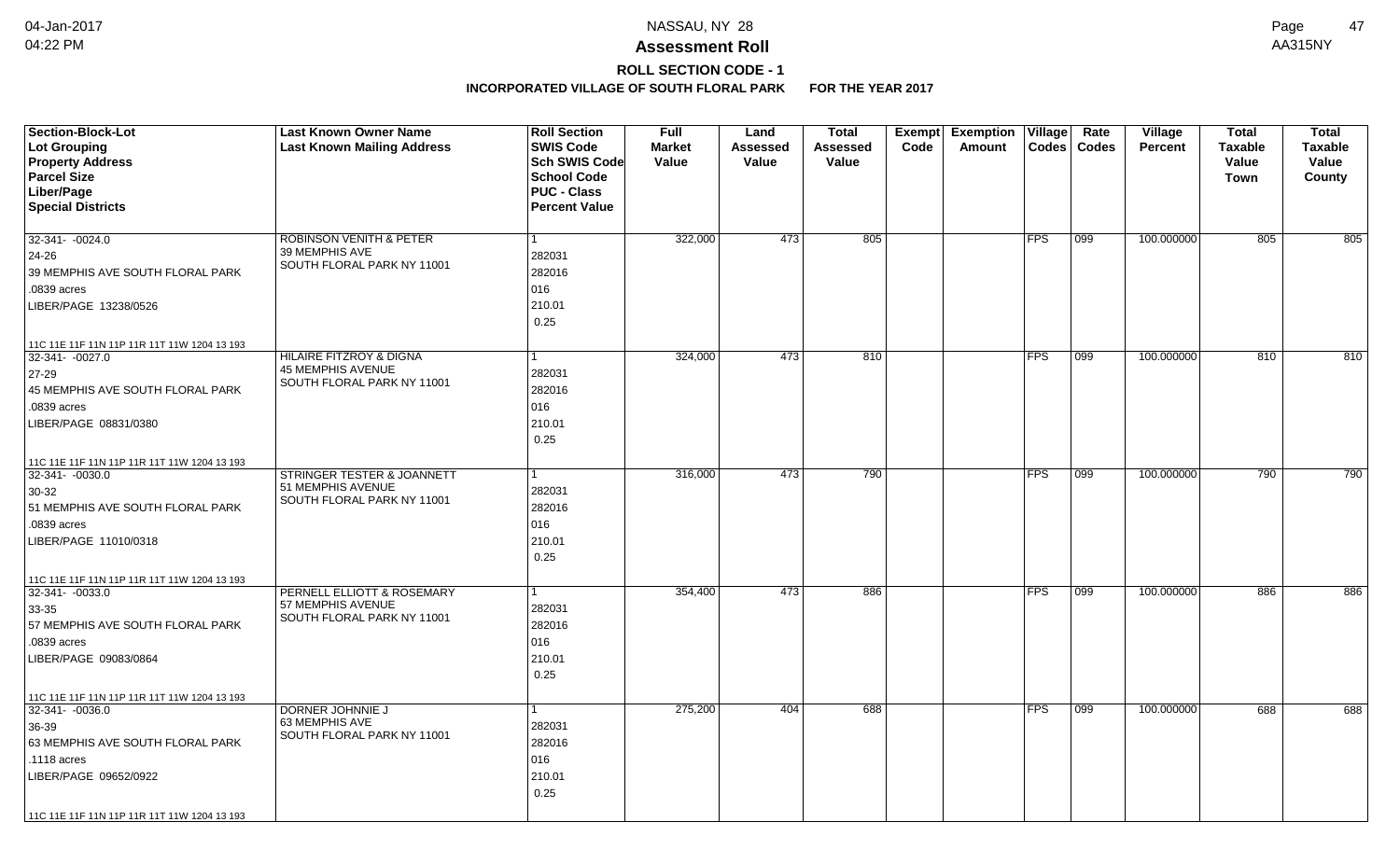# **ROLL SECTION CODE - 1**

| <b>Section-Block-Lot</b>                                          | <b>Last Known Owner Name</b>                     | <b>Roll Section</b>  | <b>Full</b>   | Land     | <b>Total</b> |       | Exempt Exemption | $\overline{\mathsf{V}}$ illage | Rate          | Village        | <b>Total</b>   | <b>Total</b> |
|-------------------------------------------------------------------|--------------------------------------------------|----------------------|---------------|----------|--------------|-------|------------------|--------------------------------|---------------|----------------|----------------|--------------|
| Lot Grouping                                                      | <b>Last Known Mailing Address</b>                | <b>SWIS Code</b>     | <b>Market</b> | Assessed | Assessed     | Code  | Amount           | <b>Codes</b>                   | <b>Codes</b>  | <b>Percent</b> | <b>Taxable</b> | Taxable      |
| <b>Property Address</b>                                           |                                                  | Sch SWIS Code        | Value         | Value    | Value        |       |                  |                                |               |                | Value          | Value        |
| <b>Parcel Size</b>                                                |                                                  | <b>School Code</b>   |               |          |              |       |                  |                                |               |                | <b>Town</b>    | County       |
| Liber/Page                                                        |                                                  | <b>PUC - Class</b>   |               |          |              |       |                  |                                |               |                |                |              |
| <b>Special Districts</b>                                          |                                                  | <b>Percent Value</b> |               |          |              |       |                  |                                |               |                |                |              |
| 32-341- -0040.0                                                   | <b>HOLLAND LAWRENCE &amp; MARIE</b>              |                      | 238,800       | 378      | 597          |       |                  | <b>FPS</b>                     | 099           | 100.000000     | 597            | 597          |
| 40-42                                                             | 69 MEMPHIS AVENUE                                | 282031               |               |          |              |       |                  |                                |               |                |                |              |
| 69 MEMPHIS AVE SOUTH FLORAL PARK                                  | SOUTH FLORAL PARK NY 11001                       | 282016               |               |          |              |       |                  |                                |               |                |                |              |
| .0839 acres                                                       |                                                  | 016                  |               |          |              |       |                  |                                |               |                |                |              |
| LIBER/PAGE 11245/0728                                             |                                                  | 210.01               |               |          |              |       |                  |                                |               |                |                |              |
|                                                                   |                                                  | 0.25                 |               |          |              |       |                  |                                |               |                |                |              |
|                                                                   |                                                  |                      |               |          |              |       |                  |                                |               |                |                |              |
| 11C 11E 11F 11N 11P 11R 11T 11W 1204 13 193<br>$32-341 - -0043.0$ | <b>VICKERS MELODY</b>                            | 1                    | 266,400       | 497      | 666          |       |                  | <b>FPS</b>                     | $ 099\rangle$ | 100.000000     | 666            | 666          |
| 43-46                                                             | 75 MEMPHIS AVE                                   | 282031               |               |          |              |       |                  |                                |               |                |                |              |
| 75 MEMPHIS AVE SOUTH FLORAL PARK                                  | SOUTH FLORAL PARK NY 11001                       | 282016               |               |          |              |       |                  |                                |               |                |                |              |
| .1118 acres                                                       |                                                  | 016                  |               |          |              |       |                  |                                |               |                |                |              |
| LIBER/PAGE 10063/0766                                             |                                                  | 210.01               |               |          |              |       |                  |                                |               |                |                |              |
|                                                                   |                                                  |                      |               |          |              |       |                  |                                |               |                |                |              |
|                                                                   |                                                  | 0.25                 |               |          |              |       |                  |                                |               |                |                |              |
| 11C 11E 11F 11N 11P 11R 11T 11W 1204 13 193                       |                                                  |                      |               |          |              |       |                  |                                |               |                |                |              |
| 32-341- -0047.0                                                   | <b>ROBINSON GLORIA</b><br>81 MEMPHIS AVE         |                      | 288,000       | 449      | 720          | 41121 |                  | 108 FPS                        | 099           | 100.000000     | 612            | 612          |
| 47-48                                                             | SOUTH FLORAL PARK NY 11001                       | 282031               |               |          |              |       |                  |                                |               |                |                |              |
| 81 MEMPHIS AVE SOUTH FLORAL PARK                                  |                                                  | 282016               |               |          |              |       |                  |                                |               |                |                |              |
| .0559 acres                                                       |                                                  | 016                  |               |          |              |       |                  |                                |               |                |                |              |
| LIBER/PAGE 09047/0642                                             |                                                  | 210.01               |               |          |              |       |                  |                                |               |                |                |              |
|                                                                   |                                                  | 0.25                 |               |          |              |       |                  |                                |               |                |                |              |
| 11C 11E 11F 11N 11P 11R 11T 11W 1204 13 193                       |                                                  |                      |               |          |              |       |                  |                                |               |                |                |              |
| 32-341- -0049.0                                                   | <b>WIGFALL JACQUELINE</b>                        |                      | 298,800       | 473      | 747          |       |                  | <b>FPS</b>                     | 099           | 100.000000     | 747            | 747          |
| 49-51                                                             | 87 MEMPHIS AVENUE<br>SOUTH FLORAL PARK NY 11001  | 282031               |               |          |              |       |                  |                                |               |                |                |              |
| 87 MEMPHIS AVE SOUTH FLORAL PARK                                  |                                                  | 282016               |               |          |              |       |                  |                                |               |                |                |              |
| .0839 acres                                                       |                                                  | 016                  |               |          |              |       |                  |                                |               |                |                |              |
| LIBER/PAGE 11017/0014                                             |                                                  | 210.01               |               |          |              |       |                  |                                |               |                |                |              |
|                                                                   |                                                  | 0.25                 |               |          |              |       |                  |                                |               |                |                |              |
| 11C 11E 11F 11N 11P 11R 11T 11W 1204 13 193                       |                                                  |                      |               |          |              |       |                  |                                |               |                |                |              |
| $32-341 - 0052.0$                                                 | <b>PRINCI ANTHONY &amp; RAE</b>                  |                      | 249,200       | 522      | 623          | 41131 |                  | 156 FPS                        | 099           | 100.000000     | 467            | 467          |
| 52-56                                                             | 117 MEMPHIS AVENUE<br>SOUTH FLORAL PARK NY 11001 | 282031               |               |          |              |       |                  |                                |               |                |                |              |
| 117 MEMPHIS AVE SOUTH FLORAL PARK                                 |                                                  | 282016               |               |          |              |       |                  |                                |               |                |                |              |
| .1398 acres                                                       |                                                  | 016                  |               |          |              |       |                  |                                |               |                |                |              |
| LIBER/PAGE 06148/0021                                             |                                                  | 210.01               |               |          |              |       |                  |                                |               |                |                |              |
|                                                                   |                                                  | 0.25                 |               |          |              |       |                  |                                |               |                |                |              |
| 11C 11E 11F 11N 11P 11R 11T 11W 1204 13 193                       |                                                  |                      |               |          |              |       |                  |                                |               |                |                |              |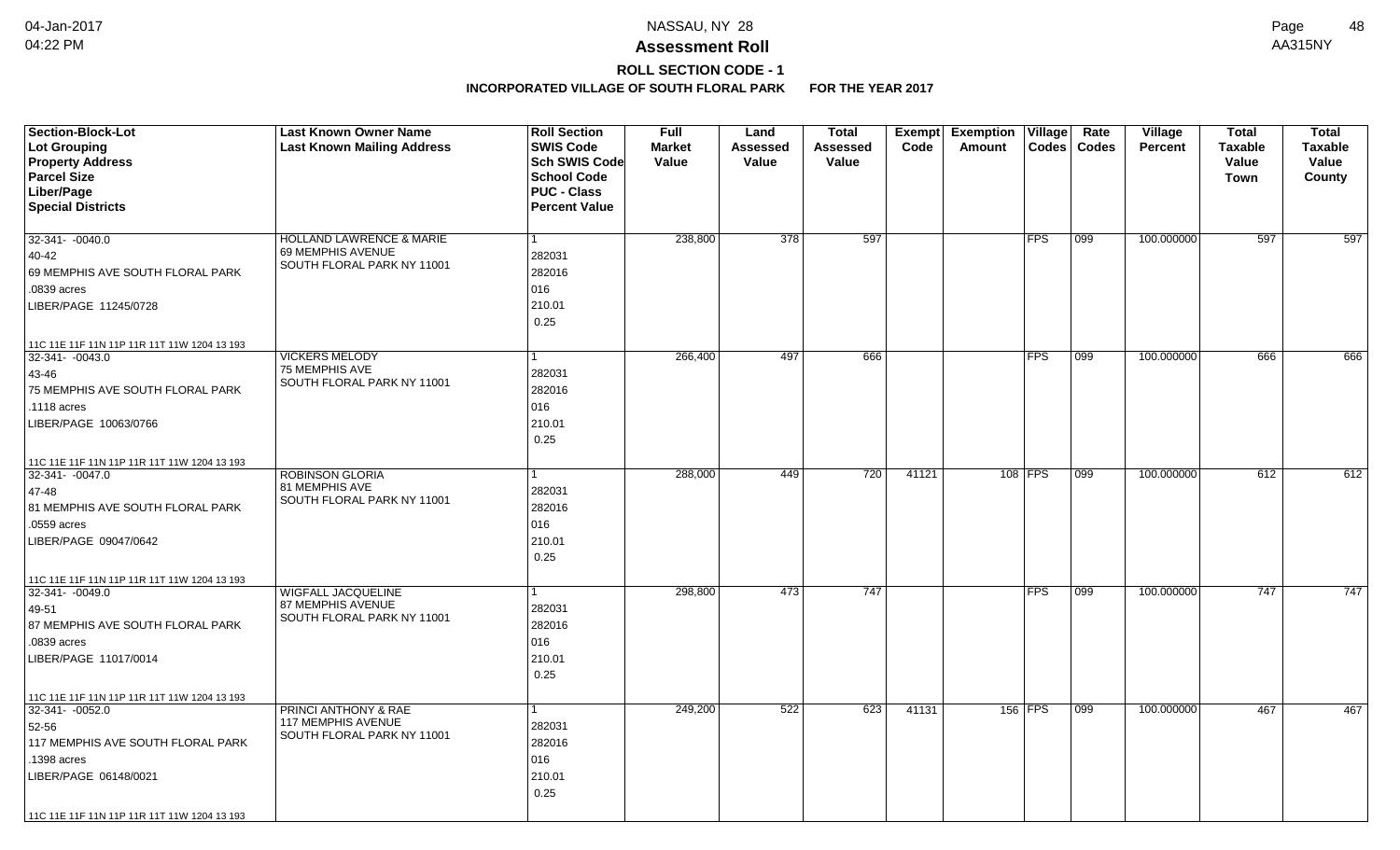# **ROLL SECTION CODE - 1**

| <b>Section-Block-Lot</b>                    | <b>Last Known Owner Name</b>                      | <b>Roll Section</b>  | <b>Full</b>   | Land            | <b>Total</b> |      | Exempt Exemption | $\overline{\mathsf{V}}$ illage | Rate          | Village        | <b>Total</b>   | <b>Total</b> |
|---------------------------------------------|---------------------------------------------------|----------------------|---------------|-----------------|--------------|------|------------------|--------------------------------|---------------|----------------|----------------|--------------|
| Lot Grouping                                | <b>Last Known Mailing Address</b>                 | <b>SWIS Code</b>     | <b>Market</b> | <b>Assessed</b> | Assessed     | Code | Amount           | <b>Codes</b>                   | <b>Codes</b>  | <b>Percent</b> | <b>Taxable</b> | Taxable      |
| <b>Property Address</b>                     |                                                   | Sch SWIS Code        | Value         | Value           | Value        |      |                  |                                |               |                | Value          | Value        |
| <b>Parcel Size</b>                          |                                                   | <b>School Code</b>   |               |                 |              |      |                  |                                |               |                | <b>Town</b>    | County       |
| Liber/Page                                  |                                                   | <b>PUC - Class</b>   |               |                 |              |      |                  |                                |               |                |                |              |
| <b>Special Districts</b>                    |                                                   | <b>Percent Value</b> |               |                 |              |      |                  |                                |               |                |                |              |
| 32-341- -0057.0                             | SINCHI DAISY C                                    | 1                    | 311,600       | 497             | 779          |      |                  | <b>FPS</b>                     | 099           | 100.000000     | 779            | 779          |
| 57-60                                       | 125 MEMPHIS AVE                                   | 282031               |               |                 |              |      |                  |                                |               |                |                |              |
| 125 MEMPHIS AVE SOUTH FLORAL PARK           | SOUTH FLORAL PARK NY 11001                        | 282016               |               |                 |              |      |                  |                                |               |                |                |              |
|                                             |                                                   | 016                  |               |                 |              |      |                  |                                |               |                |                |              |
| .1118 acres                                 |                                                   |                      |               |                 |              |      |                  |                                |               |                |                |              |
| LIBER/PAGE 13234/0069                       |                                                   | 210.01               |               |                 |              |      |                  |                                |               |                |                |              |
|                                             |                                                   | 0.25                 |               |                 |              |      |                  |                                |               |                |                |              |
| 11C 11E 11F 11N 11P 11R 11T 11W 1204 13 193 |                                                   |                      |               |                 |              |      |                  |                                |               |                |                |              |
| $32-341 - 0061.0$                           | <b>LIVINGSTONE MURIEL</b><br>120 KINGSTON AVENUE  | 1                    | 16,800        | 42              | 42           |      |                  | <b>FPS</b>                     | $ 099\rangle$ | 100.000000     | 42             | 42           |
| 61,62                                       | SOUTH FLORAL PARK NY 11001                        | 282031               |               |                 |              |      |                  |                                |               |                |                |              |
| 120 KINGSTON AVE SOUTH FLORAL PARK          |                                                   | 282016               |               |                 |              |      |                  |                                |               |                |                |              |
| .0559 acres                                 |                                                   | 016                  |               |                 |              |      |                  |                                |               |                |                |              |
| LIBER/PAGE 11566/0777                       |                                                   | 311.11               |               |                 |              |      |                  |                                |               |                |                |              |
|                                             |                                                   | 0.25                 |               |                 |              |      |                  |                                |               |                |                |              |
| 11C 11E 11F 11N 11P 11R 11T 11W 1204 13 193 |                                                   |                      |               |                 |              |      |                  |                                |               |                |                |              |
| $32-341 - -0063.0$                          | <b>LIVINGSTONE MURIEL</b>                         |                      | 318,800       | 424             | 797          |      |                  | <b>FPS</b>                     | 099           | 100.000000     | 797            | 797          |
| 63-66                                       | 120 KINGSTON AVENUE<br>SOUTH FLORAL PARK NY 11001 | 282031               |               |                 |              |      |                  |                                |               |                |                |              |
| 120 KINGSTON AVE SOUTH FLORAL PARK          |                                                   | 282016               |               |                 |              |      |                  |                                |               |                |                |              |
| .1118 acres                                 |                                                   | 016                  |               |                 |              |      |                  |                                |               |                |                |              |
| LIBER/PAGE 11566/0777                       |                                                   | 210.01               |               |                 |              |      |                  |                                |               |                |                |              |
|                                             |                                                   | 0.25                 |               |                 |              |      |                  |                                |               |                |                |              |
| 11C 11E 11F 11N 11P 11R 11T 11W 1204 13 193 |                                                   |                      |               |                 |              |      |                  |                                |               |                |                |              |
| 32-341- -0067.0                             | <b>ADAMS PAULETTE GEE &amp; T</b>                 |                      | 297,200       | 497             | 743          |      |                  | <b>FPS</b>                     | 099           | 100.000000     | 743            | 743          |
| 67-70                                       | 116 KINGSTON AVENUE<br>SOUTH FLORAL PARK NY 11001 | 282031               |               |                 |              |      |                  |                                |               |                |                |              |
| 116 KINGSTON AVE SOUTH FLORAL PARK          |                                                   | 282016               |               |                 |              |      |                  |                                |               |                |                |              |
| .1118 acres                                 |                                                   | 016                  |               |                 |              |      |                  |                                |               |                |                |              |
| LIBER/PAGE 09138/0741                       |                                                   | 210.01               |               |                 |              |      |                  |                                |               |                |                |              |
|                                             |                                                   | 0.25                 |               |                 |              |      |                  |                                |               |                |                |              |
| 11C 11E 11F 11N 11P 11R 11T 11W 1204 13 193 |                                                   |                      |               |                 |              |      |                  |                                |               |                |                |              |
| $32-341 - 0071.0$                           | <b>BURGE KARL &amp; LISA HARRISON</b>             | 1                    | 328,000       | 473             | 820          |      |                  | <b>FPS</b>                     | 099           | 100.000000     | 820            | 820          |
| 71-73                                       | 114 KINGSTON AVE<br>SOUTH FLORAL PARK NY 11001    | 282031               |               |                 |              |      |                  |                                |               |                |                |              |
| 114 KINGSTON AVE SOUTH FLORAL PARK          |                                                   | 282016               |               |                 |              |      |                  |                                |               |                |                |              |
| .0839 acres                                 |                                                   | 016                  |               |                 |              |      |                  |                                |               |                |                |              |
| LIBER/PAGE 12286/0814                       |                                                   | 483.01               |               |                 |              |      |                  |                                |               |                |                |              |
|                                             |                                                   | 0.25                 |               |                 |              |      |                  |                                |               |                |                |              |
| 11C 11E 11F 11N 11P 11R 11T 11W 1204 13 193 |                                                   |                      |               |                 |              |      |                  |                                |               |                |                |              |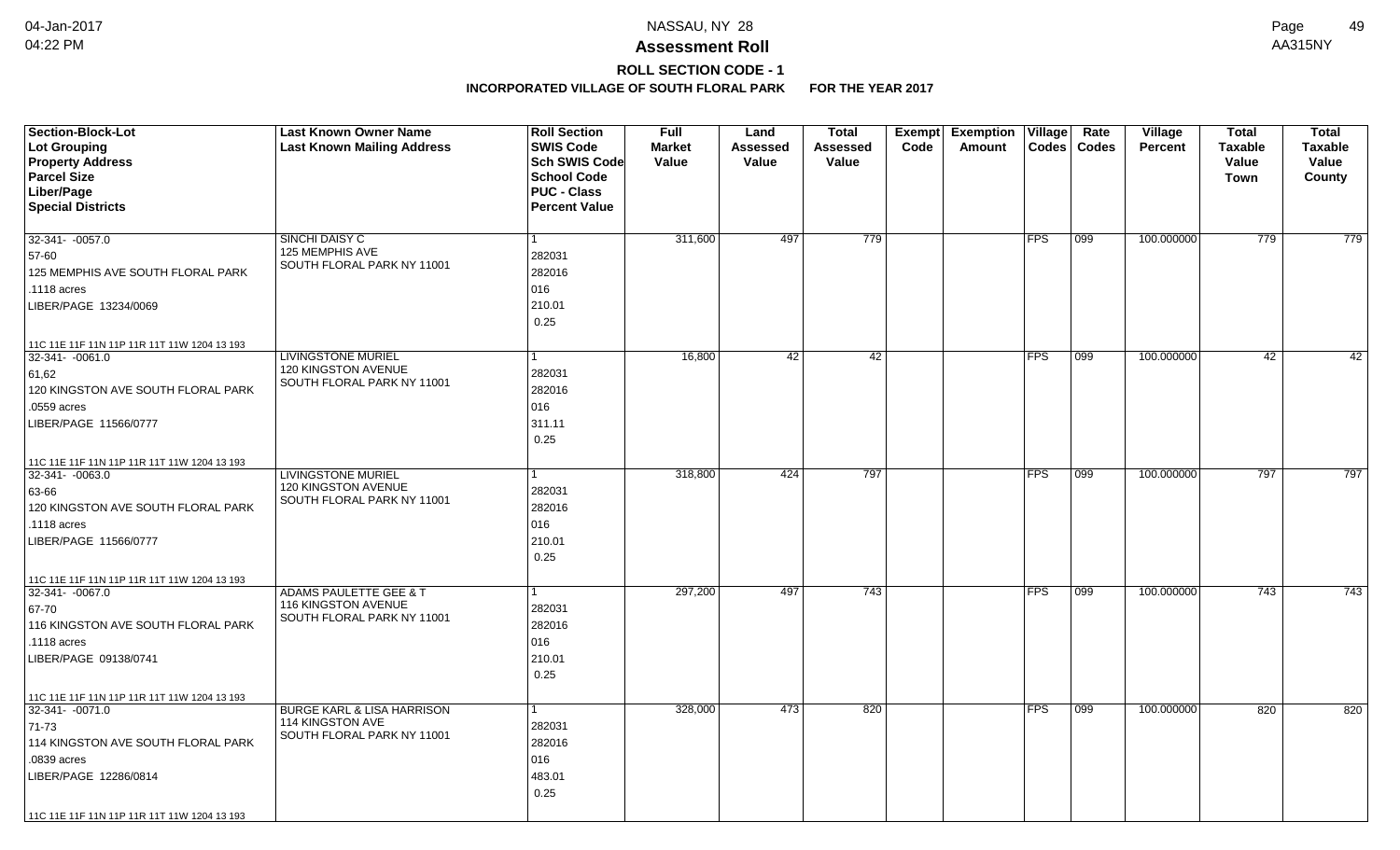## **ROLL SECTION CODE - 1**

| Section-Block-Lot                           | <b>Last Known Owner Name</b>                   | <b>Roll Section</b>   | <b>Full</b>   | Land            | <b>Total</b>    | Exempt | <b>Exemption Village</b> |              | Rate         | Village    | <b>Total</b>   | <b>Total</b>   |
|---------------------------------------------|------------------------------------------------|-----------------------|---------------|-----------------|-----------------|--------|--------------------------|--------------|--------------|------------|----------------|----------------|
| Lot Grouping                                | <b>Last Known Mailing Address</b>              | <b>SWIS Code</b>      | <b>Market</b> | <b>Assessed</b> | <b>Assessed</b> | Code   | Amount                   | <b>Codes</b> | <b>Codes</b> | Percent    | <b>Taxable</b> | <b>Taxable</b> |
| <b>Property Address</b>                     |                                                | <b>Sch SWIS Codel</b> | Value         | Value           | Value           |        |                          |              |              |            | Value          | Value          |
| <b>Parcel Size</b>                          |                                                | <b>School Code</b>    |               |                 |                 |        |                          |              |              |            | Town           | County         |
| Liber/Page                                  |                                                | <b>PUC - Class</b>    |               |                 |                 |        |                          |              |              |            |                |                |
| <b>Special Districts</b>                    |                                                | <b>Percent Value</b>  |               |                 |                 |        |                          |              |              |            |                |                |
|                                             |                                                |                       |               |                 |                 |        |                          |              |              |            |                |                |
| 32-341- -0074.0                             | <b>SEGBEDJI EKOUE</b>                          |                       | 262,400       | 390             | 656             |        |                          | <b>FPS</b>   | 099          | 100.000000 | 656            | 656            |
| 74-76                                       | 112 KINGSTON AVE<br>SOUTH FLORAL PARK NY 11001 | 282031                |               |                 |                 |        |                          |              |              |            |                |                |
| 112 KINGSTON AVE SOUTH FLORAL PARK          |                                                | 282016                |               |                 |                 |        |                          |              |              |            |                |                |
| .0839 acres                                 |                                                | 016                   |               |                 |                 |        |                          |              |              |            |                |                |
| LIBER/PAGE 12184/0602                       |                                                | 210.01                |               |                 |                 |        |                          |              |              |            |                |                |
|                                             |                                                | 0.25                  |               |                 |                 |        |                          |              |              |            |                |                |
| 11C 11E 11F 11N 11P 11R 11T 11W 1204 13 193 |                                                |                       |               |                 |                 |        |                          |              |              |            |                |                |
| 32-341- - 0077.0                            | <b>MAINGAN MAGGIE</b>                          |                       | 443,200       | 497             | 1,108           |        |                          | FPS          | 099          | 100.000000 | 1,108          | 1,108          |
| 77-80                                       | 100 KINGSTON AVENUE                            | 282031                |               |                 |                 |        |                          |              |              |            |                |                |
| 100 KINGSTON AVE SOUTH FLORAL PARK          | SOUTH FLORAL PARK NY 11001                     | 282016                |               |                 |                 |        |                          |              |              |            |                |                |
| .1118 acres                                 |                                                | 016                   |               |                 |                 |        |                          |              |              |            |                |                |
| LIBER/PAGE 11289/0251                       |                                                | 210.01                |               |                 |                 |        |                          |              |              |            |                |                |
|                                             |                                                | 0.25                  |               |                 |                 |        |                          |              |              |            |                |                |
| 11C 11E 11F 11N 11P 11R 11T 11W 1204 13 193 |                                                |                       |               |                 |                 |        |                          |              |              |            |                |                |
| $32-341 - -0081.0$                          | MALIK ABDUL & ALMA                             |                       | 297,200       | 449             | 743             |        |                          | <b>FPS</b>   | 099          | 100.000000 | 743            | 743            |
| 81-82                                       | 96 KINGSTON AVE                                | 282031                |               |                 |                 |        |                          |              |              |            |                |                |
| 96 KINGSTON AVE SOUTH FLORAL PARK           | SOUTH FLORAL PARK NY 11001                     | 282016                |               |                 |                 |        |                          |              |              |            |                |                |
| .0559 acres                                 |                                                | 016                   |               |                 |                 |        |                          |              |              |            |                |                |
| LIBER/PAGE 09924/0932                       |                                                | 210.01                |               |                 |                 |        |                          |              |              |            |                |                |
|                                             |                                                | 0.25                  |               |                 |                 |        |                          |              |              |            |                |                |
| 11C 11E 11F 11N 11P 11R 11T 11W 1204 13 193 |                                                |                       |               |                 |                 |        |                          |              |              |            |                |                |
| 32-341- -0083.0                             | <b>ALERS NOEMI</b>                             |                       | 384,000       | 473             | 960             |        |                          | <b>FPS</b>   | 099          | 100.000000 | 960            | 960            |
| 83-85                                       | 90 KINGSTON AVE                                | 282031                |               |                 |                 |        |                          |              |              |            |                |                |
| 90 KINGSTON AVE SOUTH FLORAL PARK           | SOUTH FLORAL PARK NY 11001                     | 282016                |               |                 |                 |        |                          |              |              |            |                |                |
| .0839 acres                                 |                                                | 016                   |               |                 |                 |        |                          |              |              |            |                |                |
| LIBER/PAGE 12173/0036                       |                                                | 210.01                |               |                 |                 |        |                          |              |              |            |                |                |
|                                             |                                                | 0.25                  |               |                 |                 |        |                          |              |              |            |                |                |
| 11C 11E 11F 11N 11P 11R 11T 11W 1204 13 193 |                                                |                       |               |                 |                 |        |                          |              |              |            |                |                |
| $32-341 - 0086.0$                           | CHAVER JOSE & GALVEZ ROSA                      |                       | 288,800       | 522             | 722             |        |                          | <b>FPS</b>   | 099          | 100.000000 | 722            | 722            |
| 86-90                                       | 84 KINGSTON AVE                                | 282031                |               |                 |                 |        |                          |              |              |            |                |                |
| 84 KINGSTON AVE SOUTH FLORAL PARK           | SOUTH FLORAL PARK NY 11001                     | 282016                |               |                 |                 |        |                          |              |              |            |                |                |
| .1398 acres                                 |                                                | 016                   |               |                 |                 |        |                          |              |              |            |                |                |
| LIBER/PAGE 12029/0445                       |                                                | 210.01                |               |                 |                 |        |                          |              |              |            |                |                |
|                                             |                                                | 0.25                  |               |                 |                 |        |                          |              |              |            |                |                |
| 11C 11E 11F 11N 11P 11R 11T 11W 1204 13 193 |                                                |                       |               |                 |                 |        |                          |              |              |            |                |                |
|                                             |                                                |                       |               |                 |                 |        |                          |              |              |            |                |                |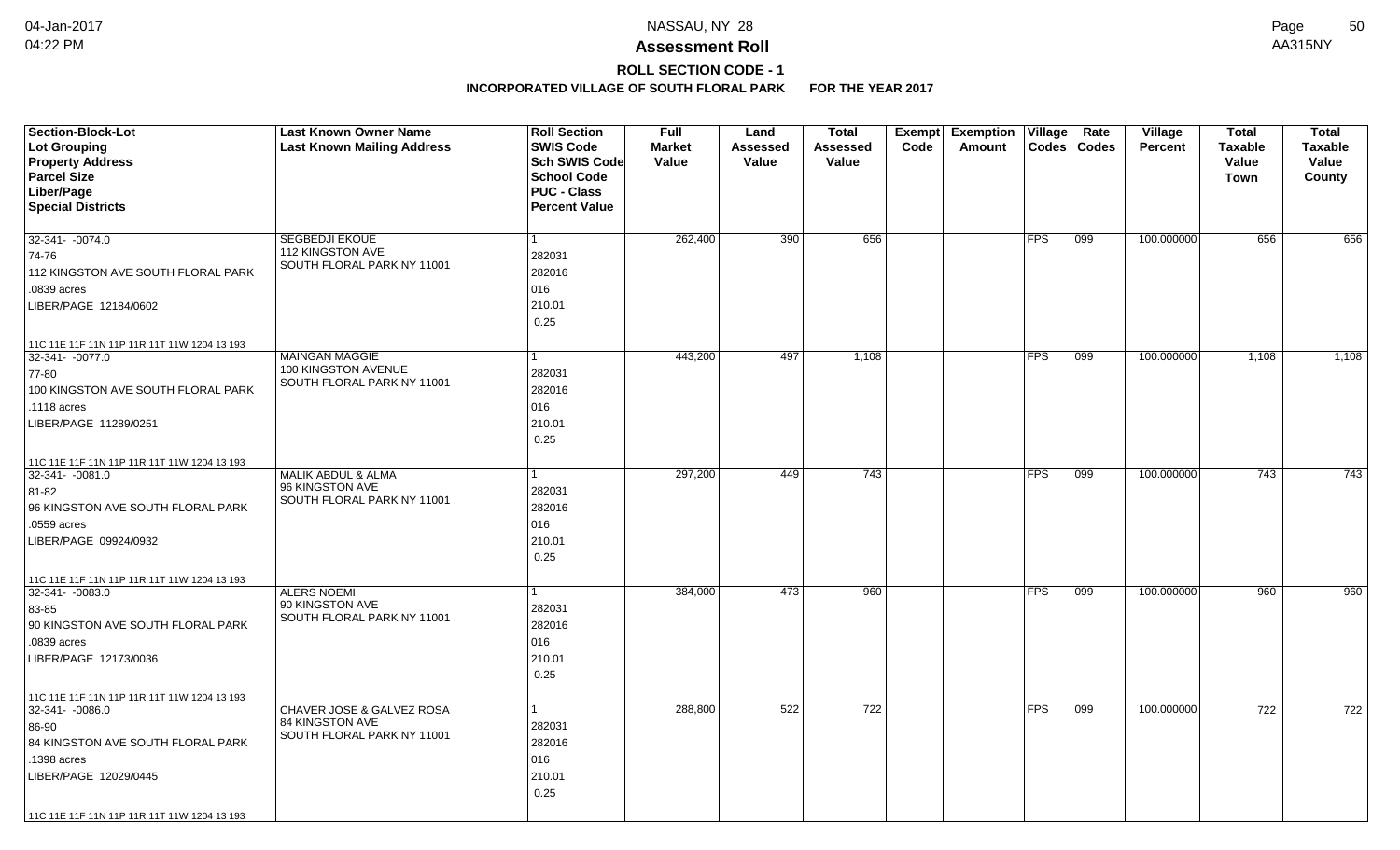# **ROLL SECTION CODE - 1**

| <b>Section-Block-Lot</b><br><b>Lot Grouping</b><br><b>Property Address</b><br><b>Parcel Size</b><br>Liber/Page<br><b>Special Districts</b>                 | <b>Last Known Owner Name</b><br><b>Last Known Mailing Address</b>                                        | <b>Roll Section</b><br><b>SWIS Code</b><br><b>Sch SWIS Code</b><br><b>School Code</b><br><b>PUC - Class</b><br><b>Percent Value</b> | <b>Full</b><br><b>Market</b><br>Value | Land<br><b>Assessed</b><br>Value | <b>Total</b><br><b>Assessed</b><br>Value | Exempt<br>Code | <b>Exemption Village</b><br>Amount |            | Rate<br>Codes   Codes | Village<br>Percent | <b>Total</b><br><b>Taxable</b><br>Value<br>Town | <b>Total</b><br><b>Taxable</b><br>Value<br>County |
|------------------------------------------------------------------------------------------------------------------------------------------------------------|----------------------------------------------------------------------------------------------------------|-------------------------------------------------------------------------------------------------------------------------------------|---------------------------------------|----------------------------------|------------------------------------------|----------------|------------------------------------|------------|-----------------------|--------------------|-------------------------------------------------|---------------------------------------------------|
| $32-341 - -0091.0$<br>$91-92$<br>76 KINGSTON AVE SOUTH FLORAL PARK                                                                                         | LOBBAN MICHAEL & PEARLENA & HYLTON E   1<br>76 KINGSTON AVENUE<br>SOUTH FLORAL PARK NY 11001             | 282031<br>282016                                                                                                                    | 277,200                               | 449                              | 693                                      |                |                                    | <b>FPS</b> | $ 099\rangle$         | 100.000000         | 693                                             | 693                                               |
| .0559 acres<br>LIBER/PAGE 11158/0378                                                                                                                       |                                                                                                          | 016<br>210.01<br>0.25                                                                                                               |                                       |                                  |                                          |                |                                    |            |                       |                    |                                                 |                                                   |
| 11C 11E 11F 11N 11P 11R 11T 11W 1204 13 193                                                                                                                |                                                                                                          |                                                                                                                                     |                                       |                                  |                                          |                |                                    |            |                       |                    |                                                 |                                                   |
| 32-341- -0093.0<br>$ 93 - 94$<br>KINGSTON AVE SOUTH FLORAL PARK<br>.0559 acres                                                                             | <b>LOBBIN MICHAEL &amp; PEARLINA</b><br>76 KINGSTON AVE<br>SOUTH FLORAL PARK NY 11001                    | l 1<br>282031<br>282016<br>016                                                                                                      | 23,200                                | 45                               | $\overline{58}$                          |                |                                    | <b>FPS</b> | $ 099\rangle$         | 100.000000         | 58                                              | 58                                                |
| LIBER/PAGE 11158/0378                                                                                                                                      |                                                                                                          | 312.11<br>0.25                                                                                                                      |                                       |                                  |                                          |                |                                    |            |                       |                    |                                                 |                                                   |
| 11C 11E 11F 11N 11P 11R 11T 11W 1204 13 193<br>32-341- -0095.0<br>$95-96$<br>76 KINGSTON AVE SOUTH FLORAL PARK<br>.0559 acres<br>LIBER/PAGE 11158/0378     | LOBBAN MICHAEL & PEARLENA & HYLTON E 1<br>76 KINGSTON AVENUE<br>SOUTH FLORAL PARK NY 11001               | 282031<br>282016<br>016<br>311.11<br>0.25                                                                                           | 16,800                                | 42                               | $\overline{42}$                          |                |                                    | <b>FPS</b> | 099                   | 100.000000         | 42                                              | 42                                                |
| 11C 11E 11F 11N 11P 11R 11T 11W 1204 13 193<br>32-341- -0109.0<br>109-112,131<br>50 KINGSTON AVE SOUTH FLORAL PARK<br>.1258 acres<br>LIBER/PAGE 12368/0398 | DELPH MALCOLM & AGNES LIFE ESTATE<br><b>DELPH NIGEL</b><br>50 KINGSTON AVE<br>SOUTH FLORAL PARK NY 11001 | $\vert$ 1<br>282031<br>282016<br>016<br>210.01<br>0.25                                                                              | 297,200                               | 510                              | $\overline{743}$                         |                |                                    | <b>FPS</b> | 099                   | 100.000000         | 743                                             | 743                                               |
| 11C 11E 11F 11N 11P 11R 11T 11W 1204 13 193                                                                                                                |                                                                                                          |                                                                                                                                     |                                       |                                  |                                          |                |                                    |            |                       |                    |                                                 |                                                   |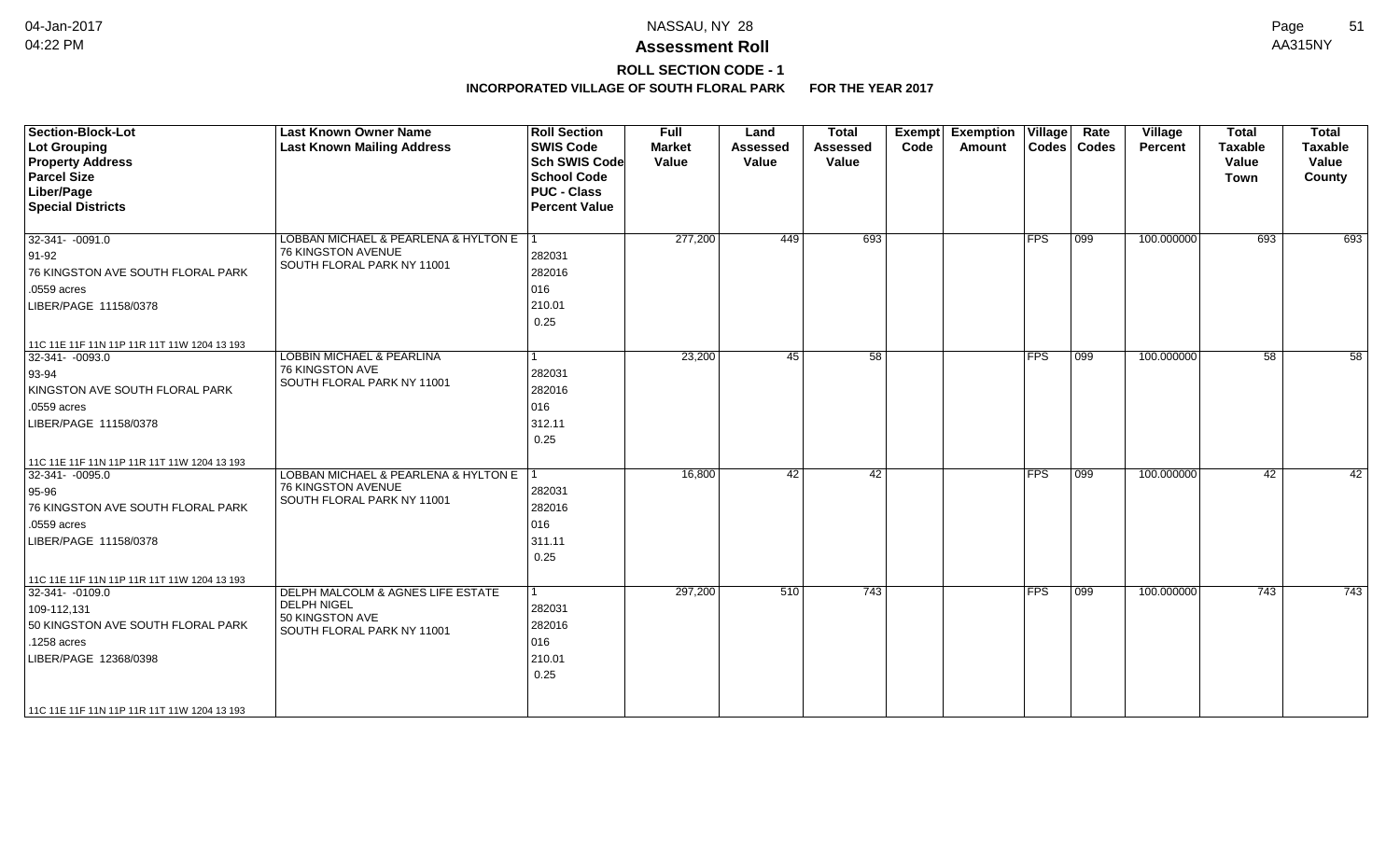# **ROLL SECTION CODE - 1**

| <b>Section-Block-Lot</b>                                       | <b>Last Known Owner Name</b>                       | <b>Roll Section</b>  | <b>Full</b>   | Land     | <b>Total</b>    | Exempt         | <b>Exemption Village</b> |            | Rate          | Village        | <b>Total</b>   | <b>Total</b>   |
|----------------------------------------------------------------|----------------------------------------------------|----------------------|---------------|----------|-----------------|----------------|--------------------------|------------|---------------|----------------|----------------|----------------|
| Lot Grouping                                                   | <b>Last Known Mailing Address</b>                  | <b>SWIS Code</b>     | <b>Market</b> | Assessed | <b>Assessed</b> | Code           | Amount                   |            | Codes   Codes | <b>Percent</b> | <b>Taxable</b> | <b>Taxable</b> |
| <b>Property Address</b>                                        |                                                    | <b>Sch SWIS Code</b> | Value         | Value    | Value           |                |                          |            |               |                | Value          | Value          |
| <b>Parcel Size</b>                                             |                                                    | <b>School Code</b>   |               |          |                 |                |                          |            |               |                | Town           | County         |
| Liber/Page                                                     |                                                    | <b>PUC - Class</b>   |               |          |                 |                |                          |            |               |                |                |                |
| <b>Special Districts</b>                                       |                                                    | <b>Percent Value</b> |               |          |                 |                |                          |            |               |                |                |                |
|                                                                |                                                    |                      |               |          |                 |                |                          |            |               |                |                |                |
| 32-341- -0113.0                                                | SNELL ERNEST & M                                   | 1.                   | 292,400       | 522      | 731             |                |                          | <b>FPS</b> | 099           | 100.000000     | 731            | 731            |
| 113-117                                                        | 40 KINGSTON AVENUE<br>SOUTH FLORAL PARK NY 11001   | 282031               |               |          |                 |                |                          |            |               |                |                |                |
| 40 KINGSTON AVE SOUTH FLORAL PARK                              |                                                    | 282016               |               |          |                 |                |                          |            |               |                |                |                |
| .1398 acres                                                    |                                                    | 016                  |               |          |                 |                |                          |            |               |                |                |                |
| LIBER/PAGE 07585/0193                                          |                                                    | 210.01               |               |          |                 |                |                          |            |               |                |                |                |
|                                                                |                                                    | 0.25                 |               |          |                 |                |                          |            |               |                |                |                |
| 11C 11E 11F 11N 11P 11R 11T 11W 1204 13 193                    |                                                    |                      |               |          |                 |                |                          |            |               |                |                |                |
| 32-341- - 0118.0                                               | <b>SOMRA JAGMOHAN &amp; GURDEEP</b>                | $\mathbf{1}$         | 264,000       | 393      | 660             |                |                          | <b>FPS</b> | 099           | 100.000000     | 660            | 660            |
| 118-120                                                        | 36 KINGSTON AVENUE                                 | 282031               |               |          |                 |                |                          |            |               |                |                |                |
| 36 KINGSTON AVE SOUTH FLORAL PARK                              | SOUTH FLORAL PARK NY 11001                         | 282016               |               |          |                 |                |                          |            |               |                |                |                |
| .0839 acres                                                    |                                                    | 016                  |               |          |                 |                |                          |            |               |                |                |                |
| LIBER/PAGE 11516/0595                                          |                                                    | 210.01               |               |          |                 |                |                          |            |               |                |                |                |
|                                                                |                                                    | 0.25                 |               |          |                 |                |                          |            |               |                |                |                |
| 11C 11E 11F 11N 11P 11R 11T 11W 1204 13 193                    |                                                    |                      |               |          |                 |                |                          |            |               |                |                |                |
| 32-341- -0121.0                                                | <b>DAVIS CLYDE &amp; CLARETHA</b>                  | 1                    | 324,000       | 497      | 810             | 41680          |                          | 81 FPS     | 099           | 100.000000     | 729            | 729            |
| 121-124                                                        | 30 KINGSTON AVENUE                                 | 282031               |               |          |                 |                |                          |            |               |                |                |                |
| 30 KINGSTON AVE SOUTH FLORAL PARK                              | SOUTH FLORAL PARK NY 11001                         | 282016               |               |          |                 |                |                          |            |               |                |                |                |
| .1118 acres                                                    |                                                    | 016                  |               |          |                 |                |                          |            |               |                |                |                |
| LIBER/PAGE 08700/0217                                          |                                                    | 210.01               |               |          |                 |                |                          |            |               |                |                |                |
|                                                                |                                                    | 0.25                 |               |          |                 |                |                          |            |               |                |                |                |
|                                                                |                                                    |                      |               |          |                 |                |                          |            |               |                |                |                |
| 11C 11E 11F 11N 11P 11R 11T 11W 1204 13 193<br>32-341- -0130.0 | ORTIZ HECTOR L & RODRIGUEZ DALIMAR A               | 1                    | 280,000       | 480      | 700             | 41680          |                          | $70$ FPS   | 099           | 100.000000     | 630            | 630            |
|                                                                | 60 KINGSTON AVE                                    | 282031               |               |          |                 |                |                          |            |               |                |                |                |
| 60 KINGSTON AVE SOUTH FLORAL PARK                              | SOUTH FLORAL PARK NY 11001                         | 282016               |               |          |                 |                |                          |            |               |                |                |                |
| .1258 acres                                                    |                                                    | 016                  |               |          |                 |                |                          |            |               |                |                |                |
| LIBER/PAGE 12998/0080                                          |                                                    | 210.01               |               |          |                 |                |                          |            |               |                |                |                |
|                                                                |                                                    | 0.25                 |               |          |                 |                |                          |            |               |                |                |                |
|                                                                |                                                    |                      |               |          |                 |                |                          |            |               |                |                |                |
| 11C 11E 11F 11N 11P 11R 11T 11W 1204 13 193                    |                                                    |                      |               |          |                 |                |                          |            |               |                |                |                |
| 32-341- -0132.0                                                | <b>GIBSON EDGAR &amp; BETTY</b><br>66 KINGSTON AVE | $\mathbf{1}$         | 278,400       | 485      | 696             | 41801<br>41121 | 104                      | 118 FPS    | 099           | 100.000000     | 474            | 474            |
|                                                                | SOUTH FLORAL PARK NY 11001                         | 282031               |               |          |                 |                |                          |            |               |                |                |                |
| 66 KINGSTON AVE SOUTH FLORAL PARK                              |                                                    | 282016               |               |          |                 |                |                          |            |               |                |                |                |
| .0979 acres                                                    |                                                    | 016                  |               |          |                 |                |                          |            |               |                |                |                |
| LIBER/PAGE 07649/0121                                          |                                                    | 210.01               |               |          |                 |                |                          |            |               |                |                |                |
|                                                                |                                                    | 0.25                 |               |          |                 |                |                          |            |               |                |                |                |
| 11C 11E 11F 11N 11P 11R 11T 11W 1204 13 193                    |                                                    |                      |               |          |                 |                |                          |            |               |                |                |                |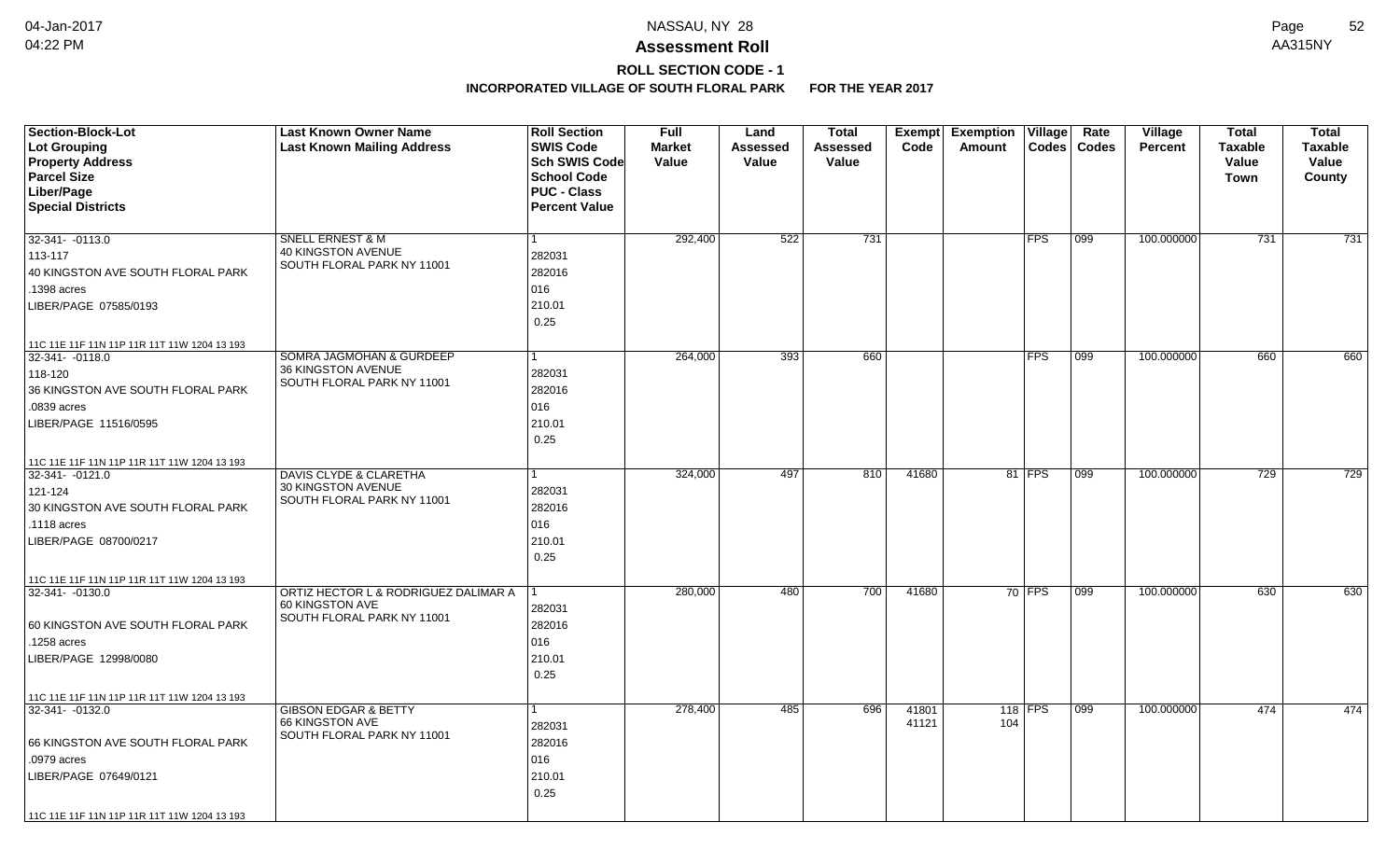## **ROLL SECTION CODE - 1**

| <b>Section-Block-Lot</b>                                       | <b>Last Known Owner Name</b>                            | <b>Roll Section</b>  | <b>Full</b>   | Land     | <b>Total</b>      | <b>Exempt</b> | <b>Exemption Village</b> | Rate         | Village           | <b>Total</b>   | <b>Total</b>   |
|----------------------------------------------------------------|---------------------------------------------------------|----------------------|---------------|----------|-------------------|---------------|--------------------------|--------------|-------------------|----------------|----------------|
| Lot Grouping                                                   | <b>Last Known Mailing Address</b>                       | <b>SWIS Code</b>     | <b>Market</b> | Assessed | <b>Assessed</b>   | Code          | Codes<br>Amount          | <b>Codes</b> | <b>Percent</b>    | <b>Taxable</b> | <b>Taxable</b> |
| <b>Property Address</b>                                        |                                                         | <b>Sch SWIS Code</b> | Value         | Value    | Value             |               |                          |              |                   | Value          | Value          |
| <b>Parcel Size</b>                                             |                                                         | <b>School Code</b>   |               |          |                   |               |                          |              |                   | <b>Town</b>    | County         |
| Liber/Page                                                     |                                                         | <b>PUC - Class</b>   |               |          |                   |               |                          |              |                   |                |                |
| <b>Special Districts</b>                                       |                                                         | <b>Percent Value</b> |               |          |                   |               |                          |              |                   |                |                |
|                                                                |                                                         |                      |               |          |                   |               |                          |              |                   |                |                |
| $32-341 - -0133.0$                                             | YULAN ALEXANDER                                         |                      | 276,800       | 485      | 692               |               | <b>FPS</b>               | 099          | 100.000000        | 692            | 692            |
|                                                                | 72 KINGSTON AVENUE<br>SOUTH FLORAL PARK NY 11001        | 282031               |               |          |                   |               |                          |              |                   |                |                |
| 72 KINGSTON AVE SOUTH FLORAL PARK                              |                                                         | 282016               |               |          |                   |               |                          |              |                   |                |                |
| .0979 acres                                                    |                                                         | 016                  |               |          |                   |               |                          |              |                   |                |                |
| LIBER/PAGE 11650/0081                                          |                                                         | 210.01               |               |          |                   |               |                          |              |                   |                |                |
|                                                                |                                                         | 0.25                 |               |          |                   |               |                          |              |                   |                |                |
| 11C 11E 11F 11N 11P 11R 11T 11W 1204 13 193                    |                                                         |                      |               |          |                   |               |                          |              |                   |                |                |
| 32-341-0134.0                                                  | PONCE HECTOR & SALLY                                    |                      | 334,400       | 527      | 836               | 41680         | 84 FPS                   | 099          | 100.000000        | 752            | 752            |
|                                                                | 10 KINGSTON AVENUE                                      | 282031               |               |          |                   |               |                          |              |                   |                |                |
| 10 KINGSTON AVE SOUTH FLORAL PARK                              | SOUTH FLORAL PARK NY 11001                              | 282016               |               |          |                   |               |                          |              |                   |                |                |
| .1459 acres                                                    |                                                         | 016                  |               |          |                   |               |                          |              |                   |                |                |
| LIBER/PAGE 09439/0249                                          |                                                         | 210.01               |               |          |                   |               |                          |              |                   |                |                |
|                                                                |                                                         | 0.25                 |               |          |                   |               |                          |              |                   |                |                |
| 11C 11E 11F 11N 11P 11R 11T 11W 1204 13 193                    |                                                         |                      |               |          |                   |               |                          |              |                   |                |                |
| 32-341-0135.0                                                  | MC CABE ELTON & ELVA                                    |                      | 242,000       | 416      | 605               | 41680         | $61$ FPS                 | 099          | 100.000000        | 544            | 544            |
|                                                                | 20 KINGSTON AVENUE                                      | 282031               |               |          |                   |               |                          |              |                   |                |                |
| 20 KINGSTON AVE SOUTH FLORAL PARK                              | SOUTH FLORAL PARK NY 11001                              | 282016               |               |          |                   |               |                          |              |                   |                |                |
| .0999 acres                                                    |                                                         | 016                  |               |          |                   |               |                          |              |                   |                |                |
| LIBER/PAGE 09438/0182                                          |                                                         | 210.01               |               |          |                   |               |                          |              |                   |                |                |
|                                                                |                                                         | 0.25                 |               |          |                   |               |                          |              |                   |                |                |
|                                                                |                                                         |                      |               |          |                   |               |                          |              |                   |                |                |
| 11C 11E 11F 11N 11P 11R 11T 11W 1204 13 193<br>32-341- -0137.0 | <b>FRANCOIS VIVIA</b>                                   | 1                    | 331,200       | 492      | 828               |               | <b>FPS</b>               | 099          | 100.000000        | 828            | 828            |
|                                                                | 1 MEMPHIS AVENUE                                        | 282031               |               |          |                   |               |                          |              |                   |                |                |
| 1 MEMPHIS AVE SOUTH FLORAL PARK                                | SOUTH FLORAL PARK NY 11001                              | 282016               |               |          |                   |               |                          |              |                   |                |                |
| .1052 acres                                                    |                                                         | 016                  |               |          |                   |               |                          |              |                   |                |                |
| LIBER/PAGE 10536/0472                                          |                                                         | 210.01               |               |          |                   |               |                          |              |                   |                |                |
|                                                                |                                                         | 0.25                 |               |          |                   |               |                          |              |                   |                |                |
|                                                                |                                                         |                      |               |          |                   |               |                          |              |                   |                |                |
| 11C 11E 11F 11N 11P 11R 11T 11W 1204 13 193                    |                                                         |                      |               |          |                   |               |                          |              |                   |                |                |
| 32-341-0138.0                                                  | INC VILLAGE OF SOUTH FLORAL PARK<br>383 ROQUETTE AVENUE | 8                    | 3,000         |          | $25 \mid X$<br>30 | 13650         | 30 FPS                   | 099          | 100.000000 EXEMPT |                | <b>EXEMPT</b>  |
|                                                                | SOUTH FLORAL PARK NY 11001                              | 282031               |               |          |                   |               |                          |              |                   |                |                |
| MEMPHIS AVE SOUTH FLORAL PARK                                  |                                                         | 282016               |               |          |                   |               |                          |              |                   |                |                |
| .0211 acres                                                    |                                                         | 016                  |               |          |                   |               |                          |              |                   |                |                |
| LIBER/PAGE 09373/0938                                          |                                                         | 330.14               |               |          |                   |               |                          |              |                   |                |                |
|                                                                |                                                         | 1.00                 |               |          |                   |               |                          |              |                   |                |                |
| 11C 11E 11F 11N 11P 11R 11T 11W 1204 13 193                    |                                                         |                      |               |          |                   |               |                          |              |                   |                |                |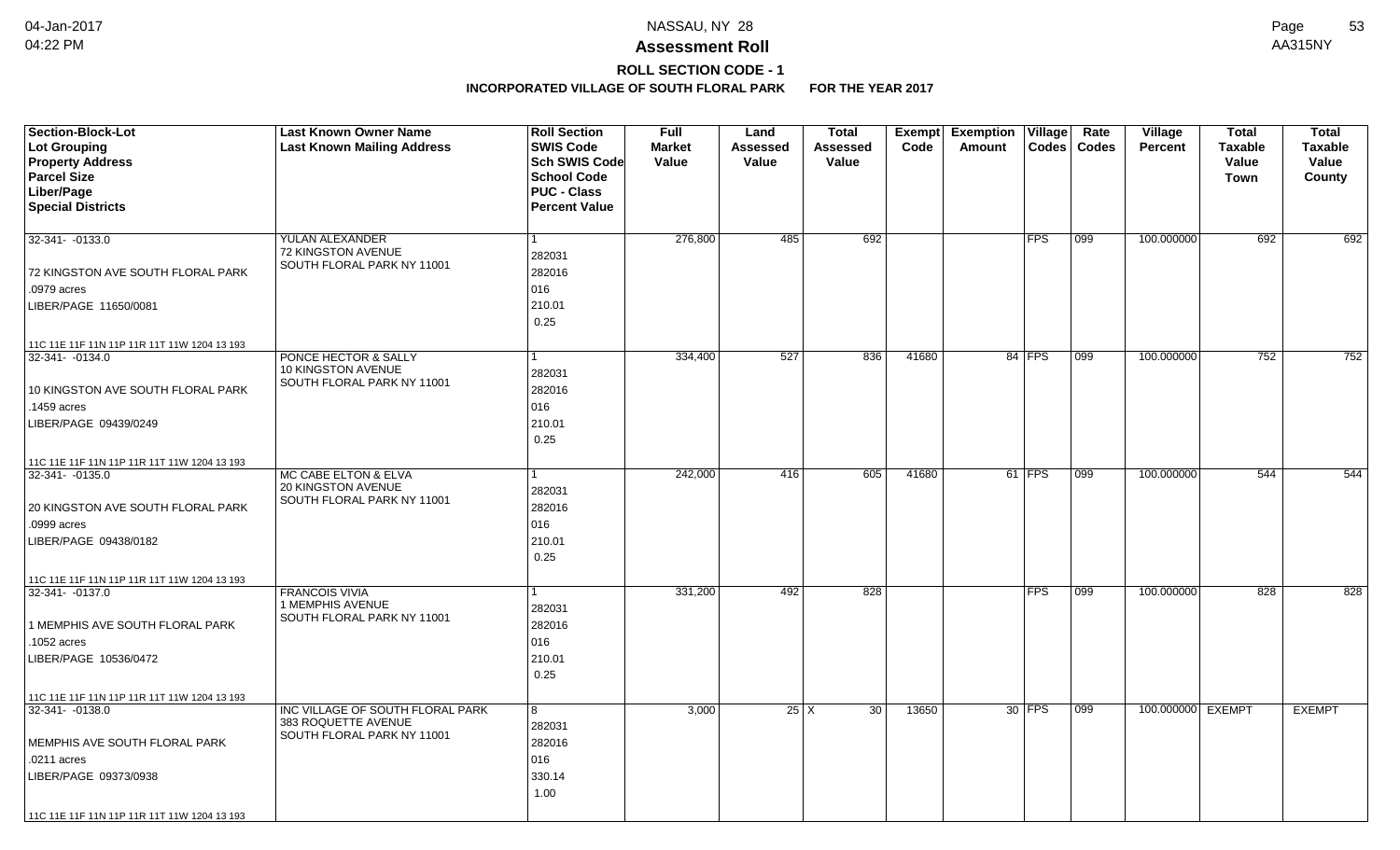# **ROLL SECTION CODE - 1**

| <b>Section-Block-Lot</b><br><b>Lot Grouping</b><br><b>Property Address</b><br><b>Parcel Size</b><br>Liber/Page<br><b>Special Districts</b>                                                                   | <b>Last Known Owner Name</b><br><b>Last Known Mailing Address</b>                       | <b>Roll Section</b><br><b>SWIS Code</b><br><b>Sch SWIS Code</b><br><b>School Code</b><br><b>PUC - Class</b><br><b>Percent Value</b> | <b>Full</b><br><b>Market</b><br>Value | Land<br><b>Assessed</b><br>Value | <b>Total</b><br><b>Assessed</b><br>Value | <b>Exemption Village</b><br>Exempt<br>Code<br>Amount |               | Rate<br>Codes   Codes | Village<br><b>Percent</b> | <b>Total</b><br><b>Taxable</b><br>Value<br>Town | <b>Total</b><br><b>Taxable</b><br>Value<br>County |
|--------------------------------------------------------------------------------------------------------------------------------------------------------------------------------------------------------------|-----------------------------------------------------------------------------------------|-------------------------------------------------------------------------------------------------------------------------------------|---------------------------------------|----------------------------------|------------------------------------------|------------------------------------------------------|---------------|-----------------------|---------------------------|-------------------------------------------------|---------------------------------------------------|
| $32-342 - 0001.0$<br>1-6<br>47 KINGSTON AVE SOUTH FLORAL PARK<br>.1678 acres<br>LIBER/PAGE 12694/0918                                                                                                        | <b>COLLETTE LORRAINE &amp; RUTHVEN</b><br>47 KINGSTON AVE<br>SOUTH FLORAL PARK NY 11001 | l 1<br>282031<br>282016<br>016<br>220.01<br>0.25                                                                                    | 422,000                               | 546                              | 1,055                                    |                                                      | <b>FPS</b>    | $ 099\rangle$         | 100.000000                | 1,055                                           | 1,055                                             |
| 11C 11E 11F 11N 11P 11R 11T 11W 1204 13 193<br>32-342- -0007.0<br>$7 - 11$<br>53 KINGSTON AVE SOUTH FLORAL PARK<br>.1398 acres<br>LIBER/PAGE 12510/0801                                                      | <b>CLARK JOYCE LE</b><br>SMITH CAROL<br>53 KINGSTON AVE<br>SOUTH FLORAL PARK NY 11001   | 1<br>282031<br>282016<br>016<br>210.01<br>0.25                                                                                      | 317,600                               | 522                              | 794                                      |                                                      | <b>FPS</b>    | 099                   | 100.000000                | 794                                             | 794                                               |
| 11C 11E 11F 11N 11P 11R 11T 11W 1204 13 193<br>32-342- -0012.0<br>$12 - 15, 112$<br>59 KINGSTON AVE SOUTH FLORAL PARK<br>.1258 acres<br>LIBER/PAGE 09147/0413                                                | <b>DAVISON PAULA</b><br>59 KINGSTON AVENUE<br>SOUTH FLORAL PARK NY 11001                | 1<br>282031<br>282016<br>016<br>220.01<br>0.25                                                                                      | 265,600                               | 419                              | 664                                      |                                                      | $ {\sf FPS} $ | 099                   | 100.000000                | 664                                             | 664                                               |
| 11C 11E 11F 11N 11P 11R 11T 11W 1204 13 193<br>32-342- -0017.0<br>$17 - 20, 111$<br>77 KINGSTON AVE SOUTH FLORAL PARK<br>.1258 acres<br>LIBER/PAGE 11431/0280<br>11C 11E 11F 11N 11P 11R 11T 11W 1204 13 193 | <b>THOMAS ALEX &amp; SUSAN</b><br>77 KINGSTON AVENUE<br>SOUTH FLORAL PARK NY 11002      | 1<br>282031<br>282016<br>016<br>210.01<br>0.25                                                                                      | 285,600                               | 510                              | 714                                      |                                                      | $ {\sf FPS} $ | 099                   | 100.000000                | 714                                             | 714                                               |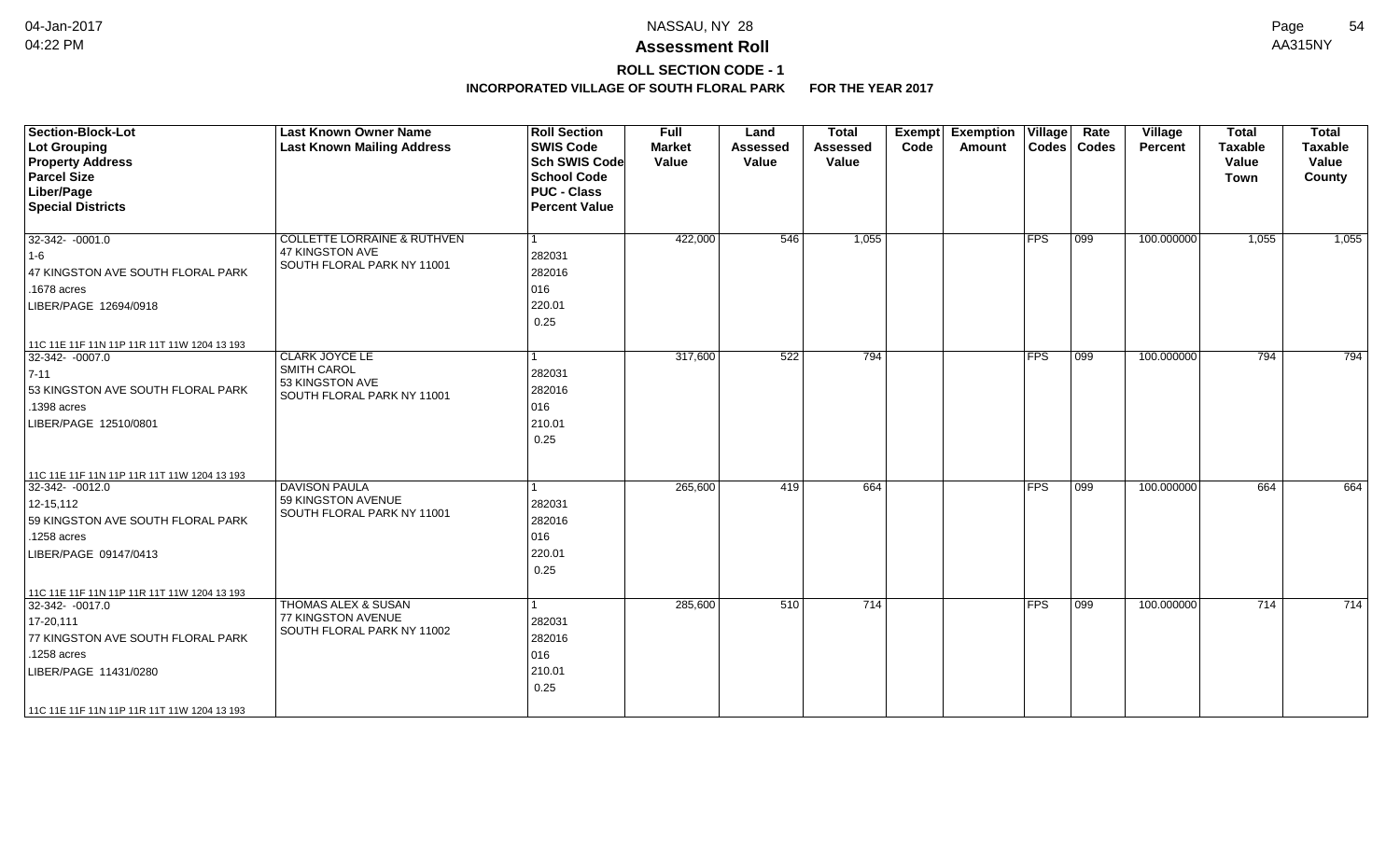# **ROLL SECTION CODE - 1**

| <b>Section-Block-Lot</b><br>Lot Grouping<br><b>Property Address</b><br><b>Parcel Size</b><br>Liber/Page<br><b>Special Districts</b>                       | <b>Last Known Owner Name</b><br><b>Last Known Mailing Address</b>                       | <b>Roll Section</b><br><b>SWIS Code</b><br><b>Sch SWIS Code</b><br><b>School Code</b><br><b>PUC - Class</b><br><b>Percent Value</b> | <b>Full</b><br><b>Market</b><br>Value | Land<br>Assessed<br>Value | <b>Total</b><br>Assessed<br>Value | Exempt<br>Code | <b>Exemption Village</b><br>Codes<br>Amount | Rate<br><b>Codes</b> | <b>Village</b><br><b>Percent</b> | <b>Total</b><br><b>Taxable</b><br>Value<br>Town | <b>Total</b><br><b>Taxable</b><br>Value<br>County |
|-----------------------------------------------------------------------------------------------------------------------------------------------------------|-----------------------------------------------------------------------------------------|-------------------------------------------------------------------------------------------------------------------------------------|---------------------------------------|---------------------------|-----------------------------------|----------------|---------------------------------------------|----------------------|----------------------------------|-------------------------------------------------|---------------------------------------------------|
| 32-342- -0032.0<br>$32 - 35$<br>107 KINGSTON AVE SOUTH FLORAL PARK<br>.1118 acres<br>LIBER/PAGE 10023/0012<br>11C 11E 11F 11N 11P 11R 11T 11W 1204 13 193 | <b>SPIVEY BRENDA</b><br>107 KINGSTON AVENUE<br>SOUTH FLORAL PARK NY 11001               | 282031<br>282016<br>016<br>210.01<br>0.25                                                                                           | 220,400                               | 497                       | 551                               |                | <b>FPS</b>                                  | 099                  | 100.000000                       | 551                                             | 551                                               |
| 32-342- -0036.0<br>36-38<br>109 KINGSTON AVE SOUTH FLORAL PARK<br>.0839 acres<br>LIBER/PAGE 09822/0413<br>11C 11E 11F 11N 11P 11R 11T 11W 1204 13 193     | <b>FOSTER EUGENE &amp; CAROLYN</b><br>109 KINGSTON AVENUE<br>SOUTH FLORAL PARK NY 11001 | 1<br>282031<br>282016<br>016<br>210.01<br>0.25                                                                                      | 310,800                               | 473                       | 777                               | 41680          | 78 FPS                                      | 099                  | 100.000000                       | 699                                             | 699                                               |
| 32-342- -0046.0<br>46-50<br>119 KINGSTON AVE SOUTH FLORAL PARK<br>1398 acres<br>LIBER/PAGE 13248/0495<br>11C 11E 11F 11N 11P 11R 11T 11W 1204 13 193      | <b>HOFFMANN ROBERT M</b><br>119 KINGSTON AVE<br>SOUTH FLORAL PARK NY 11001              | 282031<br>282016<br>016<br>210.01<br>0.25                                                                                           | 174,800                               | 383                       | 437                               |                | FPS                                         | 099                  | 100.000000                       | 437                                             | 437                                               |
| $32 - 342 - 0065.0$<br>65-67<br>372 ROQUETTE AVE SOUTH FLORAL PARK<br>.0839 acres<br>LIBER/PAGE 12992/0482<br>11C 11E 11F 11N 11P 11R 11T 11W 1204 13 193 | <b>RIVERA RAMIL &amp; REASEN</b><br>372 ROQUETTE AVE<br>SOUTH FLORAL PARK NY 11001      | 282031<br>282016<br>016<br>210.01<br>0.25                                                                                           | 239,200                               | 473                       | 598                               |                | <b>FPS</b>                                  | 099                  | 100.000000                       | 598                                             | 598                                               |
| 32-342-0068.0<br>68-70<br>366 ROQUETTE AVE SOUTH FLORAL PARK<br>.0839 acres<br>LIBER/PAGE 12540/0543<br>11C 11E 11F 11N 11P 11R 11T 11W 1204 13 193       | <b>IVERY LUPE &amp; NINA M</b><br>366 ROQUETTE BLVD<br>SOUTH FLORAL PARK NY 11001       | 282031<br>282016<br>016<br>210.01<br>0.25                                                                                           | 250,800                               | 473                       | 627                               |                | <b>FPS</b>                                  | 099                  | 100.000000                       | 627                                             | 627                                               |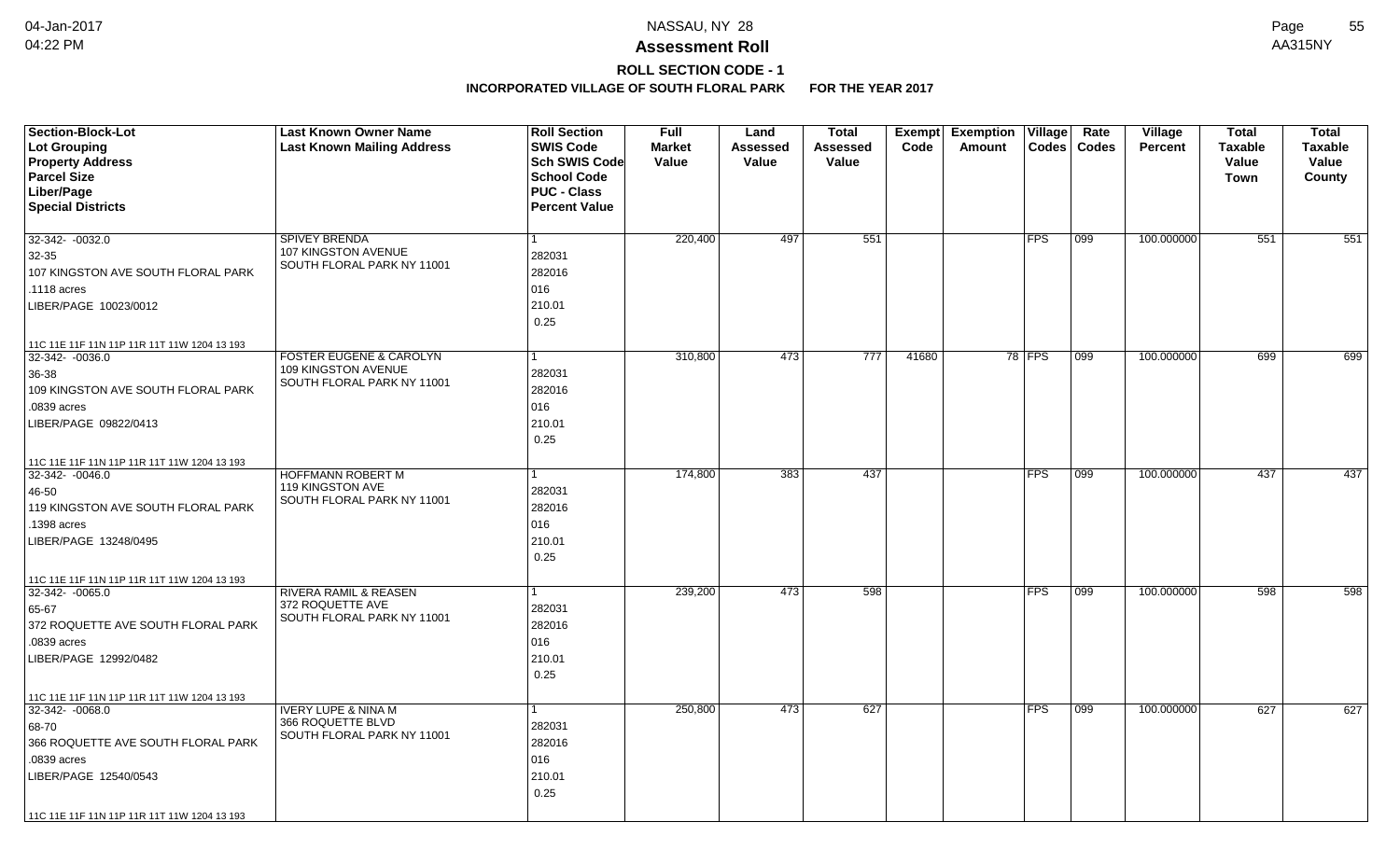# **ROLL SECTION CODE - 1**

| <b>Section-Block-Lot</b><br>Lot Grouping<br><b>Property Address</b><br><b>Parcel Size</b><br>Liber/Page<br><b>Special Districts</b>                                                                | <b>Last Known Owner Name</b><br><b>Last Known Mailing Address</b>                      | <b>Roll Section</b><br><b>SWIS Code</b><br>Sch SWIS Code<br><b>School Code</b><br><b>PUC - Class</b><br><b>Percent Value</b> | <b>Full</b><br><b>Market</b><br>Value | Land<br>Assessed<br>Value | <b>Total</b><br>Assessed<br>Value | Exempt<br>Code | <b>Exemption Village</b><br>Codes<br>Amount | Rate<br>Codes    | Village<br><b>Percent</b> | <b>Total</b><br><b>Taxable</b><br>Value<br>Town | <b>Total</b><br><b>Taxable</b><br>Value<br>County |
|----------------------------------------------------------------------------------------------------------------------------------------------------------------------------------------------------|----------------------------------------------------------------------------------------|------------------------------------------------------------------------------------------------------------------------------|---------------------------------------|---------------------------|-----------------------------------|----------------|---------------------------------------------|------------------|---------------------------|-------------------------------------------------|---------------------------------------------------|
| 32-342-0071.0<br>71-74<br>358 ROQUETTE AVE SOUTH FLORAL PARK<br>.1118 acres<br>LIBER/PAGE 12587/0072                                                                                               | <b>KAUR RAJINDER</b><br>358 ROQUETTE AVE<br>SOUTH FLORAL PARK NY 11001                 | 282031<br>282016<br>016<br>210.01<br>0.25                                                                                    | 236,400                               | 348                       | 591                               |                | <b>FPS</b>                                  | 099              | 100.000000                | 591                                             | 591                                               |
| 11C 11E 11F 11N 11P 11R 11T 11W 1204 13 193<br>32-342-0075.0<br>75-78<br>350 ROQUETTA AVE SOUTH FLORAL PARK<br>.1118 acres<br>LIBER/PAGE 10091/0152<br>11C 11E 11F 11N 11P 11R 11T 11W 1204 13 193 | <b>MCCOLLIN THERESA</b><br>350 ROQUETTA AVENUE<br>SOUTH FLORAL PARK NY 11001           | 282031<br>282016<br>016<br>210.01<br>0.25                                                                                    | 277,200                               | 497                       | 693                               | 41800          | 347 FPS                                     | 099              | 100.000000                | 346                                             | 346                                               |
| 32-342- -0079.0<br>79-80<br>350 ROUQUETTE AVE SOUTH FLORAL PARK<br>.0559 acres<br>LIBER/PAGE 10091/0152<br>11C 11E 11F 11N 11P 11R 11T 11W 1204 13 193                                             | <b>MCCOLLIN THERESA</b><br>350 ROUQUETTE AVENUE<br>SOUTH FLORAL PARK NY 11001          | 282031<br>282016<br>016<br>311.11<br>0.25                                                                                    | 16,800                                | 42                        | 42                                |                | FPS                                         | $\overline{099}$ | 100.000000                | 42                                              | 42                                                |
| 32-342- -0081.0<br>81-84<br>340 ROQUETTE AVE SOUTH FLORAL PARK<br>.1118 acres<br>LIBER/PAGE 11229/0899<br>11C 11E 11F 11N 11P 11R 11T 11W 1204 13 193                                              | <b>THOMPSON LISA</b><br>340 ROQUETTE AVENUE<br>SOUTH FLORAL PARK NY 11001              | 282031<br>282016<br>016<br>210.01<br>0.25                                                                                    | 276,000                               | 497                       | 690                               |                | <b>FPS</b>                                  | 099              | 100.000000                | 690                                             | 690                                               |
| 32-342- -0085.0<br>85-88<br>332 ROQUETTE AVE SOUTH FLORAL PARK<br>.1118 acres<br>LIBER/PAGE 09970/0945<br>11C 11E 11F 11N 11P 11R 11T 11W 1204 13 193                                              | <b>GABRIEL TERRY &amp; SANDRA</b><br>332 ROQUETTE AVENUE<br>SOUTH FLORAL PARK NY 11001 | 282031<br>282016<br>016<br>210.01<br>0.25                                                                                    | 219,600                               | 445                       | 549                               |                | <b>FPS</b>                                  | 099              | 100.000000                | 549                                             | 549                                               |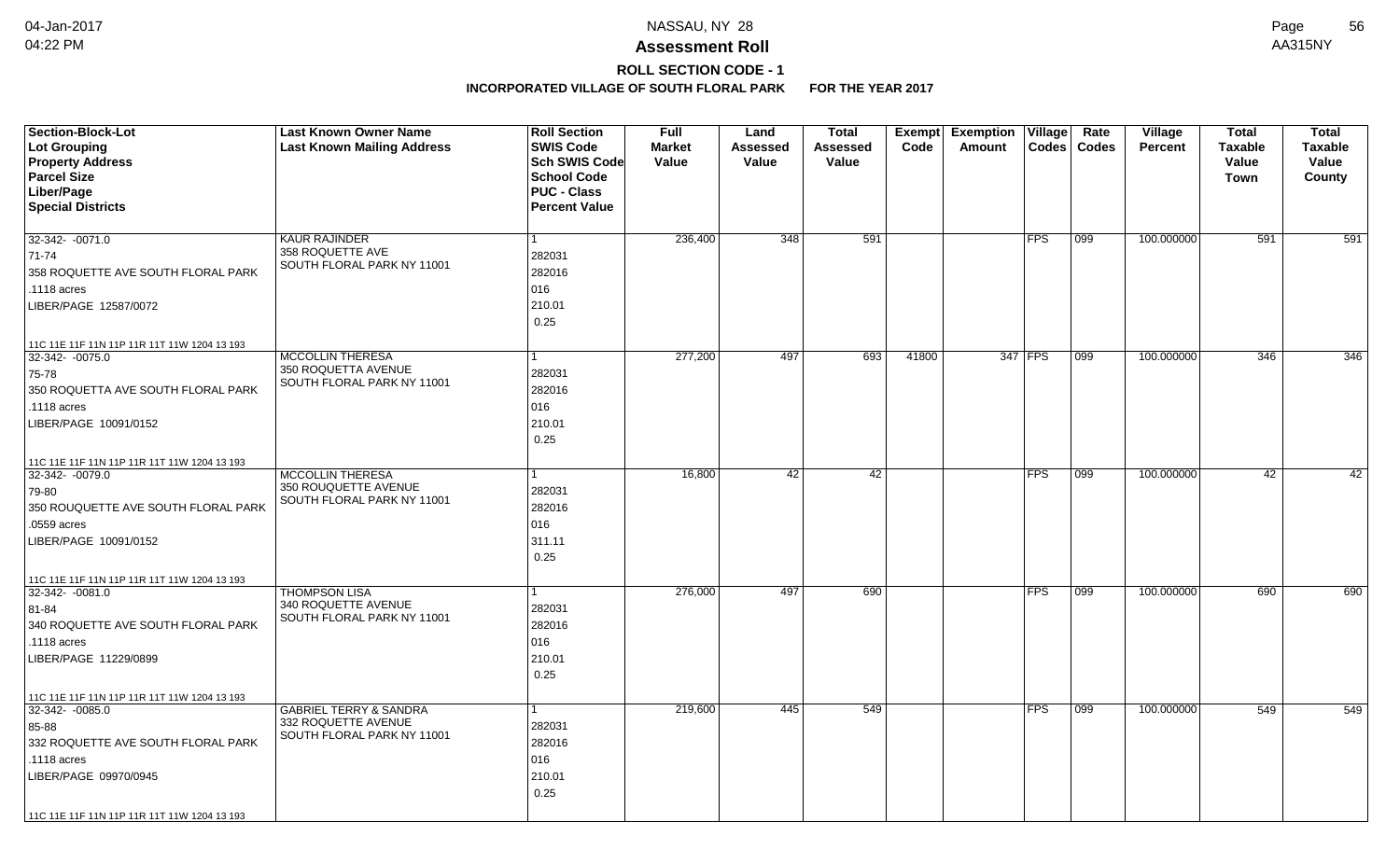## **ROLL SECTION CODE - 1**

| <b>Section-Block-Lot</b><br><b>Lot Grouping</b><br><b>Property Address</b><br><b>Parcel Size</b><br>Liber/Page<br><b>Special Districts</b>                                                             | <b>Last Known Owner Name</b><br><b>Last Known Mailing Address</b>                                | <b>Roll Section</b><br><b>SWIS Code</b><br><b>Sch SWIS Code</b><br><b>School Code</b><br><b>PUC - Class</b><br><b>Percent Value</b> | <b>Full</b><br><b>Market</b><br>Value | Land<br><b>Assessed</b><br>Value | <b>Total</b><br><b>Assessed</b><br>Value | Exempt<br>Code | <b>Exemption Village</b><br>Amount |             | Rate<br>Codes   Codes | Village<br>Percent | <b>Total</b><br><b>Taxable</b><br>Value<br><b>Town</b> | <b>Total</b><br><b>Taxable</b><br>Value<br>County |
|--------------------------------------------------------------------------------------------------------------------------------------------------------------------------------------------------------|--------------------------------------------------------------------------------------------------|-------------------------------------------------------------------------------------------------------------------------------------|---------------------------------------|----------------------------------|------------------------------------------|----------------|------------------------------------|-------------|-----------------------|--------------------|--------------------------------------------------------|---------------------------------------------------|
| $32-342 - 0089.0$<br>89-92<br>324 ROQUETTE AVE SOUTH FLORAL PARK<br>.1118 acres<br>LIBER/PAGE 08669/0011                                                                                               | <b>JOHNSON PRINCETTA</b><br>324 ROQUETTE AVENUE<br>SOUTH FLORAL PARK NY 11001                    | 282031<br>282016<br>016<br>210.01<br>0.25                                                                                           | 279,200                               | 497                              | 698                                      |                |                                    | <b>IFPS</b> | 099                   | 100.000000         | 698                                                    | 698                                               |
| 11C 11E 11F 11N 11P 11R 11T 11W 1204 13 193<br>32-342-0093.0<br>324 ROQUETTE AVE SOUTH FLORAL PARK<br>.0280 acres<br>LIBER/PAGE 00000/0000                                                             | <b>JOHNSON RP</b><br>324 ROQUETTE AVENUE<br>SOUTH FLORAL PARK NY 11001                           | 1<br>282031<br>282016<br>016<br>311.11<br>0.25                                                                                      | 15,600                                | 39                               | 39                                       |                |                                    | <b>FPS</b>  | 099                   | 100.000000         | 39                                                     | 39                                                |
| 11C 11E 11F 11N 11P 11R 11T 11W 1204 13 193<br>$32-342 - 0094.0$<br>94-98<br>316 ROQUETTE AVE SOUTH FLORAL PARK<br>.1398 acres<br>LIBER/PAGE 11889/0533<br>11C 11E 11F 11N 11P 11R 11T 11W 1204 13 193 | <b>KAUR KANWALJIT &amp; SINGH GURCHARAN</b><br>316 ROQUETTE AVENUE<br>SOUTH FLORAL PARK NY 11001 | 1<br>282031<br>282016<br>016<br>210.01<br>0.25                                                                                      | 218,400                               | 460                              | 546                                      |                |                                    | <b>FPS</b>  | $\overline{099}$      | 100.000000         | 546                                                    | 546                                               |
| 32-342-0099.0<br>99-102<br>312 ROUQUETTE AVE SOUTH FLORAL PARK<br>.1118 acres<br>LIBER/PAGE 12391/0200<br>11C 11E 11F 11N 11P 11R 11T 11W 1204 13 193                                                  | <b>JONES LENNOX &amp; HEATHER</b><br>312 ROUQUETTE AVE<br>SOUTH FLORAL PARK NY 11001             | 1<br>282031<br>282016<br>016<br>210.01<br>0.25                                                                                      | 343,600                               | 497                              | 859                                      |                |                                    | <b>IFPS</b> | $\overline{099}$      | 100.000000         | 859                                                    | 859                                               |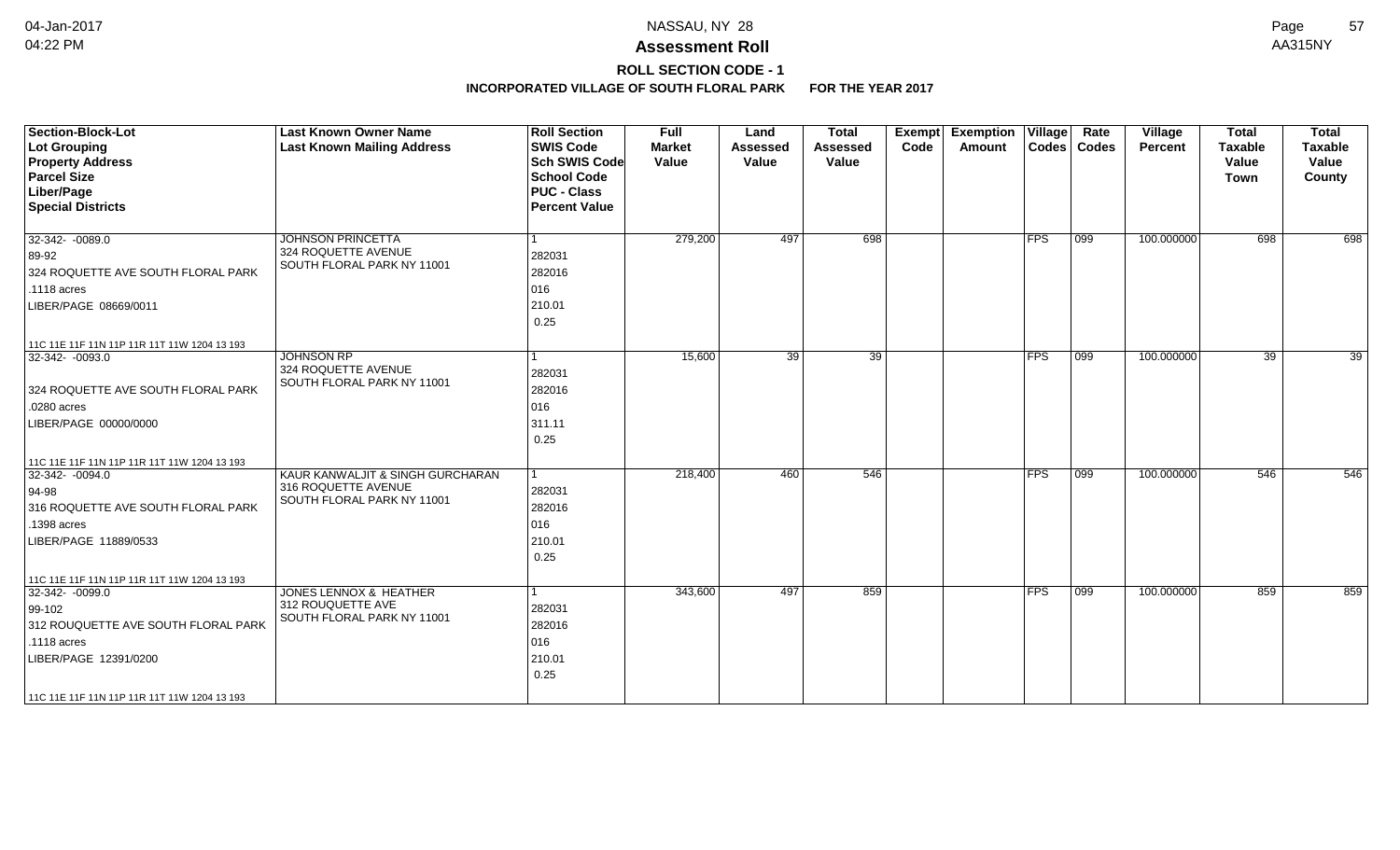## **ROLL SECTION CODE - 1**

| <b>Section-Block-Lot</b><br><b>Lot Grouping</b><br><b>Property Address</b><br><b>Parcel Size</b><br>Liber/Page<br><b>Special Districts</b>                                                               | <b>Last Known Owner Name</b><br><b>Last Known Mailing Address</b>                                                     | <b>Roll Section</b><br><b>SWIS Code</b><br><b>Sch SWIS Code</b><br><b>School Code</b><br><b>PUC - Class</b><br><b>Percent Value</b> | <b>Full</b><br><b>Market</b><br>Value | Land<br><b>Assessed</b><br>Value | <b>Total</b><br><b>Assessed</b><br>Value | Exempt<br>Code | <b>Exemption Village</b><br>Amount |               | Rate<br>Codes   Codes | Village<br>Percent | <b>Total</b><br><b>Taxable</b><br>Value<br>Town | <b>Total</b><br><b>Taxable</b><br>Value<br>County |
|----------------------------------------------------------------------------------------------------------------------------------------------------------------------------------------------------------|-----------------------------------------------------------------------------------------------------------------------|-------------------------------------------------------------------------------------------------------------------------------------|---------------------------------------|----------------------------------|------------------------------------------|----------------|------------------------------------|---------------|-----------------------|--------------------|-------------------------------------------------|---------------------------------------------------|
| 32-342-0103.0<br>103-106<br>308 ROQUETTE AVE SOUTH FLORAL PARK<br>$.1118$ acres<br>LIBER/PAGE 12782/0247                                                                                                 | <b>GRAY MARY FRANCES TRUST</b><br>GUYTON CAROL Y & GRAY ROBERT G TR<br>308 ROQUETTE AVE<br>SOUTH FLORAL PARK NY 11001 | $\vert$ 1<br>282031<br>282016<br>016<br>210.01<br>0.25                                                                              | 334,400                               | 497                              | 836                                      | 41131<br>41801 | 314                                | $209$ FPS     | 099                   | 100.000000         | 313                                             | 313                                               |
| 11C 11E 11F 11N 11P 11R 11T 11W 1204 13 193<br>$32-342 - 0107.0$<br>107-110<br>300 ROQUETTE AVE SOUTH FLORAL PARK<br>.1118 acres<br>LIBER/PAGE 10931/0075<br>11C 11E 11F 11N 11P 11R 11T 11W 1204 13 193 | FITZROY CHARLES & RUTH<br>300 ROQUETTE AVENUE<br>SOUTH FLORAL PARK NY 11001                                           | $\mathbf{1}$<br>282031<br>282016<br>016<br>210.01<br>0.25                                                                           | 288,400                               | 497                              | 721                                      | 41101          |                                    | $119$ FPS     | $\overline{099}$      | 100.000000         | 602                                             | 602                                               |
| 32-342-0113.0<br>123 KINGSTON AVE SOUTH FLORAL PARK<br>.1338 acres<br>LIBER/PAGE 12526/0630<br>11C 11E 11F 11N 11P 11R 11T 11W 1204 13 193                                                               | <b>NAQVI SHOEBA &amp; SYED</b><br>123 KINGSTON AVE<br>SOUTH FLORAL PARK NY 11001                                      | 1<br>282031<br>282016<br>016<br>220.01<br>0.25                                                                                      | 220,800                               | 346                              | 552                                      |                |                                    | $ {\sf FPS} $ | 099                   | 100.000000         | 552                                             | 552                                               |
| $32-342 - 0114.0$<br>KINGSTON AVE SOUTH FLORAL PARK<br>.0060 acres<br>LIBER/PAGE 13248/0495<br>11C 11E 11F 11N 11P 11R 11T 11W 1204 13 193                                                               | <b>HOFFMANN ROBERT M</b><br>119 KINGSTON AVE<br>SOUTH FLORAL PARK NY 11001                                            | -1<br>282031<br>282016<br>016<br>311.11<br>0.25                                                                                     | 3,600                                 | 9                                | 9                                        |                |                                    | $ {\sf FPS} $ | 099                   | 100.000000         | 9                                               | 9                                                 |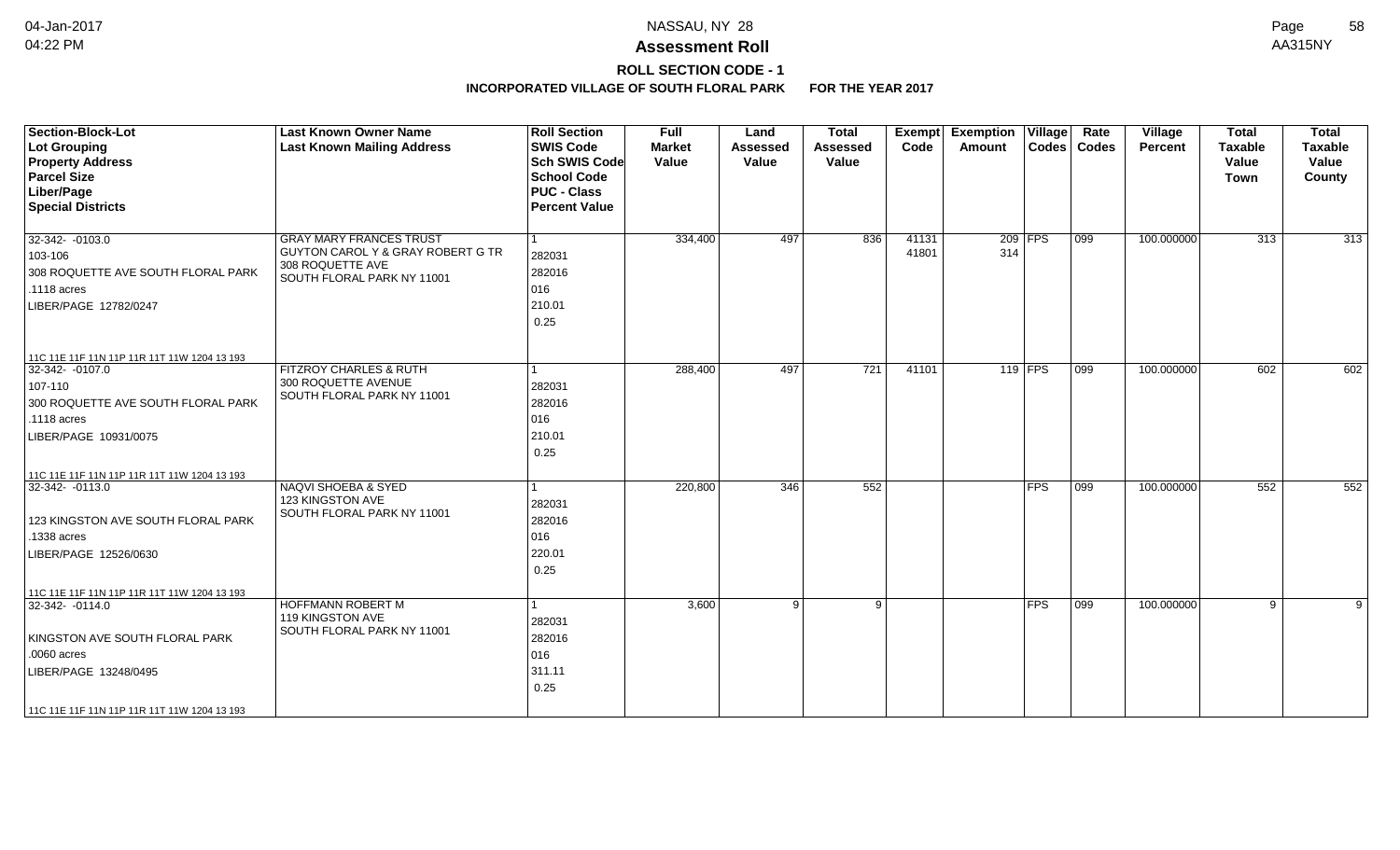# **ROLL SECTION CODE - 1**

| <b>Last Known Mailing Address</b><br><b>SWIS Code</b><br>Lot Grouping<br><b>Market</b><br>Assessed<br>Code<br>Codes   Codes<br><b>Percent</b><br><b>Taxable</b><br><b>Taxable</b><br>Assessed<br>Amount<br><b>Property Address</b><br>Sch SWIS Code<br>Value<br>Value<br>Value<br>Value<br>Value<br><b>Parcel Size</b><br><b>School Code</b><br>County<br><b>Town</b><br>Liber/Page<br><b>PUC - Class</b><br><b>Special Districts</b><br><b>Percent Value</b><br>661<br>100.000000<br><b>HARALSON GERALDINE</b><br>264,400<br>473<br><b>FPS</b><br>099<br>661<br>32-342- -0115.0<br>111 KINGSTON AVENUE<br>282031<br>SOUTH FLORAL PARK NY 11001<br>282016<br>111 KINGSTON AVE SOUTH FLORAL PARK<br>016<br>.0839 acres<br>210.01<br>LIBER/PAGE 10096/0918<br>0.25<br>11C 11E 11F 11N 11P 11R 11T 11W 1204 13 193<br>246,800<br>617<br><b>FPS</b><br>099<br>100.000000<br>617<br>32-342- -0116.0<br><b>CHAPMAN FRANK</b><br>410<br>115 KINGSTON AVENUE<br>282031<br>SOUTH FLORAL PARK NY 11001<br>115 KINGSTON AVE SOUTH FLORAL PARK<br>282016<br>016<br>.1118 acres<br>210.01<br>LIBER/PAGE 11541/0369<br>0.25<br>11C 11E 11F 11N 11P 11R 11T 11W 1204 13 193<br>277,200<br><b>BAILEY HUBERT W &amp; G</b><br>409<br>693<br>41800<br>347 FPS<br>100.000000<br>346<br>32-342-0117.0<br>  099<br>103 KINGSTON AVENUE<br>282031<br>SOUTH FLORAL PARK NY 11001<br>282016<br>103 KINGSTON AVE SOUTH FLORAL PARK<br>016<br>.0979 acres<br>210.01<br>LIBER/PAGE 08852/0342<br>0.25<br>11C 11E 11F 11N 11P 11R 11T 11W 1204 13 193<br>WILSON JUAN & LETICIA MAE<br>328,400<br>485<br>821<br>41131<br>205 FPS<br>099<br>100.000000<br>616<br>32-342- -0118.0<br>95 KINGSTON AVENUE | <b>Section-Block-Lot</b> | <b>Last Known Owner Name</b> | <b>Roll Section</b> | <b>Full</b> | Land | <b>Total</b> | Exempt | <b>Exemption</b> | Village | Rate | Village | <b>Total</b> | <b>Total</b> |
|--------------------------------------------------------------------------------------------------------------------------------------------------------------------------------------------------------------------------------------------------------------------------------------------------------------------------------------------------------------------------------------------------------------------------------------------------------------------------------------------------------------------------------------------------------------------------------------------------------------------------------------------------------------------------------------------------------------------------------------------------------------------------------------------------------------------------------------------------------------------------------------------------------------------------------------------------------------------------------------------------------------------------------------------------------------------------------------------------------------------------------------------------------------------------------------------------------------------------------------------------------------------------------------------------------------------------------------------------------------------------------------------------------------------------------------------------------------------------------------------------------------------------------------------------------------------------------------------------------------------------------------------------------------------------|--------------------------|------------------------------|---------------------|-------------|------|--------------|--------|------------------|---------|------|---------|--------------|--------------|
| 661<br>617<br>346<br>616                                                                                                                                                                                                                                                                                                                                                                                                                                                                                                                                                                                                                                                                                                                                                                                                                                                                                                                                                                                                                                                                                                                                                                                                                                                                                                                                                                                                                                                                                                                                                                                                                                                 |                          |                              |                     |             |      |              |        |                  |         |      |         |              |              |
|                                                                                                                                                                                                                                                                                                                                                                                                                                                                                                                                                                                                                                                                                                                                                                                                                                                                                                                                                                                                                                                                                                                                                                                                                                                                                                                                                                                                                                                                                                                                                                                                                                                                          |                          |                              |                     |             |      |              |        |                  |         |      |         |              |              |
|                                                                                                                                                                                                                                                                                                                                                                                                                                                                                                                                                                                                                                                                                                                                                                                                                                                                                                                                                                                                                                                                                                                                                                                                                                                                                                                                                                                                                                                                                                                                                                                                                                                                          |                          |                              |                     |             |      |              |        |                  |         |      |         |              |              |
|                                                                                                                                                                                                                                                                                                                                                                                                                                                                                                                                                                                                                                                                                                                                                                                                                                                                                                                                                                                                                                                                                                                                                                                                                                                                                                                                                                                                                                                                                                                                                                                                                                                                          |                          |                              |                     |             |      |              |        |                  |         |      |         |              |              |
|                                                                                                                                                                                                                                                                                                                                                                                                                                                                                                                                                                                                                                                                                                                                                                                                                                                                                                                                                                                                                                                                                                                                                                                                                                                                                                                                                                                                                                                                                                                                                                                                                                                                          |                          |                              |                     |             |      |              |        |                  |         |      |         |              |              |
|                                                                                                                                                                                                                                                                                                                                                                                                                                                                                                                                                                                                                                                                                                                                                                                                                                                                                                                                                                                                                                                                                                                                                                                                                                                                                                                                                                                                                                                                                                                                                                                                                                                                          |                          |                              |                     |             |      |              |        |                  |         |      |         |              |              |
|                                                                                                                                                                                                                                                                                                                                                                                                                                                                                                                                                                                                                                                                                                                                                                                                                                                                                                                                                                                                                                                                                                                                                                                                                                                                                                                                                                                                                                                                                                                                                                                                                                                                          |                          |                              |                     |             |      |              |        |                  |         |      |         |              |              |
|                                                                                                                                                                                                                                                                                                                                                                                                                                                                                                                                                                                                                                                                                                                                                                                                                                                                                                                                                                                                                                                                                                                                                                                                                                                                                                                                                                                                                                                                                                                                                                                                                                                                          |                          |                              |                     |             |      |              |        |                  |         |      |         |              |              |
|                                                                                                                                                                                                                                                                                                                                                                                                                                                                                                                                                                                                                                                                                                                                                                                                                                                                                                                                                                                                                                                                                                                                                                                                                                                                                                                                                                                                                                                                                                                                                                                                                                                                          |                          |                              |                     |             |      |              |        |                  |         |      |         |              |              |
|                                                                                                                                                                                                                                                                                                                                                                                                                                                                                                                                                                                                                                                                                                                                                                                                                                                                                                                                                                                                                                                                                                                                                                                                                                                                                                                                                                                                                                                                                                                                                                                                                                                                          |                          |                              |                     |             |      |              |        |                  |         |      |         |              |              |
|                                                                                                                                                                                                                                                                                                                                                                                                                                                                                                                                                                                                                                                                                                                                                                                                                                                                                                                                                                                                                                                                                                                                                                                                                                                                                                                                                                                                                                                                                                                                                                                                                                                                          |                          |                              |                     |             |      |              |        |                  |         |      |         |              |              |
|                                                                                                                                                                                                                                                                                                                                                                                                                                                                                                                                                                                                                                                                                                                                                                                                                                                                                                                                                                                                                                                                                                                                                                                                                                                                                                                                                                                                                                                                                                                                                                                                                                                                          |                          |                              |                     |             |      |              |        |                  |         |      |         |              |              |
|                                                                                                                                                                                                                                                                                                                                                                                                                                                                                                                                                                                                                                                                                                                                                                                                                                                                                                                                                                                                                                                                                                                                                                                                                                                                                                                                                                                                                                                                                                                                                                                                                                                                          |                          |                              |                     |             |      |              |        |                  |         |      |         |              |              |
|                                                                                                                                                                                                                                                                                                                                                                                                                                                                                                                                                                                                                                                                                                                                                                                                                                                                                                                                                                                                                                                                                                                                                                                                                                                                                                                                                                                                                                                                                                                                                                                                                                                                          |                          |                              |                     |             |      |              |        |                  |         |      |         |              |              |
|                                                                                                                                                                                                                                                                                                                                                                                                                                                                                                                                                                                                                                                                                                                                                                                                                                                                                                                                                                                                                                                                                                                                                                                                                                                                                                                                                                                                                                                                                                                                                                                                                                                                          |                          |                              |                     |             |      |              |        |                  |         |      |         |              |              |
|                                                                                                                                                                                                                                                                                                                                                                                                                                                                                                                                                                                                                                                                                                                                                                                                                                                                                                                                                                                                                                                                                                                                                                                                                                                                                                                                                                                                                                                                                                                                                                                                                                                                          |                          |                              |                     |             |      |              |        |                  |         |      |         |              |              |
|                                                                                                                                                                                                                                                                                                                                                                                                                                                                                                                                                                                                                                                                                                                                                                                                                                                                                                                                                                                                                                                                                                                                                                                                                                                                                                                                                                                                                                                                                                                                                                                                                                                                          |                          |                              |                     |             |      |              |        |                  |         |      |         |              |              |
|                                                                                                                                                                                                                                                                                                                                                                                                                                                                                                                                                                                                                                                                                                                                                                                                                                                                                                                                                                                                                                                                                                                                                                                                                                                                                                                                                                                                                                                                                                                                                                                                                                                                          |                          |                              |                     |             |      |              |        |                  |         |      |         |              |              |
|                                                                                                                                                                                                                                                                                                                                                                                                                                                                                                                                                                                                                                                                                                                                                                                                                                                                                                                                                                                                                                                                                                                                                                                                                                                                                                                                                                                                                                                                                                                                                                                                                                                                          |                          |                              |                     |             |      |              |        |                  |         |      |         |              |              |
|                                                                                                                                                                                                                                                                                                                                                                                                                                                                                                                                                                                                                                                                                                                                                                                                                                                                                                                                                                                                                                                                                                                                                                                                                                                                                                                                                                                                                                                                                                                                                                                                                                                                          |                          |                              |                     |             |      |              |        |                  |         |      |         |              |              |
|                                                                                                                                                                                                                                                                                                                                                                                                                                                                                                                                                                                                                                                                                                                                                                                                                                                                                                                                                                                                                                                                                                                                                                                                                                                                                                                                                                                                                                                                                                                                                                                                                                                                          |                          |                              |                     |             |      |              |        |                  |         |      |         |              |              |
|                                                                                                                                                                                                                                                                                                                                                                                                                                                                                                                                                                                                                                                                                                                                                                                                                                                                                                                                                                                                                                                                                                                                                                                                                                                                                                                                                                                                                                                                                                                                                                                                                                                                          |                          |                              |                     |             |      |              |        |                  |         |      |         |              |              |
|                                                                                                                                                                                                                                                                                                                                                                                                                                                                                                                                                                                                                                                                                                                                                                                                                                                                                                                                                                                                                                                                                                                                                                                                                                                                                                                                                                                                                                                                                                                                                                                                                                                                          |                          |                              |                     |             |      |              |        |                  |         |      |         |              |              |
|                                                                                                                                                                                                                                                                                                                                                                                                                                                                                                                                                                                                                                                                                                                                                                                                                                                                                                                                                                                                                                                                                                                                                                                                                                                                                                                                                                                                                                                                                                                                                                                                                                                                          |                          |                              |                     |             |      |              |        |                  |         |      |         |              |              |
|                                                                                                                                                                                                                                                                                                                                                                                                                                                                                                                                                                                                                                                                                                                                                                                                                                                                                                                                                                                                                                                                                                                                                                                                                                                                                                                                                                                                                                                                                                                                                                                                                                                                          |                          |                              |                     |             |      |              |        |                  |         |      |         |              |              |
|                                                                                                                                                                                                                                                                                                                                                                                                                                                                                                                                                                                                                                                                                                                                                                                                                                                                                                                                                                                                                                                                                                                                                                                                                                                                                                                                                                                                                                                                                                                                                                                                                                                                          |                          |                              |                     |             |      |              |        |                  |         |      |         |              |              |
|                                                                                                                                                                                                                                                                                                                                                                                                                                                                                                                                                                                                                                                                                                                                                                                                                                                                                                                                                                                                                                                                                                                                                                                                                                                                                                                                                                                                                                                                                                                                                                                                                                                                          |                          |                              |                     |             |      |              |        |                  |         |      |         |              |              |
|                                                                                                                                                                                                                                                                                                                                                                                                                                                                                                                                                                                                                                                                                                                                                                                                                                                                                                                                                                                                                                                                                                                                                                                                                                                                                                                                                                                                                                                                                                                                                                                                                                                                          |                          |                              |                     |             |      |              |        |                  |         |      |         |              |              |
| SOUTH FLORAL PARK NY 11001                                                                                                                                                                                                                                                                                                                                                                                                                                                                                                                                                                                                                                                                                                                                                                                                                                                                                                                                                                                                                                                                                                                                                                                                                                                                                                                                                                                                                                                                                                                                                                                                                                               |                          |                              | 282031              |             |      |              |        |                  |         |      |         |              |              |
| 95 KINGSTON AVE SOUTH FLORAL PARK<br>282016                                                                                                                                                                                                                                                                                                                                                                                                                                                                                                                                                                                                                                                                                                                                                                                                                                                                                                                                                                                                                                                                                                                                                                                                                                                                                                                                                                                                                                                                                                                                                                                                                              |                          |                              |                     |             |      |              |        |                  |         |      |         |              |              |
| 016<br>.0979 acres                                                                                                                                                                                                                                                                                                                                                                                                                                                                                                                                                                                                                                                                                                                                                                                                                                                                                                                                                                                                                                                                                                                                                                                                                                                                                                                                                                                                                                                                                                                                                                                                                                                       |                          |                              |                     |             |      |              |        |                  |         |      |         |              |              |
| 210.01<br>LIBER/PAGE 08922/0077                                                                                                                                                                                                                                                                                                                                                                                                                                                                                                                                                                                                                                                                                                                                                                                                                                                                                                                                                                                                                                                                                                                                                                                                                                                                                                                                                                                                                                                                                                                                                                                                                                          |                          |                              |                     |             |      |              |        |                  |         |      |         |              |              |
| 0.25                                                                                                                                                                                                                                                                                                                                                                                                                                                                                                                                                                                                                                                                                                                                                                                                                                                                                                                                                                                                                                                                                                                                                                                                                                                                                                                                                                                                                                                                                                                                                                                                                                                                     |                          |                              |                     |             |      |              |        |                  |         |      |         |              |              |
| 11C 11E 11F 11N 11P 11R 11T 11W 1204 13 193                                                                                                                                                                                                                                                                                                                                                                                                                                                                                                                                                                                                                                                                                                                                                                                                                                                                                                                                                                                                                                                                                                                                                                                                                                                                                                                                                                                                                                                                                                                                                                                                                              |                          |                              |                     |             |      |              |        |                  |         |      |         |              |              |
| SPS REAL ESTATE NY LLC<br>711<br><b>FPS</b><br>711<br>711<br>284,400<br>497<br>  099<br>100.000000<br>32-342-0119.0                                                                                                                                                                                                                                                                                                                                                                                                                                                                                                                                                                                                                                                                                                                                                                                                                                                                                                                                                                                                                                                                                                                                                                                                                                                                                                                                                                                                                                                                                                                                                      |                          |                              |                     |             |      |              |        |                  |         |      |         |              |              |
| 25 REDBROOK RD<br>282031<br>GREAT NECK NY 11024                                                                                                                                                                                                                                                                                                                                                                                                                                                                                                                                                                                                                                                                                                                                                                                                                                                                                                                                                                                                                                                                                                                                                                                                                                                                                                                                                                                                                                                                                                                                                                                                                          |                          |                              |                     |             |      |              |        |                  |         |      |         |              |              |
| 87 KINGSTON AVE SOUTH FLORAL PARK<br>282016                                                                                                                                                                                                                                                                                                                                                                                                                                                                                                                                                                                                                                                                                                                                                                                                                                                                                                                                                                                                                                                                                                                                                                                                                                                                                                                                                                                                                                                                                                                                                                                                                              |                          |                              |                     |             |      |              |        |                  |         |      |         |              |              |
| 016<br>.1118 acres                                                                                                                                                                                                                                                                                                                                                                                                                                                                                                                                                                                                                                                                                                                                                                                                                                                                                                                                                                                                                                                                                                                                                                                                                                                                                                                                                                                                                                                                                                                                                                                                                                                       |                          |                              |                     |             |      |              |        |                  |         |      |         |              |              |
| 210.01<br>LIBER/PAGE 13371/0563                                                                                                                                                                                                                                                                                                                                                                                                                                                                                                                                                                                                                                                                                                                                                                                                                                                                                                                                                                                                                                                                                                                                                                                                                                                                                                                                                                                                                                                                                                                                                                                                                                          |                          |                              |                     |             |      |              |        |                  |         |      |         |              |              |
| 0.25                                                                                                                                                                                                                                                                                                                                                                                                                                                                                                                                                                                                                                                                                                                                                                                                                                                                                                                                                                                                                                                                                                                                                                                                                                                                                                                                                                                                                                                                                                                                                                                                                                                                     |                          |                              |                     |             |      |              |        |                  |         |      |         |              |              |
| 11C 11E 11F 11N 11P 11R 11T 11W 1204 13 193                                                                                                                                                                                                                                                                                                                                                                                                                                                                                                                                                                                                                                                                                                                                                                                                                                                                                                                                                                                                                                                                                                                                                                                                                                                                                                                                                                                                                                                                                                                                                                                                                              |                          |                              |                     |             |      |              |        |                  |         |      |         |              |              |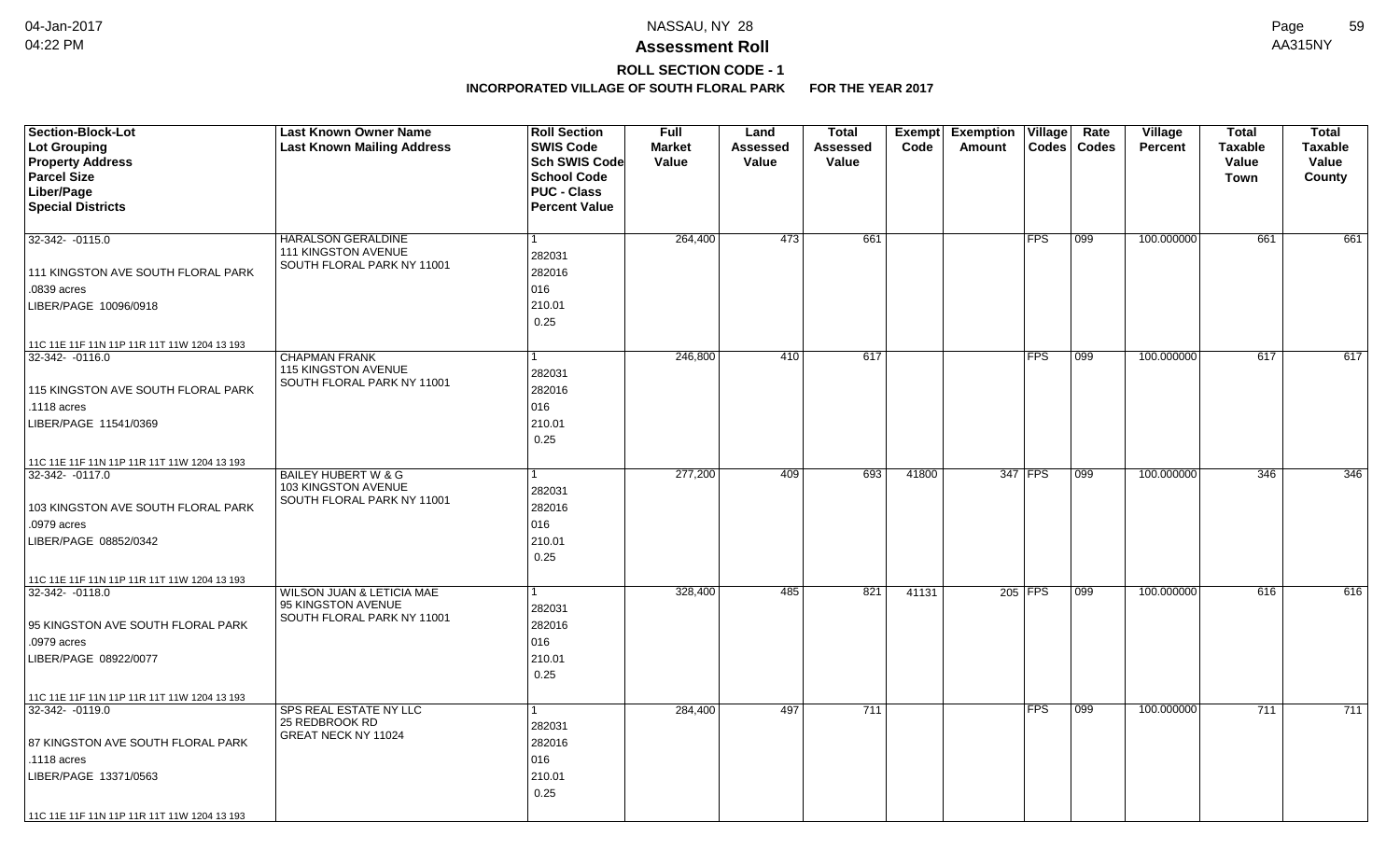# **ROLL SECTION CODE - 1**

| <b>Section-Block-Lot</b><br>Lot Grouping<br><b>Property Address</b><br><b>Parcel Size</b><br>Liber/Page<br><b>Special Districts</b>                                                                       | <b>Last Known Owner Name</b><br><b>Last Known Mailing Address</b>                | <b>Roll Section</b><br><b>SWIS Code</b><br><b>Sch SWIS Code</b><br><b>School Code</b><br><b>PUC - Class</b><br><b>Percent Value</b> | <b>Full</b><br><b>Market</b><br>Value | Land<br>Assessed<br>Value | <b>Total</b><br>Assessed<br>Value | Exempt<br>Code | <b>Exemption Village</b><br>Codes<br>Amount | Rate<br><b>Codes</b> | <b>Village</b><br><b>Percent</b> | <b>Total</b><br><b>Taxable</b><br>Value<br><b>Town</b> | <b>Total</b><br><b>Taxable</b><br>Value<br>County |
|-----------------------------------------------------------------------------------------------------------------------------------------------------------------------------------------------------------|----------------------------------------------------------------------------------|-------------------------------------------------------------------------------------------------------------------------------------|---------------------------------------|---------------------------|-----------------------------------|----------------|---------------------------------------------|----------------------|----------------------------------|--------------------------------------------------------|---------------------------------------------------|
| 32-342- -0121.0<br>394 ROUQUETTE AVE SOUTH FLORAL PARK<br>.0999 acres                                                                                                                                     | <b>JEANTY JUDITH</b><br>394 ROUQUETTE AVE<br>FLORAL PARK NY 11001                | 1<br>282031<br>282016<br>016                                                                                                        | 218,800                               | 357                       | 547                               |                | <b>FPS</b>                                  | 099                  | 100.000000                       | 547                                                    | 547                                               |
| LIBER/PAGE 11830/0745<br>11C 11E 11F 11N 11P 11R 11T 11W 1204 13 193                                                                                                                                      |                                                                                  | 210.01<br>0.25                                                                                                                      |                                       |                           |                                   |                |                                             |                      |                                  |                                                        |                                                   |
| 32-342-0122.0<br>384 ROQUETTE AVE SOUTH FLORAL PARK<br>.1518 acres<br>LIBER/PAGE 11234/0157                                                                                                               | <b>WAITE DOREEN</b><br>384 ROQUETTE AVE<br>SOUTH FLORAL PARK NY 11001            | 1<br>282031<br>282016<br>016<br>210.01<br>0.25                                                                                      | 284,800                               | 532                       | 712                               | 41800          | 356 FPS                                     | 099                  | 100.000000                       | 356                                                    | 356                                               |
| 11C 11E 11F 11N 11P 11R 11T 11W 1204 13 193<br>32-343-0001.0<br>$1 - 3, 111$<br>293 ROQUETTE AVE SOUTH FLORAL PARK<br>.0979 acres<br>LIBER/PAGE 12153/0609<br>11C 11E 11F 11N 11P 11R 11T 11W 1204 13 193 | <b>KACHIM SARAI</b><br>293 ROQUETTE AVE<br>SOUTH FLORAL PARK NY 11001            | 1<br>282031<br>282016<br>016<br>210.01<br>0.25                                                                                      | 278,800                               | 485                       | 697                               |                | FPS                                         | 099                  | 100.000000                       | 697                                                    | 697                                               |
| $32 - 343 - 0005.0$<br>5,112<br>ROQUETTE AVE SOUTH FLORAL PARK<br>.0419 acres<br>LIBER/PAGE 09991/0445<br>11C 11E 11F 11N 11P 11R 11T 11W 1204 13 193                                                     | <b>DAVIS CAROLYN</b><br>303 ROQUETTE AVENUE<br>SOUTH FLORAL PARK NY 11001        | 282031<br>282016<br>016<br>311.11<br>0.25                                                                                           | 16,000                                | 40                        | 40                                |                | <b>FPS</b>                                  | 099                  | 100.000000                       | 40                                                     | 40                                                |
| 32-343-0006.0<br>$6-8$<br>303 ROQUETTE AVE SOUTH FLORAL PARK<br>.0839 acres<br>LIBER/PAGE 13368/0730<br>11C 11E 11F 11N 11P 11R 11T 11W 1204 13 193                                                       | AGGARWAL NARINDER PAL & SATUTI<br>303 ROQUETTE AVE<br>SOUTH FLORAL PARK NY 11001 | 1<br>282031<br>282016<br>016<br>210.01<br>0.25                                                                                      | 265,600                               | 473                       | 664                               |                | <b>FPS</b>                                  | 099                  | 100.000000                       | 664                                                    | 664                                               |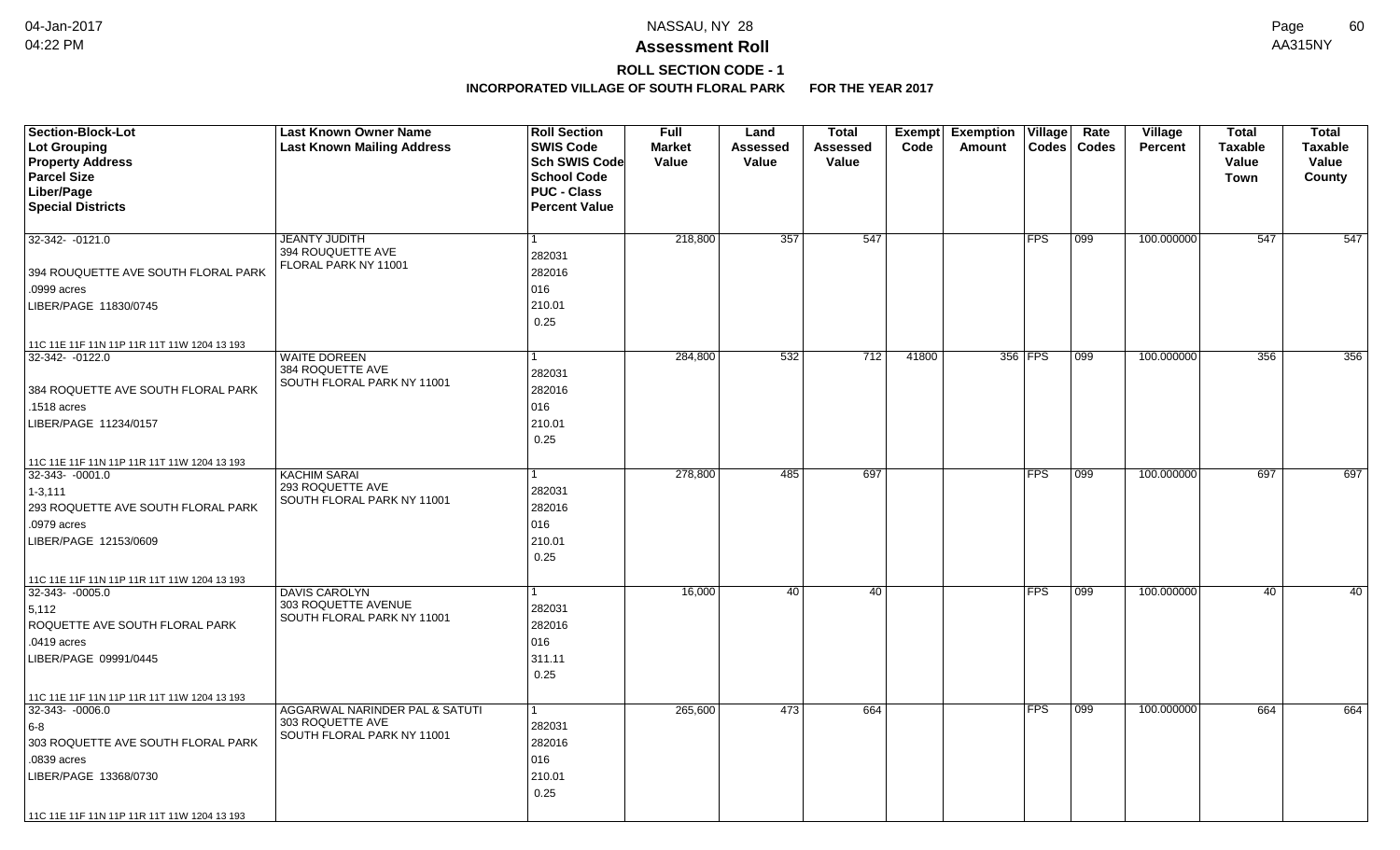# **ROLL SECTION CODE - 1**

| <b>Section-Block-Lot</b><br>Lot Grouping<br><b>Property Address</b><br><b>Parcel Size</b><br>Liber/Page<br><b>Special Districts</b>                                                                      | <b>Last Known Owner Name</b><br><b>Last Known Mailing Address</b>                                                        | <b>Roll Section</b><br><b>SWIS Code</b><br><b>Sch SWIS Code</b><br><b>School Code</b><br><b>PUC - Class</b><br><b>Percent Value</b> | <b>Full</b><br><b>Market</b><br>Value | Land<br><b>Assessed</b><br>Value | <b>Total</b><br><b>Assessed</b><br>Value | Exempt<br>Code | <b>Exemption Village</b><br>Amount |            | Rate<br>Codes   Codes | Village<br>Percent | <b>Total</b><br><b>Taxable</b><br>Value<br>Town | <b>Total</b><br><b>Taxable</b><br>Value<br>County |
|----------------------------------------------------------------------------------------------------------------------------------------------------------------------------------------------------------|--------------------------------------------------------------------------------------------------------------------------|-------------------------------------------------------------------------------------------------------------------------------------|---------------------------------------|----------------------------------|------------------------------------------|----------------|------------------------------------|------------|-----------------------|--------------------|-------------------------------------------------|---------------------------------------------------|
| $32-343 - 0009.0$<br>$ 9 - 10 $<br>309 ROQUETTE AVE SOUTH FLORAL PARK<br>.0559 acres<br>LIBER/PAGE 12688/0609                                                                                            | SAENZ OCTAVO & ODETT A<br>309 ROQUETTE AVE<br>SOUTH FLORAL PARK NY 11001                                                 | 282031<br>282016<br>016<br>210.01<br>0.25                                                                                           | 250,000                               | 449                              | 625                                      |                |                                    | <b>FPS</b> | 099                   | 100.000000         | 625                                             | 625                                               |
| 11C 11E 11F 11N 11P 11R 11T 11W 1204 13 193<br>$ 32-343-0011.0$<br>$11 - 18$<br>319 ROQUETTE AVE SOUTH FLORAL PARK<br>.2237 acres<br>LIBER/PAGE 12420/0433                                               | <b>GONZALEZ CARMEN LIFE ESTATE</b><br>GONZALEZ YVONNNE & YULFO YOLANDA<br>319 ROQUETTE AVE<br>SOUTH FLORAL PARK NY 11001 | 282031<br>282016<br>016<br>210.01<br>0.25                                                                                           | 279,600                               | 595                              | 699                                      |                |                                    | <b>FPS</b> | 099                   | 100.000000         | 699                                             | 699                                               |
| 11C 11E 11F 11N 11P 11R 11T 11W 1204 13 193<br>32-343- -0019.0<br>19-22<br>335 ROQUETTE AVE SOUTH FLORAL PARK<br>.1118 acres<br>LIBER/PAGE 12044/0503                                                    | <b>IVEY LINNETTE</b><br>335 ROQUETTE AVE<br>SOUTH FLORAL PARK NY 11001                                                   | 282031<br>282016<br>016<br>210.01<br>0.25                                                                                           | 336,000                               | 497                              | 840                                      |                |                                    | <b>FPS</b> | 099                   | 100.000000         | 840                                             | 840                                               |
| 11C 11E 11F 11N 11P 11R 11T 11W 1204 13 193<br>$32-343 - 0023.0$<br>23-28<br>343 ROQUETTE AVE SOUTH FLORAL PARK<br>.1678 acres<br>LIBER/PAGE 12589/0901<br>  11C 11E 11F 11N 11P 11R 11T 11W 1204 13 193 | ONIGEMO OLAWALE O<br>343 ROQUETTE AVE<br>SOUTH FLORAL PARK NY 11001                                                      | 282031<br>282016<br>016<br>210.01<br>0.25                                                                                           | 305,600                               | 546                              | 764                                      |                |                                    | <b>FPS</b> | 099                   | 100.000000         | 764                                             | 764                                               |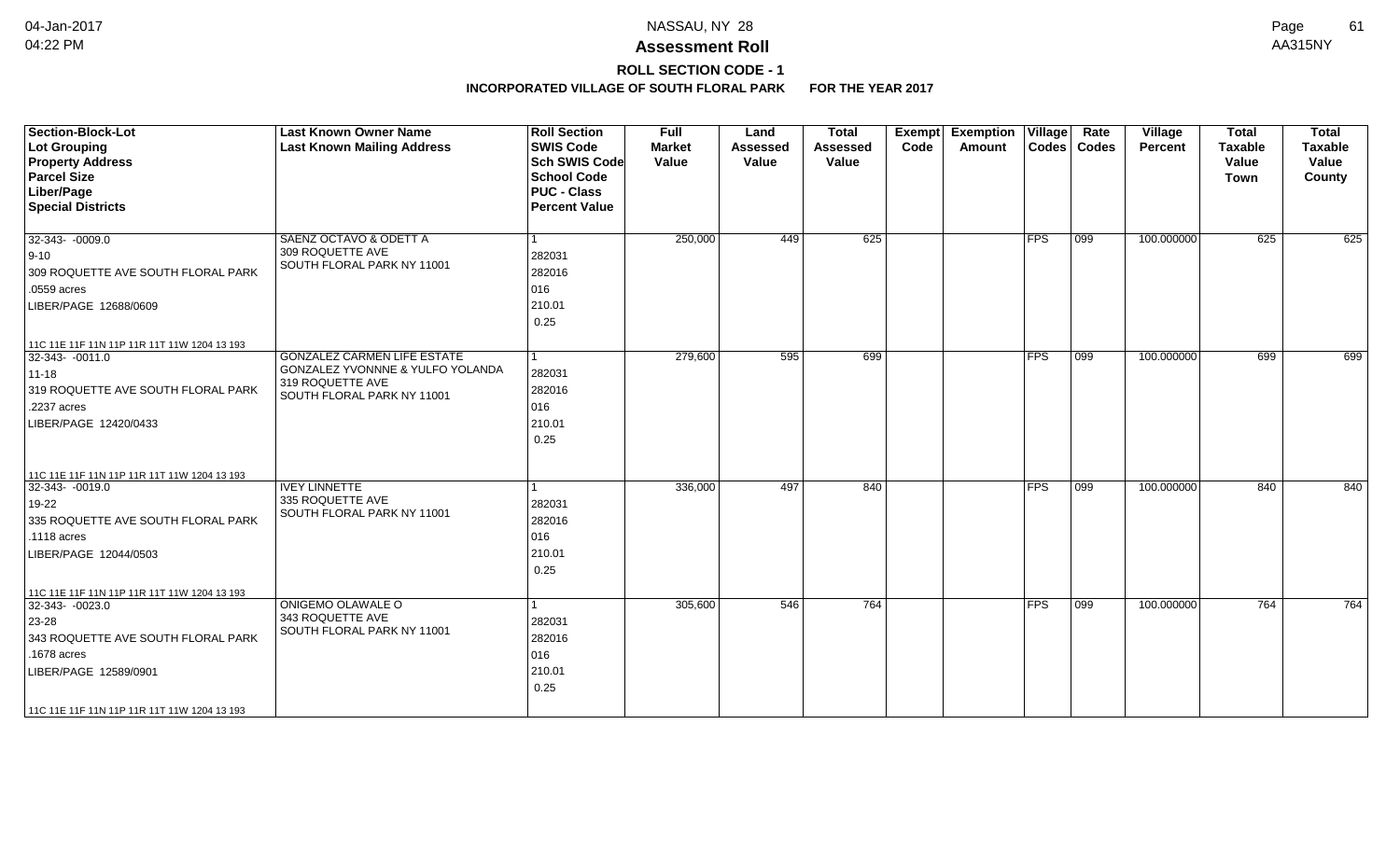## **ROLL SECTION CODE - 1**

| <b>Section-Block-Lot</b><br>Lot Grouping<br><b>Property Address</b><br><b>Parcel Size</b><br>Liber/Page<br><b>Special Districts</b>                                                                  | <b>Last Known Owner Name</b><br><b>Last Known Mailing Address</b>                      | <b>Roll Section</b><br><b>SWIS Code</b><br>Sch SWIS Code<br><b>School Code</b><br><b>PUC - Class</b><br><b>Percent Value</b> | <b>Full</b><br><b>Market</b><br>Value | Land<br>Assessed<br>Value | <b>Total</b><br><b>Assessed</b><br>Value | Code | Exempt Exemption<br>Amount | $ $ Village $ $ | Rate<br>Codes   Codes | Village<br><b>Percent</b> | Total<br><b>Taxable</b><br>Value<br>Town | <b>Total</b><br><b>Taxable</b><br>Value<br>County |
|------------------------------------------------------------------------------------------------------------------------------------------------------------------------------------------------------|----------------------------------------------------------------------------------------|------------------------------------------------------------------------------------------------------------------------------|---------------------------------------|---------------------------|------------------------------------------|------|----------------------------|-----------------|-----------------------|---------------------------|------------------------------------------|---------------------------------------------------|
| 32-343- -0029.0<br>29-32<br>351 ROQUETTE AVE SOUTH FLORAL PARK<br>.1118 acres<br>LIBER/PAGE 11300/0703                                                                                               | <b>ELLIS RANDOLPH</b><br>351 ROQUETTE AVENUE<br>SOUTH FLORAL PARK NY 11001             | 282031<br>282016<br>016<br>220.01<br>0.25                                                                                    | 303,600                               | 497                       | 759                                      |      |                            | <b>FPS</b>      | 099                   | 100.000000                | 759                                      | 759                                               |
| 11C 11E 11F 11N 11P 11R 11T 11W 1204 13 193<br>32-343-0033.0<br>33-36<br>363 ROQUETTE AVE SOUTH FLORAL PARK<br>.1118 acres<br>LIBER/PAGE 12226/0316                                                  | MCCOLLIN GARY & LILLIAN ROJAS<br>363 ROQUETTE AVE<br>SOUTH FLORAL PARK NY 11001        | 282031<br>282016<br>016<br>210.01<br>0.25                                                                                    | 286,400                               | 497                       | 716                                      |      |                            | <b>FPS</b>      | 099                   | 100.000000                | 716                                      | 716                                               |
| 11C 11E 11F 11N 11P 11R 11T 11W 1204 13 193<br>32-343- -0037.0<br>37-39<br>365 ROQUETTE AVE SOUTH FLORAL PARK<br>.0839 acres<br>LIBER/PAGE 11449/0998<br>11C 11E 11F 11N 11P 11R 11T 11W 1204 13 193 | <b>BROOKS C HARMON &amp; MARY</b><br>365 ROQUETTE AVENUE<br>SOUTH FLORAL PARK NY 11001 | 282031<br>282016<br>016<br>220.01<br>0.25                                                                                    | 334,000                               | 473                       | 835                                      |      |                            | <b>FPS</b>      | 099                   | 100.000000                | 835                                      | 835                                               |
| $32 - 343 - 0040.0$<br>40-43<br>373 ROQUETTE AVE SOUTH FLORAL PARK<br>.1118 acres<br>LIBER/PAGE 11928/0242<br>11C 11E 11F 11N 11P 11R 11T 11W 1204 13 193                                            | PERERZ ORLANDO & MUNOZ AYATEE<br>373 ROQUETTE AVE<br>SOUTH FLORAL PARK NY 11001        | 282031<br>282016<br>016<br>210.01<br>0.25                                                                                    | 298,000                               | 497                       | 745                                      |      |                            | <b>FPS</b>      | 099                   | 100.000000                | 745                                      | 745                                               |
| $32-343 - 0044.0$<br>44-47<br>377 ROQUETTE AVE SOUTH FLORAL PARK<br>.1118 acres<br>LIBER/PAGE 12194/0484<br>11C 11E 11F 11N 11P 11R 11T 11W 1204 13 193                                              | OLAECHEA JORGE & REYES ISABEL<br>377 ROQUETTE AVE<br>SOUTH FLORAL PARK NY 11001        | 282031<br>282016<br>016<br>210.01<br>0.25                                                                                    | 270,400                               | 448                       | 676                                      |      |                            | <b>FPS</b>      | 099                   | 100.000000                | 676                                      | 676                                               |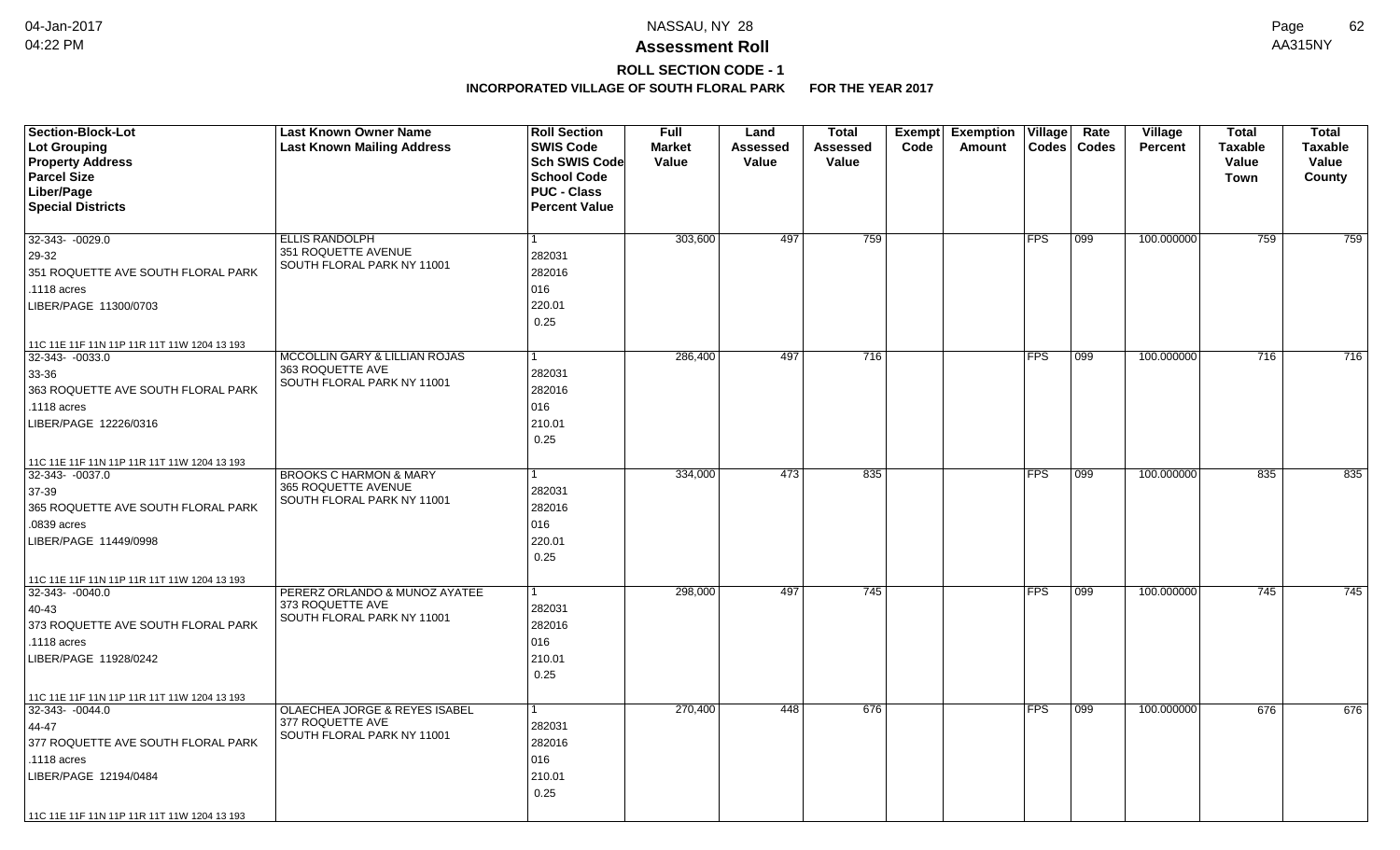# **ROLL SECTION CODE - 1**

| <b>Section-Block-Lot</b><br>Lot Grouping<br><b>Property Address</b><br><b>Parcel Size</b><br>Liber/Page<br><b>Special Districts</b> | <b>Last Known Owner Name</b><br><b>Last Known Mailing Address</b> | <b>Roll Section</b><br><b>SWIS Code</b><br>Sch SWIS Code<br><b>School Code</b><br><b>PUC - Class</b><br><b>Percent Value</b> | <b>Full</b><br><b>Market</b><br>Value | Land<br>Assessed<br>Value | <b>Total</b><br>Assessed<br>Value |       | Code  | Exempt Exemption<br><b>Amount</b> | Village    | Rate<br>Codes   Codes | Village<br><b>Percent</b> | <b>Total</b><br><b>Taxable</b><br>Value<br><b>Town</b> | <b>Total</b><br><b>Taxable</b><br>Value<br>County |
|-------------------------------------------------------------------------------------------------------------------------------------|-------------------------------------------------------------------|------------------------------------------------------------------------------------------------------------------------------|---------------------------------------|---------------------------|-----------------------------------|-------|-------|-----------------------------------|------------|-----------------------|---------------------------|--------------------------------------------------------|---------------------------------------------------|
| $32-343 - 0048.0$                                                                                                                   | INC VILLAGE OF SOUTH FLORAL PARK                                  | 8                                                                                                                            | 939,500                               | $3,141$ X                 |                                   | 9,395 | 13650 | 9395 FPS                          |            | 099                   | 100.000000 EXEMPT         |                                                        | <b>EXEMPT</b>                                     |
| 48-53 & 60-64                                                                                                                       | 383 ROQUETTE AVENUE<br>SOUTH FLORAL PARK NY 11001                 | 282031                                                                                                                       |                                       |                           |                                   |       |       |                                   |            |                       |                           |                                                        |                                                   |
| 383 ROQUETTE AVE SOUTH FLORAL PARK                                                                                                  |                                                                   | 282016                                                                                                                       |                                       |                           |                                   |       |       |                                   |            |                       |                           |                                                        |                                                   |
| .3076 acres                                                                                                                         |                                                                   | 016                                                                                                                          |                                       |                           |                                   |       |       |                                   |            |                       |                           |                                                        |                                                   |
| LIBER/PAGE 00000/0000                                                                                                               |                                                                   | 652.94                                                                                                                       |                                       |                           |                                   |       |       |                                   |            |                       |                           |                                                        |                                                   |
|                                                                                                                                     |                                                                   | 1.00                                                                                                                         |                                       |                           |                                   |       |       |                                   |            |                       |                           |                                                        |                                                   |
| 11C 11E 11F 11N 11P 11R 11T 11W 1204 13 193                                                                                         |                                                                   |                                                                                                                              |                                       |                           |                                   |       |       |                                   |            |                       |                           |                                                        |                                                   |
| 32-343-0054.0                                                                                                                       | <b>JAMAICA SQUARE FIRE DISTRICT</b>                               | 8                                                                                                                            | 299,500                               | $658$ $\times$            |                                   | 2,995 | 26400 | 2995 FPS                          |            | 099                   | 100.000000 EXEMPT         |                                                        | <b>EXEMPT</b>                                     |
| 54-55                                                                                                                               | 383 ROQUETTE AVE<br>SOUTH FLORAL PARK NY 11001                    | 282031                                                                                                                       |                                       |                           |                                   |       |       |                                   |            |                       |                           |                                                        |                                                   |
| 383 ROQUETTE AVE FLORAL PARK                                                                                                        |                                                                   | 282016                                                                                                                       |                                       |                           |                                   |       |       |                                   |            |                       |                           |                                                        |                                                   |
| .0559 acres                                                                                                                         |                                                                   | 016                                                                                                                          |                                       |                           |                                   |       |       |                                   |            |                       |                           |                                                        |                                                   |
| LIBER/PAGE 00000/0000                                                                                                               |                                                                   | 662.04                                                                                                                       |                                       |                           |                                   |       |       |                                   |            |                       |                           |                                                        |                                                   |
|                                                                                                                                     |                                                                   | 1.00                                                                                                                         |                                       |                           |                                   |       |       |                                   |            |                       |                           |                                                        |                                                   |
| 11C 11E 11F 11N 11P 11R 11T 11W 1204 13 193                                                                                         |                                                                   |                                                                                                                              |                                       |                           |                                   |       |       |                                   |            |                       |                           |                                                        |                                                   |
| 32-343- -0056.0                                                                                                                     | <b>FOARILE JOSEPH &amp; MARY</b>                                  |                                                                                                                              | 296,000                               | 497                       |                                   | 740   | 41800 |                                   | 370 FPS    | 099                   | 100.000000                | $\overline{370}$                                       | $\overline{370}$                                  |
| 56-59                                                                                                                               | 386 LOUIS AVENUE                                                  | 282031                                                                                                                       |                                       |                           |                                   |       |       |                                   |            |                       |                           |                                                        |                                                   |
| 386 LOUIS AVE SOUTH FLORAL PARK                                                                                                     | SOUTH FLORAL PARK NY 11001                                        | 282016                                                                                                                       |                                       |                           |                                   |       |       |                                   |            |                       |                           |                                                        |                                                   |
| .1118 acres                                                                                                                         |                                                                   | 016                                                                                                                          |                                       |                           |                                   |       |       |                                   |            |                       |                           |                                                        |                                                   |
| LIBER/PAGE 07088/0132                                                                                                               |                                                                   | 210.01                                                                                                                       |                                       |                           |                                   |       |       |                                   |            |                       |                           |                                                        |                                                   |
|                                                                                                                                     |                                                                   | 0.25                                                                                                                         |                                       |                           |                                   |       |       |                                   |            |                       |                           |                                                        |                                                   |
| 11C 11E 11F 11N 11P 11R 11T 11W 1204 13 193                                                                                         |                                                                   |                                                                                                                              |                                       |                           |                                   |       |       |                                   |            |                       |                           |                                                        |                                                   |
| $32-343 - 0065.0$                                                                                                                   | <b>KAYIS HAVVA</b>                                                |                                                                                                                              | 173,600                               | 413                       |                                   | 434   |       |                                   | <b>FPS</b> | 099                   | 100.000000                | 434                                                    | 434                                               |
| 65-67                                                                                                                               | 366 LOUIS AVE<br>SOUTH FLORAL PARK NY 11001                       | 282031                                                                                                                       |                                       |                           |                                   |       |       |                                   |            |                       |                           |                                                        |                                                   |
| 366 LOUIS AVE SOUTH FLORAL PARK                                                                                                     |                                                                   | 282016                                                                                                                       |                                       |                           |                                   |       |       |                                   |            |                       |                           |                                                        |                                                   |
| .0839 acres                                                                                                                         |                                                                   | 016                                                                                                                          |                                       |                           |                                   |       |       |                                   |            |                       |                           |                                                        |                                                   |
| LIBER/PAGE 12125/0727                                                                                                               |                                                                   | 210.01                                                                                                                       |                                       |                           |                                   |       |       |                                   |            |                       |                           |                                                        |                                                   |
|                                                                                                                                     |                                                                   | 0.25                                                                                                                         |                                       |                           |                                   |       |       |                                   |            |                       |                           |                                                        |                                                   |
| 11C 11E 11F 11N 11P 11R 11T 11W 1204 13 193                                                                                         |                                                                   |                                                                                                                              |                                       |                           |                                   |       |       |                                   |            |                       |                           |                                                        |                                                   |
| $32-343 - 0068.0$                                                                                                                   | <b>OUTAR SUGRIM</b>                                               |                                                                                                                              | 209,600                               | 446                       |                                   | 524   |       |                                   | <b>FPS</b> | 099                   | 100.000000                | 524                                                    | 524                                               |
| 68-70                                                                                                                               | 360 LOUIS AVE<br>SOUTH FLORAL PARK NY 11001                       | 282031                                                                                                                       |                                       |                           |                                   |       |       |                                   |            |                       |                           |                                                        |                                                   |
| 360 LOUIS AVE SOUTH FLORAL PARK                                                                                                     |                                                                   | 282016                                                                                                                       |                                       |                           |                                   |       |       |                                   |            |                       |                           |                                                        |                                                   |
| .0839 acres                                                                                                                         |                                                                   | 016                                                                                                                          |                                       |                           |                                   |       |       |                                   |            |                       |                           |                                                        |                                                   |
| LIBER/PAGE 12113/0876                                                                                                               |                                                                   | 210.01                                                                                                                       |                                       |                           |                                   |       |       |                                   |            |                       |                           |                                                        |                                                   |
|                                                                                                                                     |                                                                   | 0.25                                                                                                                         |                                       |                           |                                   |       |       |                                   |            |                       |                           |                                                        |                                                   |
| 11C 11E 11F 11N 11P 11R 11T 11W 1204 13 193                                                                                         |                                                                   |                                                                                                                              |                                       |                           |                                   |       |       |                                   |            |                       |                           |                                                        |                                                   |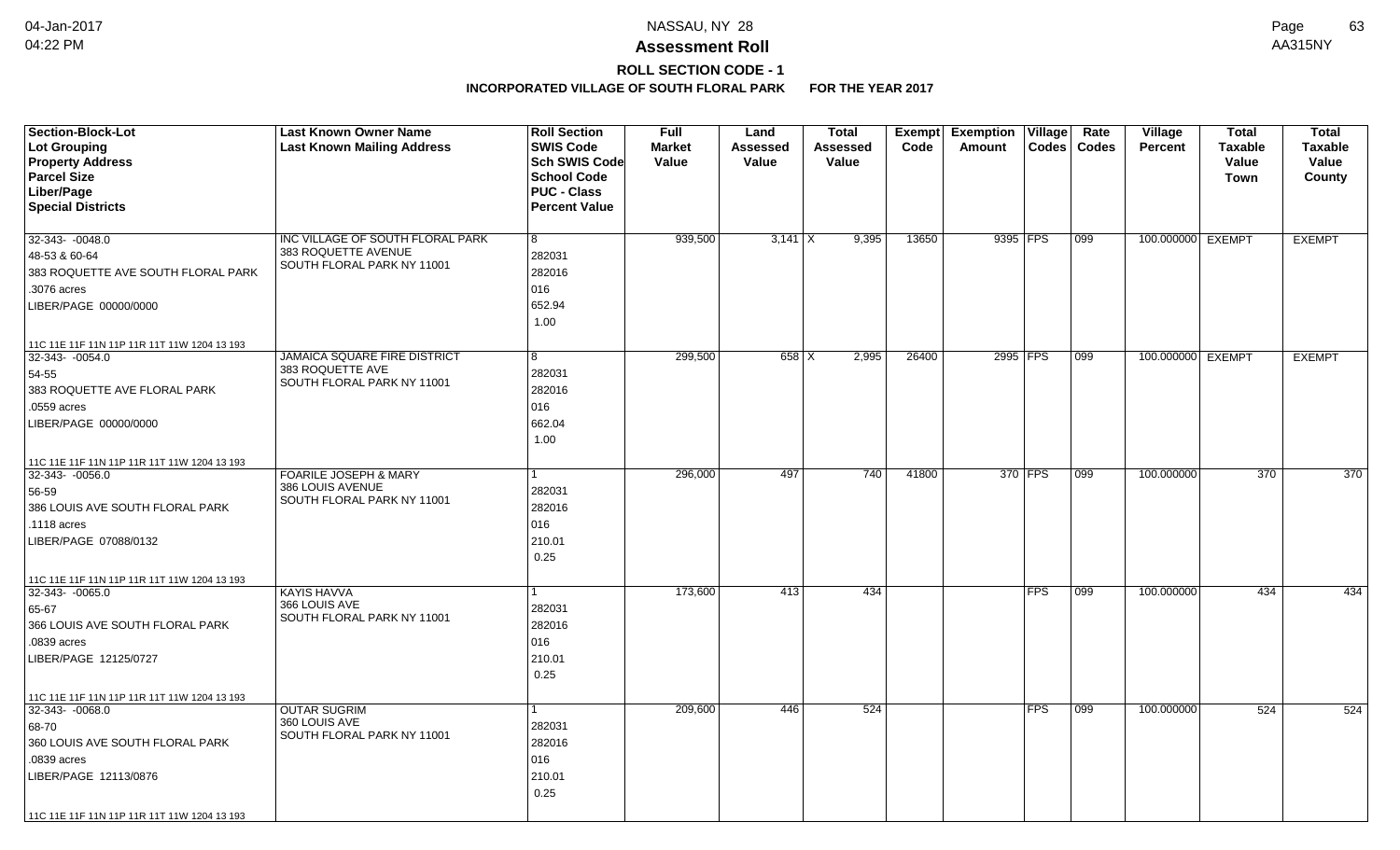# **ROLL SECTION CODE - 1**

| <b>Section-Block-Lot</b><br><b>Lot Grouping</b><br><b>Property Address</b> | <b>Last Known Owner Name</b><br><b>Last Known Mailing Address</b> | <b>Roll Section</b><br><b>SWIS Code</b><br><b>Sch SWIS Code</b> | <b>Full</b><br><b>Market</b><br>Value | Land<br><b>Assessed</b><br>Value | Total<br><b>Assessed</b><br>Value | Exempt<br>Code | <b>Exemption Village</b><br>Amount | $\text{Codes}$ | Rate<br><b>Codes</b> | Village<br><b>Percent</b> | <b>Total</b><br><b>Taxable</b><br>Value | <b>Total</b><br><b>Taxable</b><br>Value |
|----------------------------------------------------------------------------|-------------------------------------------------------------------|-----------------------------------------------------------------|---------------------------------------|----------------------------------|-----------------------------------|----------------|------------------------------------|----------------|----------------------|---------------------------|-----------------------------------------|-----------------------------------------|
| <b>Parcel Size</b>                                                         |                                                                   | <b>School Code</b>                                              |                                       |                                  |                                   |                |                                    |                |                      |                           | Town                                    | County                                  |
| Liber/Page                                                                 |                                                                   | <b>PUC - Class</b>                                              |                                       |                                  |                                   |                |                                    |                |                      |                           |                                         |                                         |
| <b>Special Districts</b>                                                   |                                                                   | <b>Percent Value</b>                                            |                                       |                                  |                                   |                |                                    |                |                      |                           |                                         |                                         |
| 32-343- -0071.0                                                            | ALLY 356 FAMILY LIMITED PARTNERSHIP                               |                                                                 | 346,000                               | 456                              | 865                               |                |                                    | <b>FPS</b>     | 099                  | 100.000000                | 865                                     | 865                                     |
| 71-73                                                                      | 101-51 120TH ST                                                   | 282031                                                          |                                       |                                  |                                   |                |                                    |                |                      |                           |                                         |                                         |
| 356 LOUIS AVE SOUTH FLORAL PARK                                            | JAMAICA NY 11419                                                  | 282016                                                          |                                       |                                  |                                   |                |                                    |                |                      |                           |                                         |                                         |
| .0839 acres                                                                |                                                                   | 016                                                             |                                       |                                  |                                   |                |                                    |                |                      |                           |                                         |                                         |
| LIBER/PAGE 12965/0913                                                      |                                                                   | 210.01                                                          |                                       |                                  |                                   |                |                                    |                |                      |                           |                                         |                                         |
|                                                                            |                                                                   | 0.25                                                            |                                       |                                  |                                   |                |                                    |                |                      |                           |                                         |                                         |
| 11C 11E 11F 11N 11P 11R 11T 11W 1204 13 193                                |                                                                   |                                                                 |                                       |                                  |                                   |                |                                    |                |                      |                           |                                         |                                         |
| 32-343- -0074.0                                                            | NAZARIO WILFREDO R & SANDRA L                                     | 1                                                               | 272,800                               | 473                              | 682                               |                |                                    | <b>FPS</b>     | 099                  | 100.000000                | 682                                     | 682                                     |
| 74-76                                                                      | 348 LOUIS AVE<br>SOUTH FLORAL PARK NY 11001                       | 282031                                                          |                                       |                                  |                                   |                |                                    |                |                      |                           |                                         |                                         |
| 348 LOUIS AVE SOUTH FLORAL PARK                                            |                                                                   | 282016                                                          |                                       |                                  |                                   |                |                                    |                |                      |                           |                                         |                                         |
| .0839 acres                                                                |                                                                   | 016                                                             |                                       |                                  |                                   |                |                                    |                |                      |                           |                                         |                                         |
| LIBER/PAGE 12334/0520                                                      |                                                                   | 210.01                                                          |                                       |                                  |                                   |                |                                    |                |                      |                           |                                         |                                         |
|                                                                            |                                                                   | 0.25                                                            |                                       |                                  |                                   |                |                                    |                |                      |                           |                                         |                                         |
| 11C 11E 11F 11N 11P 11R 11T 11W 1204 13 193                                |                                                                   |                                                                 |                                       |                                  |                                   |                |                                    |                |                      |                           |                                         |                                         |
| 32-343-0077.0                                                              | SINGH I SINGHKAUR & H<br>340 LOUIS AVENUE                         |                                                                 | 298,400                               | 497                              | 746                               |                |                                    | <b>FPS</b>     | 099                  | 100.000000                | 746                                     | 746                                     |
| 77-80                                                                      | SOUTH FLORAL PARK NY 11001                                        | 282031                                                          |                                       |                                  |                                   |                |                                    |                |                      |                           |                                         |                                         |
| 340 LOUIS AVE SOUTH FLORAL PARK                                            |                                                                   | 282016                                                          |                                       |                                  |                                   |                |                                    |                |                      |                           |                                         |                                         |
| .1118 acres                                                                |                                                                   | 016                                                             |                                       |                                  |                                   |                |                                    |                |                      |                           |                                         |                                         |
| LIBER/PAGE 09650/0848                                                      |                                                                   | 210.01                                                          |                                       |                                  |                                   |                |                                    |                |                      |                           |                                         |                                         |
|                                                                            |                                                                   | 0.25                                                            |                                       |                                  |                                   |                |                                    |                |                      |                           |                                         |                                         |
| 11C 11E 11F 11N 11P 11R 11T 11W 1204 13 193                                |                                                                   |                                                                 |                                       |                                  |                                   |                |                                    |                |                      |                           |                                         |                                         |
| 32-343-0081.0                                                              | PONCE HECTOR & FANNY<br>10 KINGSTON AVE                           | 1                                                               | 436,800                               | 473                              | 1,092                             |                |                                    | <b>FPS</b>     | 099                  | 100.000000                | 1,092                                   | 1,092                                   |
| 81-83                                                                      | SOUTH FLORAL PARK NY 11001                                        | 282031<br>282016                                                |                                       |                                  |                                   |                |                                    |                |                      |                           |                                         |                                         |
| 330 LOUIS AVE SOUTH FLORAL PARK                                            |                                                                   | 016                                                             |                                       |                                  |                                   |                |                                    |                |                      |                           |                                         |                                         |
| .0839 acres<br>LIBER/PAGE 11091/0316                                       |                                                                   | 210.01                                                          |                                       |                                  |                                   |                |                                    |                |                      |                           |                                         |                                         |
|                                                                            |                                                                   | 0.25                                                            |                                       |                                  |                                   |                |                                    |                |                      |                           |                                         |                                         |
|                                                                            |                                                                   |                                                                 |                                       |                                  |                                   |                |                                    |                |                      |                           |                                         |                                         |
| 11C 11E 11F 11N 11P 11R 11T 11W 1204 13 193<br>32-343- -0084.0             | RAGOONATH MOTILAL & SARA L                                        | 1                                                               | 381,600                               | 473                              | 954                               |                |                                    | <b>FPS</b>     | 099                  | 100.000000                | 954                                     | 954                                     |
| 84-86                                                                      | 328 LOUIS AVE                                                     | 282031                                                          |                                       |                                  |                                   |                |                                    |                |                      |                           |                                         |                                         |
| 328 LOUIS AVE SOUTH FLORAL PARK                                            | SOUTH FLORAL PARK NY 11001                                        | 282016                                                          |                                       |                                  |                                   |                |                                    |                |                      |                           |                                         |                                         |
| .0839 acres                                                                |                                                                   | 016                                                             |                                       |                                  |                                   |                |                                    |                |                      |                           |                                         |                                         |
| LIBER/PAGE 12337/0646                                                      |                                                                   | 210.01                                                          |                                       |                                  |                                   |                |                                    |                |                      |                           |                                         |                                         |
|                                                                            |                                                                   | 0.25                                                            |                                       |                                  |                                   |                |                                    |                |                      |                           |                                         |                                         |
| 11C 11E 11F 11N 11P 11R 11T 11W 1204 13 193                                |                                                                   |                                                                 |                                       |                                  |                                   |                |                                    |                |                      |                           |                                         |                                         |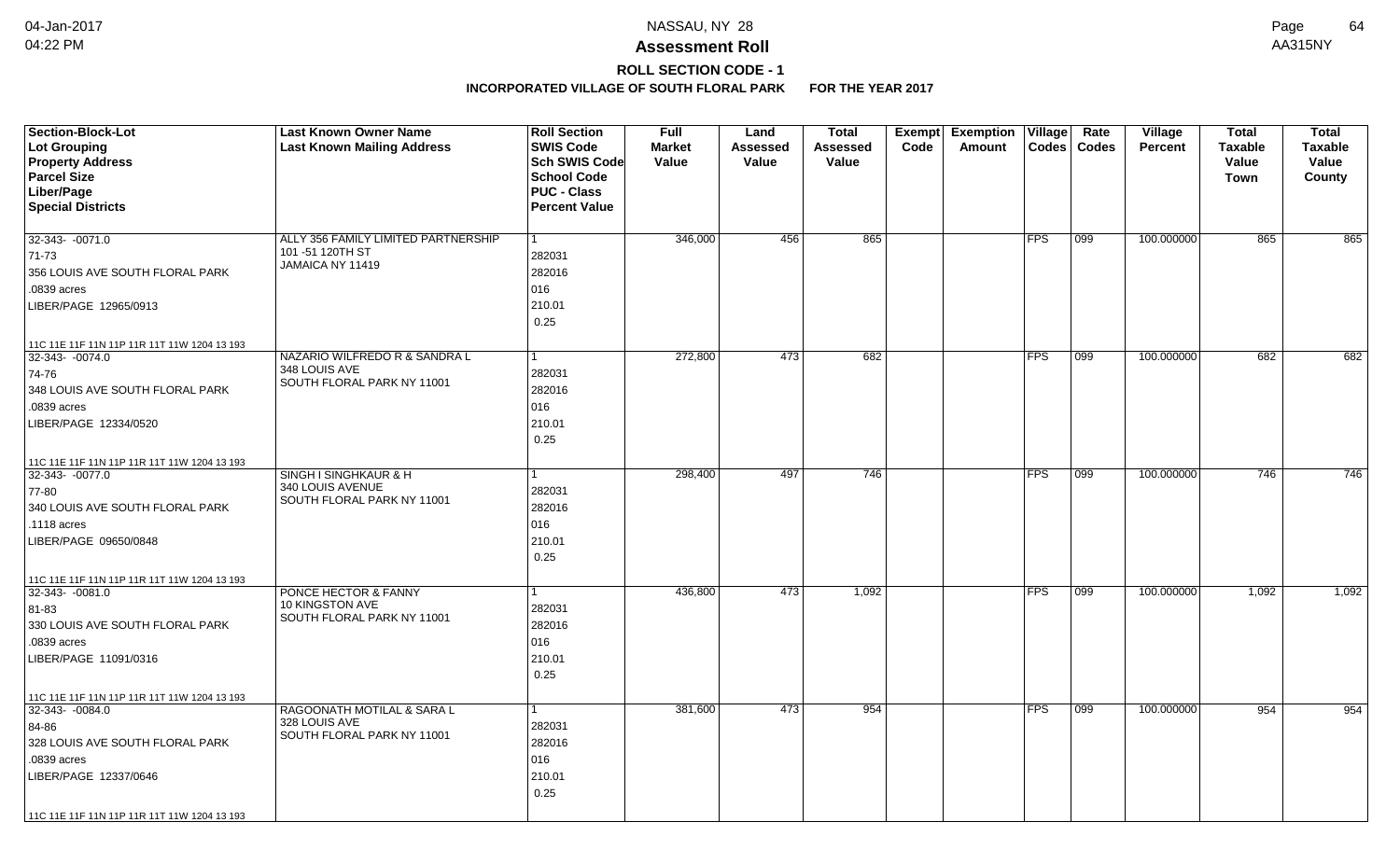# **ROLL SECTION CODE - 1**

| <b>Section-Block-Lot</b><br>Lot Grouping<br><b>Property Address</b><br><b>Parcel Size</b><br>Liber/Page<br><b>Special Districts</b>                                                                   | <b>Last Known Owner Name</b><br><b>Last Known Mailing Address</b>                                 | <b>Roll Section</b><br><b>SWIS Code</b><br><b>Sch SWIS Code</b><br><b>School Code</b><br><b>PUC - Class</b><br><b>Percent Value</b> | <b>Full</b><br><b>Market</b><br>Value | Land<br><b>Assessed</b><br>Value | <b>Total</b><br><b>Assessed</b><br>Value | <b>Exempt</b><br>Code | Exemption   Village  <br>Amount |               | Rate<br>Codes   Codes | Village<br><b>Percent</b> | <b>Total</b><br><b>Taxable</b><br>Value<br><b>Town</b> | <b>Total</b><br><b>Taxable</b><br>Value<br>County |
|-------------------------------------------------------------------------------------------------------------------------------------------------------------------------------------------------------|---------------------------------------------------------------------------------------------------|-------------------------------------------------------------------------------------------------------------------------------------|---------------------------------------|----------------------------------|------------------------------------------|-----------------------|---------------------------------|---------------|-----------------------|---------------------------|--------------------------------------------------------|---------------------------------------------------|
| 32-343-0087.0<br>87-91<br>326 LOUIS AVE SOUTH FLORAL PARK<br>.1398 acres<br>LIBER/PAGE 12288/0497                                                                                                     | <b>BIRCHWOOD MICHAEL &amp; SAMUELS</b><br>ANGELITA<br>326 LOUIS AVE<br>SOUTH FLORAL PARK NY 11001 | 1<br>282031<br>282016<br>016<br>210.01<br>0.25                                                                                      | 366,400                               | 522                              | 916                                      | 41121                 |                                 | 137 FPS       | $ 099\rangle$         | 100.000000                | 779                                                    | 779                                               |
| 11C 11E 11F 11N 11P 11R 11T 11W 1204 13 193<br>$32-343 - 0092.0$<br>$92-97$<br>300 LOUIS AVE SOUTH FLORAL PARK<br>.1678 acres<br>LIBER/PAGE 12139/0664<br>11C 11E 11F 11N 11P 11R 11T 11W 1204 13 193 | ORTIZ EDITH & ZURITA JORGE H<br>300 LOUIS AVE<br>SOUTH FLORAL PARK NY 11001                       | $\mathbf{1}$<br>282031<br>282016<br>016<br>220.01<br>0.25                                                                           | 414,000                               | 546                              | 1,035                                    |                       |                                 | FPS           | $ 099\rangle$         | 100.000000                | 1,035                                                  | 1,035                                             |
| 32-343- -0098.0<br>$ 98 - 103 $<br>280 LOUIS AVE SOUTH FLORAL PARK<br>.1678 acres<br>LIBER/PAGE 13224/0426<br>11C 11E 11F 11N 11P 11R 11T 11W 1204 13 193                                             | DEOLIVEIRA JANE L<br>280 LOUIS AVE<br>SOUTH FLORAL PARK NY 11001                                  | 1<br>282031<br>282016<br>016<br>230.01<br>0.25                                                                                      | 388,400                               | 546                              | 971                                      |                       |                                 | $ {\sf FPS} $ | 099                   | 100.000000                | 971                                                    | 971                                               |
| 32-343- -0104.0<br>104-105<br>LOUIS AVE SOUTH FLORAL PARK<br>.0559 acres<br>LIBER/PAGE 13368/0730<br>  11C 11E 11F 11N 11P 11R 11T 11W 1204 13 193                                                    | AGGARWAL NARINDER PAL & SATUTI<br>303 ROQUETTE AVE<br>SOUTH FLORAL PARK NY 11001                  | $\vert$ 1<br>282031<br>282016<br>016<br>311.11<br>0.25                                                                              | 16,800                                | 42                               | 42                                       |                       |                                 | $ {\sf FPS} $ | $ 099\rangle$         | 100.000000                | 42                                                     | 42                                                |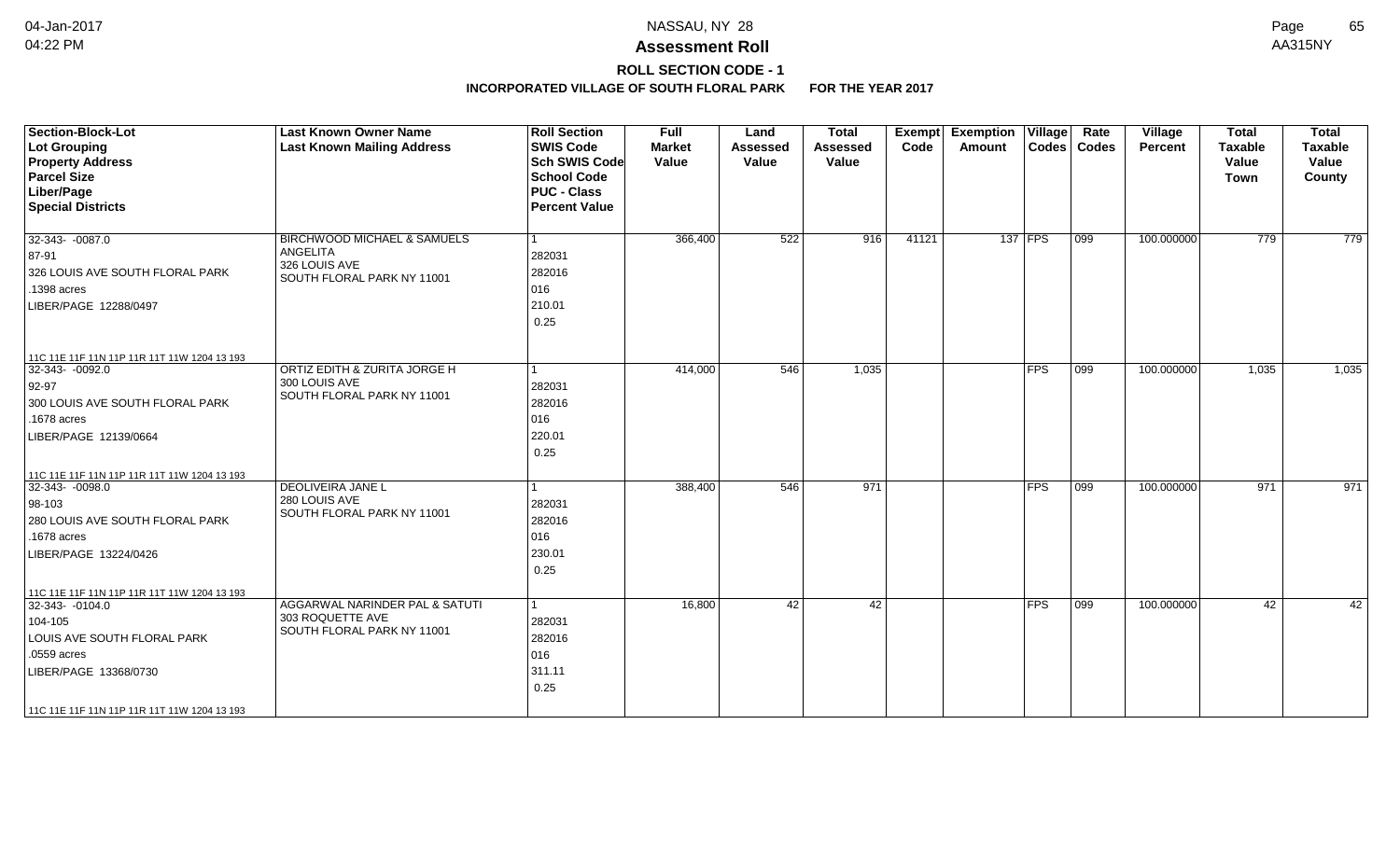# **ROLL SECTION CODE - 1**

| <b>Section-Block-Lot</b><br>Lot Grouping<br><b>Property Address</b><br><b>Parcel Size</b><br>Liber/Page<br><b>Special Districts</b>                                                                   | <b>Last Known Owner Name</b><br><b>Last Known Mailing Address</b>                   | <b>Roll Section</b><br><b>SWIS Code</b><br>Sch SWIS Code<br><b>School Code</b><br><b>PUC - Class</b><br><b>Percent Value</b> | <b>Full</b><br><b>Market</b><br>Value | Land<br>Assessed<br>Value | <b>Total</b><br>Assessed<br>Value | Code | Exempt Exemption<br>Amount | Village    | Rate<br>Codes   Codes | Village<br><b>Percent</b> | <b>Total</b><br><b>Taxable</b><br>Value<br>Town | <b>Total</b><br><b>Taxable</b><br>Value<br>County |
|-------------------------------------------------------------------------------------------------------------------------------------------------------------------------------------------------------|-------------------------------------------------------------------------------------|------------------------------------------------------------------------------------------------------------------------------|---------------------------------------|---------------------------|-----------------------------------|------|----------------------------|------------|-----------------------|---------------------------|-------------------------------------------------|---------------------------------------------------|
| $32-344 - 0001.0$<br>$1 - 4$<br>289 LOUIS AVE SOUTH FLORAL PARK<br>.1118 acres<br>LIBER/PAGE 12602/0752                                                                                               | <b>MONROE MARK &amp; STEPHEN</b><br>289 LOUIS AVE<br>SOUTH FLORAL PARK NY 11001     | 282031<br>282016<br>016<br>220.01<br>0.25                                                                                    | 351,200                               | 497                       | 878                               |      |                            | <b>FPS</b> | 099                   | 100.000000                | 878                                             | 878                                               |
| 11C 11E 11F 11N 11P 11R 11T 11W 1204 13 193<br>32-344- -0005.0<br>$5 - 10$<br>295 LOUIS AVE SOUTH FLORAL PARK<br>.1678 acres<br>LIBER/PAGE 11914/0587                                                 | <b>GARRISON AUGUSTINE</b><br>295 LOUIS AVE<br>SOUTH FLORAL PARK NY 11001            | 282031<br>282016<br>016<br>210.01<br>0.25                                                                                    | 275,600                               | 468                       | 689                               |      |                            | <b>FPS</b> | 099                   | 100.000000                | 689                                             | 689                                               |
| 11C 11E 11F 11N 11P 11R 11T 11W 1204 13 193<br>32-344- -0011.0<br>$11 - 14$<br>299 LOUIS AVE SOUTH FLORAL PARK<br>.1118 acres<br>LIBER/PAGE 12376/0368<br>11C 11E 11F 11N 11P 11R 11T 11W 1204 13 193 | NUNEZ JULIO & MARINA<br>299 LOUIS AVE<br>SOUTH FLORAL PARK NY 11001                 | 282031<br>282016<br>016<br>210.01<br>0.25                                                                                    | 315,200                               | 497                       | 788                               |      |                            | <b>FPS</b> | 099                   | 100.000000                | 788                                             | 788                                               |
| 32-344- -0015.0<br>$15 - 18$<br>303 LOUIS AVE SOUTH FLORAL PARK<br>.1118 acres<br>LIBER/PAGE 12938/0731<br>11C 11E 11F 11N 11P 11R 11T 11W 1204 13 193                                                | <b>NWOSU NELLYZITA &amp; PATRICK</b><br>303 LOUIS AVE<br>SOUTH FLORAL PARK NY 11001 | 282031<br>282016<br>016<br>210.01<br>0.25                                                                                    | 306,800                               | 497                       | 767                               |      |                            | <b>FPS</b> | $\overline{099}$      | 100.000000                | 767                                             | 767                                               |
| 32-344- -0019.0<br>19-22<br>311 LOUIS AVE SOUTH FLORAL PARK<br>.1118 acres<br>LIBER/PAGE 10743/0628<br>11C 11E 11F 11N 11P 11R 11T 11W 1204 13 193                                                    | <b>LALGEE BERNADETTE</b><br>311 LOUIS AVENUE<br>SOUTH FLORAL PARK NY 11001          | 282031<br>282016<br>016<br>210.01<br>0.25                                                                                    | 226,000                               | 394                       | 565                               |      |                            | <b>FPS</b> | 099                   | 100.000000                | 565                                             | 565                                               |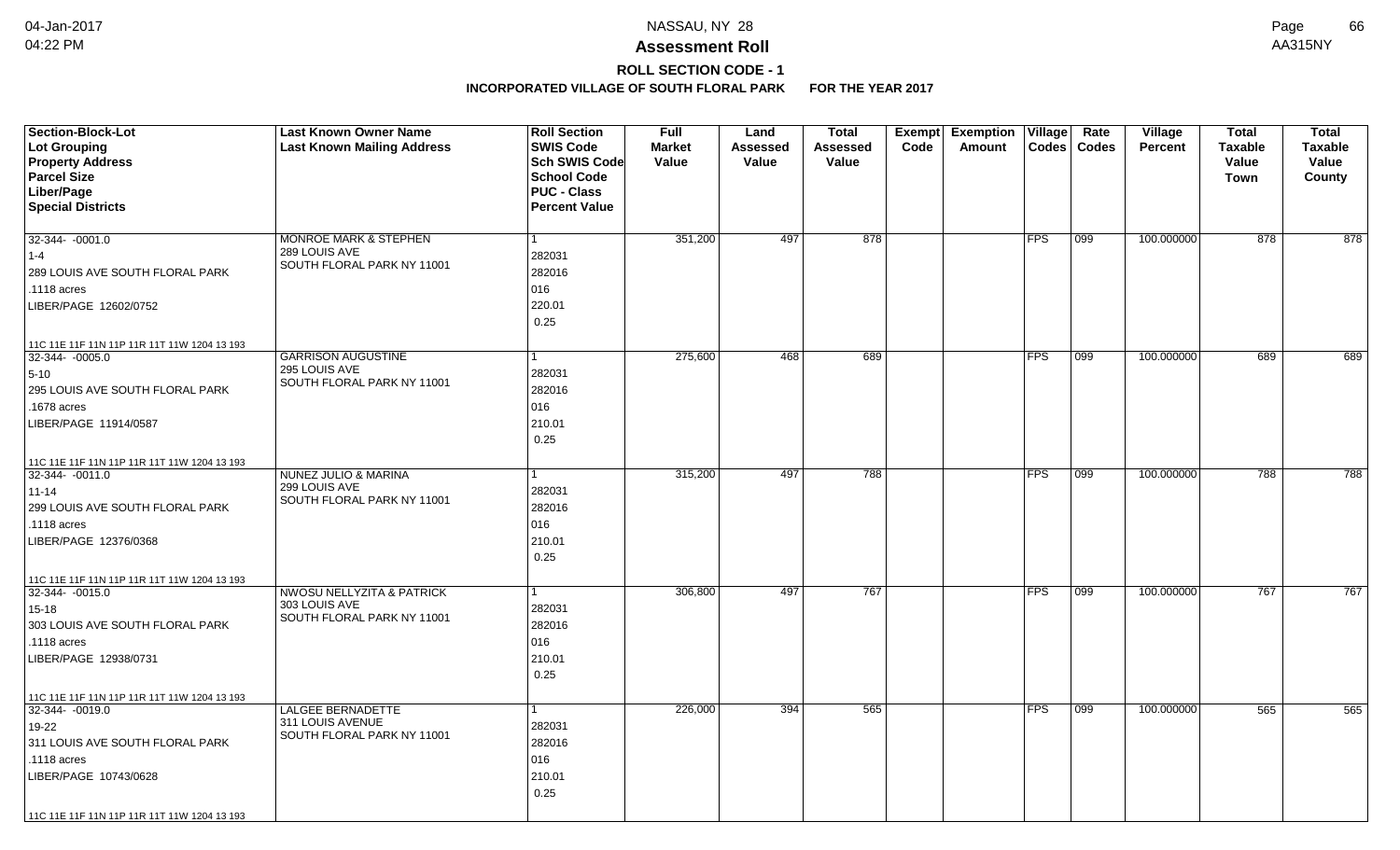# **ROLL SECTION CODE - 1**

| <b>Section-Block-Lot</b><br>Lot Grouping<br><b>Property Address</b><br><b>Parcel Size</b><br>Liber/Page<br><b>Special Districts</b>                                                               | <b>Last Known Owner Name</b><br><b>Last Known Mailing Address</b>                         | <b>Roll Section</b><br><b>SWIS Code</b><br><b>Sch SWIS Code</b><br><b>School Code</b><br><b>PUC - Class</b><br><b>Percent Value</b> | <b>Full</b><br><b>Market</b><br>Value | Land<br><b>Assessed</b><br>Value | <b>Total</b><br><b>Assessed</b><br>Value | Exempt<br>Code | <b>Exemption Village</b><br>Amount |               | Rate<br>Codes   Codes | <b>Village</b><br><b>Percent</b> | <b>Total</b><br><b>Taxable</b><br>Value<br><b>Town</b> | <b>Total</b><br><b>Taxable</b><br>Value<br>County |
|---------------------------------------------------------------------------------------------------------------------------------------------------------------------------------------------------|-------------------------------------------------------------------------------------------|-------------------------------------------------------------------------------------------------------------------------------------|---------------------------------------|----------------------------------|------------------------------------------|----------------|------------------------------------|---------------|-----------------------|----------------------------------|--------------------------------------------------------|---------------------------------------------------|
| 32-344- -0030.0<br>$30-34$<br>335 LOUIS AVE SOUTH FLORAL PARK<br>.1398 acres<br>LIBER/PAGE 12827/0136                                                                                             | <b>DEL BRIDGETTE</b><br>335 LOUIS AVE<br>SOUTH FLORAL PARK NY 11001                       | $\vert$ 1<br>282031<br>282016<br>016<br>220.01<br>0.25                                                                              | 325,200                               | 522                              | 813                                      |                |                                    | FPS           | $ 099\rangle$         | 100.000000                       | 813                                                    | 813                                               |
| 11C 11E 11F 11N 11P 11R 11T 11W 1204 13 193<br>32-344- -0035.0<br>$35 - 39$<br>345 LOUIS AVE SOUTH FLORAL PARK<br>.1398 acres<br>LIBER/PAGE 11951/0993                                            | NAVARRETE JUANA & JULIO<br>FERNANDEZ JAIME<br>345 LOUIS AVE<br>SOUTH FLORAL PARK NY 11001 | l 1<br>282031<br>282016<br>016<br>210.01<br>0.25                                                                                    | 273,600                               | 522                              | 684                                      |                |                                    | FPS           | $\overline{099}$      | 100.000000                       | 684                                                    | 684                                               |
| 11C 11E 11F 11N 11P 11R 11T 11W 1204 13 193<br>32-344- -0040.0<br>$ 40-43$<br>357 LOUIS AVE SOUTH FLORAL PARK<br>.1118 acres<br>LIBER/PAGE 12942/0705                                             | HUA SHAO-YING<br>357 LOUIS AVE<br>SOUTH FLORAL PARK NY 11001                              | 1<br>282031<br>282016<br>016<br>210.01<br>0.25                                                                                      | 138,000                               | 343                              | 345                                      |                |                                    | $ {\sf FPS} $ | 099                   | 100.000000                       | 345                                                    | 345                                               |
| 11C 11E 11F 11N 11P 11R 11T 11W 1204 13 193<br>32-344-0044.0<br>44-50<br>361 LOUIS AVE SOUTH FLORAL PARK<br>.1957 acres<br>LIBER/PAGE 12458/0258<br>  11C 11E 11F 11N 11P 11R 11T 11W 1204 13 193 | <b>LEHR WILLIAM</b><br>361 LOUIS AVE<br>SOUTH FLORAL PARK NY 11001                        | -1<br>282031<br>282016<br>016<br>210.01<br>0.25                                                                                     | 285,200                               | 571                              | $\overline{713}$                         |                |                                    | $ {\sf FPS} $ | $ 099\rangle$         | 100.000000                       | 713                                                    | 713                                               |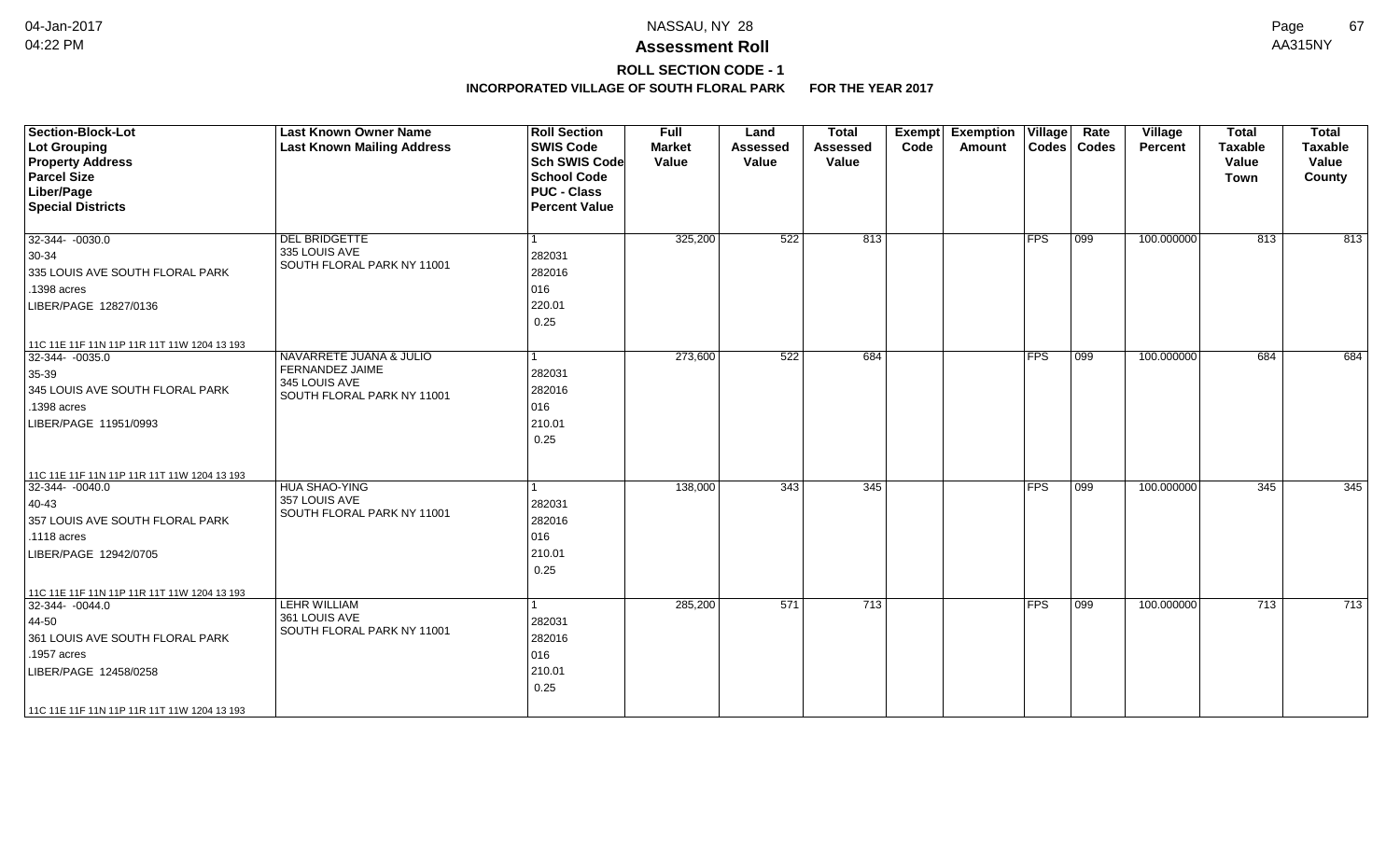## **ROLL SECTION CODE - 1**

| <b>Section-Block-Lot</b><br><b>Lot Grouping</b><br><b>Property Address</b><br><b>Parcel Size</b><br>Liber/Page<br><b>Special Districts</b> | <b>Last Known Owner Name</b><br><b>Last Known Mailing Address</b> | <b>Roll Section</b><br><b>SWIS Code</b><br><b>Sch SWIS Code</b><br><b>School Code</b><br><b>PUC - Class</b><br><b>Percent Value</b> | <b>Full</b><br><b>Market</b><br>Value | Land<br><b>Assessed</b><br>Value | <b>Total</b><br><b>Assessed</b><br>Value | Exempt<br>Code | <b>Exemption Village</b><br>Amount |            | Rate<br>Codes   Codes | Village<br>Percent | <b>Total</b><br><b>Taxable</b><br>Value<br><b>Town</b> | <b>Total</b><br><b>Taxable</b><br>Value<br>County |
|--------------------------------------------------------------------------------------------------------------------------------------------|-------------------------------------------------------------------|-------------------------------------------------------------------------------------------------------------------------------------|---------------------------------------|----------------------------------|------------------------------------------|----------------|------------------------------------|------------|-----------------------|--------------------|--------------------------------------------------------|---------------------------------------------------|
| $32-344 - 0051.0$<br>51-55                                                                                                                 | <b>AZABACHE ALVARO</b><br>375 LOUIS AVENUE                        | 282031                                                                                                                              | 292,800                               | 522                              | 732                                      |                |                                    | <b>FPS</b> | $ 099\rangle$         | 100.000000         | 732                                                    | 732                                               |
| 375 LOUIS AVE SOUTH FLORAL PARK                                                                                                            | ELMONT NY 11003                                                   | 282016                                                                                                                              |                                       |                                  |                                          |                |                                    |            |                       |                    |                                                        |                                                   |
| .1398 acres                                                                                                                                |                                                                   | 016                                                                                                                                 |                                       |                                  |                                          |                |                                    |            |                       |                    |                                                        |                                                   |
| LIBER/PAGE 11564/0385                                                                                                                      |                                                                   | 210.01<br>0.25                                                                                                                      |                                       |                                  |                                          |                |                                    |            |                       |                    |                                                        |                                                   |
| 11C 11E 11F 11N 11P 11R 11T 11W 1204 13 193                                                                                                |                                                                   |                                                                                                                                     |                                       |                                  |                                          |                |                                    |            |                       |                    |                                                        |                                                   |
| 32-344- -0056.0                                                                                                                            | <b>HON ALICE</b><br>320 MARGUERITE AVE                            |                                                                                                                                     | 303,200                               | 506                              | 758                                      |                |                                    | <b>FPS</b> | 099                   | 100.000000         | 758                                                    | 758                                               |
| 56-60                                                                                                                                      | FLORAL PARK NY 11001                                              | 282031                                                                                                                              |                                       |                                  |                                          |                |                                    |            |                       |                    |                                                        |                                                   |
| 320 MARGUERITE AVE SOUTH FLORAL PARK                                                                                                       |                                                                   | 282016                                                                                                                              |                                       |                                  |                                          |                |                                    |            |                       |                    |                                                        |                                                   |
| .1398 acres                                                                                                                                |                                                                   | 016                                                                                                                                 |                                       |                                  |                                          |                |                                    |            |                       |                    |                                                        |                                                   |
| LIBER/PAGE 13253/0910                                                                                                                      |                                                                   | 210.01<br>0.25                                                                                                                      |                                       |                                  |                                          |                |                                    |            |                       |                    |                                                        |                                                   |
| 11C 11E 11F 11N 11P 11R 11T 11W 1204 13 193                                                                                                |                                                                   |                                                                                                                                     |                                       |                                  |                                          |                |                                    |            |                       |                    |                                                        |                                                   |
| $32-344 - 0061.0$                                                                                                                          | <b>CONSTANT A. SMARTH &amp; MICHELLE</b>                          | 1                                                                                                                                   | 358,800                               | 497                              | 897                                      |                |                                    | <b>FPS</b> | $\overline{099}$      | 100.000000         | 897                                                    | 897                                               |
| 61-64                                                                                                                                      | 310 MARGUERITE AVENUE                                             | 282031                                                                                                                              |                                       |                                  |                                          |                |                                    |            |                       |                    |                                                        |                                                   |
| 310 MARGUERITE AVE SOUTH FLORAL PARK                                                                                                       | SOUTH FLORAL PARK NY 11001                                        | 282016                                                                                                                              |                                       |                                  |                                          |                |                                    |            |                       |                    |                                                        |                                                   |
| .1118 acres                                                                                                                                |                                                                   | 016                                                                                                                                 |                                       |                                  |                                          |                |                                    |            |                       |                    |                                                        |                                                   |
| LIBER/PAGE 10191/0176                                                                                                                      |                                                                   | 210.01                                                                                                                              |                                       |                                  |                                          |                |                                    |            |                       |                    |                                                        |                                                   |
|                                                                                                                                            |                                                                   | 0.25                                                                                                                                |                                       |                                  |                                          |                |                                    |            |                       |                    |                                                        |                                                   |
| 11C 11E 11F 11N 11P 11R 11T 11W 1204 13 193                                                                                                |                                                                   |                                                                                                                                     |                                       |                                  |                                          |                |                                    |            |                       |                    |                                                        |                                                   |
| $ 32-344-0065.0$                                                                                                                           | <b>VALENTINO PAUL &amp; MARY</b>                                  | 1                                                                                                                                   | 253,600                               | 436                              | 634                                      | 41131          |                                    | 159 FPS    | $\overline{099}$      | 100.000000         | 475                                                    | 475                                               |
| 65-68                                                                                                                                      | 302 MARGUERITE AVENUE                                             | 282031                                                                                                                              |                                       |                                  |                                          |                |                                    |            |                       |                    |                                                        |                                                   |
| 302 MARGUERITE AVE SOUTH FLORAL PARK                                                                                                       | SOUTH FLORAL PARK NY 11001                                        | 282016                                                                                                                              |                                       |                                  |                                          |                |                                    |            |                       |                    |                                                        |                                                   |
| .1118 acres                                                                                                                                |                                                                   | 016                                                                                                                                 |                                       |                                  |                                          |                |                                    |            |                       |                    |                                                        |                                                   |
| LIBER/PAGE 11529/0694                                                                                                                      |                                                                   | 210.01<br>0.25                                                                                                                      |                                       |                                  |                                          |                |                                    |            |                       |                    |                                                        |                                                   |
| 11C 11E 11F 11N 11P 11R 11T 11W 1204 13 193                                                                                                |                                                                   |                                                                                                                                     |                                       |                                  |                                          |                |                                    |            |                       |                    |                                                        |                                                   |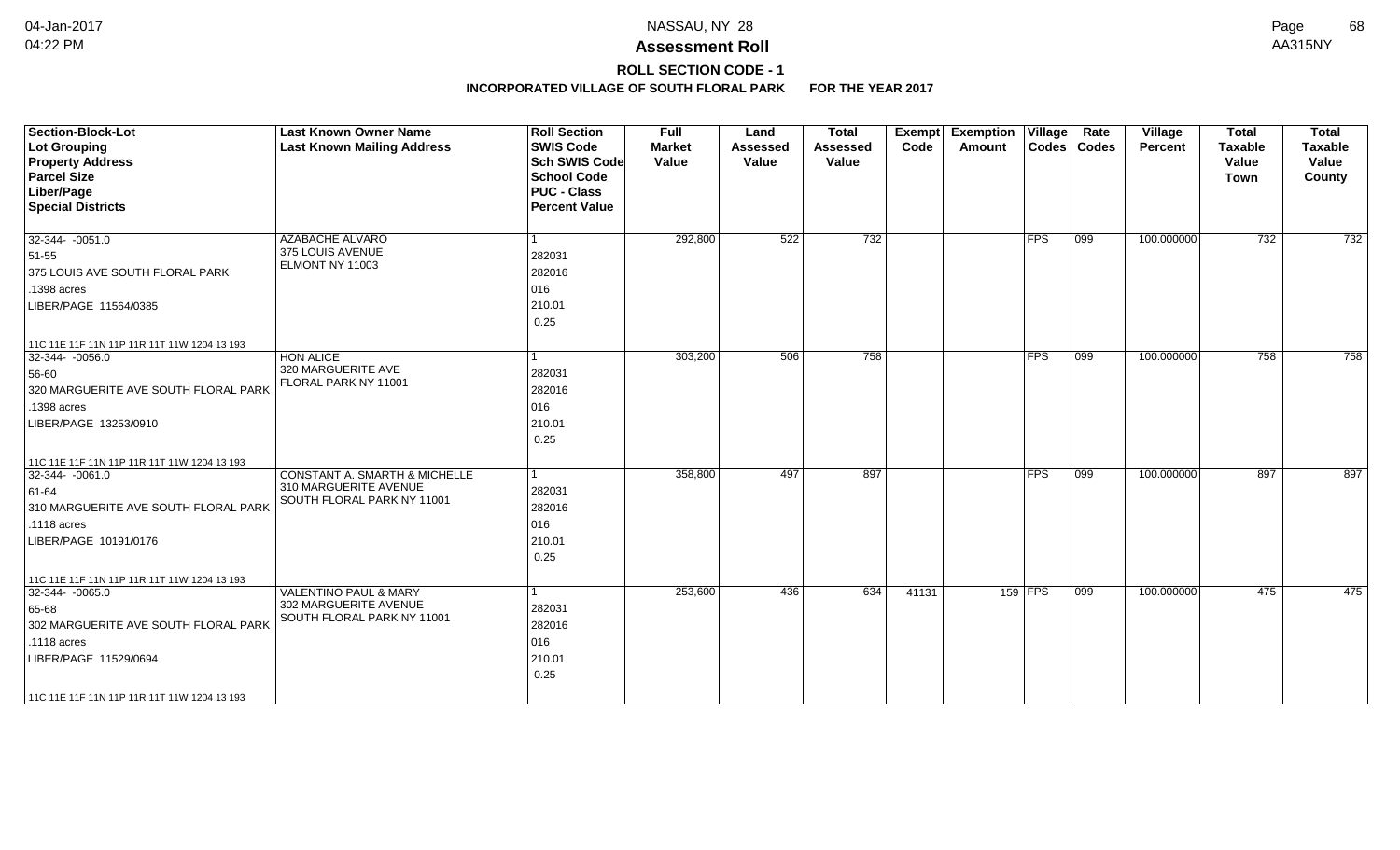## **ROLL SECTION CODE - 1**

| <b>Section-Block-Lot</b><br>Lot Grouping<br><b>Property Address</b><br><b>Parcel Size</b><br>Liber/Page<br><b>Special Districts</b>                                                                    | <b>Last Known Owner Name</b><br><b>Last Known Mailing Address</b>                                    | <b>Roll Section</b><br><b>SWIS Code</b><br>Sch SWIS Code<br>School Code<br><b>PUC - Class</b><br><b>Percent Value</b> | <b>Full</b><br><b>Market</b><br>Value | Land<br><b>Assessed</b><br>Value | <b>Total</b><br>Assessed<br>Value | Exempt<br>Code | <b>Exemption Village</b><br><b>Amount</b> | $\text{Codes}$          | Rate<br>Codes | Village<br><b>Percent</b> | <b>Total</b><br><b>Taxable</b><br>Value<br>Town | <b>Total</b><br><b>Taxable</b><br>Value<br>County |
|--------------------------------------------------------------------------------------------------------------------------------------------------------------------------------------------------------|------------------------------------------------------------------------------------------------------|-----------------------------------------------------------------------------------------------------------------------|---------------------------------------|----------------------------------|-----------------------------------|----------------|-------------------------------------------|-------------------------|---------------|---------------------------|-------------------------------------------------|---------------------------------------------------|
| 32-344- -0078.0<br>78-81<br>280 MARGUERITE AVE SOUTH FLORAL PARK<br>.1118 acres<br>LIBER/PAGE 13086/0613                                                                                               | REILAND VIRGINIA LIFE ESTATE<br>REILAND THOMAS J<br>280 MARGUERITE AVE<br>SOUTH FLORAL PARK NY 11001 | l 1<br>282031<br>282016<br>016<br>210.01<br>0.25                                                                      | 230,000                               | 438                              | 575                               | 41131          |                                           | $144$ FPS               | 099           | 100.000000                | 431                                             | 431                                               |
| 11C 11E 11F 11N 11P 11R 11T 11W 1204 13 193<br>32-344- -0082.0<br>82-85<br>288 MARGUERITE AVE SOUTH FLORAL PARK<br>.1118 acres<br>LIBER/PAGE 13218/0757                                                | VARUGHESE MATTHEW N & MATTHEW<br><b>SMITHAN</b><br>288 MARGUERITE AVE<br>SOUTH FLORAL PARK NY 11001  | $\vert$ 1<br>282031<br>282016<br>016<br>210.01<br>0.25                                                                | 189,200                               | 370                              | 473                               |                |                                           | <b>FPS</b>              | 099           | 100.000000                | 473                                             | 473                                               |
| 11C 11E 11F 11N 11P 11R 11T 11W 1204 13 193<br>$32-344 - 0086.0$<br>86-88<br>278 MARGUERITE AVE SOUTH FLORAL PARK<br>.0839 acres<br>LIBER/PAGE 12380/0080                                              | <b>FELIX MERCEDES</b><br>278 MARGUERITE AVE<br>SOUTH FLORAL PARK NY 11001                            | 1<br>282031<br>282016<br>016<br>210.01<br>0.25                                                                        | 265,200                               | 473                              | 663                               | 41800          |                                           | 332 FPS                 | 099           | 100.000000                | 331                                             | 331                                               |
| 11C 11E 11F 11N 11P 11R 11T 11W 1204 13 193<br>32-344- -0089.0<br>89-92<br>276 MARGUERITE AVE SOUTH FLORAL PARK<br>.1118 acres<br>LIBER/PAGE 13279/0418<br>11C 11E 11F 11N 11P 11R 11T 11W 1204 13 193 | <b>JENKINS MONICA</b><br>276 MARGUERITE AVE<br>FLORAL PARK NY 11001                                  | 1<br>282031<br>282016<br>016<br>210.01<br>0.25                                                                        | 278,400                               | 497                              | 696                               |                |                                           | $\overline{\text{FFS}}$ | 099           | 100.000000                | 696                                             | 696                                               |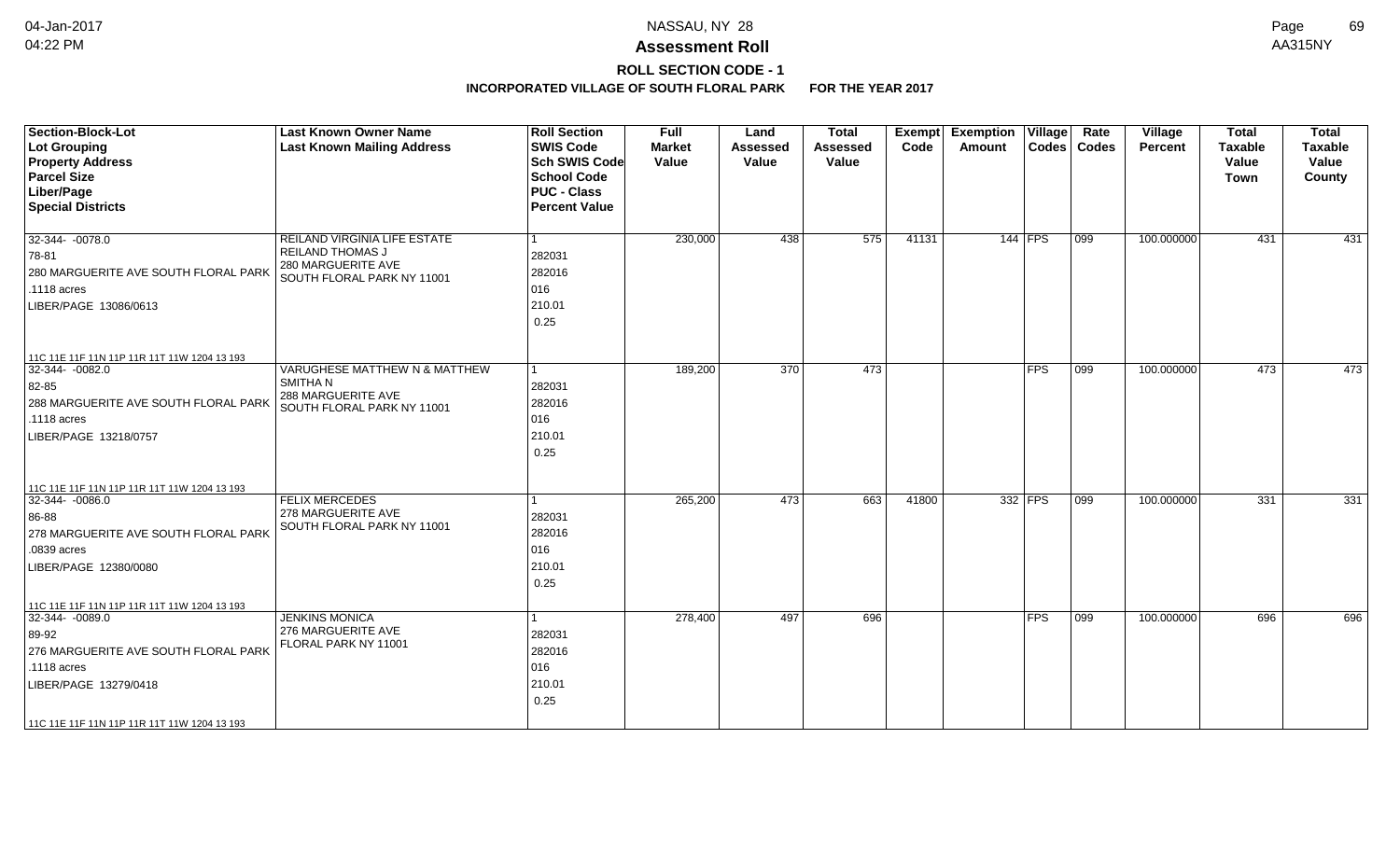## **ROLL SECTION CODE - 1**

| <b>Section-Block-Lot</b><br><b>Lot Grouping</b><br><b>Property Address</b><br><b>Parcel Size</b><br>Liber/Page<br><b>Special Districts</b> | <b>Last Known Owner Name</b><br><b>Last Known Mailing Address</b> | <b>Roll Section</b><br><b>SWIS Code</b><br><b>Sch SWIS Code</b><br><b>School Code</b><br><b>PUC - Class</b><br><b>Percent Value</b> | <b>Full</b><br><b>Market</b><br>Value | Land<br><b>Assessed</b><br>Value | <b>Total</b><br><b>Assessed</b><br>Value | Exempt<br>Code | <b>Exemption Village</b><br>Amount |               | Rate<br>Codes   Codes | Village<br>Percent | <b>Total</b><br><b>Taxable</b><br>Value<br>Town | <b>Total</b><br><b>Taxable</b><br>Value<br>County |
|--------------------------------------------------------------------------------------------------------------------------------------------|-------------------------------------------------------------------|-------------------------------------------------------------------------------------------------------------------------------------|---------------------------------------|----------------------------------|------------------------------------------|----------------|------------------------------------|---------------|-----------------------|--------------------|-------------------------------------------------|---------------------------------------------------|
| $32-344 - 0093.0$                                                                                                                          | <b>SHARPE CLINT S &amp; IRMA</b>                                  | $\vert$ 1                                                                                                                           | 332,800                               | 497                              | 832                                      |                |                                    | <b>FPS</b>    | $ 099\rangle$         | 100.000000         | 832                                             | 832                                               |
| 93-96<br>272 MARGUERITE AVE SOUTH FLORAL PARK                                                                                              | 272 MARGUERITE AVE<br>SOUTH FLORAL PARK NY 11001                  | 282031<br>282016                                                                                                                    |                                       |                                  |                                          |                |                                    |               |                       |                    |                                                 |                                                   |
| $.1118$ acres                                                                                                                              |                                                                   | 016                                                                                                                                 |                                       |                                  |                                          |                |                                    |               |                       |                    |                                                 |                                                   |
| LIBER/PAGE 12089/0548                                                                                                                      |                                                                   | 220.01                                                                                                                              |                                       |                                  |                                          |                |                                    |               |                       |                    |                                                 |                                                   |
|                                                                                                                                            |                                                                   | 0.25                                                                                                                                |                                       |                                  |                                          |                |                                    |               |                       |                    |                                                 |                                                   |
| 11C 11E 11F 11N 11P 11R 11T 11W 1204 13 193                                                                                                |                                                                   |                                                                                                                                     |                                       |                                  |                                          |                |                                    |               |                       |                    |                                                 |                                                   |
| $32-344 - 0097.0$                                                                                                                          | <b>HORACE PHILLIP</b>                                             | $\vert$ 1                                                                                                                           | 198,400                               | 367                              | 496                                      |                |                                    | FPS           | 099                   | 100.000000         | 496                                             | 496                                               |
| $ 97-99 $                                                                                                                                  | 260 MARGUERITE AVE<br>SOUTH FLORAL PARK NY 11001                  | 282031                                                                                                                              |                                       |                                  |                                          |                |                                    |               |                       |                    |                                                 |                                                   |
| 260 MARGUERITE AVE SOUTH FLORAL PARK                                                                                                       |                                                                   | 282016                                                                                                                              |                                       |                                  |                                          |                |                                    |               |                       |                    |                                                 |                                                   |
| .0839 acres                                                                                                                                |                                                                   | 016                                                                                                                                 |                                       |                                  |                                          |                |                                    |               |                       |                    |                                                 |                                                   |
| LIBER/PAGE 13139/0835                                                                                                                      |                                                                   | 210.01                                                                                                                              |                                       |                                  |                                          |                |                                    |               |                       |                    |                                                 |                                                   |
|                                                                                                                                            |                                                                   | 0.25                                                                                                                                |                                       |                                  |                                          |                |                                    |               |                       |                    |                                                 |                                                   |
| 11C 11E 11F 11N 11P 11R 11T 11W 1204 13 193                                                                                                |                                                                   |                                                                                                                                     |                                       |                                  |                                          |                |                                    |               |                       |                    |                                                 |                                                   |
| 32-344-0111.0                                                                                                                              | <b>MAKELY TRUST</b>                                               | 1                                                                                                                                   | 348,800                               | 510                              | 872                                      | 41101          |                                    | 191 FPS       | 099                   | 100.000000         | 681                                             | 681                                               |
|                                                                                                                                            | MAKELY CHRISTOPHER P<br>286 MARGUERITE AVE                        | 282031                                                                                                                              |                                       |                                  |                                          |                |                                    |               |                       |                    |                                                 |                                                   |
| 286 MARGUERITE AVE SOUTH FLORAL PARK                                                                                                       | SOUTH FLORAL PARK NY 11001                                        | 282016                                                                                                                              |                                       |                                  |                                          |                |                                    |               |                       |                    |                                                 |                                                   |
| .1258 acres                                                                                                                                |                                                                   | 016                                                                                                                                 |                                       |                                  |                                          |                |                                    |               |                       |                    |                                                 |                                                   |
| LIBER/PAGE 12965/0720                                                                                                                      |                                                                   | 210.01                                                                                                                              |                                       |                                  |                                          |                |                                    |               |                       |                    |                                                 |                                                   |
|                                                                                                                                            |                                                                   | 0.25                                                                                                                                |                                       |                                  |                                          |                |                                    |               |                       |                    |                                                 |                                                   |
|                                                                                                                                            |                                                                   |                                                                                                                                     |                                       |                                  |                                          |                |                                    |               |                       |                    |                                                 |                                                   |
| 11C 11E 11F 11N 11P 11R 11T 11W 1204 13 193                                                                                                |                                                                   |                                                                                                                                     |                                       |                                  |                                          |                |                                    |               |                       |                    |                                                 |                                                   |
| 32-344-0112.0                                                                                                                              | BOYD JOHN E & POGGI SHANNON J<br>296 MARGUERITE AVE               | $\vert$ 1                                                                                                                           | 307,200                               | 510                              | 768                                      |                |                                    | $ {\sf FPS} $ | 099                   | 100.000000         | 768                                             | 768                                               |
|                                                                                                                                            | SOUTH FLORAL PARK NY 11001                                        | 282031                                                                                                                              |                                       |                                  |                                          |                |                                    |               |                       |                    |                                                 |                                                   |
| 296 MARGUERITE AVE SOUTH FLORAL PARK                                                                                                       |                                                                   | 282016                                                                                                                              |                                       |                                  |                                          |                |                                    |               |                       |                    |                                                 |                                                   |
| .1258 acres                                                                                                                                |                                                                   | 016                                                                                                                                 |                                       |                                  |                                          |                |                                    |               |                       |                    |                                                 |                                                   |
| LIBER/PAGE 12613/0582                                                                                                                      |                                                                   | 210.01                                                                                                                              |                                       |                                  |                                          |                |                                    |               |                       |                    |                                                 |                                                   |
|                                                                                                                                            |                                                                   | 0.25                                                                                                                                |                                       |                                  |                                          |                |                                    |               |                       |                    |                                                 |                                                   |
| 11C 11E 11F 11N 11P 11R 11T 11W 1204 13 193                                                                                                |                                                                   |                                                                                                                                     |                                       |                                  |                                          |                |                                    |               |                       |                    |                                                 |                                                   |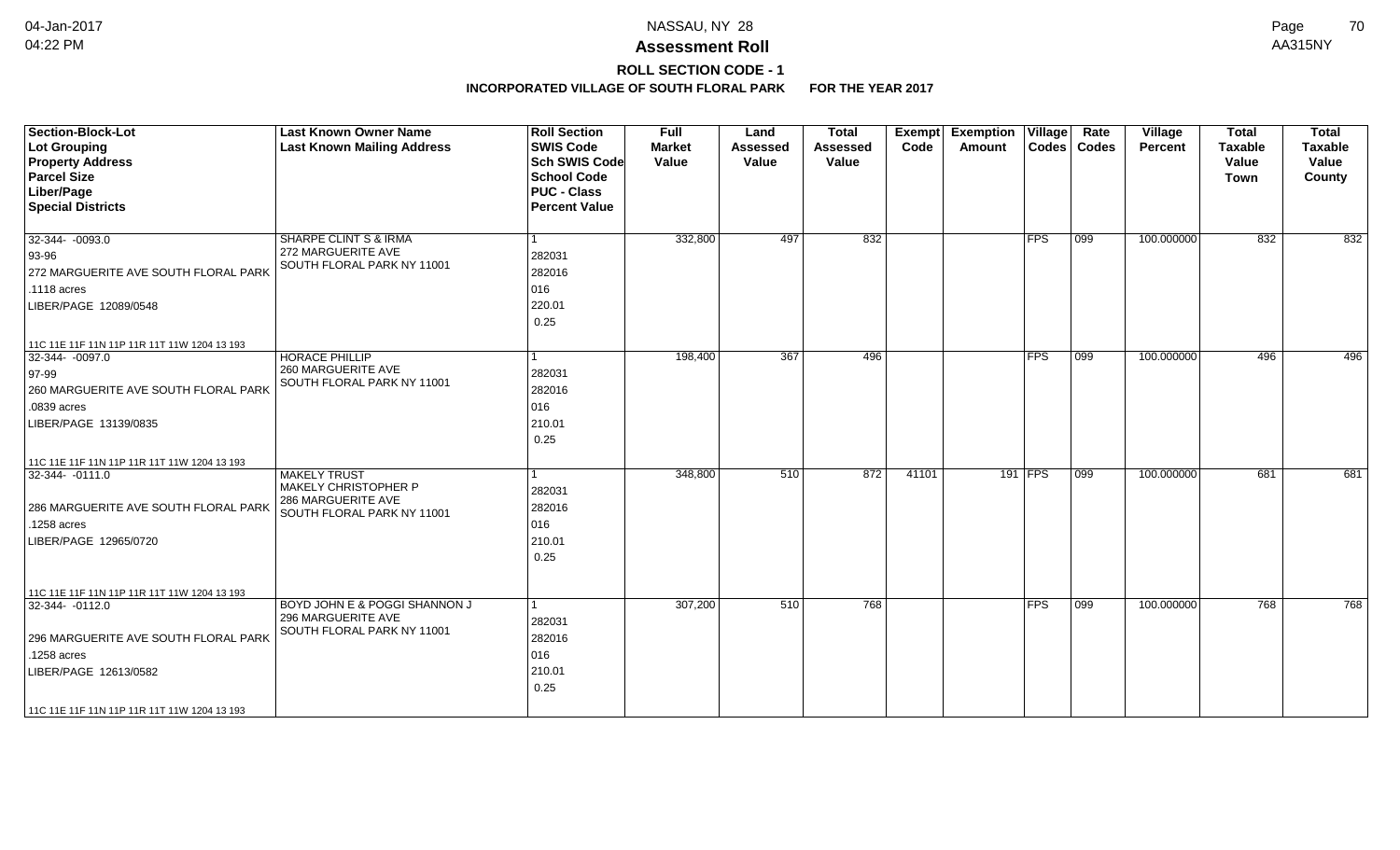# **ROLL SECTION CODE - 1**

| <b>Section-Block-Lot</b>                    | <b>Last Known Owner Name</b>                        | <b>Roll Section</b>  | <b>Full</b>   | Land     | <b>Total</b>    | <b>Exempt</b> | <b>Exemption Village</b> |              | Rate         | Village        | <b>Total</b>   | <b>Total</b>   |
|---------------------------------------------|-----------------------------------------------------|----------------------|---------------|----------|-----------------|---------------|--------------------------|--------------|--------------|----------------|----------------|----------------|
| Lot Grouping                                | <b>Last Known Mailing Address</b>                   | <b>SWIS Code</b>     | <b>Market</b> | Assessed | <b>Assessed</b> | Code          | Amount                   | <b>Codes</b> | <b>Codes</b> | <b>Percent</b> | <b>Taxable</b> | <b>Taxable</b> |
| <b>Property Address</b>                     |                                                     | <b>Sch SWIS Code</b> | Value         | Value    | Value           |               |                          |              |              |                | Value          | Value          |
| <b>Parcel Size</b>                          |                                                     | <b>School Code</b>   |               |          |                 |               |                          |              |              |                | <b>Town</b>    | County         |
| Liber/Page                                  |                                                     | <b>PUC - Class</b>   |               |          |                 |               |                          |              |              |                |                |                |
| <b>Special Districts</b>                    |                                                     | <b>Percent Value</b> |               |          |                 |               |                          |              |              |                |                |                |
|                                             |                                                     |                      |               |          |                 |               |                          |              |              |                |                |                |
| 32-344- -0113.0                             | <b>PARRIS J P</b>                                   |                      | 331,200       | 490      | 828             |               |                          | <b>FPS</b>   | 099          | 100.000000     | 828            | 828            |
|                                             | 258 MARGUERITE AVENUE<br>SOUTH FLORAL PARK NY 11001 | 282031               |               |          |                 |               |                          |              |              |                |                |                |
| 258 MARGUERITE AVE SOUTH FLORAL PARK        |                                                     | 282016               |               |          |                 |               |                          |              |              |                |                |                |
| .1039 acres                                 |                                                     | 016                  |               |          |                 |               |                          |              |              |                |                |                |
| LIBER/PAGE 08279/0052                       |                                                     | 210.01               |               |          |                 |               |                          |              |              |                |                |                |
|                                             |                                                     | 0.25                 |               |          |                 |               |                          |              |              |                |                |                |
| 11C 11E 11F 11N 11P 11R 11T 11W 1204 13 193 |                                                     |                      |               |          |                 |               |                          |              |              |                |                |                |
| 32-344-0114.0                               | <b>GARINGAN L HERRERA &amp; PINKY</b>               |                      | 236,800       | 391      | 592             |               |                          | <b>FPS</b>   | 099          | 100.000000     | 592            | 592            |
|                                             | 262 MARGUERITE AVENUE                               | 282031               |               |          |                 |               |                          |              |              |                |                |                |
| 262 MARGUERITE AVE SOUTH FLORAL PARK        | SOUTH FLORAL PARK NY 11001                          | 282016               |               |          |                 |               |                          |              |              |                |                |                |
| .1019 acres                                 |                                                     | 016                  |               |          |                 |               |                          |              |              |                |                |                |
| LIBER/PAGE 11662/0115                       |                                                     | 210.01               |               |          |                 |               |                          |              |              |                |                |                |
|                                             |                                                     | 0.25                 |               |          |                 |               |                          |              |              |                |                |                |
| 11C 11E 11F 11N 11P 11R 11T 11W 1204 13 193 |                                                     |                      |               |          |                 |               |                          |              |              |                |                |                |
| 32-344- -0115.0                             | <b>KANG TAE YOUNG</b>                               |                      | 280,000       | 443      | 700             |               |                          | <b>FPS</b>   | 099          | 100.000000     | 700            | 700            |
|                                             | 266 MARGURITE AVE                                   | 282031               |               |          |                 |               |                          |              |              |                |                |                |
| 266 MARGURITE AVE FLORAL PARK               | SOUTH FLORAL PARK NY 11001                          | 282016               |               |          |                 |               |                          |              |              |                |                |                |
| .1019 acres                                 |                                                     | 016                  |               |          |                 |               |                          |              |              |                |                |                |
| LIBER/PAGE 13117/0261                       |                                                     | 210.01               |               |          |                 |               |                          |              |              |                |                |                |
|                                             |                                                     | 0.25                 |               |          |                 |               |                          |              |              |                |                |                |
| 11C 11E 11F 11N 11P 11R 11T 11W 1204 13 193 |                                                     |                      |               |          |                 |               |                          |              |              |                |                |                |
| 32-344- -0116.0                             | <b>FAUCHER JEAN &amp; MARIE</b>                     |                      | 300,400       | 458      | 751             |               |                          | <b>FPS</b>   | 099          | 100.000000     | 751            | 751            |
|                                             | 315 LOUIS AVE                                       | 282031               |               |          |                 |               |                          |              |              |                |                |                |
| 315 LOUIS AVE SOUTH FLORAL PARK             | SOUTH FLORAL PARK NY 11001                          | 282016               |               |          |                 |               |                          |              |              |                |                |                |
| .0979 acres                                 |                                                     | 016                  |               |          |                 |               |                          |              |              |                |                |                |
| LIBER/PAGE 11837/0486                       |                                                     | 210.01               |               |          |                 |               |                          |              |              |                |                |                |
|                                             |                                                     | 0.25                 |               |          |                 |               |                          |              |              |                |                |                |
| 11C 11E 11F 11N 11P 11R 11T 11W 1204 13 193 |                                                     |                      |               |          |                 |               |                          |              |              |                |                |                |
| 32-344-0117.0                               | POLIARD HENRY & RITA                                |                      | 393,200       | 485      | 983             |               |                          | <b>FPS</b>   | 099          | 100.000000     | 983            | 983            |
|                                             | 325 LOUIS AVE<br>SOUTH FLORAL PARK NY 11001         | 282031               |               |          |                 |               |                          |              |              |                |                |                |
| 325 LOUIS AVE SOUTH FLORAL PARK             |                                                     | 282016               |               |          |                 |               |                          |              |              |                |                |                |
| .0979 acres                                 |                                                     | 016                  |               |          |                 |               |                          |              |              |                |                |                |
| LIBER/PAGE 11853/0674                       |                                                     | 220.01               |               |          |                 |               |                          |              |              |                |                |                |
|                                             |                                                     | 0.25                 |               |          |                 |               |                          |              |              |                |                |                |
| 11C 11E 11F 11N 11P 11R 11T 11W 1204 13 193 |                                                     |                      |               |          |                 |               |                          |              |              |                |                |                |
|                                             |                                                     |                      |               |          |                 |               |                          |              |              |                |                |                |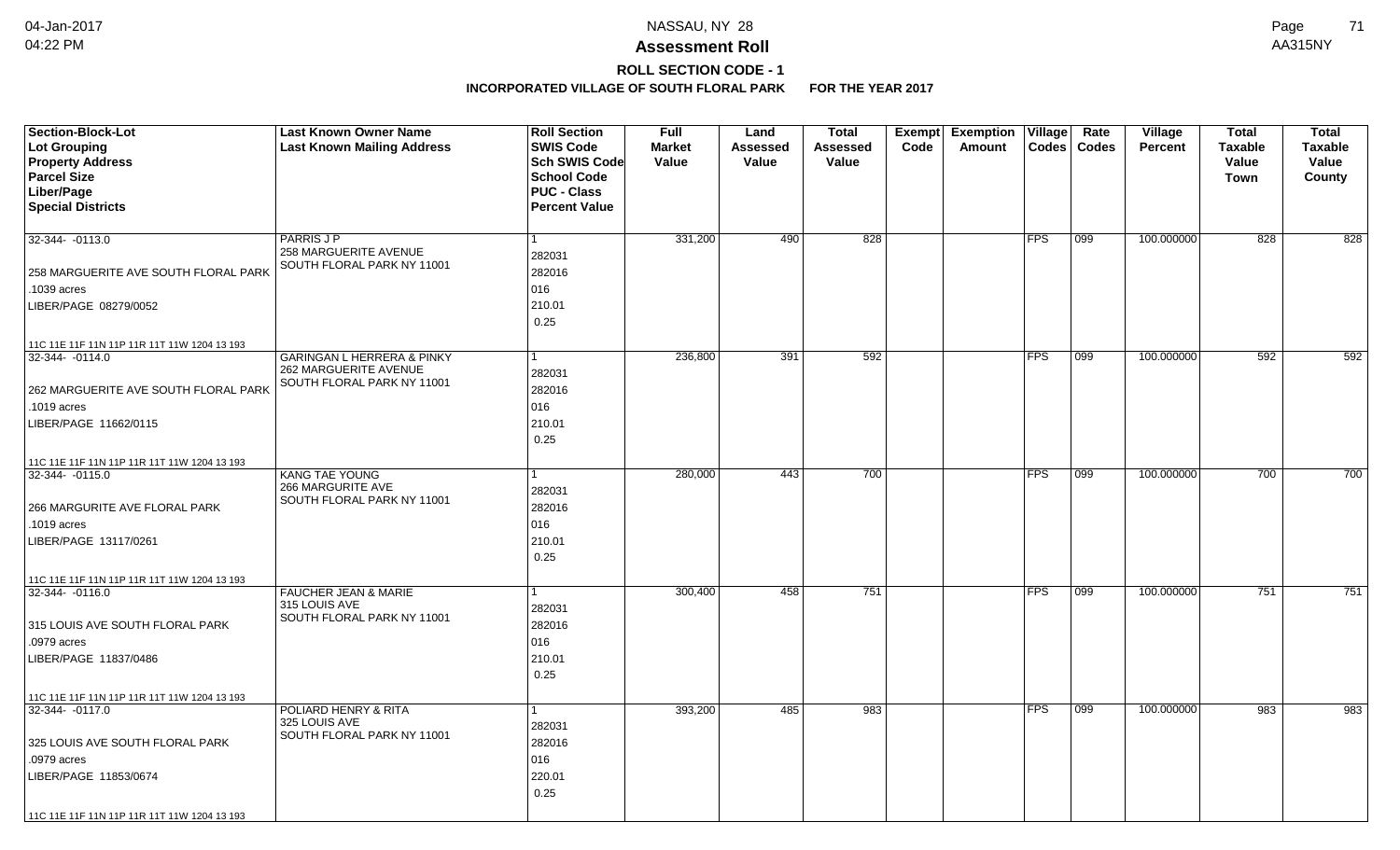# **ROLL SECTION CODE - 1**

| <b>Section-Block-Lot</b><br>Lot Grouping<br><b>Property Address</b><br><b>Parcel Size</b><br>Liber/Page<br><b>Special Districts</b> | <b>Last Known Owner Name</b><br><b>Last Known Mailing Address</b> | <b>Roll Section</b><br><b>SWIS Code</b><br><b>Sch SWIS Code</b><br><b>School Code</b><br><b>PUC - Class</b><br><b>Percent Value</b> | <b>Full</b><br><b>Market</b><br>Value | Land<br><b>Assessed</b><br>Value | <b>Total</b><br>Assessed<br>Value | <b>Exempt</b><br>Code | <b>Exemption Village</b><br>Amount | <b>Codes</b>  | Rate<br><b>Codes</b> | Village<br><b>Percent</b> | Total<br><b>Taxable</b><br>Value<br><b>Town</b> | <b>Total</b><br>Taxable<br>Value<br>County |
|-------------------------------------------------------------------------------------------------------------------------------------|-------------------------------------------------------------------|-------------------------------------------------------------------------------------------------------------------------------------|---------------------------------------|----------------------------------|-----------------------------------|-----------------------|------------------------------------|---------------|----------------------|---------------------------|-------------------------------------------------|--------------------------------------------|
| $32-345 - 0001.0$                                                                                                                   | <b>HENRY GRACE &amp; DAUDIER SANDRA</b>                           | 1                                                                                                                                   | 304,800                               | 497                              | 762                               |                       |                                    | FPS           | 099                  | 100.000000                | 762                                             | 762                                        |
| $1 - 4$                                                                                                                             | 187 BERTHA ST                                                     | 282031                                                                                                                              |                                       |                                  |                                   |                       |                                    |               |                      |                           |                                                 |                                            |
| 187 BERTHA ST SOUTH FLORAL PARK                                                                                                     | SOUTH FLORAL PARK NY 11001                                        | 282016                                                                                                                              |                                       |                                  |                                   |                       |                                    |               |                      |                           |                                                 |                                            |
| .1118 acres                                                                                                                         |                                                                   | 016                                                                                                                                 |                                       |                                  |                                   |                       |                                    |               |                      |                           |                                                 |                                            |
| LIBER/PAGE 10947/0576                                                                                                               |                                                                   | 220.01                                                                                                                              |                                       |                                  |                                   |                       |                                    |               |                      |                           |                                                 |                                            |
|                                                                                                                                     |                                                                   | 0.25                                                                                                                                |                                       |                                  |                                   |                       |                                    |               |                      |                           |                                                 |                                            |
| 11C 11E 11F 11N 11P 11R 11T 11W 1204 13 193                                                                                         |                                                                   |                                                                                                                                     |                                       |                                  |                                   |                       |                                    |               |                      |                           |                                                 |                                            |
| 32-345-0005.0                                                                                                                       | KUHNLE VICTOR                                                     |                                                                                                                                     | 228,800                               | 415                              | 572                               |                       |                                    | FPS           | $ 099\rangle$        | 100.000000                | 572                                             | 572                                        |
| $5-8$                                                                                                                               | 197 MARGUERITE AVENUE<br>SOUTH FLORAL PARK NY 11001               | 282031                                                                                                                              |                                       |                                  |                                   |                       |                                    |               |                      |                           |                                                 |                                            |
| 197 MARGUERITE AVE SOUTH FLORAL PARK                                                                                                |                                                                   | 282016                                                                                                                              |                                       |                                  |                                   |                       |                                    |               |                      |                           |                                                 |                                            |
| .1118 acres                                                                                                                         |                                                                   | 016                                                                                                                                 |                                       |                                  |                                   |                       |                                    |               |                      |                           |                                                 |                                            |
| LIBER/PAGE 13228/0941                                                                                                               |                                                                   | 210.01                                                                                                                              |                                       |                                  |                                   |                       |                                    |               |                      |                           |                                                 |                                            |
|                                                                                                                                     |                                                                   | 0.25                                                                                                                                |                                       |                                  |                                   |                       |                                    |               |                      |                           |                                                 |                                            |
| 11C 11E 11F 11N 11P 11R 11T 11W 1204 13 193                                                                                         |                                                                   |                                                                                                                                     |                                       |                                  |                                   |                       |                                    |               |                      |                           |                                                 |                                            |
| 32-345-0009.0                                                                                                                       | RAMSAROOP RHYAN & ELIZABETH                                       |                                                                                                                                     | 247,600                               | 376                              | 619                               |                       |                                    | <b>FPS</b>    | 099                  | 100.000000                | 619                                             | 619                                        |
| $ 9-12 $                                                                                                                            | 205 MARGUERITE AVE<br>SOUTH FLORAL PARK NY 11001                  | 282031                                                                                                                              |                                       |                                  |                                   |                       |                                    |               |                      |                           |                                                 |                                            |
| 205 MARGUERITE AVE SOUTH FLORAL PARK                                                                                                |                                                                   | 282016                                                                                                                              |                                       |                                  |                                   |                       |                                    |               |                      |                           |                                                 |                                            |
| .1118 acres                                                                                                                         |                                                                   | 016                                                                                                                                 |                                       |                                  |                                   |                       |                                    |               |                      |                           |                                                 |                                            |
| LIBER/PAGE 12262/0569                                                                                                               |                                                                   | 210.01                                                                                                                              |                                       |                                  |                                   |                       |                                    |               |                      |                           |                                                 |                                            |
|                                                                                                                                     |                                                                   | 0.25                                                                                                                                |                                       |                                  |                                   |                       |                                    |               |                      |                           |                                                 |                                            |
| 11C 11E 11F 11N 11P 11R 11T 11W 1204 13 193                                                                                         |                                                                   |                                                                                                                                     |                                       |                                  |                                   |                       |                                    |               |                      |                           |                                                 |                                            |
| 32-345-0013.0                                                                                                                       | <b>GITTENS CHARLES</b>                                            | 1                                                                                                                                   | 196,400                               | 491                              | 491                               |                       |                                    | $ {\sf FPS} $ | 099                  | 100.000000                | 491                                             | 491                                        |
| $13 - 17$                                                                                                                           | 138 ST JAMES PLACE<br>BROOKLYN NY 11238                           | 282031                                                                                                                              |                                       |                                  |                                   |                       |                                    |               |                      |                           |                                                 |                                            |
| NO # MARGUERITE AVE SOUTH FLORAL PAR                                                                                                |                                                                   | 282016                                                                                                                              |                                       |                                  |                                   |                       |                                    |               |                      |                           |                                                 |                                            |
| .1398 acres                                                                                                                         |                                                                   | 016                                                                                                                                 |                                       |                                  |                                   |                       |                                    |               |                      |                           |                                                 |                                            |
| LIBER/PAGE 09159/0826                                                                                                               |                                                                   | 311.11                                                                                                                              |                                       |                                  |                                   |                       |                                    |               |                      |                           |                                                 |                                            |
|                                                                                                                                     |                                                                   | 0.25                                                                                                                                |                                       |                                  |                                   |                       |                                    |               |                      |                           |                                                 |                                            |
| 11C 11E 11F 11N 11P 11R 11T 11W 1204 13 193                                                                                         |                                                                   |                                                                                                                                     |                                       |                                  |                                   |                       |                                    |               |                      |                           |                                                 |                                            |
| $32 - 345 - 0018.0$                                                                                                                 | <b>OTWAY BRIAN &amp; STACY</b>                                    | 1                                                                                                                                   | 327,200                               | 497                              | 818                               |                       |                                    | <b>FPS</b>    | 099                  | 100.000000                | 818                                             | 818                                        |
| 18-21                                                                                                                               | 231 MARGUERITE AVE<br>SOUTH FLORAL PARK NY 11001                  | 282031                                                                                                                              |                                       |                                  |                                   |                       |                                    |               |                      |                           |                                                 |                                            |
| 231 MARGUERITE AVE SOUTH FLORAL PARK                                                                                                |                                                                   | 282016                                                                                                                              |                                       |                                  |                                   |                       |                                    |               |                      |                           |                                                 |                                            |
| .1118 acres                                                                                                                         |                                                                   | 016                                                                                                                                 |                                       |                                  |                                   |                       |                                    |               |                      |                           |                                                 |                                            |
| LIBER/PAGE 12516/0930                                                                                                               |                                                                   | 210.01                                                                                                                              |                                       |                                  |                                   |                       |                                    |               |                      |                           |                                                 |                                            |
|                                                                                                                                     |                                                                   | 0.25                                                                                                                                |                                       |                                  |                                   |                       |                                    |               |                      |                           |                                                 |                                            |
| 11C 11E 11F 11N 11P 11R 11T 11W 1204 13 193                                                                                         |                                                                   |                                                                                                                                     |                                       |                                  |                                   |                       |                                    |               |                      |                           |                                                 |                                            |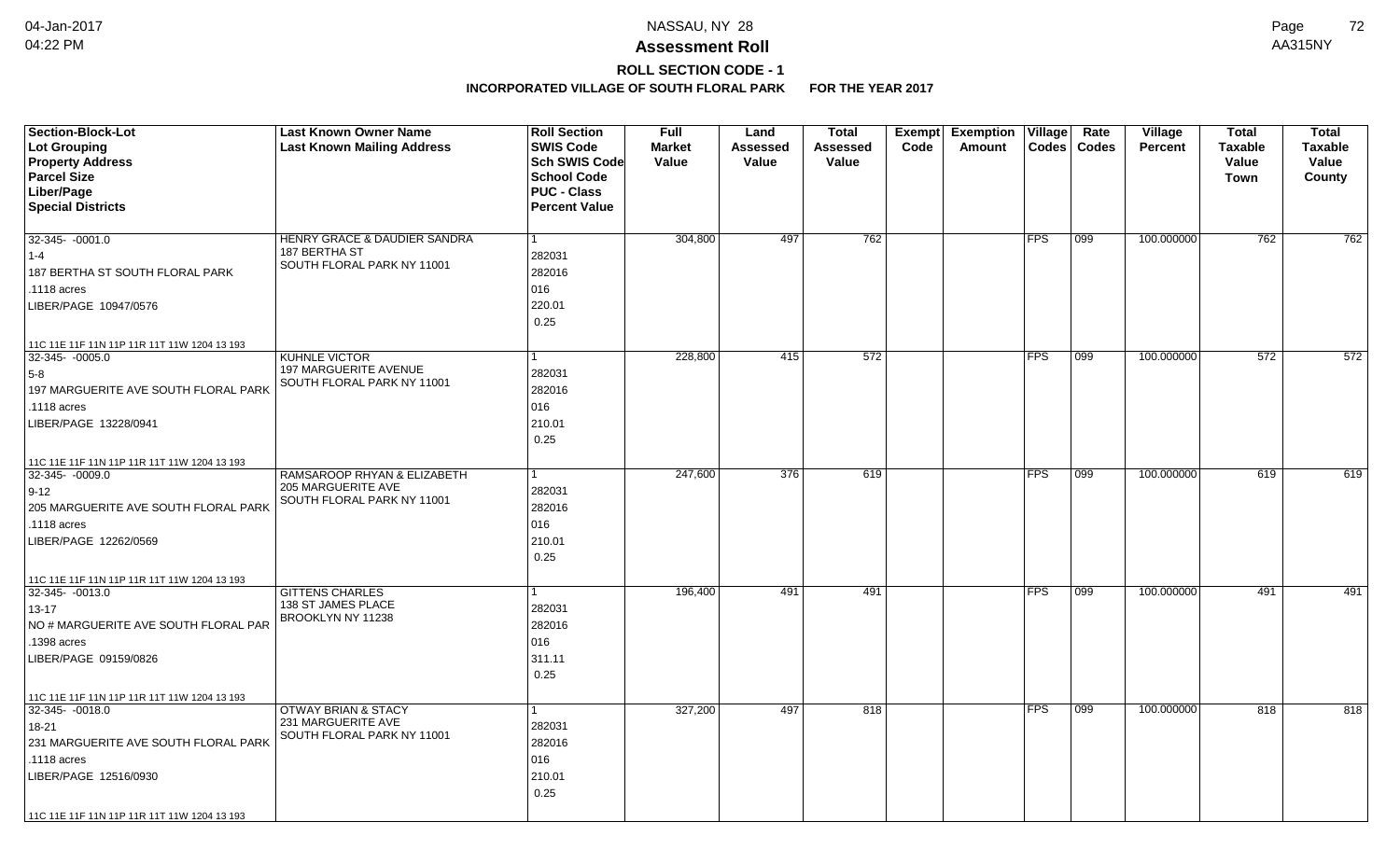# **ROLL SECTION CODE - 1**

| <b>Section-Block-Lot</b><br>Lot Grouping<br><b>Property Address</b><br><b>Parcel Size</b><br>Liber/Page<br><b>Special Districts</b>                                                                      | <b>Last Known Owner Name</b><br><b>Last Known Mailing Address</b>                                                              | <b>Roll Section</b><br><b>SWIS Code</b><br><b>Sch SWIS Code</b><br><b>School Code</b><br><b>PUC - Class</b><br><b>Percent Value</b> | <b>Full</b><br><b>Market</b><br>Value | Land<br><b>Assessed</b><br>Value | <b>Total</b><br><b>Assessed</b><br>Value | Exempt<br>Code | <b>Exemption Village</b><br>Amount |            | Rate<br>Codes   Codes | Village<br>Percent | <b>Total</b><br><b>Taxable</b><br>Value<br>Town | <b>Total</b><br><b>Taxable</b><br>Value<br>County |
|----------------------------------------------------------------------------------------------------------------------------------------------------------------------------------------------------------|--------------------------------------------------------------------------------------------------------------------------------|-------------------------------------------------------------------------------------------------------------------------------------|---------------------------------------|----------------------------------|------------------------------------------|----------------|------------------------------------|------------|-----------------------|--------------------|-------------------------------------------------|---------------------------------------------------|
| $32-345 - 0022.0$<br>$22 - 25$<br>239 MARGUERITE AVE SOUTH FLORAL PARK<br>.1118 acres<br>LIBER/PAGE 11738/0469                                                                                           | <b>TEJADA FABIO &amp; MARTHA</b><br>239 MARGUERITE AVENUE<br>SOUTH FLORAL PARK NY 11001                                        | 282031<br>282016<br>016<br>210.01<br>0.25                                                                                           | 291,200                               | 497                              | 728                                      |                |                                    | <b>FPS</b> | 099                   | 100.000000         | 728                                             | 728                                               |
| 11C 11E 11F 11N 11P 11R 11T 11W 1204 13 193<br>32-345-0026.0<br>$26 - 29$<br>247 MARGUERITE AVE SOUTH FLORAL PARK<br>.1118 acres<br>LIBER/PAGE 10512/0607<br>11C 11E 11F 11N 11P 11R 11T 11W 1204 13 193 | <b>JONAS NATHANIEL</b><br>247 MARGUERITE AVENUE<br>SOUTH FLORAL PARK NY 11001                                                  | 282031<br>282016<br>016<br>210.01<br>0.25                                                                                           | 316,000                               | 497                              | 790                                      |                |                                    | <b>FPS</b> | 099                   | 100.000000         | 790                                             | 790                                               |
| $32 - 345 - 0042.0$<br>42-46<br>295 MARGUERITE AVE SOUTH FLORAL PARK<br>.1398 acres<br>LIBER/PAGE 12419/0839<br>11C 11E 11F 11N 11P 11R 11T 11W 1204 13 193                                              | FISHER HAROLD & MARIE LIFE ESTATE<br>FISHER JR HAROLD R & FISHER WILLIAM J<br>295 MARGUERITE AVE<br>SOUTH FLORAL PARK NY 11001 | 282031<br>282016<br>016<br>210.01<br>0.25                                                                                           | 335,200                               | 479                              | 838                                      | 41131          |                                    | 210 FPS    | 099                   | 100.000000         | 628                                             | 628                                               |
| $32-345 - 0047.0$<br>$ 47-50$<br>305 MARGUERITE AVE SOUTH FLORAL PARK<br>.1118 acres<br>LIBER/PAGE 11614/0803<br>  11C 11E 11F 11N 11P 11R 11T 11W 1204 13 193                                           | AZEEZ INSHAN & DEVINA<br>305 MARGUERITE AVENUE<br>SOUTH FLORAL PARK NY 11001                                                   | 282031<br>282016<br>016<br>210.01<br>0.25                                                                                           | 243,200                               | 390                              | 608                                      |                |                                    | <b>FPS</b> | 099                   | 100.000000         | 608                                             | 608                                               |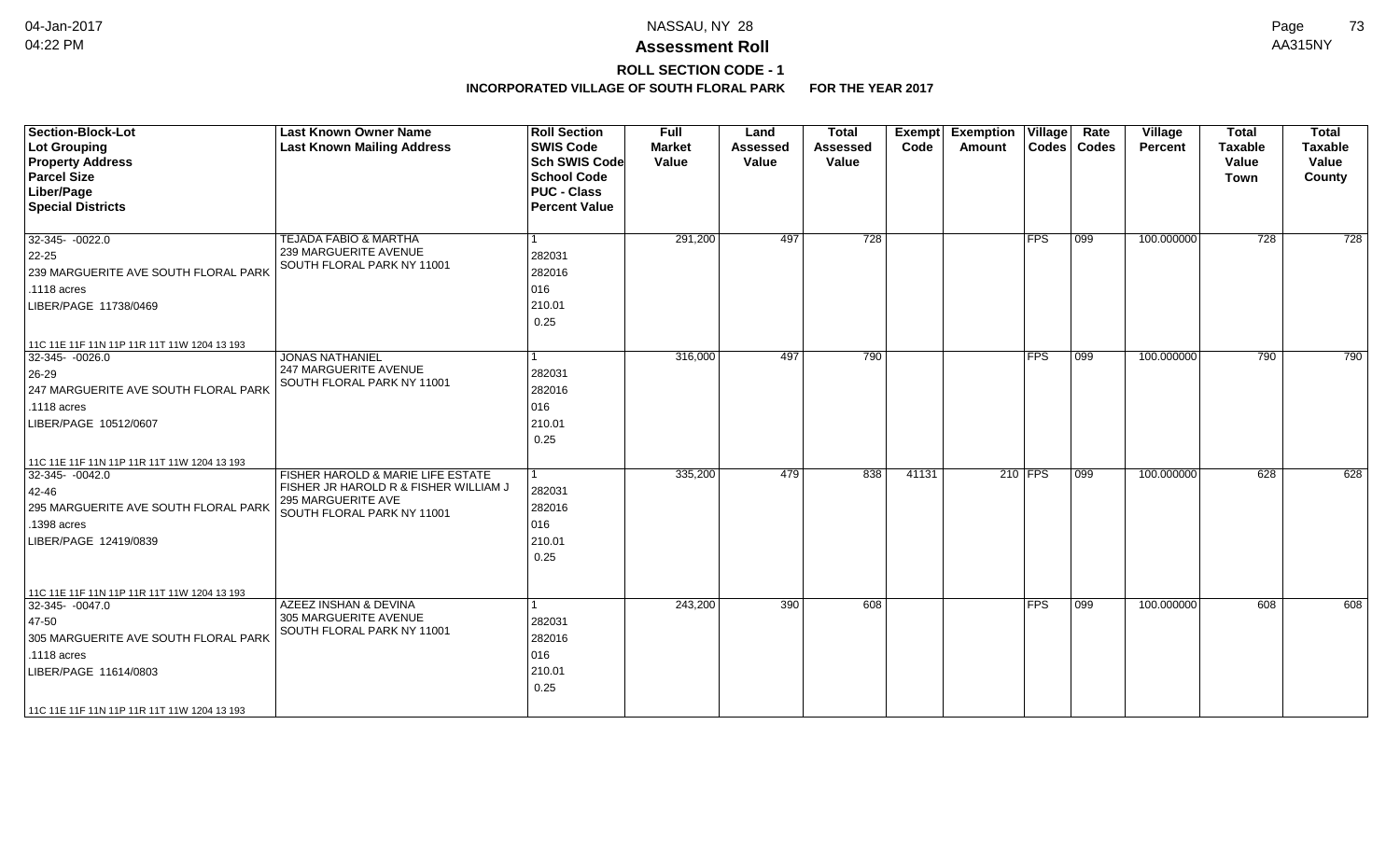# **ROLL SECTION CODE - 1**

| <b>SWIS Code</b><br>Lot Grouping<br><b>Last Known Mailing Address</b><br><b>Market</b><br><b>Assessed</b><br>Code<br>Amount<br>$\text{Codes}$<br>Codes<br><b>Percent</b><br><b>Taxable</b><br><b>Taxable</b><br><b>Assessed</b><br><b>Property Address</b><br><b>Sch SWIS Code</b><br>Value<br>Value<br>Value<br>Value<br>Value<br><b>Parcel Size</b><br><b>School Code</b><br>County<br>Town<br>Liber/Page<br><b>PUC - Class</b><br><b>Special Districts</b><br><b>Percent Value</b><br>100.000000<br>$\overline{308}$<br>$32-345 - 0051.0$<br>PISANIELLO ANTHONY & STELLA<br>246,400<br>371<br>616<br>41800<br>308 FPS<br>308<br>099<br>333 MARGUERITE AVE<br>51-55<br>282031<br>SOUTH FLORAL PARK NY 11001<br>333 MARGUERITE AVE SOUTH FLORAL PARK<br>282016<br>.1398 acres<br>016<br>210.01<br>LIBER/PAGE 08040/0371<br>0.25<br>11C 11E 11F 11N 11P 11R 11T 11W 1204 13 193<br><b>FPS</b><br>$32-345 - 0056.0$<br>KAUR RASMEET & HENRY WAGNER J<br>211,600<br>424<br>529<br>099<br>100.000000<br>529<br>529<br>$\mathbf{1}$<br>200 FREDERICK AVE<br>282031<br>56-59<br>SOUTH FLORAL PARK NY 11001<br>200 FREDERICK AVE SOUTH FLORAL PARK<br>282016<br>016<br>.1118 acres<br>210.01<br>LIBER/PAGE 13253/0424<br>0.25<br>11C 11E 11F 11N 11P 11R 11T 11W 1204 13 193<br><b>REEDHI JEREMIAH &amp; S</b><br>314,400<br>372<br>786<br><b>FPS</b><br>100.000000<br>786<br>32-345-0060.0<br>099<br><b>194 FREDERICK AVENUE</b><br>282031<br>60-63<br>SOUTH FLORAL PARK NY 11001<br>194 FREDERICK AVE SOUTH FLORAL PARK<br>282016<br>016<br>.1118 acres<br>210.01<br>LIBER/PAGE 10475/0960<br>0.25<br>11C 11E 11F 11N 11P 11R 11T 11W 1204 13 193<br>SACCONE FRANCIS & MARY<br>270 FPS<br>100.000000<br>270<br>216,000<br>424<br>540<br>41800<br>099<br>32-345-0064.0<br>1<br>190 FREDERICK AVENUE<br>282031<br>64-67<br>SOUTH FLORAL PARK NY 11001<br>190 FREDERICK AVE SOUTH FLORAL PARK<br>282016<br>016<br>.1118 acres<br>210.01<br>LIBER/PAGE 08082/0095 | <b>Section-Block-Lot</b> | <b>Last Known Owner Name</b> | <b>Roll Section</b> | <b>Full</b> | Land | Total | <b>Exempt</b> | <b>Exemption Village</b> | Rate | Village | <b>Total</b> | <b>Total</b> |
|-----------------------------------------------------------------------------------------------------------------------------------------------------------------------------------------------------------------------------------------------------------------------------------------------------------------------------------------------------------------------------------------------------------------------------------------------------------------------------------------------------------------------------------------------------------------------------------------------------------------------------------------------------------------------------------------------------------------------------------------------------------------------------------------------------------------------------------------------------------------------------------------------------------------------------------------------------------------------------------------------------------------------------------------------------------------------------------------------------------------------------------------------------------------------------------------------------------------------------------------------------------------------------------------------------------------------------------------------------------------------------------------------------------------------------------------------------------------------------------------------------------------------------------------------------------------------------------------------------------------------------------------------------------------------------------------------------------------------------------------------------------------------------------------------------------------------------------------------------------------------------------------------------------------------------------------------------------|--------------------------|------------------------------|---------------------|-------------|------|-------|---------------|--------------------------|------|---------|--------------|--------------|
|                                                                                                                                                                                                                                                                                                                                                                                                                                                                                                                                                                                                                                                                                                                                                                                                                                                                                                                                                                                                                                                                                                                                                                                                                                                                                                                                                                                                                                                                                                                                                                                                                                                                                                                                                                                                                                                                                                                                                           |                          |                              |                     |             |      |       |               |                          |      |         |              |              |
|                                                                                                                                                                                                                                                                                                                                                                                                                                                                                                                                                                                                                                                                                                                                                                                                                                                                                                                                                                                                                                                                                                                                                                                                                                                                                                                                                                                                                                                                                                                                                                                                                                                                                                                                                                                                                                                                                                                                                           |                          |                              |                     |             |      |       |               |                          |      |         |              |              |
|                                                                                                                                                                                                                                                                                                                                                                                                                                                                                                                                                                                                                                                                                                                                                                                                                                                                                                                                                                                                                                                                                                                                                                                                                                                                                                                                                                                                                                                                                                                                                                                                                                                                                                                                                                                                                                                                                                                                                           |                          |                              |                     |             |      |       |               |                          |      |         |              |              |
|                                                                                                                                                                                                                                                                                                                                                                                                                                                                                                                                                                                                                                                                                                                                                                                                                                                                                                                                                                                                                                                                                                                                                                                                                                                                                                                                                                                                                                                                                                                                                                                                                                                                                                                                                                                                                                                                                                                                                           |                          |                              |                     |             |      |       |               |                          |      |         |              |              |
|                                                                                                                                                                                                                                                                                                                                                                                                                                                                                                                                                                                                                                                                                                                                                                                                                                                                                                                                                                                                                                                                                                                                                                                                                                                                                                                                                                                                                                                                                                                                                                                                                                                                                                                                                                                                                                                                                                                                                           |                          |                              |                     |             |      |       |               |                          |      |         |              |              |
|                                                                                                                                                                                                                                                                                                                                                                                                                                                                                                                                                                                                                                                                                                                                                                                                                                                                                                                                                                                                                                                                                                                                                                                                                                                                                                                                                                                                                                                                                                                                                                                                                                                                                                                                                                                                                                                                                                                                                           |                          |                              |                     |             |      |       |               |                          |      |         |              |              |
|                                                                                                                                                                                                                                                                                                                                                                                                                                                                                                                                                                                                                                                                                                                                                                                                                                                                                                                                                                                                                                                                                                                                                                                                                                                                                                                                                                                                                                                                                                                                                                                                                                                                                                                                                                                                                                                                                                                                                           |                          |                              |                     |             |      |       |               |                          |      |         |              |              |
|                                                                                                                                                                                                                                                                                                                                                                                                                                                                                                                                                                                                                                                                                                                                                                                                                                                                                                                                                                                                                                                                                                                                                                                                                                                                                                                                                                                                                                                                                                                                                                                                                                                                                                                                                                                                                                                                                                                                                           |                          |                              |                     |             |      |       |               |                          |      |         |              |              |
|                                                                                                                                                                                                                                                                                                                                                                                                                                                                                                                                                                                                                                                                                                                                                                                                                                                                                                                                                                                                                                                                                                                                                                                                                                                                                                                                                                                                                                                                                                                                                                                                                                                                                                                                                                                                                                                                                                                                                           |                          |                              |                     |             |      |       |               |                          |      |         |              |              |
|                                                                                                                                                                                                                                                                                                                                                                                                                                                                                                                                                                                                                                                                                                                                                                                                                                                                                                                                                                                                                                                                                                                                                                                                                                                                                                                                                                                                                                                                                                                                                                                                                                                                                                                                                                                                                                                                                                                                                           |                          |                              |                     |             |      |       |               |                          |      |         |              |              |
|                                                                                                                                                                                                                                                                                                                                                                                                                                                                                                                                                                                                                                                                                                                                                                                                                                                                                                                                                                                                                                                                                                                                                                                                                                                                                                                                                                                                                                                                                                                                                                                                                                                                                                                                                                                                                                                                                                                                                           |                          |                              |                     |             |      |       |               |                          |      |         |              |              |
|                                                                                                                                                                                                                                                                                                                                                                                                                                                                                                                                                                                                                                                                                                                                                                                                                                                                                                                                                                                                                                                                                                                                                                                                                                                                                                                                                                                                                                                                                                                                                                                                                                                                                                                                                                                                                                                                                                                                                           |                          |                              |                     |             |      |       |               |                          |      |         |              |              |
|                                                                                                                                                                                                                                                                                                                                                                                                                                                                                                                                                                                                                                                                                                                                                                                                                                                                                                                                                                                                                                                                                                                                                                                                                                                                                                                                                                                                                                                                                                                                                                                                                                                                                                                                                                                                                                                                                                                                                           |                          |                              |                     |             |      |       |               |                          |      |         |              |              |
|                                                                                                                                                                                                                                                                                                                                                                                                                                                                                                                                                                                                                                                                                                                                                                                                                                                                                                                                                                                                                                                                                                                                                                                                                                                                                                                                                                                                                                                                                                                                                                                                                                                                                                                                                                                                                                                                                                                                                           |                          |                              |                     |             |      |       |               |                          |      |         |              |              |
|                                                                                                                                                                                                                                                                                                                                                                                                                                                                                                                                                                                                                                                                                                                                                                                                                                                                                                                                                                                                                                                                                                                                                                                                                                                                                                                                                                                                                                                                                                                                                                                                                                                                                                                                                                                                                                                                                                                                                           |                          |                              |                     |             |      |       |               |                          |      |         |              |              |
|                                                                                                                                                                                                                                                                                                                                                                                                                                                                                                                                                                                                                                                                                                                                                                                                                                                                                                                                                                                                                                                                                                                                                                                                                                                                                                                                                                                                                                                                                                                                                                                                                                                                                                                                                                                                                                                                                                                                                           |                          |                              |                     |             |      |       |               |                          |      |         |              |              |
|                                                                                                                                                                                                                                                                                                                                                                                                                                                                                                                                                                                                                                                                                                                                                                                                                                                                                                                                                                                                                                                                                                                                                                                                                                                                                                                                                                                                                                                                                                                                                                                                                                                                                                                                                                                                                                                                                                                                                           |                          |                              |                     |             |      |       |               |                          |      |         |              |              |
|                                                                                                                                                                                                                                                                                                                                                                                                                                                                                                                                                                                                                                                                                                                                                                                                                                                                                                                                                                                                                                                                                                                                                                                                                                                                                                                                                                                                                                                                                                                                                                                                                                                                                                                                                                                                                                                                                                                                                           |                          |                              |                     |             |      |       |               |                          |      |         |              |              |
|                                                                                                                                                                                                                                                                                                                                                                                                                                                                                                                                                                                                                                                                                                                                                                                                                                                                                                                                                                                                                                                                                                                                                                                                                                                                                                                                                                                                                                                                                                                                                                                                                                                                                                                                                                                                                                                                                                                                                           |                          |                              |                     |             |      |       |               |                          |      |         |              |              |
|                                                                                                                                                                                                                                                                                                                                                                                                                                                                                                                                                                                                                                                                                                                                                                                                                                                                                                                                                                                                                                                                                                                                                                                                                                                                                                                                                                                                                                                                                                                                                                                                                                                                                                                                                                                                                                                                                                                                                           |                          |                              |                     |             |      |       |               |                          |      |         |              |              |
|                                                                                                                                                                                                                                                                                                                                                                                                                                                                                                                                                                                                                                                                                                                                                                                                                                                                                                                                                                                                                                                                                                                                                                                                                                                                                                                                                                                                                                                                                                                                                                                                                                                                                                                                                                                                                                                                                                                                                           |                          |                              |                     |             |      |       |               |                          |      |         |              | 786          |
|                                                                                                                                                                                                                                                                                                                                                                                                                                                                                                                                                                                                                                                                                                                                                                                                                                                                                                                                                                                                                                                                                                                                                                                                                                                                                                                                                                                                                                                                                                                                                                                                                                                                                                                                                                                                                                                                                                                                                           |                          |                              |                     |             |      |       |               |                          |      |         |              |              |
|                                                                                                                                                                                                                                                                                                                                                                                                                                                                                                                                                                                                                                                                                                                                                                                                                                                                                                                                                                                                                                                                                                                                                                                                                                                                                                                                                                                                                                                                                                                                                                                                                                                                                                                                                                                                                                                                                                                                                           |                          |                              |                     |             |      |       |               |                          |      |         |              |              |
|                                                                                                                                                                                                                                                                                                                                                                                                                                                                                                                                                                                                                                                                                                                                                                                                                                                                                                                                                                                                                                                                                                                                                                                                                                                                                                                                                                                                                                                                                                                                                                                                                                                                                                                                                                                                                                                                                                                                                           |                          |                              |                     |             |      |       |               |                          |      |         |              |              |
|                                                                                                                                                                                                                                                                                                                                                                                                                                                                                                                                                                                                                                                                                                                                                                                                                                                                                                                                                                                                                                                                                                                                                                                                                                                                                                                                                                                                                                                                                                                                                                                                                                                                                                                                                                                                                                                                                                                                                           |                          |                              |                     |             |      |       |               |                          |      |         |              |              |
|                                                                                                                                                                                                                                                                                                                                                                                                                                                                                                                                                                                                                                                                                                                                                                                                                                                                                                                                                                                                                                                                                                                                                                                                                                                                                                                                                                                                                                                                                                                                                                                                                                                                                                                                                                                                                                                                                                                                                           |                          |                              |                     |             |      |       |               |                          |      |         |              |              |
|                                                                                                                                                                                                                                                                                                                                                                                                                                                                                                                                                                                                                                                                                                                                                                                                                                                                                                                                                                                                                                                                                                                                                                                                                                                                                                                                                                                                                                                                                                                                                                                                                                                                                                                                                                                                                                                                                                                                                           |                          |                              |                     |             |      |       |               |                          |      |         |              |              |
|                                                                                                                                                                                                                                                                                                                                                                                                                                                                                                                                                                                                                                                                                                                                                                                                                                                                                                                                                                                                                                                                                                                                                                                                                                                                                                                                                                                                                                                                                                                                                                                                                                                                                                                                                                                                                                                                                                                                                           |                          |                              |                     |             |      |       |               |                          |      |         |              | 270          |
|                                                                                                                                                                                                                                                                                                                                                                                                                                                                                                                                                                                                                                                                                                                                                                                                                                                                                                                                                                                                                                                                                                                                                                                                                                                                                                                                                                                                                                                                                                                                                                                                                                                                                                                                                                                                                                                                                                                                                           |                          |                              |                     |             |      |       |               |                          |      |         |              |              |
|                                                                                                                                                                                                                                                                                                                                                                                                                                                                                                                                                                                                                                                                                                                                                                                                                                                                                                                                                                                                                                                                                                                                                                                                                                                                                                                                                                                                                                                                                                                                                                                                                                                                                                                                                                                                                                                                                                                                                           |                          |                              |                     |             |      |       |               |                          |      |         |              |              |
|                                                                                                                                                                                                                                                                                                                                                                                                                                                                                                                                                                                                                                                                                                                                                                                                                                                                                                                                                                                                                                                                                                                                                                                                                                                                                                                                                                                                                                                                                                                                                                                                                                                                                                                                                                                                                                                                                                                                                           |                          |                              |                     |             |      |       |               |                          |      |         |              |              |
|                                                                                                                                                                                                                                                                                                                                                                                                                                                                                                                                                                                                                                                                                                                                                                                                                                                                                                                                                                                                                                                                                                                                                                                                                                                                                                                                                                                                                                                                                                                                                                                                                                                                                                                                                                                                                                                                                                                                                           |                          |                              |                     |             |      |       |               |                          |      |         |              |              |
| 0.25                                                                                                                                                                                                                                                                                                                                                                                                                                                                                                                                                                                                                                                                                                                                                                                                                                                                                                                                                                                                                                                                                                                                                                                                                                                                                                                                                                                                                                                                                                                                                                                                                                                                                                                                                                                                                                                                                                                                                      |                          |                              |                     |             |      |       |               |                          |      |         |              |              |
| 11C 11E 11F 11N 11P 11R 11T 11W 1204 13 193                                                                                                                                                                                                                                                                                                                                                                                                                                                                                                                                                                                                                                                                                                                                                                                                                                                                                                                                                                                                                                                                                                                                                                                                                                                                                                                                                                                                                                                                                                                                                                                                                                                                                                                                                                                                                                                                                                               |                          |                              |                     |             |      |       |               |                          |      |         |              |              |
| HARRON SAMEERA & KHAWAJA HAROON J<br>290,800<br>450<br>727<br><b>FPS</b><br>099<br>100.000000<br>727<br>$32-345 - 0068.0$                                                                                                                                                                                                                                                                                                                                                                                                                                                                                                                                                                                                                                                                                                                                                                                                                                                                                                                                                                                                                                                                                                                                                                                                                                                                                                                                                                                                                                                                                                                                                                                                                                                                                                                                                                                                                                 |                          |                              |                     |             |      |       |               |                          |      |         |              | 727          |
| 180 FEDERICK AVE<br>282031<br>68-71                                                                                                                                                                                                                                                                                                                                                                                                                                                                                                                                                                                                                                                                                                                                                                                                                                                                                                                                                                                                                                                                                                                                                                                                                                                                                                                                                                                                                                                                                                                                                                                                                                                                                                                                                                                                                                                                                                                       |                          |                              |                     |             |      |       |               |                          |      |         |              |              |
| SOUTH FLORAL PARK NY 11001<br>180 FEDERICK AVE SOUTH FLORAL PARK<br>282016                                                                                                                                                                                                                                                                                                                                                                                                                                                                                                                                                                                                                                                                                                                                                                                                                                                                                                                                                                                                                                                                                                                                                                                                                                                                                                                                                                                                                                                                                                                                                                                                                                                                                                                                                                                                                                                                                |                          |                              |                     |             |      |       |               |                          |      |         |              |              |
| 016<br>.1118 acres                                                                                                                                                                                                                                                                                                                                                                                                                                                                                                                                                                                                                                                                                                                                                                                                                                                                                                                                                                                                                                                                                                                                                                                                                                                                                                                                                                                                                                                                                                                                                                                                                                                                                                                                                                                                                                                                                                                                        |                          |                              |                     |             |      |       |               |                          |      |         |              |              |
| 210.01<br>LIBER/PAGE 12205/0570                                                                                                                                                                                                                                                                                                                                                                                                                                                                                                                                                                                                                                                                                                                                                                                                                                                                                                                                                                                                                                                                                                                                                                                                                                                                                                                                                                                                                                                                                                                                                                                                                                                                                                                                                                                                                                                                                                                           |                          |                              |                     |             |      |       |               |                          |      |         |              |              |
| 0.25                                                                                                                                                                                                                                                                                                                                                                                                                                                                                                                                                                                                                                                                                                                                                                                                                                                                                                                                                                                                                                                                                                                                                                                                                                                                                                                                                                                                                                                                                                                                                                                                                                                                                                                                                                                                                                                                                                                                                      |                          |                              |                     |             |      |       |               |                          |      |         |              |              |
| 11C 11E 11F 11N 11P 11R 11T 11W 1204 13 193                                                                                                                                                                                                                                                                                                                                                                                                                                                                                                                                                                                                                                                                                                                                                                                                                                                                                                                                                                                                                                                                                                                                                                                                                                                                                                                                                                                                                                                                                                                                                                                                                                                                                                                                                                                                                                                                                                               |                          |                              |                     |             |      |       |               |                          |      |         |              |              |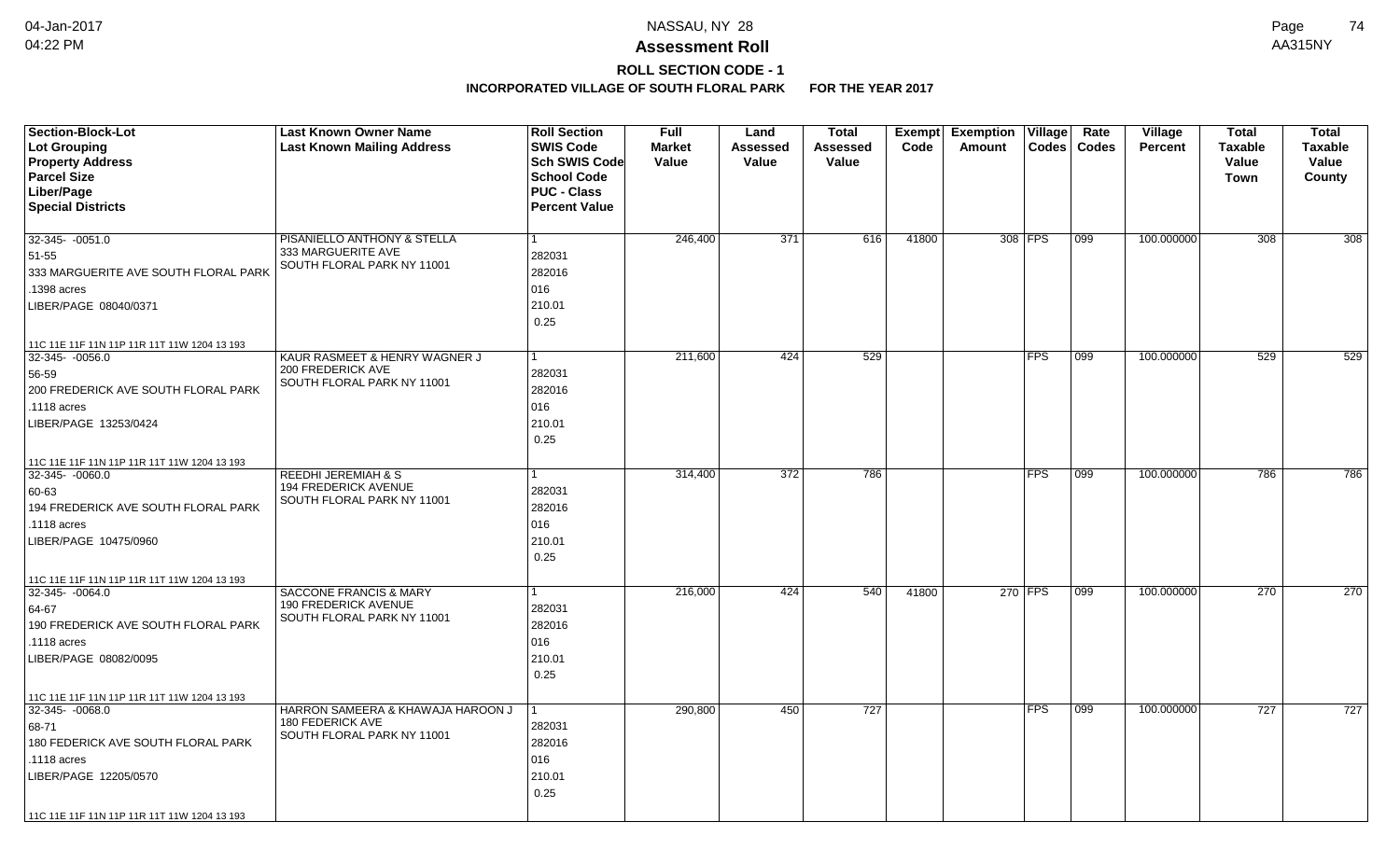# **ROLL SECTION CODE - 1**

| <b>Section-Block-Lot</b>                                           | <b>Last Known Owner Name</b>                              | <b>Roll Section</b>  | <b>Full</b>   | Land            | Total               | Exempt | <b>Exemption</b> | Village        | Rate         | Village        | <b>Total</b>        | <b>Total</b>    |
|--------------------------------------------------------------------|-----------------------------------------------------------|----------------------|---------------|-----------------|---------------------|--------|------------------|----------------|--------------|----------------|---------------------|-----------------|
| Lot Grouping                                                       | <b>Last Known Mailing Address</b>                         | <b>SWIS Code</b>     | <b>Market</b> | <b>Assessed</b> | <b>Assessed</b>     | Code   | Amount           | $\text{Codes}$ | <b>Codes</b> | <b>Percent</b> | <b>Taxable</b>      | <b>Taxable</b>  |
| <b>Property Address</b>                                            |                                                           | Sch SWIS Code        | Value         | Value           | Value               |        |                  |                |              |                | Value               | Value           |
| <b>Parcel Size</b>                                                 |                                                           | <b>School Code</b>   |               |                 |                     |        |                  |                |              |                | Town                | County          |
| Liber/Page                                                         |                                                           | <b>PUC - Class</b>   |               |                 |                     |        |                  |                |              |                |                     |                 |
| <b>Special Districts</b>                                           |                                                           | <b>Percent Value</b> |               |                 |                     |        |                  |                |              |                |                     |                 |
|                                                                    |                                                           |                      |               |                 |                     |        |                  |                |              |                |                     |                 |
| 32-345- -0072.0                                                    | SMALL CARILE & MURIEL                                     | 1                    | 199,600       | 363             | 499                 |        |                  | <b>FPS</b>     | 099          | 100.000000     | 499                 | 499             |
| 72-75                                                              | <b>174 FREDERICK AVENUE</b><br>SOUTH FLORAL PARK NY 11001 | 282031               |               |                 |                     |        |                  |                |              |                |                     |                 |
| 174 FREDERICK AVE SOUTH FLORAL PARK                                |                                                           | 282016               |               |                 |                     |        |                  |                |              |                |                     |                 |
| .1118 acres                                                        |                                                           | 016                  |               |                 |                     |        |                  |                |              |                |                     |                 |
| LIBER/PAGE 08826/0461                                              |                                                           | 210.01               |               |                 |                     |        |                  |                |              |                |                     |                 |
|                                                                    |                                                           | 0.25                 |               |                 |                     |        |                  |                |              |                |                     |                 |
| 11C 11E 11F 11N 11P 11R 11T 11W 1204 13 193                        |                                                           |                      |               |                 |                     |        |                  |                |              |                |                     |                 |
| $32-345 - 0076.0$                                                  | <b>COUNTY OF NASSAU</b>                                   | 8                    | 16,800        |                 | $42$ $\times$<br>42 | 13100  |                  | $42$ FPS       | 099          |                | 100.000000 EXCLUDED | <b>EXCLUDED</b> |
|                                                                    | 1 WEST ST                                                 | 282031               |               |                 |                     |        |                  |                |              |                |                     |                 |
| FREDERICK AVE SOUTH FLORAL PARK                                    | MINEOLA NY 11501                                          | 282016               |               |                 |                     |        |                  |                |              |                |                     |                 |
| .0280 acres                                                        |                                                           | 016                  |               |                 |                     |        |                  |                |              |                |                     |                 |
| LIBER/PAGE 00000/0000                                              |                                                           | 311.11               |               |                 |                     |        |                  |                |              |                |                     |                 |
|                                                                    |                                                           | 0.25                 |               |                 |                     |        |                  |                |              |                |                     |                 |
| 11C 11E 11F 11N 11P 11R 11T 11W 1204 13 193                        |                                                           |                      |               |                 |                     |        |                  |                |              |                |                     |                 |
| 32-345-0077.0                                                      | EFFERSON JOHNNY & AGATHA                                  |                      | 287,600       | 546             | 719                 | 41121  |                  | 108 FPS        | 099          | 100.000000     | 611                 | 611             |
| 77-82                                                              | <b>168 FEDERICK AVENUE</b>                                | 282031               |               |                 |                     |        |                  |                |              |                |                     |                 |
| 168 FREDERICK AVE SOUTH FLORAL PARK                                | SOUTH FLORAL PARK NY 11001                                | 282016               |               |                 |                     |        |                  |                |              |                |                     |                 |
| 1678 acres                                                         |                                                           | 016                  |               |                 |                     |        |                  |                |              |                |                     |                 |
| LIBER/PAGE 08975/0007                                              |                                                           | 210.01               |               |                 |                     |        |                  |                |              |                |                     |                 |
|                                                                    |                                                           | 0.25                 |               |                 |                     |        |                  |                |              |                |                     |                 |
|                                                                    |                                                           |                      |               |                 |                     |        |                  |                |              |                |                     |                 |
| 11C 11E 11F 11N 11P 11R 11T 11W 1204 13 193<br>$32 - 345 - 0083.0$ | <b>BROWN ELVIN &amp; TIMIA</b>                            |                      | 516,800       | 546             | 1,292               |        |                  | <b>FPS</b>     | 099          | 100.000000     | 1,292               | 1,292           |
| 83-88                                                              | 160 FREDERICK AVENUE                                      | 282031               |               |                 |                     |        |                  |                |              |                |                     |                 |
| 160 FREDERICK AVE SOUTH FLORAL PARK                                | SOUTH FLORAL PARK NY 11001                                | 282016               |               |                 |                     |        |                  |                |              |                |                     |                 |
| 1678 acres                                                         |                                                           | 016                  |               |                 |                     |        |                  |                |              |                |                     |                 |
| LIBER/PAGE 11320/0063                                              |                                                           | 210.01               |               |                 |                     |        |                  |                |              |                |                     |                 |
|                                                                    |                                                           | 0.25                 |               |                 |                     |        |                  |                |              |                |                     |                 |
|                                                                    |                                                           |                      |               |                 |                     |        |                  |                |              |                |                     |                 |
| 11C 11E 11F 11N 11P 11R 11T 11W 1204 13 193<br>32-345- -0089.0     | CHUNG YVONNE A & VERNON M                                 |                      | 242,800       | 429             | 607                 |        |                  | <b>FPS</b>     | 099          | 100.000000     | 607                 | 607             |
| 89-92                                                              | <b>140 FREDERICK AVE</b>                                  | 282031               |               |                 |                     |        |                  |                |              |                |                     |                 |
| 140 FREDERICK AVE SOUTH FLORAL PARK                                | SOUTH FLORAL PARK NY 11001                                | 282016               |               |                 |                     |        |                  |                |              |                |                     |                 |
| .1118 acres                                                        |                                                           |                      |               |                 |                     |        |                  |                |              |                |                     |                 |
|                                                                    |                                                           | 016                  |               |                 |                     |        |                  |                |              |                |                     |                 |
| LIBER/PAGE 12679/0182                                              |                                                           | 210.01<br>0.25       |               |                 |                     |        |                  |                |              |                |                     |                 |
|                                                                    |                                                           |                      |               |                 |                     |        |                  |                |              |                |                     |                 |
| 11C 11E 11F 11N 11P 11R 11T 11W 1204 13 193                        |                                                           |                      |               |                 |                     |        |                  |                |              |                |                     |                 |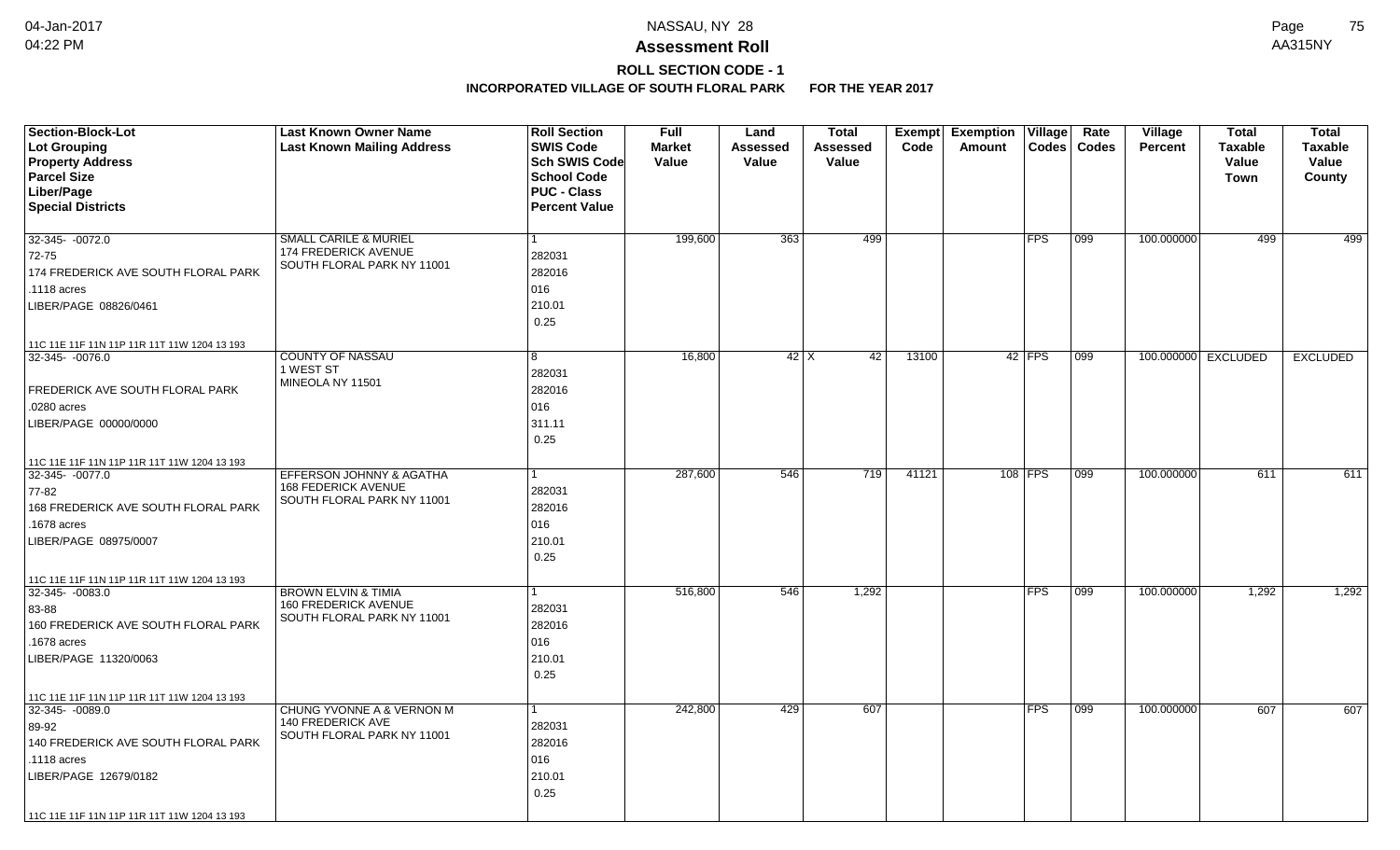# **ROLL SECTION CODE - 1**

| <b>Section-Block-Lot</b><br>Lot Grouping<br><b>Property Address</b><br><b>Parcel Size</b><br>Liber/Page<br><b>Special Districts</b>                                                                        | <b>Last Known Owner Name</b><br><b>Last Known Mailing Address</b>                         | <b>Roll Section</b><br><b>SWIS Code</b><br>Sch SWIS Code<br><b>School Code</b><br><b>PUC - Class</b><br><b>Percent Value</b> | <b>Full</b><br><b>Market</b><br>Value | Land<br>Assessed<br>Value | <b>Total</b><br>Assessed<br>Value | Exempt<br>Code | <b>Exemption</b><br>Amount | Village    | Rate<br>Codes   Codes | Village<br><b>Percent</b> | <b>Total</b><br><b>Taxable</b><br>Value<br>Town | <b>Total</b><br><b>Taxable</b><br>Value<br>County |
|------------------------------------------------------------------------------------------------------------------------------------------------------------------------------------------------------------|-------------------------------------------------------------------------------------------|------------------------------------------------------------------------------------------------------------------------------|---------------------------------------|---------------------------|-----------------------------------|----------------|----------------------------|------------|-----------------------|---------------------------|-------------------------------------------------|---------------------------------------------------|
| 32-345- -0093.0<br>93-97<br>130 FREDRICK AVE SOUTH FLORAL PARK<br>.1398 acres<br>LIBER/PAGE 13144/0706                                                                                                     | URSU CRISTIAN & GABRIELA M<br><b>130 FREDRICK AVE</b><br>SOUTH FLORAL PARK NY 11001       | 282031<br>282016<br>016<br>210.01                                                                                            | 221,200                               | 488                       | 553                               |                |                            | <b>FPS</b> | 099                   | 100.000000                | 553                                             | 553                                               |
| 11C 11E 11F 11N 11P 11R 11T 11W 1204 13 193<br>32-345- -0098.0<br>98-102                                                                                                                                   | <b>MARSH NEVILLE &amp; PAMELA</b><br>120 FREDRICK AVENUE<br>SOUTH FLORAL PARK NY 11001    | 0.25<br>282031                                                                                                               | 232,800                               | 402                       | 582                               |                |                            | <b>FPS</b> | 099                   | 100.000000                | 582                                             | 582                                               |
| 120 FREDRICK AVE SOUTH FLORAL PARK<br>.1398 acres<br>LIBER/PAGE 09303/0134                                                                                                                                 |                                                                                           | 282016<br>016<br>220.01<br>0.25                                                                                              |                                       |                           |                                   |                |                            |            |                       |                           |                                                 |                                                   |
| 11C 11E 11F 11N 11P 11R 11T 11W 1204 13 193<br>32-345-0111.0<br>116 FREDERICK AVE SOUTH FLORAL PARK<br>.1019 acres<br>LIBER/PAGE 11710/0334                                                                | <b>STEADMAN SHELDON</b><br>116 FREDERICK AVENUE<br>SOUTH FLORAL PARK NY 11001             | 282031<br>282016<br>016<br>210.01<br>0.25                                                                                    | 219,200                               | 386                       | 548                               |                |                            | <b>FPS</b> | 099                   | 100.000000                | 548                                             | 548                                               |
| 11C 11E 11F 11N 11P 11R 11T 11W 1204 13 193<br>32-345-0112.0<br>112 FREDERICK AVE SOUTH FLORAL PARK<br>.1218 acres<br>LIBER/PAGE 12513/0114                                                                | <b>KENNEDY YVONNE M BOLLING</b><br><b>112 FREDERICK AVE</b><br>SOUTH FLORAL PARK NY 11001 | 282031<br>282016<br>016<br>220.01<br>0.25                                                                                    | 350,400                               | 506                       | 876                               |                |                            | <b>FPS</b> | 099                   | 100.000000                | 876                                             | 876                                               |
| 11C 11E 11F 11N 11P 11R 11T 11W 1204 13 193<br>32-345- -0113.0<br>113 & 114<br>277 MARGUERITE AVE SOUTH FLORAL PARK<br>.0839 acres<br>LIBER/PAGE 11623/0311<br>11C 11E 11F 11N 11P 11R 11T 11W 1204 13 193 | <b>FALCONER ETAL DEAN</b><br>277 MARGUERITE AVENUE<br>SOUTH FLORAL PARK NY 11001          | 282031<br>282016<br>016<br>210.01<br>0.25                                                                                    | 374,400                               | 473                       | 936                               |                |                            | <b>FPS</b> | 099                   | 100.000000                | 936                                             | 936                                               |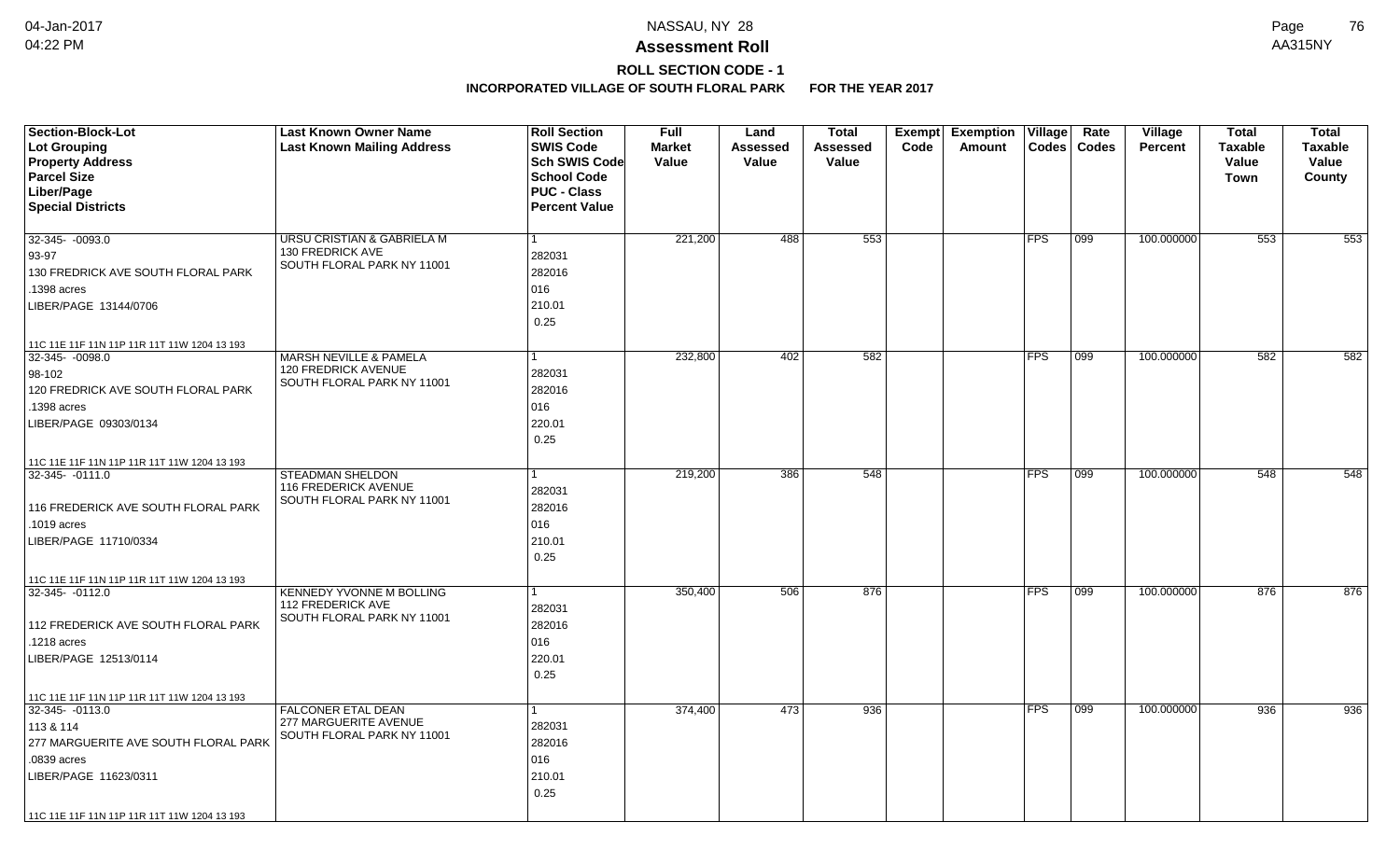# **ROLL SECTION CODE - 1**

| Section-Block-Lot<br>Lot Grouping<br><b>Property Address</b><br><b>Parcel Size</b><br>Liber/Page<br><b>Special Districts</b>                                                                  | <b>Last Known Owner Name</b><br><b>Last Known Mailing Address</b>                        | <b>Roll Section</b><br><b>SWIS Code</b><br><b>Sch SWIS Code</b><br><b>School Code</b><br><b>PUC - Class</b><br><b>Percent Value</b> | <b>Full</b><br><b>Market</b><br>Value | Land<br><b>Assessed</b><br>Value | <b>Total</b><br><b>Assessed</b><br>Value | Exempt<br>Code | <b>Exemption Village</b><br>Amount |           | Rate<br>Codes   Codes | Village<br><b>Percent</b> | <b>Total</b><br><b>Taxable</b><br>Value<br><b>Town</b> | <b>Total</b><br><b>Taxable</b><br>Value<br>County |
|-----------------------------------------------------------------------------------------------------------------------------------------------------------------------------------------------|------------------------------------------------------------------------------------------|-------------------------------------------------------------------------------------------------------------------------------------|---------------------------------------|----------------------------------|------------------------------------------|----------------|------------------------------------|-----------|-----------------------|---------------------------|--------------------------------------------------------|---------------------------------------------------|
| 32-345-0115.0<br>273 MARGUERITE AVE SOUTH FLORAL PARK<br>.1358 acres<br>LIBER/PAGE 12262/0583                                                                                                 | <b>BATES TRUST</b><br>HATTER CHRISTINE TRUSTEE<br>273 MARGUERITE AVE<br>ELMONT NY 11003  | l 1<br>282031<br>282016<br>016<br>220.01<br>0.25                                                                                    | 330,800                               | 518                              | 827                                      | 41161          |                                    | $124$ FPS | $ 099\rangle$         | 100.000000                | 703                                                    | 703                                               |
| 11C 11E 11F 11N 11P 11R 11T 11W 1204 13 193<br>32-345- -0116.0<br>281 MARGUERITE AVE SOUTH FLORAL PARK<br>.1158 acres<br>LIBER/PAGE 12938/0016<br>11C 11E 11F 11N 11P 11R 11T 11W 1204 13 193 | FINK-KOPP ELEANOR & BUSHATI JENNIFER<br>281 MARGUERITE AVE<br>SOUTH FLORAL PARK NY 11001 | $\vert$ 1<br>282031<br>282016<br>016<br>210.01<br>0.25                                                                              | 271,200                               | 414                              | 678                                      | 41121          |                                    | 102 FPS   | $ 099\rangle$         | 100.000000                | 576                                                    | 576                                               |
| 32-346- -0001.0<br>$ 1-4$<br>93 FREDRICK AVE SOUTH FLORAL PARK<br>.1118 acres<br>LIBER/PAGE 12008/0664<br>11C 11E 11F 11N 11P 11R 11T 11W 1204 13 193                                         | LOPES BERNIL & BEVERLY<br>93 FREDRICK AVE<br>SOUTH FLORAL PARK NY 11001                  | $\overline{1}$<br>282031<br>282016<br>016<br>210.01<br>0.25                                                                         | 297,600                               | 497                              | 744                                      |                |                                    | $ $ FPS   | 099                   | 100.000000                | 744                                                    | 744                                               |
| $32-346 - 0005.0$<br>$5 - 10$<br>101 FREDRICK AVE SOUTH FLORAL PARK<br>.1678 acres<br>LIBER/PAGE 12402/0732<br>  11C 11E 11F 11N 11P 11R 11T 11W 1204 13 193                                  | LUCIEN MADELEINE JULIETTE<br>101 FREDRICK AVE<br>SOUTH FLORAL PARK NY 11001              | $\vert$ 1<br>282031<br>282016<br>016<br>210.01<br>0.25                                                                              | 301,200                               | 546                              | 753                                      | 41800          |                                    | 264 FPS   | $\overline{099}$      | 100.000000                | 489                                                    | 489                                               |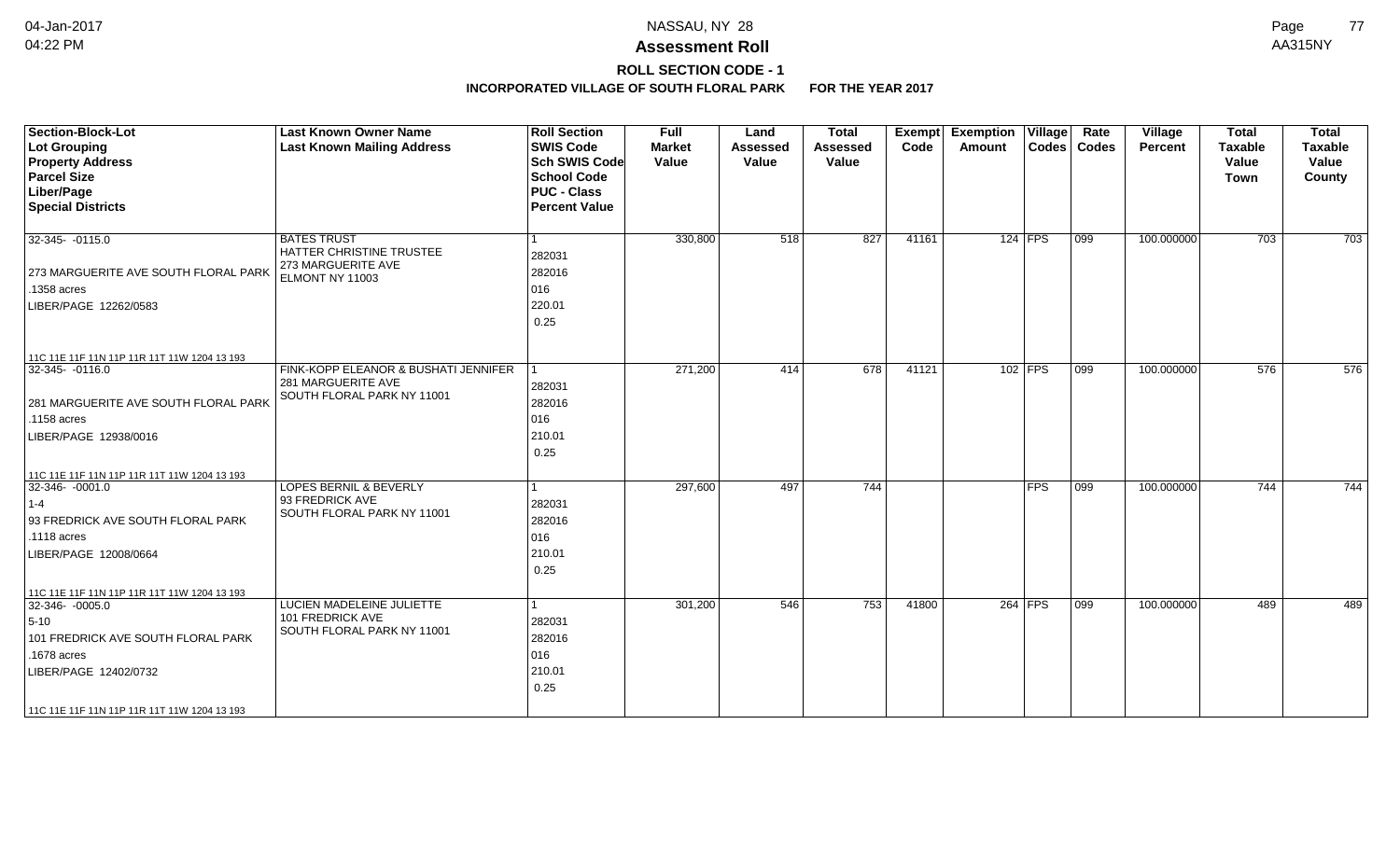# **ROLL SECTION CODE - 1**

| <b>Section-Block-Lot</b><br>Lot Grouping<br><b>Property Address</b><br><b>Parcel Size</b><br>Liber/Page<br><b>Special Districts</b>                                                                     | <b>Last Known Owner Name</b><br><b>Last Known Mailing Address</b>                    | <b>Roll Section</b><br><b>SWIS Code</b><br><b>Sch SWIS Code</b><br><b>School Code</b><br><b>PUC - Class</b><br><b>Percent Value</b> | <b>Full</b><br><b>Market</b><br>Value | Land<br>Assessed<br>Value | <b>Total</b><br>Assessed<br>Value | <b>Exempt</b><br>Code | <b>Exemption Village</b><br>Amount | Codes      | Rate<br>Codes    | <b>Village</b><br><b>Percent</b> | <b>Total</b><br><b>Taxable</b><br>Value<br><b>Town</b> | <b>Total</b><br><b>Taxable</b><br>Value<br>County |
|---------------------------------------------------------------------------------------------------------------------------------------------------------------------------------------------------------|--------------------------------------------------------------------------------------|-------------------------------------------------------------------------------------------------------------------------------------|---------------------------------------|---------------------------|-----------------------------------|-----------------------|------------------------------------|------------|------------------|----------------------------------|--------------------------------------------------------|---------------------------------------------------|
| $32-346 - 0011.0$<br>$11 - 14$<br>1 FREDERICK AVE SOUTH FLORAL PARK<br>.1118 acres<br>LIBER/PAGE 11770/0426                                                                                             | <b>KEBREAU ANDREE</b><br>111 FREDERICK AVENUE<br>SOUTH FLORAL PARK NY 11001          | 282031<br>282016<br>016<br>210.01<br>0.25                                                                                           | 288,800                               | 497                       | 722                               |                       |                                    | <b>FPS</b> | 099              | 100.000000                       | 722                                                    | $\overline{722}$                                  |
| 11C 11E 11F 11N 11P 11R 11T 11W 1204 13 193<br>32-346-0015.0<br>$15 - 18$<br>123 FREDERICK AVE SOUTH FLORAL PARK<br>.1118 acres<br>LIBER/PAGE 12067/0711<br>11C 11E 11F 11N 11P 11R 11T 11W 1204 13 193 | <b>FADARE OLUSOLA &amp; MERCY</b><br>123 FREDERICK AVE<br>SOUTH FLORAL PARK NY 11001 | 1<br>282031<br>282016<br>016<br>220.01<br>0.25                                                                                      | 281,200                               | 413                       | 703                               |                       |                                    | FPS        | 099              | 100.000000                       | 703                                                    | 703                                               |
| 32-346- -0019.0<br>19-23<br>133 FREDERICK AVE SOUTH FLORAL PARK<br>1398 acres<br>LIBER/PAGE 09375/0930<br>11C 11E 11F 11N 11P 11R 11T 11W 1204 13 193                                                   | <b>STEADMAN JOAN</b><br>133 FREDERICK AVE<br>SOUTH FLORAL PARK NY 11001              | 1<br>282031<br>282016<br>016<br>210.01<br>0.25                                                                                      | 280,800                               | 522                       | 702                               |                       |                                    | FPS        | 099              | 100.000000                       | 702                                                    | 702                                               |
| 32-346-0024.0<br>24-29<br>141 FREDERICK AVE SOUTH FLORAL PARK<br>1678 acres<br>LIBER/PAGE 13390/0357<br>11C 11E 11F 11N 11P 11R 11T 11W 1204 13 193                                                     | SUTHERLAND DEMARKO<br>141 FREDERICK AVE<br>SOUTH FLORAL PARK NY 11001                | 1<br>282031<br>282016<br>016<br>210.01<br>0.25                                                                                      | 247,600                               | 546                       | 619                               |                       |                                    | <b>FPS</b> | $ 099\rangle$    | 100.000000                       | 619                                                    | 619                                               |
| 32-346- -0030.0<br>$30-35$<br>145 FREDERICK AVE SOUTH FLORAL PARK<br>.1678 acres<br>LIBER/PAGE 12510/0364<br>11C 11E 11F 11N 11P 11R 11T 11W 1204 13 193                                                | DURANTFULLER DONNA J<br><b>145 FREDERICK AVE</b><br>FLORAL PARK NY 11001             | 1<br>282031<br>282016<br>016<br>210.01<br>0.25                                                                                      | 217,600                               | 410                       | 544                               |                       |                                    | <b>FPS</b> | $\overline{099}$ | 100.000000                       | 544                                                    | 544                                               |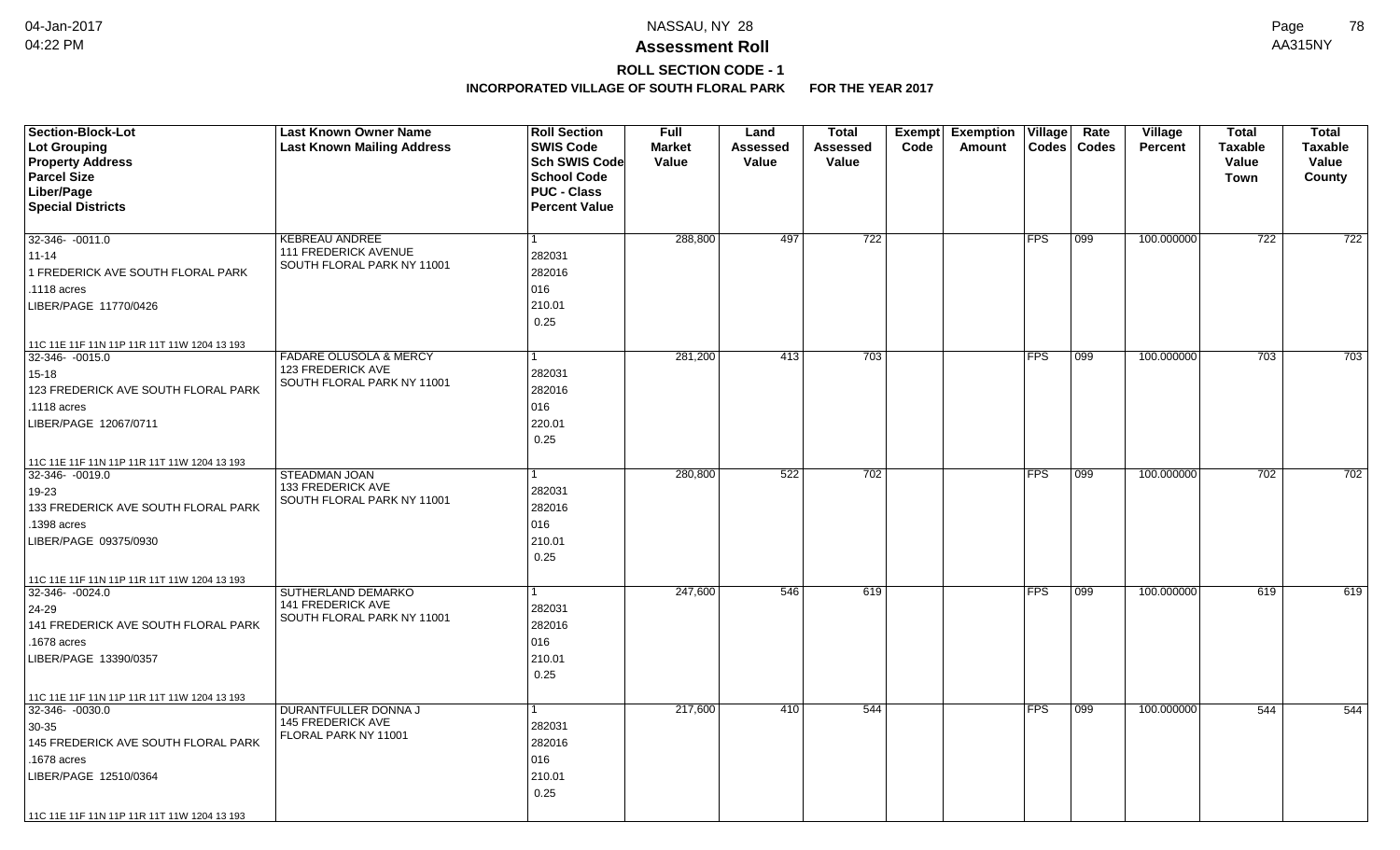# **ROLL SECTION CODE - 1**

| <b>Last Known Mailing Address</b><br><b>SWIS Code</b><br><b>Market</b><br>Lot Grouping<br>Assessed<br>Code<br>Amount<br>Codes   Codes<br><b>Percent</b><br><b>Taxable</b><br><b>Taxable</b><br>Assessed<br><b>Property Address</b><br>Sch SWIS Code<br>Value<br>Value<br>Value<br>Value<br>Value<br><b>Parcel Size</b><br><b>School Code</b><br>County<br>Town<br>Liber/Page<br><b>PUC - Class</b><br><b>Special Districts</b><br><b>Percent Value</b><br>750<br>100.000000<br>750<br>32-346- -0036.0<br><b>CLEJNIK RICHARD</b><br>300,000<br>497<br><b>FPS</b><br>099<br>750<br><b>151 FREDERICK AVE</b><br>282031<br>36-39<br>SOUTH FLORAL PARK NY 11001<br>151 FREDERICK AVE SOUTH FLORAL PARK<br>282016<br>016<br>.1118 acres | <b>Section-Block-Lot</b> | <b>Last Known Owner Name</b> | <b>Roll Section</b> | <b>Full</b> | Land | <b>Total</b> | Exempt Exemption | Village | Rate | Village | <b>Total</b> | <b>Total</b> |
|-----------------------------------------------------------------------------------------------------------------------------------------------------------------------------------------------------------------------------------------------------------------------------------------------------------------------------------------------------------------------------------------------------------------------------------------------------------------------------------------------------------------------------------------------------------------------------------------------------------------------------------------------------------------------------------------------------------------------------------|--------------------------|------------------------------|---------------------|-------------|------|--------------|------------------|---------|------|---------|--------------|--------------|
|                                                                                                                                                                                                                                                                                                                                                                                                                                                                                                                                                                                                                                                                                                                                   |                          |                              |                     |             |      |              |                  |         |      |         |              |              |
|                                                                                                                                                                                                                                                                                                                                                                                                                                                                                                                                                                                                                                                                                                                                   |                          |                              |                     |             |      |              |                  |         |      |         |              |              |
|                                                                                                                                                                                                                                                                                                                                                                                                                                                                                                                                                                                                                                                                                                                                   |                          |                              |                     |             |      |              |                  |         |      |         |              |              |
|                                                                                                                                                                                                                                                                                                                                                                                                                                                                                                                                                                                                                                                                                                                                   |                          |                              |                     |             |      |              |                  |         |      |         |              |              |
|                                                                                                                                                                                                                                                                                                                                                                                                                                                                                                                                                                                                                                                                                                                                   |                          |                              |                     |             |      |              |                  |         |      |         |              |              |
|                                                                                                                                                                                                                                                                                                                                                                                                                                                                                                                                                                                                                                                                                                                                   |                          |                              |                     |             |      |              |                  |         |      |         |              |              |
|                                                                                                                                                                                                                                                                                                                                                                                                                                                                                                                                                                                                                                                                                                                                   |                          |                              |                     |             |      |              |                  |         |      |         |              |              |
|                                                                                                                                                                                                                                                                                                                                                                                                                                                                                                                                                                                                                                                                                                                                   |                          |                              |                     |             |      |              |                  |         |      |         |              |              |
|                                                                                                                                                                                                                                                                                                                                                                                                                                                                                                                                                                                                                                                                                                                                   |                          |                              |                     |             |      |              |                  |         |      |         |              |              |
|                                                                                                                                                                                                                                                                                                                                                                                                                                                                                                                                                                                                                                                                                                                                   |                          |                              |                     |             |      |              |                  |         |      |         |              |              |
| 210.01<br>LIBER/PAGE 12530/0063                                                                                                                                                                                                                                                                                                                                                                                                                                                                                                                                                                                                                                                                                                   |                          |                              |                     |             |      |              |                  |         |      |         |              |              |
| 0.25                                                                                                                                                                                                                                                                                                                                                                                                                                                                                                                                                                                                                                                                                                                              |                          |                              |                     |             |      |              |                  |         |      |         |              |              |
| 11C 11E 11F 11N 11P 11R 11T 11W 1204 13 193                                                                                                                                                                                                                                                                                                                                                                                                                                                                                                                                                                                                                                                                                       |                          |                              |                     |             |      |              |                  |         |      |         |              |              |
| PENNYMAC CORP<br>236,400<br>449<br>591<br><b>FPS</b><br>099<br>100.000000<br>591<br>32-346-0040.0                                                                                                                                                                                                                                                                                                                                                                                                                                                                                                                                                                                                                                 |                          |                              |                     |             |      |              |                  |         |      |         |              | 591          |
| 6101 CONDUR DR<br>282031<br>40-41<br>MOORPARK CA 93021                                                                                                                                                                                                                                                                                                                                                                                                                                                                                                                                                                                                                                                                            |                          |                              |                     |             |      |              |                  |         |      |         |              |              |
| 157 FREDERICK AVE SOUTH FLORAL PARK<br>282016                                                                                                                                                                                                                                                                                                                                                                                                                                                                                                                                                                                                                                                                                     |                          |                              |                     |             |      |              |                  |         |      |         |              |              |
| 016<br>.0559 acres                                                                                                                                                                                                                                                                                                                                                                                                                                                                                                                                                                                                                                                                                                                |                          |                              |                     |             |      |              |                  |         |      |         |              |              |
| 210.01<br>LIBER/PAGE 13420/0922                                                                                                                                                                                                                                                                                                                                                                                                                                                                                                                                                                                                                                                                                                   |                          |                              |                     |             |      |              |                  |         |      |         |              |              |
| 0.25                                                                                                                                                                                                                                                                                                                                                                                                                                                                                                                                                                                                                                                                                                                              |                          |                              |                     |             |      |              |                  |         |      |         |              |              |
| 11C 11E 11F 11N 11P 11R 11T 11W 1204 13 193                                                                                                                                                                                                                                                                                                                                                                                                                                                                                                                                                                                                                                                                                       |                          |                              |                     |             |      |              |                  |         |      |         |              |              |
| 720<br>288,000<br><b>FPS</b><br>100.000000<br>720<br>32-346-0042.0<br>MUCIUS BERNICE & MARIE<br>481<br>$ 099\rangle$                                                                                                                                                                                                                                                                                                                                                                                                                                                                                                                                                                                                              |                          |                              |                     |             |      |              |                  |         |      |         |              | 720          |
| <b>165 FREDERICK AVE</b><br>42-45<br>282031                                                                                                                                                                                                                                                                                                                                                                                                                                                                                                                                                                                                                                                                                       |                          |                              |                     |             |      |              |                  |         |      |         |              |              |
| SOUTH FLORAL PARK NY 11001<br>282016<br>165 FREDERICK AVE SOUTH FLORAL PARK                                                                                                                                                                                                                                                                                                                                                                                                                                                                                                                                                                                                                                                       |                          |                              |                     |             |      |              |                  |         |      |         |              |              |
| 016<br>.1118 acres                                                                                                                                                                                                                                                                                                                                                                                                                                                                                                                                                                                                                                                                                                                |                          |                              |                     |             |      |              |                  |         |      |         |              |              |
| 220.01<br>LIBER/PAGE 11467/0371                                                                                                                                                                                                                                                                                                                                                                                                                                                                                                                                                                                                                                                                                                   |                          |                              |                     |             |      |              |                  |         |      |         |              |              |
| 0.25                                                                                                                                                                                                                                                                                                                                                                                                                                                                                                                                                                                                                                                                                                                              |                          |                              |                     |             |      |              |                  |         |      |         |              |              |
| 11C 11E 11F 11N 11P 11R 11T 11W 1204 13 193                                                                                                                                                                                                                                                                                                                                                                                                                                                                                                                                                                                                                                                                                       |                          |                              |                     |             |      |              |                  |         |      |         |              |              |
| <b>SORIANO PABLO &amp; EVELYN</b><br>345,200<br>497<br>863<br><b>FPS</b><br>099<br>100.000000<br>863<br>32-346-0046.0                                                                                                                                                                                                                                                                                                                                                                                                                                                                                                                                                                                                             |                          |                              |                     |             |      |              |                  |         |      |         |              | 863          |
| 171 FREDERICK AVE<br>282031<br>46-49                                                                                                                                                                                                                                                                                                                                                                                                                                                                                                                                                                                                                                                                                              |                          |                              |                     |             |      |              |                  |         |      |         |              |              |
| SOUTH FLORAL PARK NY 11001<br>171 FREDERICK AVE SOUTH FLORAL PARK<br>282016                                                                                                                                                                                                                                                                                                                                                                                                                                                                                                                                                                                                                                                       |                          |                              |                     |             |      |              |                  |         |      |         |              |              |
| 016<br>.1118 acres                                                                                                                                                                                                                                                                                                                                                                                                                                                                                                                                                                                                                                                                                                                |                          |                              |                     |             |      |              |                  |         |      |         |              |              |
| 210.01<br>LIBER/PAGE 13340/0405                                                                                                                                                                                                                                                                                                                                                                                                                                                                                                                                                                                                                                                                                                   |                          |                              |                     |             |      |              |                  |         |      |         |              |              |
| 0.25                                                                                                                                                                                                                                                                                                                                                                                                                                                                                                                                                                                                                                                                                                                              |                          |                              |                     |             |      |              |                  |         |      |         |              |              |
| 11C 11E 11F 11N 11P 11R 11T 11W 1204 13 193                                                                                                                                                                                                                                                                                                                                                                                                                                                                                                                                                                                                                                                                                       |                          |                              |                     |             |      |              |                  |         |      |         |              |              |
| LONGCHAMP PASCAL & GEORGETTE<br>761<br>$32-346 - 0050.0$<br>304,400<br>449<br><b>FPS</b><br>  099<br>100.000000<br>761<br>1                                                                                                                                                                                                                                                                                                                                                                                                                                                                                                                                                                                                       |                          |                              |                     |             |      |              |                  |         |      |         |              | 761          |
| <b>175 FREDERICK AVENUE</b><br>282031<br>50-51                                                                                                                                                                                                                                                                                                                                                                                                                                                                                                                                                                                                                                                                                    |                          |                              |                     |             |      |              |                  |         |      |         |              |              |
| SOUTH FLORAL PARK NY 11001<br>175 FREDRICK AVE SOUTH FLORAL PARK<br>282016                                                                                                                                                                                                                                                                                                                                                                                                                                                                                                                                                                                                                                                        |                          |                              |                     |             |      |              |                  |         |      |         |              |              |
| 016<br>.0559 acres                                                                                                                                                                                                                                                                                                                                                                                                                                                                                                                                                                                                                                                                                                                |                          |                              |                     |             |      |              |                  |         |      |         |              |              |
| 210.01<br>LIBER/PAGE 11519/0768                                                                                                                                                                                                                                                                                                                                                                                                                                                                                                                                                                                                                                                                                                   |                          |                              |                     |             |      |              |                  |         |      |         |              |              |
| 0.25                                                                                                                                                                                                                                                                                                                                                                                                                                                                                                                                                                                                                                                                                                                              |                          |                              |                     |             |      |              |                  |         |      |         |              |              |
| 11C 11E 11F 11N 11P 11R 11T 11W 1204 13 193                                                                                                                                                                                                                                                                                                                                                                                                                                                                                                                                                                                                                                                                                       |                          |                              |                     |             |      |              |                  |         |      |         |              |              |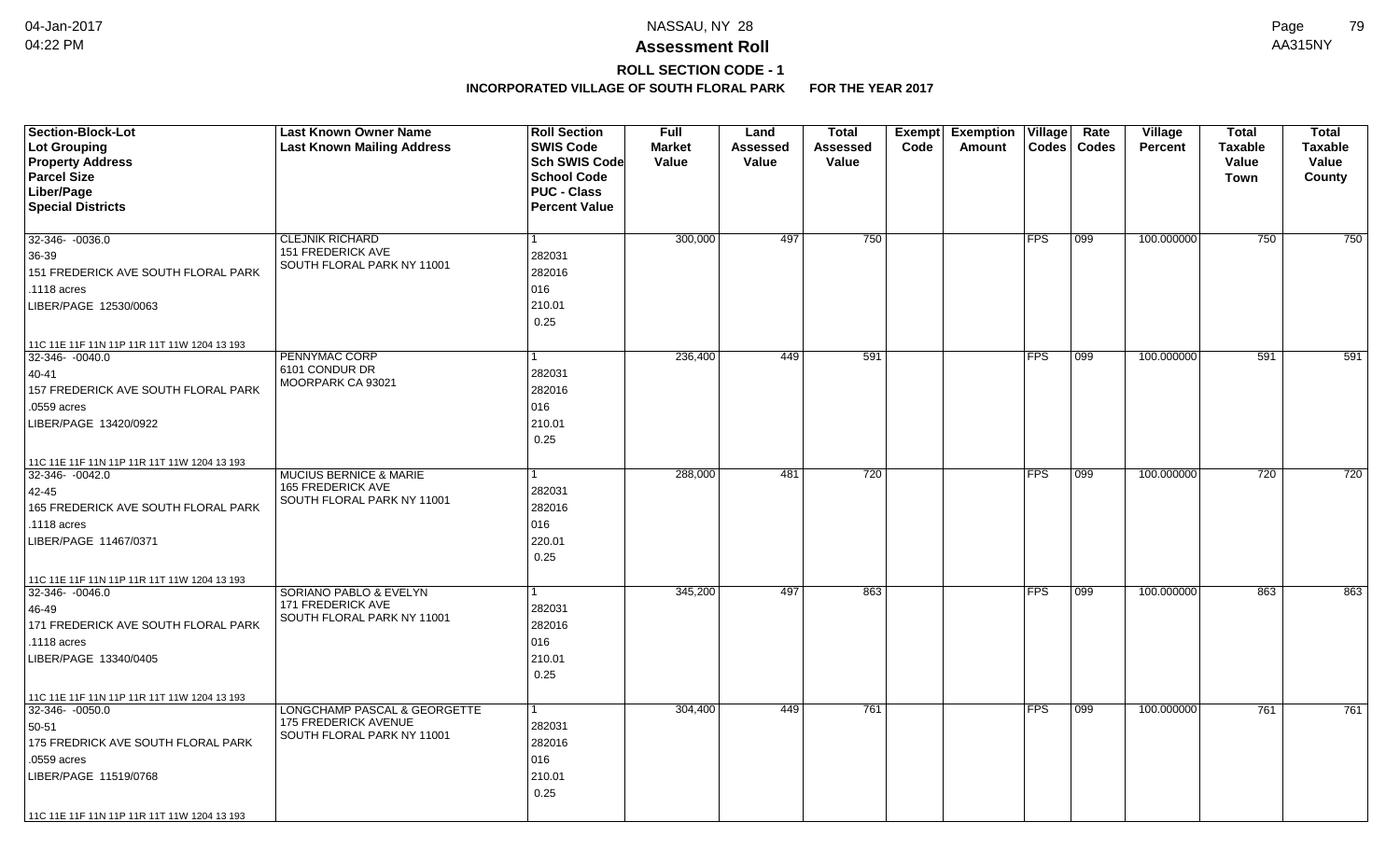## **ROLL SECTION CODE - 1**

| <b>Section-Block-Lot</b><br><b>Lot Grouping</b><br><b>Property Address</b><br><b>Parcel Size</b><br>Liber/Page<br><b>Special Districts</b>                                                       | <b>Last Known Owner Name</b><br><b>Last Known Mailing Address</b>                                               | <b>Roll Section</b><br><b>SWIS Code</b><br><b>Sch SWIS Code</b><br><b>School Code</b><br><b>PUC - Class</b><br><b>Percent Value</b> | <b>Full</b><br><b>Market</b><br>Value | Land<br><b>Assessed</b><br>Value | <b>Total</b><br><b>Assessed</b><br>Value | Exempt<br>Code | <b>Exemption Village</b><br>Amount |            | Rate<br>Codes   Codes | Village<br>Percent | <b>Total</b><br><b>Taxable</b><br>Value<br><b>Town</b> | <b>Total</b><br><b>Taxable</b><br>Value<br>County |
|--------------------------------------------------------------------------------------------------------------------------------------------------------------------------------------------------|-----------------------------------------------------------------------------------------------------------------|-------------------------------------------------------------------------------------------------------------------------------------|---------------------------------------|----------------------------------|------------------------------------------|----------------|------------------------------------|------------|-----------------------|--------------------|--------------------------------------------------------|---------------------------------------------------|
| 32-346-0052.0<br>52-55<br>179 FREDERICK AVE SOUTH FLORAL PARK<br>.1118 acres<br>LIBER/PAGE 09645/0180                                                                                            | <b>KELLY MARIAN</b><br>179 FREDERICK AVENUE<br>SOUTH FLORAL PARK NY 11001                                       | 282031<br>282016<br>016<br>210.01<br>0.25                                                                                           | 231,600                               | 424                              | 579                                      |                |                                    | <b>FPS</b> | 099                   | 100.000000         | 579                                                    | 579                                               |
| 11C 11E 11F 11N 11P 11R 11T 11W 1204 13 193<br>32-346-0056.0<br>56-59<br>136 ARTHUR AVE SOUTH FLORAL PARK<br>$.1118$ acres<br>LIBER/PAGE 09651/0506                                              | <b>CLARKE OLGA</b><br>136 ARTHUR AVENUE<br>SOUTH FLORAL PARK NY 11001                                           | $\overline{1}$<br>282031<br>282016<br>016<br>210.01<br>0.25                                                                         | 281,600                               | 497                              | $\overline{704}$                         |                |                                    | <b>FPS</b> | $ 099\rangle$         | 100.000000         | 704                                                    | 704                                               |
| 11C 11E 11F 11N 11P 11R 11T 11W 1204 13 193<br>$32-346 - 0060.0$<br>60-61<br>132 ARTHUR AVE SOUTH FLORAL PARK<br>.0559 acres<br>LIBER/PAGE 12387/0199                                            | <b>MOONSAMMY LEILAWATTIE &amp; SHIVA &amp;</b><br>KAUR AMANDEEP<br>132 ARTHUR AVE<br>SOUTH FLORAL PARK NY 11001 | $\overline{1}$<br>282031<br>282016<br>016<br>210.01<br>0.25                                                                         | 253,200                               | 449                              | 633                                      |                |                                    | <b>FPS</b> | $ 099\rangle$         | 100.000000         | 633                                                    | 633                                               |
| 11C 11E 11F 11N 11P 11R 11T 11W 1204 13 193<br>32-346-0062.0<br>62-66<br>124 ARTHUR AVE SOUTH FLORAL PARK<br>.1398 acres<br>LIBER/PAGE 10450/0068<br>11C 11E 11F 11N 11P 11R 11T 11W 1204 13 193 | LEE STEPHEN<br>124 ARTHUR AVENUE<br>SOUTH FLORAL PARK NY 11001                                                  | 282031<br>282016<br>016<br>210.01<br>0.25                                                                                           | 438,800                               | 522                              | 1,097                                    |                |                                    | FPS        | 099                   | 100.000000         | 1,097                                                  | 1,097                                             |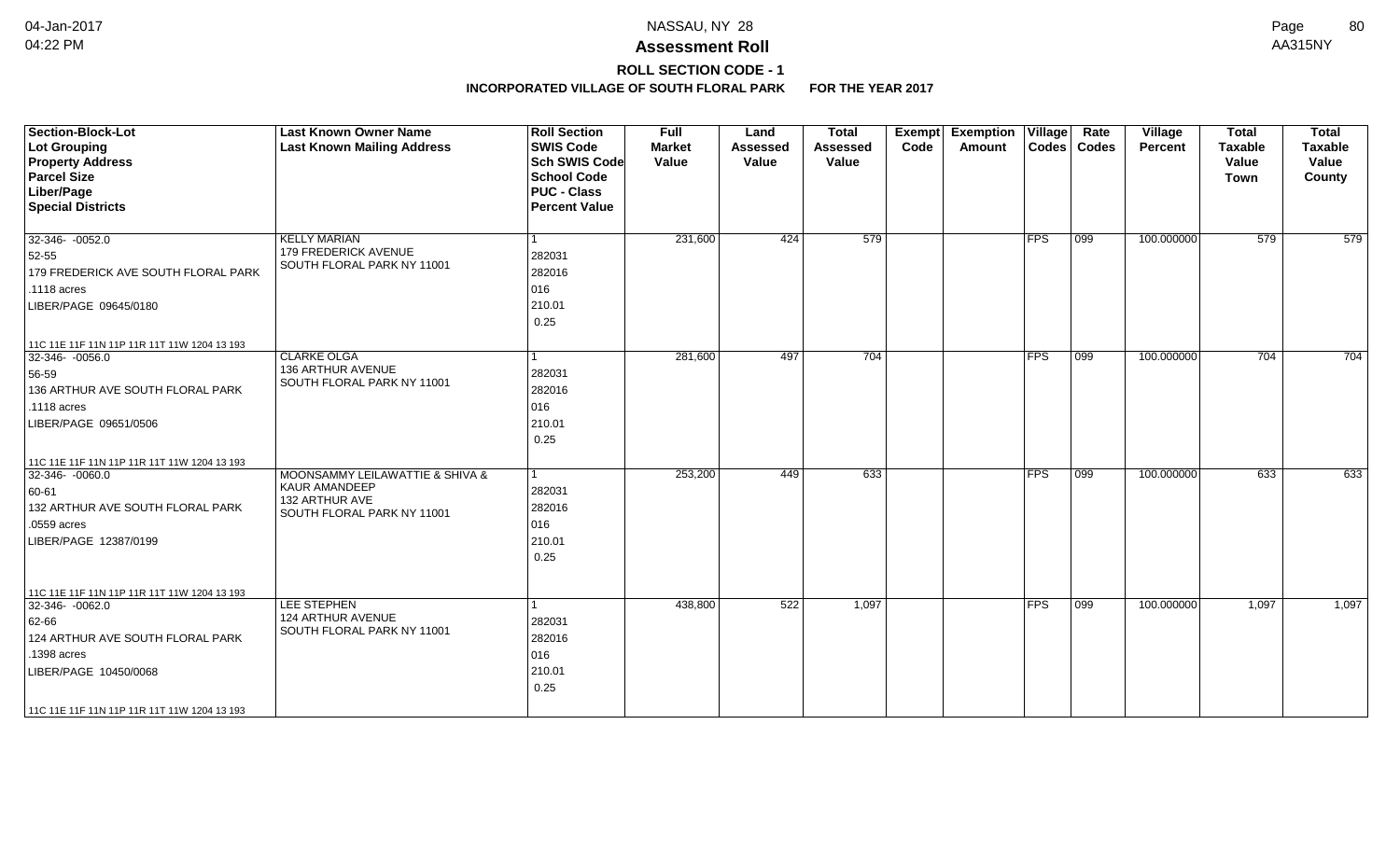## **ROLL SECTION CODE - 1**

| <b>Section-Block-Lot</b><br><b>Lot Grouping</b><br><b>Property Address</b><br><b>Parcel Size</b><br>Liber/Page<br><b>Special Districts</b>                                                      | <b>Last Known Owner Name</b><br><b>Last Known Mailing Address</b>                                        | <b>Roll Section</b><br><b>SWIS Code</b><br><b>Sch SWIS Code</b><br><b>School Code</b><br><b>PUC - Class</b><br><b>Percent Value</b> | <b>Full</b><br><b>Market</b><br>Value | Land<br><b>Assessed</b><br>Value | <b>Total</b><br><b>Assessed</b><br>Value | <b>Exemption Village</b><br>Exempt<br>Code<br>Amount |               | Rate<br>Codes   Codes | Village<br><b>Percent</b> | <b>Total</b><br><b>Taxable</b><br>Value<br>Town | <b>Total</b><br><b>Taxable</b><br>Value<br>County |
|-------------------------------------------------------------------------------------------------------------------------------------------------------------------------------------------------|----------------------------------------------------------------------------------------------------------|-------------------------------------------------------------------------------------------------------------------------------------|---------------------------------------|----------------------------------|------------------------------------------|------------------------------------------------------|---------------|-----------------------|---------------------------|-------------------------------------------------|---------------------------------------------------|
| 32-346- -0067.0<br>67-68-69<br>116 ARTHUR AVE SOUTH FLORAL PARK<br>.0839 acres<br>LIBER/PAGE 11342/0859                                                                                         | ORELLANA FERNANDO & LOLA<br>116 SOUTH ARTHUR AVENUE<br>SOUTH FLORAL PARK NY 11001                        | 1<br>282031<br>282016<br>016<br>210.01<br>0.25                                                                                      | 208,000                               | 353                              | 520                                      |                                                      | <b>FPS</b>    | $ 099\rangle$         | 100.000000                | 520                                             | 520                                               |
| 11C 11E 11F 11N 11P 11R 11T 11W 1204 13 193<br>32-346- -0070.0<br>70-75<br>96 ARTHUR AVE SOUTH FLORAL PARK<br>.1678 acres<br>LIBER/PAGE 09624/0257                                              | <b>SIMPSON WINSTON &amp; DOROTHEA</b><br>96 ARTHUR AVE<br>S FLORAL PARK NY 11001                         | l 1<br>282031<br>282016<br>016<br>210.01<br>0.25                                                                                    | 225,200                               | 405                              | 563                                      |                                                      | <b>FPS</b>    | $ 099\rangle$         | 100.000000                | 563                                             | 563                                               |
| 11C 11E 11F 11N 11P 11R 11T 11W 1204 13 193<br>32-346-0076.0<br>76-80<br>90 ARTHUR AVE SOUTH FLORAL PARK<br>.1398 acres<br>LIBER/PAGE 12097/0931                                                | <b>GUEVARA KARINA &amp; POLLOCK</b><br><b>CHRISTOPHER</b><br>90 ARTHUR AVE<br>SOUTH FLORAL PARK NY 11001 | 1<br>282031<br>282016<br>016<br>210.01<br>0.25                                                                                      | 316,400                               | 522                              | 791                                      |                                                      | <b>FPS</b>    | 099                   | 100.000000                | 791                                             | 791                                               |
| 11C 11E 11F 11N 11P 11R 11T 11W 1204 13 193<br>32-346-0081.0<br>81-85<br>80 ARTHUR AVE SOUTH FLORAL PARK<br>.1398 acres<br>LIBER/PAGE 10174/0112<br>11C 11E 11F 11N 11P 11R 11T 11W 1204 13 193 | <b>TAYLOR GENEVA</b><br>80 ARTHUR AVENUE<br>SOUTH FLORAL PARK NY 11001                                   | 1<br>282031<br>282016<br>016<br>210.01<br>0.25                                                                                      | 336,800                               | 522                              | 842                                      |                                                      | $ {\sf FPS} $ | 099                   | 100.000000                | 842                                             | 842                                               |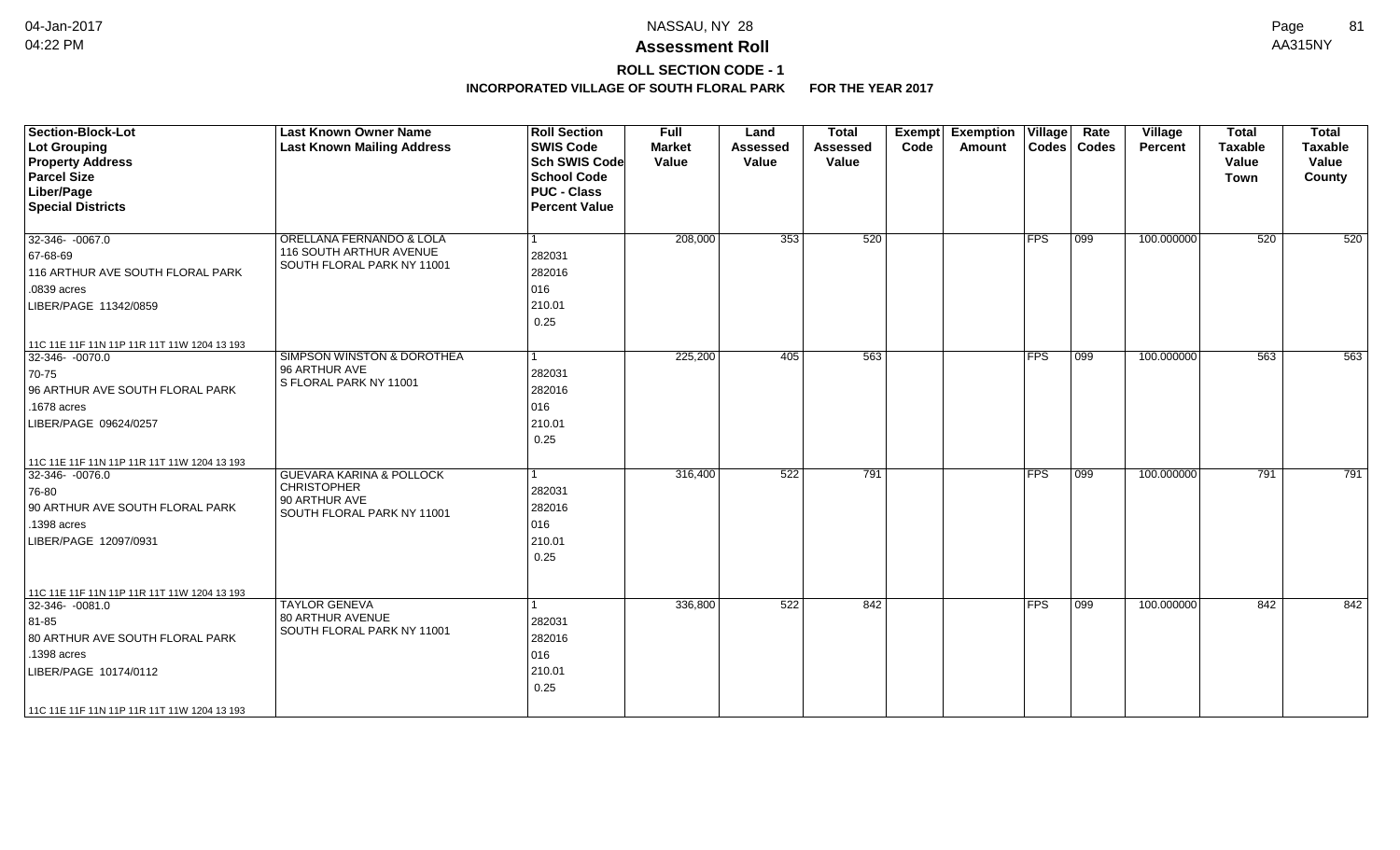# **ROLL SECTION CODE - 1**

| <b>Section-Block-Lot</b>                    | <b>Last Known Owner Name</b>                | <b>Roll Section</b>  | <b>Full</b>   | Land            | <b>Total</b>    | Exempt | <b>Exemption Village</b> |                | Rate  | Village        | <b>Total</b>   | <b>Total</b>   |
|---------------------------------------------|---------------------------------------------|----------------------|---------------|-----------------|-----------------|--------|--------------------------|----------------|-------|----------------|----------------|----------------|
| Lot Grouping                                | <b>Last Known Mailing Address</b>           | <b>SWIS Code</b>     | <b>Market</b> | <b>Assessed</b> | <b>Assessed</b> | Code   | Amount                   | $\text{Codes}$ | Codes | <b>Percent</b> | <b>Taxable</b> | <b>Taxable</b> |
| <b>Property Address</b>                     |                                             | <b>Sch SWIS Code</b> | Value         | Value           | Value           |        |                          |                |       |                | Value          | Value          |
| <b>Parcel Size</b>                          |                                             | <b>School Code</b>   |               |                 |                 |        |                          |                |       |                | Town           | County         |
| Liber/Page                                  |                                             | <b>PUC - Class</b>   |               |                 |                 |        |                          |                |       |                |                |                |
| <b>Special Districts</b>                    |                                             | <b>Percent Value</b> |               |                 |                 |        |                          |                |       |                |                |                |
| $32-346 - 0086.0$                           | <b>WILLIAMS IAN &amp; CARRIE G</b>          |                      | 352,000       | 497             | 880             |        |                          | <b>FPS</b>     | 099   | 100.000000     | 880            | 880            |
|                                             | 70 ARTHUR AVENUE                            | 282031               |               |                 |                 |        |                          |                |       |                |                |                |
| 86-89                                       | SOUTH FLORAL PARK NY 11001                  |                      |               |                 |                 |        |                          |                |       |                |                |                |
| 70 ARTHUR AVE SOUTH FLORAL PARK             |                                             | 282016               |               |                 |                 |        |                          |                |       |                |                |                |
| .1118 acres                                 |                                             | 016                  |               |                 |                 |        |                          |                |       |                |                |                |
| LIBER/PAGE 09421/0871                       |                                             | 210.01               |               |                 |                 |        |                          |                |       |                |                |                |
|                                             |                                             | 0.25                 |               |                 |                 |        |                          |                |       |                |                |                |
| 11C 11E 11F 11N 11P 11R 11T 11W 1204 13 193 |                                             |                      |               |                 |                 |        |                          |                |       |                |                |                |
| $32-346 - 0090.0$                           | <b>IMMORDINO MONICA MAY</b>                 | 1                    | 371,600       | 497             | 929             |        |                          | <b>FPS</b>     | 099   | 100.000000     | 929            | 929            |
| $90-93$                                     | 62 ARTHUR AVE<br>SOUTH FLORAL PARK NY 11001 | 282031               |               |                 |                 |        |                          |                |       |                |                |                |
| 62 ARTHUR AVE SOUTH FLORAL PARK             |                                             | 282016               |               |                 |                 |        |                          |                |       |                |                |                |
| .1118 acres                                 |                                             | 016                  |               |                 |                 |        |                          |                |       |                |                |                |
| LIBER/PAGE 12153/0550                       |                                             | 210.01               |               |                 |                 |        |                          |                |       |                |                |                |
|                                             |                                             | 0.25                 |               |                 |                 |        |                          |                |       |                |                |                |
| 11C 11E 11F 11N 11P 11R 11T 11W 1204 13 193 |                                             |                      |               |                 |                 |        |                          |                |       |                |                |                |
| 32-346-0094.0                               | <b>IFILL GREGORY &amp; LATASHIA</b>         |                      | 269,200       | 497             | 673             |        |                          | <b>FPS</b>     | 099   | 100.000000     | 673            | 673            |
| $94-97$                                     | 56 ARTHUR AVENUE                            | 282031               |               |                 |                 |        |                          |                |       |                |                |                |
| 56 ARTHUR AVE SOUTH FLORAL PARK             | SOUTH FLORAL PARK NY 11001                  | 282016               |               |                 |                 |        |                          |                |       |                |                |                |
| .1118 acres                                 |                                             | 016                  |               |                 |                 |        |                          |                |       |                |                |                |
| LIBER/PAGE 13182/0317                       |                                             | 210.01               |               |                 |                 |        |                          |                |       |                |                |                |
|                                             |                                             | 0.25                 |               |                 |                 |        |                          |                |       |                |                |                |
| 11C 11E 11F 11N 11P 11R 11T 11W 1204 13 193 |                                             |                      |               |                 |                 |        |                          |                |       |                |                |                |
| 32-346-0098.0                               | <b>MARSH NESTOR &amp; NEVILLE</b>           | 1                    | 226,800       | 462             | 567             |        |                          | <b>FPS</b>     | 099   | 100.000000     | 567            | 567            |
| 98-102                                      | 50 ARTHUR AVE                               | 282031               |               |                 |                 |        |                          |                |       |                |                |                |
| 50 ARTHUR AVE SOUTH FLORAL PARK             | SOUTH FLORAL PARK NY 11001                  | 282016               |               |                 |                 |        |                          |                |       |                |                |                |
| .1398 acres                                 |                                             | 016                  |               |                 |                 |        |                          |                |       |                |                |                |
| LIBER/PAGE 12699/0868                       |                                             | 210.01               |               |                 |                 |        |                          |                |       |                |                |                |
|                                             |                                             | 0.25                 |               |                 |                 |        |                          |                |       |                |                |                |
| 11C 11E 11F 11N 11P 11R 11T 11W 1204 13 193 |                                             |                      |               |                 |                 |        |                          |                |       |                |                |                |
| 32-346-0103.0                               | <b>COLLINS CAROLYN &amp; PIERRE CAMILLE</b> | 1                    | 287,600       | 473             | 719             |        |                          | <b>FPS</b>     | 099   | 100.000000     | 719            | 719            |
| 103-105                                     | 44 ARTHUR AVE                               | 282031               |               |                 |                 |        |                          |                |       |                |                |                |
| 44 ARTHUR AVE SOUTH FLORAL PARK             | SOUTH FLORAL PARK NY 11001                  | 282016               |               |                 |                 |        |                          |                |       |                |                |                |
| .0839 acres                                 |                                             | 016                  |               |                 |                 |        |                          |                |       |                |                |                |
| LIBER/PAGE 11953/0356                       |                                             | 220.01               |               |                 |                 |        |                          |                |       |                |                |                |
|                                             |                                             | 0.25                 |               |                 |                 |        |                          |                |       |                |                |                |
| 11C 11E 11F 11N 11P 11R 11T 11W 1204 13 193 |                                             |                      |               |                 |                 |        |                          |                |       |                |                |                |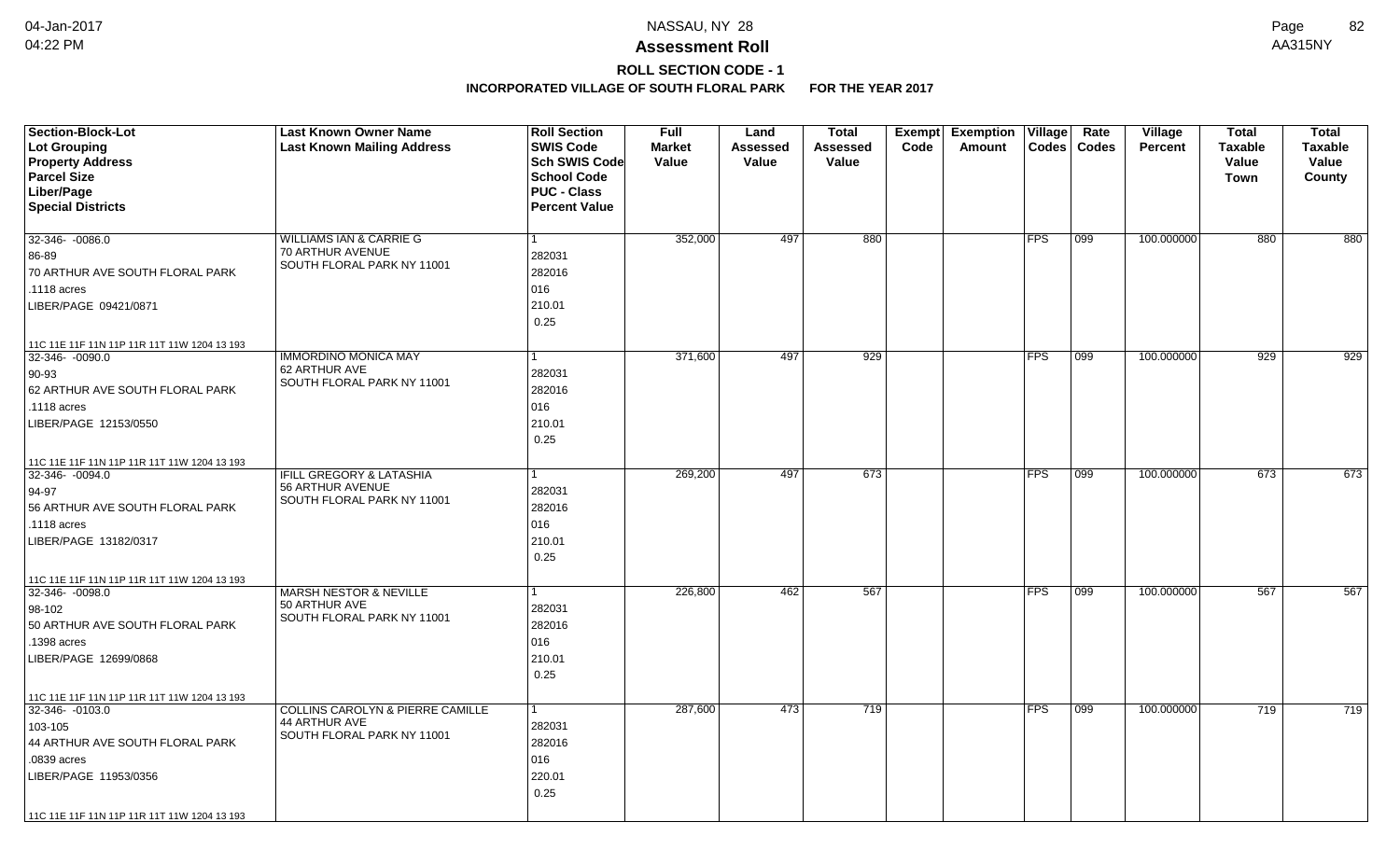# **ROLL SECTION CODE - 1**

| <b>Section-Block-Lot</b>                    | <b>Last Known Owner Name</b>              | <b>Roll Section</b>  | <b>Full</b>   | Land            | <b>Total</b> |       | Exempt Exemption | $\overline{\mathsf{V}}$ illage | Rate          | Village        | <b>Total</b>   | <b>Total</b> |
|---------------------------------------------|-------------------------------------------|----------------------|---------------|-----------------|--------------|-------|------------------|--------------------------------|---------------|----------------|----------------|--------------|
| Lot Grouping                                | <b>Last Known Mailing Address</b>         | <b>SWIS Code</b>     | <b>Market</b> | <b>Assessed</b> | Assessed     | Code  | Amount           | <b>Codes</b>                   | <b>Codes</b>  | <b>Percent</b> | <b>Taxable</b> | Taxable      |
| <b>Property Address</b>                     |                                           | Sch SWIS Code        | Value         | Value           | Value        |       |                  |                                |               |                | Value          | Value        |
| <b>Parcel Size</b>                          |                                           | <b>School Code</b>   |               |                 |              |       |                  |                                |               |                | <b>Town</b>    | County       |
| Liber/Page                                  |                                           | <b>PUC - Class</b>   |               |                 |              |       |                  |                                |               |                |                |              |
| <b>Special Districts</b>                    |                                           | <b>Percent Value</b> |               |                 |              |       |                  |                                |               |                |                |              |
| 32-346- -0106.0                             | <b>WILLIAMS RUSSELL &amp; GLORIA</b>      |                      | 363,600       | 522             | 909          | 41121 |                  | 136 FPS                        | 099           | 100.000000     | 773            | 773          |
| 106-110                                     | 30 ARTHUR AVENUE                          | 282031               |               |                 |              |       |                  |                                |               |                |                |              |
| 30 ARTHUR AVE SOUTH FLORAL PARK             | SOUTH FLORAL PARK NY 11001                | 282016               |               |                 |              |       |                  |                                |               |                |                |              |
| .1398 acres                                 |                                           | 016                  |               |                 |              |       |                  |                                |               |                |                |              |
| LIBER/PAGE 09489/0717                       |                                           | 210.01               |               |                 |              |       |                  |                                |               |                |                |              |
|                                             |                                           | 0.25                 |               |                 |              |       |                  |                                |               |                |                |              |
|                                             |                                           |                      |               |                 |              |       |                  |                                |               |                |                |              |
| 11C 11E 11F 11N 11P 11R 11T 11W 1204 13 193 |                                           |                      |               |                 |              |       |                  |                                |               |                |                |              |
| 32-347- -0001.0                             | <b>JEAN BILLY LOUIS</b><br>210 CHELSEA ST | 1                    | 248,400       | 364             | 621          |       |                  | <b>FPS</b>                     | $ 099\rangle$ | 100.000000     | 621            | 621          |
| $1 - 4$                                     | SOUTH FLORAL PARK NY 11001                | 282031               |               |                 |              |       |                  |                                |               |                |                |              |
| 210 CHELSEA ST SOUTH FLORAL PARK            |                                           | 282016               |               |                 |              |       |                  |                                |               |                |                |              |
| .1086 acres                                 |                                           | 016                  |               |                 |              |       |                  |                                |               |                |                |              |
| LIBER/PAGE 12080/0349                       |                                           | 220.01               |               |                 |              |       |                  |                                |               |                |                |              |
|                                             |                                           | 0.25                 |               |                 |              |       |                  |                                |               |                |                |              |
| 11C 11E 11F 11N 11P 11R 11T 11W 1204 13 193 |                                           |                      |               |                 |              |       |                  |                                |               |                |                |              |
| 32-347- -0005.0                             | <b>OCONOR SHELDON</b>                     |                      | 317,200       | 532             | 793          |       |                  | <b>FPS</b>                     | 099           | 100.000000     | 793            | 793          |
| $5-8$                                       | 17 ARTHUR AVE                             | 282031               |               |                 |              |       |                  |                                |               |                |                |              |
| 17 ARTHUR AVE SOUTH FLORAL PARK             | FLORAL PARK NY 11001                      | 282016               |               |                 |              |       |                  |                                |               |                |                |              |
| .1518 acres                                 |                                           | 016                  |               |                 |              |       |                  |                                |               |                |                |              |
| LIBER/PAGE 11061/0520                       |                                           | 220.01               |               |                 |              |       |                  |                                |               |                |                |              |
|                                             |                                           | 0.25                 |               |                 |              |       |                  |                                |               |                |                |              |
| 11C 11E 11F 11N 11P 11R 11T 11W 1204 13 193 |                                           |                      |               |                 |              |       |                  |                                |               |                |                |              |
| 32-347- -0009.0                             | RAMOS JYESHRI D                           |                      | 390,000       | 458             | 975          |       |                  | <b>FPS</b>                     | 099           | 100.000000     | 975            | 975          |
| $9 - 12$                                    | 19 ARTHUR AVE                             | 282031               |               |                 |              |       |                  |                                |               |                |                |              |
| 19 ARTHUR AVE SOUTH FLORAL PARK             | SOUTH FLORAL PARK NY 11001                | 282016               |               |                 |              |       |                  |                                |               |                |                |              |
| .0662 acres                                 |                                           | 016                  |               |                 |              |       |                  |                                |               |                |                |              |
| LIBER/PAGE 12958/0252                       |                                           | 210.01               |               |                 |              |       |                  |                                |               |                |                |              |
|                                             |                                           | 0.25                 |               |                 |              |       |                  |                                |               |                |                |              |
| 11C 11E 11F 11N 11P 11R 11T 11W 1204 13 193 |                                           |                      |               |                 |              |       |                  |                                |               |                |                |              |
| 32-347- - 0013.0                            | ANDRE EMMANUEL & JEQUETTA N               |                      | 351,600       | 470             | 879          |       |                  | <b>FPS</b>                     | 099           | 100.000000     | 879            | 879          |
| 13-14                                       | 35 ARTHUR AVE                             | 282031               |               |                 |              |       |                  |                                |               |                |                |              |
| 35 ARTHUR AVE SOUTH FLORAL PARK             | SOUTH FLORAL PARK NY 11001                | 282016               |               |                 |              |       |                  |                                |               |                |                |              |
| .0803 acres                                 |                                           | 016                  |               |                 |              |       |                  |                                |               |                |                |              |
| LIBER/PAGE 13266/0617                       |                                           | 210.01               |               |                 |              |       |                  |                                |               |                |                |              |
|                                             |                                           | 0.25                 |               |                 |              |       |                  |                                |               |                |                |              |
| 11C 11E 11F 11N 11P 11R 11T 11W 1204 13 193 |                                           |                      |               |                 |              |       |                  |                                |               |                |                |              |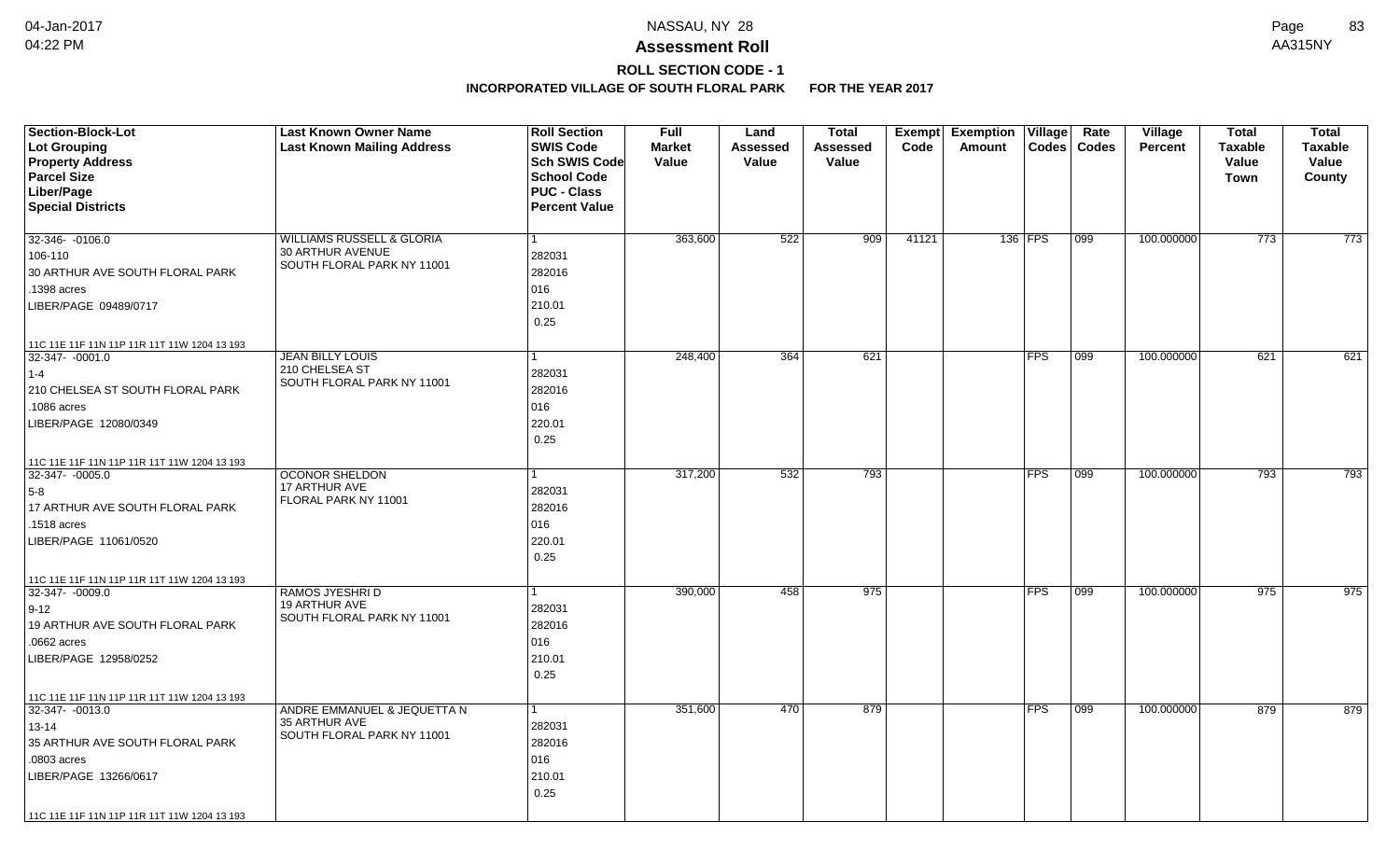## **ROLL SECTION CODE - 1**

| <b>Section-Block-Lot</b><br>Lot Grouping<br><b>Property Address</b><br><b>Parcel Size</b><br>Liber/Page<br><b>Special Districts</b> | <b>Last Known Owner Name</b><br><b>Last Known Mailing Address</b> | <b>Roll Section</b><br><b>SWIS Code</b><br>Sch SWIS Code<br><b>School Code</b><br><b>PUC - Class</b><br><b>Percent Value</b> | <b>Full</b><br><b>Market</b><br>Value | Land<br><b>Assessed</b><br>Value | <b>Total</b><br>Assessed<br>Value | Exempt<br>Code | <b>Exemption Village</b><br>Amount |                | Rate<br>Codes   Codes | Village<br><b>Percent</b> | <b>Total</b><br><b>Taxable</b><br>Value<br>Town | <b>Total</b><br><b>Taxable</b><br>Value<br>County |
|-------------------------------------------------------------------------------------------------------------------------------------|-------------------------------------------------------------------|------------------------------------------------------------------------------------------------------------------------------|---------------------------------------|----------------------------------|-----------------------------------|----------------|------------------------------------|----------------|-----------------------|---------------------------|-------------------------------------------------|---------------------------------------------------|
| 32-347- -0015.0                                                                                                                     | <b>BEAUMONT ROZANNA</b>                                           | l 1                                                                                                                          | 323,200                               | 497                              | 808                               |                |                                    | FPS            | $\overline{099}$      | 100.000000                | 808                                             | 808                                               |
| $15 - 18$                                                                                                                           | 115 ARTHUR AVE<br>SOUTH FLORAL PARK NY 11001                      | 282031                                                                                                                       |                                       |                                  |                                   |                |                                    |                |                       |                           |                                                 |                                                   |
| 115 ARTHUR AVE SOUTH FLORAL PARK                                                                                                    |                                                                   | 282016                                                                                                                       |                                       |                                  |                                   |                |                                    |                |                       |                           |                                                 |                                                   |
| .1118 acres                                                                                                                         |                                                                   | 016                                                                                                                          |                                       |                                  |                                   |                |                                    |                |                       |                           |                                                 |                                                   |
| LIBER/PAGE 11956/0503                                                                                                               |                                                                   | 210.01                                                                                                                       |                                       |                                  |                                   |                |                                    |                |                       |                           |                                                 |                                                   |
|                                                                                                                                     |                                                                   | 0.25                                                                                                                         |                                       |                                  |                                   |                |                                    |                |                       |                           |                                                 |                                                   |
| 11C 11E 11F 11N 11P 11R 11T 11W 1204 13 193                                                                                         |                                                                   |                                                                                                                              |                                       |                                  |                                   |                |                                    |                |                       |                           |                                                 |                                                   |
| 32-347-0019.0                                                                                                                       | <b>TALLINI ANNA LIFE ESTATE</b>                                   | 1                                                                                                                            | 262,000                               | $\overline{340}$                 | 655                               | 41800          |                                    | 328 FPS        | 099                   | 100.000000                | $\overline{327}$                                | $\overline{327}$                                  |
| 19-21                                                                                                                               | TALLINI CESIDIO                                                   | 282031                                                                                                                       |                                       |                                  |                                   |                |                                    |                |                       |                           |                                                 |                                                   |
| 11 PRESS ST SOUTH FLORAL PARK                                                                                                       | 11 PRESS ST<br>SOUTH FLORAL PARK NY 11001                         | 282016                                                                                                                       |                                       |                                  |                                   |                |                                    |                |                       |                           |                                                 |                                                   |
| .0839 acres                                                                                                                         |                                                                   | 016                                                                                                                          |                                       |                                  |                                   |                |                                    |                |                       |                           |                                                 |                                                   |
| LIBER/PAGE 12940/0085                                                                                                               |                                                                   | 220.01                                                                                                                       |                                       |                                  |                                   |                |                                    |                |                       |                           |                                                 |                                                   |
|                                                                                                                                     |                                                                   | 0.25                                                                                                                         |                                       |                                  |                                   |                |                                    |                |                       |                           |                                                 |                                                   |
| 11C 11E 11F 11N 11P 11R 11T 11W 1204 13 193                                                                                         |                                                                   |                                                                                                                              |                                       |                                  |                                   |                |                                    |                |                       |                           |                                                 |                                                   |
| 32-347- -0022.0                                                                                                                     | TALLINI ANNA LIFE ESTATE                                          | $\mathbf{1}$                                                                                                                 | 16,800                                | 42                               | 42                                |                |                                    | $ {\sf{FPS}} $ | $ 099\rangle$         | 100.000000                | 42                                              | 42                                                |
| 22-23                                                                                                                               | TALLINI CESIDIO<br>11 PRESS ST                                    | 282031                                                                                                                       |                                       |                                  |                                   |                |                                    |                |                       |                           |                                                 |                                                   |
| 11 PRESS ST SOUTH FLORAL PARK                                                                                                       | SOUTH FLORAL PARK NY 11001                                        | 282016                                                                                                                       |                                       |                                  |                                   |                |                                    |                |                       |                           |                                                 |                                                   |
| .0619 acres                                                                                                                         |                                                                   | 016                                                                                                                          |                                       |                                  |                                   |                |                                    |                |                       |                           |                                                 |                                                   |
| LIBER/PAGE 12940/0085                                                                                                               |                                                                   | 311.11                                                                                                                       |                                       |                                  |                                   |                |                                    |                |                       |                           |                                                 |                                                   |
|                                                                                                                                     |                                                                   | 0.25                                                                                                                         |                                       |                                  |                                   |                |                                    |                |                       |                           |                                                 |                                                   |
| 11C 11E 11F 11N 11P 11R 11T 11W 1204 13 193                                                                                         |                                                                   |                                                                                                                              |                                       |                                  |                                   |                |                                    |                |                       |                           |                                                 |                                                   |
| 32-348- -0013.0                                                                                                                     | CARMONA REINALDO & FELCITA                                        | $\overline{1}$                                                                                                               | 306,800                               | 497                              | 767                               |                |                                    | <b>FPS</b>     | 099                   | 100.000000                | 767                                             | 767                                               |
| $13 - 16$                                                                                                                           | <b>11 FREDERICK AVENUE</b><br>SOUTH FLORAL PARK NY 11001          | 282031                                                                                                                       |                                       |                                  |                                   |                |                                    |                |                       |                           |                                                 |                                                   |
| 11 FREDERICK AVE SOUTH FLORAL PARK                                                                                                  |                                                                   | 282016                                                                                                                       |                                       |                                  |                                   |                |                                    |                |                       |                           |                                                 |                                                   |
| .1118 acres                                                                                                                         |                                                                   | 016                                                                                                                          |                                       |                                  |                                   |                |                                    |                |                       |                           |                                                 |                                                   |
| LIBER/PAGE 09685/0412                                                                                                               |                                                                   | 210.01                                                                                                                       |                                       |                                  |                                   |                |                                    |                |                       |                           |                                                 |                                                   |
|                                                                                                                                     |                                                                   | 0.25                                                                                                                         |                                       |                                  |                                   |                |                                    |                |                       |                           |                                                 |                                                   |
| 11C 11E 11F 11N 11P 11R 11T 11W 1204 13 193                                                                                         |                                                                   |                                                                                                                              |                                       |                                  |                                   |                |                                    |                |                       |                           |                                                 |                                                   |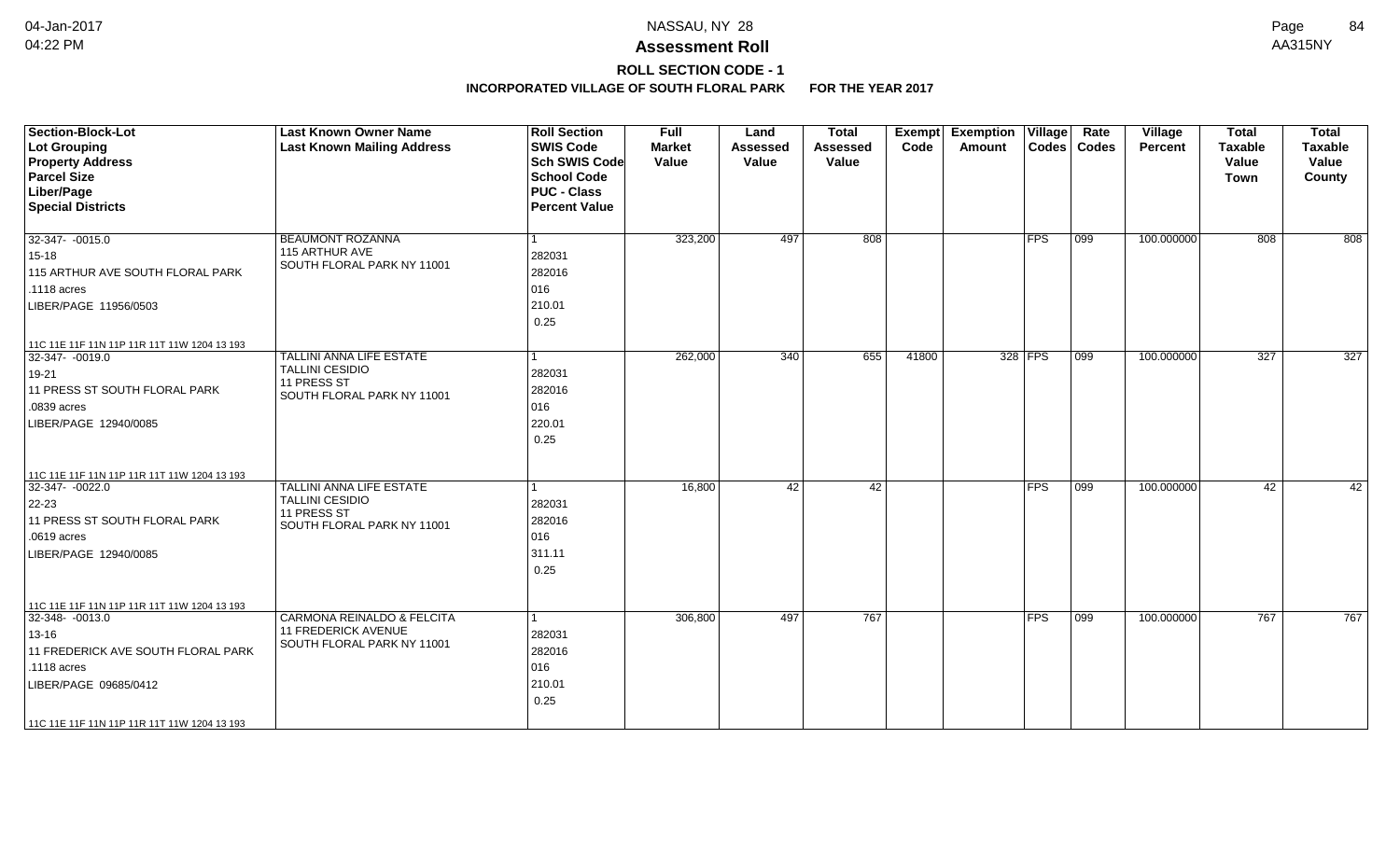# **ROLL SECTION CODE - 1**

| <b>Section-Block-Lot</b><br><b>Lot Grouping</b><br><b>Property Address</b><br><b>Parcel Size</b> | <b>Last Known Owner Name</b><br><b>Last Known Mailing Address</b> | <b>Roll Section</b><br><b>SWIS Code</b><br><b>Sch SWIS Code</b><br><b>School Code</b> | <b>Full</b><br><b>Market</b><br>Value | Land<br><b>Assessed</b><br>Value | <b>Total</b><br>Assessed<br>Value | Exempt<br>Code | <b>Exemption</b><br>Amount | Village    | Rate<br>Codes   Codes | Village<br><b>Percent</b> | <b>Total</b><br><b>Taxable</b><br>Value | <b>Total</b><br><b>Taxable</b><br>Value |
|--------------------------------------------------------------------------------------------------|-------------------------------------------------------------------|---------------------------------------------------------------------------------------|---------------------------------------|----------------------------------|-----------------------------------|----------------|----------------------------|------------|-----------------------|---------------------------|-----------------------------------------|-----------------------------------------|
|                                                                                                  |                                                                   |                                                                                       |                                       |                                  |                                   |                |                            |            |                       |                           | Town                                    | County                                  |
| Liber/Page                                                                                       |                                                                   | <b>PUC - Class</b>                                                                    |                                       |                                  |                                   |                |                            |            |                       |                           |                                         |                                         |
| <b>Special Districts</b>                                                                         |                                                                   | <b>Percent Value</b>                                                                  |                                       |                                  |                                   |                |                            |            |                       |                           |                                         |                                         |
| 32-348- -0017.0                                                                                  | CARMONA REINALDO & FELCITA                                        | 1                                                                                     | 16,800                                | 42                               | 42                                |                |                            | <b>FPS</b> | 099                   | 100.000000                | 42                                      | 42                                      |
| $17 - 18$                                                                                        | <b>11 FREDERICK AVE</b>                                           | 282031                                                                                |                                       |                                  |                                   |                |                            |            |                       |                           |                                         |                                         |
| 194 OLD COUNTRY RD SOUTH FLORAL PARK                                                             | SOUTH FLORAL PARK NY 11001                                        | 282016                                                                                |                                       |                                  |                                   |                |                            |            |                       |                           |                                         |                                         |
| .0559 acres                                                                                      |                                                                   | 016                                                                                   |                                       |                                  |                                   |                |                            |            |                       |                           |                                         |                                         |
| LIBER/PAGE 09685/0412                                                                            |                                                                   | 311.11                                                                                |                                       |                                  |                                   |                |                            |            |                       |                           |                                         |                                         |
|                                                                                                  |                                                                   | 0.25                                                                                  |                                       |                                  |                                   |                |                            |            |                       |                           |                                         |                                         |
| 11C 11E 11F 11N 11P 11R 11T 11W 1204 13 193                                                      |                                                                   |                                                                                       |                                       |                                  |                                   |                |                            |            |                       |                           |                                         |                                         |
| 32-348-0021.0                                                                                    | <b>GAYLE YVONNE</b>                                               |                                                                                       | 318,400                               | 509                              | 796                               |                |                            | <b>FPS</b> | 099                   | 100.000000                | 796                                     | 796                                     |
|                                                                                                  | 202 CHELSEA ST<br>SOUTH FLORAL PARK NY 11001                      | 282031                                                                                |                                       |                                  |                                   |                |                            |            |                       |                           |                                         |                                         |
| 202 CHELSEA ST SOUTH FLORAL PARK                                                                 |                                                                   | 282016                                                                                |                                       |                                  |                                   |                |                            |            |                       |                           |                                         |                                         |
| .1252 acres                                                                                      |                                                                   | 016                                                                                   |                                       |                                  |                                   |                |                            |            |                       |                           |                                         |                                         |
| LIBER/PAGE 11886/0725                                                                            |                                                                   | 210.01                                                                                |                                       |                                  |                                   |                |                            |            |                       |                           |                                         |                                         |
|                                                                                                  |                                                                   | 0.25                                                                                  |                                       |                                  |                                   |                |                            |            |                       |                           |                                         |                                         |
| 11C 11E 11F 11N 11P 11R 11T 11W 1204 13 193                                                      |                                                                   |                                                                                       |                                       |                                  |                                   |                |                            |            |                       |                           |                                         |                                         |
| 32-348-0022.0                                                                                    | <b>THOMPSON BEVERLYN</b>                                          |                                                                                       | 312,400                               | 495                              | 781                               |                |                            | <b>FPS</b> | 099                   | 100.000000                | 781                                     | 781                                     |
|                                                                                                  | 3 FREDERICK AVENUE<br>SOUTH FLORAL PARK NY 11001                  | 282031                                                                                |                                       |                                  |                                   |                |                            |            |                       |                           |                                         |                                         |
| 3 FREDERICK AVE SOUTH FLORAL PARK                                                                |                                                                   | 282016                                                                                |                                       |                                  |                                   |                |                            |            |                       |                           |                                         |                                         |
| .1446 acres                                                                                      |                                                                   | 016                                                                                   |                                       |                                  |                                   |                |                            |            |                       |                           |                                         |                                         |
| LIBER/PAGE 09010/0001                                                                            |                                                                   | 220.01                                                                                |                                       |                                  |                                   |                |                            |            |                       |                           |                                         |                                         |
|                                                                                                  |                                                                   | 0.25                                                                                  |                                       |                                  |                                   |                |                            |            |                       |                           |                                         |                                         |
| 11C 11E 11F 11N 11P 11R 11T 11W 1204 13 193                                                      |                                                                   |                                                                                       |                                       |                                  |                                   |                |                            |            |                       |                           |                                         |                                         |
| 32-348-0024.0                                                                                    | <b>GAYLE YVONNE</b><br>202 CHELSEA ST                             |                                                                                       | 2,000                                 | 5 <sup>1</sup>                   | 5                                 |                |                            | <b>FPS</b> | 099                   | 100.000000                | $\overline{5}$                          | 5                                       |
|                                                                                                  | SOUTH FLORAL PARK NY 11001                                        | 282031                                                                                |                                       |                                  |                                   |                |                            |            |                       |                           |                                         |                                         |
| CHELSEA ST SOUTH FLORAL PARK                                                                     |                                                                   | 282016                                                                                |                                       |                                  |                                   |                |                            |            |                       |                           |                                         |                                         |
| .0045 acres                                                                                      |                                                                   | 016                                                                                   |                                       |                                  |                                   |                |                            |            |                       |                           |                                         |                                         |
| LIBER/PAGE 11886/0725                                                                            |                                                                   | 311.11                                                                                |                                       |                                  |                                   |                |                            |            |                       |                           |                                         |                                         |
|                                                                                                  |                                                                   | 0.25                                                                                  |                                       |                                  |                                   |                |                            |            |                       |                           |                                         |                                         |
| 11C 11E 11F 11N 11P 11R 11T 11W 1204 13 193                                                      |                                                                   |                                                                                       |                                       |                                  |                                   |                |                            |            |                       |                           |                                         |                                         |
| 32-348-0025.0                                                                                    | STENNETT ERIC & REBECCA<br>210 ARTHUR AVE                         |                                                                                       | 303,600                               | 491                              | 759                               |                |                            | <b>FPS</b> | 099                   | 100.000000                | 759                                     | 759                                     |
|                                                                                                  | SOUTH FLORAL PARK NY 11001                                        | 282031                                                                                |                                       |                                  |                                   |                |                            |            |                       |                           |                                         |                                         |
| 210 ARTHUR AVE SOUTH FLORAL PARK                                                                 |                                                                   | 282016                                                                                |                                       |                                  |                                   |                |                            |            |                       |                           |                                         |                                         |
| .1041 acres                                                                                      |                                                                   | 016                                                                                   |                                       |                                  |                                   |                |                            |            |                       |                           |                                         |                                         |
| LIBER/PAGE 10412/0961                                                                            |                                                                   | 210.01                                                                                |                                       |                                  |                                   |                |                            |            |                       |                           |                                         |                                         |
|                                                                                                  |                                                                   | 0.25                                                                                  |                                       |                                  |                                   |                |                            |            |                       |                           |                                         |                                         |
| 11C 11E 11F 11N 11P 11R 11T 11W 1204 13 193                                                      |                                                                   |                                                                                       |                                       |                                  |                                   |                |                            |            |                       |                           |                                         |                                         |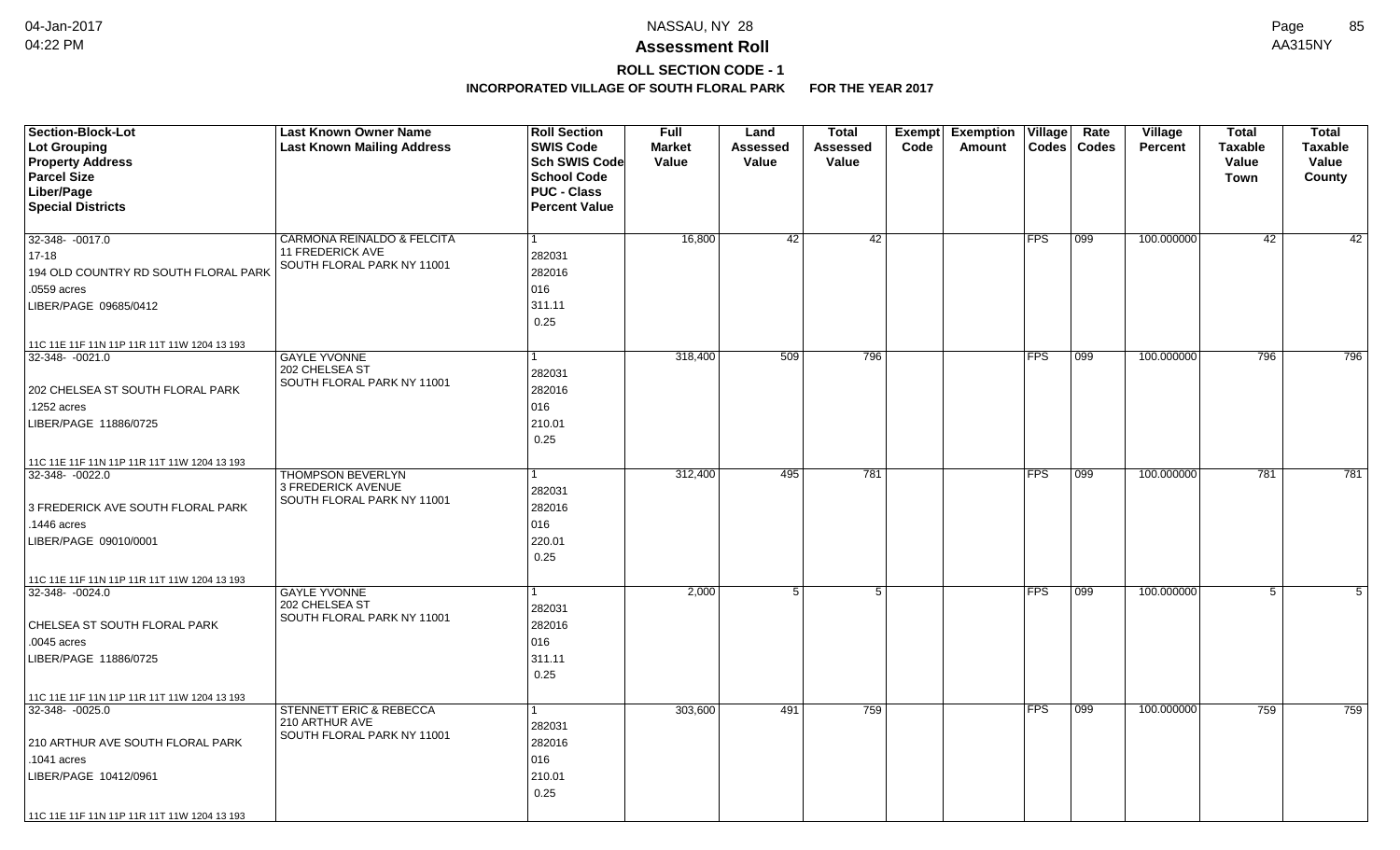# **ROLL SECTION CODE - 1**

| <b>Section-Block-Lot</b>                    | <b>Last Known Owner Name</b>                                  | <b>Roll Section</b>  | <b>Full</b>   | Land     | <b>Total</b> | Exempt | <b>Exemption</b> | Village    | Rate          | Village        | <b>Total</b>   | <b>Total</b>   |
|---------------------------------------------|---------------------------------------------------------------|----------------------|---------------|----------|--------------|--------|------------------|------------|---------------|----------------|----------------|----------------|
| Lot Grouping                                | <b>Last Known Mailing Address</b>                             | <b>SWIS Code</b>     | <b>Market</b> | Assessed | Assessed     | Code   | Amount           |            | Codes   Codes | <b>Percent</b> | <b>Taxable</b> | <b>Taxable</b> |
| <b>Property Address</b>                     |                                                               | Sch SWIS Code        | Value         | Value    | Value        |        |                  |            |               |                | Value          | Value          |
| <b>Parcel Size</b>                          |                                                               | <b>School Code</b>   |               |          |              |        |                  |            |               |                | Town           | County         |
| Liber/Page                                  |                                                               | <b>PUC - Class</b>   |               |          |              |        |                  |            |               |                |                |                |
| <b>Special Districts</b>                    |                                                               | <b>Percent Value</b> |               |          |              |        |                  |            |               |                |                |                |
| 32-348-0026.0                               | <b>WINT MARCIA</b>                                            |                      | 295,600       | 494      | 739          |        |                  | <b>FPS</b> | 099           | 100.000000     | 739            | 739            |
|                                             | 22 ARTHUR AVENUE                                              | 282031               |               |          |              |        |                  |            |               |                |                |                |
| 22 ARTHUR AVE SOUTH FLORAL PARK             | SOUTH FLORAL PARK NY 11001                                    | 282016               |               |          |              |        |                  |            |               |                |                |                |
| .1079 acres                                 |                                                               | 016                  |               |          |              |        |                  |            |               |                |                |                |
| LIBER/PAGE 11456/0047                       |                                                               | 210.01               |               |          |              |        |                  |            |               |                |                |                |
|                                             |                                                               | 0.25                 |               |          |              |        |                  |            |               |                |                |                |
| 11C 11E 11F 11N 11P 11R 11T 11W 1204 13 193 |                                                               |                      |               |          |              |        |                  |            |               |                |                |                |
| 32-349- -0001.0                             | EL-SHAHAT DENA                                                |                      | 234,400       | 430      | 586          |        |                  | <b>FPS</b> | 099           | 100.000000     | 586            | 586            |
|                                             | 194 CHELSEA ST                                                | 282031               |               |          |              |        |                  |            |               |                |                |                |
| 194 CHELSEA ST SOUTH FLORAL PARK            | FLORAL PARK NY 11001                                          | 282016               |               |          |              |        |                  |            |               |                |                |                |
| .0344 acres                                 |                                                               | 016                  |               |          |              |        |                  |            |               |                |                |                |
| LIBER/PAGE 12553/0690                       |                                                               | 210.01               |               |          |              |        |                  |            |               |                |                |                |
|                                             |                                                               | 0.25                 |               |          |              |        |                  |            |               |                |                |                |
| 11C 11E 11F 11N 11P 11R 11T 11W 1204 13 193 |                                                               |                      |               |          |              |        |                  |            |               |                |                |                |
| 32-349-0002.0                               | PERRY ARTHUR & MARYANN<br>188 CHELSEA STREET                  |                      | 240,400       | 521      | 601          |        |                  | <b>FPS</b> | $ 099\rangle$ | 100.000000     | 601            | 601            |
| $2-5$                                       | SOUTH FLORAL PARK NY 11001                                    | 282031               |               |          |              |        |                  |            |               |                |                |                |
| 188 CHELSEA ST SOUTH FLORAL PARK            |                                                               | 282016               |               |          |              |        |                  |            |               |                |                |                |
| .1385 acres                                 |                                                               | 016                  |               |          |              |        |                  |            |               |                |                |                |
| LIBER/PAGE 10919/0659                       |                                                               | 210.01               |               |          |              |        |                  |            |               |                |                |                |
|                                             |                                                               | 0.25                 |               |          |              |        |                  |            |               |                |                |                |
| 11C 11E 11F 11N 11P 11R 11T 11W 1204 13 193 |                                                               |                      |               |          |              |        |                  |            |               |                |                |                |
| 32-349- -0017.0                             | <b>ACHILLE MAX &amp; ROSE</b><br><b>171 MARGUERITE AVENUE</b> |                      | 286,400       | 497      | 716          |        |                  | <b>FPS</b> | 099           | 100.000000     | 716            | 716            |
| $17 - 20$                                   | SOUTH FLORAL PARK NY 11001                                    | 282031               |               |          |              |        |                  |            |               |                |                |                |
| 171 MARGUERITE AVE SOUTH FLORAL PARK        |                                                               | 282016               |               |          |              |        |                  |            |               |                |                |                |
| .1118 acres                                 |                                                               | 016                  |               |          |              |        |                  |            |               |                |                |                |
| LIBER/PAGE 10646/0155                       |                                                               | 210.01               |               |          |              |        |                  |            |               |                |                |                |
|                                             |                                                               | 0.25                 |               |          |              |        |                  |            |               |                |                |                |
| 11C 11E 11F 11N 11P 11R 11T 11W 1204 13 193 |                                                               |                      |               |          |              |        |                  |            |               |                |                |                |
| 32-349-0021.0                               | <b>ACHILLE MAX &amp; ROSE</b>                                 |                      | 16,800        | 42       | 42           |        |                  | <b>FPS</b> | 099           | 100.000000     | 42             | 42             |
| $21-22$                                     | 171 MARGUERITE AVENUE<br>SOUTH FLORAL PARK NY 11001           | 282031               |               |          |              |        |                  |            |               |                |                |                |
| MARGUERITE AVE SOUTH FLORAL PARK            |                                                               | 282016               |               |          |              |        |                  |            |               |                |                |                |
| .0559 acres                                 |                                                               | 016                  |               |          |              |        |                  |            |               |                |                |                |
| LIBER/PAGE 10646/0155                       |                                                               | 311.11               |               |          |              |        |                  |            |               |                |                |                |
|                                             |                                                               | 0.25                 |               |          |              |        |                  |            |               |                |                |                |
| 11C 11E 11F 11N 11P 11R 11T 11W 1204 13 193 |                                                               |                      |               |          |              |        |                  |            |               |                |                |                |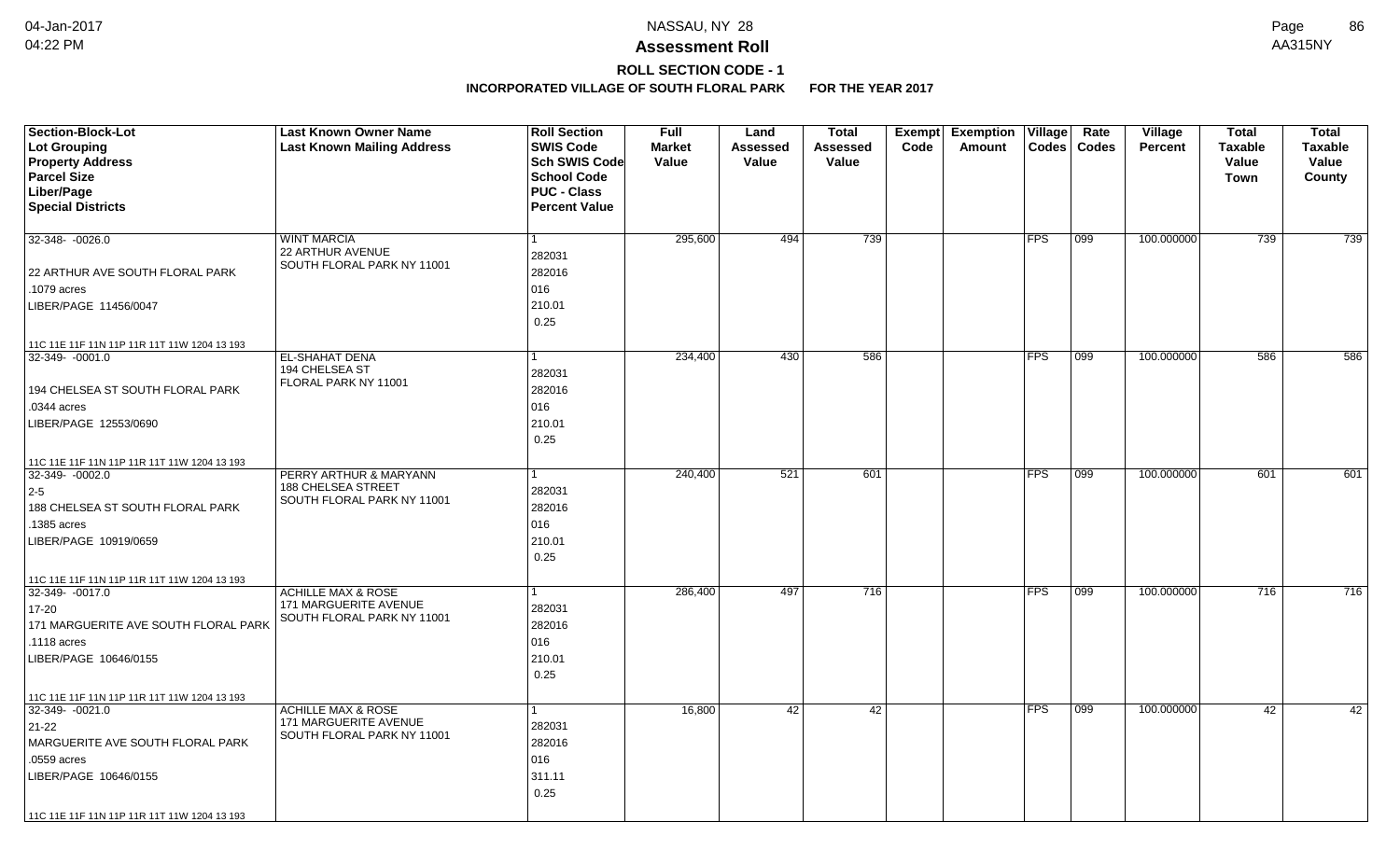# **ROLL SECTION CODE - 1**

| <b>Section-Block-Lot</b>                    | <b>Last Known Owner Name</b>                     | <b>Roll Section</b>                        | <b>Full</b>   | Land            | Total           | Exempt | <b>Exemption Village</b> |            | Rate  | Village        | <b>Total</b>   | <b>Total</b>   |
|---------------------------------------------|--------------------------------------------------|--------------------------------------------|---------------|-----------------|-----------------|--------|--------------------------|------------|-------|----------------|----------------|----------------|
| <b>Lot Grouping</b>                         | <b>Last Known Mailing Address</b>                | <b>SWIS Code</b>                           | <b>Market</b> | <b>Assessed</b> | <b>Assessed</b> | Code   | Amount                   | Codes      | Codes | <b>Percent</b> | <b>Taxable</b> | <b>Taxable</b> |
| <b>Property Address</b>                     |                                                  | <b>Sch SWIS Code</b>                       | Value         | Value           | Value           |        |                          |            |       |                | Value          | Value          |
| <b>Parcel Size</b>                          |                                                  | <b>School Code</b>                         |               |                 |                 |        |                          |            |       |                | Town           | County         |
| Liber/Page<br><b>Special Districts</b>      |                                                  | <b>PUC - Class</b><br><b>Percent Value</b> |               |                 |                 |        |                          |            |       |                |                |                |
|                                             |                                                  |                                            |               |                 |                 |        |                          |            |       |                |                |                |
| 32-349- -0023.0                             | SMITH KEVIN & DEBORAH                            |                                            | 321,200       | 546             | 803             |        |                          | <b>FPS</b> | 099   | 100.000000     | 803            | 803            |
| 23-28                                       | 177 MARGUERITE AVENUE                            | 282031                                     |               |                 |                 |        |                          |            |       |                |                |                |
| 177 MARGUERITE AVE SOUTH FLORAL PARK        | SOUTH FLORAL PARK NY 11001                       | 282016                                     |               |                 |                 |        |                          |            |       |                |                |                |
| .1678 acres                                 |                                                  | 016                                        |               |                 |                 |        |                          |            |       |                |                |                |
| LIBER/PAGE 10810/0010                       |                                                  | 210.01                                     |               |                 |                 |        |                          |            |       |                |                |                |
|                                             |                                                  | 0.25                                       |               |                 |                 |        |                          |            |       |                |                |                |
| 11C 11E 11F 11N 11P 11R 11T 11W 1204 13 193 |                                                  |                                            |               |                 |                 |        |                          |            |       |                |                |                |
| 32-349- -0029.0                             | GODWIN JENNIFER & HUSSAIN MOHAMMED               |                                            | 306,800       | 522             | 767             |        |                          | <b>FPS</b> | 099   | 100.000000     | 767            | 767            |
| 29-33                                       | 32 FREDERICK AVE                                 | 282031                                     |               |                 |                 |        |                          |            |       |                |                |                |
| 32 FREDERICK AVE SOUTH FLORAL PARK          | SOUTH FLORAL PARK NY 11001                       | 282016                                     |               |                 |                 |        |                          |            |       |                |                |                |
| .1398 acres                                 |                                                  | 016                                        |               |                 |                 |        |                          |            |       |                |                |                |
| LIBER/PAGE 12972/0978                       |                                                  | 210.01                                     |               |                 |                 |        |                          |            |       |                |                |                |
|                                             |                                                  | 0.25                                       |               |                 |                 |        |                          |            |       |                |                |                |
| 11C 11E 11F 11N 11P 11R 11T 11W 1204 13 193 |                                                  |                                            |               |                 |                 |        |                          |            |       |                |                |                |
| 32-349-0034.0                               | PAGAN JOSEPH & ROSALBA                           |                                            | 276,800       | 546             | 692             | 41121  |                          | $104$ FPS  | 099   | 100.000000     | 588            | 588            |
| 34-39                                       | 96 FREDERICK AVE<br>SOUTH FLORAL PARK NY 11001   | 282031                                     |               |                 |                 |        |                          |            |       |                |                |                |
| 96 FREDERICK AVE SOUTH FLORAL PARK          |                                                  | 282016                                     |               |                 |                 |        |                          |            |       |                |                |                |
| .1678 acres                                 |                                                  | 016                                        |               |                 |                 |        |                          |            |       |                |                |                |
| LIBER/PAGE 13096/0385                       |                                                  | 210.01                                     |               |                 |                 |        |                          |            |       |                |                |                |
|                                             |                                                  | 0.25                                       |               |                 |                 |        |                          |            |       |                |                |                |
| 11C 11E 11F 11N 11P 11R 11T 11W 1204 13 193 |                                                  |                                            |               |                 |                 |        |                          |            |       |                |                |                |
| 32-349-0040.0                               | <b>MACK PEDRO &amp; PEARL</b>                    |                                            | 15,600        | 39              | 39              |        |                          | <b>FPS</b> | 099   | 100.000000     | 39             | 39             |
|                                             | 180 CHELSEA STREET<br>SOUTH FLORAL PARK NY 11001 | 282031                                     |               |                 |                 |        |                          |            |       |                |                |                |
| 180 CHELSEA ST SOUTH FLORAL PARK            |                                                  | 282016                                     |               |                 |                 |        |                          |            |       |                |                |                |
| .0280 acres                                 |                                                  | 016                                        |               |                 |                 |        |                          |            |       |                |                |                |
| LIBER/PAGE 10874/0322                       |                                                  | 311.11                                     |               |                 |                 |        |                          |            |       |                |                |                |
|                                             |                                                  | 0.25                                       |               |                 |                 |        |                          |            |       |                |                |                |
| 11C 11E 11F 11N 11P 11R 11T 11W 1204 13 193 |                                                  |                                            |               |                 |                 |        |                          |            |       |                |                |                |
| 32-349-0041.0                               | SMITH BLOSSOM & BENT COLIN                       |                                            | 349,200       | 487             | 873             |        |                          | <b>FPS</b> | 099   | 100.000000     | 873            | 873            |
| 41&45                                       | 169 MARGUERITE AVE<br>SOUTH FLORAL PARK NY 11001 | 282031                                     |               |                 |                 |        |                          |            |       |                |                |                |
| 169 MARGUERITE AVE SOUTH FLORAL PARK        |                                                  | 282016                                     |               |                 |                 |        |                          |            |       |                |                |                |
| .0999 acres                                 |                                                  | 016                                        |               |                 |                 |        |                          |            |       |                |                |                |
| LIBER/PAGE 12275/0088                       |                                                  | 210.01                                     |               |                 |                 |        |                          |            |       |                |                |                |
|                                             |                                                  | 0.25                                       |               |                 |                 |        |                          |            |       |                |                |                |
| 11C 11E 11F 11N 11P 11R 11T 11W 1204 13 193 |                                                  |                                            |               |                 |                 |        |                          |            |       |                |                |                |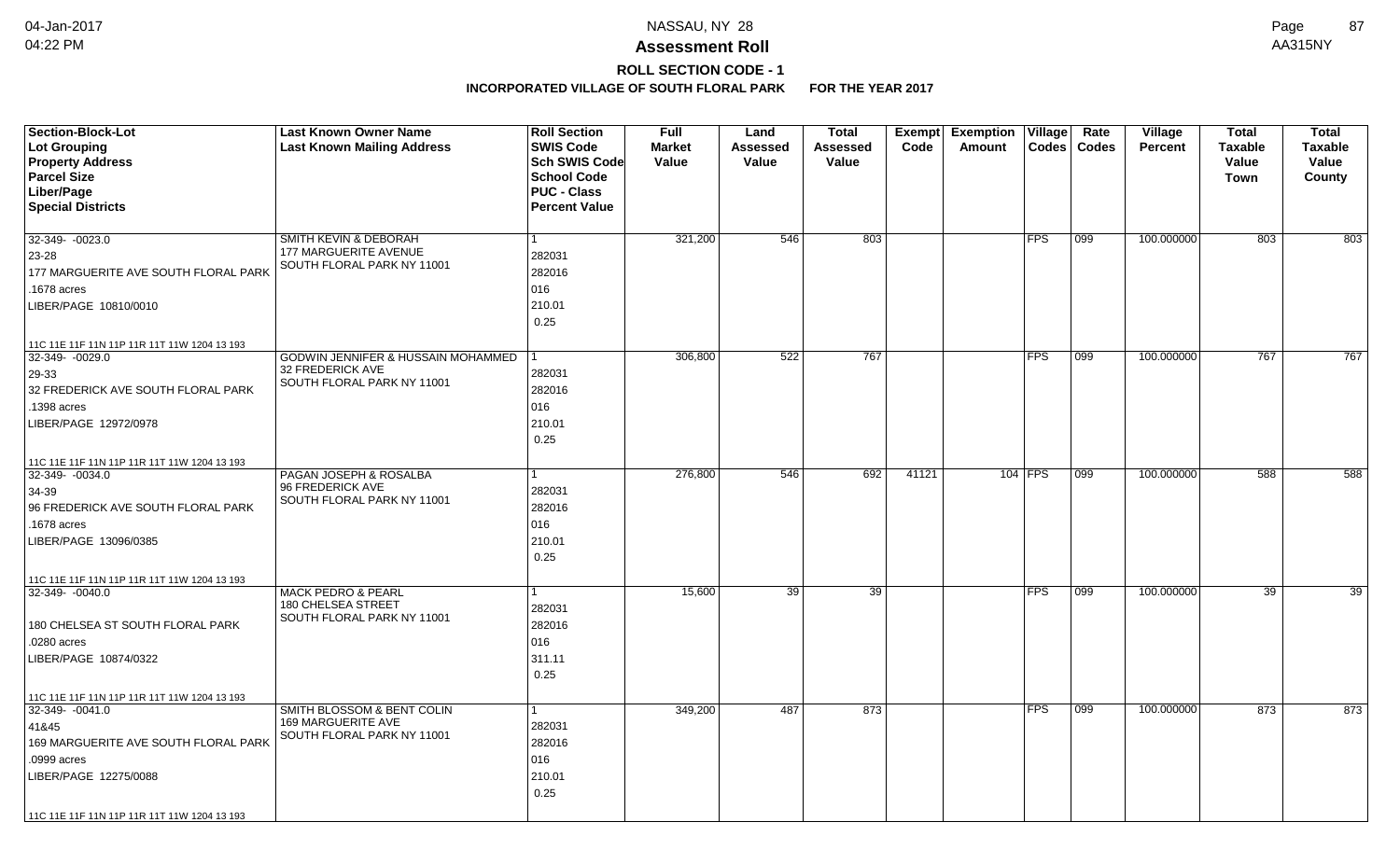# **ROLL SECTION CODE - 1**

| <b>Section-Block-Lot</b>                    | <b>Last Known Owner Name</b>                                     | <b>Roll Section</b>  | <b>Full</b>   | Land     | <b>Total</b>     | Exempt | <b>Exemption</b> | Village    | Rate          | Village        | <b>Total</b>   | <b>Total</b>    |
|---------------------------------------------|------------------------------------------------------------------|----------------------|---------------|----------|------------------|--------|------------------|------------|---------------|----------------|----------------|-----------------|
| Lot Grouping                                | <b>Last Known Mailing Address</b>                                | <b>SWIS Code</b>     | <b>Market</b> | Assessed | Assessed         | Code   | Amount           |            | Codes   Codes | <b>Percent</b> | <b>Taxable</b> | <b>Taxable</b>  |
| <b>Property Address</b>                     |                                                                  | Sch SWIS Code        | Value         | Value    | Value            |        |                  |            |               |                | Value          | Value           |
| <b>Parcel Size</b>                          |                                                                  | <b>School Code</b>   |               |          |                  |        |                  |            |               |                | Town           | County          |
| Liber/Page                                  |                                                                  | <b>PUC - Class</b>   |               |          |                  |        |                  |            |               |                |                |                 |
| <b>Special Districts</b>                    |                                                                  | <b>Percent Value</b> |               |          |                  |        |                  |            |               |                |                |                 |
| 32-349-0042.0                               | PERRY ARTHUR & MARYANN                                           |                      | 4,400         | 11       | 11               |        |                  | <b>FPS</b> | 099           | 100.000000     | 11             | $\overline{11}$ |
|                                             | <b>188 CHELSEA STREET</b>                                        | 282031               |               |          |                  |        |                  |            |               |                |                |                 |
| CHELSEA ST SOUTH FLORAL PARK                | SOUTH FLORAL PARK NY 11001                                       | 282016               |               |          |                  |        |                  |            |               |                |                |                 |
| .0093 acres                                 |                                                                  | 016                  |               |          |                  |        |                  |            |               |                |                |                 |
| LIBER/PAGE 10919/0659                       |                                                                  | 311.11               |               |          |                  |        |                  |            |               |                |                |                 |
|                                             |                                                                  | 0.25                 |               |          |                  |        |                  |            |               |                |                |                 |
| 11C 11E 11F 11N 11P 11R 11T 11W 1204 13 193 |                                                                  |                      |               |          |                  |        |                  |            |               |                |                |                 |
| 32-349-0043.0                               | <b>MACK PEDRO &amp; PEARL</b>                                    |                      | 322,800       | 522      | 807              |        |                  | <b>FPS</b> | 099           | 100.000000     | 807            | 807             |
|                                             | 180 CHELSEA STREET<br>SOUTH FLORAL PARK NY 11001                 | 282031               |               |          |                  |        |                  |            |               |                |                |                 |
| 180 CHELSEA ST SOUTH FLORAL PARK            |                                                                  | 282016               |               |          |                  |        |                  |            |               |                |                |                 |
| .1398 acres                                 |                                                                  | 016                  |               |          |                  |        |                  |            |               |                |                |                 |
| LIBER/PAGE 10874/0322                       |                                                                  | 210.01               |               |          |                  |        |                  |            |               |                |                |                 |
|                                             |                                                                  | 0.25                 |               |          |                  |        |                  |            |               |                |                |                 |
| 11C 11E 11F 11N 11P 11R 11T 11W 1204 13 193 |                                                                  |                      |               |          |                  |        |                  |            |               |                |                |                 |
| 32-349-0044.0                               | HALLIBURTON III RICHARD & CARLYN<br><b>167 MARGUERITE AVENUE</b> |                      | 285,200       | 464      | $\overline{713}$ |        |                  | <b>FPS</b> | $ 099\rangle$ | 100.000000     | 713            | 713             |
|                                             | SOUTH FLORAL PARK NY 11001                                       | 282031               |               |          |                  |        |                  |            |               |                |                |                 |
| 167 MARGUERITE AVE SOUTH FLORAL PARK        |                                                                  | 282016               |               |          |                  |        |                  |            |               |                |                |                 |
| .1172 acres                                 |                                                                  | 016                  |               |          |                  |        |                  |            |               |                |                |                 |
| LIBER/PAGE 11470/0403                       |                                                                  | 210.01               |               |          |                  |        |                  |            |               |                |                |                 |
|                                             |                                                                  | 0.25                 |               |          |                  |        |                  |            |               |                |                |                 |
| 11C 11E 11F 11N 11P 11R 11T 11W 1204 13 193 |                                                                  |                      |               |          |                  |        |                  |            |               |                |                |                 |
| $32-350 - 0001.0$                           | <b>ERSKINE BEVERLY</b>                                           |                      | 18,400        | 46       | 46               |        |                  | <b>FPS</b> | 099           | 100.000000     | 46             | 46              |
| $ 1-3 $                                     | <b>242 MARGUERITE AVENUE</b><br>SOUTH FLORAL PARK NY 11001       | 282031               |               |          |                  |        |                  |            |               |                |                |                 |
| MARGUERITE AVE SOUTH FLORAL PARK            |                                                                  | 282016               |               |          |                  |        |                  |            |               |                |                |                 |
| .1027 acres                                 |                                                                  | 016                  |               |          |                  |        |                  |            |               |                |                |                 |
| LIBER/PAGE 10496/0085                       |                                                                  | 311.11               |               |          |                  |        |                  |            |               |                |                |                 |
|                                             |                                                                  | 0.25                 |               |          |                  |        |                  |            |               |                |                |                 |
| 11C 11E 11F 11N 11P 11R 11T 11W 1204 13 193 |                                                                  |                      |               |          |                  |        |                  |            |               |                |                |                 |
| $32-350 - 0004.0$                           | ABOAGYE LASCELLE & DENISE                                        |                      | 325,200       | 507      | 813              |        |                  | <b>FPS</b> | 099           | 100.000000     | 813            | 813             |
| $ 4 - 10 $                                  | 140 CHELSEA STREET<br>SOUTH FLORAL PARK NY 11001                 | 282031               |               |          |                  |        |                  |            |               |                |                |                 |
| 140 CHELSEA ST SOUTH FLORAL PARK            |                                                                  | 282016               |               |          |                  |        |                  |            |               |                |                |                 |
| .2693 acres                                 |                                                                  | 016                  |               |          |                  |        |                  |            |               |                |                |                 |
| LIBER/PAGE 10726/0209                       |                                                                  | 210.01               |               |          |                  |        |                  |            |               |                |                |                 |
|                                             |                                                                  | 0.25                 |               |          |                  |        |                  |            |               |                |                |                 |
| 11C 11E 11F 11N 11P 11R 11T 11W 1204 13 193 |                                                                  |                      |               |          |                  |        |                  |            |               |                |                |                 |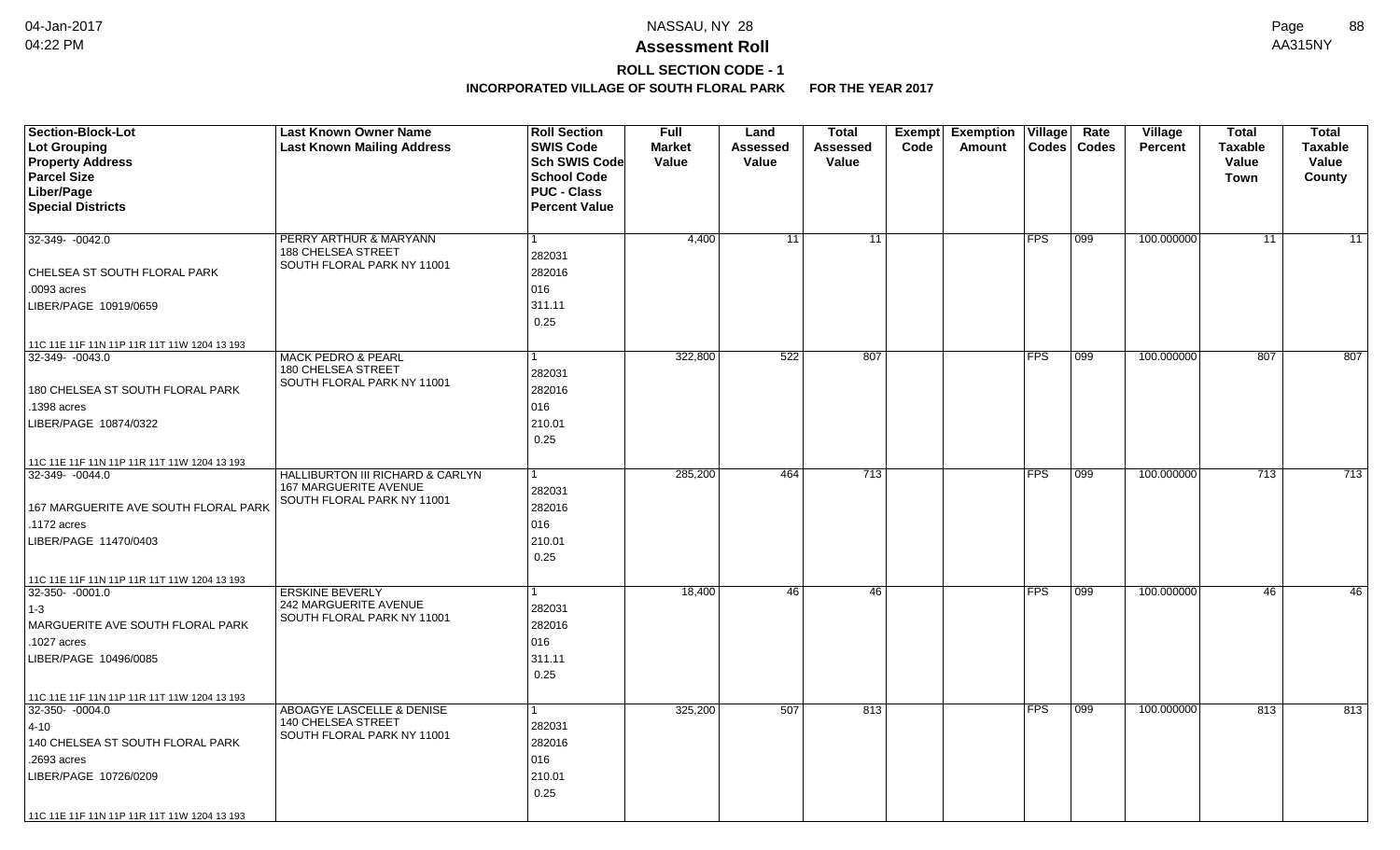# **ROLL SECTION CODE - 1**

| <b>Section-Block-Lot</b>                    | <b>Last Known Owner Name</b>                  | <b>Roll Section</b>  | <b>Full</b>   | Land      | <b>Total</b> | Exempt | <b>Exemption Village</b> | Rate             | Village           | <b>Total</b>   | <b>Total</b>   |
|---------------------------------------------|-----------------------------------------------|----------------------|---------------|-----------|--------------|--------|--------------------------|------------------|-------------------|----------------|----------------|
| <b>Lot Grouping</b>                         | <b>Last Known Mailing Address</b>             | <b>SWIS Code</b>     | <b>Market</b> | Assessed  | Assessed     | Code   | Amount<br><b>Codes</b>   | Codes            | <b>Percent</b>    | <b>Taxable</b> | <b>Taxable</b> |
| <b>Property Address</b>                     |                                               | Sch SWIS Code        | Value         | Value     | Value        |        |                          |                  |                   | Value          | Value          |
| <b>Parcel Size</b>                          |                                               | <b>School Code</b>   |               |           |              |        |                          |                  |                   | Town           | County         |
| Liber/Page                                  |                                               | <b>PUC - Class</b>   |               |           |              |        |                          |                  |                   |                |                |
| <b>Special Districts</b>                    |                                               | <b>Percent Value</b> |               |           |              |        |                          |                  |                   |                |                |
| 32-350- -0011.0                             | INC VILLAGE OF SOUTH FLORAL PARK              | 8                    | 101,300       | $1,013$ X | 1,013        | 13650  | 1013 FPS                 | $\overline{099}$ | 100.000000 EXEMPT |                | <b>EXEMPT</b>  |
| $11 - 12$                                   | 383 ROQUETTE                                  | 282031               |               |           |              |        |                          |                  |                   |                |                |
| 3 ROQUETTE AVE SOUTH FLORAL PARK            | SOUTH FLORAL PARK NY 11001                    | 282016               |               |           |              |        |                          |                  |                   |                |                |
| .0861 acres                                 |                                               | 016                  |               |           |              |        |                          |                  |                   |                |                |
| LIBER/PAGE 08617/0166                       |                                               | 963.34               |               |           |              |        |                          |                  |                   |                |                |
|                                             |                                               | 1.00                 |               |           |              |        |                          |                  |                   |                |                |
| 11C 11E 11F 11N 11P 11R 11T 11W 1204 13 193 |                                               |                      |               |           |              |        |                          |                  |                   |                |                |
| 32-350- - 0013.0                            | <b>LUCAS ARLEEN</b>                           | $\mathbf{1}$         | 320,000       | 497       | 800          |        | <b>FPS</b>               | 099              | 100.000000        | 800            | 800            |
| $13 - 16$                                   | 251 LOUIS AVE<br>SOUTH FLORAL PARK NY 11001   | 282031               |               |           |              |        |                          |                  |                   |                |                |
| 251 LOUIS AVE SOUTH FLORAL PARK             |                                               | 282016               |               |           |              |        |                          |                  |                   |                |                |
| .1118 acres                                 |                                               | 016                  |               |           |              |        |                          |                  |                   |                |                |
| LIBER/PAGE 12057/0562                       |                                               | 220.01               |               |           |              |        |                          |                  |                   |                |                |
|                                             |                                               | 0.25                 |               |           |              |        |                          |                  |                   |                |                |
| 11C 11E 11F 11N 11P 11R 11T 11W 1204 13 193 |                                               |                      |               |           |              |        |                          |                  |                   |                |                |
| 32-350- -0017.0                             | POLLARD JOSEPH & EVELYN<br>257 LOUIS          |                      | 266,400       | 447       | 666          |        | <b>FPS</b>               | $ 099\rangle$    | 100.000000        | 666            | 666            |
| 17-20                                       | SOUTH FLORAL PARK NY 11001                    | 282031               |               |           |              |        |                          |                  |                   |                |                |
| 257 LOUIS AVE SOUTH FLORAL PARK             |                                               | 282016               |               |           |              |        |                          |                  |                   |                |                |
| .1118 acres                                 |                                               | 016                  |               |           |              |        |                          |                  |                   |                |                |
| LIBER/PAGE 09183/0146                       |                                               | 210.01               |               |           |              |        |                          |                  |                   |                |                |
|                                             |                                               | 0.25                 |               |           |              |        |                          |                  |                   |                |                |
| 11C 11E 11F 11N 11P 11R 11T 11W 1204 13 193 |                                               |                      |               |           |              |        |                          |                  |                   |                |                |
| $32-350 - 0021.0$                           | PIKE LEITA & THOMAS ACHILLES<br>263 LOUIS AVE | $\mathbf{1}$         | 260,000       | 459       | 650          |        | <b>FPS</b>               | 099              | 100.000000        | 650            | 650            |
| $21 - 25$                                   | SOUTH FLORAL PARK NY 11001                    | 282031               |               |           |              |        |                          |                  |                   |                |                |
| 263 LOUIS AVE SOUTH FLORAL PARK             |                                               | 282016               |               |           |              |        |                          |                  |                   |                |                |
| .1398 acres                                 |                                               | 016                  |               |           |              |        |                          |                  |                   |                |                |
| LIBER/PAGE 12076/0842                       |                                               | 210.01               |               |           |              |        |                          |                  |                   |                |                |
|                                             |                                               | 0.25                 |               |           |              |        |                          |                  |                   |                |                |
| 11C 11E 11F 11N 11P 11R 11T 11W 1204 13 193 |                                               |                      |               |           |              |        |                          |                  |                   |                |                |
| 32-350- -0026.0                             | <b>SCOTT ELMER G</b><br>271 LOUIS AVE         | $\mathbf{1}$         | 276,800       | 497       | 692          | 41101  | 393 FPS                  | 099              | 100.000000        | 299            | 299            |
| 26-29                                       | SOUTH FLORAL PARK NY 11001                    | 282031               |               |           |              |        |                          |                  |                   |                |                |
| 271 LOUIS AVE SOUTH FLORAL PARK             |                                               | 282016               |               |           |              |        |                          |                  |                   |                |                |
| .1118 acres                                 |                                               | 016                  |               |           |              |        |                          |                  |                   |                |                |
| LIBER/PAGE 12303/0874                       |                                               | 220.01               |               |           |              |        |                          |                  |                   |                |                |
|                                             |                                               | 0.25                 |               |           |              |        |                          |                  |                   |                |                |
| 11C 11E 11F 11N 11P 11R 11T 11W 1204 13 193 |                                               |                      |               |           |              |        |                          |                  |                   |                |                |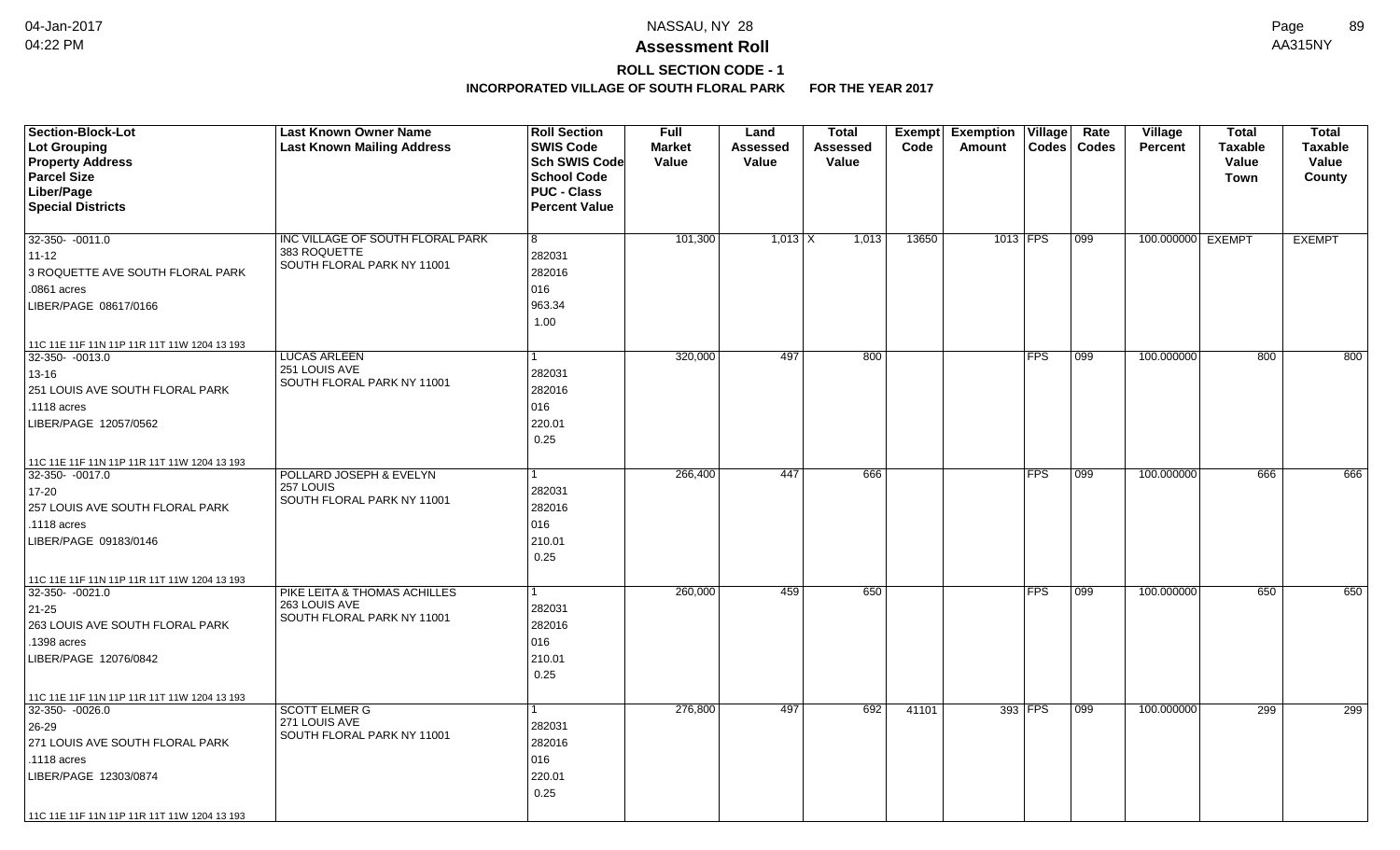# **ROLL SECTION CODE - 1**

| <b>Section-Block-Lot</b><br>Lot Grouping<br><b>Property Address</b><br><b>Parcel Size</b><br>Liber/Page<br><b>Special Districts</b>                                                                    | <b>Last Known Owner Name</b><br><b>Last Known Mailing Address</b>                                         | <b>Roll Section</b><br><b>SWIS Code</b><br><b>Sch SWIS Code</b><br><b>School Code</b><br><b>PUC - Class</b><br><b>Percent Value</b> | <b>Full</b><br><b>Market</b><br>Value | Land<br><b>Assessed</b><br>Value | <b>Total</b><br><b>Assessed</b><br>Value | Exempt<br>Code | <b>Exemption Village</b><br>Amount |            | Rate<br>Codes   Codes | Village<br>Percent | <b>Total</b><br><b>Taxable</b><br>Value<br>Town | <b>Total</b><br><b>Taxable</b><br>Value<br>County |
|--------------------------------------------------------------------------------------------------------------------------------------------------------------------------------------------------------|-----------------------------------------------------------------------------------------------------------|-------------------------------------------------------------------------------------------------------------------------------------|---------------------------------------|----------------------------------|------------------------------------------|----------------|------------------------------------|------------|-----------------------|--------------------|-------------------------------------------------|---------------------------------------------------|
| $32-350 - 0030.0$<br>30-36<br>277 LOUIS AVE SOUTH FLORAL PARK<br>.1957 acres<br>LIBER/PAGE 11716/0121                                                                                                  | MILES ETAL JOSEPH<br>277 LOUIS AVENUE<br>SOUTH FLORAL PARK NY 11001                                       | 282031<br>282016<br>016<br>210.01<br>0.25                                                                                           | 354,800                               | 571                              | 887                                      |                |                                    | <b>FPS</b> | 099                   | 100.000000         | 887                                             | 887                                               |
| 11C 11E 11F 11N 11P 11R 11T 11W 1204 13 193<br>32-350-0037.0<br>$37-40$<br>256 MARGUERITE AVE SOUTH FLORAL PARK<br>.1118 acres<br>LIBER/PAGE 09951/0431<br>11C 11E 11F 11N 11P 11R 11T 11W 1204 13 193 | <b>COUTARD FREDA</b><br>256 MARGUERITE AVENUE<br>SOUTH FLORAL PARK NY 11001                               | 282031<br>282016<br>016<br>210.01<br>0.25                                                                                           | 327,600                               | 497                              | 819                                      | 41800          |                                    | 410 FPS    | 099                   | 100.000000         | 409                                             | 409                                               |
| 32-350- -0041.0<br>41-43,59<br>250 MARGUERITE AVE SOUTH FLORAL PARK<br>.1079 acres<br>LIBER/PAGE 12130/0444<br>11C 11E 11F 11N 11P 11R 11T 11W 1204 13 193                                             | <b>GEDDES TRUST</b><br><b>GEDDES BERTIE &amp; FAY</b><br>250 MARGUERITE AVE<br>SOUTH FLORAL PARK NY 11001 | 282031<br>282016<br>016<br>210.01<br>0.25                                                                                           | 296,400                               | 494                              | 741                                      |                |                                    | <b>FPS</b> | 099                   | 100.000000         | 741                                             | 741                                               |
| 32-350-0052.0<br>52-56<br>242 MARGUERITE AVE SOUTH FLORAL PARK<br>.1398 acres<br>LIBER/PAGE 11898/0613<br>  11C 11E 11F 11N 11P 11R 11T 11W 1204 13 193                                                | <b>BOWEN BRADLEY</b><br>242 MARGUERITE AVE<br>SOUTH FLORAL PARK NY 11001                                  | 282031<br>282016<br>016<br>210.01<br>0.25                                                                                           | 258,400                               | 522                              | 646                                      |                |                                    | <b>FPS</b> | 099                   | 100.000000         | 646                                             | 646                                               |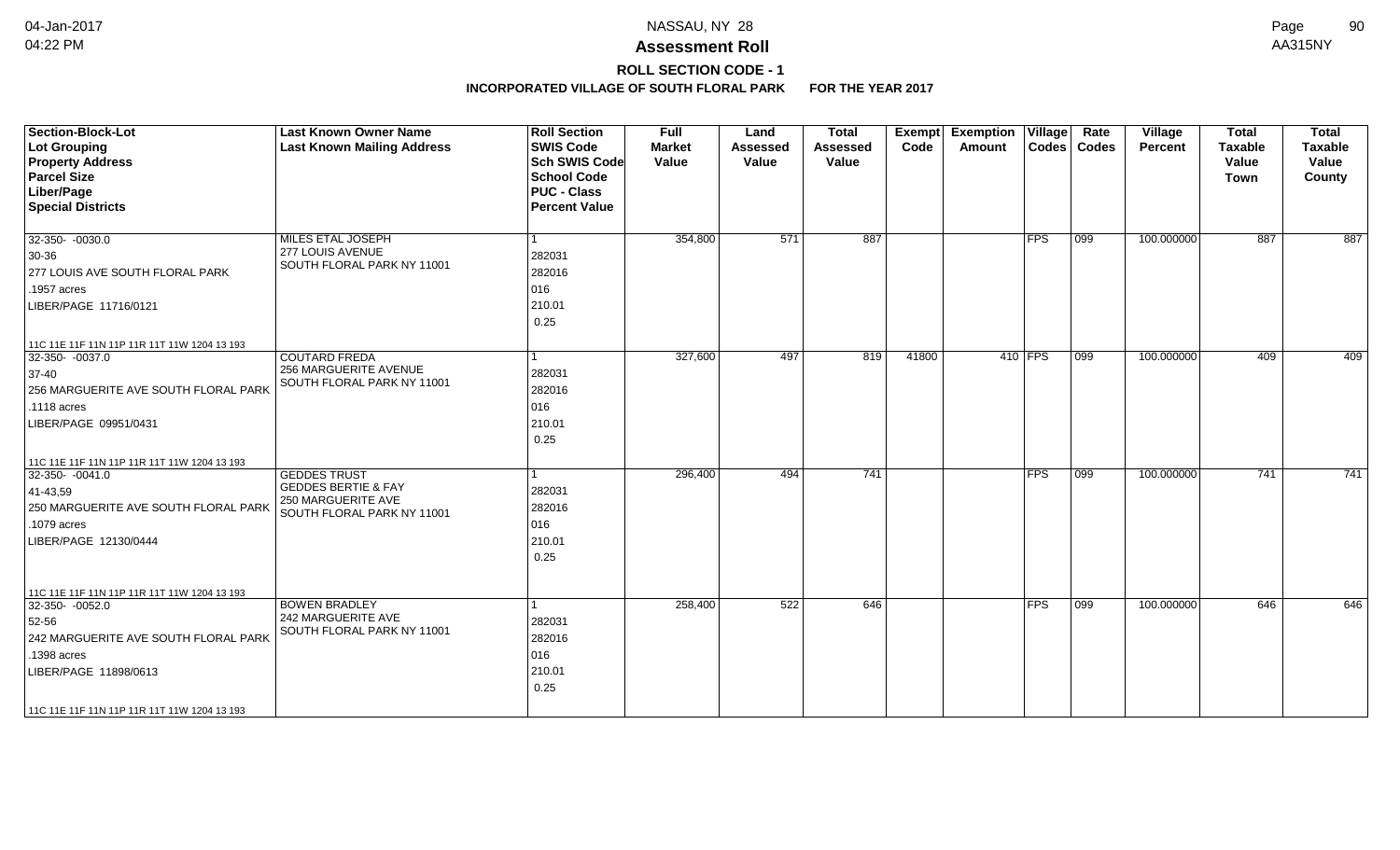## **ROLL SECTION CODE - 1**

| <b>Section-Block-Lot</b><br>Lot Grouping<br><b>Property Address</b><br><b>Parcel Size</b><br>Liber/Page<br><b>Special Districts</b>                       | <b>Last Known Owner Name</b><br><b>Last Known Mailing Address</b>                  | <b>Roll Section</b><br><b>SWIS Code</b><br><b>Sch SWIS Code</b><br><b>School Code</b><br><b>PUC - Class</b><br><b>Percent Value</b> | <b>Full</b><br><b>Market</b><br>Value | Land<br><b>Assessed</b><br>Value | Total<br>Assessed<br>Value | <b>Exempt</b><br>Code | <b>Exemption Village</b><br>Amount | $\text{Codes}$ | Rate<br><b>Codes</b> | Village<br><b>Percent</b> | Total<br><b>Taxable</b><br>Value<br><b>Town</b> | <b>Total</b><br><b>Taxable</b><br>Value<br>County |
|-----------------------------------------------------------------------------------------------------------------------------------------------------------|------------------------------------------------------------------------------------|-------------------------------------------------------------------------------------------------------------------------------------|---------------------------------------|----------------------------------|----------------------------|-----------------------|------------------------------------|----------------|----------------------|---------------------------|-------------------------------------------------|---------------------------------------------------|
|                                                                                                                                                           |                                                                                    |                                                                                                                                     |                                       |                                  |                            |                       |                                    |                |                      |                           |                                                 |                                                   |
| 32-350- -0057.0<br>244 MARGUERITE AVE SOUTH FLORAL PARK<br>.0879 acres<br>LIBER/PAGE 09208/0308                                                           | BLAKE WINSTON W & DOROTHY E<br>244 MARGUERITE AVENUE<br>SOUTH FLORAL PARK NY 11001 | 1<br>282031<br>282016<br>016<br>220.01<br>0.25                                                                                      | 214,400                               | 373                              | 536                        |                       |                                    | FPS            | 099                  | 100.000000                | 536                                             | 536                                               |
| 11C 11E 11F 11N 11P 11R 11T 11W 1204 13 193                                                                                                               |                                                                                    |                                                                                                                                     |                                       |                                  |                            |                       |                                    |                |                      |                           |                                                 |                                                   |
| 32-350- -0058.0<br>246 MARGUERITE AVE SOUTH FLORAL PARK<br>.1118 acres<br>LIBER/PAGE 10633/0406                                                           | <b>REESE LINDA</b><br>244 MARGUERITE AVENUE<br>ELMONT NY 11003                     | 1<br>282031<br>282016<br>016<br>210.01<br>0.25                                                                                      | 229,600                               | 497                              | 574                        |                       |                                    | FPS            | $ 099\rangle$        | 100.000000                | 574                                             | 574                                               |
| 11C 11E 11F 11N 11P 11R 11T 11W 1204 13 193                                                                                                               |                                                                                    |                                                                                                                                     |                                       |                                  |                            |                       |                                    |                |                      |                           |                                                 |                                                   |
| 32-351-0015.0<br>$15 - 18$<br>231 ROQUETTE AVE SOUTH FLORAL PARK<br>.1118 acres<br>LIBER/PAGE 11327/0875                                                  | <b>MENZIES DAVID</b><br>231 ROOQUETTE AVENUE<br>SOUTH FLORAL PARK NY 11001         | 282031<br>282016<br>016<br>220.01<br>0.25                                                                                           | 308,800                               | 497                              | 772                        |                       |                                    | <b>FPS</b>     | 099                  | 100.000000                | 772                                             | 772                                               |
| 11C 11E 11F 11N 11P 11R 11T 11W 1204 13 193                                                                                                               |                                                                                    |                                                                                                                                     |                                       |                                  |                            |                       |                                    |                |                      |                           |                                                 |                                                   |
| 32-351- -0019.0<br>19-22<br>239 ROQUETTE AVE SOUTH FLORAL PARK<br>.1118 acres<br>LIBER/PAGE 13038/0600                                                    | FRANCE KENNETH A & ROSE D<br>239 ROQUETTE AVE<br>SOUTH FLORAL PARK NY 11001        | 1<br>282031<br>282016<br>016<br>220.01<br>0.25                                                                                      | 332,400                               | 497                              | 831                        |                       |                                    | $ {\sf FPS} $  | 099                  | 100.000000                | 831                                             | 831                                               |
| 11C 11E 11F 11N 11P 11R 11T 11W 1204 13 193                                                                                                               |                                                                                    |                                                                                                                                     |                                       |                                  |                            |                       |                                    |                |                      |                           |                                                 |                                                   |
| $32 - 351 - 0023.0$<br>23-26<br>245 ROQUETTE AVE SOUTH FLORAL PARK<br>.1118 acres<br>LIBER/PAGE 12632/0678<br>11C 11E 11F 11N 11P 11R 11T 11W 1204 13 193 | RAZVI ABBAS & RAZVI MOHAMMAD<br>245 ROQUETTE AVE<br>SOUTH FLORAL PARK NY 11001     | 1<br>282031<br>282016<br>016<br>220.01<br>0.25                                                                                      | 346,800                               | 497                              | 867                        |                       |                                    | <b>FPS</b>     | 099                  | 100.000000                | 867                                             | 867                                               |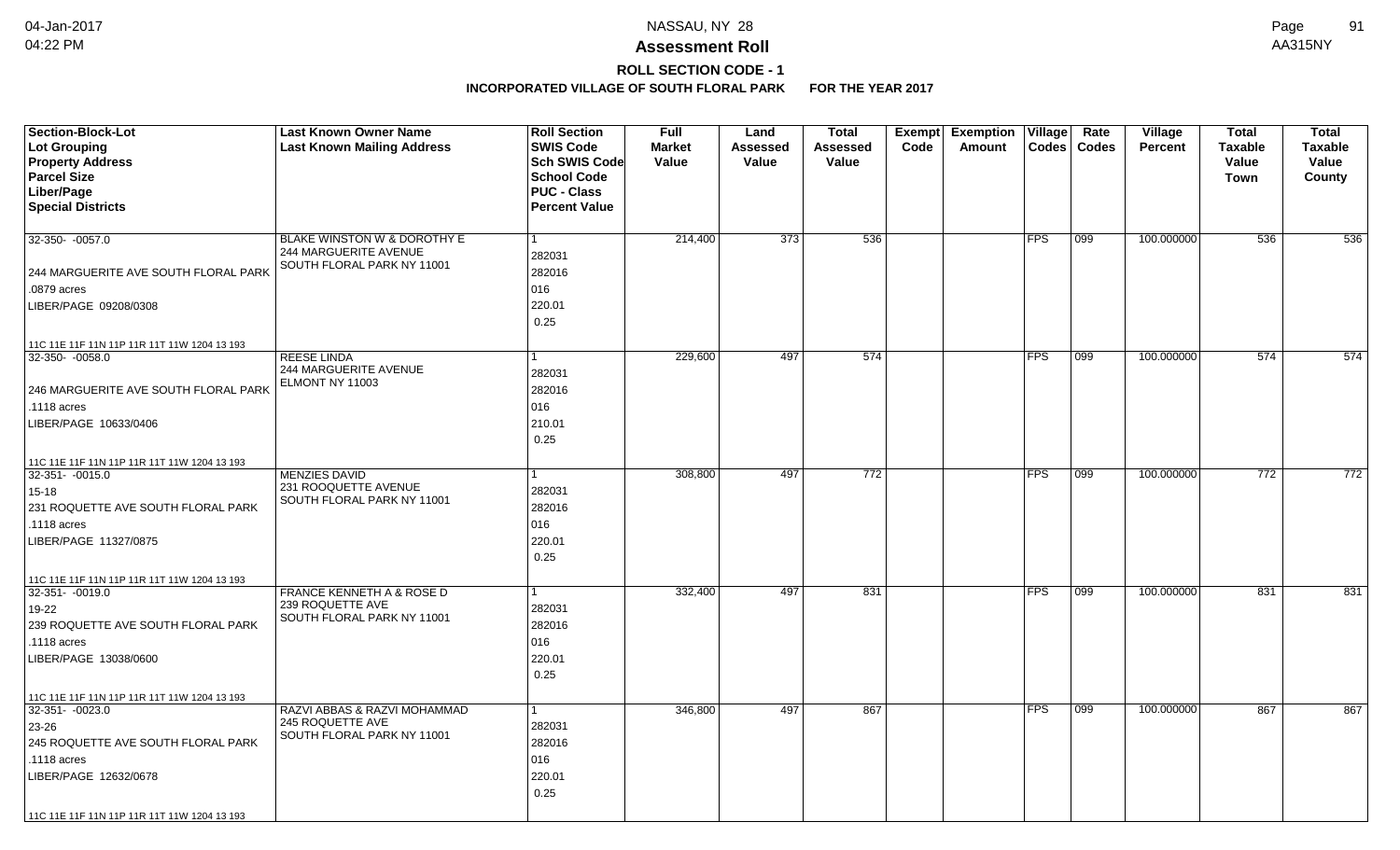## **ROLL SECTION CODE - 1**

| <b>Section-Block-Lot</b><br>Lot Grouping<br><b>Property Address</b><br><b>Parcel Size</b><br>Liber/Page<br><b>Special Districts</b>                                                                      | <b>Last Known Owner Name</b><br><b>Last Known Mailing Address</b>                      | <b>Roll Section</b><br><b>SWIS Code</b><br><b>Sch SWIS Code</b><br><b>School Code</b><br><b>PUC - Class</b><br><b>Percent Value</b> | <b>Full</b><br><b>Market</b><br>Value | Land<br><b>Assessed</b><br>Value | <b>Total</b><br>Assessed<br>Value | Exempt<br>Code | <b>Exemption Village</b><br>Amount |            | Rate<br>Codes   Codes | Village<br>Percent | <b>Total</b><br><b>Taxable</b><br>Value<br>Town | <b>Total</b><br><b>Taxable</b><br>Value<br>County |
|----------------------------------------------------------------------------------------------------------------------------------------------------------------------------------------------------------|----------------------------------------------------------------------------------------|-------------------------------------------------------------------------------------------------------------------------------------|---------------------------------------|----------------------------------|-----------------------------------|----------------|------------------------------------|------------|-----------------------|--------------------|-------------------------------------------------|---------------------------------------------------|
| $32-351 - -0027.0$<br>$ 27-30 $<br>269 ROQUETTE AVE SOUTH FLORAL PARK<br>.1118 acres<br>LIBER/PAGE 12634/0022                                                                                            | ROBINSON DOROTHY & ROBERSON BARRY<br>269 ROQUETTE AVE<br>SOUTH FLORAL PARK NY 11001    | 282031<br>282016<br>016<br>220.01<br>0.25                                                                                           | 221,200                               | 349                              | 553                               |                |                                    | FPS        | 099                   | 100.000000         | 553                                             | 553                                               |
| 11C 11E 11F 11N 11P 11R 11T 11W 1204 13 193<br>$32-351 - -0031.0$<br>$ 31-33 $<br>263 ROQUETTE AVE SOUTH FLORAL PARK<br>.0839 acres<br>LIBER/PAGE 08134/0116                                             | <b>BAKER NORMAN &amp; LUCILLE</b><br>263 ROQUETTE AVENUE<br>SOUTH FLORAL PARK NY 11001 | 282031<br>282016<br>016<br>210.01<br>0.25                                                                                           | 289,200                               | 437                              | 723                               | 41131          |                                    | 181 FPS    | $ 099\rangle$         | 100.000000         | 542                                             | 542                                               |
| 11C 11E 11F 11N 11P 11R 11T 11W 1204 13 193<br>$32 - 351 - 0034.0$<br>34-38<br>267 ROQUETTE AVE SOUTH FLORAL PARK<br>.1398 acres<br>LIBER/PAGE 12010/0452<br>11C 11E 11F 11N 11P 11R 11T 11W 1204 13 193 | POPLIN PAULETTE A<br>2822 COVENTRY LN<br>OCOEE FL 34761                                | 282031<br>282016<br>016<br>210.01<br>0.25                                                                                           | 247,200                               | 522                              | 618                               |                |                                    | <b>FPS</b> | 099                   | 100.000000         | 618                                             | 618                                               |
| $32-351 - 0039.0$<br>$ 39-40\rangle$<br>275 ROQUETTE AVE SOUTH FLORAL PARK<br>.0559 acres<br>LIBER/PAGE 10868/0304<br>11C 11E 11F 11N 11P 11R 11T 11W 1204 13 193                                        | <b>GRAHAM K LAWRENCE &amp; L</b><br>275 ROQUETTE AVENUE<br>SOUTH FLORAL PARK NY 11001  | 282031<br>282016<br>016<br>210.01<br>0.25                                                                                           | 214,800                               | 449                              | 537                               |                |                                    | <b>FPS</b> | 099                   | 100.000000         | 537                                             | 537                                               |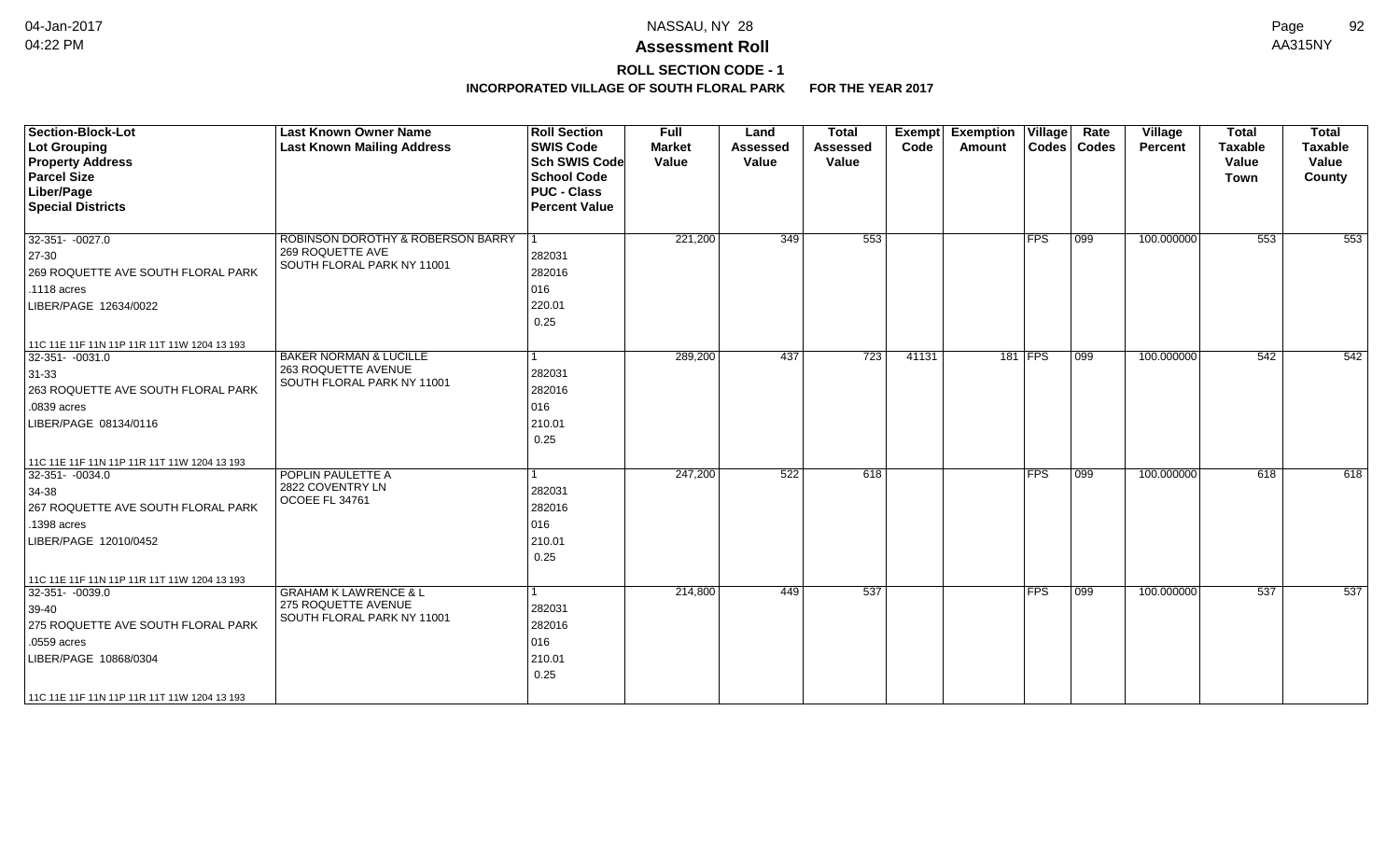## **ROLL SECTION CODE - 1**

| <b>Section-Block-Lot</b><br>Lot Grouping<br><b>Property Address</b><br><b>Parcel Size</b><br>Liber/Page<br><b>Special Districts</b>                                                                 | <b>Last Known Owner Name</b><br><b>Last Known Mailing Address</b>                                         | <b>Roll Section</b><br><b>SWIS Code</b><br>Sch SWIS Code<br>School Code<br><b>PUC - Class</b><br><b>Percent Value</b> | <b>Full</b><br><b>Market</b><br>Value | Land<br><b>Assessed</b><br>Value | <b>Total</b><br><b>Assessed</b><br>Value | Exempt<br>Code | <b>Exemption Village</b><br>Amount |                         | Rate<br>Codes   Codes | Village<br><b>Percent</b> | <b>Total</b><br><b>Taxable</b><br>Value<br><b>Town</b> | <b>Total</b><br><b>Taxable</b><br>Value<br>County |
|-----------------------------------------------------------------------------------------------------------------------------------------------------------------------------------------------------|-----------------------------------------------------------------------------------------------------------|-----------------------------------------------------------------------------------------------------------------------|---------------------------------------|----------------------------------|------------------------------------------|----------------|------------------------------------|-------------------------|-----------------------|---------------------------|--------------------------------------------------------|---------------------------------------------------|
| $32-351 - -0041.0$<br>41-44<br>279 ROUQUETTE AVE SOUTH FLORAL PARK<br>.1118 acres<br>LIBER/PAGE 12854/0339                                                                                          | <b>GREEN DELILAH E TRUST</b><br><b>GREEN DELILAH E</b><br>279 ROUQUETTE AVE<br>SOUTH FLORAL PARK NY 11001 | 282031<br>282016<br>016<br>220.01<br>0.25                                                                             | 276,800                               | 423                              | 692                                      | 41800          |                                    | 346 FPS                 | 099                   | 100.000000                | 346                                                    | 346                                               |
| 11C 11E 11F 11N 11P 11R 11T 11W 1204 13 193<br>32-351- -0045.0<br>45-46<br>ROQUETTE AVE SOUTH FLORAL PARK<br>.0559 acres<br>LIBER/PAGE 12854/0343                                                   | <b>GREEN DELILAH E TRUST</b><br><b>GREEN DELILAH E</b><br>279 ROQUETTE AVE<br>SOUTH FLORAL PARK NY 11001  | 282031<br>282016<br>016<br>311.11<br>0.25                                                                             | 16,800                                | 42                               | 42                                       |                |                                    | <b>FPS</b>              | 099                   | 100.000000                | 42                                                     | 42                                                |
| 11C 11E 11F 11N 11P 11R 11T 11W 1204 13 193<br>$32-351 - 0047.0$<br>47-51<br>270 LOUIS AVE SOUTH FLORAL PARK<br>.1398 acres<br>LIBER/PAGE 12244/0825                                                | <b>BEAGUE THOMAS</b><br>270 LOUIS AVE<br>SOUTH FLORAL PARK NY 11001                                       | 282031<br>282016<br>016<br>220.01<br>0.25                                                                             | 361,600                               | 522                              | 904                                      |                |                                    | $\overline{\text{FFS}}$ | 099                   | 100.000000                | 904                                                    | 904                                               |
| 11C 11E 11F 11N 11P 11R 11T 11W 1204 13 193<br>$32-351 - 0052.0$<br>52-53<br>262 LOUIS AVE SOUTH FLORAL PARK<br>.0559 acres<br>LIBER/PAGE 11011/0420<br>11C 11E 11F 11N 11P 11R 11T 11W 1204 13 193 | <b>PIERRE JULIE</b><br>262 LOUIS AVENUE<br>SOUTH FLORAL PARK NY 11001                                     | 282031<br>282016<br>016<br>312.11<br>0.25                                                                             | 26,400                                | 45                               | 66                                       |                |                                    | <b>FPS</b>              | 099                   | 100.000000                | 66                                                     | 66                                                |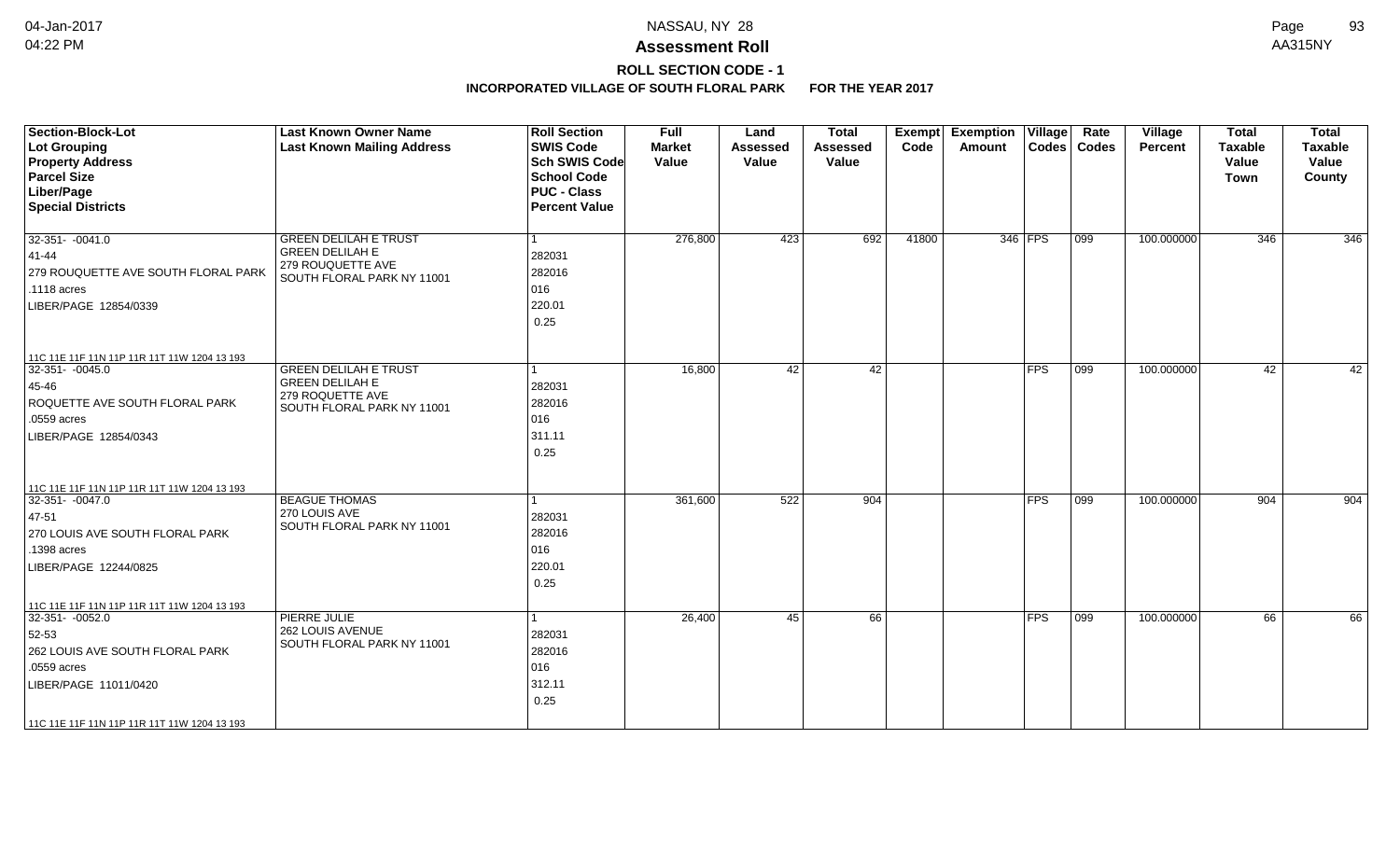# **ROLL SECTION CODE - 1**

| <b>Section-Block-Lot</b><br>Lot Grouping<br><b>Property Address</b><br><b>Parcel Size</b><br>Liber/Page<br><b>Special Districts</b>                                                              | <b>Last Known Owner Name</b><br><b>Last Known Mailing Address</b>                | <b>Roll Section</b><br><b>SWIS Code</b><br><b>Sch SWIS Code</b><br><b>School Code</b><br><b>PUC - Class</b><br><b>Percent Value</b> | <b>Full</b><br><b>Market</b><br>Value | Land<br>Assessed<br>Value | <b>Total</b><br>Assessed<br>Value | Exempt<br>Code | <b>Exemption Village</b><br>Amount | Codes      | Rate<br><b>Codes</b> | <b>Village</b><br><b>Percent</b> | <b>Total</b><br><b>Taxable</b><br><b>Value</b><br><b>Town</b> | <b>Total</b><br><b>Taxable</b><br>Value<br>County |
|--------------------------------------------------------------------------------------------------------------------------------------------------------------------------------------------------|----------------------------------------------------------------------------------|-------------------------------------------------------------------------------------------------------------------------------------|---------------------------------------|---------------------------|-----------------------------------|----------------|------------------------------------|------------|----------------------|----------------------------------|---------------------------------------------------------------|---------------------------------------------------|
| $32-351 - -0054.0$<br>54-55<br>262 LOUIS AVE SOUTH FLORAL PARK<br>.0559 acres<br>LIBER/PAGE 11011/0420                                                                                           | PIERRE JULIE<br>262 LOUIS AVENUE<br>SOUTH FLORAL PARK NY 11001                   | 1<br>282031<br>282016<br>016<br>220.01<br>0.25                                                                                      | 285,600                               | 449                       | 714                               |                |                                    | <b>FPS</b> | 099                  | 100.000000                       | 714                                                           | 714                                               |
| 11C 11E 11F 11N 11P 11R 11T 11W 1204 13 193<br>$32-351 - -0056.0$<br>56-60<br>252 LOUIS AVE SOUTH FLORAL PARK<br>.1398 acres<br>LIBER/PAGE 10261/0273                                            | JONES M FORD & L<br>252 LOUIS AVENUE<br>SOUTH FLORAL PARK NY 11001               | 1<br>282031<br>282016<br>016<br>210.01<br>0.25                                                                                      | 286,800                               | 522                       | 717                               |                |                                    | <b>FPS</b> | 099                  | 100.000000                       | 717                                                           | 717                                               |
| 11C 11E 11F 11N 11P 11R 11T 11W 1204 13 193<br>$32-351 - -0061.0$<br>61-64<br>244 LOUIS AVE SOUTH FLORAL PARK<br>.1118 acres<br>LIBER/PAGE 11112/0764                                            | LEE ETAL ETHLENE<br>244 LOUIS AVENUE<br>SOUTH FLORAL PARK NY 11001               | 1<br>282031<br>282016<br>016<br>220.01<br>0.25                                                                                      | 308,400                               | 497                       | $\overline{771}$                  |                |                                    | FPS        | 099                  | 100.000000                       | 771                                                           | $\overline{771}$                                  |
| 11C 11E 11F 11N 11P 11R 11T 11W 1204 13 193<br>32-351- -0065.0<br>65-69<br>242 LOUIS AVE SOUTH FLORAL PARK<br>1398 acres<br>LIBER/PAGE 12354/0527<br>11C 11E 11F 11N 11P 11R 11T 11W 1204 13 193 | <b>LOPEZ NORMA</b><br>242 LOUIS AVE<br>SOUTH FLORAL PARK NY 11001                | 1<br>282031<br>282016<br>016<br>220.01<br>0.25                                                                                      | 326,800                               | 522                       | 817                               |                |                                    | <b>FPS</b> | $ 099\rangle$        | 100.000000                       | 817                                                           | 817                                               |
| 32-351- -0070.0<br>70-74<br>226 LOUIS AVE SOUTH FLORAL PARK<br>.1398 acres<br>LIBER/PAGE 11748/0757<br>11C 11E 11F 11N 11P 11R 11T 11W 1204 13 193                                               | <b>BASDEO JOHN &amp; MANSILLA</b><br>226 LOUIS AVE<br>SOUTH FLORAL PARK NY 11001 | 1<br>282031<br>282016<br>016<br>210.01<br>0.25                                                                                      | 355,200                               | 522                       | 888                               |                |                                    | FPS        | $\overline{099}$     | 100.000000                       | 888                                                           | 888                                               |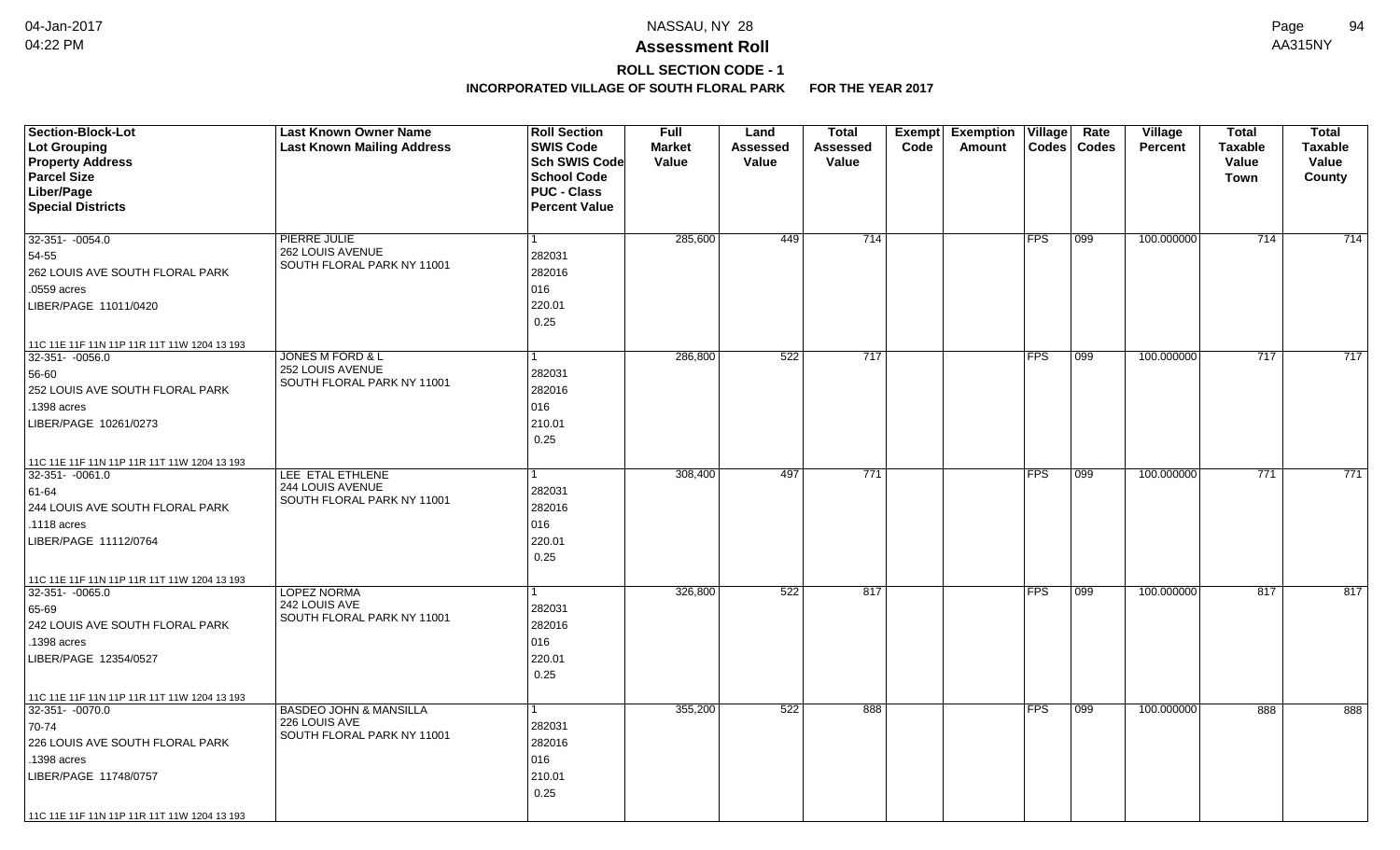## **ROLL SECTION CODE - 1**

| <b>Section-Block-Lot</b><br><b>Lot Grouping</b><br><b>Property Address</b><br><b>Parcel Size</b><br>Liber/Page<br><b>Special Districts</b> | <b>Last Known Owner Name</b><br><b>Last Known Mailing Address</b> | <b>Roll Section</b><br><b>SWIS Code</b><br><b>Sch SWIS Code</b><br><b>School Code</b><br><b>PUC - Class</b><br><b>Percent Value</b> | <b>Full</b><br><b>Market</b><br>Value | Land<br><b>Assessed</b><br>Value | <b>Total</b><br>Assessed<br>Value | <b>Exempt</b><br>Code | Exemption $ V$ illage $ $<br>Amount | $\text{Codes}$ | Rate<br><b>Codes</b> | Village<br>Percent | <b>Total</b><br><b>Taxable</b><br>Value<br>Town | <b>Total</b><br><b>Taxable</b><br>Value<br>County |
|--------------------------------------------------------------------------------------------------------------------------------------------|-------------------------------------------------------------------|-------------------------------------------------------------------------------------------------------------------------------------|---------------------------------------|----------------------------------|-----------------------------------|-----------------------|-------------------------------------|----------------|----------------------|--------------------|-------------------------------------------------|---------------------------------------------------|
| $32-351 - -0075.0$                                                                                                                         | <b>BERNANDO TRUST</b><br>BERNARDO SENEN & ROWENA D TTEES          | l 1                                                                                                                                 | 305,600                               | 497                              | 764                               |                       |                                     | <b>FPS</b>     | $\overline{099}$     | 100.000000         | $\overline{764}$                                | $\overline{764}$                                  |
| 75,76,78,79<br>222 LOUIS AVE SOUTH FLORAL PARK                                                                                             | 222 LOUIS AVE                                                     | 282031<br>282016                                                                                                                    |                                       |                                  |                                   |                       |                                     |                |                      |                    |                                                 |                                                   |
| $.1118$ acres                                                                                                                              | SOUTH FLORAL PARK NY 11001                                        | 016                                                                                                                                 |                                       |                                  |                                   |                       |                                     |                |                      |                    |                                                 |                                                   |
| LIBER/PAGE 12454/0212                                                                                                                      |                                                                   | 210.01                                                                                                                              |                                       |                                  |                                   |                       |                                     |                |                      |                    |                                                 |                                                   |
|                                                                                                                                            |                                                                   | 0.25                                                                                                                                |                                       |                                  |                                   |                       |                                     |                |                      |                    |                                                 |                                                   |
| 11C 11E 11F 11N 11P 11R 11T 11W 1204 13 193                                                                                                |                                                                   |                                                                                                                                     |                                       |                                  |                                   |                       |                                     |                |                      |                    |                                                 |                                                   |
| 32-351- -0081.0                                                                                                                            | CERVANTES FRANCISCO O<br>130 CHELSEA ST                           | $\mathbf{1}$                                                                                                                        | 322,400                               | 494                              | 806                               |                       |                                     | $ {\sf FPS} $  | $ 099\rangle$        | 100.000000         | 806                                             | 806                                               |
|                                                                                                                                            | SOUTH FLORAL PARK NY 11001                                        | 282031                                                                                                                              |                                       |                                  |                                   |                       |                                     |                |                      |                    |                                                 |                                                   |
| 130 CHELSEA ST SOUTH FLORAL PARK<br>.1074 acres                                                                                            |                                                                   | 282016<br>016                                                                                                                       |                                       |                                  |                                   |                       |                                     |                |                      |                    |                                                 |                                                   |
| LIBER/PAGE 12027/0309                                                                                                                      |                                                                   | 210.01                                                                                                                              |                                       |                                  |                                   |                       |                                     |                |                      |                    |                                                 |                                                   |
|                                                                                                                                            |                                                                   | 0.25                                                                                                                                |                                       |                                  |                                   |                       |                                     |                |                      |                    |                                                 |                                                   |
| 11C 11E 11F 11N 11P 11R 11T 11W 1204 13 193                                                                                                |                                                                   |                                                                                                                                     |                                       |                                  |                                   |                       |                                     |                |                      |                    |                                                 |                                                   |
| 32-351- -0083.0                                                                                                                            | BELLAMY JENNIFER L                                                | 1                                                                                                                                   | 376,800                               | 493                              | 942                               |                       |                                     | $ {\sf FPS} $  | 099                  | 100.000000         | 942                                             | 942                                               |
|                                                                                                                                            | 223 ROQUETTE AVE                                                  | 282031                                                                                                                              |                                       |                                  |                                   |                       |                                     |                |                      |                    |                                                 |                                                   |
| 223 ROQUETTE AVE SOUTH FLORAL PARK                                                                                                         | SOUTH FLORAL PARK NY 11001                                        | 282016                                                                                                                              |                                       |                                  |                                   |                       |                                     |                |                      |                    |                                                 |                                                   |
| .1069 acres                                                                                                                                |                                                                   | 016                                                                                                                                 |                                       |                                  |                                   |                       |                                     |                |                      |                    |                                                 |                                                   |
| LIBER/PAGE 12259/0823                                                                                                                      |                                                                   | 210.01                                                                                                                              |                                       |                                  |                                   |                       |                                     |                |                      |                    |                                                 |                                                   |
|                                                                                                                                            |                                                                   | 0.25                                                                                                                                |                                       |                                  |                                   |                       |                                     |                |                      |                    |                                                 |                                                   |
| 11C 11E 11F 11N 11P 11R 11T 11W 1204 13 193                                                                                                |                                                                   |                                                                                                                                     |                                       |                                  |                                   |                       |                                     |                |                      |                    |                                                 |                                                   |
| 32-351-0084.0                                                                                                                              | <b>DAVIS HENRY &amp; SHARON</b><br>227 ROQUETTE AVE               | $\mathbf{1}$                                                                                                                        | 322,800                               | 504                              | 807                               |                       |                                     | $ $ FPS        | 099                  | 100.000000         | 807                                             | 807                                               |
| 227 ROQUETTE AVE SOUTH FLORAL PARK                                                                                                         | SOUTH FLORAL PARK NY 11001                                        | 282031<br>282016                                                                                                                    |                                       |                                  |                                   |                       |                                     |                |                      |                    |                                                 |                                                   |
| .1198 acres                                                                                                                                |                                                                   | 016                                                                                                                                 |                                       |                                  |                                   |                       |                                     |                |                      |                    |                                                 |                                                   |
| LIBER/PAGE 12135/0210                                                                                                                      |                                                                   | 210.01                                                                                                                              |                                       |                                  |                                   |                       |                                     |                |                      |                    |                                                 |                                                   |
|                                                                                                                                            |                                                                   | 0.25                                                                                                                                |                                       |                                  |                                   |                       |                                     |                |                      |                    |                                                 |                                                   |
| 11C 11E 11F 11N 11P 11R 11T 11W 1204 13 193                                                                                                |                                                                   |                                                                                                                                     |                                       |                                  |                                   |                       |                                     |                |                      |                    |                                                 |                                                   |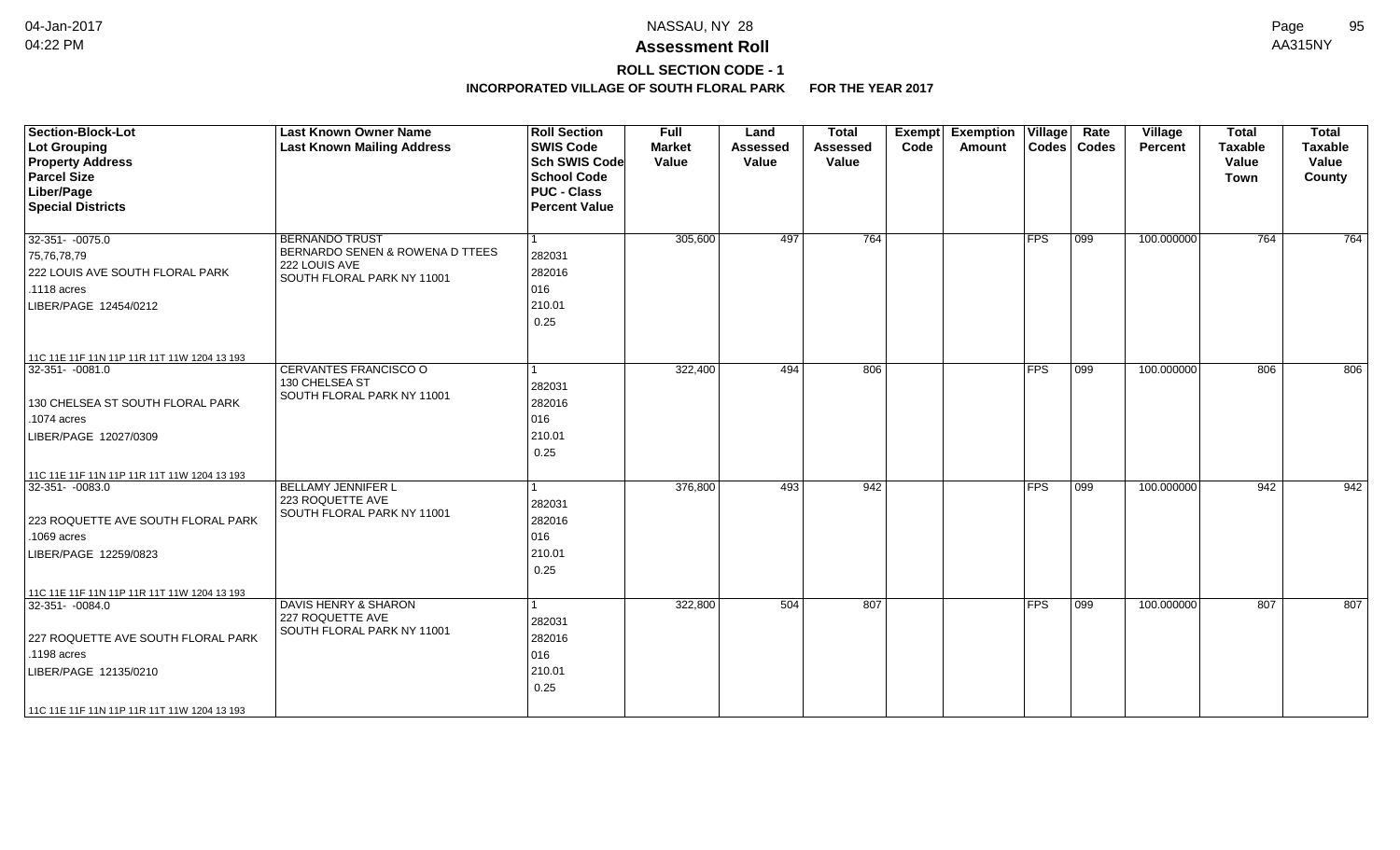## **ROLL SECTION CODE - 1**

| <b>Section-Block-Lot</b>                    | <b>Last Known Owner Name</b>                       | <b>Roll Section</b>  | <b>Full</b>   | Land            | <b>Total</b>    | <b>Exempt</b> | <b>Exemption Village</b> |              | Rate             | Village    | <b>Total</b>    | <b>Total</b>    |
|---------------------------------------------|----------------------------------------------------|----------------------|---------------|-----------------|-----------------|---------------|--------------------------|--------------|------------------|------------|-----------------|-----------------|
| Lot Grouping                                | <b>Last Known Mailing Address</b>                  | <b>SWIS Code</b>     | <b>Market</b> | <b>Assessed</b> | <b>Assessed</b> | Code          | Amount                   | <b>Codes</b> | <b>Codes</b>     | Percent    | <b>Taxable</b>  | <b>Taxable</b>  |
| <b>Property Address</b>                     |                                                    | Sch SWIS Code        | Value         | Value           | Value           |               |                          |              |                  |            | Value           | Value           |
| <b>Parcel Size</b>                          |                                                    | <b>School Code</b>   |               |                 |                 |               |                          |              |                  |            | Town            | County          |
| Liber/Page                                  |                                                    | <b>PUC - Class</b>   |               |                 |                 |               |                          |              |                  |            |                 |                 |
| <b>Special Districts</b>                    |                                                    | <b>Percent Value</b> |               |                 |                 |               |                          |              |                  |            |                 |                 |
| 32-351- -0085.0                             | <b>BLOUNT CAMERON &amp; CONSTANCE</b>              |                      | 286,800       | 489             | 717             | 41101         |                          | 679 FPS      | 099              | 100.000000 | $\overline{38}$ | $\overline{38}$ |
|                                             | 218 LOUIS AVENUE                                   | 282031               |               |                 |                 |               |                          |              |                  |            |                 |                 |
| 218 LOUIS AVE SOUTH FLORAL PARK             | SOUTH FLORAL PARK NY 11001                         | 282016               |               |                 |                 |               |                          |              |                  |            |                 |                 |
| .1019 acres                                 |                                                    | 016                  |               |                 |                 |               |                          |              |                  |            |                 |                 |
| LIBER/PAGE 07902/0035                       |                                                    | 210.01               |               |                 |                 |               |                          |              |                  |            |                 |                 |
|                                             |                                                    | 0.25                 |               |                 |                 |               |                          |              |                  |            |                 |                 |
| 11C 11E 11F 11N 11P 11R 11T 11W 1204 13 193 |                                                    |                      |               |                 |                 |               |                          |              |                  |            |                 |                 |
| $32-352 - 0020.0$                           | <b>BROWN D</b>                                     |                      | 277,600       | 473             | 694             |               |                          | <b>FPS</b>   | 099              | 100.000000 | 694             | 694             |
| $20 - 22$                                   | 33 KINGSTON AVE<br>SOUTH FLORAL PARK NY 11001      | 282031               |               |                 |                 |               |                          |              |                  |            |                 |                 |
| 33 KINGSTON AVE SOUTH FLORAL PARK           |                                                    | 282016               |               |                 |                 |               |                          |              |                  |            |                 |                 |
| .0839 acres                                 |                                                    | 016                  |               |                 |                 |               |                          |              |                  |            |                 |                 |
| LIBER/PAGE 07461/0454                       |                                                    | 220.01               |               |                 |                 |               |                          |              |                  |            |                 |                 |
|                                             |                                                    | 0.25                 |               |                 |                 |               |                          |              |                  |            |                 |                 |
| 11C 11E 11F 11N 11P 11R 11T 11W 1204 13 193 |                                                    |                      |               |                 |                 |               |                          |              |                  |            |                 |                 |
| 32-352-0023.0                               | <b>TOODLES JOHNNIE BELLE</b><br>35 KINGSTON AVENUE |                      | 328,800       | 497             | 822             |               |                          | <b>FPS</b>   | $\overline{099}$ | 100.000000 | 822             | 822             |
| 23-26                                       | SOUTH FLORAL PARK NY 11001                         | 282031               |               |                 |                 |               |                          |              |                  |            |                 |                 |
| 35 KINGSTON AVE SOUTH FLORAL PARK           |                                                    | 282016               |               |                 |                 |               |                          |              |                  |            |                 |                 |
| .1118 acres                                 |                                                    | 016                  |               |                 |                 |               |                          |              |                  |            |                 |                 |
| LIBER/PAGE 07205/0155                       |                                                    | 220.01               |               |                 |                 |               |                          |              |                  |            |                 |                 |
|                                             |                                                    | 0.25                 |               |                 |                 |               |                          |              |                  |            |                 |                 |
| 11C 11E 11F 11N 11P 11R 11T 11W 1204 13 193 |                                                    |                      |               |                 |                 |               |                          |              |                  |            |                 |                 |
| 32-352-0027.0                               | <b>MONTANO DENNIS</b>                              |                      | 263,600       | 438             | 659             |               |                          | <b>FPS</b>   | 099              | 100.000000 | 659             | 659             |
| 27-30                                       | 282 ROUQUETTE AVENUE<br>SOUTH FLORAL PARK NY 11002 | 282031               |               |                 |                 |               |                          |              |                  |            |                 |                 |
| 282 ROUQUETTE AVE SOUTH FLORAL PARK         |                                                    | 282016               |               |                 |                 |               |                          |              |                  |            |                 |                 |
| .1118 acres                                 |                                                    | 016                  |               |                 |                 |               |                          |              |                  |            |                 |                 |
| LIBER/PAGE 09565/0803                       |                                                    | 210.01               |               |                 |                 |               |                          |              |                  |            |                 |                 |
|                                             |                                                    | 0.25                 |               |                 |                 |               |                          |              |                  |            |                 |                 |
| 11C 11E 11F 11N 11P 11R 11T 11W 1204 13 193 |                                                    |                      |               |                 |                 |               |                          |              |                  |            |                 |                 |
| $32-352 - 0052.0$                           | MALIK ABDUL M & ALMA                               |                      | 357,200       | 510             | 893             |               |                          | <b>FPS</b>   | 099              | 100.000000 | 893             | 893             |
| 52-55,70                                    | 242 ROQUETTE AVENUE<br>SOUTH FLORAL PARK NY 11001  | 282031               |               |                 |                 |               |                          |              |                  |            |                 |                 |
| 242 ROQUETTE AVE SOUTH FLORAL PARK          |                                                    | 282016               |               |                 |                 |               |                          |              |                  |            |                 |                 |
| .1258 acres                                 |                                                    | 016                  |               |                 |                 |               |                          |              |                  |            |                 |                 |
| LIBER/PAGE 09622/0239                       |                                                    | 210.01               |               |                 |                 |               |                          |              |                  |            |                 |                 |
|                                             |                                                    | 0.25                 |               |                 |                 |               |                          |              |                  |            |                 |                 |
| 11C 11E 11F 11N 11P 11R 11T 11W 1204 13 193 |                                                    |                      |               |                 |                 |               |                          |              |                  |            |                 |                 |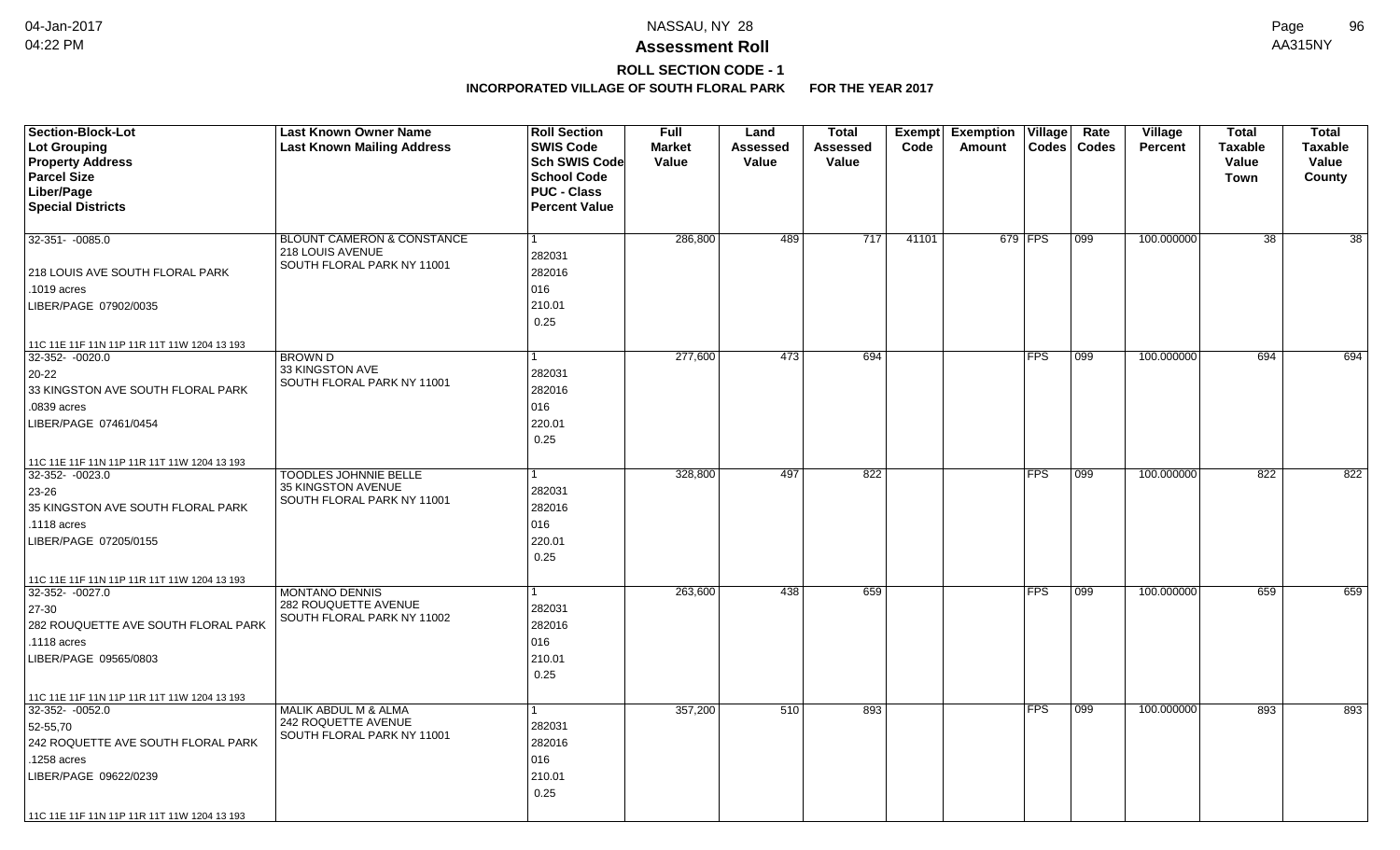# **ROLL SECTION CODE - 1**

| <b>Section-Block-Lot</b><br>Lot Grouping<br><b>Property Address</b><br><b>Parcel Size</b><br>Liber/Page<br><b>Special Districts</b>                                                          | <b>Last Known Owner Name</b><br><b>Last Known Mailing Address</b>                          | <b>Roll Section</b><br><b>SWIS Code</b><br><b>Sch SWIS Code</b><br><b>School Code</b><br><b>PUC - Class</b><br><b>Percent Value</b> | Full<br><b>Market</b><br>Value | Land<br><b>Assessed</b><br>Value | <b>Total</b><br><b>Assessed</b><br>Value | Exempt<br>Code | <b>Exemption Village</b><br>Amount |             | Rate<br>Codes   Codes | Village<br>Percent | <b>Total</b><br><b>Taxable</b><br>Value<br><b>Town</b> | <b>Total</b><br><b>Taxable</b><br>Value<br>County |
|----------------------------------------------------------------------------------------------------------------------------------------------------------------------------------------------|--------------------------------------------------------------------------------------------|-------------------------------------------------------------------------------------------------------------------------------------|--------------------------------|----------------------------------|------------------------------------------|----------------|------------------------------------|-------------|-----------------------|--------------------|--------------------------------------------------------|---------------------------------------------------|
| 32-352-0059.0<br>59-62 & 79<br>220 ROQUETTE AVE SOUTH FLORAL PARK<br>.2858 acres<br>LIBER/PAGE 12935/0179                                                                                    | <b>VILLALTA ROBERT &amp; VERONICA</b><br>220 ROQUETTE AVE<br>SOUTH FLORAL PARK NY 11001    | 282031<br>282016<br>016<br>230.01<br>0.25                                                                                           | 428,000                        | 649                              | 1,070                                    |                |                                    | <b>FPS</b>  | $ 099\rangle$         | 100.000000         | 1,070                                                  | 1,070                                             |
| 11C 11E 11F 11N 11P 11R 11T 11W 1204 13 193<br>$32-352 - 0063.0$<br>278 ROQUETTE ST SOUTH FLORAL PARK<br>.1398 acres<br>LIBER/PAGE 13073/0531<br>11C 11E 11F 11N 11P 11R 11T 11W 1204 13 193 | <b>CHAFFATT KAREEN &amp; BUTLER RAMON</b><br>278 ROQUETTE ST<br>SOUTH FLORAL PARK NY 11001 | 282031<br>282016<br>016<br>210.01<br>0.25                                                                                           | 198,400                        | 404                              | 496                                      |                |                                    | <b>FPS</b>  | $ 099\rangle$         | 100.000000         | 496                                                    | 496                                               |
| $32-352 - 0064.0$<br>3351 PARK AVE SOUTH FLORAL PARK<br>$.0040$ acres<br>LIBER/PAGE 00000/0000<br>11C 11E 11F 11N 11P 11R 11T 11W 1204 13 193                                                | <b>COUNTY OF NASSAU</b><br>1 WEST STREET<br>MINEOLA NY 11501                               | 8<br>282031<br>282016<br>016<br>311.11<br>0.25                                                                                      | 1,600                          |                                  | $4$ X<br>$\boldsymbol{\varDelta}$        | 13100          |                                    | 4 FPS       | $\overline{099}$      |                    | 100.000000 EXCLUDED                                    | <b>EXCLUDED</b>                                   |
| $32-352 - 0066.0$<br>268 ROQUETTE AVE SOUTH FLORAL PARK<br>.1019 acres<br>LIBER/PAGE 11956/0056<br>11C 11E 11F 11N 11P 11R 11T 11W 1204 13 193                                               | POGUE DAVID<br>268 ROQUETTE AVE<br>SOUTH FLORAL PARK NY 11001                              | 282031<br>282016<br>016<br>210.01<br>0.25                                                                                           | 330,800                        | 489                              | 827                                      |                |                                    | <b>IFPS</b> | $\overline{099}$      | 100.000000         | 827                                                    | 827                                               |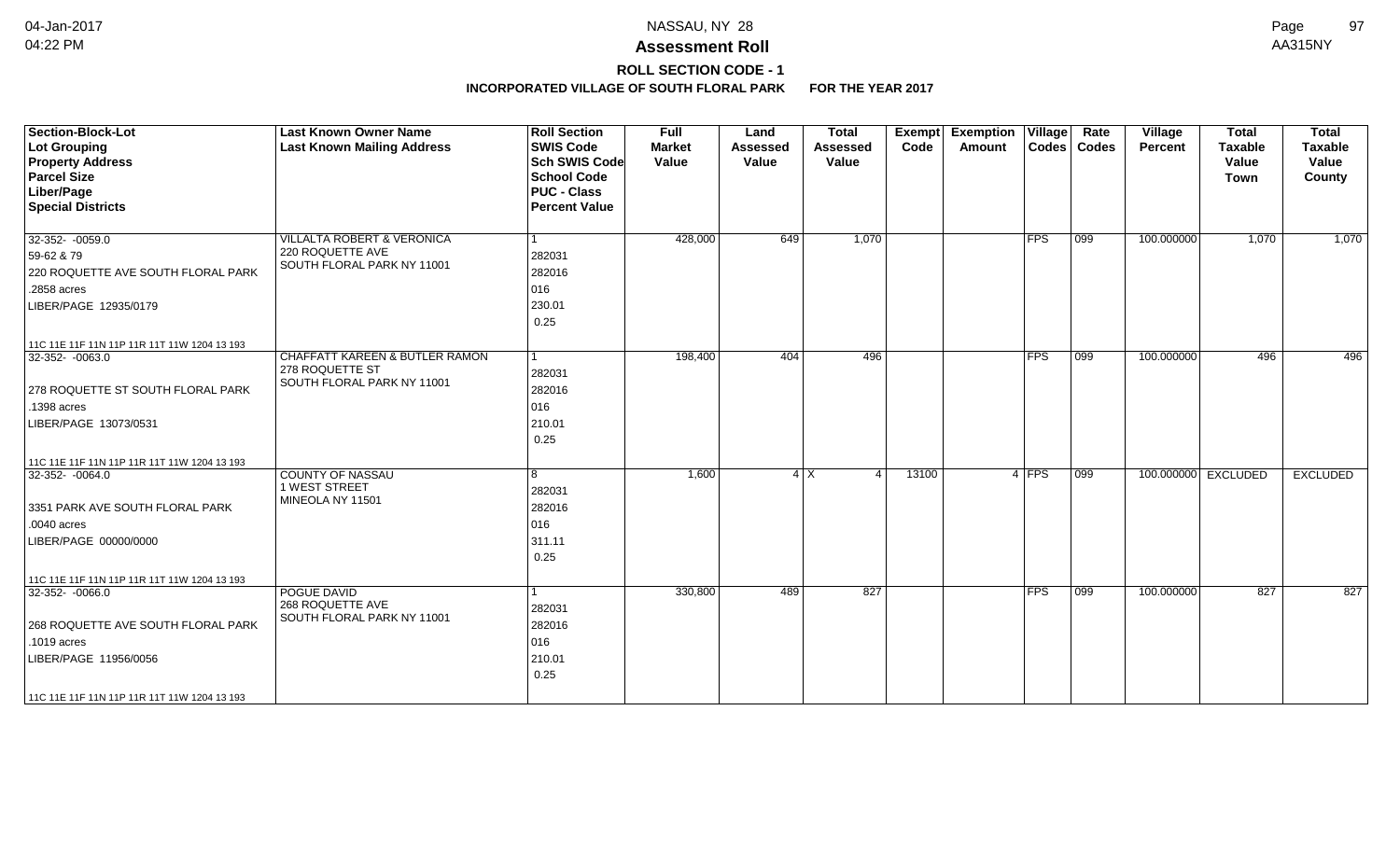# **ROLL SECTION CODE - 1**

| <b>Section-Block-Lot</b><br>Lot Grouping<br><b>Property Address</b><br><b>Parcel Size</b><br>Liber/Page<br><b>Special Districts</b>                                                             | <b>Last Known Owner Name</b><br><b>Last Known Mailing Address</b>                                         | <b>Roll Section</b><br><b>SWIS Code</b><br>Sch SWIS Code<br><b>School Code</b><br><b>PUC - Class</b><br><b>Percent Value</b> | <b>Full</b><br><b>Market</b><br>Value | Land<br><b>Assessed</b><br>Value | <b>Total</b><br><b>Assessed</b><br>Value | Exempt<br>Code | <b>Exemption Village</b><br><b>Amount</b> |            | Rate<br>Codes   Codes | Village<br><b>Percent</b> | <b>Total</b><br><b>Taxable</b><br>Value<br>Town | <b>Total</b><br><b>Taxable</b><br>Value<br>County |
|-------------------------------------------------------------------------------------------------------------------------------------------------------------------------------------------------|-----------------------------------------------------------------------------------------------------------|------------------------------------------------------------------------------------------------------------------------------|---------------------------------------|----------------------------------|------------------------------------------|----------------|-------------------------------------------|------------|-----------------------|---------------------------|-------------------------------------------------|---------------------------------------------------|
| 32-352- -0067.0<br>272 ROQUETTE AVE SOUTH FLORAL PARK<br>.0999 acres<br>LIBER/PAGE 12377/0086                                                                                                   | MOORE LEO & GERTRUDE LIFE ESTATE<br><b>MOORE LORELI</b><br>272 ROQUETTE AVE<br>SOUTH FLORAL PARK NY 11001 | 282031<br>282016<br>016<br>220.01<br>0.25                                                                                    | 178,400                               | 283                              | 446                                      | 41131          |                                           | $112$ FPS  | 099                   | 100.000000                | 334                                             | 334                                               |
| 11C 11E 11F 11N 11P 11R 11T 11W 1204 13 193<br>32-352- -0068.0<br>276 ROQUETTE AVE SOUTH FLORAL PARK<br>.1019 acres<br>LIBER/PAGE 13271/0758                                                    | <b>BARBOT THIERRY &amp;</b><br>LOGAN-BARBOT THERAN<br>276 ROQUETTE AVE<br>SOUTH FLORAL PARK NY 11001      | 282031<br>282016<br>016<br>220.01<br>0.25                                                                                    | 328,400                               | 489                              | 821                                      |                |                                           | <b>FPS</b> | 099                   | 100.000000                | 821                                             | 821                                               |
| 11C 11E 11F 11N 11P 11R 11T 11W 1204 13 193<br>32-352-0069.0<br>262 ROQUETTE AVE SOUTH FLORAL PARK<br>.1258 acres<br>LIBER/PAGE 13340/0580                                                      | <b>ABRAHAMS VIVIENNE G</b><br>262 ROQUETTE AVE<br>SOUTH FLORAL PARK NY 11001                              | 282031<br>282016<br>016<br>210.01<br>0.25                                                                                    | 240,000                               | 382                              | 600                                      |                |                                           | <b>FPS</b> | 099                   | 100.000000                | 600                                             | 600                                               |
| 11C 11E 11F 11N 11P 11R 11T 11W 1204 13 193<br>32-352-0072.0<br>72<br>222 ROQUETTE AVE SOUTH FLORAL PARK<br>.0810 acres<br>LIBER/PAGE 11924/0001<br>11C 11E 11F 11N 11P 11R 11T 11W 1204 13 193 | <b>COLES STEPHANIE</b><br>222 ROQUETTE AVE<br>SOUTH FLORAL PARK NY 11001                                  | 282031<br>282016<br>016<br>210.01<br>0.25                                                                                    | 319,600                               | 471                              | 799                                      |                |                                           | <b>FPS</b> | 099                   | 100.000000                | 799                                             | 799                                               |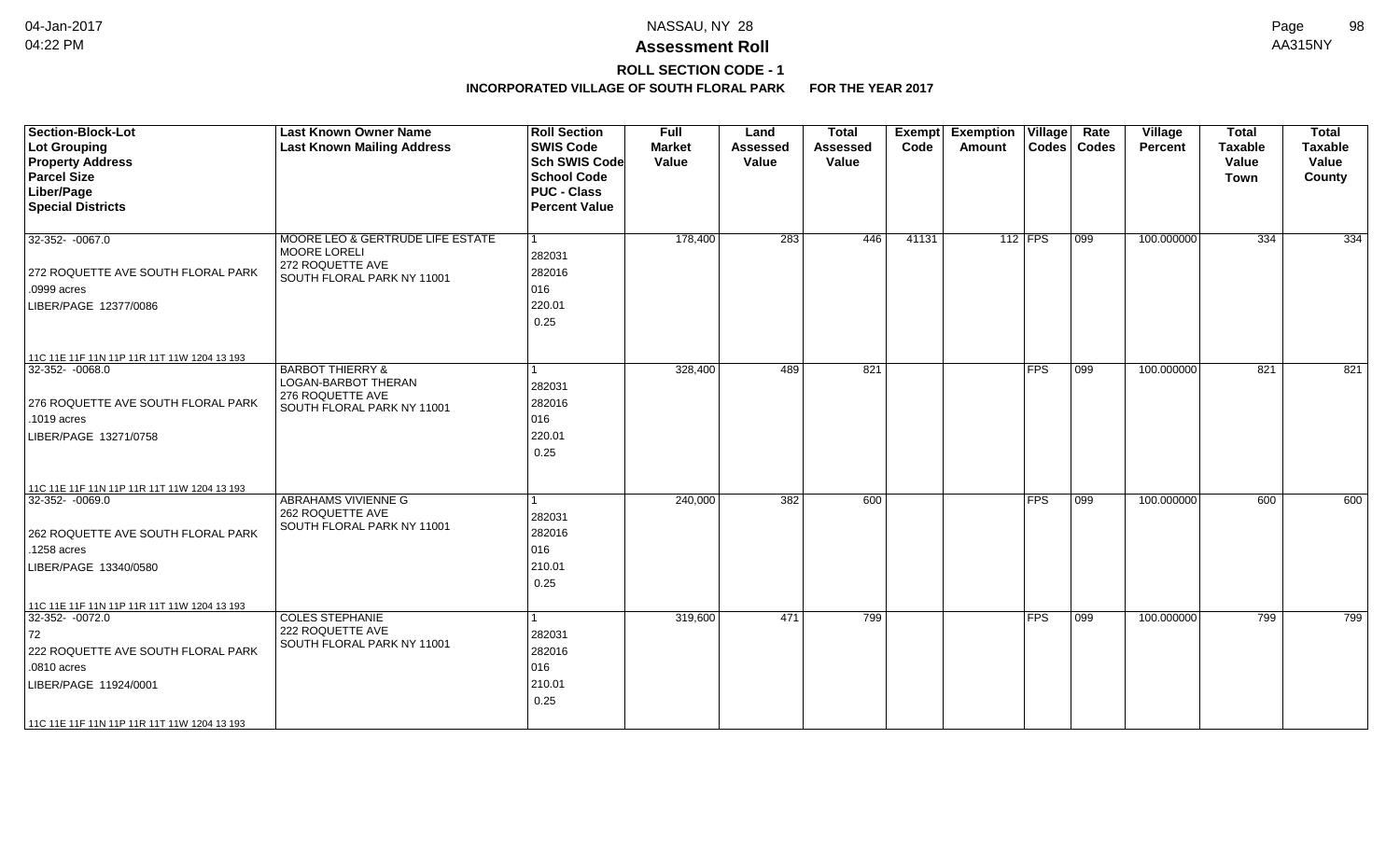## **ROLL SECTION CODE - 1**

| <b>Section-Block-Lot</b>                    | <b>Last Known Owner Name</b>                            | <b>Roll Section</b>  | <b>Full</b>   | Land     | <b>Total</b> | Exempt | <b>Exemption</b> | Village    | Rate          | Village        | <b>Total</b>   | <b>Total</b>     |
|---------------------------------------------|---------------------------------------------------------|----------------------|---------------|----------|--------------|--------|------------------|------------|---------------|----------------|----------------|------------------|
| Lot Grouping                                | <b>Last Known Mailing Address</b>                       | <b>SWIS Code</b>     | <b>Market</b> | Assessed | Assessed     | Code   | Amount           |            | Codes   Codes | <b>Percent</b> | <b>Taxable</b> | <b>Taxable</b>   |
| <b>Property Address</b>                     |                                                         | Sch SWIS Code        | Value         | Value    | Value        |        |                  |            |               |                | Value          | Value            |
| <b>Parcel Size</b>                          |                                                         | <b>School Code</b>   |               |          |              |        |                  |            |               |                | Town           | County           |
| Liber/Page                                  |                                                         | <b>PUC - Class</b>   |               |          |              |        |                  |            |               |                |                |                  |
| <b>Special Districts</b>                    |                                                         | <b>Percent Value</b> |               |          |              |        |                  |            |               |                |                |                  |
| 32-352- -0073.0                             | <b>OKORO EDWARD &amp; VALERIE</b>                       |                      | 266,400       | 427      | 666          |        |                  | <b>FPS</b> | 099           | 100.000000     | 666            | 666              |
|                                             | 7 KINGSTON AVENUE                                       |                      |               |          |              |        |                  |            |               |                |                |                  |
|                                             | SOUTH FLORAL PARK NY 11001                              | 282031               |               |          |              |        |                  |            |               |                |                |                  |
| 7 KINGSTON AVE SOUTH FLORAL PARK            |                                                         | 282016               |               |          |              |        |                  |            |               |                |                |                  |
| .1605 acres                                 |                                                         | 016                  |               |          |              |        |                  |            |               |                |                |                  |
| LIBER/PAGE 10971/0425                       |                                                         | 210.01               |               |          |              |        |                  |            |               |                |                |                  |
|                                             |                                                         | 0.25                 |               |          |              |        |                  |            |               |                |                |                  |
| 11C 11E 11F 11N 11P 11R 11T 11W 1204 13 193 |                                                         |                      |               |          |              |        |                  |            |               |                |                |                  |
| 32-352- -0074.0                             | MOLLA MOHAMMED MUJIBAR RAHMAN                           |                      | 235,200       | 378      | 588          |        |                  | <b>FPS</b> | 099           | 100.000000     | 588            | 588              |
|                                             | 11 KINGSTON AVE<br>SOUTH FLORAL PARK NY 11001           | 282031               |               |          |              |        |                  |            |               |                |                |                  |
| 11 KINGSTON AVE SOUTH FLORAL PARK           |                                                         | 282016               |               |          |              |        |                  |            |               |                |                |                  |
| .0976 acres                                 |                                                         | 016                  |               |          |              |        |                  |            |               |                |                |                  |
| LIBER/PAGE 12674/0352                       |                                                         | 210.01               |               |          |              |        |                  |            |               |                |                |                  |
|                                             |                                                         | 0.25                 |               |          |              |        |                  |            |               |                |                |                  |
| 11C 11E 11F 11N 11P 11R 11T 11W 1204 13 193 |                                                         |                      |               |          |              |        |                  |            |               |                |                |                  |
| 32-352-0075.0                               | <b>BROWN CURTIS &amp; DEBORAH</b>                       |                      | 305,600       | 487      | 764          | 41141  |                  | 306 FPS    | $ 099\rangle$ | 100.000000     | 267            | $\overline{267}$ |
|                                             | 17 KINGSTON AVE<br>SOUTH FLORAL PARK NY 11001           | 282031               |               |          |              | 41131  | 191              |            |               |                |                |                  |
| 17 KINGSTON AVE SOUTH FLORAL PARK           |                                                         | 282016               |               |          |              |        |                  |            |               |                |                |                  |
| .0999 acres                                 |                                                         | 016                  |               |          |              |        |                  |            |               |                |                |                  |
| LIBER/PAGE 09435/0564                       |                                                         | 210.01               |               |          |              |        |                  |            |               |                |                |                  |
|                                             |                                                         | 0.25                 |               |          |              |        |                  |            |               |                |                |                  |
| 11C 11E 11F 11N 11P 11R 11T 11W 1204 13 193 |                                                         |                      |               |          |              |        |                  |            |               |                |                |                  |
| 32-352- -0076.0                             | HUNTER BOBBIE L & LAURA B                               |                      | 238,400       | 379      | 596          | 41121  |                  | 89 FPS     | 099           | 100.000000     | 507            | 507              |
|                                             | <b>23 KINGSTON AVENUE</b><br>SOUTH FLORAL PARK NY 11001 | 282031               |               |          |              |        |                  |            |               |                |                |                  |
| 23 KINGSTON AVE SOUTH FLORAL PARK           |                                                         | 282016               |               |          |              |        |                  |            |               |                |                |                  |
| .0999 acres                                 |                                                         | 016                  |               |          |              |        |                  |            |               |                |                |                  |
| LIBER/PAGE 09578/0181                       |                                                         | 210.01               |               |          |              |        |                  |            |               |                |                |                  |
|                                             |                                                         | 0.25                 |               |          |              |        |                  |            |               |                |                |                  |
| 11C 11E 11F 11N 11P 11R 11T 11W 1204 13 193 |                                                         |                      |               |          |              |        |                  |            |               |                |                |                  |
| 32-352- -0077.0                             | <b>BROWN AMOS &amp; ELIZABETH</b>                       |                      | 305,600       | 487      | 764          | 41680  |                  | 76 FPS     | 099           | 100.000000     | 115            | 115              |
|                                             | 29 KINGSTON AVENUE<br>SOUTH FLORAL PARK NY 11001        | 282031               |               |          |              | 41131  | 191              |            |               |                |                |                  |
| 29 KINGSTON AVE SOUTH FLORAL PARK           |                                                         | 282016               |               |          |              | 41141  | 382              |            |               |                |                |                  |
| .0999 acres                                 |                                                         | 016                  |               |          |              |        |                  |            |               |                |                |                  |
| LIBER/PAGE 09435/0562                       |                                                         | 210.01               |               |          |              |        |                  |            |               |                |                |                  |
|                                             |                                                         | 0.25                 |               |          |              |        |                  |            |               |                |                |                  |
| 11C 11E 11F 11N 11P 11R 11T 11W 1204 13 193 |                                                         |                      |               |          |              |        |                  |            |               |                |                |                  |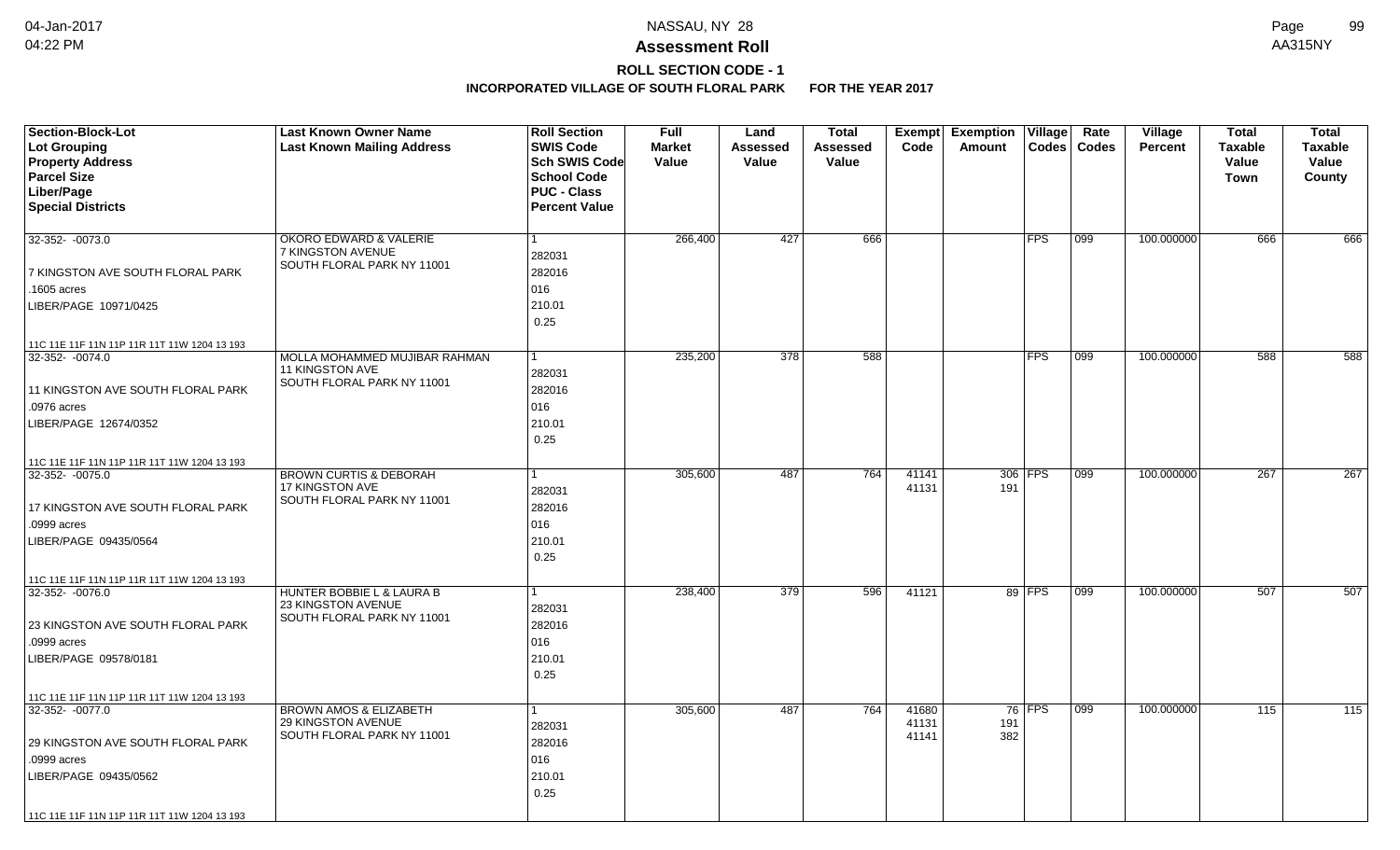# **ROLL SECTION CODE - 1**

| Section-Block-Lot<br>Lot Grouping<br><b>Property Address</b><br><b>Parcel Size</b><br>Liber/Page<br><b>Special Districts</b> | Last Known Owner Name<br><b>Last Known Mailing Address</b>                                   | <b>Roll Section</b><br><b>SWIS Code</b><br><b>Sch SWIS Code</b><br>School Code<br><b>PUC - Class</b><br><b>Percent Value</b> | Full<br><b>Market</b><br>Value | Land<br><b>Assessed</b><br>Value | <b>Total</b><br><b>Assessed</b><br>Value | Code | Exempt Exemption<br>Amount | $ $ Village $ $<br><b>Codes</b> | Rate<br><b>Codes</b> | Village<br>Percent      | <b>Total</b><br><b>Taxable</b><br>Value<br>Town | <b>Total</b><br><b>Taxable</b><br>Value<br>County |
|------------------------------------------------------------------------------------------------------------------------------|----------------------------------------------------------------------------------------------|------------------------------------------------------------------------------------------------------------------------------|--------------------------------|----------------------------------|------------------------------------------|------|----------------------------|---------------------------------|----------------------|-------------------------|-------------------------------------------------|---------------------------------------------------|
| 32-352- -0078.0<br>31 KINGSTON AVE SOUTH FLORAL PARK<br>.0999 acres<br>LIBER/PAGE 10696/0329                                 | <b>INGRAM GEORGE &amp; SHEILA</b><br><b>31 KINGSTON AVENUE</b><br>SOUTH FLORAL PARK NY 11001 | 282031<br>282016<br>016<br>210.01<br>0.25                                                                                    | 236,800                        | 461                              | 592                                      |      |                            | <b>FPS</b>                      | $^{\prime}$ 099      | 100.000000              | 592                                             | 592                                               |
| 11C 11E 11F 11N 11P 11R 11T 11W 1204 13 193                                                                                  |                                                                                              |                                                                                                                              |                                |                                  |                                          |      |                            |                                 |                      |                         |                                                 |                                                   |
|                                                                                                                              | <b>RECORD COUNT:</b>                                                                         | 455                                                                                                                          | <b>Total Assessed Value:</b>   | 191,393                          | 293,326                                  |      |                            |                                 |                      | Taxable Assessed Value: | 280,675                                         | 280,675                                           |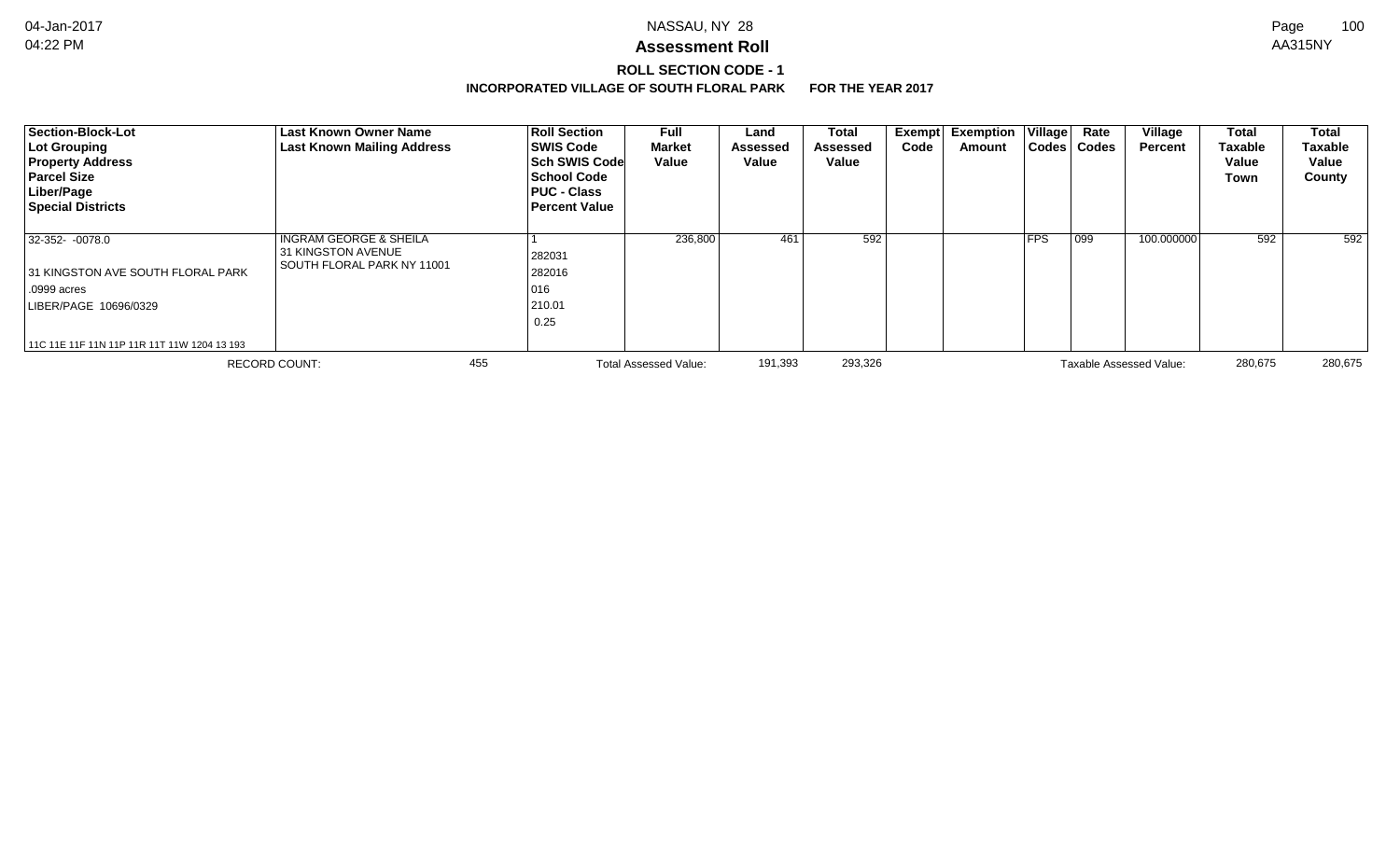# **ROLL SECTION CODE - 5**

| Section-Block-Lot<br>Lot Grouping<br><b>Property Address</b><br><b>Parcel Size</b><br>Liber/Page<br><b>Special Districts</b> | <b>Last Known Owner Name</b><br><b>Last Known Mailing Address</b>                        | <b>Roll Section</b><br><b>SWIS Code</b><br><b>Sch SWIS Code</b><br><b>School Code</b><br><b>PUC - Class</b><br><b>Percent Value</b> | <b>Full</b><br><b>Market</b><br>Value | Land<br><b>Assessed</b><br>Value | <b>Total</b><br><b>Assessed</b><br>Value | <b>Exempt</b><br>Code | <b>Exemption Village</b><br><b>Amount</b> |                         | Rate<br>Codes   Codes | Village<br><b>Percent</b> | <b>Total</b><br><b>Taxable</b><br>Value<br><b>Town</b> | <b>Total</b><br><b>Taxable</b><br>Value<br>County |
|------------------------------------------------------------------------------------------------------------------------------|------------------------------------------------------------------------------------------|-------------------------------------------------------------------------------------------------------------------------------------|---------------------------------------|----------------------------------|------------------------------------------|-----------------------|-------------------------------------------|-------------------------|-----------------------|---------------------------|--------------------------------------------------------|---------------------------------------------------|
| 1225016155<br>93 S9F01550<br><b>PUBLIC STREETS &amp; HWYS.</b><br>.0 acres<br>LIBER/PAGE /                                   | <b>CABLEVISION SYSTEMS</b><br>LONG ISLAND CORP.<br>1111 STEWART AVE<br>BETHPAGE NY 11714 | $5\phantom{.0}$<br>282031<br>282016<br>016<br>869.13<br>1.00                                                                        | 31,185                                | $\Omega$                         | $\overline{312}$                         |                       |                                           | FPS                     | 011                   | 100.000000                | $\overline{312}$                                       | $\overline{312}$                                  |
| 11C 11E 11F 11N 11P 11R 11T 11W 1204 13<br>1230016185<br>80 S9F01850<br>PUBLIC STREETS & HWYS.<br>.0 acres<br>LIBER/PAGE /   | <b>LIPA</b><br>PSEG - LI<br>999 STEWART AVE<br>BETHPAGE NY 11714                         | 5<br>282031<br>282016<br>016<br>861.13<br>1.00                                                                                      | 147,763                               | $\mathbf 0$                      | 1,478                                    | 12350                 | 1478 FPS                                  |                         | 011                   | 100.000000                | $\mathbf 0$                                            | $\mathbf{0}$                                      |
| 11C 11E 11F 11N 11P 11R 11T 11W 1204 13<br>1235016185<br>95 S9F11850<br>.0 acres<br>LIBER/PAGE /                             | <b>KEYSPAN GAS EAST CORP.</b><br>25 HUB DR<br>MELVILLE NY 11747                          | $\overline{5}$<br>282031<br>282016<br>016<br>861.13<br>1.00                                                                         | 677,062                               | $\Omega$                         | 6,771                                    |                       |                                           | <b>FPS</b>              | 485                   | 100.000000                | 6,771                                                  | 6,771                                             |
| 11C 11E 11F 11N 11P 11R 11T 11W 13<br>1250016165<br>81 S9F01650<br>PUBLIC STREETS & HWYS.<br>.0 acres<br>LIBER/PAGE /        | <b>VERIZON NEW YORK INC</b><br>PO BOX 2749<br>ADDISON TX 75001                           | 5<br>282031<br>282016<br>016<br>866.13<br>1.00                                                                                      | 269,955                               | $\Omega$                         | 2,700                                    |                       |                                           | $\overline{\text{FFS}}$ | 485                   | 100.000000                | 2,700                                                  | 2,700                                             |
| 11C 11E 11F 11N 11P 11R 11T 11W 13                                                                                           | <b>RECORD COUNT:</b><br>$\overline{4}$                                                   |                                                                                                                                     | <b>Total Assessed Value:</b>          | $\mathbf{0}$                     | 11,261                                   |                       |                                           |                         |                       | Taxable Assessed Value:   | 9,783                                                  | 9,783                                             |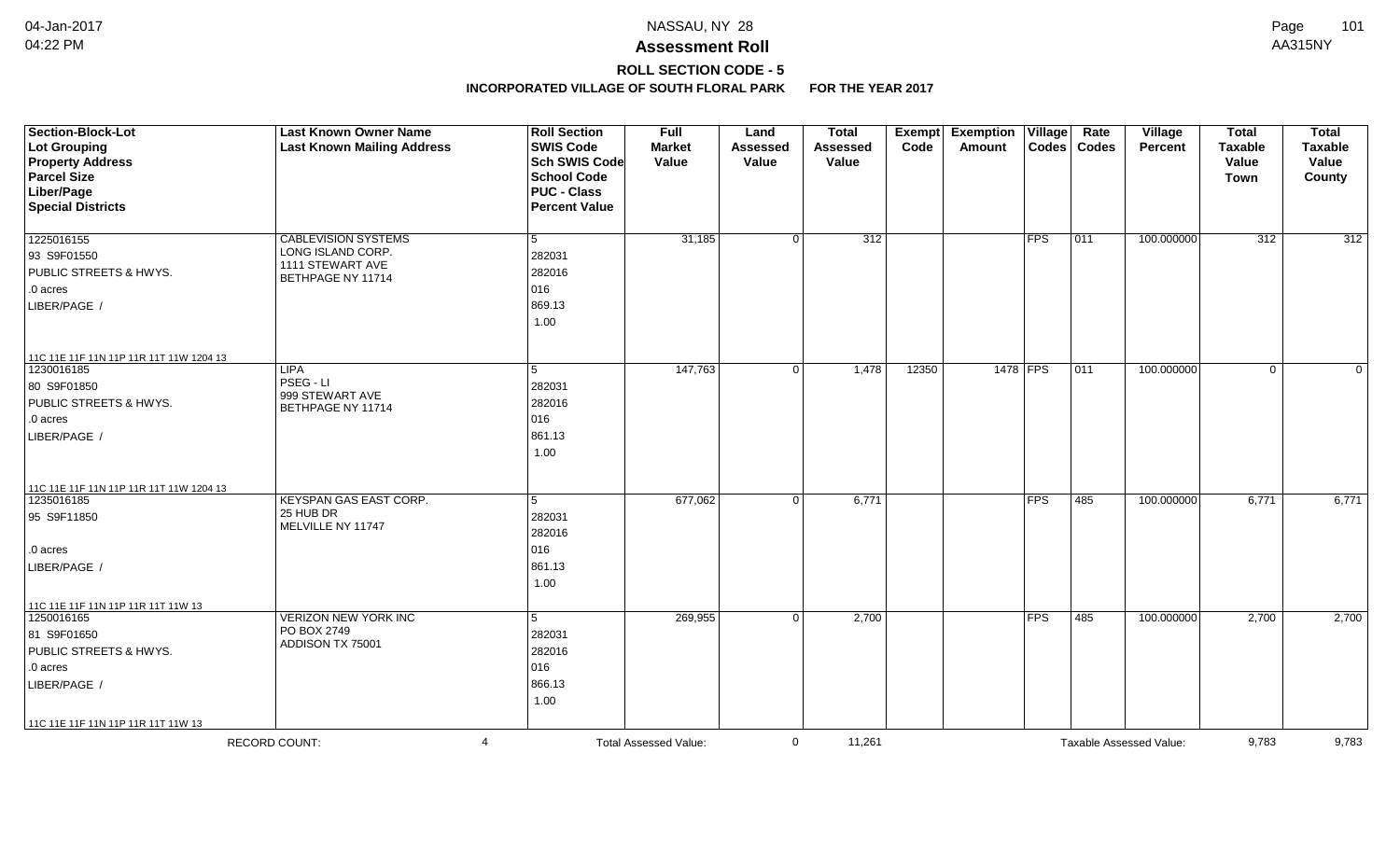# **ROLL SECTION CODE - 6**

| <b>Section-Block-Lot</b><br><b>Lot Grouping</b><br><b>Property Address</b><br><b>Parcel Size</b><br>Liber/Page<br><b>Special Districts</b>                | <b>Last Known Owner Name</b><br><b>Last Known Mailing Address</b> | <b>Roll Section</b><br><b>SWIS Code</b><br><b>Sch SWIS Code</b><br><b>School Code</b><br><b>PUC - Class</b><br><b>Percent Value</b> | <b>Full</b><br><b>Market</b><br>Value | Land<br>Assessed<br>Value | <b>Total</b><br><b>Assessed</b><br>Value | Exempt<br>Code | <b>Exemption Village</b><br>Amount |            | Rate<br>Codes   Codes | Village<br><b>Percent</b> | <b>Total</b><br><b>Taxable</b><br>Value<br>Town | <b>Total</b><br><b>Taxable</b><br>Value<br>County |
|-----------------------------------------------------------------------------------------------------------------------------------------------------------|-------------------------------------------------------------------|-------------------------------------------------------------------------------------------------------------------------------------|---------------------------------------|---------------------------|------------------------------------------|----------------|------------------------------------|------------|-----------------------|---------------------------|-------------------------------------------------|---------------------------------------------------|
| 1030016272<br>80 P 02720<br>PRIVATE PROPERTY<br>.0 acres<br>LIBER/PAGE /                                                                                  | <b>LIPA</b><br>PSEG - LI<br>999 STEWART AVE<br>BETHPAGE NY 11714  | 6<br>282031<br>282016<br>016<br>810.13<br>1.00                                                                                      | 100                                   | 0                         | $\overline{\mathbf{A}}$                  | 12350          |                                    | $1$ FPS    | 011                   | 100.000000                | $\overline{0}$                                  | $\Omega$                                          |
| 11C 11E 11F 11N 11P 11R 11T 11W 1204 13<br>1050016102<br>81 P 01020<br>PRIVATE PROPERTY<br>.0 acres<br>LIBER/PAGE /<br>11C 11E 11F 11N 11P 11R 11T 11W 13 | <b>VERIZON NEW YORK INC</b><br>PO BOX 2749<br>ADDISON TX 75001    | 6<br>282031<br>282016<br>016<br>831.13<br>1.00                                                                                      | 18,300                                | $\Omega$                  | 183                                      |                |                                    | <b>FPS</b> | 485                   | 100.000000                | 183                                             | 183                                               |
|                                                                                                                                                           | <b>RECORD COUNT:</b>                                              | 2                                                                                                                                   | <b>Total Assessed Value:</b>          |                           | 184                                      |                |                                    |            |                       | Taxable Assessed Value:   | 183                                             | 183                                               |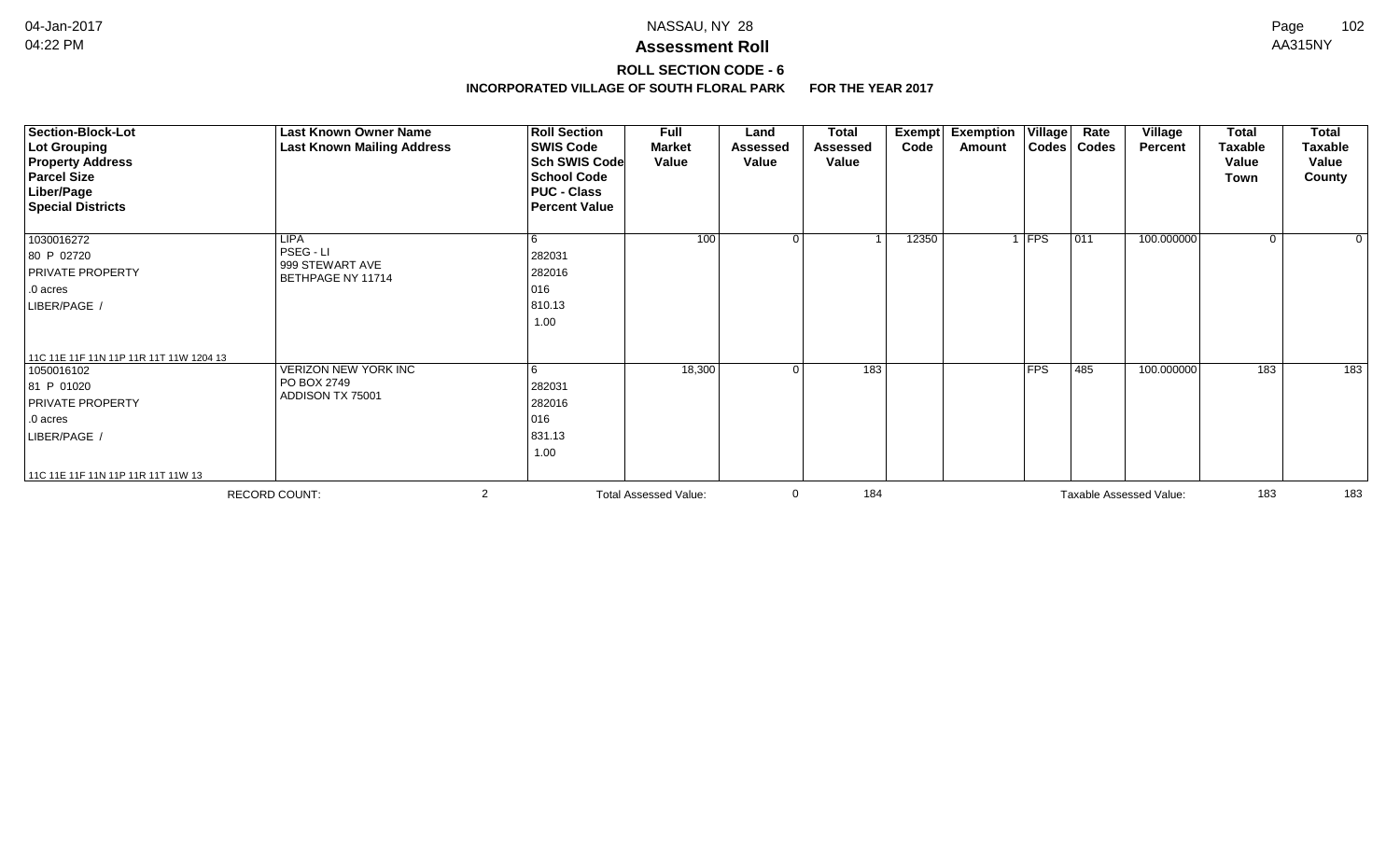# **ROLL SECTION CODE - 8**

| <b>Section-Block-Lot</b><br>Lot Grouping<br><b>Property Address</b><br><b>Parcel Size</b><br>Liber/Page<br><b>Special Districts</b>                           | <b>Last Known Owner Name</b><br><b>Last Known Mailing Address</b>                     | <b>Roll Section</b><br><b>SWIS Code</b><br>Sch SWIS Code<br><b>School Code</b><br><b>PUC - Class</b><br><b>Percent Value</b> | Full<br><b>Market</b><br>Value | Land<br>Assessed<br>Value | <b>Total</b><br>Assessed<br>Value | Exempt<br>Code | <b>Exemption</b><br>Amount | Village       | Rate<br>Codes   Codes | Village<br>Percent | <b>Total</b><br><b>Taxable</b><br>Value<br>Town | <b>Total</b><br><b>Taxable</b><br>Value<br>County |
|---------------------------------------------------------------------------------------------------------------------------------------------------------------|---------------------------------------------------------------------------------------|------------------------------------------------------------------------------------------------------------------------------|--------------------------------|---------------------------|-----------------------------------|----------------|----------------------------|---------------|-----------------------|--------------------|-------------------------------------------------|---------------------------------------------------|
| $32-332 - 0053.0$<br>53-54<br>ARTHUR AVE SOUTH FLORAL PARK<br>.0559 acres<br>LIBER/PAGE 12277/0691<br>11C 11E 11F 11N 11P 11R 11T 11W 1204 13 193             | <b>VILLAGE OF SOUTH FLORAL PARK</b><br>380 ROQUETTE AVE<br>SOUTH FLORAL PARK NY 11001 | 8<br>282031<br>282016<br>016<br>311.11<br>0.25                                                                               | 18,000                         | 45                        | $\overline{45}$                   | 13650          |                            | 45 FPS        | 099                   | 100.000000         | $\mathbf 0$                                     | $\Omega$                                          |
| 32-332-0066.0<br>66,83<br>383 ROQUETTE AVE SOUTH FLORAL PARK<br>.1023 acres<br>LIBER/PAGE 00000/0000<br>11C 11E 11F 11N 11P 11R 11T 11W 1204 13 193           | INC VILLAGE OF SOUTH FLORAL PARK<br>383 ROQUETTE AVENUE<br>SOUTH FLORAL PARK NY 11001 | 8<br>282031<br>282016<br>016<br>963.34<br>1.00                                                                               | 12,000                         | 120                       | 120                               | 13650          |                            | 120 FPS       | 099                   | 100.000000         | $\mathbf 0$                                     | $\mathbf{0}$                                      |
| 32-341-0138.0<br>MEMPHIS AVE SOUTH FLORAL PARK<br>.0211 acres<br>LIBER/PAGE 09373/0938<br>11C 11E 11F 11N 11P 11R 11T 11W 1204 13 193                         | INC VILLAGE OF SOUTH FLORAL PARK<br>383 ROQUETTE AVENUE<br>SOUTH FLORAL PARK NY 11001 | 8<br>282031<br>282016<br>016<br>330.14<br>1.00                                                                               | 3,000                          | $\overline{25}$           | $\overline{30}$                   | 13650          |                            | 30 <b>FPS</b> | 099                   | 100.000000         | $\mathbf 0$                                     | $\Omega$                                          |
| 32-343- -0048.0<br>48-53 & 60-64<br>383 ROQUETTE AVE SOUTH FLORAL PARK<br>.3076 acres<br>LIBER/PAGE 00000/0000<br>11C 11E 11F 11N 11P 11R 11T 11W 1204 13 193 | INC VILLAGE OF SOUTH FLORAL PARK<br>383 ROQUETTE AVENUE<br>SOUTH FLORAL PARK NY 11001 | 8<br>282031<br>282016<br>016<br>652.94<br>1.00                                                                               | 939,500                        | 3,141                     | 9,395                             | 13650          |                            | 9395 FPS      | 099                   | 100.000000         | $\mathbf 0$                                     | $\Omega$                                          |
| 32-343-0054.0<br>54-55<br>383 ROQUETTE AVE FLORAL PARK<br>.0559 acres<br>LIBER/PAGE 00000/0000<br>11C 11E 11F 11N 11P 11R 11T 11W 1204 13 193                 | <b>JAMAICA SQUARE FIRE DISTRICT</b><br>383 ROQUETTE AVE<br>SOUTH FLORAL PARK NY 11001 | 8<br>282031<br>282016<br>016<br>662.04<br>1.00                                                                               | 299,500                        | 658                       | 2,995                             | 26400          |                            | 2995 FPS      | 099                   | 100.000000         | $\mathbf 0$                                     | $\Omega$                                          |